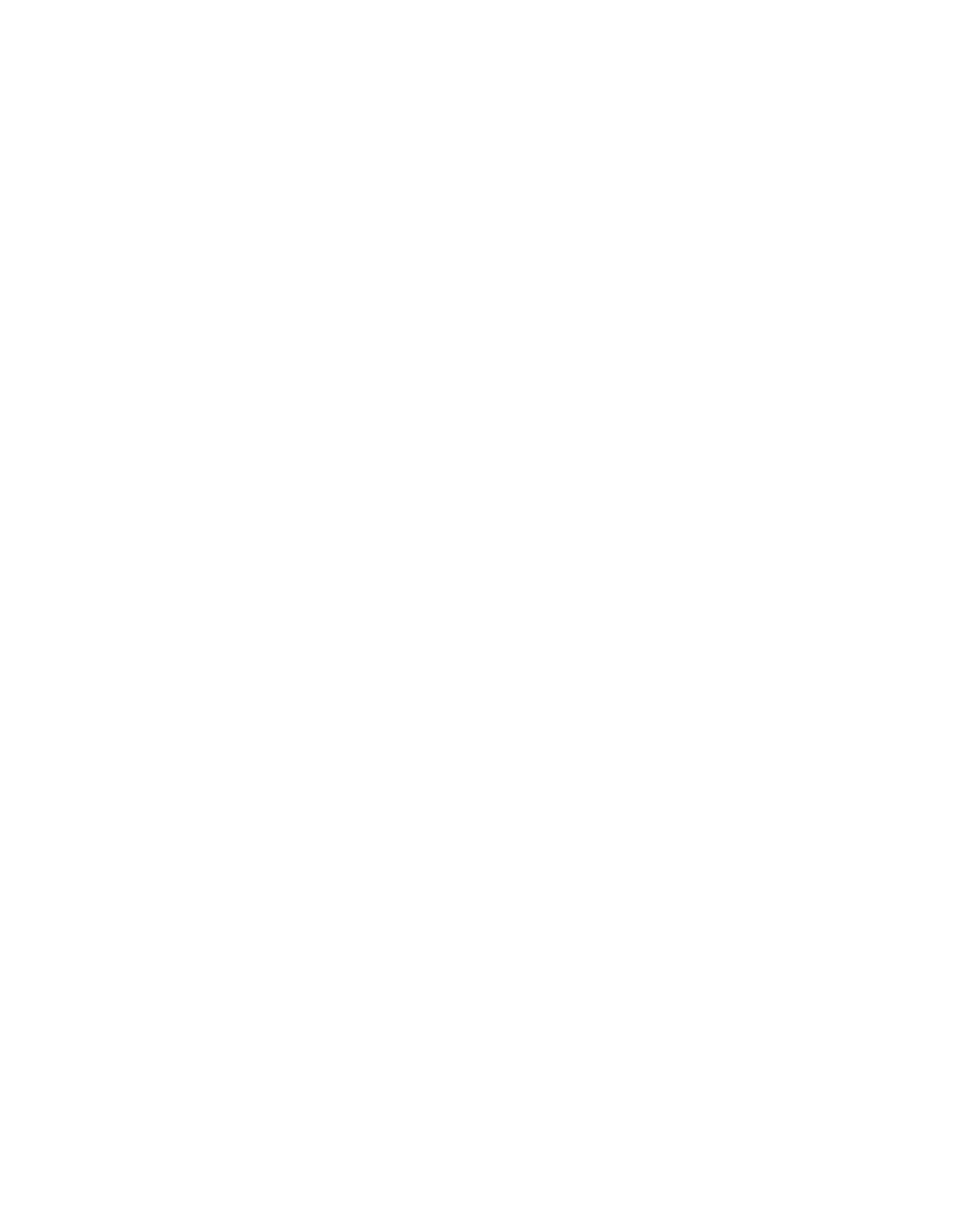# **TABLE OF CONTENTS**

#### **Page**

|             |                                                                               | $\overline{4}$ |
|-------------|-------------------------------------------------------------------------------|----------------|
| Item $1$ .  |                                                                               | $\overline{4}$ |
| Item 1A.    |                                                                               | 30             |
| Item 1B.    |                                                                               | 53             |
| Item $2$ .  |                                                                               | 54             |
| Item 3.     |                                                                               | 55             |
| Item 4.     |                                                                               | 55             |
|             |                                                                               | 56             |
| Item 5.     | Market for Registrant's Common Equity, Related Stockholder Matters and Issuer |                |
|             |                                                                               | 56             |
| Item 6.     |                                                                               | 57             |
|             | Management's Discussion and Analysis of Financial Condition and Results of    |                |
| Item 7.     |                                                                               | 58             |
| Item 7A.    | Quantitative and Qualitative Disclosures About Market Risk                    | 72             |
| Item 8.     |                                                                               | 73             |
|             | Changes in and Disagreements With Accountants on Accounting and Financial     |                |
| Item 9.     |                                                                               | 74             |
| Item 9A.    |                                                                               | 74             |
| Item 9B.    |                                                                               | 74             |
| Item 9C.    | Disclosure Regarding Foreign Jurisdictions that Prevent Inspections           | 74             |
|             |                                                                               | 75             |
| Item $10$ . |                                                                               | 75             |
| Item 11.    |                                                                               | 78             |
|             | Security Ownership of Certain Beneficial Owners and Management and Related    |                |
| Item 12.    |                                                                               | 84             |
| Item 13.    | Certain Relationships and Related Transactions, and Director Independence     | 86             |
| Item 14.    |                                                                               | 88             |
|             |                                                                               | 89             |
| Item $15$ . |                                                                               | 89             |
| Item $16$ . |                                                                               | 91             |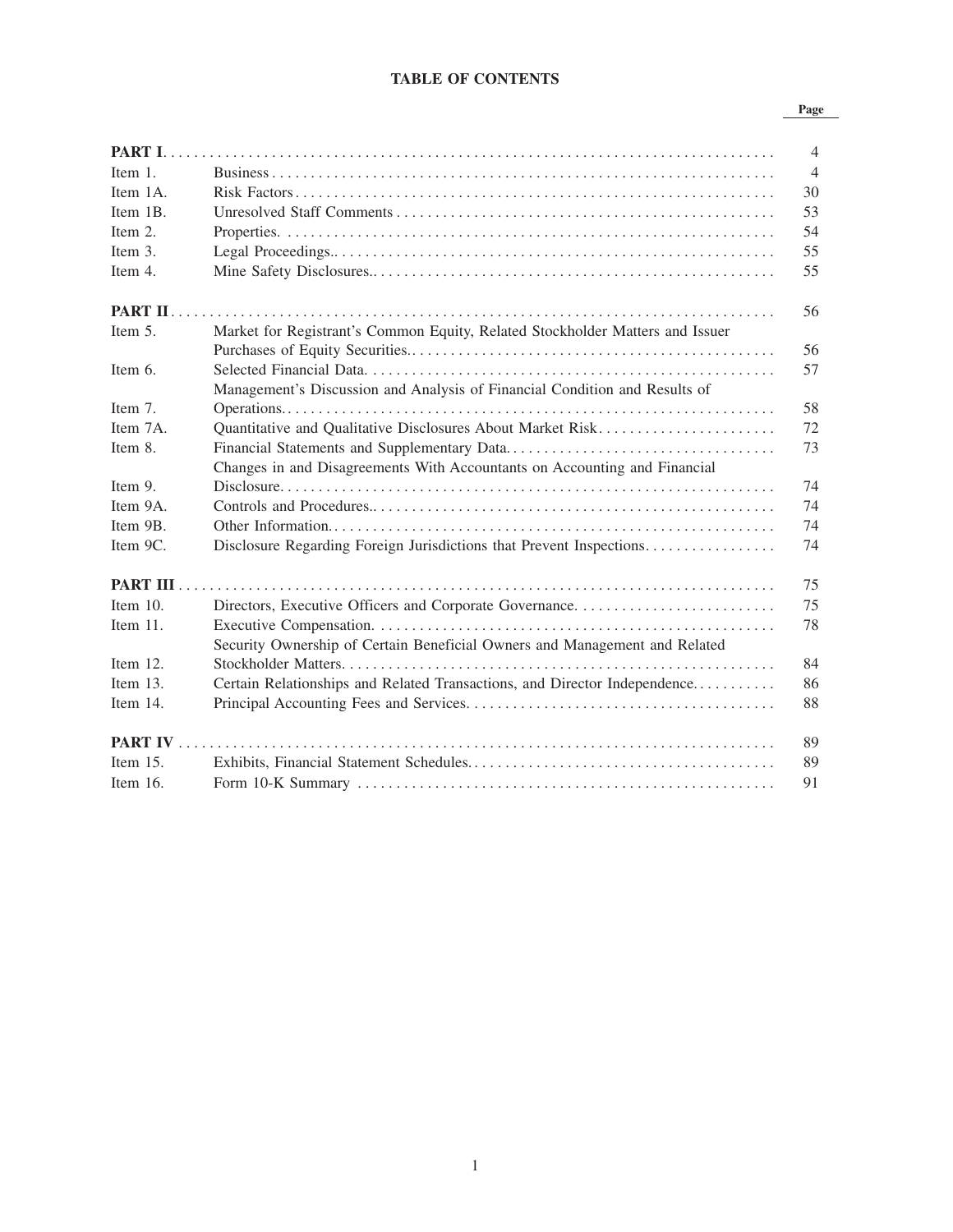#### **USE OF NAMES AND CURRENCY**

In this Annual Report on Form 10-K, unless the context otherwise requires, the terms ''**we**,'' ''**us**,'' ''**our**,'' ''**Company**,'' or ''**Planet 13**'' refer to Planet 13 Holdings Inc. together with its wholly-owned subsidiaries.

Unless otherwise indicated, all references to "\$," "US\$" or "USD" in this Annual Report on Form 10-K refer to United States dollars, and all references to "C\$" or "CAD" refer to Canadian dollars.

#### **IMPLICATIONS OF BEING AN EMERGING GROWTH COMPANY**

As a company with less than \$1.07 billion in revenue during our most recently completed fiscal year, we qualify as an ''emerging growth company'' as defined in Section 2(a) of the Securities Act of 1933, as amended, which we refer to as the ''**Securities Act**,'' as modified by the Jumpstart Our Business Startups Act of 2012, or the ''**JOBS Act**.'' As an emerging growth company, we may take advantage of specified reduced disclosure and other exemptions from requirements that are otherwise applicable to public companies that are not emerging growth companies. These provisions include:

- Reduced disclosure about our executive compensation arrangements;
- Exemptions from non-binding shareholder advisory votes on executive compensation or golden parachute; and
- Exemption from auditor attestation requirement in the assessment of our internal control over financial reporting.

We may take advantage of these exemptions for up to five years or such earlier time that we are no longer an emerging growth company. We would cease to be an emerging growth company if we have more than \$1.07 billion in annual revenues as of the end of a fiscal year, if we are deemed to be a large-accelerated filer under the rules of the Securities and Exchange Commission or if we issue more than \$1.0 billion of non-convertible debt over a three-year period.

In addition, the JOBS Act provides that an emerging growth company can take advantage of an extended transition period for complying with new or revised accounting standards. This provision allows an emerging growth company to delay the adoption of some accounting standards until those standards would otherwise apply to private companies. We have elected to use this extended transition period for complying with new or revised accounting standards that have different effective dates for public and private companies until the earlier of the date we (i) are no longer an emerging growth company or (ii) affirmatively and irrevocably opt out of the extended transition period provided in the JOBS Act.

# **DISCLOSURES REGARDING FORWARD-LOOKING STATEMENTS**

*This Annual Report on Form 10-K includes ''forward-looking information'' and ''forward-looking statements'' within the meaning of applicable Canadian securities laws and United States securities laws. All information, other than statements of historical facts, included in this Annual Report on Form 10-K that addresses activities, events or developments that we expect or anticipate will or may occur in the future is forward-looking information. Forward-looking information is often identified by the words ''may,'' ''would,'' ''could,'' ''should,'' ''will,'' ''intend,'' ''plan,''''anticipate,''''believe,''''estimate,''''expect''or similar expressions and includes, among others, information regarding: information concerning the timing and completion of the integration of the operations of Next Green Wave Holdings Inc.(''NGW''); the anticipated benefits of the acquisition of NGW, including the corporate, operational and financial benefits, our strategic plans and expansion and expectations regarding the growth of the California cannabis market; expectations for the effects of the Business Combination (defined herein);statements relating to the business and future activities of, and developments related to, us after the date of this Annual Report on Form 10-K, including such things as future business strategy, competitive strengths, goals, expansion and growth of our business, operations and plans, new revenue streams, the completion by us of contemplated acquisitions of additional real estate, cultivation and licensing assets, the roll out of new dispensaries, the application for additional licenses and the grant of licenses or renewals of existing licenses that have been applied for, the expansion of existing cultivation and production facilities, the completion of cultivation and production facilities that are under construction, the construction of additional cultivation and production facilities, the expansion into additional U.S. markets, any potential future legalization of adult-use and/or medical cannabis under U.S. federal law; expectations of market size and growth in the United States and the states in which we operate or contemplate future operations; expectations*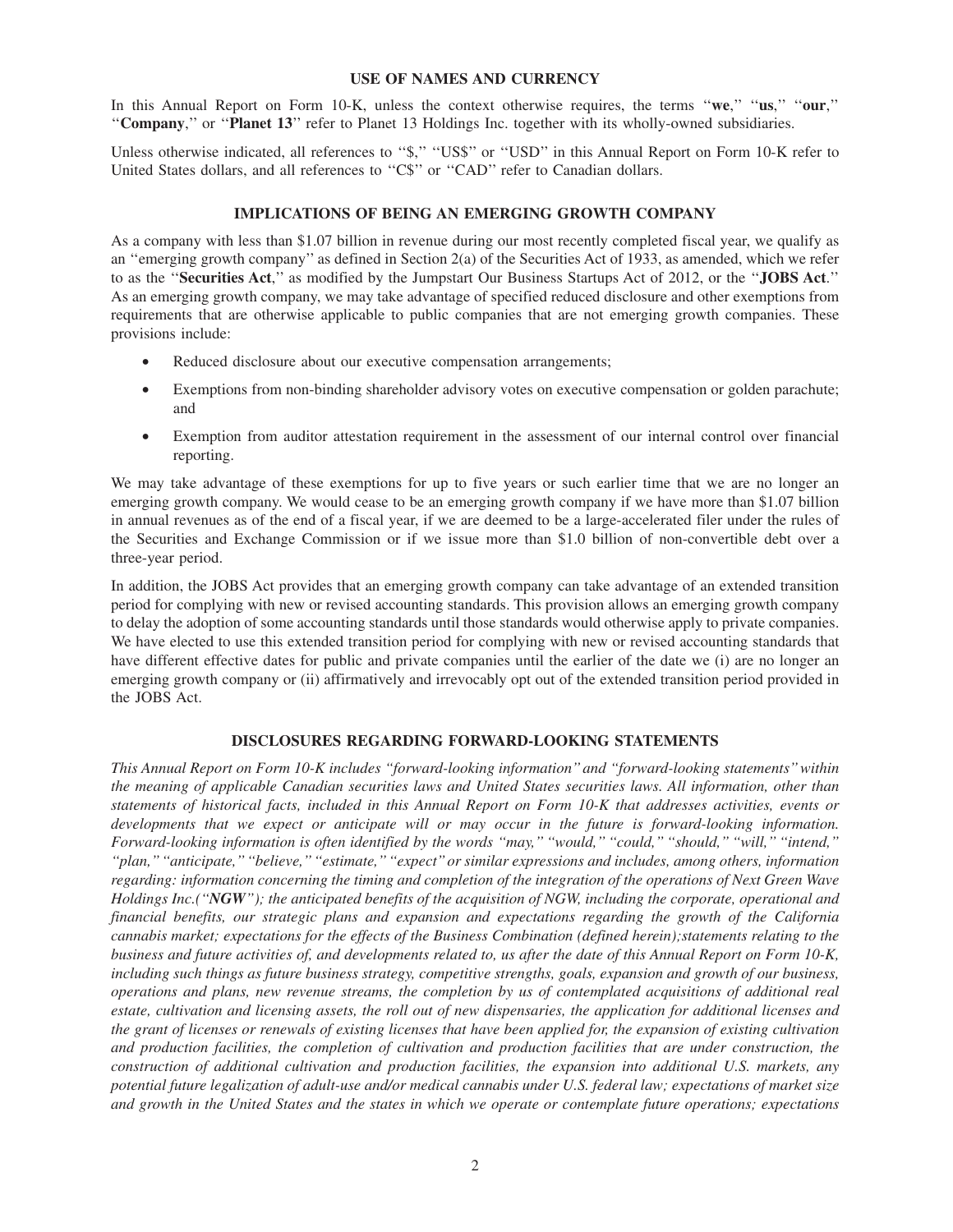*for other economic, business, regulatory and/or competitive factors related to us or the cannabis industry generally; and other events or conditions that may occur in the future.*

*Readers are cautioned that forward-looking information and statements are not based on historical facts but instead are based on reasonable assumptions and estimates of our management at the time they were provided or made and involve known and unknown risks, uncertainties and other factors which may cause our actual results, performance or achievements, as applicable, to be materially different from any future results, performance or achievements expressed or implied by such forward-looking information and statements. Such factors include, among others our actual financial position and results of operations differing from management's expectations; our business model; a lack of business diversification; increasing competition in the industry; public opinion and perception of the cannabis industry; expected significant costs and obligations; current reliance on limited jurisdictions; development of our business; access to capital; risks relating to the management of growth; risks inherent in an agricultural business; risks relating to energy costs; risks related to research and market development; risks related to breaches of security at our facilities; reliance on suppliers; risks relating to the concentrated voting control of the Company; risks related to our being a holding company; risks related to service providers withdrawing or suspending services under threat of prosecution; risks related to proprietary intellectual property and potential infringement by third parties; risks of litigation relating to intellectual property; negative clinical trial results; insurance related risks; risk of litigation generally; risks associated with cannabis products manufactured for human consumption, including potential product recalls; risks relating to being unable to attract and retain key personnel; risks relating to obtaining and retaining relevant licenses; risks relating to integration of acquired businesses; risks related to quantifying our target market; risks related to industry growth and consolidation; fraudulent activity by employees, contractors and consultants; cyber-security risks; conflicts of interest; risks related to reputational damage in certain circumstances; leased premises risks; risks related to the COVID-19 pandemic; U.S. regulatory landscape and enforcement related to cannabis, including political risks; heightened scrutiny by Canadian regulatory authorities; risks related to capital raising due to heightened regulatory scrutiny; risks related to tax liabilities; risks related to U.S. state and local law regulations; risks related to access to banks and credit card payment processors; risks related to potential violation of laws by banks and other financial institutions; ability and constraints on marketing products; risks related to lack of U.S. federal trademark and patent protection; risks related to the enforceability of contracts; the limited market for our securities; difficulty for U.S. holders of Common Shares to resell over the CSE (as defined herein); price volatility of Common Shares; uncertainty regarding legal and regulatory status and changes; risks related to legislation and cannabis regulation in the states in which we operate or contemplate future operations; future sales by shareholders; no guarantee regarding use of available funds; currency fluctuations; risks related to entry into the U.S; and other factors beyond our control, as more particularly described under the heading ''Risk Factors'' in this Annual Report on Form 10-K.*

*Readers are cautioned that the foregoing list is not exhaustive of all factors and assumptions which may have been used. Although we have attempted to identify important factors that could cause actual results to differ materially, there may be other factors that cause results not to be as anticipated, estimated or intended. There can be no assurance that such forward-looking information and statements will prove to be accurate as actual results and future events could differ materially from those anticipated in such information and statements. Accordingly, readers should not place undue reliance on forward-looking information and statements. The forward-looking information and statements contained herein are presented for the purposes of assisting readers in understanding our expected financial and operating performance and our plans and objectives and may not be appropriate for other purposes.*

*The forward-looking information and statements contained in this Annual Report on Form 10-K represent our views and expectations as of the date of this Annual Report on Form 10-K. We anticipate that subsequent events and developments may cause our views to change. However, while we may elect to update such forward-looking information and statements at a future time, we have no current intention of doing so except to the extent required by applicable law.*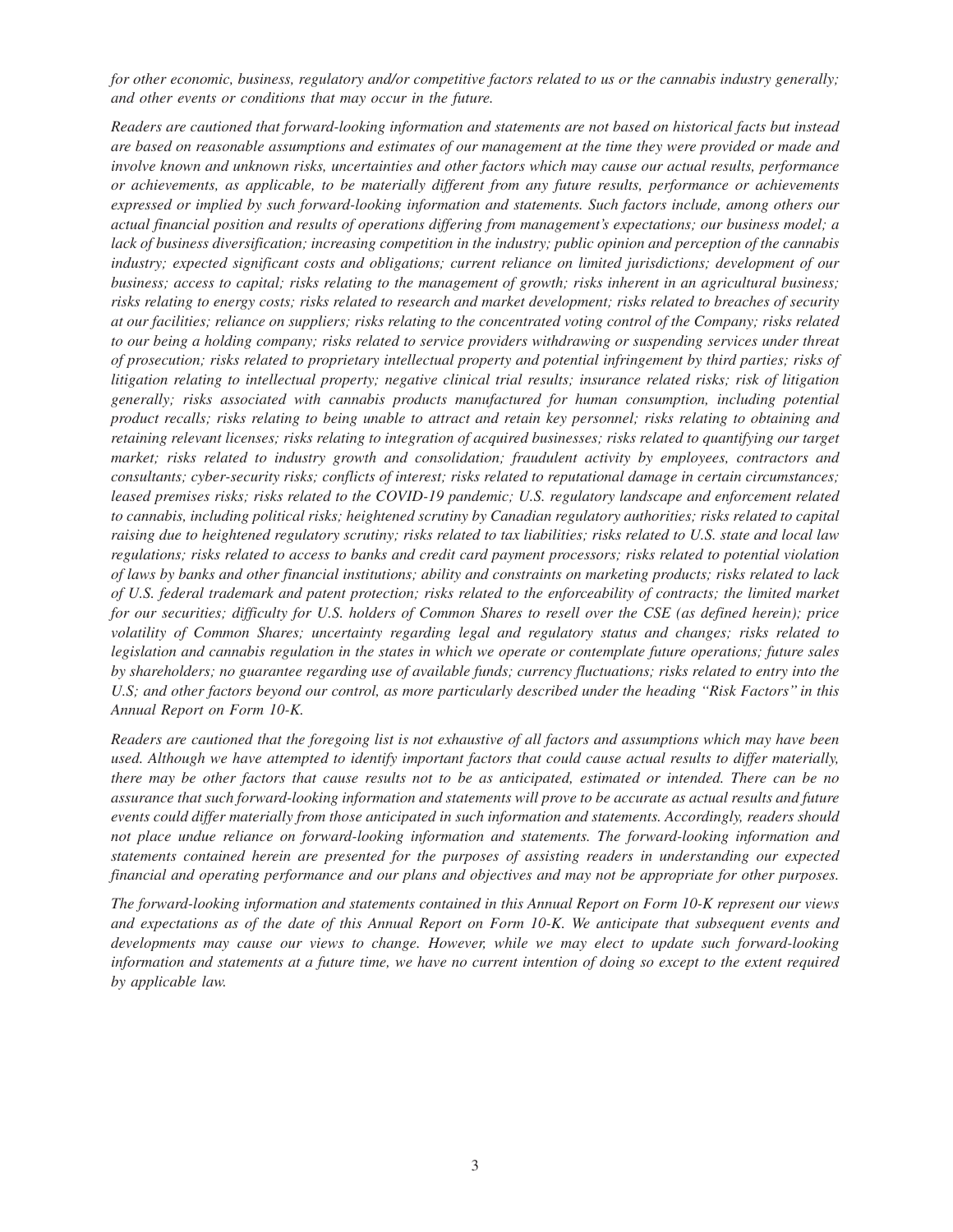#### **PART I**

#### **Item 1. Business.**

#### **Overview**

We are a vertically integrated cultivator and provider of cannabis and cannabis-infused products in the State of Nevada, and following March 2, 2022, also in the State of California. Through our subsidiaries in Nevada, we hold six licenses for cultivation (three medical licenses and three recreational licenses), six licenses for production (three medical licenses and three recreational licenses), three dispensary licenses (one medical license and two recreational licenses) and two distribution licenses (one active and one conditional). Additionally, in California, through Newtonian Principles, Inc. (''**Newtonian**''), a wholly-owned subsidiary of ours located in Santa Ana, California, we hold one dispensary license and one distribution license. On March 2, 2022, we acquired, through a plan of arrangement, and then amalgamated with, Next Green Wave Holdings Inc. (''**NGW**''). NGW was a Canadian-based, North American seed to sale cannabis company, which provided products and services to the cannabis industry in the State of California. See ''*2022 Acquisition of Next Green Wave Holdings Inc.*'' Through our California subsidiaries obtained following our acquisition of NGW, we hold two licenses for adult-use cultivation, one cultivation adult-use nursery license, one cultivation medical license, one adult-use and medical distribution license, one manufacturer Type P license, and have a local permit approval with a pending California state application for a cultivation processor license.

Our common shares are listed for trading on the Canadian Securities Exchange (''**CSE**'') under the symbol ''PLTH'' and quoted on the OTCQX in the United States under the symbol ''PLNHF.''

We currently sell over 123 different strains of cannabis (more than 35 of which are grown in house) and have a customer-loyalty database of over 45,000 customers. We own and manufacture cannabis products under the following brands: HaHa (gummies and beverages), Dreamland (chocolates), TRENDI (vapes and concentrates), Medizin (flower, vapes, concentrates), Leaf and Vine (vapes).

We operate our Nevada cultivation licenses at three separate facilities, each location operating jointly under a medical and adult-use cultivation license. Two of our cultivation licenses operate out of Clark County, Nevada (Las Vegas) and include indoor cultivation and perpetual harvest cycles. One is located in an approximately 16,100 square foot facility, and the other operates out of a 25,000 square foot facility and is in construction to expand to a total of 45,000 square feet. The third cultivation license is located near the town of Beatty in Nye County, Nevada. The Beatty cultivation facility currently houses approximately 500 square feet of research and development and genetics testing with the potential to expand to over 2,300,000 square feet of greenhouse production capacity on 80 acres of owned land that includes municipal water and abundant electrical power already at the edge of the property. Following the March 2, 2022 NGW acquisition, we hold two adult-use and one medical cultivation licenses, a cultivation nursery license, a distributor license, and a cultivation processor license which operates out of our California indoor cultivation out of the 35,875 square foot facility in Coalinga, California. California cultivation wholesale products are primarily distributed through a California licensed third-party distributor.

Our six Nevada production licenses operate at three licensed production facilities, each location operating jointly under a medical and adult-use cultivation license. One production facility is a 18,500 square foot customer facing production facility that opened inside our cannabis entertainment complex adjacent to the Las Vegas Strip (the ''**Planet 13 Las Vegas Superstore**''). This facility incorporates butane hash oil extraction (BHO extraction), distillation equipment and microwave assisted extraction equipment as well as a state-of-the-art bottling and infused beverage line and an edibles line able to produce infused chocolates, infused gummies and other edible products. The second production facility is co-located at the Beatty facility, and the third facility is co-located in a 25,000 square foot cultivation facility located in Las Vegas. Manufactured products and Trendi-branded third-party flower are distributed through Nevada under our Nevada distribution license. Following the March 2, 2022 acquisition of NGW, we hold an adult-use and medical processing license, Type P in California which we operate out of our 4,000 square foot facility in Coalinga, California.

We operate two dispensaries in Nevada under two adult-use and one medical licenses. Since 2018, two licenses (one medical and one adult-use) jointly operate out of the Planet 13 Las Vegas Superstore and occupy approximately 24,000 square feet of retail space adjacent to the Las Vegas Strip. Prior to relocating to the Planet 13 Las Vegas Superstore, the licenses operated out of a 2,300 square foot facility located approximately six miles off the Las Vegas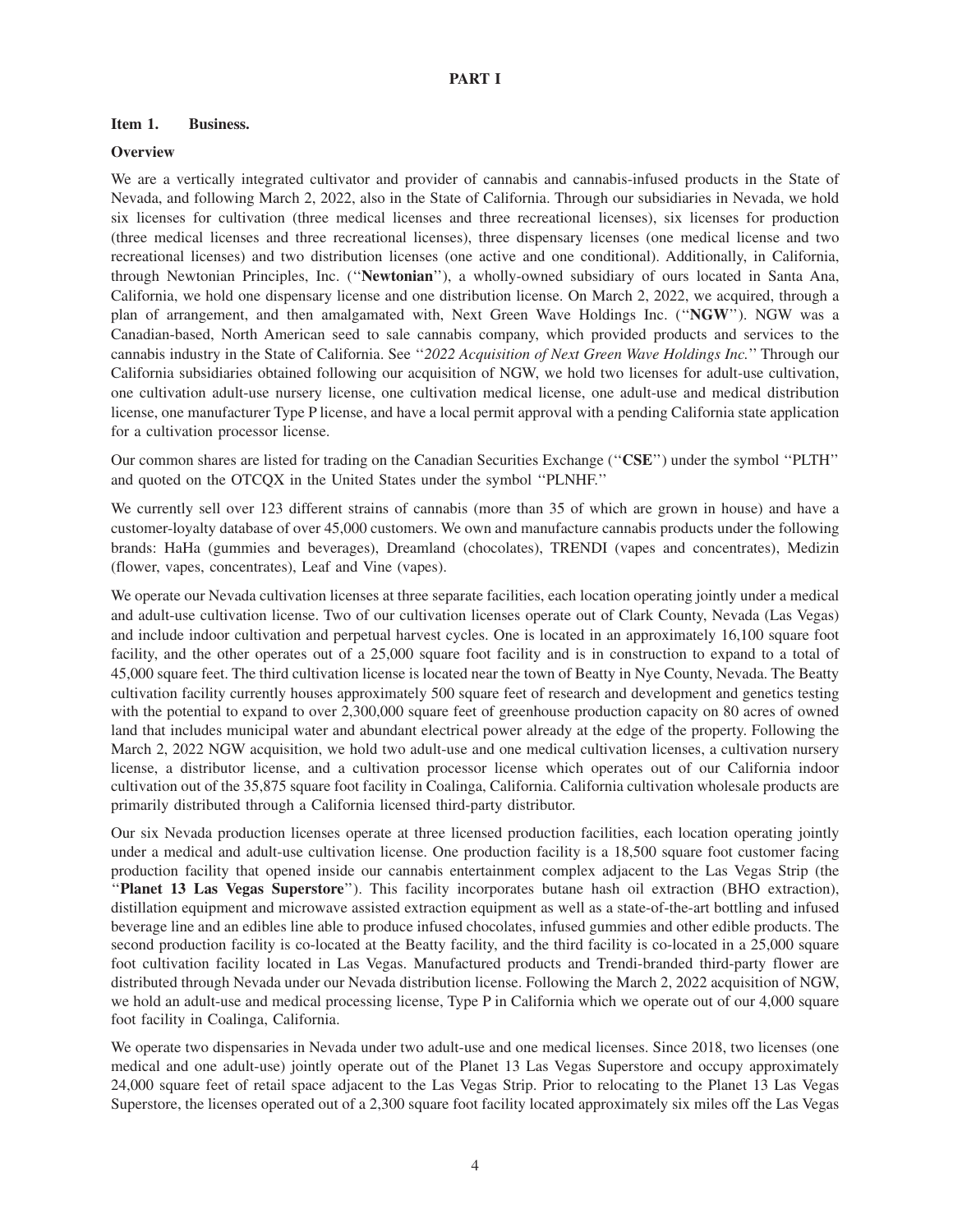Strip (the ''**Medizin Facility**''). In September 2020, we received an unincorporated Clark County recreational license for the Medizin Facility dispensary which had closed when its dispensary licenses were transferred to the Planet 13 Las Vegas Superstore and re-opened the Medizin Facility on November 30, 2020.

We operate one dispensary in California and occupy approximately 25,600 square feet of retail space on Warner Boulevard in the City of Santa Ana located in Orange County (the ''**Planet 13 OC Superstore**''). We have a licensed 6,300 square feet distribution facility adjacent to the Planet 13 OC Superstore, and launched a distribution and delivery service in Orange County to augment our retail location and deliver product to customers and local California state residents throughout Orange County and the surrounding area.

On August 5, 2021, our subsidiary, Planet 13 Illinois LLC (''**Planet 13 Illinois**''), which is owned 49% by us and 51% by Frank Cowan, a resident of Illinois, was a lottery winner for a Social-Equity Justice Involved Conditional Adult Use Dispensing Organization License in the Chicago-Naperville-Elgin region from the Department of Financial and Professional Regulation in the State of Illinois. We intend to open a dispensary in the downtown Chicago area and anticipate that it will be operational in late 2022. On October 5, 2021, we formed Planet 13 Chicago, LLC as a 100% owned leasing entity to support future operations in Illinois.

On October 1, 2021, our wholly owned subsidiary, Planet 13 Florida Inc. (''**Planet 13 Florida**''), completed the acquisition of a license from a subsidiary of Harvest Health & Recreation Inc. (the ''**Seller**'') pursuant to which Planet 13 Florida purchased from the Seller a license to operate as a Medical Marijuana Treatment Center issued by the Florida Department of Health for \$55,000,000 in cash. No other assets or liabilities were acquired. Licensed Medical Marijuana Treatment Centers (''**MMTCs**'') are vertically integrated and the only businesses in Florida authorized to dispense medical marijuana cannabis to qualified patients and caregivers. MMTCs are authorized to cultivate, process, transport and dispense medical marijuana. As of December 31, 2021, there were 22 companies with MMTC licenses in Florida**.** License holders are not subject to restrictions on the number of dispensaries that may be opened or on the number or size of cultivation and processing facilities they may operate. As part of our Florida expansion, as of the date of this report, we have entered into one lease for a dispensary location in Florida located in Orange Park.

The following table presents the inter-corporate relationships between us and our subsidiaries as at the date hereof.

| <b>Subsidiaries of Company</b>                                                                            | Ownership<br>and<br>control |                                                                              | <b>Description</b>            |  |
|-----------------------------------------------------------------------------------------------------------|-----------------------------|------------------------------------------------------------------------------|-------------------------------|--|
| MM Development Company, Inc                                                                               | 100%                        | Licensed Nevada cannabis operations                                          |                               |  |
| BLC Management Company, LLC                                                                               | 100%                        | Management / Holding Entity                                                  |                               |  |
| LBC CBD, LLC                                                                                              | 100%                        | CBD products / sales company                                                 |                               |  |
|                                                                                                           | $100\%$                     | Holding company for By The Slice, LLC                                        |                               |  |
| By The Slice, LLC. $\dots \dots \dots \dots \dots \dots \dots \dots \dots$                                | 100%                        | Subsidiary of BLC NV Food, LLC,<br>holdings restaurant and retail operations |                               |  |
|                                                                                                           | $100\%$                     | Licensed California cannabis operations                                      |                               |  |
|                                                                                                           | 49%                         | Applicant entity for Illinois dispensary<br>license in Chicago region        |                               |  |
|                                                                                                           | $100\%$                     | Holding company for Florida cannabis<br>license                              |                               |  |
| Planet 13 Chicago, LLC                                                                                    | $100\%$                     | Holding entity for prospective Illinois<br>lease(s)                          |                               |  |
|                                                                                                           | $100\%$                     | Inactive shelf corporation                                                   |                               |  |
|                                                                                                           | 100%                        | Inactive shelf corporation                                                   |                               |  |
| <b>Additional Subsidiaries of Company</b><br>Acquired March 2, 2022 from Next Green<br>Wave Holdings Inc. |                             | Ownership<br>and<br>control                                                  | <b>Description</b>            |  |
| Crossgate Capital U.S. Holdings Corp.                                                                     |                             | $100\%$                                                                      | Holding company for NGWB, LLC |  |

and Next Green Wave, LLC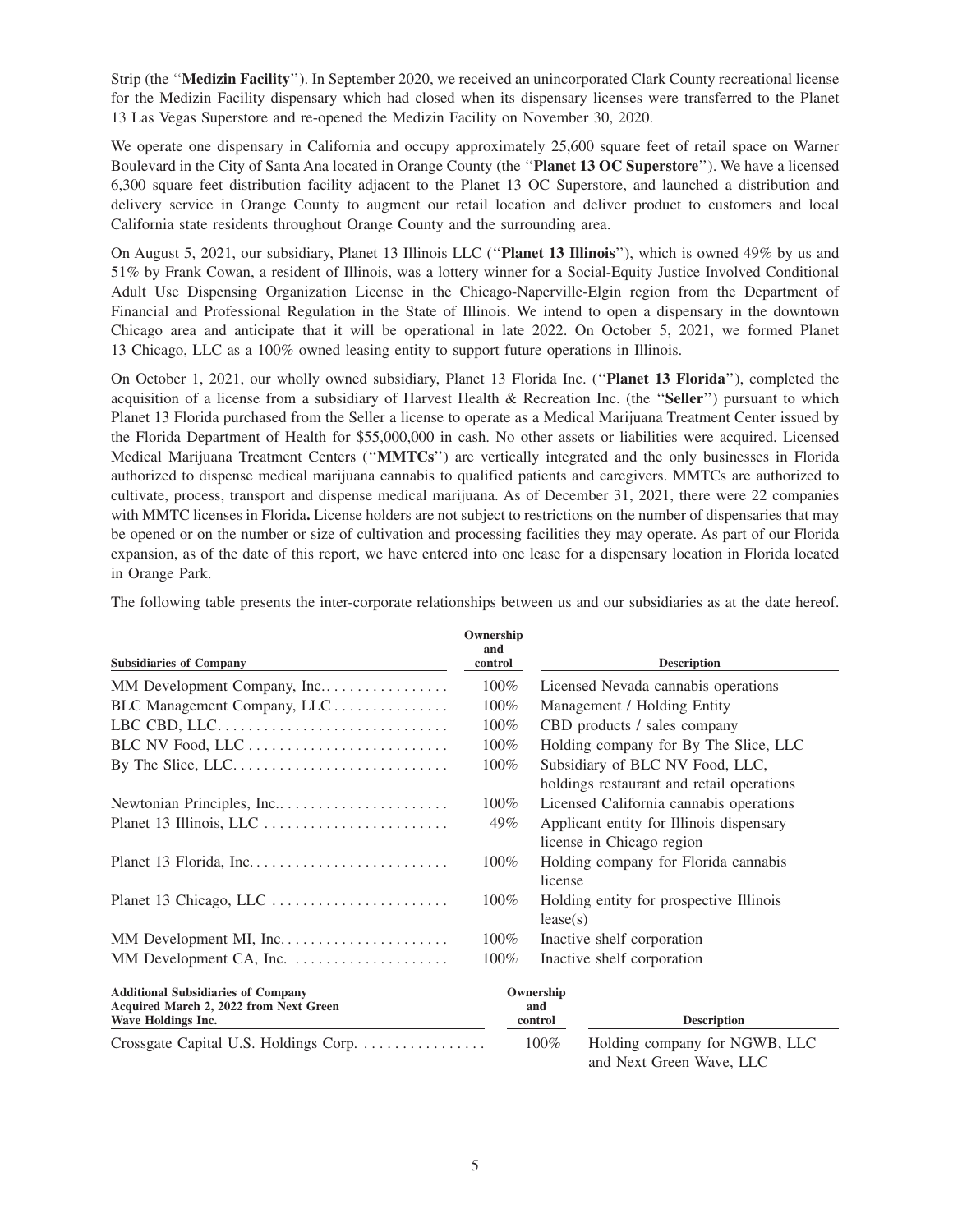| <b>Additional Subsidiaries of Company</b><br>Acquired March 2, 2022 from Next Green<br>Wave Holdings Inc. | Ownership<br>and<br>control | <b>Description</b>                                                                                                             |
|-----------------------------------------------------------------------------------------------------------|-----------------------------|--------------------------------------------------------------------------------------------------------------------------------|
|                                                                                                           | $100\%$                     | Subsidiary of Crossgate Capital<br>U.S. Holdings Corp., holding entity for<br>City of Coalinga, California land-use<br>permits |
| Next Green Wave, LLC                                                                                      | $100\%$                     | Subsidiary of Crossgate Capital<br>U.S. Holdings Corp., licensed<br>California cannabis operations                             |

Our registered office is located at 10th floor, 595 Howe St., Vancouver, BC V6C 2T5, and our head office is located at 2548 West Desert Inn Road, Suite 100, Las Vegas, Nevada 89109.

#### **History of the Company**

We were incorporated under the Canada Business Corporations Act (''**CBCA**'') on April 26, 2002 under the name ''High Income Preferred Shares Corporation.'' On October 18, 2010, Wombat Investment Trust acquired control of us and on January 1, 2011, we changed our name to ''Carpincho Capital Corp.'' (''**Carpincho**'').

MM Development Company, Inc. (''**MMDC**''), now one of our wholly owned subsidiaries, was formed on March 20, 2014 as a Nevada limited liability company under the name MM Development Company, LLC (''**MMDC LLC**'') with the mission to provide compassionate, dignified and affordable access to cannabis, cannabis concentrates and cannabis-infused products to approved customers in the State of Nevada. MMDC LLC underwent a statutory conversion to a Nevada corporation and became MMDC on March 14, 2018. On June 11, 2018, MMDC completed a reverse-take-over (''**RTO**'' or ''**Business Combination**'') transaction of Carpincho and filed Articles of Amendment to effect (i) a consolidation of its share capital on a 0.875 (new) for one (1) old basis; (ii) a name change from "Carpincho Capital Corp." to "Planet 13 Holdings Inc."; and (iii) the creation of a new class of convertible, class A restricted voting shares (the ''**Restricted Voting Shares**''). The Restricted Voting Shares were convertible into common shares of the Company (the ''**Common Shares**'') at the option of the holders on a share-for-share basis.

On May 31, 2018, the Nevada State Department of Taxation (''**DOT**''), the agency which regulated cannabis operations in Nevada, approved the transfer of MMDC's cultivation production and dispensary licenses to us.

On June 26, 2019, we continued out of the jurisdiction of Canada under the CBCA into the jurisdiction of the Province of British Columbia under the Business Corporations Act (British Columbia) (''**BCBCA**''). On August 12, 2019, our wholly owned subsidiary 10653918 Canada Inc. (''**Finco**'') was continued out of the jurisdiction of Canada under the CBCA into the jurisdiction of the Province of British Columbia under the BCBCA and on September 24, 2019, we completed a short-form vertical amalgamation with Finco (the ''**Short Form Amalgamation**''). The Short Form Amalgamation was undertaken to simplify our corporate structure and to obtain certain administrative and financial reporting efficiencies. No securities were issued in connection with the Short Form Amalgamation.

Prior to the completion of the Business Combination, the only active business operations of Carpincho was to carry on activities as a venture capital company seeking assets or businesses with good growth potential to merge with or acquire. Following the Business Combination, we have continued the business of MMDC.

#### *2018 Financings*

Prior to 2018, MMDC was largely financed by its founders Robert Groesbeck and Larry Scheffler, and companies controlled by them, through a combination of cash contributions classified as debt with accrued interest exceeding US\$6,600,000 and reinvestment of operating proceeds.

On January 1, 2018, Messrs. Groesbeck and Scheffler converted an aggregate of US\$3,334,304 of their controlled entity debts to equity in MMDC and Chris Wren, Vice President of Operations of MMDC, contributed valuable intellectual property, including genetic strains, cultivation processes, and manufacturing processes, to MMDC in return for a 6% interest in MMDC. The foregoing resulted in MMDC issuing to such persons, in the aggregate, 25,300 class A common voting shares of MMDC and 49,700,000 class B common non-voting shares of MMDC which were subsequently converted into 25,300,000 Common Shares and 49,700,000 Restricted Voting Shares, respectively, on closing of the Business Combination.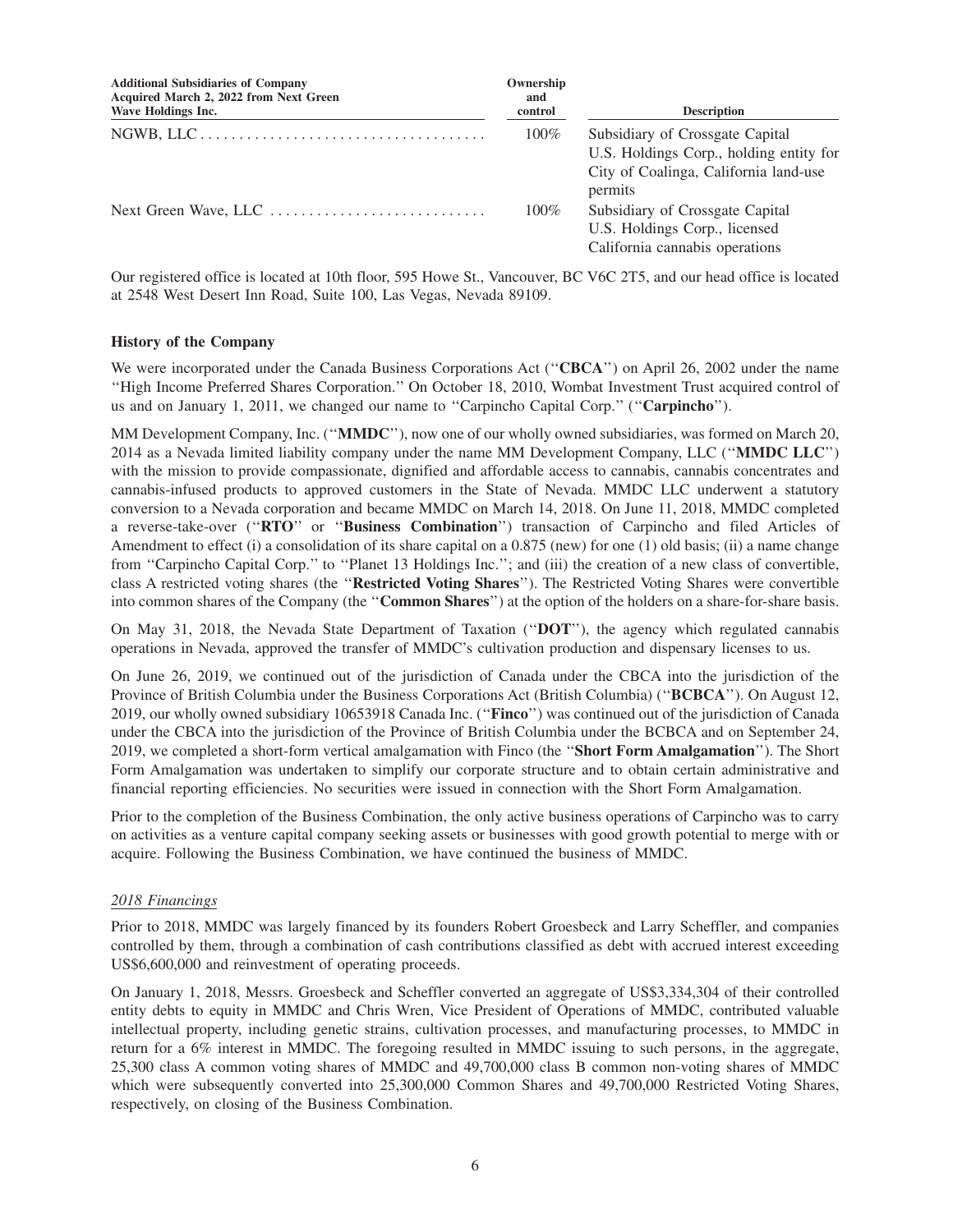On June 20, 2018, Messrs. Groesbeck and Scheffler, through controlled companies, converted an aggregate of approximately US\$3,400,000 principal amount and accrued interest of unsecured promissory notes of the Company held by them into an aggregate of 5,532,940 Restricted Voting Shares, or 2,766,470 Restricted Voting Shares each, at a conversion price of C\$0.80 per Restricted Voting Share.

On October 15, 2015, an original member of MMDC LLC, Ollehea, LLC, requested that MMDC LLC repurchase its interest as allowed under an operating agreement then in effect. Consequently, the remaining members of MMDC LLC at the time agreed to issue promissory notes to Ollehea on behalf of the MMDC LLC in the amount of US\$101,997 each to satisfy the repurchase requirement. The notes were repaid by us on July 9, 2018.

# *2018 Subscription Receipt Offering*

Over the course of three tranches on April 26, May 18 and May 23, 2018, Finco completed private placements of subscription receipts (the "**Subscription Receipts**") at a price of C\$0.80 per Subscription Receipt for aggregate gross proceeds of approximately C\$25,100,000 (the ''**Subscription Receipt Offering**''), the brokered portion of which was conducted by a syndicate of agents co-led by Beacon Securities Limited and Canaccord Genuity Corp. and including Haywood Securities Inc. (collectively, the ''**Agents**''). The proceeds from the Subscription Receipt Offering, less certain expenses, were placed into escrow on completion of the Subscription Receipt Offering. In connection with the completion of the Business Combination, the Subscription Receipts were converted on a one-for-one basis into a total of 31,458,300 common shares of Finco and 15,729,150 common share purchase warrants of Finco, which upon completion of the acquisition of Finco by us were exchanged for an equal number of Common Shares and Common Share purchase warrants (the ''**Common Share Warrants**''), respectively, and the escrowed proceeds from the Subscription Receipt Offering, less the commission of the Agents and certain fees and expenses, were released from escrow to us. Each Common Share Warrant may be exercised for one Common Share at an exercise price of C\$1.40 for a period of 24 months from the date of issue. In consideration for services rendered, the Agents were paid a cash commission equal to 6% of the gross proceeds of the Subscription Receipt Offering and issued 1,485,645 compensation warrants (the ''**Compensation Warrants**''). Each Compensation Warrant entitled the holder thereof to purchase one Common Share at an exercise price of C\$0.80 until June 11, 2020.

# *2018 Bought Deal Offering*

On December 4, 2018, we issued 8,735,250 units (each, a ''**Unit**'') at a price of C\$3.00 per Unit and 425,000 Common Share Warrants (the ''**Over-Allotment Warrants**'') for a price of C\$0.44 per Over-Allotment Warrant for aggregate gross proceeds of C\$26,392,750 pursuant to a bought deal offering (the ''**2018 Bought Deal Offering**''). The 2018 Bought Deal Offering was led by Beacon Securities Limited and included Canaccord Genuity Corp and Cormark Securities Inc. (collectively, the ''**2018 Bought Deal Underwriters**''). Each Unit was comprised of one Common Share and one-half of one Common Share purchase warrant (each whole warrant, a ''**Unit Warrant**'' and, together with the Over-Allotment Warrants, the ''**2018 Bought Deal Warrants**''). Each 2018 Bought Deal Warrant entitled the holder to purchase one Common Share at an exercise price of C\$3.75 for a period of 36 months following the closing of the 2018 Bought Deal Offering unless earlier accelerated by us pursuant to the terms thereof. On December 23, 2020, we announced that we had elected to accelerate the expiry date of the outstanding 2018 Bought Deal Warrants to January 28, 2021.

As consideration for services rendered, the 2018 Bought Deal Underwriters were paid a cash commission equal to 6.0% of the gross proceeds of the 2018 Bought Deal Offering and issued compensation options equal to 6% of the number of Units and Over-Allotment Warrants sold (the ''**Compensation Options**''). Each Compensation Option entitled the holder thereof to purchase one Common Share at an exercise price of C\$3.00 for a period of 24 months following the closing of the 2018 Bought Deal Offering. We recorded share issuance costs of C\$1,536,302.

# *2019 Formation of Non-Operational Entities*

In 2019, we formed MM Development MI, Inc. and Planet 13 Illinois, LLC for the purpose of state and local cannabis applications, and LBC CBD, LLC for the purpose of marketing and selling our cannabidiol (''**CBD**'') line of products. We also formed BLC NV Food, LLC in January 2020, for the purpose of potential lounge, restaurant, and catering opportunities, and submitted restricted license applications to local jurisdictions in Nevada. These projects are non-operational as at the date hereof, and as material information develops related to each entity, it will be disclosed at the appropriate time and manner by us.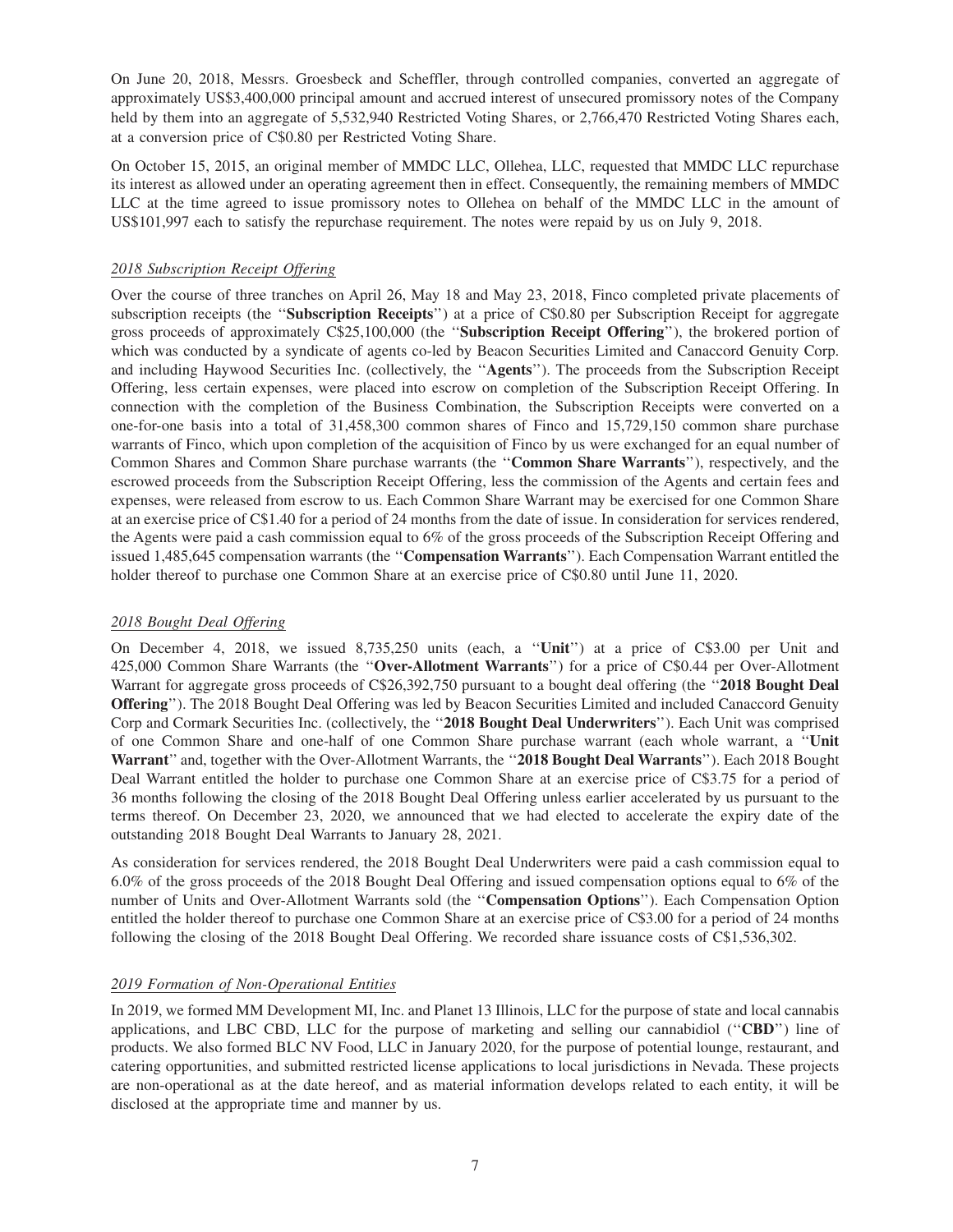#### *Santa Ana Acquisition*

On May 20, 2020, we acquired all of the issued and outstanding common stock (the ''**Newtonian Shares**'') of Newtonian Principles Inc. (''**Newtonian**'') (the ''**Santa Ana Acquisition** ''), resulting in our acquiring a provisional cannabis retail license, adult use issued by the State of California Bureau of Cannabis Control (the ''**California License**'') and a regulatory safety permit issued by the City of Santa Ana (the ''**Santa Ana Permit**''), which were both held by Newtonian, and a 30-year lease for a dispensary in Santa Ana, California (the ''**Santa Ana Premises**'') along with certain other assets (collectively, the ''**Warner Assets**'') from Warner Management Group, LLC (''**Warner**''). Newtonian had no operations at the time of the Santa Ana Acquisition. We issued 3,940,932 Restricted Voting Shares (the ''**Santa Ana Consideration Shares**''), representing an agreed value of US\$4,000,000, to certain vendors in consideration for the Newtonian Shares, and paid Warner US\$1,000,000 in cash and cancelled an interim buildout loan to Warner in consideration for the Warner Assets.

The Santa Ana Consideration Shares were subject to a four-month and one day hold period under Canadian securities laws and were subject to a lock-up whereby 1/8 of the Santa Ana Consideration Shares were released from lock-up each month beginning on September 22, 2020.

On September 25, 2020, Newtonian received a Regulatory Safety Permit Phase 1 approval from the City of Santa Ana for distribution activities at the Santa Ana Premises. On June 18, 2021, Newtonian received both a Commercial Cannabis Adult-Use Retail Sales and a Commercial Cannabis Distribution Regulatory Safety Permit Phase 2 approval from the City of Santa Ana, and on June 21, 2021, received a California Adult-Use and Medicinal - Distributor License.

In mid-June 2021, we completed the build-out of the Planet 13 OC Superstore dispensary and distribution facility, and opened the facility for California State and the City of Santa Ana licensed cannabis sales and distribution starting July 1, 2021.

#### *WCDN Acquisition*

On July 17, 2020, we entered into an asset purchase agreement (the ''**WCDN Asset Acquisition Agreement**'') with West Coast Development Nevada, LLC (''**WCDN**''), W The Brand, LLC, and R. Scott Coffman, pursuant to which we, through MMDC, acquired cannabis inventory, equipment and tenant improvements located in a 25,000 square feet facility at 4801 West Bell Drive, Las Vegas, Nevada 89118 (the ''**WCDN Acquisition Facility**''), which has the ability to expand to 45,000 square feet (the ''**WCDN Acquisition**''). The purchase price for the asset purchase was US\$4.1 million and consisted of US\$1,156,000 in cash for the inventory and US\$3,000,000 million (US\$500,000 cash and US\$2,500,000 of Common Shares, resulting in the issuance of 1,374,833 Common Shares (the ''**WCDN Consideration Shares**'') based on a 10-day volume weighted average price of the Common Shares as of the close of trading on July 16, 2020) for the operating assets and licenses. The WCDN Consideration Shares were held in escrow until the Second Closing (as defined herein). The WCDN Acquisition allowed us to solidify our vertical integration in Nevada. The privileged licenses included medical and adult-use cultivation and production licenses in unincorporated Clark County, and these licenses were transferred to our existing Nevada subsidiary, MMDC, to be operated on the same terms and subject to the same oversight provided at MMDC's current production and cultivation operations in unincorporated Clark County, Nevada.

The transaction was scheduled to close in two parts, the first closing being cash transferred for the equipment and cannabis inventory which occurred on July 17, 2020, and the second closing (the ''**Second Closing**'') being contingent on the approval to transfer the license and receipt of the cultivation and production licenses from the State of Nevada's Cannabis Compliance Board (the ''**CCB**''). On August 25, 2020, the CCB conditionally approved the transfer of the cultivation and production licenses to MMDC, and on September 3, 2020, MMDC received the cultivation and production licenses pursuant to a letter from the CCB and certificates issued on November 3, 2020. By way of an October 12, 2020 letter from the CCB, MMDC received a conditional distribution license from WCDN. The CCB later revisited that letter, claimed it was issued unintentionally or in error, and by CCB public hearing approved the transfer of the conditional distribution license from WCDN to MMDC on December 18, 2020. The approval of the conditional distribution license was confirmed in a letter from the CCB dated January 4, 2021. This is a conditional permit, and no certificate will be available until receipt of a final inspection by the CCB on or prior to February 5, 2023.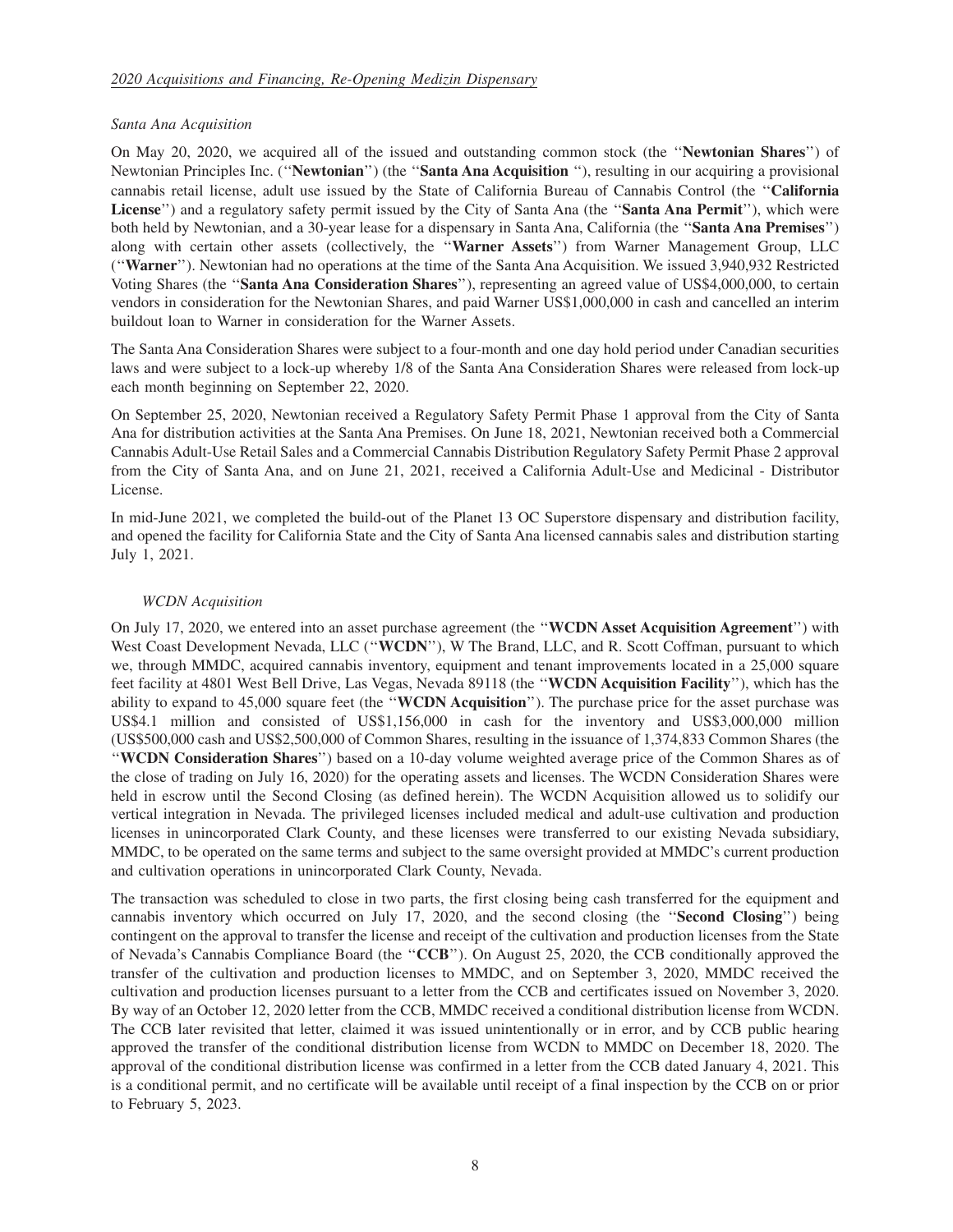On September 11, 2020, we mutually agreed with WCDN that the receipt by MMDC of a business license issued by unincorporated Clark County which would permit us to conduct business in Clark County (the ''**Clark County Business License**'') was a necessary condition precedent to the Second Closing. MMDC received the Clark County Business License and subsequently completed the Second Closing on November 27, 2020, at which time WCDN Consideration Shares were released from escrow to WCDN.

Concurrent with the first closing of the WCDN Acquisition, RX Land, LLC (''**RX Land**''), an entity owned by Robert Groesbeck and Larry Scheffler (our co-chief executive officers, collectively the ''**Co-CEOs''** and each a ''**Co-CEO**''), acquired the WCDN Acquisition Facility for US\$3.3 million and entered into a lease agreement with WCDN in respect of such facility (the ''**Initial West Bell Lease**''). In accordance with the terms of the WCDN Asset Acquisition Agreement and approvals by our independent directors, WCDN assigned the Initial West Bell Lease to MMDC on November 25, 2020, and MMDC subsequently entered into an amending agreement with RX Land on November 27, 2020, to amend certain terms of such lease agreement including increasing the lease payments, extending the duration of the lease and, if desired, allowing for second floor installation by MMDC without a corresponding lease rate increase due to an increase in facility size.

#### *July 2020 Bought Deal Offering*

On July 3, 2020, we completed bought deal financing for aggregate gross proceeds of C\$11,521,850 (the ''**July 2020 Bought Deal**'') pursuant to which an aggregate of 5,359,000 units (each, a ''**July 2020 Bought Deal Unit**'') of the Company were sold at a price of C\$2.15 per July 2020 Bought Deal Unit. Each July 2020 Bought Unit consisted of one Common Share and one-half (1/2) of one Common Share purchase warrant (each whole warrant, a ''**July 2020 Bought Deal Warrant**''). Each July 2020 Bought Deal Warrant entitles the holder thereof to acquire one Common Share at an exercise price of C\$2.85 per Common Share until July 3, 2022.

The underwriters received a cash commission equal to 6.0% of the gross proceeds from the sale of the July 2020 Bought Deal Units. The underwriters also received compensation options (each a ''**July 2020 Bought Deal Compensation Option**'') equal to 6.0% of the number of July 2020 Bought Deal Units sold. Each July 2020 Bought Deal Compensation Option entitles the underwriters to purchase one Common Share at a price of C\$2.15 until July 3, 2022.

# *September 2020 Bought Deal Offering*

On September 10, 2020, we completed our previously announced bought deal financing for aggregate gross proceeds of C\$23,019,550 (the ''**September 2020 Bought Deal**'') pursuant to which an aggregate of 6,221,500 units (each, a ''**September 2020 Bought Deal Unit**'') of the Company were sold at a price of C\$3.70 per September 2020 Bought Deal Unit. Each September 2020 Bought Unit consisted of one Common Share and one-half (1/2) of one Common Share purchase warrant (each whole warrant, a ''**September 2020 Bought Deal Warrant**''). Each September 2020 Bought Deal Warrant entitles the holder thereof to acquire one Common Share at an exercise price of C\$5.00 per Common Share until September 10, 2022.

The underwriters received a cash commission equal to 6.0% of the gross proceeds from the sale of the September 2020 Bought Deal Units. The underwriters also received compensation options (each a ''**September 2020 Bought Deal Compensation Option**'') equal to 6.0% of the number of September 2020 Bought Deal Units sold. Each September 2020 Bought Deal Compensation Option entitles the underwriters to purchase one Common Share at a price of C\$3.70 until September 10, 2022.

#### *November 2020 Bought Deal Offering*

On November 5, 2020, we completed our previously announced bought deal financing for aggregate gross proceeds of C\$28,604,625 (the ''**November 2020 Bought Deal**'') pursuant to which an aggregate of 6,698,750 units (each, a ''**November 2020 Bought Deal Unit**'') of the Company were sold at a price of C\$4.30 per November 2020 Bought Deal Unit. Each November 2020 Bought Unit consisted of one Common Share and one-half (1/2) of one Common Share purchase warrant (each whole warrant, a ''**November 2020 Bought Deal Warrant**''). Each November 2020 Bought Deal Warrant entitles the holder thereof to acquire one Common Share at an exercise price of C\$5.80 per Common Share until November 5, 2022.

The underwriters received a cash commission equal to 6.0% of the gross proceeds from the sale of the November 2020 Bought Deal Units. The underwriters also received compensation options (each a ''**November 2020**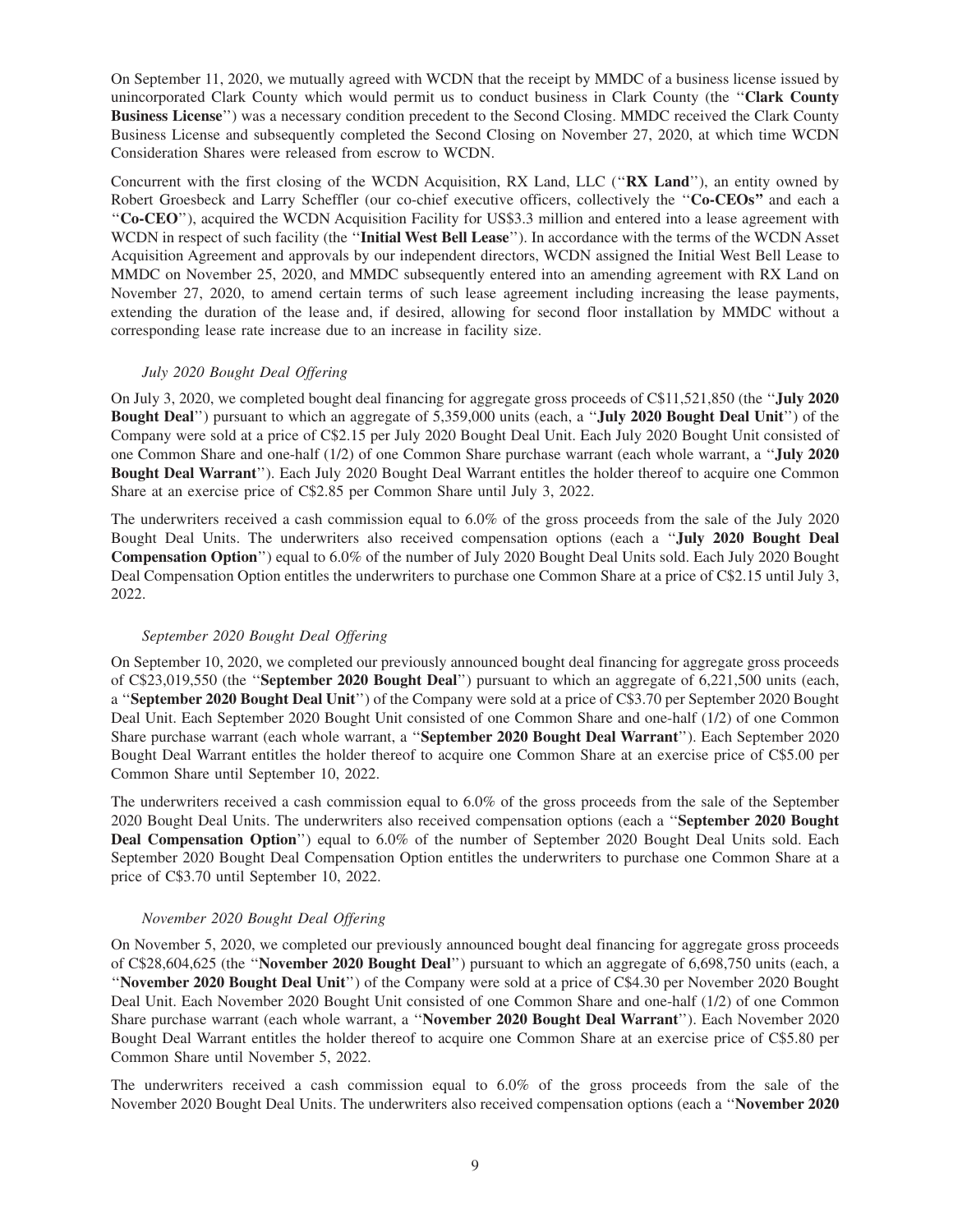**Bought Deal Compensation Option**'') equal to 6.0% of the number of November 2020 Bought Deal Units sold. Each November 2020 Bought Deal Compensation Option entitles the underwriters to purchase one Common Share at a price of C\$4.30 until November 5, 2022.

#### *Medizin Re-opening*

MMDC applied for dispensary licenses in Nevada pursuant to a competitive application process in September 2018, and was notified that no licenses were awarded in December 2018. On information known at that time, MMDC filed a lawsuit against the State of Nevada, along with a significant majority of similarly denied applicants. After the first week of trial in July 2020 concerning that litigation pending from December 2018, MMDC entered into a settlement agreement with the State of Nevada, and defendants in intervention to receive a license in unincorporated Clark County to reopen the Medizin location (the ''**Nevada License Settlement**''). On July 31, 2020, the Nevada Tax Commission convened and approved the signed Nevada License Settlement and requested that the CCB, which had authority over Nevada-licensed cannabis businesses as of July 1, 2020, also convene and approve the settlement. On August 7, 2020, the CCB convened and approved the Nevada License Settlement. Pursuant to the Nevada License Settlement, our subsidiary MMDC agreed to a release and waiver of its claims against the State of Nevada and the defendants in intervention, in return for MMDC receiving the provisional unincorporated Clark County adult-use dispensary license originally received by Nevada Organic Remedies in December 2018. Pursuant to a letter dated September 3, 2020, the CCB transferred the conditional Clark County dispensary license to MMDC. On November 20, 2020, we opened the Medizin store location, having received CCB final inspection approvals and a Clark County business license.

#### *2021 Bought Deal Offering, Opening of Planet 13 OC Superstore, Illinois Conditional License Award, Florida License Purchase Agreement*

# *February 2021 Bought Deal Offering*

On February 2, 2021, we completed a bought deal financing for aggregate gross proceeds of C\$69,028,750 (the ''**February 2021 Bought Deal**'') pursuant to which an aggregate of 9,861,250 units (each, a ''**February 2021 Bought Deal Unit**'') of the Company were sold at a price of C\$7.00 per February 2021 Bought Deal Unit. Each February 2021 Bought Unit consisted of one Common Share and one-half (1/2) of one Common Share purchase warrant (each whole warrant, a ''**February 2021 Bought Deal Warrant**''). Each February 2021 Bought Deal Warrant entitles the holder thereof to acquire one Common Share at an exercise price of C\$9.00 per Common Share until February 2, 2023.

The underwriters received a cash commission equal to 6.0% of the gross proceeds from the sale of the February 2021 Bought Deal Units. The underwriters also received compensation options (each a ''**February 2021 Bought Deal Compensation Option**'') equal to 6.0% of the number of February 2021 Bought Deal Units sold. Each February 2021 Bought Deal Compensation Option entitles the underwriters to purchase one Common Share at a price of C\$7.00 until February 2, 2023.

# *July 2021 Opening of First California Dispensary*

Following completion of tenant improvement construction in the first and second quarters of 2021, on July 1, 2021 our subsidiary, Newtonian, opened the Planet 13 OC Superstore, a California licensed and City of Santa Ana permitted cannabis dispensary and distribution facilities, at 25,600 and 6,300 square feet, respectively.

#### *August 2021 Illinois Dispensing License Lottery Win*

On August 5, 2021, our subsidiary, Planet 13 Illinois, which is owned 49% by us and 51% by Frank Cowan, a resident of Illinois, was a lottery winner for a Social-Equity Justice Involved Conditional Adult Use Dispensing Organization License in the Chicago-Naperville-Elgin region from the Department of Financial and Professional Regulation in the State of Illinois. We intend to launch a dispensary in the downtown Chicago area and anticipate that it will be operational in late 2022.

#### *October 2021 Florida License Acquisition from Harvest Health & Recreation Inc. Subsidiary*

On October 1, 2021, Planet 13 Florida completed the acquisition of a license from the Seller pursuant to which Planet 13 Florida purchased from the Seller a license to operate as a MMTC issued by the Florida Department of Health for \$55,000,000 in cash.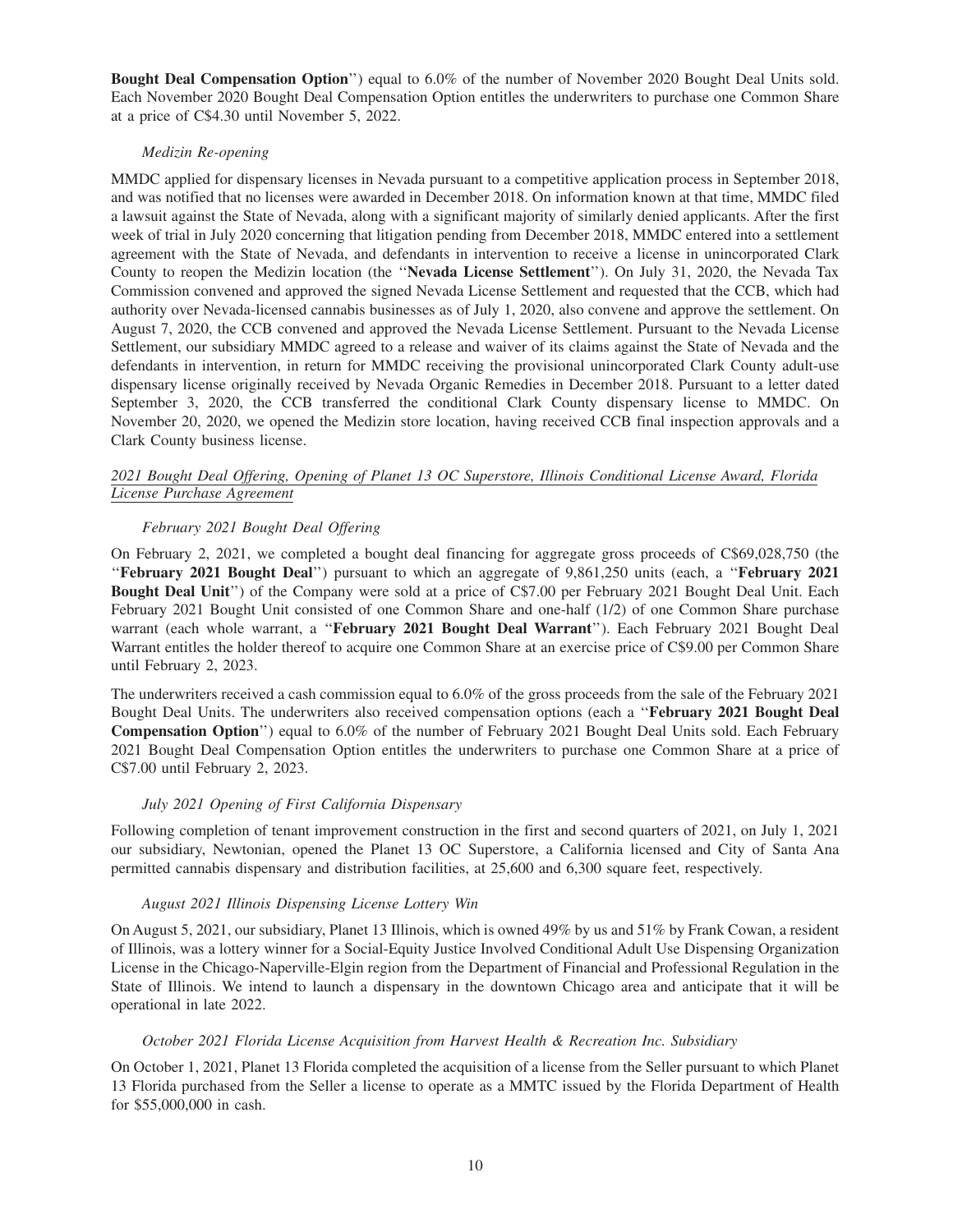# *2022 Acquisition of Next Green Wave Holdings Inc.*

On March 2, 2022 (the ''**Closing Date**''), we completed our acquisition of NGW. We entered into an arrangement agreement (the ''**Arrangement Agreement**'') with NGW on December 20, 2021 pursuant to which we agreed to acquire (the ''**Arrangement**'') all of the issued and outstanding common shares of NGW (the ''**NGW Shares**'') pursuant to a plan of arrangement (the ''**Plan of Arrangement**'') under the Business Corporations Act (British Columbia). The Arrangement was approved by the holders of NGW Shares (the ''**NGW Shareholders**'') at a special meeting of NGW Shareholders held on February 25, 2022 and approved by the Supreme Court of British Columbia on March 1, 2022.

Pursuant to the Plan of Arrangement, at 12:01 a.m. (Vancouver time) (the ''**Effective Time**'') on the Closing Date, we acquired all of the NGW Shares for a total consideration of approximately C\$71,791,700 (based on the closing price of our Common Shares (the ''**Planet 13 Shares**'') on the Canadian Securities Exchange on February 28, 2022), and NGW then amalgamated with us. The NGW Shareholders received 0.1145 of one Planet 13 Share (the ''**Exchange Ratio**'') and a nominal cash payment of C\$0.0001 for each NGW Share held immediately prior to the Effective Time. As a result, 21,361,002 Planet 13 Shares and C\$18,656 in cash were issued in exchange for the NGW Shares. In addition, the number of Planet 13 Shares issued to any person pursuant to the Arrangement was rounded down to the nearest whole Planet 13 Share, with a cash consideration paid in lieu of the issuance of such fractional Planet 13 Share of C\$3.379 per share, resulting in an aggregate cash-in-lieu consideration of C\$77.61.

Based upon the Exchange Ratio, all NGW options to acquire NGW Shares that were outstanding immediately prior to the Effective Time were also exchanged for our options that will entitle the holders to receive, upon exercise thereof, Planet 13 Shares. As a result, we issued 1,106,925 options in exchange for the NGW options.

# **Overview of the Company's Cannabis Business**

# *Introduction*

On November 1, 2018, we opened the Planet 13 Las Vegas Superstore, less than 500 feet from the Trump Tower and less than 2,500 feet from the Wynn hotel. MMDC entered into an arm's length agreement to lease a 100,000 square foot building to house its Planet 13 Las Vegas Superstore dispensary and corporate office space in a Phase I build-out of the location. In October 2019, we opened a 4,500-square-foot coffee shop and pizzeria in the Planet 13 Las Vegas Superstore. In 2020, the coffee shop and pizzeria was renamed as the Trece Eatery + Spirits restaurant, owned and operated by us through our subsidiaries. Future plans include the opening of a possible consumption lounge and a non-cannabis retail facility. The Planet 13 Las Vegas Superstore lease has a seven-year term with two seven-year renewal options and we have a right-of-first-refusal on any sale of the building. Prior to opening the Planet 13 Las Vegas Superstore, we sold both medical and recreational products from our then existing facilities. On April 1, 2019, we entered into a lease and sub-license agreement for an additional 4.17 acres of land directly adjacent to the Planet 13 Las Vegas Superstore for additional parking. The term of the April 1, 2019 lease and sub-license runs concurrent with the Planet 13 Las Vegas Superstore lease.

We may in the future build a 100,000 square foot greenhouse for cultivation and an approximately 43,000 square foot processing/production facility located in Beatty, Nevada, approximately 120 miles north-west of Las Vegas. The Beatty location is licensed and zoned for up to three million square feet of greenhouse space for the cultivation of cannabis. The site, which is owned by us, has been permitted and is ready for construction to begin. We are evaluating the timing of construction based on a current excess of supply of wholesale cannabis product in the State of Nevada and in the event of future federal legalization. We expect to revisit our expansion plans for the Beatty facility once the wholesale market in Nevada stabilizes.

# *Cultivation*

In Nevada we, through MMDC, cultivate our cannabis products at: (i) a 16,100 square foot leased facility with a perpetual harvest cycle located in Las Vegas (Clark County); (ii) a 500 square foot facility in Nye County where we conduct product research and development and genetics testing, and (iii) a 25,000 square foot leased facility, which is currently undergoing a 20,000 square foot expansion that will bring the total size of the facility to 45,000 square feet, that houses both cultivation and production facilities located in Las Vegas (Clark County).

Following the Arrangement which closed on March 2, 2022, in California we, through our wholly-owned subsidiary, Next Green Wave, LLC (''**NGW, LLC**''), which is licensed by the State of California to produce, distribute and sell products throughout the State, cultivate and process our cannabis products at our 35,000 square foot facility on one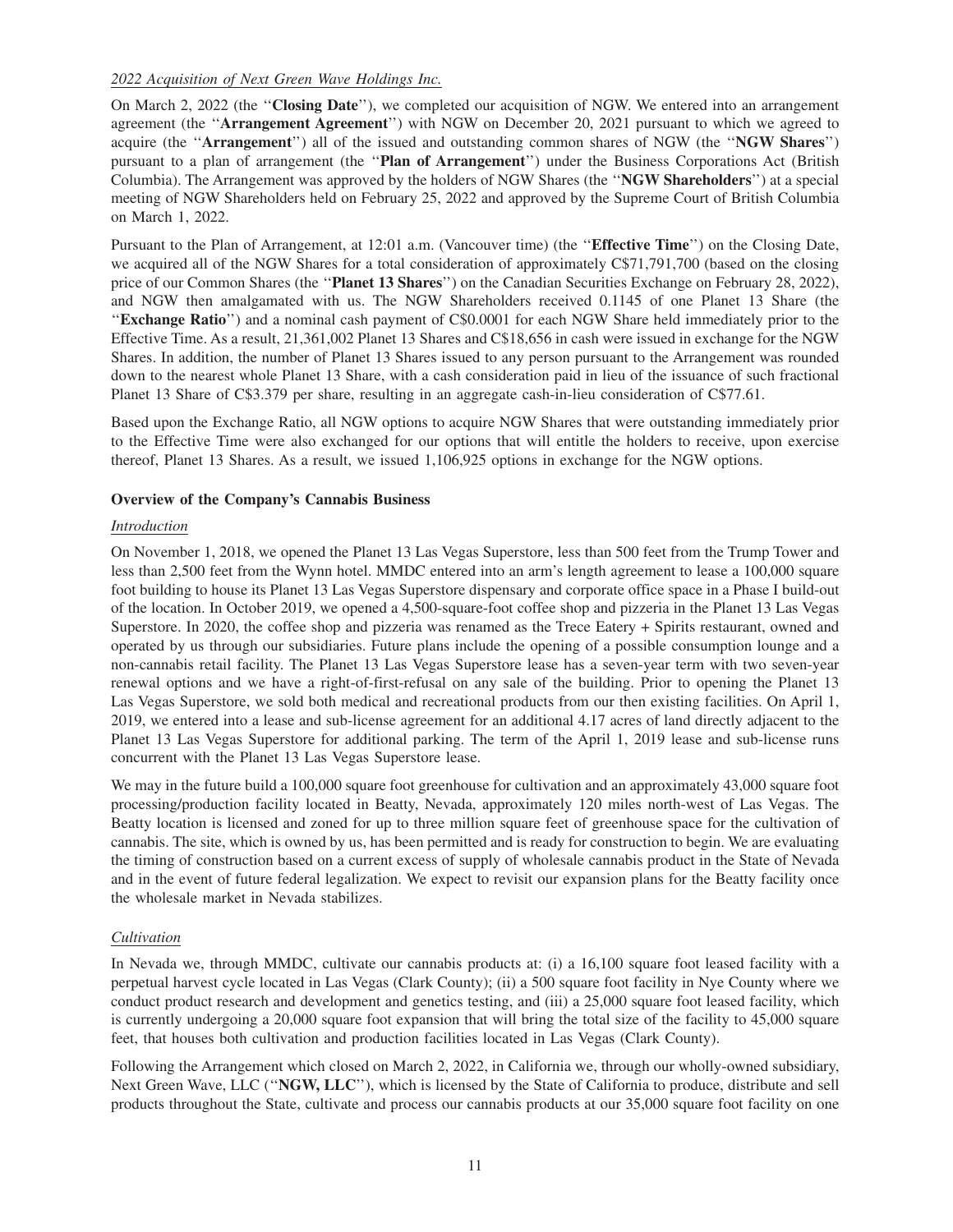of the four properties owned by us and zoned for cannabis cultivation in the City of Coalinga, California (''**Facility A**''). Facility A enables us to cultivate medicinal and recreational cannabis and distribute cannabis products in accordance with the requirements under the Medicinal and Adult Use Cannabis Regulation and Safety Act, throughout the State of California.

# *Production*

Since October 2019, we produce our cannabis products in (i) a 14,000 square foot leased facility in Las Vegas (Clark County) co-located at the Planet 13 Las Vegas Superstore, expanded in Q3 2021 to 18,500 square feet, and separate from the 16,100 square foot cultivation and distribution facility in Las Vegas (Clark County); (ii) a facility in Nye County owned by us and co-located with cultivation operations, and (iii) a 25,000 square foot leased facility, currently undergoing an expansion to add an additional 20,000 square feet to the facility for cultivation and production located in Las Vegas (Clark County). From prior to opening the 18,500 square foot production facility that is co-located in the Planet 13 Las Vegas Superstore complex and up to the end of October 2019, we produced our cannabis products at a separate 4,750 square foot facility leased in Las Vegas (Clark County). All cannabis production licenses held by us in the State of Nevada have been issued to MMDC.

Following the Arrangement which closed on March 2, 2022, in California, we, through our wholly-owned subsidiary, NGW, LLC, which is licensed by the State of California to produce, distribute and sell products throughout the State, process and package our cannabis products at our 4,000 square foot facility on one of the four properties owned by us and zoned for cannabis cultivation in the City of Coalinga, California (''**Facility C**''). Facility C enables us to process and package medicinal and recreational cannabis and distribute cannabis products in accordance with the requirements under the Medicinal and Adult Use Cannabis Regulation and Safety Act, throughout the State of California.

# *Distribution*

We currently operate Nevada distribution activities, primarily for the transport of our products between our cultivation, production, and dispensing operations, out of our 16,100 square foot cultivation facility located in Las Vegas (Clark County). In addition to self-distribution services, the distribution license is used for the delivery of our wholesale products to licensed Nevada-state cannabis retailers. All distribution licenses held by us in the State of Nevada have been issued to MMDC.

We currently operate California distribution activities at our licensed facility in Santa Ana, California to receive cannabis products purchased from our vendors prior to placement in the Planet 13 OC Superstore.

Following the Arrangement which closed on March 2, 2022, in California, we, through our wholly-owned subsidiary, NGW, LLC, which is licensed by the State of California to produce, distribute and sell products throughout the State, distribute our cannabis products from Facilities A and C to California-licensed wholesale customers.

# *Dispensing*

We have three Nevada dispensary licenses, one for medical and two for the sale of adult-use product, and an adult-use California dispensary license. The Planet 13 Las Vegas Superstore, approximately 23,000 square feet of retail space located adjacent to the Las Vegas Strip, houses one medical and one adult-use license. The other adult-use license operates out of the Medizin-branded store in Clark County, a 2,300 square foot retail facility. The Planet 13 Las Vegas Superstore has the capacity to serve between 3,000 to 5,000 customers per day through its new, enhanced dispensary. We intend to build out the balance of the Planet 13 Las Vegas Superstore location with ancillary services such as a potential cannabis lounge in a segregated area of the facility where patrons will be able to consume products that have been purchased at the dispensary. Lounge facility build-out and operation are pending state and county regulation and ordinance drafting and subsequent licensing of the facility. The Planet 13 Las Vegas Superstore also houses our corporate offices. The Planet 13 OC Superstore, with approximately 15,000 square feet of retail space is located in Santa Ana.

In March 2020, per executive order of Nevada's Governor Steve Sisolak in response to the public health crisis arising from the novel strain of the coronavirus known as SARS-CoV-2 which is responsible for the coronavirus disease known as COVID-19, all Nevada dispensaries were mandated as an essential service but were restricted to delivery only, with no curb- side pickup or in-store sales permitted until such delivery-only order was lifted on May 30, 2020, when the Planet 13 Las Vegas Superstore re-opened with no more than ten customers allowed in the store at any given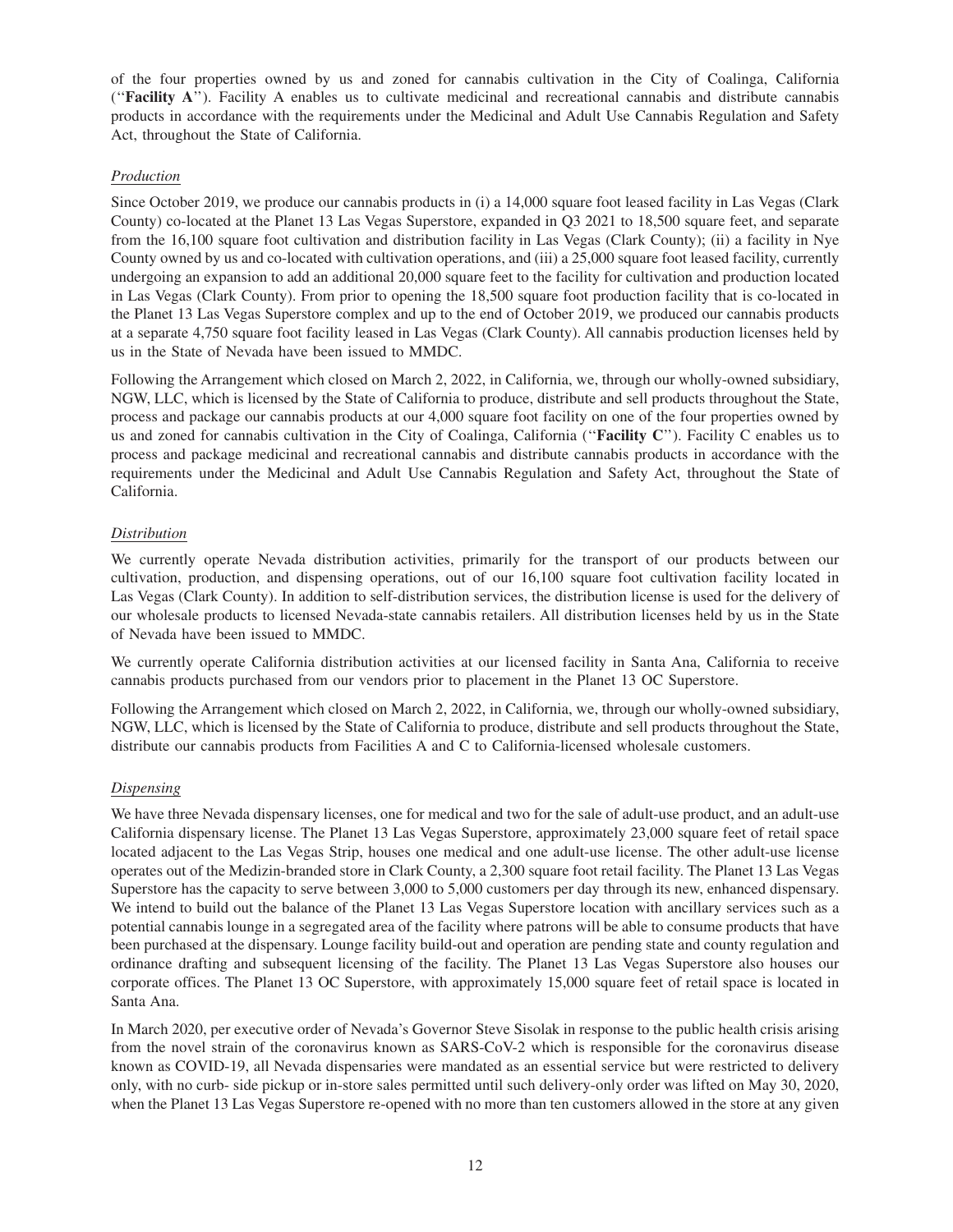time. During the delivery-only restricted operational period, we increased our delivery vehicle fleet to 29 vehicles, and upon the re-opening of the Planet 13 Las Vegas Superstore, we were able to meet the increased home-delivery requests by keeping 20 of those vehicles in constant operation. On June 4, 2020, the State of Nevada increased the allowed occupancy of all businesses in Nevada to a maximum of 50% of the fire rated capacity of the location. We are currently adhering to the guidelines set by the State of Nevada and are able to serve 268 customers in the Planet 13 Las Vegas Superstore at one time under the revised capacity limits set out as of June 4, 2020. On November 24, 2020, Governor Sisolak instituted a Nevada state-wide ''pause'', which limited certain industries such as gaming and restaurants, to 25% capacity, but did not further restrict the 50% fire rated capacity limits imposed on cannabis establishments. On December 4, 2020, Nevada announced a COVID-19 vaccine allocation plan, and on December 14, 2020, the first shipment of vaccines was received in Nevada and began distribution under the Nevada allocation plan. The Nevada state-wide ''pause'' was extended on December 13, 2020, and again for an additional 30-days on January 11, 2021. On March 4, 2021, Nevada announced a ''Roadmap to Recovery'' relaxing the restrictions in phases and a release from State-level oversight to local jurisdictions in May 2021. As of June 1, 2021, businesses have been allowed to operate at 100% capacity so long as they adhere to both state and local COVID-19 operating protocols, which, included maintaining social distancing and the requirement to wear masks while indoors. As of February 10, 2022, the State of Nevada removed COVID-19 operating protocols requiring masks, regardless of vaccination status.

We have identified that regulatory permits, applications, and submittals are taking longer for Nevada and California regulators to process, as those jurisdictions at the state and local levels have redesignated resources towards COVID-19 response, furloughed regulatory employees, or maintained limited office hours for submissions. As of the date hereof, we do not yet know the duration or magnitude of the COVID-19 pandemic but will continue to operate our core business of dispensing cannabis to adult-use and medical customers in accordance with the federal and state guidelines and restrictions. As of February 16, 2022, the State of California removed COVID-19 operating protocols which required masks for vaccinated individuals. California mask use was revised on March 1, 2022 to a strong recommendation for unvaccinated individuals to wear a mask, as opposed to the February 16, 2022 mask requirement.

On July 31, 2020, the Nevada Tax Commission convened and approved the Nevada License Settlement, we and other plaintiffs, and intervening defendants in connection with the DOT License Matter (as defined herein). While the Nevada Tax Commission approved the settlement, it also requested that the CCB, which had authority over Nevada-licensed cannabis businesses as of July 1, 2020, also convene and approve of the settlement. On August 7, 2020, the CCB convened and approved the Nevada License Settlement. Pursuant to the Nevada License Settlement, our subsidiary MMDC agreed to a release and waiver of its claims against the State of Nevada and the defendants in intervention, in return for MMDC receiving the provisional unincorporated Clark County adult-use dispensary license originally received by Nevada Organic Remedies in December 2018. As a further condition of the settlement, many of the enjoined parties were re-categorized by the State of Nevada, and thus no longer subject to a preliminary injunction. In a letter dated September 3, 2020, the CCB transferred the conditional Clark County dispensary license to MMDC. On November 20, 2020, we opened the Medizin store location, having received CCB final inspection approvals and the Clark County Business License.

# *Licenses*

We are licensed to operate in the State of Nevada as a Retail and Medical Cultivator, a Retail and Medical Product Manufacturer and a Retail and Medical Dispensary. In the State of Nevada, ''Retail'' refers to the recreational cannabis market. Please see Table 1 below for a list of the licenses issued to us in respect of our operations in Nevada. Under applicable laws, the licenses permit us to cultivate, manufacture, process, package, sell, and purchase marijuana pursuant to the terms of the licenses, which were formerly issued by the DOT under the provisions of Nevada Revised Statutes section 453A through June 30, 2020 and issued by the CCB under NRS 678A, B and D starting July 1, 2020. All licenses are independently issued for each approved activity for use at our facilities and retail locations in Nevada.

All Nevada marijuana establishments must register with the CCB. If applications contain all required information and after vetting by officers, establishments are issued a marijuana establishment registration certificate. In a local governmental jurisdiction that issues business licenses, the issuance by the CCB of a marijuana establishment registration certificate is considered provisional until the local government has issued a business license for operation and the establishment is in compliance with all applicable local governmental ordinances. Final registration certificates are valid for a period of one year and are subject to annual renewals after required fees are paid and the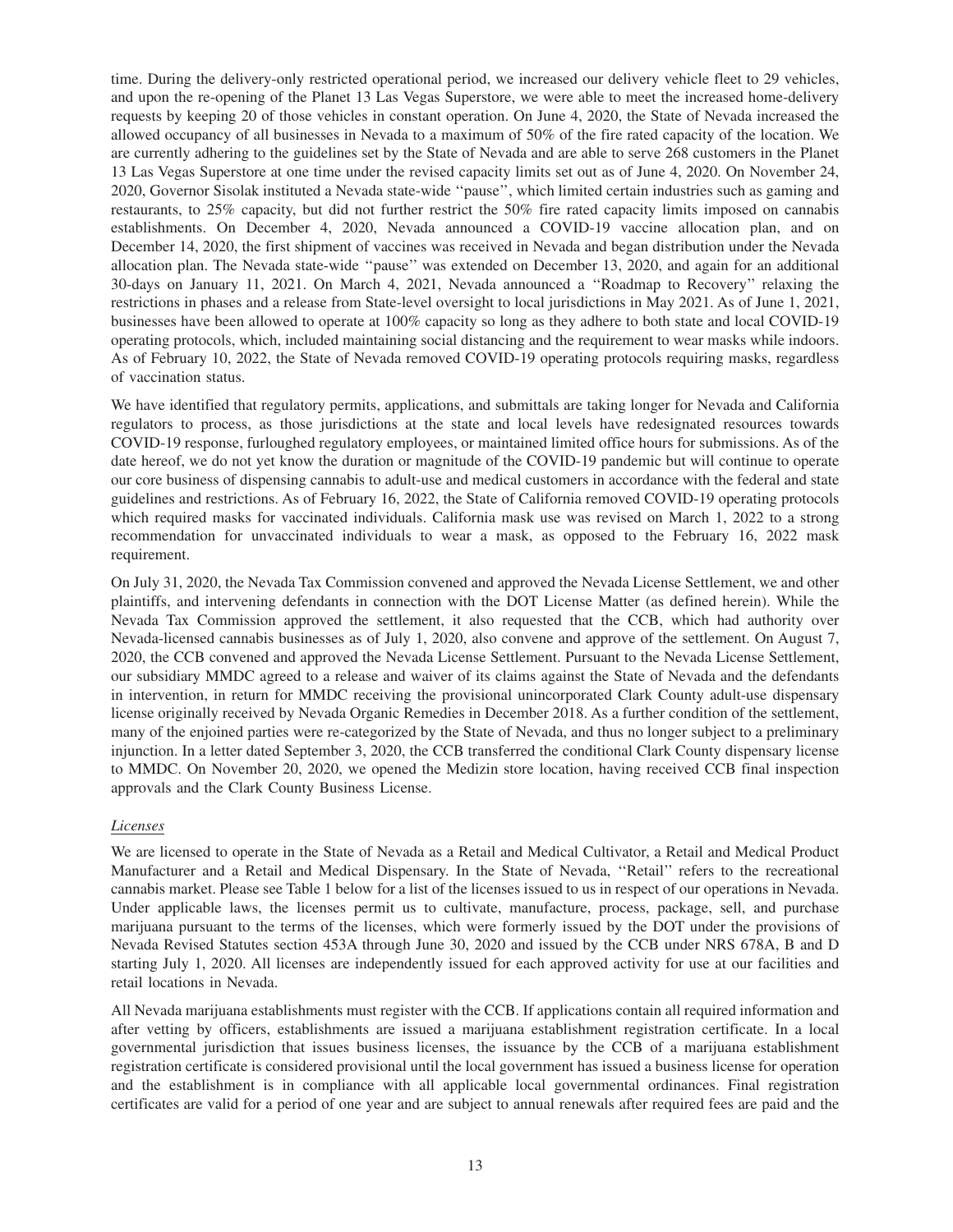business remains in good standing. It is important to note conditional licenses do not permit the operation of any commercial or medical cannabis activity. Only after a conditional licensee has gone through necessary state and local inspections, if applicable, and has received a final registration certificate from the CCB may an entity engage in cannabis business operation. The CCB limits application for all licenses.

On May 20, 2020, pursuant to the Santa Ana Acquisition, we acquired a 100% interest in Newtonian which holds the California License, permitting us to sell cannabis goods to customers at the Santa Ana Premises. Newtonian also holds the Santa Ana Regulatory Permit for Commercial Cannabis Adult-use Sales for the Santa Ana Premises. We opened the Planet 13 OC Superstore dispensary on July 1, 2021 and commenced retail sales operations under the California License and also launched distribution activities at the Santa Ana Premises under the California State distribution license. Both licenses were active but were not used in operations until completion of tenant improvements and are now in operation since July 1, 2021.

On August 5, 2021, our subsidiary, Planet 13 Illinois, which is owned 49% by us and 51% by Frank Cowan, a resident of Illinois, was a lottery winner for a Social-Equity Justice Involved Conditional Adult Use Dispensing Organization License in the Chicago-Naperville-Elgin region from the Department of Financial and Professional Regulation in the State of Illinois (''**IDFPR**''). As of the date of this Annual Report on Form 10-K, the license has not been issued by the IDFPR. We intend to launch a superstore dispensary in the Chicago-Naperville-Elgin region of Illinois.

On October 1, 2021, through our subsidiary Planet 13 Florida, we acquired a license from Harvest Health & Recreation Inc. issued by the Florida Department of Health to operate as a MMTC in the State of Florida for US\$55 million in cash. Licensed MMTCs are vertically integrated and the only businesses in Florida authorized to dispense medical marijuana to qualified patients and caregivers. MMTCs are authorized to cultivate, process, transport and dispense medical marijuana. As of December 31, 2021, there were 22 companies with MMTC licenses across Florida. License holders are not subject to restrictions in the number of dispensaries that may be opened or on the number or size of cultivation and processing facilities they may operate.

|  |  | Table 1: Licenses |
|--|--|-------------------|
|--|--|-------------------|

| <b>Holding Entity</b> | <b>Permit/License</b>       | <b>Jurisdiction</b> | <b>Expiration/Renewal</b><br>Date | <b>Description</b>          |
|-----------------------|-----------------------------|---------------------|-----------------------------------|-----------------------------|
| <b>MMDC</b>           | Medical/Adult-Use           | Clark County, NV    | June 30, 2022                     | Dispensary                  |
| <b>MMDC</b>           | Adult-Use                   | Clark County, NV    | November 30, 2022                 | Dispensary                  |
| <b>MMDC</b>           | Medical/Adult-Use           | Clark County, NV    | June 30, 2022                     | Cultivation                 |
| <b>MMDC</b>           | Medical/Adult-Use           | Clark County, NV    | June 30, 2022                     | Production                  |
| <b>MMDC</b>           | Medical/Adult-Use           | Nye County, NV      | June 30, 2022                     | Cultivation                 |
| <b>MMDC</b>           | Medical/Adult-Use           | Clark County, NV    | June 30, 2022                     | Cultivation                 |
| <b>MMDC</b>           | Medical/Adult-Use           | Clark County, NV    | June 30, 2022                     | Production                  |
| <b>MMDC</b>           | Medical                     | Nye County, NV      | June 30, 2022                     | Production                  |
| <b>MMDC</b>           | Adult-Use                   | Nye County, NV      | December 31, 2022                 | Production                  |
| <b>MMDC</b>           | Distribution                | Clark County, NV    | March 31, 2023                    | Distribution                |
| <b>MMDC</b>           | Distribution                | Clark County, NV    | February 5, 2023                  | Distribution <sup>(1)</sup> |
| Newtonian             | Adult-Use Retailer          | Santa Ana, CA       | April 17, 2022                    | Dispensary                  |
| Newtonian             | Medical / Adult-Use         | Santa Ana, CA       | June 11, 2022                     | Distribution                |
|                       | Distribution                |                     |                                   |                             |
| Planet 13 Florida     | <b>MMTC</b>                 | Florida             | October 25, 2022                  | <b>MMTC</b>                 |
| Planet 13 Illinois    | <b>Adult-Use Dispensing</b> | Chicago-Naperville- | <b>TBD</b>                        | Dispensary <sup>(2)</sup>   |
|                       |                             | Elgin               |                                   |                             |

#### **Notes:**

<sup>(1)</sup> Transferred from WCDN to MMDC as being associated with the former WCDN cultivation and production facility, approved by CCB hearing on December 18, 2020, as confirmed in the CCB letter dated January 4, 2021. This is a conditional permit, and no certificate will be available until receipt of a final inspection by the CCB on or prior to February 5, 2023.

<sup>(2)</sup> As of the date of this Annual Report on Form 10-K, the conditional license has not been issued by the IDFPR.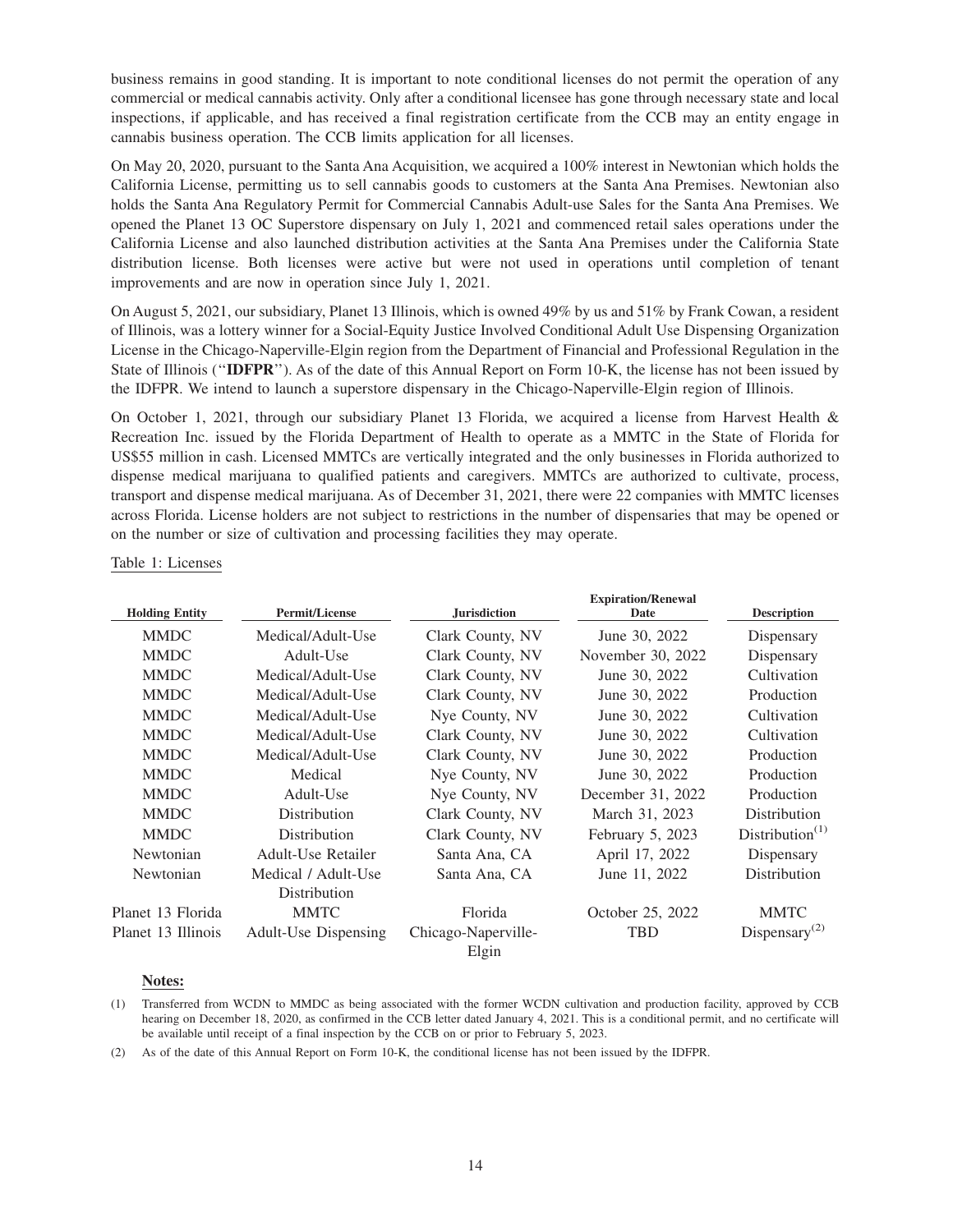#### Table 2: NGW Licenses Acquired on March 2, 2022

| <b>Holding Entity</b> | <b>Permit/License</b> | <b>Jurisdiction</b> | <b>Expiration/Renewal</b><br>Date | <b>Description</b>                                    |
|-----------------------|-----------------------|---------------------|-----------------------------------|-------------------------------------------------------|
| NGW, LLC              | Adult-Use             | Coalinga, CA        | 8/21/2022                         | Cultivation, Small<br>Indoor                          |
| NGW, LLC              | Adult-Use             | Coalinga, CA        | 8/21/2022                         | Cultivation, Specialty<br>Indoor                      |
| NGW, LLC              | Medical               | Coalinga, CA        | 8/21/2022                         | Cultivation, Specialty<br>Indoor                      |
| NGW, LLC              | Adult-Use             | Coalinga, CA        | 8/21/2022                         | Nursery                                               |
| NGW. LLC              | Medical/Adult-Use     | Coalinga, CA        | 6/20/2022                         | Distribution                                          |
| NGW, LLC              | Medical/Adult-Use     | Coalinga, CA        | 10/26/2022                        | Manufacturer Type P <sup>(1)</sup>                    |
| NGW, LLC              | Adult-Use             | Coalinga, CA        | <b>TBD</b>                        | Cultivation,<br>Processor <sup><math>(2)</math></sup> |

(1) License application pending at State of California to enhance this Manufacturer Type P license to Type 6 after March 10, 2022 submittal to authorize solventless extraction.

(2) License application pending at State of California after receiving administrative review clearance from the California Department of Cannabis Control on February 8, 2022.

#### **Uses of Cannabis**

Cannabis can be vaporized, smoked or ingested to alleviate pain and other ailments. Since 2014, we have been cultivating and selling cannabis in Nevada within the price range from US\$6.00 to US\$21.00 per gram, depending on the strain. Typically, growth time and strain yield will determine whether a strain is low or high priced. Very particular strains may be priced higher than the given range, but this would be the exception.

We offer our customers a diverse range of products, including cannabis flowers, cannabis concentrates and cannabis-infused products. In total, we currently offer over 100 cannabis strains at our dispensaries, up to 20 of which are proprietary strains grown in-house in Nevada and up to 15 strains grown at the recently acquired Next Green Wave cultivation facility in California, covering the entire cannabis spectrum. We believe that carrying a popular variety of strains of medical and recreational cannabis is essential to long-term success. Each strain of medical cannabis is different. Some of the factors that impact whether a particular strain may be right for a customer include levels of THC and/or CBD and whether the plant strain is a Sativa, Indica or Hybrid genetic variant.

We believe that we can gain a competitive advantage by growing high yielding strains which are good extractors and which mature in a short growing cycle while still providing the desired THC profile. Further, finding the right product for a customer's condition or needs may require sampling a variety of strains, as every person is different. The U.S. Food and Drug Administration (''**FDA**'') has not recognized or approved cannabis as safe or effective for any indication.

Our cultivation, production, distribution and marketing business is currently focused on the medical and recreational segments, with product offerings sold through our own licensed retail dispensaries as well as third party dispensaries in both California and Nevada.

#### **Principal Products**

We currently operate the Planet 13 Las Vegas Superstore, a 24,000 square foot licensed cannabis dispensary located near the Las Vegas Strip, from which we: (i) dispense medical (Medizin) and retail (Planet 13) product lines and provides customer experiences through entertainment features; (ii) provide the consultation, education and convenience services described below; and (iii) own and operate Trece Eatery + Spirits as well as operate a non-cannabis retail merchandise store and event space. Our principal products are cannabis and cannabis-infused items sold to consumers in the medical and retail cannabis markets in the State of Nevada. We sell more than 123 strains of cannabis, up to 35 of which are grown in-house by us.

Co-located with the Planet 13 Las Vegas Superstore complex, we operate a customer-viewable production facility manufacturing wholesale edible and concentrate products, include the TRENDI line, the Leaf & Vine line Dreamland Chocolates, HaHa gummies and sparkling beverages. These products are sold in-store and wholesale to 57 other dispensaries in Nevada.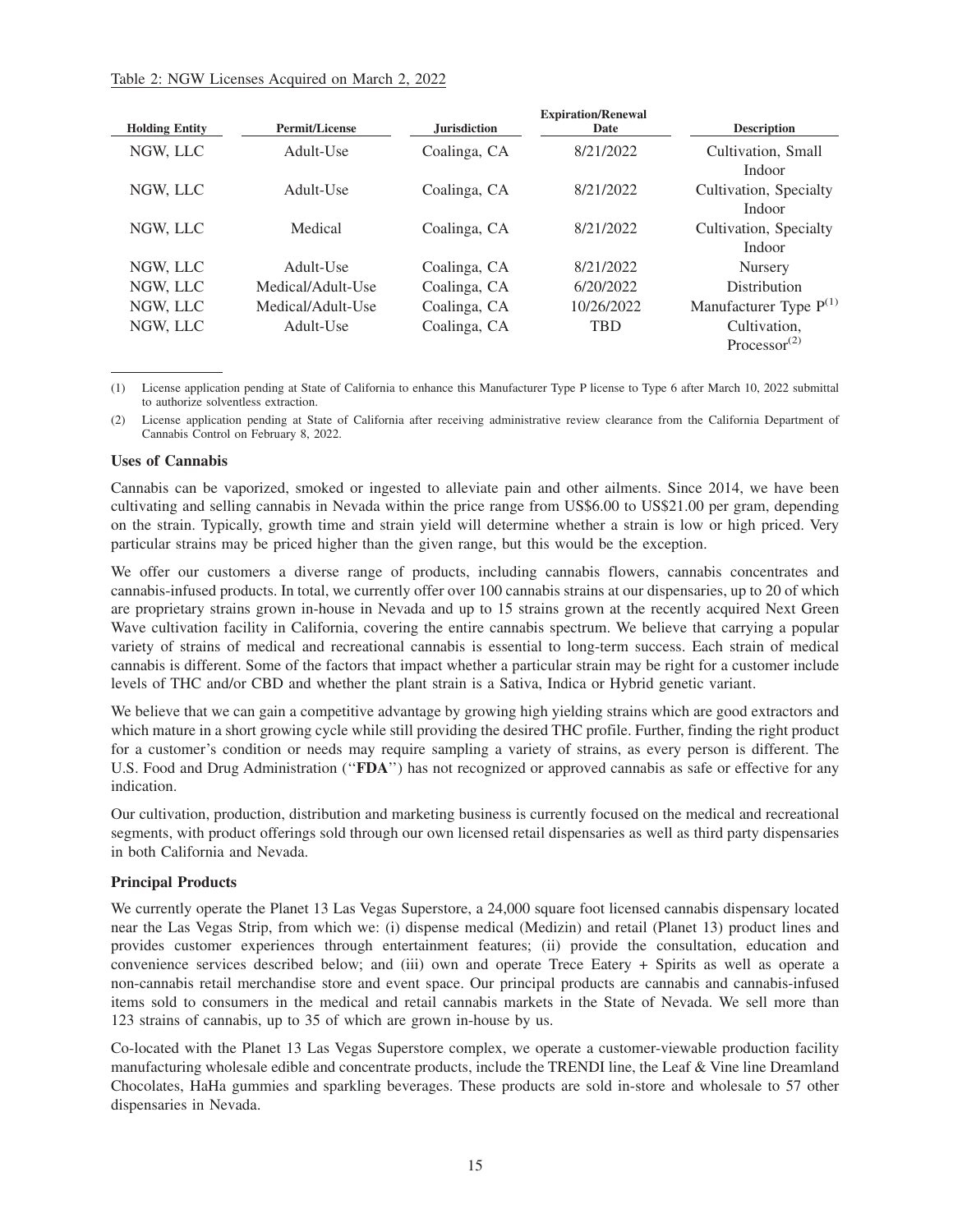We also operate the Medizin dispensary, reopened in November 2020 and operate the Planet 13 OC Superstore dispensary in Santa Ana, California on July 1, 2021.

#### **Competition**

With respect to retail operations, we compete with other retail license holders across Nevada and California. In addition to physical dispensaries, we also compete with third-party delivery services which provide direct-toconsumer delivery services in Nevada and California. In terms of cultivation and production, we compete with other licensed cultivators and operators in Nevada, California, and other states in which we may operate in the future.

Other than the Nevada state cap on licenses and California local jurisdictional caps on licenses, the retail markets in Nevada and California have fewer barriers to entry and more closely reflect free market dynamics typically seen in mature retail and manufacturing industries. The growth of these markets poses a risk of increased competition. However, given that we have entered the Nevada and California cannabis market at an early stage, management views our market share as less at risk than operators without a current operating footprint.

Management also believes that there are a number of illegally operating dispensaries and cultivators in Nevada and California which serve as competition to us. We expect, however, that the majority of these illegal dispensaries and cultivators will be forced to cease operations in the near-term. See ''*Risk Factors.*''

#### **Components**

The main raw materials and components used in the production of our products are cannabis seeds and clones, water, plant nutrients, and electricity.

Water for our Clark County operations is obtained from the municipal water system in Las Vegas, Nevada. The price of water is determined by the City of Las Vegas. Our Nye County operations are similarly part of the municipal water and waste disposal system.

Raw materials include soil, nutrients, organic integrated pest and disease management, environmental supplementation, disposable supplies, and other miscellaneous inputs, all of which are readily available from multiple sources at wholesale or lower prices.

#### **Cycles**

There have been potential seasonal fluctuations observed in the first few years of operations at the Planet 13 Las Vegas Superstore, reflective of the Las Vegas market specifically, as well as industry-wide cannabis-themed holidays and events. These potential seasonal fluctuations have been interrupted by the COVID-19 pandemic, which have presented the industry and the Planet 13 Las Vegas Superstore with a unique set of opportunities and challenges. As at the date hereof, we do not know the long-term impact that the COVID-19 pandemic will have on the previously observed trends. Our Planet 13 OC Superstore location opened July 1, 2021 and has a limited operating history. We are continuing to monitor the seasonal fluctuations at this location.

#### **Intellectual Property**

We have applied for trademarks at Nevada state and federal level, some of which are currently pending for Medizin, Planet 13, TRENDI, Leaf & Vine, HaHa, and Dreamland. In California, we have registrations for Planet 13 and Planet M. These trademarks were applied for and are designed for use on clothing, wearables, and other non-cannabis products with the intent of creating a valuable brand. We intend to file for additional intellectual property rights in the future.

#### **Environmental**

We do not anticipate that environmental protection requirements will have a material financial or operational effect on our capital expenditures, earnings, and competitive position in the current financial year or in future years.

#### **Human Capital**

As of December 31, 2021, we employed approximately 575 full-time and 75 part-time employees, and anticipate that number will increase as we expand our operations in California, Florida, Illinois, and Nevada. Full time employees are distributed among several departments, including sales, management and administration, security, cultivation, operations, marketing, facilities, human resources, finance, accounting and legal. In order to ensure that the motivation, integrity and culture of our team stays strong, our Board of Directors (the ''**Board**'') and executive team put significant focus on our human capital resources.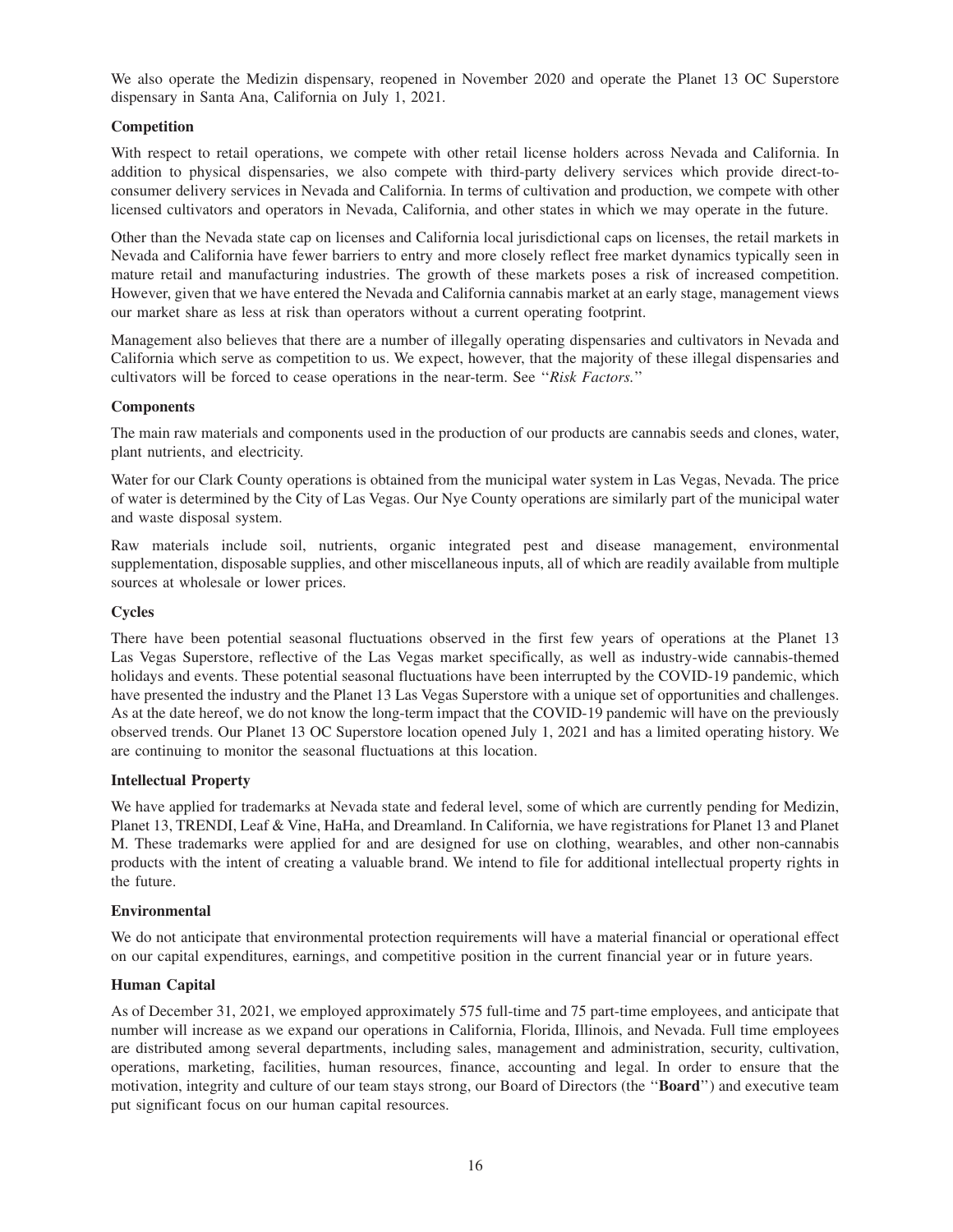We are committed to diversity and to providing equal employment opportunities to all employees and applicants. This commitment extends to all of our employment practices including recruiting, hiring, training, promotions, and benefits.

Our goal is to use the highest standards in attracting and training the best talent. Our recruiting practices and decisions on whom to hire are among our most important activities. We utilize professional services, industry groups, social media, local job fairs, and educational organizations across the country to find diverse, motivated, and responsible employees. It is a requirement that all of our employees pass background checks and drug screening. To support the advancement of our employees, we offer training and development programs encouraging advancement from within. These programs include employee mentoring and one-on-one quality and regulatory training sessions overseen by our Human Resources Department and Regulatory Compliance team.

The main objective of our compensation program is to attract, retain, motivate, and reward superior employees who must operate in a quick-paced and patient-focused environment. To accomplish this, we offer a package of company-sponsored benefits to our employees. Eligibility depends on each employee's full-time or part-time status, location, and other factors, and benefits include medical and dental plans, paid and unpaid leaves, and flexible time-off. We provide employee wages that are competitive and consistent with employee positions, skill levels, experience, knowledge, and geographic location. Additionally, we believe in aligned incentives and utilize share unit and stock option plans as well as annual bonuses to align the long-term compensation of eligible directors, employees, officers and contractors with our shareholders' interests for a competitive total rewards program.

# **Legal and Regulatory Matters**

#### *United States Federal Law Overview*

At the federal level, cannabis currently remains a Schedule I controlled substance under the U.S. Controlled Substance Act of 1970 (the ''**CSA**''). Despite this federal prohibition, 48 states and the District of Columbia have either decriminalized or legalized adult-use and/or medical cannabis, and of the two states that have not yet decriminalized or authorized cannabis, Nebraska has decriminalized the first offense. Under U.S. federal law, a Schedule I drug or substance has a high potential for abuse, no accepted medical use in the United States, and a lack of accepted safety for the use of the drug under medical supervision. As such, the manufacture, importation, possession, use or distribution of cannabis remains illegal under U.S. federal law. This has created a dichotomy between state and federal law, whereby many states have elected to regulate and remove state-level penalties regarding a substance that is still illegal at the federal level.

While technically illegal, the U.S. federal government's approach to enforcement of such laws has, at least until recently, trended toward non-enforcement. On August 29, 2013, the U.S. Department of Justice (''**DOJ**'') issued a memorandum known as the ''**Cole Memorandum**'' to all U.S. Attorneys' offices (federal prosecutors). The Cole Memorandum generally directed U.S. Attorneys not to prioritize the enforcement of federal marijuana laws against individuals and businesses that rigorously comply with state regulatory provisions in states with strictly-regulated medical or adult-use cannabis programs. The Cole Memorandum, while not legally binding, assisted in managing the tension between state and federal laws concerning state-regulated marijuana businesses.

However, on January 4, 2018, the Cole Memorandum was revoked by then Attorney General Jeff Sessions. While this did not create a change in federal law - as the Cole Memorandum was not itself law - the revocation added to the uncertainty of U.S. federal enforcement of the CSA in states where cannabis use is regulated. Sessions also issued an one-page memorandum known as the ''**Sessions Memorandum**''. This confirmed the rescission of the Cole Memorandum and explained that the Cole Memorandum was ''unnecessary'' due to existing general enforcement guidance as set forth in the U.S. Attorney's Manual (the ''**USAM**''). The USAM enforcement priorities, like those of the Cole Memorandum, are also based on the federal government's limited resources, and include ''law enforcement priorities set by the Attorney General,'' the ''seriousness'' of the alleged crimes, the ''deterrent effect of criminal prosecution,'' and ''the cumulative impact of particular crimes on the community.''

While the Sessions Memorandum does emphasize that marijuana is a Schedule I controlled substance and states the statutory view that it is a ''dangerous drug and that marijuana activity is a serious crime,'' it does not otherwise guide U.S. Attorneys that the prosecution of marijuana-related offenses is now a DOJ priority. Furthermore, the Sessions Memorandum explicitly describes itself as a guide to prosecutorial discretion. Such discretion is firmly in the hands of U.S. Attorneys in deciding whether to prosecute marijuana-related offenses. U.S. Attorneys could individually continue to exercise their discretion in a manner similar to that displayed under the Cole Memorandum's guidance. Dozens of U.S. Attorneys across the country have affirmed their commitment to proceeding in this manner, or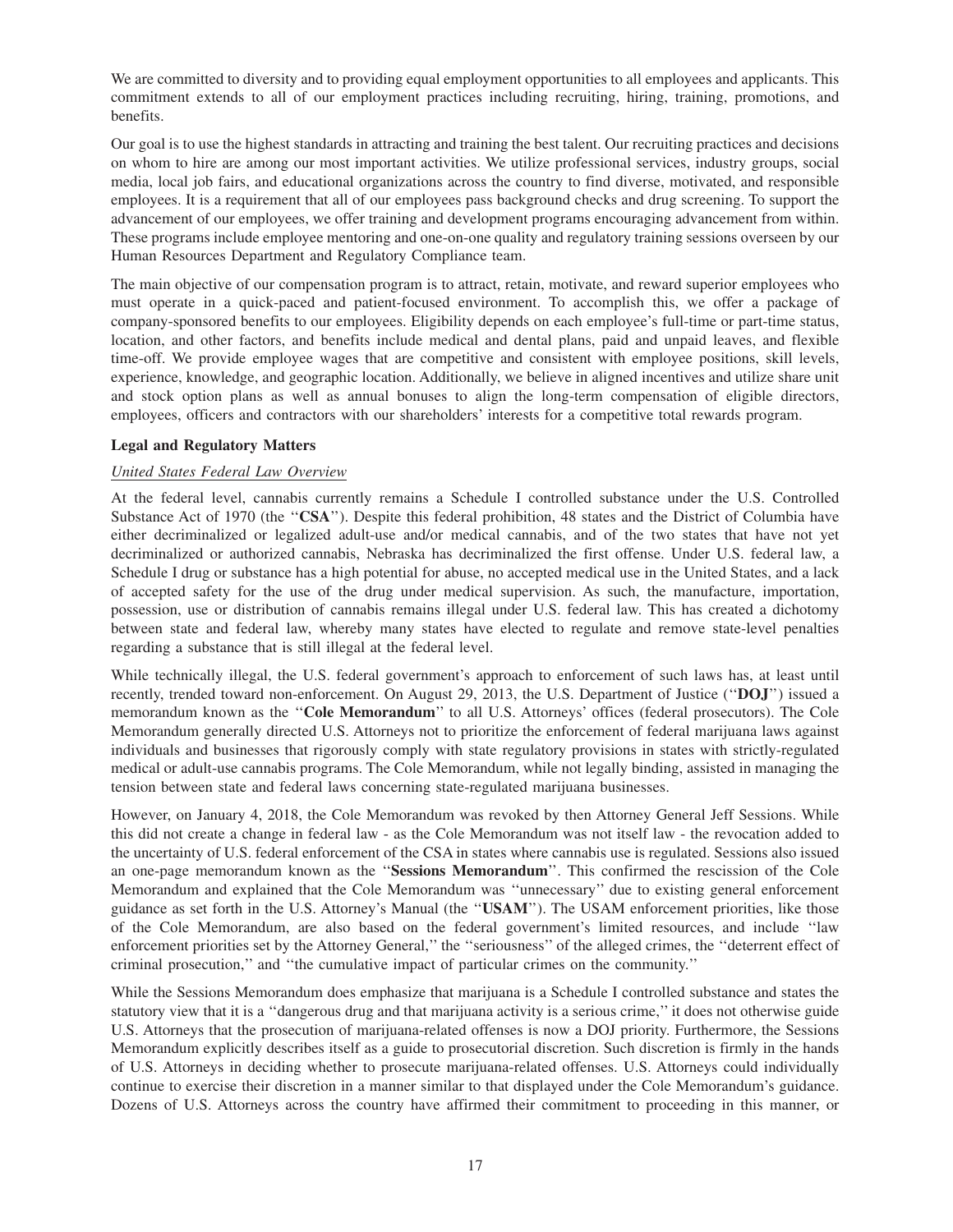otherwise affirming that their view of federal enforcement priorities has not changed, although a few have displayed greater ambivalence. On November 7, 2018, Mr. Sessions tendered his resignation as Attorney General at the request of President Donald Trump. Following Mr. Sessions' resignation, and Matthew Whitaker serving as Acting United States Attorney General, William Barr was appointed as US Attorney General on January 15, 2019. Mr. Barr stated at his confirmation hearing to the Senate Judiciary Committee that he would ''not go after companies'' that had relied upon the Obama-era guidance (the Cole Memorandum) that former Attorney General Jeff Sessions had rescinded in states where cannabis has been legalized. The Department of Justice under Mr. Barr did not take a formal position on federal enforcement of laws relating to cannabis.

On January 21, 2021, Joseph Biden, Jr. was sworn in as President of the United States. President Biden's Attorney General, Merrick Garland, was confirmed by the United States Senate on March 10, 2021. It is not yet known whether the Department of Justice under President Biden and Attorney General Garland will re-adopt the Cole Memorandum or announce a substantive marijuana enforcement policy. Mr. Garland indicated at a confirmation hearing before the United States Senate that it did not seem to him to be a good use of limited resources to pursue prosecutions in states that have legalized and that are regulating the use of marijuana, either medically or otherwise. Nonetheless, there is no guarantee that state laws legalizing and regulating the sale and use of marijuana will not be repealed or overturned, or that local governmental authorities will not limit the applicability of state laws within their respective jurisdictions. Unless and until the United States Congress amends the CSA with respect to marijuana (and as to the timing or scope of any such potential amendments there can be no assurance), there is a risk that federal authorities may enforce current U.S. federal law. Currently, in the absence of uniform federal guidance, as had been established by the Cole memorandum, enforcement priorities are determined by respective United States Attorneys.

While it is too soon to determine what prosecutorial effects will be created by the rescission of the Cole Memorandum under the Trump administration and the appointment of Mr. Garland under the current administration, a nationwide ''crackdown'' on regulated marijuana business is unlikely. The sheer size of the cannabis industry, in addition to participation by state and local governments and investors, suggests that a large-scale enforcement operation would more than likely create unwanted political backlash for the DOJ and the current administration. It is also possible that the rescission of the Cole Memorandum could motivate Congress to reconcile federal and state laws. Regardless, marijuana remains a Schedule I controlled substance at the federal level, and the federal government of the U.S. continues to reserve the right to enforce federal law in regard to the sale and disbursement of medical or adult-use marijuana, even where state law sanctioned such sale and disbursement. From a purely legal perspective, the criminal risk today remains identical to the risk on January 3, 2018, prior to the Cole Memorandum being rescinded. It remains unclear whether the risk of enforcement has been altered.

Additionally, under U.S. federal law, it may potentially be a violation of federal anti-money laundering statutes for financial institutions to take any proceeds from the sale of marijuana or any other Schedule I controlled substance. Canadian banks are likewise hesitant to deal with cannabis companies, due to the uncertain legal and regulatory framework of the industry. Banks and other financial institutions, particularly those that are federally chartered in the U.S., could be prosecuted and possibly convicted of money laundering for providing services to cannabis businesses.

Despite these laws, the U.S. Department of the Treasury's Financial Crimes Enforcement Network (''**FinCEN**'') issued a memorandum on February 14, 2014 (the ''**FinCEN Memorandum**'') outlining the pathways for financial institutions to bank state-sanctioned marijuana businesses in compliance with federal enforcement priorities. The FinCEN Memorandum echoed the enforcement priorities of the Cole Memorandum. Under these guidelines, financial institutions must submit a Suspicious Activity Report (''**SAR**'') in connection with all marijuana-related banking activities by any client of such financial institution, in accordance with federal money laundering laws. These marijuana-related SARs are divided into three categories - marijuana limited, marijuana priority, and marijuana terminated - based on the financial institution's belief that the business in question follows state law, is operating outside of compliance with state law, or where the banking relationship has been terminated, respectively. On the same day as the FinCEN Memorandum was published, the DOJ issued a memorandum (the ''**2014 DOJ Memorandum**'') directing prosecutors to apply the enforcement priorities of the Cole Memorandum in determining whether to charge individuals or institutions with crimes related to financial transactions involving the proceeds of marijuana-related conduct. The 2014 DOJ Memorandum has been rescinded as of January 4, 2018, along with the Cole Memorandum, removing guidance that enforcement of applicable financial crimes against state-compliant actors was not a DOJ priority.

However, former Attorney General Sessions' revocation of the Cole Memorandum and the 2014 DOJ Memorandum has not affected the status of the FinCEN Memorandum, nor has the Department of the Treasury given any indication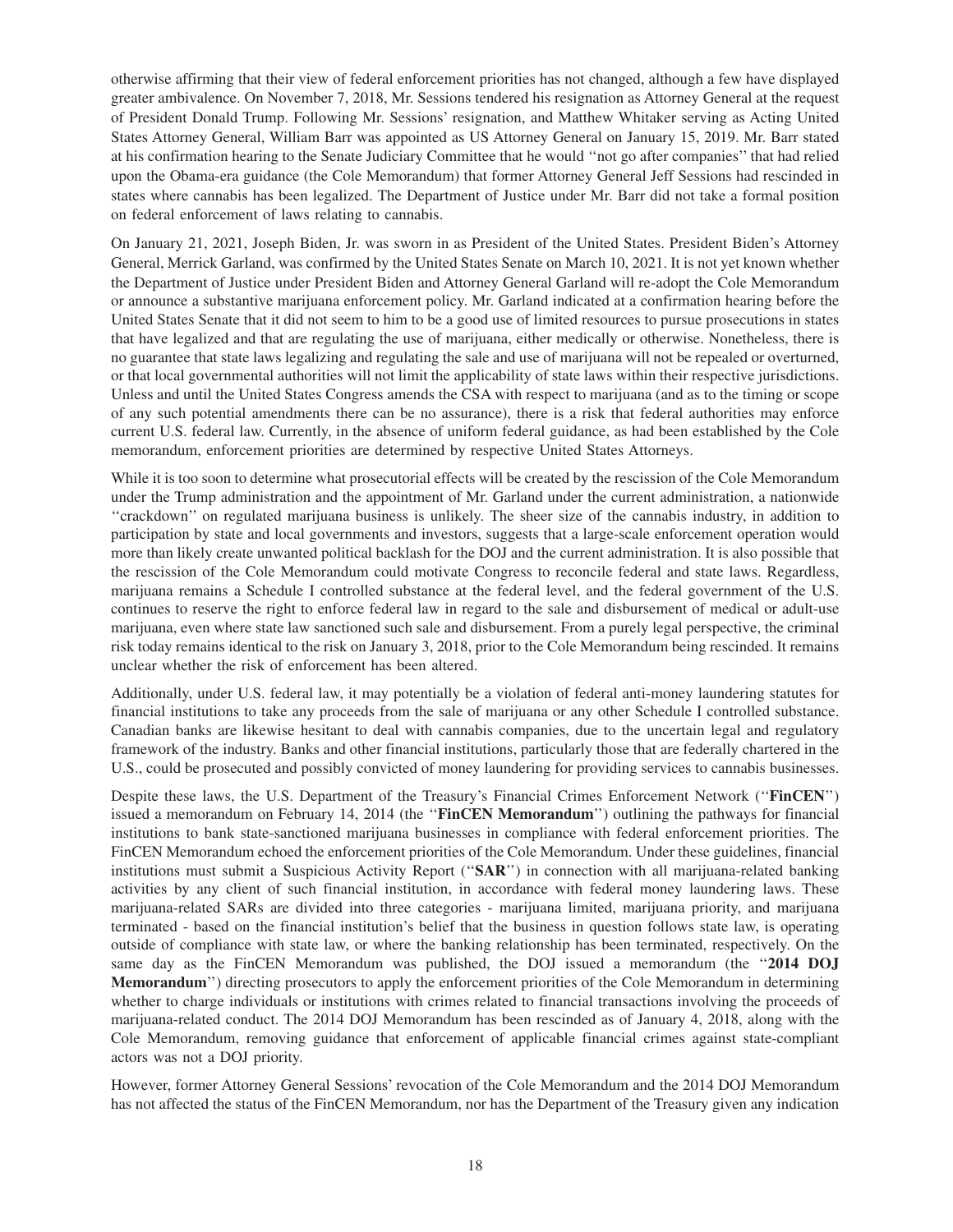that it intends to rescind the FinCEN Memorandum itself. Though it was originally intended for the 2014 DOJ Memorandum and the FinCEN Memorandum to work in tandem, the FinCEN Memorandum appears to be a standalone document which explicitly lists the eight enforcement priorities originally cited in the Cole Memorandum. As such, the FinCEN Memorandum remains intact, indicating that the Department of the Treasury and FinCEN intend to continue abiding by its guidance. However, in the United States, it is difficult for cannabis-based businesses to open and maintain a bank account with any bank or other financial institution.

In the U.S., the SAFE Banking Act of 2019, H.R. 1595 (''**SAFE Banking Act**''), was first introduced on March 7, 2019 and passed a vote on September 25, 2019 by the Committee of the Whole Congress, but failed to receive the support needed to pass the U.S. Senate. Generally, the act would let banks offer services to cannabis-related businesses. They could also offer services to those businesses' employees. In both Canada and the U.S., transactions involving banks and other financial institutions are both difficult and unpredictable under the current legal and regulatory landscape. Legislative changes could help to reduce or eliminate these challenges for companies in the cannabis space and would improve the efficiency of both significant and minor financial transactions. The SAFE Banking Act re-emerged in March 2021, H.R. 1996, with more bipartisan support including with 180 cosponsors. On April 19, 2021, the House passed the re-introduced SAFE Banking Act in a bipartisan vote of 321 - 101, but it again stalled in the Senate. While there is strong support in the public and within Congress for the SAFE Banking Act and similar legislation, there can be no assurance that it will be passed as presently proposed or at all.

Although the Cole Memorandum and 2014 DOJ Memorandum have been rescinded, Congress has used the Rohrabacher-Leahy Amendment as a rider provision in the FY 2015, 2016, 2017, 2018, 2019 2020, and 2021 Consolidated Appropriations Acts and accompanying stopgap spending measures to prevent the federal government from using congressionally appropriated funds to enforce federal marijuana laws against regulated medical marijuana actors operating in compliance with state and local law. President Joe Biden became the first president to propose a budget with the Rohrabacher-Farr Amendment included. As of the filing date of this Form 10-K, the Rohrabacher-Farr Amendment provisions are effective through September 30, 2022 as part of the Consolidated Appropriations Act, 2022.

Despite the legal, regulatory, and political obstacles the marijuana industry currently faces, the industry has continued to grow. It was anticipated that the federal government would eventually repeal the federal prohibition on cannabis and thereby leave the states to decide for themselves whether to permit regulated cannabis cultivation, production and sale, just as states are free today to decide policies governing the distribution of alcohol or tobacco.

Given current political trends, however, these developments are considered unlikely to materialize in the near-term. As an industry best practice, despite the recent rescission of the Cole Memorandum, we intend to abide by the following to ensure compliance with the guidance provided by the Cole Memorandum:

- ensure that our operations are compliant with all licensing requirements as established by the applicable state, county, municipality, town, township, borough, and other political/administrative divisions;
- ensure that our cannabis related activities adhere to the scope of the licensing obtained (for example, in states where cannabis is permitted only for adult-use, the products are only sold to individuals who meet the requisite age requirements);
- implement policies and procedures to ensure that cannabis products are not distributed to minors;
- implement policies and procedures in place to ensure that funds are not distributed to criminal enterprises, gangs or cartels;
- implement an inventory tracking system and necessary procedures to ensure that such compliance system is effective in tracking inventory and preventing diversion of cannabis or cannabis products into those states where cannabis is not permitted by state law, or cross any state lines in general;
- ensure that our state-authorized cannabis business activity is not used as a cover or pretense for trafficking of other illegal drugs, is engaged in any other illegal activity or any activities that are contrary to any applicable anti-money laundering statutes; and
- ensure that our products comply with applicable regulations and contain necessary disclaimers about the contents of the products to prevent adverse public health consequences from cannabis use and prevent impaired driving.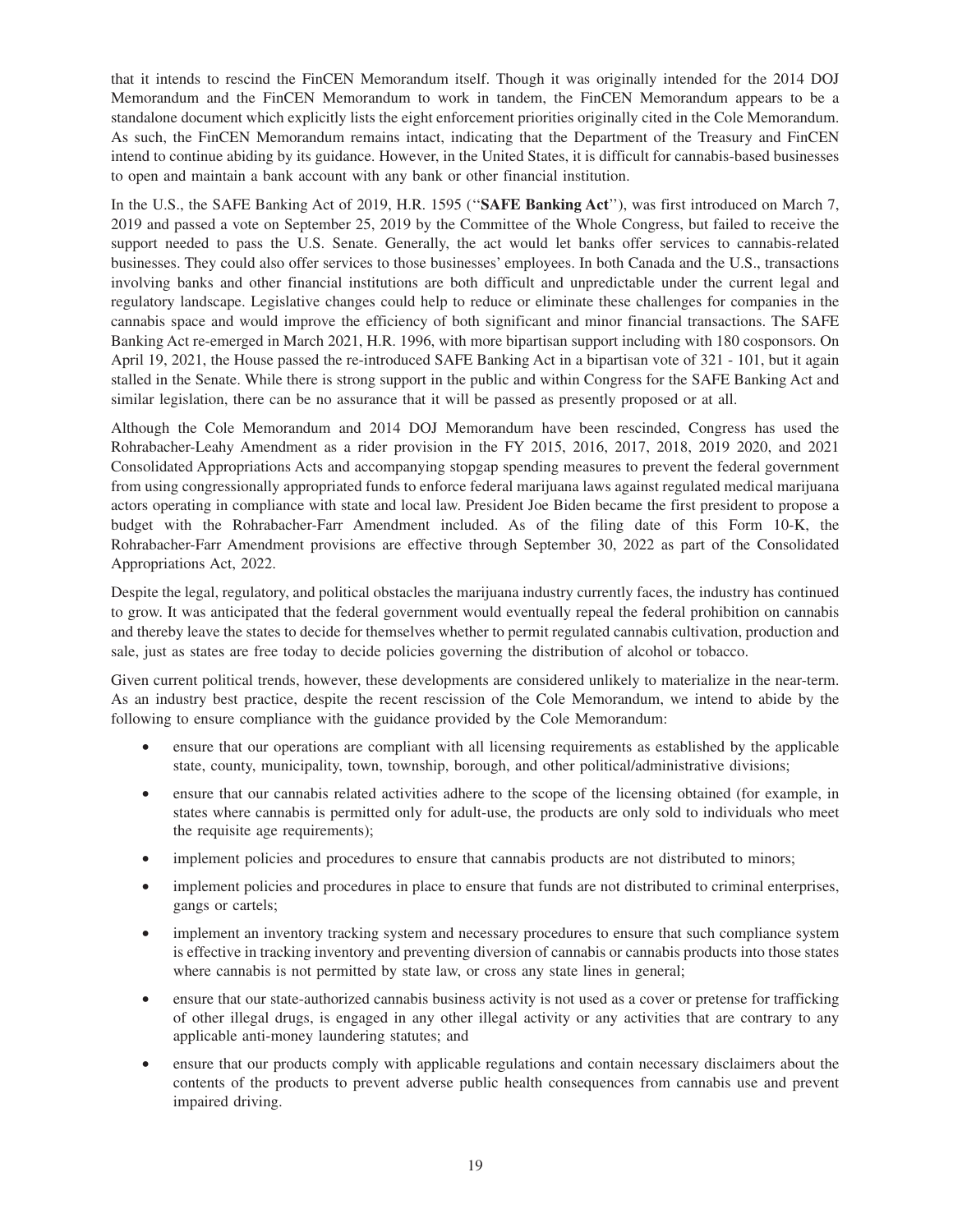In addition, we may (and frequently do) conduct background checks to ensure that the principals and management of our operating subsidiaries are of good character and have not been involved with other illegal drugs, engaged in illegal activity or activities involving violence, or use of firearms in cultivation, manufacturing or distribution of cannabis. We also conduct ongoing reviews of the activities of our cannabis businesses, the premises on which they operate and the policies and procedures that are related to possession of cannabis or cannabis products outside of the licensed premises, including the cases where such possession is permitted by regulation.

# *Nevada State Law Overview*

In 2000, Nevada voters passed a medical marijuana initiative allowing physicians to recommend cannabis for an inclusive set of qualifying conditions including chronic pain and created a limited non-commercial medical marijuana patient/caregiver system. Senate Bill 374, which passed the legislature and was signed by the Nevada Governor in 2013, expanded this program and established a for-profit regulated medical marijuana industry.

In 2014, Nevada accepted medical marijuana business applications and a few months later the Nevada Division of Public and Behavioral Health (the ''**Division**'') approved 182 cultivation licenses, 118 licenses for the production of edibles and infused products, 17 independent testing laboratories, and 55 medical marijuana dispensary licenses. The number of dispensary licenses was then increased to 66 by legislative action in 2015. The application process was merit-based, competitive, and is currently closed.

Nevada has a medical marijuana program and passed adult-use legalization through the ballot box in November 2016. Under Nevada's adult-use marijuana law, the state licensed marijuana cultivation facilities, product manufacturing facilities, distributors, retail stores and testing facilities. For the first 18 months after legalization, applications to the DOT for adult- use establishment licenses were only accepted from existing medical marijuana establishments and from existing liquor distributors for the adult-use distribution license. The Division licensed and regulated medical marijuana establishments up until July 1, 2017, when the state's medical marijuana program merged with adult-use marijuana enforcement under the DOT. After merging medical and adult-use marijuana regulation and enforcement, the single regulatory agency was known as the ''Marijuana Enforcement Division of the Department of Taxation''. The DOT oversaw regulation of cannabis operations until the CCB took over on July 1, 2020. As of October 5, 2020, all five members of the CCB were appointed by the Nevada Governor.

In February 2017, the state announced plans to issue ''early start'' recreational marijuana establishment licenses in the summer of 2017. These licenses expired at the end of the year and, beginning on July 1, 2017, allowed marijuana establishments holding both a retail marijuana store and dispensary license to sell their existing medical marijuana inventory as either medical or adult-use marijuana. All cannabis cultivated and infused products produced under the adult-use program that were not existing inventory at a medical marijuana dispensary were transported to retail marijuana stores utilizing a licensed retail marijuana distributor. Starting on July 1, 2017, medical and adult-use marijuana became subject to a 15% excise tax on the first wholesale sale (calculated on the fair market value) and adult-use cannabis is subject to an additional 10% special retail marijuana sales tax in addition to any general state and local sales and use taxes.

The regular retail marijuana program began in early 2018. The Regulation and Taxation of Marijuana Act specifies that, for the first 18 months of the program, only existing medical marijuana establishment certificate holders could apply for a retail marijuana establishment license. As that restriction expired in November 2018, on December 5, 2018, the DOT expanded the application process and awarded an additional 61 licenses for retail marijuana dispensaries in Nevada. The regular program was governed by permanent regulations found in Nevada Administrative Code Sections 453A and 453D through June 30, 2020.

In early 2019, Nevada legislature passed Nevada Assembly Bill 533 (''**AB533**''), which authorized the formation of the CCB to be vested with the authority to license and regulate persons and establishments engaged in cannabis activities within Nevada and promulgated statutes which will replace Nevada Revised Statute (''**NRS**'') 453A and 453D effective on July 1, 2020. Those statutes are currently codified at NRS 678A, B, C and D. On July 21, 2020, the CCB adopted final Nevada Cannabis Compliance Regulations 1 through 15 (''**NCCR**'') which are substantially similar to the former Nevada Administrative Code Sections 453A and 453D.

In response to industry feedback, on October 20, 2020, the CCB amended NCCR 5 to give clarity regarding public company ownership of Nevada cannabis companies. Generally, those amendments include such companies being required to provide to the CCB notice of annual general meetings of shareholders and a non-objecting beneficial owners (''**NOBO**'') list as of the record date of each such meeting, and disclosure of any stockholders having 5%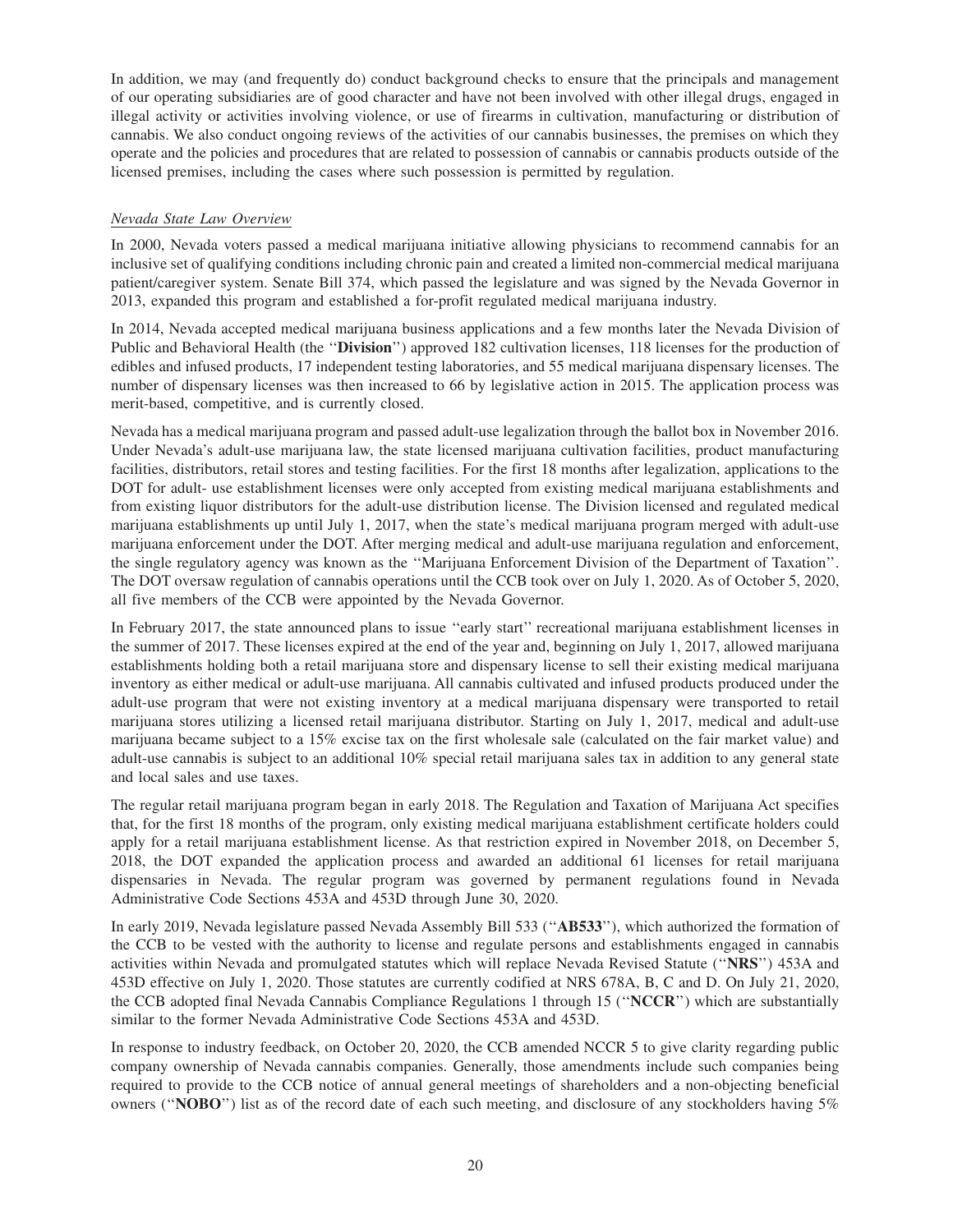or greater ownership interest or that are able to exert control over a Nevada cannabis establishment. Additionally, the CCB requires an updated list of all beneficial owners, regardless of amount or type of ownership, but if a list of all beneficial owners cannot be obtained through reasonable cost and/or effort, the publicly traded company must provide an updated NOBO list as of the annual meeting record date, and explain why it cannot provide a list of all beneficial owners through reasonable cost and effort.

Nevada does not have any U.S. residency requirements with respect to license ownership, but does require background checks of all individuals having an ownership interest. Background checks are waivable at the discretion of the CCB for individuals having less than 5% ownership interest. The last background check waiver approval received from CCB was a request we submitted on November 30, 2020 in relation to the acquisition of the conditional Nevada distribution license acquired from WCDN, but which extended to all shareholders holding less than 5% ownership interest. We also submitted a background check waiver request to the CCB on January 3, 2022 in relation to the Arrangement Agreement, which may or may not be acted upon by the CCB (see ''*Risk Factors*''). Although the CCB has not chosen to exercise their authority to require a background check on ownership interests in public cannabis companies that remain under 5% and do not otherwise exercise control over a Nevada cannabis licensee, the CCB does have authority to require a licensee to investigate and submit any ownership interest, beneficial or direct, for CCB approval. For example, under Nevada cannabis laws, any beneficial holder of any of our securities, regardless of the number of shares, may be required to file an application, be investigated, and have his or her suitability as a beneficial holder of the voting securities determined if the CCB has reason to believe that such ownership would otherwise be inconsistent with the declared policies of the State of Nevada.

In addition, vertical integration is neither required nor prohibited. All medical marijuana sales are made subject to the recipient holding a registry identification card issued by the State of Nevada as defined at NRS 678A.235. We are permitted to sell medical marijuana products to non-Nevada patients as non-Nevada patients are permitted reciprocity under NRS 678C.470.

#### *Nevada Licenses*

There are five types of retail marijuana establishment licenses under Nevada law:

- Cultivation Facility Licenses to cultivate (grow), process, and package marijuana; to have marijuana tested by a testing facility; and to sell marijuana to retail marijuana stores, to marijuana product manufacturing facilities, and to other cultivation facilities, but not to consumers.
- Distributor Licenses to transport marijuana from a marijuana establishment to another marijuana establishment.
- Product Manufacturing Facility Licenses to purchase marijuana; manufacture, process, and package marijuana and marijuana products; and sell marijuana and marijuana products to other product manufacturing facilities and to retail marijuana stores, but not to consumers.
- Testing Facility Licenses to test marijuana and marijuana products, including for potency and contaminants.
- Retail Store Licenses to purchase marijuana from cultivation facilities, marijuana and marijuana products from product manufacturing facilities, and marijuana from other retail stores; can sell marijuana and marijuana products to consumers.

MMDC applied for and did not receive any of the 61 new licenses granted by DOT on December 5, 2018. Upon review of this result, we determined that there were significant irregularities in the license application and review process. MMDC filed a complaint against the State of Nevada and DOT on December 10, 2018, and concurrently pursued all available administrative remedies (the ''**DOT License Matter**''). MMDC requested a judicial review of the license application process and the scoring criteria utilized by DOT, and requested that the court award MMDC monetary damages as a result of DOT's failure to properly award licenses and that the court award retail dispensary licenses to MMDC. On August 23, 2019, as a result of discrepancies discovered in the application process administered by the State of Nevada, a court issued a partial preliminary injunction against the State of Nevada from moving forward with the numerous holders of provisional licenses awarded under the December 5, 2018, provisional license awards.

After the first week of trial in July 2020, MMDC entered into a settlement agreement with the State of Nevada and defendants in intervention to receive a license in unincorporated Clark County to reopen the Medizin location. On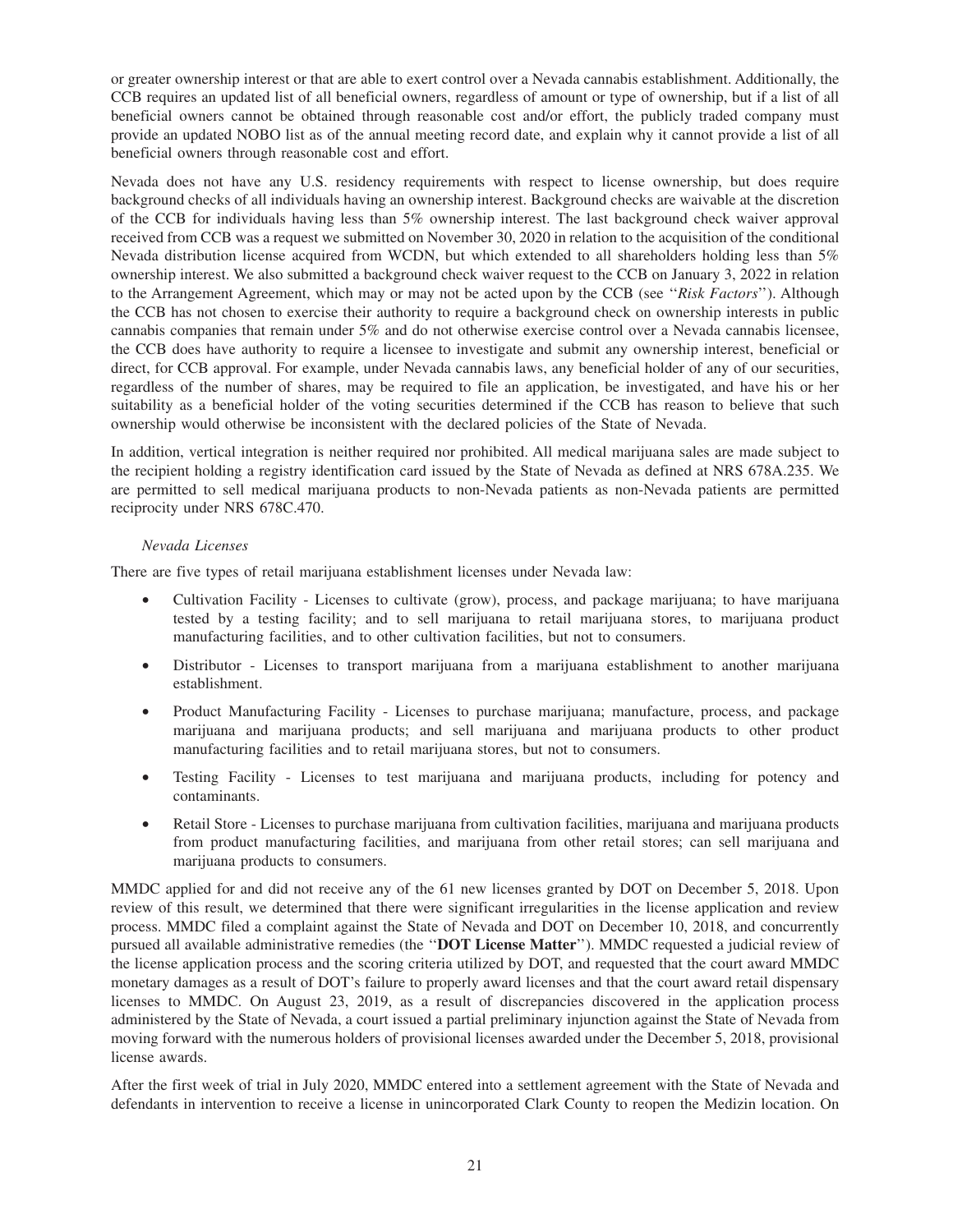July 31, 2020, the Nevada Tax Commission convened and approved the signed Nevada License Settlement and requested that the CCB, which had authority over Nevada-licensed cannabis businesses as of July 1, 2020, also convene and approve the settlement. On August 7, 2020, the CCB convened and approved the Nevada License Settlement. Pursuant to the Nevada License Settlement, our subsidiary MMDC agreed to a release and waiver of its claims against the State of Nevada and the defendants in intervention, in return for MMDC receiving the provisional unincorporated Clark County adult-use dispensary license originally received by Nevada Organic Remedies in December 2018. Pursuant to a letter dated September 3, 2020, the CCB transferred the conditional Clark County dispensary license to MMDC. On November 20, 2020, we opened the Medizin store location, having received CCB final inspection approvals and a Clark County business license.

Cannabis consumption lounges were authorized in Nevada pursuant to AB 341 in the 2021 81st Session of the Nevada Legislature. On July 9, 2021, our subsidiary MMDC received a notification letter of eligibility to hold a retail cannabis consumption lounge license from the CCB. On December 2, 2021, the CCB released draft regulations for the cannabis consumption lounge application and requirements to operate, and held a December 14, 2021 workshop discussing the draft regulations with stakeholders.

#### *Nevada Reporting Requirements*

Nevada has selected Franwell Inc.'s METRC solution (''**METRC**'') as the state's track-and-trace system used to track commercial cannabis activity and movement across the distribution chain. Individual licensees whether directly or through third-party integration systems are required to push data to the state to meet all reporting requirements. For all licensed facilities, we have designated an in-house computerized seed to sale software that integrates with METRC via an application programming interface, and captures the required data points for cultivation, manufacturing and retail as required by Nevada statutes and regulations.

### *Nevada Regulatory Compliance*

Our licenses are in good standing to cultivate, possess and/or wholesale marijuana in the State of Nevada and we, through MMDC, are in compliance with Nevada's marijuana regulatory program. MMDC has responded to all DOT and CCB inspections and received approval on all corrective actions.

We comply with applicable Nevada state licensing requirements as follows: (i) MMDC is licensed pursuant to applicable Nevada state law to cultivate, possess and/or distribute THC- bearing cannabis (or ''marijuana'') in Nevada; (ii) renewal dates for such licenses are docketed by legal counsel and/or other advisors; (iii) random internal audits of our business activities are conducted by the applicable Nevada state regulator and by us to ensure compliance with applicable Nevada state law; (iv) each of our employees is provided with an employee handbook that outlines internal standard operating procedures in connection the cultivation, possession and distribution of marijuana to ensure that all marijuana inventory and proceeds from the sale of such marijuana are properly accounted for and tracked and using scanners to confirm each customer's legal age and the validity of each customer's drivers' license; (v) each room that marijuana inventory and/or proceeds from the sale of such inventory enter is monitored by video surveillance; (vi) software is used to track marijuana inventory from seed to sale; and (vii) we are contractually obligated to comply with applicable Nevada state law in the United States in connection with the cultivation, possession and/or distribution of marijuana in Nevada.

We have a full time General Counsel on staff in Nevada, who is a licensed attorney under the State Bar of Nevada, in good standing, whose responsibilities include monitoring the day- to-day activities of regulatory compliance staff, including ensuring that the established standard operating procedures are being adhered to at each stage of the cultivation, processing and distribution cycle, to identify any non-compliance matters and to put in place the necessary modifications to ensure compliance. The regulatory compliance staff conducts regular unannounced audits against our established standard operating procedures and State of Nevada regulations. Each employee is provided with an employee handbook outlining the standard operating procedures and state regulations upon hiring and is then provided with one-on-one quality and regulatory training through programs overseen by the General Counsel.

# *California State Law Overview*

In 1996, California was the first state to legalize medical marijuana through Proposition 215, the Compassionate Use Act of 1996. This legalized the use, possession and cultivation of medical marijuana by patients with a physician recommendation for treatment of cancer, anorexia, AIDS, chronic pain, spasticity, glaucoma, arthritis, migraine, or any other illness for which marijuana provides relief.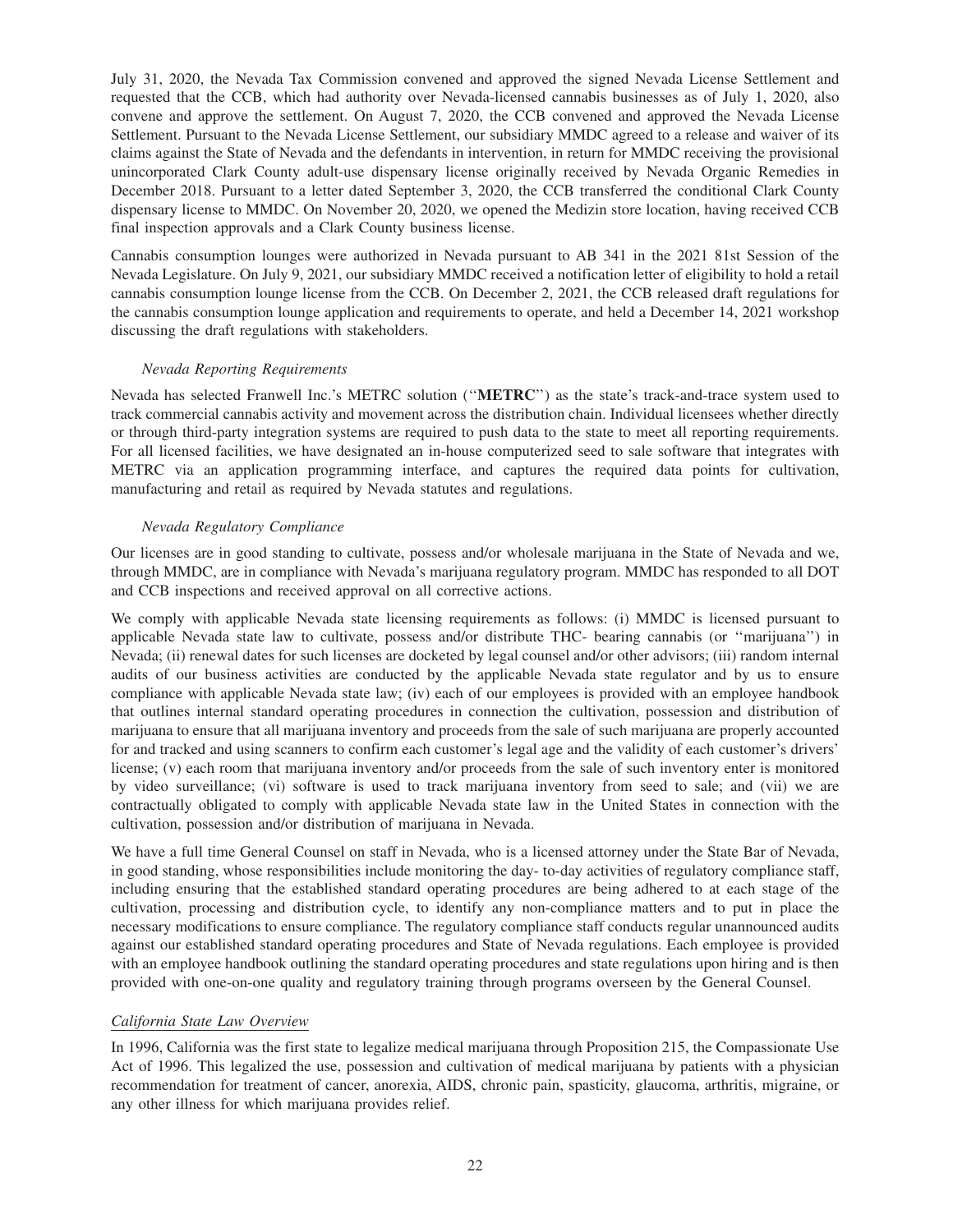In 2003, Senate Bill 420 was signed into law establishing an optional identification card system for medical marijuana patients. In September 2015, the California legislature passed three bills collectively known as the Medical Cannabis Regulation and Safety Act (''**MCRSA**''). The MCRSA established a licensing and regulatory framework for medical marijuana businesses in California. The system created multiple license types for dispensaries, infused products manufacturers, cultivation facilities, testing laboratories, transportation companies, and distributors. Edible infused product manufacturers would require either volatile solvent or non-volatile solvent manufacturing licenses depending on their specific extraction methodology. Multiple agencies would oversee different aspects of the program and businesses would require a state license and local approval to operate. However in November 2016, voters in California overwhelmingly passed Proposition 64, the *Adult-Use of Marijuana Act* (''**AUMA**'') creating an adult-use marijuana program for adults 21 years of age or older.

AUMA included certain conflicting provisions with MCRSA, so in June 2017, the California State Legislature passed Senate Bill No. 94, known as *Medicinal and Adult-Use Cannabis Regulation and Safety Act* (''**MAUCRSA**''), which amalgamates MCRSA and AUMA to provide a set of regulations to govern a medical and adult-use licensing regime for cannabis businesses in the State of California. At that time the four agencies that regulated marijuana at the state level were the Bureau of Cannabis Control (''**BCC**''), California Department of Food and Agriculture, California Department of Public Health, and California Department of Tax and Fee Administration. MAUCRSA came into effect on January 1, 2018. One of the central features of MAUCRSA is known as ''local control.'' In order to legally operate a medical or adult-use marijuana business in California, an operator must have both a local and state license. This requires license holders to operate in cities or counties with marijuana licensing programs. Cities and counties in California are allowed to determine the number of licenses they will issue to marijuana operators, or can choose to outright ban marijuana.

State cannabis licenses in California must be renewed annually. Depending on the jurisdiction, our local authorizations must generally be renewed annually as well. Each year, licensees are required to submit a renewal application per State cannabis regulatory guidelines. Provided renewal applications are submitted in a timely manner, we can expect the renewals to be granted in the ordinary course of business.

On January 10, 2020, the three commercial cannabis licensing agencies in California, the BCC, the Department of Food and Agriculture, and the Department of Public Health (collectively, ''**California Licensing Agencies**'') announced that California Governor Gavin Newsom's budget proposal for cannabis industry regulation and taxation included plans to consolidate the three licensing entities that are currently housed at the California Licensing Agencies into a single Department of Cannabis Control by July 2021. With the passage of AB 141 on July 12, 2021, the California Licensing Agencies were consolidated into the Department of Cannabis Control (''**DCC**''). On September 8, 2021, the DCC announced proposed emergency regulations to move all cannabis regulations into Title 4 of the California Code of Regulations, with a stated goal of consolidating and improving the regulations. The proposed emergency regulations were in the review and comment period which closed on September 20, 2021.

MAUCRSA allows local municipalities and jurisdictions to authorize the on-site consumption of cannabis by state-licensed retailers and/or microbusinesses. If a city or county permits it, retailers and microbusinesses can have on-site consumption if: (i) access to the area where cannabis consumption is allowed is restricted to persons 21 years of age and older, (ii) cannabis consumption is not visible from any public place or non age-restricted area, and (iii) the sale or consumption of alcohol or tobacco is not allowed on the premises.

# *California Reporting Requirements*

California has selected METRC as the state's track-and-trace system used to track commercial cannabis activity and movement across the distribution chain. Individual licensees whether directly or through third-party integration systems are required to push data to the state to meet all reporting requirements. For all licensed facilities, we have designated an in- house computerized seed to sale software that integrates with METRC via an application programming interface, and captures the required data points for cultivation, manufacturing and retail as required by California statutes and regulations.

#### *California License and Regulatory Compliance*

As of December 31, 2021, we, through our subsidiary Newtonian, hold the Santa Ana Permit and the California License and are in compliance with applicable licensing requirements and the regulatory framework enacted by the State of California. In order to qualify for these licenses, we submitted applications and license renewals with detailed plans and procedures evidencing to the applicable regulators that it complies with all statutory and regulatory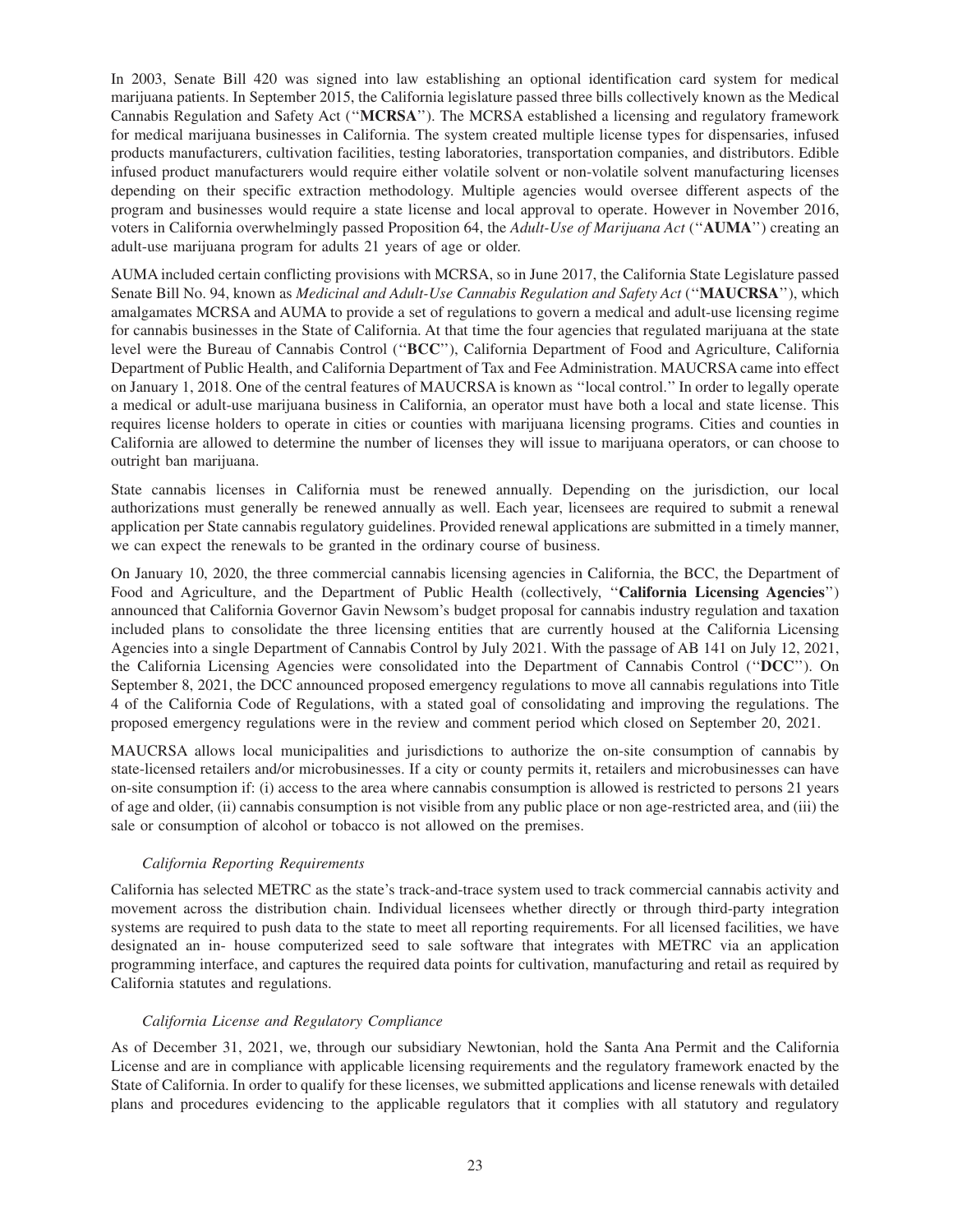requirements in California for the operation of the licenses. We have further retained a California regulatory consultant, with experience operating regulatory-compliant California license operations, to advise us on regulatory requirements and updates in that state. As of March 2, 2022, upon closing of the Arrangement, we filed a notice of ownership update with the State of California, and assumed responsibility for the NGW licenses. Additionally, our General Counsel works regularly with our California regulatory consultant and oversees all aspects of services provided in connection with the Santa Ana Permit, the cultivation, manufacturing, and distribution licenses acquired pursuant to the Arrangement completed on March 2, 2022, and the California License to ensure compliance and continuity of those licenses.

#### *Florida State Law Overview*

In 2014, the Florida Legislature passed the Compassionate Use Act, which was the first legal medical cannabis program in the state's history. The original Compassionate Use Act only allowed for low-THC cannabis to be dispensed and purchased by patients suffering from cancer and epilepsy. In 2016, the Legislature passed the Right To Try Act which allowed for full potency cannabis to be dispensed to patients suffering from a diagnosed terminal condition. Also in 2016, the Florida Medical Marijuana Legalization Initiative was introduced by citizen referendum and passed on November 8. This language, known as ''**Amendment 2**,'' amended the state constitution and mandated an expansion of the state's medical cannabis program.

Amendment 2, and the resulting expansion of qualifying medical conditions, became effective on January 3, 2017. The Florida Department of Health, physicians, dispensing organizations and patients are bound by Article X Section 29 of the Florida Constitution and Florida Statutes Section 381.986. On June 9, 2017, the Florida House of Representatives and Florida Senate passed respective legislation to implement the expanded program by replacing large portions of the existing Compassionate Use Act, which officially became law on June 23, 2017.

The Florida Statutes Section 381.986(8) provides a regulatory framework that requires licensed producers, which are statutorily defined as ''Medical Marijuana Treatment Centers'', to cultivate, process and dispense medical cannabis in a vertically-integrated marketplace.

Licenses are issued by the Office of Medical Marijuana Use (''**OMMU**'') and must be renewed biennially. License holders can only own one license. Currently, the dispensaries can be in any geographic location within the state, provided that the local jurisdiction's zoning regulations authorize such a use, the proposed site is zoned for a pharmacy and the site is not within 500 feet of a school.

The MMTC license permits us to sell medical cannabis to qualified patients to treat certain medical conditions in Florida, which are delineated in Florida Statutes Section 381.986. As we expect our operations in Florida to be vertically-integrated, we will be able to cultivate, harvest, process and sell/dispense/deliver our own medical cannabis products. Under the terms of our Florida license, we are permitted to sell medical cannabis only to qualified medical patients that are registered with the State. Only qualified physicians who have successfully completed a medical cannabis educational program can register patients on the Florida Office of Medical Marijuana Use Registry.

#### *Florida Reporting Requirements*

Florida law calls for the OMMU to establish, maintain, and control a computer software tracking system that traces cannabis from seed to sale and allows real-time, 24-hour access by the OMMU to such data. The tracking system must allow for integration of other seed-to-sale systems and, at a minimum, include notification of certain events, including when marijuana seeds are planted, when marijuana plants are harvested and destroyed and when cannabis is transported, sold, stolen, diverted, or lost. Each medical marijuana treatment center shall use the seed-to-sale tracking system established by the OMMU or integrate its own seed-to-sale tracking system with the seed-to-sale tracking system established by the OMMU. At this time the OMMU has not implemented a statewide seed-to-sale tracking system. Additionally, the OMMU also maintains a patient and physician registry and the licensee must comply with all requirements and regulations relative to the provision of required data or proof of key events to said system in order to retain its license. Florida requires all MMTCs to abide by representations made in their original application to the State of Florida or any subsequent variances to same. Any changes or expansions of previous representations and disclosures to the OMMU must be approved by the OMMU via a variance process.

#### *Security and Storage Requirements*

Adequate outdoor lighting is required from dusk to dawn for all MMTC facilities. 24-hour per day video surveillance is required and all MMTCs must maintain at least a rolling 45-day period that is made available to law enforcement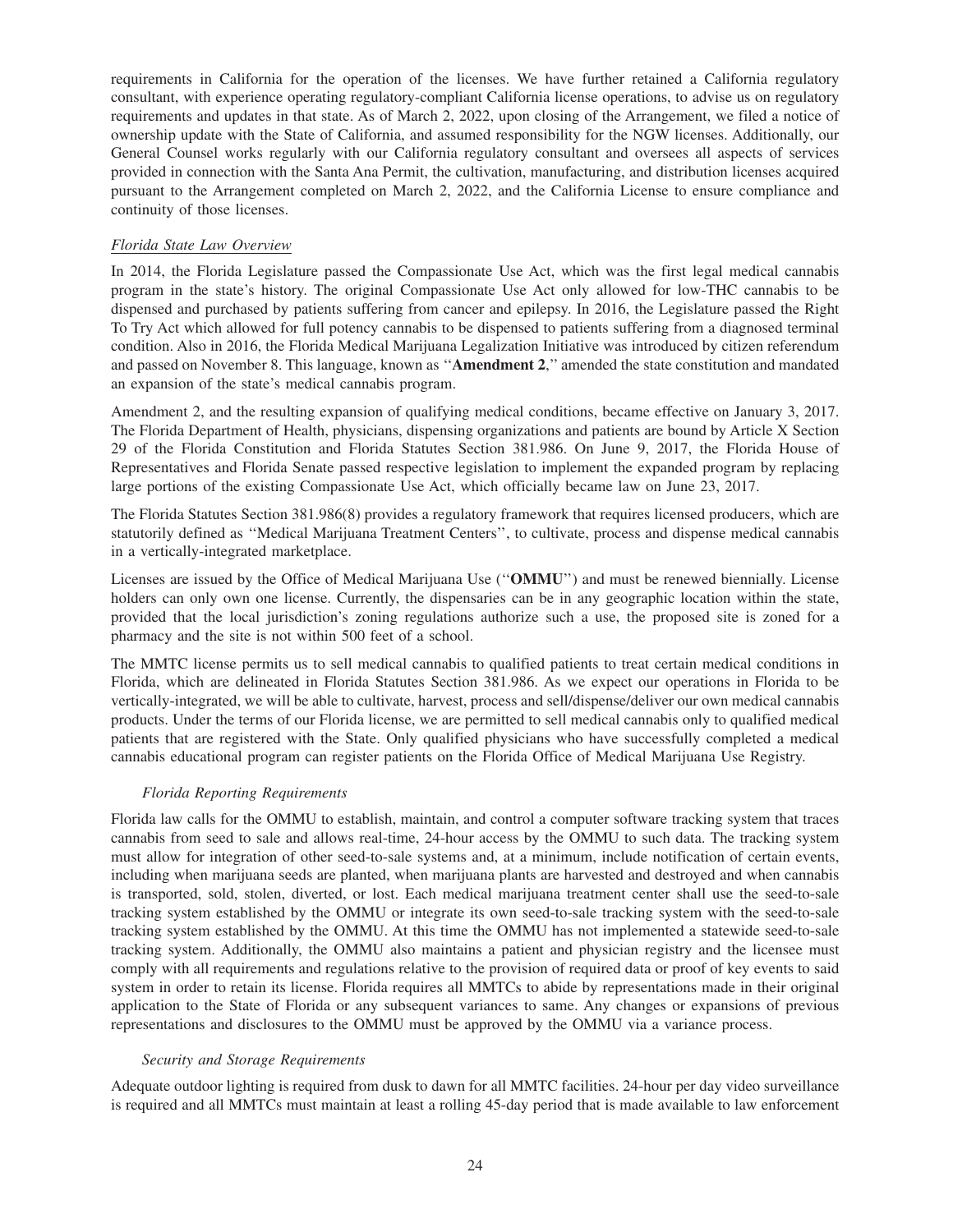and the OMMU upon demand. Alarm systems must be active at all times for all entry points and windows. Interior spaces must also have motion detectors and all cameras must have an unobstructed view of key areas. Panic alarms must also be available for employees to be able to signal authorities when needed.

In dispensaries, the MMTC must provide a waiting area with a sufficient seating area. There must also be a minimum of one private consultation/education room for the privacy of the patient(s) and their caregiver (if applicable). The MMTC may only dispense products between 7:00 am and 9:00 pm. All active products must be kept in a secure location within the dispensary and only empty packaging may be kept in the general area of the dispensary which is readily accessible to customers and visitors. No product or delivery devices may be on display in, or visible from, the waiting area.

An MMTC must at all times provide secure and logged access for all cannabis materials. This includes approved vaults or locked rooms. There must be at least two employees of the MMTC or an approved security provider on site at all times where cultivation, processing, or storing of cannabis occurs. All employees must wear proper identification badges and visitors must be logged in and wear a visitor badge while on the premises. The MMTC must report any suspected activity of loss, diversion or theft of cannabis materials within 24 hours of becoming aware of such an occurrence.

#### *Florida Transportation Requirements*

When transporting cannabis to dispensaries or to patients, a manifest must be prepared and transportation must be done using an approved vehicle. The cannabis must be stored in a separate, locked area of the vehicle and at all times while in transit there must be two people in a delivery vehicle. During deliveries, one person must remain with the vehicle. The delivery employees must at all times have identification badges. The manifest must include the following information: (i) departure date and time; (ii) name, address and license number of the originating MMTC; (iii) name and address of the receiving entity; (iv) the quantity, form and delivery device of the cannabis; (v) arrival date and time; (vi) the make, model and license plate of the delivery vehicle; and (vii) the name and signatures of the MMTC delivery employees. These manifests must be kept by the MMTC for inspection for up to three years. During the delivery, a copy of the manifest is also provided to the recipient.

### *OMMU Inspections in Florida*

The OMMU may conduct announced or unannounced inspections of MMTC's to determine compliance with applicable laws and regulations. The OMMU is to inspect an MMTC upon receiving a complaint or notice that the MMTC has dispensed cannabis containing mold, bacteria, or other contaminants that may cause an adverse effect to humans or the environment. The OMMU is to conduct at least a biennial inspection of each MMTC to evaluate the MMTC's records, personnel, equipment, security, sanitation practices, and quality assurance practices.

#### *Florida License and Regulatory Compliance*

We, through our subsidiary, Planet 13 Florida, hold the MMTC license and are in compliance with applicable licensing requirements and the regulatory framework enacted by the State of Florida. We have retained Florida regulatory consultants, with experience to advise us on regulatory requirement and update sin that state. Our General Counsel works regularly with our Florida regulatory consultant and oversees all aspects of statutory and regulatory compliance for our MMTC license.

#### *Illinois State Law Overview*

In June 2019, Illinois passed into law The Cannabis Regulation and Tax Act (''**CRTA**''), which legalized cannabis for recreational use and created one of the largest adult use markets in the country. The law went into effect on June 25, 2019, and adult use sales of cannabis began in the state on January 1, 2020. Under the CRTA, existing medical cannabis license holders were allowed to apply for Early Approval Adult Use Dispensing Organization (''**EAAUDO**'') licenses to be able to sell adult use product at existing medical cannabis dispensaries (known as ''co-located'' or ''same site'' dispensaries). Existing medical operators also received the privilege of opening a secondary adult use only retail dispensary for every medical cannabis dispensary location already existing in the operator's portfolio. All EAAUDO license holders were also required to commit to Illinois's groundbreaking Social Equity program either through a financial contribution, grant agreement, donation, incubation program, or sponsorship program.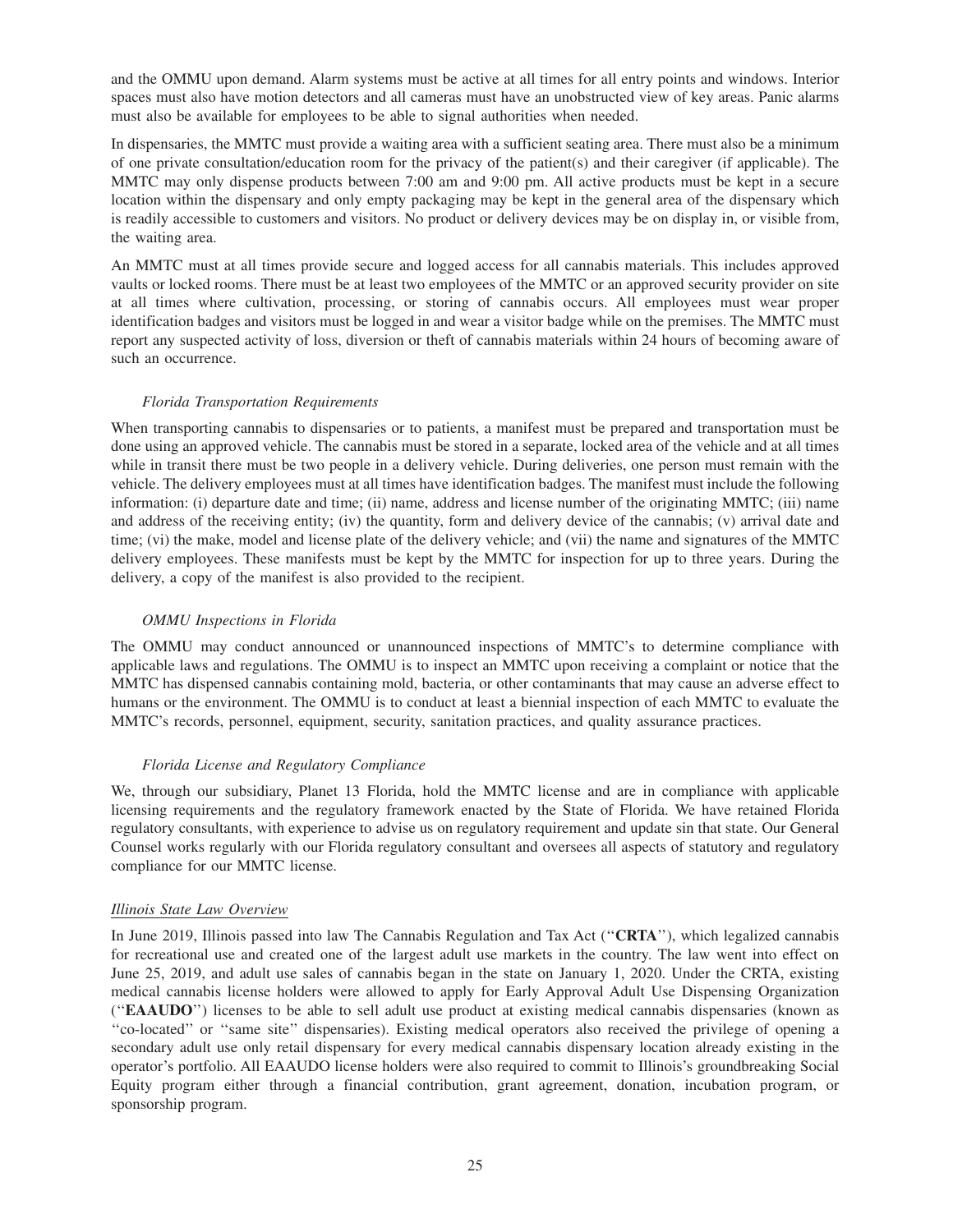The CRTA also authorized the issuance of an additional 75 Adult Use Dispensing Organization (''**AUDO**'') licenses, 40 craft grower licenses as well as infuser and transporter licenses in 2020. Generally speaking, these licenses were to be awarded via a competitive application process. The CRTA provided a significant advantage to applicants that qualified as a ''Social Equity Applicant'' under the CRTA. In addition, the CRTA authorized issuance up to 110 additional AUDO licenses and 60 craft grower licenses by December 21, 2021. However, due the Covid-19 pandemic, litigation relating to the application process, and the passage of H.B. 1443, which amended the CRTA, the issuance of new cannabis licenses in Illinois was delayed until July 2021. As of the date of this filing, the IDFPR reports 40 craft grower licenses, along with infuser and transporter licenses have been issued. On September 3, 2021, Illinois announced that 185 AUDO licenses have been awarded through three license lotteries that took place on July 29, 2021, August 5, 2021, and August 19, 2021 respectively. However, no AUDO licenses have been issued to the lottery winners and it is uncertain when they will be issued. Illinois also announced that it would issue 60 more craft grower licenses by December 21, 2021, but these licenses are pending resolution of a court-ordered injunction issued on November 22, 2021 against the Illinois Department of Agriculture (*GP, LLC v. Illinois Department of Agriculture*, Case No. 21 CH 4835).

#### *Illinois Reporting Requirements*

The state of Illinois uses BioTrack THC as its computerized track-and-trace system for seed-to-sale reporting. Individual licensees, whether directly or through third-party integration systems, are required to push data to the state to meet all reporting requirements.

#### *Illinois Licenses and Regulatory Compliance*

Illinois allows for four types of cannabis businesses within the state: (1) cultivation/craft grower; (2) infusing; (3) transportation; and (4) dispensary. Dispensaries are regulated by the IDFPR. The remaining licenses are regulated by the Illinois Department of Agriculture (''**IDOA**'').

We have been awarded, but not yet issued, a Conditional Adult Use Dispensary license in the Chicago-Naperville-Elgin region, the most populated region of Illinois. Such a license will cease to be ''conditional'' once it is tethered to an approved location, which according to the CRTA should occur within 180 days of issuance. The CRTA and regulations provide for extensions of this deadline.

All cultivation, infusing, and transporter establishments must register with IDOA. All dispensaries must register with the IDFPR. If applications contain all required information, establishments are issued a marijuana establishment registration certificate. Registration certificates are valid for a period of one year and are subject to annual renewals after required fees are paid and the business remains in good standing. Pursuant to Illinois law, registration renewal applications must be received 45 days prior to expiration and may be denied if the license has a history of non-compliance and penalties.

The cultivation licenses permit a licensee to acquire, possess, cultivate, manufacture and process cannabis into edible products and cannabis-infused products. Cultivators can transfer, have tested, supply or sell cannabis and cannabis products and related supplies to dispensaries and infusers. Infusing licenses permit a licensee to acquire and possess distillate from a licensed cultivator and to manufacture edible and cannabis-infused products. Infusers can transfer, have tested, supply or sell cannabis and cannabis products to dispensaries. The transporter license permits a licensee to transport cannabis and cannabis products to and from licensed entities.

The retail dispensary license permits us to purchase cannabis and manufactured cannabis products from licensed cultivation facilities and infusing organizations and to sell such products to adult consumers (21 years old or older).

We have retained Illinois regulatory consultants, with experience to advise us on regulatory requirements during the pre-license issuance period and following the anticipated license issuance to Planet 13 Illinois, LLC. Our General Counsel works regularly with our Illinois regulatory consultants and oversees all aspects of statutory and regulatory compliance.

#### *Compliance with State Law*

We are in compliance with California, Nevada, Illinois, and Florida laws and the related licensing framework. We use reasonable commercial efforts to confirm, through the advice of our General Counsel and local consultants, through the monitoring and review of our business practices, and through regular monitoring of changes to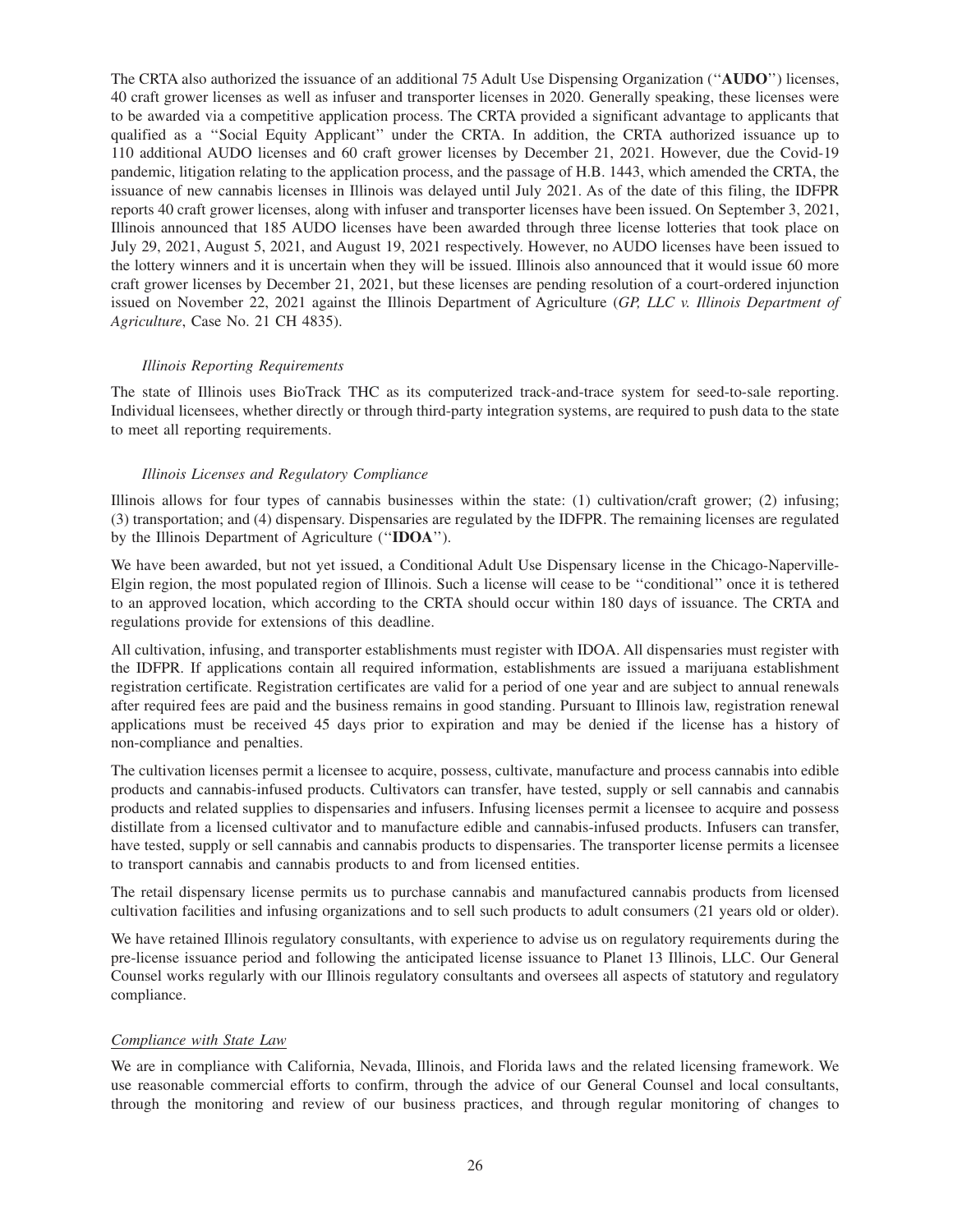U.S. Federal enforcement priorities, that our businesses are in compliance with applicable licensing requirements and the regulatory frameworks enacted by the states in which we operate. Our General Counsel works with external legal advisors in Nevada, California, Illinois, and Florida to ensure that we and our subsidiaries are in compliance with applicable state laws, including:

- weekly correspondence and updates with advisors;
- development and maintenance of standard operating procedures with respect to dispensing, cultivation, processing and distribution;
- ongoing monitoring of compliance with operating procedures and regulations by on-site management;
- appropriate employee training for all standard operating procedures; and
- subscription to monitoring programs to ensure compliance with the FinCEN Memorandum.

We have not received any noncompliance orders, citations or notices of violation that remain uncorrected or that may have an ongoing impact on our licenses, business activities or operations.

In addition, we will continue to ensure we are in compliance with applicable licensing requirements and the regulatory framework enacted in the states in which we operate by continuous review of our licenses and affirmation certifications from management. Each new license received by us undergoes both internal and independent reviews, and is subject to all compliance monitoring and requirements that are applied to existing licenses held or controlled by us. While our business activities are compliant with applicable state and local law, such activities remain illegal under United States federal law.

# *Storage and Security*

To ensure the safety and security of cannabis business premises and to maintain adequate controls against the diversion, theft, and loss of cannabis or cannabis products, we do the following in full compliance with state statutes and regulations:

- have an enclosed, locked facility, with appropriate entrance security;
- train employees in security measures and controls, emergency response protocol, confidentiality requirements, safe handling of equipment, procedures for handling products, as well as the differences in strains, methods of consumption, methods of cultivation, methods of fertilization and methods for health monitoring;
- install sophisticated, regulatory-compliant security equipment to deter and prevent unauthorized entrances;
- install security alarms to alert local law enforcement of unauthorized breach of security; and
- implement security procedures that:
	- $\circ$  restrict access of the establishment to only those persons/employees authorized to be there;
	- deter and prevent theft;
	- provide identification (badge) for those persons/employees authorized to be in the establishment;
	- prevent loitering;
	- require and explain electronic monitoring; and
	- require and explain the use of automatic or electronic notification to alert local law enforcement of an unauthorized breach of security.

# *Regulatory Risks*

The U.S. cannabis industry is highly regulated, highly competitive and evolving rapidly. As such, new risks may emerge, and management may not be able to predict all such risks or be able to predict how such risks may impact on actual results.

Participants in the U.S. cannabis industry will incur ongoing costs and obligations related to regulatory compliance. Failure to comply with regulations may result in additional costs for corrective measures, penalties or restrictions of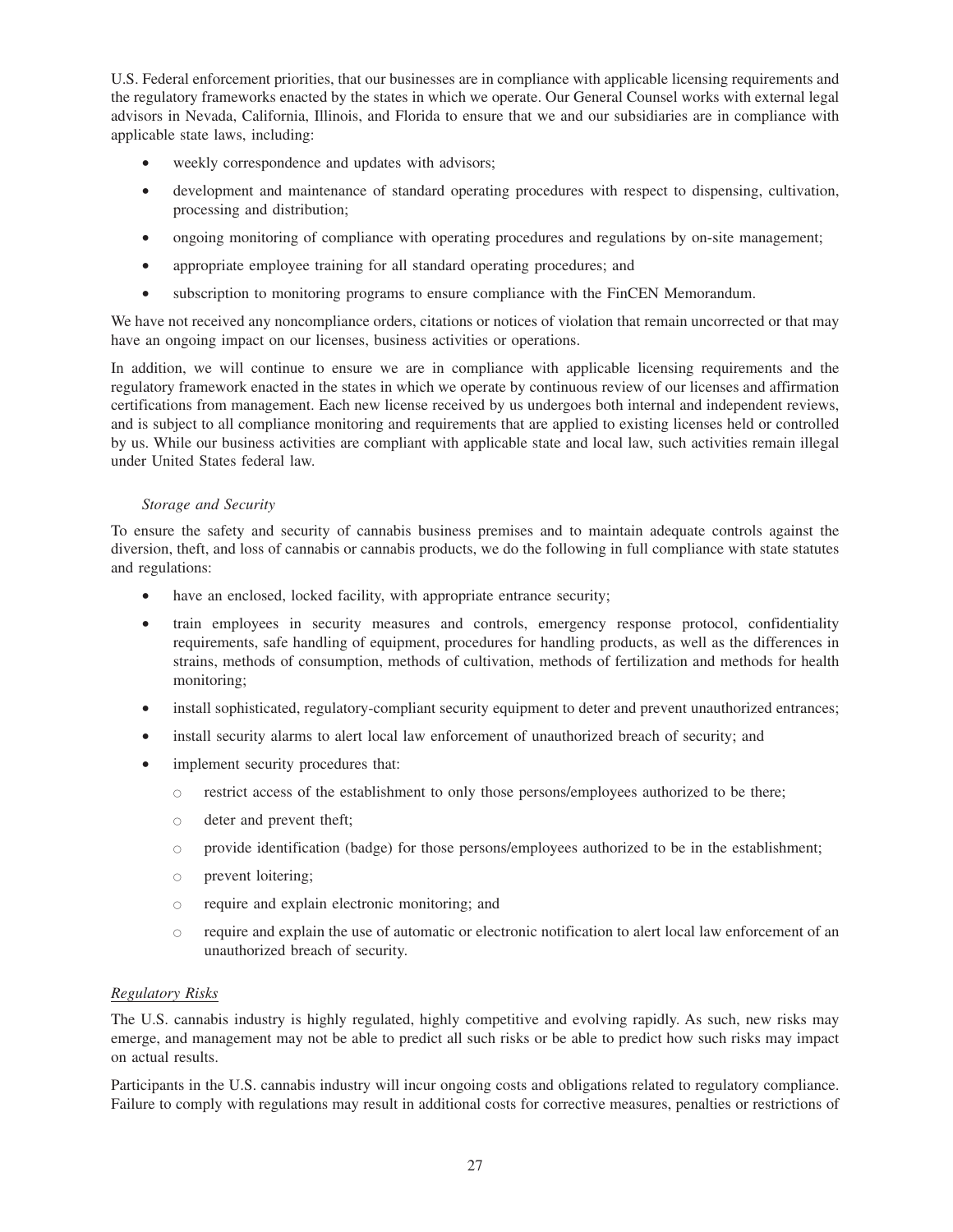operations. In addition, changes in regulations, more vigorous enforcement thereof or other unanticipated events could require extensive changes to operations, increased compliance costs or give rise to material liabilities, which could have a material adverse effect on our business, results of operations and financial condition. Further, we may be subject to a variety of claims and lawsuits. Adverse outcomes in some or all of these claims may result in significant monetary damages or injunctive relief that could adversely affect our ability to conduct our business. The litigation and other claims are subject to inherent uncertainties and management's view of these matters may change in the future. A material adverse impact on our financial statements also could occur for the period in which the effect of an unfavorable outcome becomes probable and reasonably estimable.

The U.S. cannabis industry is subject to extensive controls and regulations, which may significantly affect the financial condition of market participants. The marketability of any product may be affected by numerous factors that are beyond our control and which cannot be predicted, such as changes to government regulations, including those relating to taxes and other government levies which may be imposed. Changes in government levies, including taxes, could reduce our earnings and could make future growth uneconomic. The industry is also subject to numerous legal challenges, which may significantly affect our financial condition and which cannot be reliably predicted.

We expect to derive all of our revenues from the U.S. cannabis industry, which industry is illegal under U.S. federal law. As a result of the conflicting views between state legislatures and the federal government regarding cannabis, cannabis businesses in the U.S. are subject to inconsistent legislation and regulation. We began our operations in the State of Nevada, which has legalized the medical and recreational adult-use of cannabis, and have expanded or plan to expand in other states with licensed cannabis opportunities. The U.S. federal government has not enacted similar legislation and the cultivation, sale and use of cannabis remains illegal under federal law pursuant to the CSA. The federal government of the U.S. has specifically reserved the right to enforce federal law in regard to the sale and disbursement of medical or recreational adult-use cannabis even if state law sanctioned such sale and disbursement. It is presently unclear whether the U.S. federal government intends to enforce federal laws relating to cannabis where the conduct at issue is legal under applicable state law. This risk was further heightened by the revocation of the Cole Memorandum in January 2018. See ''*United States Federal Law Overview*.''

Further, there can be no assurance that state laws legalizing and regulating the sale and use of cannabis will not be repealed or overturned, or that local government authorities will not limit the applicability of state laws within their respective jurisdictions. It is also important to note that local and city ordinances may strictly limit and/or restrict the distribution of cannabis in a manner that will make it extremely difficult or impossible to transact business in the cannabis industry. If the U.S. federal government begins to enforce federal laws relating to cannabis in states where the sale and use of cannabis is currently legal, or if existing state laws are repealed or curtailed, then our business would be materially and adversely affected.

U.S. federal actions against any individual or entity engaged in the cannabis industry or a substantial repeal of cannabis related legislation could adversely affect us. Our involvement in the medical and recreational adult-use cannabis industry is illegal under the applicable federal laws of the United States and may be illegal under other applicable law. There can be no assurances the federal government of the United States or other jurisdictions will not seek to enforce the applicable laws against us. The consequences of such enforcement would be materially adverse to our business and could result in the forfeiture or seizure of all or substantially all of our assets. See ''*Risk Factors*.''

# *Nature of the Company's Involvement in the U.S. Cannabis Industry*

We have a material direct involvement in the cannabis industry in Nevada and California. Currently, we are directly engaged in the cultivation, manufacture and production, possession, use, sale and distribution of cannabis in the medical and adult-recreational use cannabis marketplace in Nevada and the adult-recreational use cannabis market in California.

Approximately 41.3% of our assets and 100% of our revenues are directly attributable to the medical and recreational adult-use cannabis market in Nevada and California. We hold cultivation, production and retail distribution licenses for the State of Nevada and retail and distribution licenses for the State of California.

As previously stated, violations of any federal laws and regulations could result in significant fines, penalties, administrative sanctions, convictions or settlements arising from civil proceedings conducted by either the federal government or private citizens, or criminal charges, including, but not limited to, disgorgement of profits, cessation of business activities or divestiture. This could have a material adverse effect on us, including our reputation and ability to conduct business, the listing of our securities on any stock exchange, our financial position, operating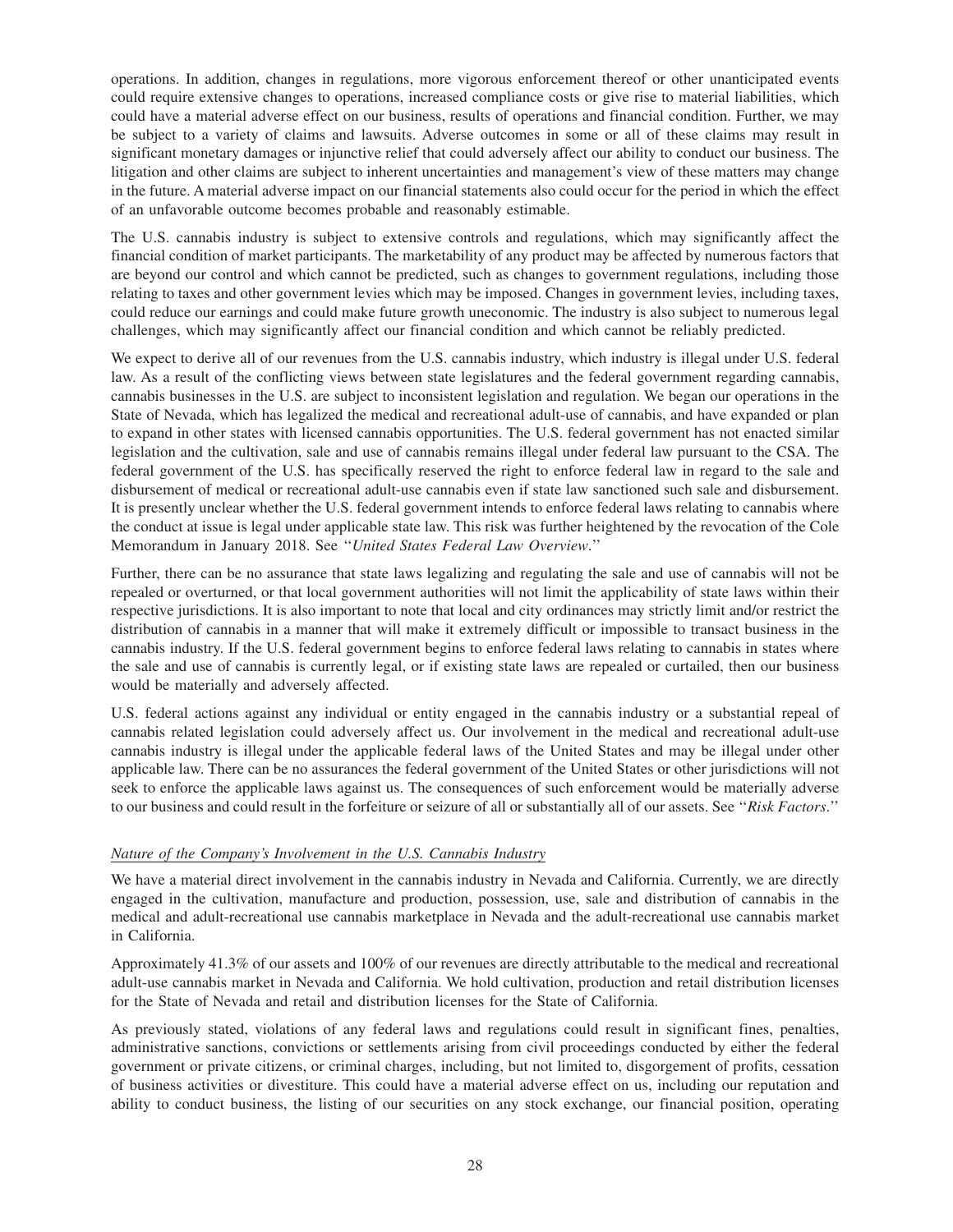results and profitability. In addition, it is difficult for us to estimate the time or resources that would be needed for the investigation of any such matters or their final resolution because, in part, the time and resources that may be needed are dependent on the nature and extent of any information requested by the applicable authorities involved, and such time or resources could be substantial. The approach to the enforcement of cannabis laws may be subject to change or may not proceed as previously outlined. See ''*Risk Factors*.''

Our operations in the U.S. cannabis industry are presently only in the States of Nevada and California and we currently hold licenses in Illinois and Florida. We may, in future periods, expand our operations outside of Nevada and California and intend to restrict such future expansion to: (i) only those states that have enacted laws legalizing cannabis; and (ii) only those states where we can comply with state (and local) laws and regulations and have the licenses, permits or authorizations to properly carry on each element of our business.

In addition, we will continue to ensure we are in compliance with applicable licensing requirements and the regulatory framework enacted in the states in which we operate by continuous review of our licenses and affirmation certifications from management.

We will continue to monitor, evaluate and re-assess the regulatory framework in the states in which we operate and any state that we may look to expand our operations to in the future, and the federal laws applicable thereto, on an ongoing basis; and will update our continuous disclosure regarding government policy changes or new or amended guidance, laws or regulations regarding cannabis in the U.S as required.

# *Anti-Money Laundering Laws and Regulations*

We are subject to a variety of laws and regulations in the U.S. that involve money laundering, financial recordkeeping and proceeds of crime, including the *U.S. Currency and Foreign Transactions Reporting Act of 1970* (''**Bank Secrecy Act**''), as amended by *Title III of the Uniting and Strengthening America by Providing Appropriate Tools Required to Intercept and Obstruct Terrorism Act of 2001* (''**USA PATRIOT Act**'') and the rules and regulations thereunder, and any related or similar rules, regulations or guidelines, issued, administered or enforced by governmental authorities in the U.S. Further, under U.S. federal law, banks or other financial institutions that provide a cannabis business with a checking account, debit or credit card, small business loan, or any other service could be found guilty of money laundering, aiding and abetting, or conspiracy.

Our activities, and any proceeds thereof, may be considered proceeds of crime due to the fact that cannabis remains illegal federally in the U.S. This may restrict our ability to declare or pay dividends or effect other distributions. Furthermore, while we have no current intention to declare or pay dividends on our Common Shares in the foreseeable future, we may decide to, or be required to, suspend declaring or paying dividends without advance notice and for an indefinite period of time.

# *Ability to Access Private and Public Capital*

Prior to the RTO, we relied entirely on access to private capital in order to support our continuing operations and capital expenditure requirements. We expect to rely on both private and public capital markets to finance our growth plans in the U.S. legal cannabis industry. However, there is no assurance we will be successful, in whole or in part, in raising funds, particularly if the U.S. federal authorities change their position toward enforcing the CSA. Further, access to funding from U.S. residents may be limited due their unwillingness to be associated with activities which violate U.S. federal laws.

# **Available Information**

Our website address is *www.planet13holdings.com.* Through this website, our filings with the SEC, including annual reports on Form 10-K, quarterly reports on Form 10-Q and current reports on Form 8-K are accessible (free of charge) as soon as reasonably practicable after materials are electronically filed or furnished to the SEC. The information provided on our website is not part of this Annual Report on Form 10-K. The SEC also maintains a website that contains reports, proxy and information statements, and other information regarding issuers that file electronically with the SEC. Our filings with the SEC are available to the public on the SEC's website at www.sec.gov.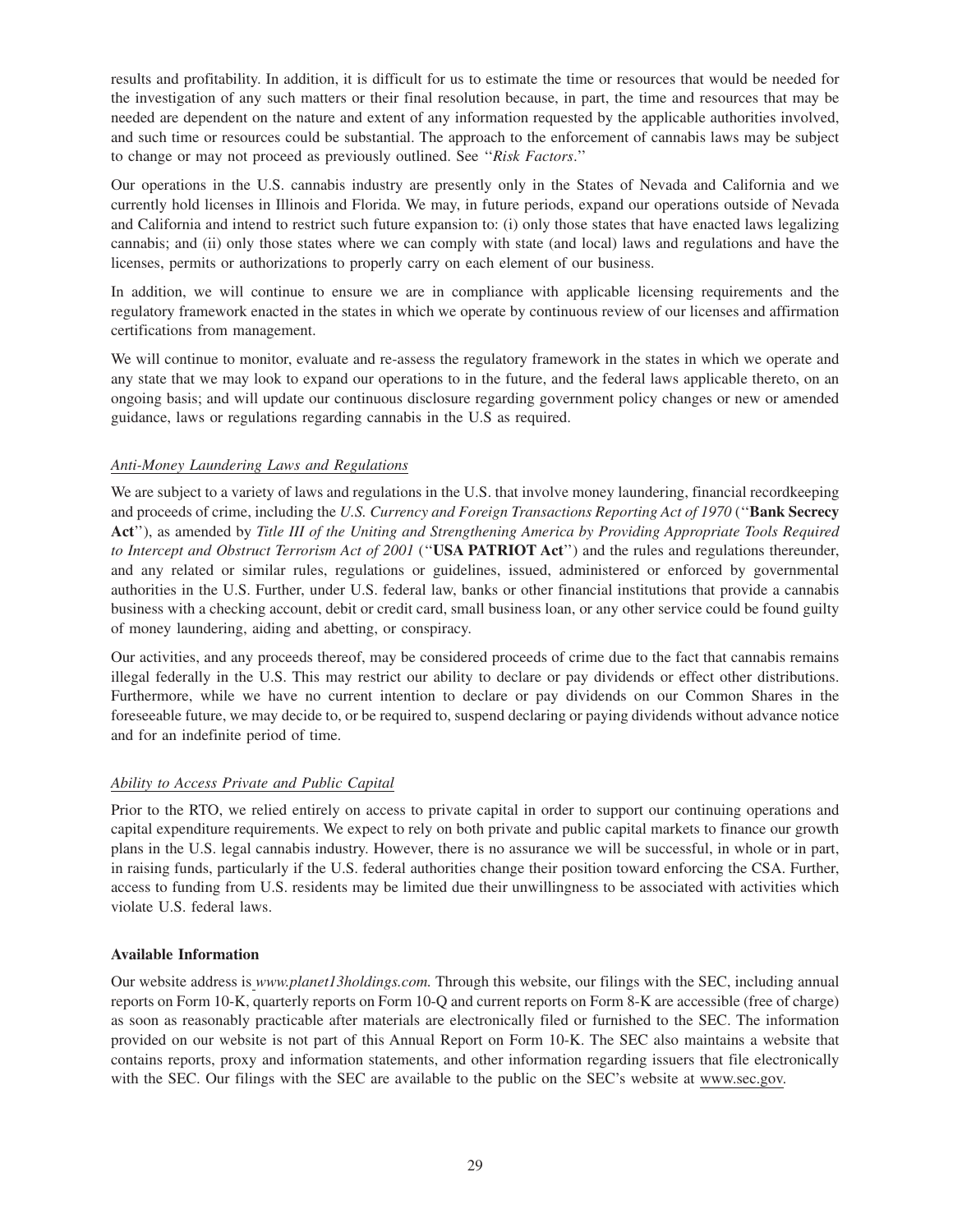### **Item 1A. Risk Factors.**

#### **Summary of Risk Factors**

Our business is subject to a number of risks and uncertainties. This summary does not address all of the risks related to our business. Additional discussion of the risks summaries may be found under the ''*Risk Factors*'' section and elsewhere in this Annual Report on Form 10-K, and should be carefully considered before making a decision to invest in our Common Shares. These risks include, among others:

# *Risks Related to Regulation and our Industry*

- Cannabis continues to be a controlled substance under the CSA and our business model and the nature of our operations could result in adverse actions by agencies of the U.S. federal government.
- Some of our planned business activities, while compliant with applicable U.S. state and local law, are illegal under U.S. federal law.
- The industry in which we operate is still developing and subject to extensive regulation.
- We face risks due to industry immaturity or limited comparable, established industry best practices.
- The size of our target market is difficult to quantify and investors will be reliant on their own estimates on the accuracy of market data.
- Our sales and marketing activities and enforcement of contracts may be hindered by regulatory restrictions.
- We expect to incur significant ongoing costs and obligations related to our investment in infrastructure, growth, regulatory compliance and operations.
- Regulatory scrutiny of the industry in which we operate may negatively impact our ability to raise additional capital.
- Banks and other financial institutions which service the cannabis industry are at risk of violating certain financial laws, including anti-money laundering statutes.
- The re-classification of cannabis or changes in U.S. controlled substance laws and regulations could have a material adverse effect on our business.
- We may incur significant tax liabilities due to limitations on tax deductions and credits under section 280E of the Internal Revenue Code of 1986, as amended, (the ''**Code**'').
- We may have difficulty accessing the service of banks and processing credit card payments in the future.
- Failure to obtain or maintain the necessary licenses, permits, authorizations or accreditations could have a material adverse effect on our business.
- U.S. state laws legalizing and regulating the sale and use of cannabis could be repealed or overturned.
- We may face limitations on ownership of cannabis licenses, which may restrict our ability to grow.
- We may become subject to FDA or ATF regulation that may have an adverse effect on our business, and we may be subject to negative clinical trials.
- We could be subject to criminal prosecution or civil liabilities under RICO.
- We lack access to U.S. bankruptcy protections.

# *Risks Related to our Business and Operations*

- The full effect of the COVID-19 pandemic on our operations is unknown at this time, and it may continue to have a significant negative effect on us in the future.
- We face increasing competition that may materially and adversely affect our business, financial condition and results of operations.
- Our probable lack of business diversification could have a material adverse effect on our business.
- There is no assurance that we will be profitable or pay dividends.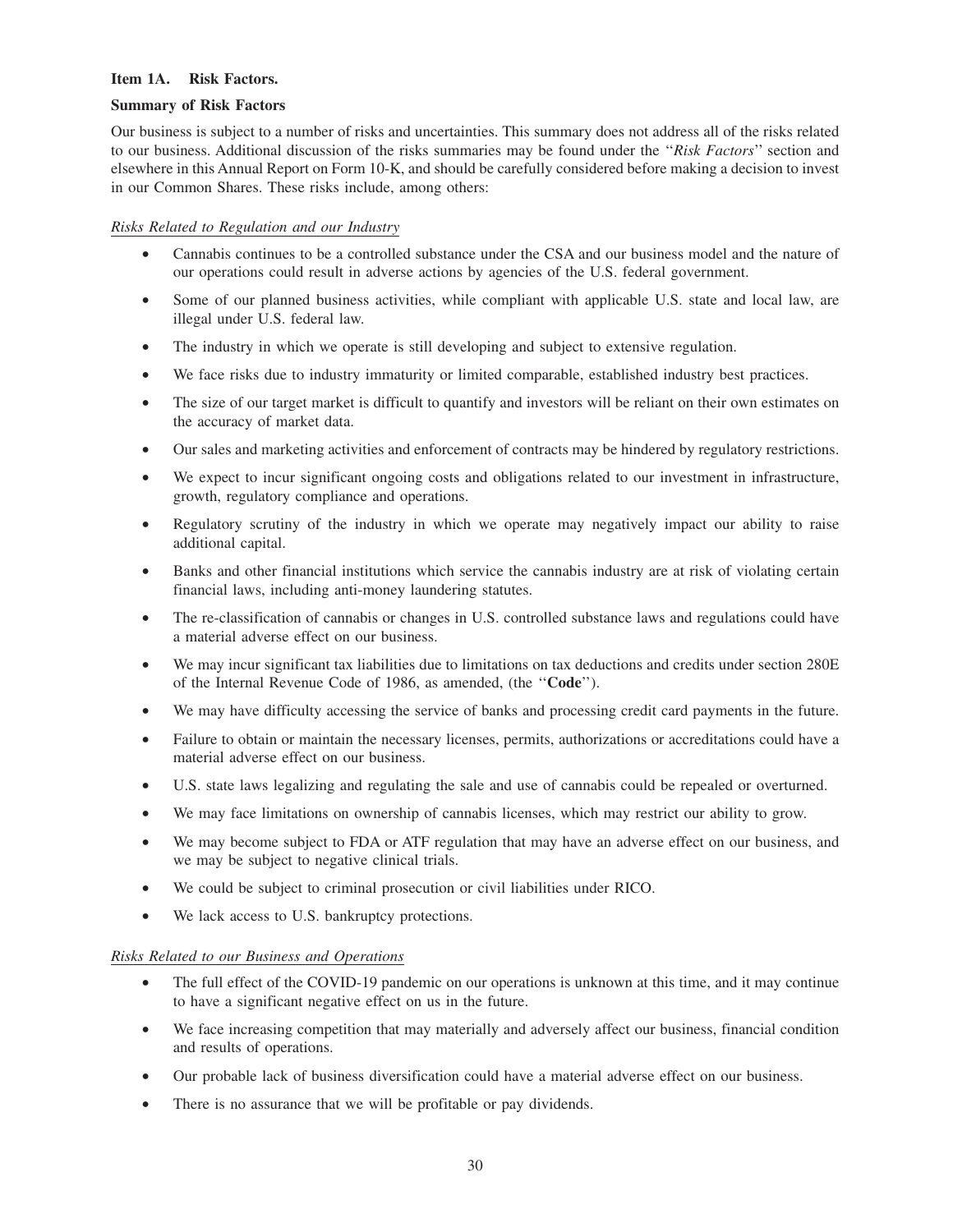- Increased prices and inflation could negatively impact our margin performance and our financial results.
- We are a developing company and have only recently begun to generate positive cash flow.
- Our business is exposed to risks inherent in an agricultural business.
- We are dependent on the popularity of consumer acceptance of our brand portfolio to generate revenues.
- We may be adversely impacted by rising or volatile energy costs.
- We may encounter unknown environmental risks that may delay the development of our businesses.
- Our business is subject to risks and hazards for which we may not be able to obtain insurance coverage.
- Product recalls could lead to decreased demand for our products.
- Our research and development activities may not prove profitable, and we may not be able to accurately forecast our operating results and plan our operations due to uncertainties in the cannabis industry.
- We rely on our executive officers, our key research and development personnel and our key growth and extraction personnel for our future success, and if any such persons were unable to continue in their present positions, we might not be able to replace them.
- Unfavorable publicity or consumer perception could lead to a material adverse effect on the demand for our products and our business, results of operations, financial condition and cash flows.
- We are a holding company and are dependent on the earnings and distributions by our subsidiaries.
- Currency fluctuations could expose us to exchange risk.
- We may face difficulties acquiring additional financing to fund our growth.
- Our officers and directors may be engaged in a range of business activities resulting in conflicts of interest.
- Our actual financial position and results of operations may differ materially from the expectations of management.
- Our business, financial condition, results of operations, and cash flow may be negatively impacted by challenging global economic conditions.

# *Risks Related to our Acquisitions and Growth Strategy*

- Our failure to successfully integrate acquired businesses, their products and other assets, may result in our inability to realize any benefit from such acquisition.
- We may not be able to effectively manage our growth and operations, which could materially and adversely affect our business.

# *Risks Related to Intellectual Property*

- We may be forced to litigate to defend our intellectual property rights, or to defend against claims by third parties against us relating to intellectual property rights.
- U.S. federal trademark and patent protection may not be available for our intellectual property due to the current classification of cannabis as a Schedule I controlled substance.

# *Risks Related to our Common Shares*

- Our Co-CEOs are able to exert significant influence over all matters requiring shareholder approval.
- We are a U.S. domestic company for U.S. federal income tax purposes and are subject to U.S. tax law.
- Dividends received by Canadian holders of Common Shares are subject to U.S. withholdings tax.
- The market price for the Common Shares may be volatile and subject to wide fluctuations in response to numerous factors, many of which are beyond our control.
- It may be difficult, if not impossible, for U.S. holders of the Common Shares to resell them over the CSE.
- Future sales of the Common Shares by existing shareholders could reduce the market price of the Common Shares.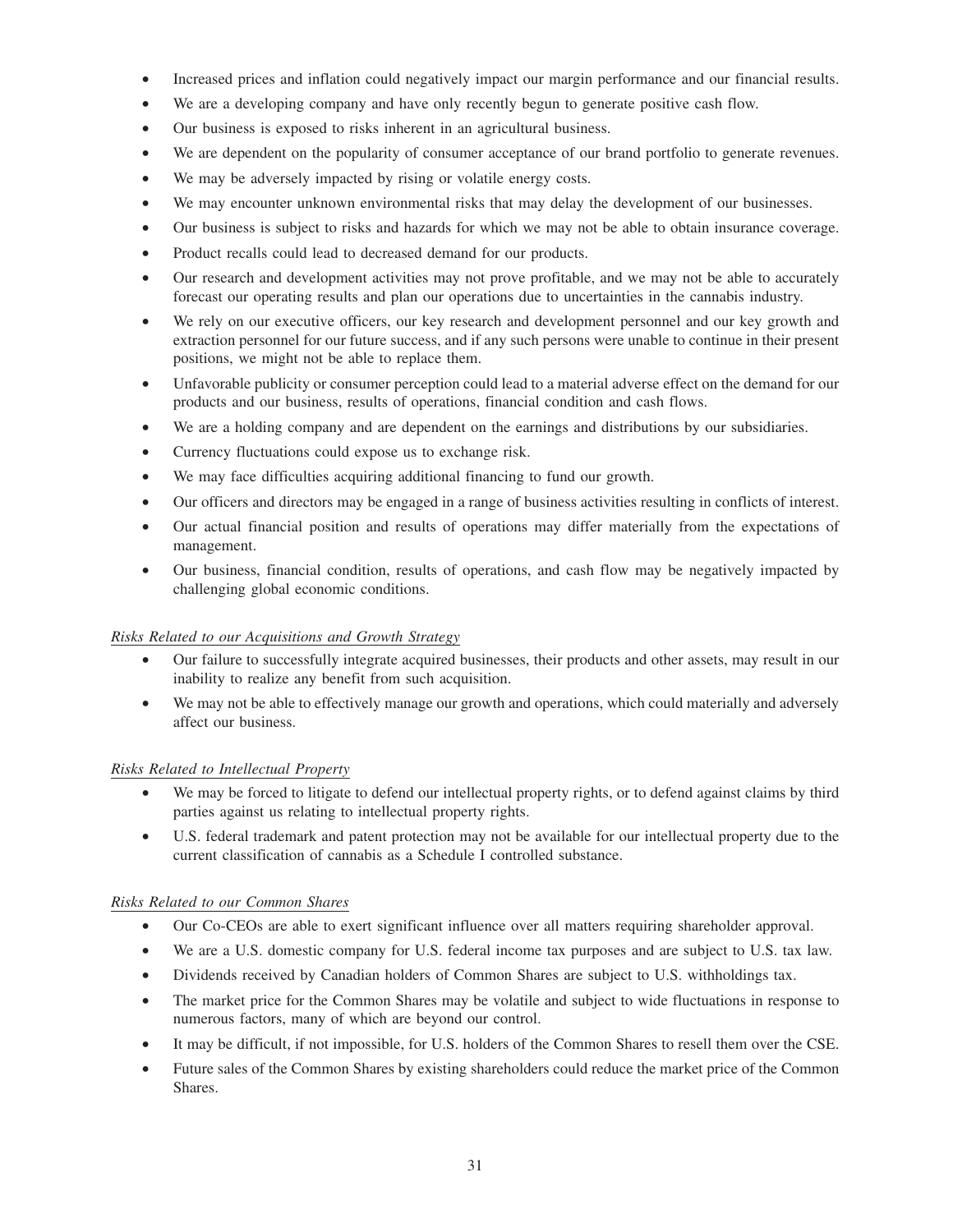#### **Risks Related to Regulation and our Industry**

# *Cannabis continues to be a controlled substance under the CSA and our business model, and the nature of our operations could result in adverse actions by agencies of the U.S. federal government, which could have a material adverse effect on us.*

Unlike in Canada, which has federal legislation uniformly governing the cultivation, distribution, sale and possession of medical cannabis under the Access to Cannabis for Medical Purposes Regulations (Canada) and the *Cannabis Act* (Canada), in the United States, cannabis is largely regulated at the state level. To date, a total of 36 states, Washington D.C., and the territories of Guam, Puerto Rico, the U.S. Virgin Islands, and the Northern Mariana Islands, have legalized medical cannabis in some form, and 15 of those states, Washington D.C., and the territories of Guam and the Northern Mariana Islands have legalized recreational cannabis.

If the DOJ policy were to aggressively pursue financiers or equity owners of cannabis-related business, and United States attorneys followed such DOJ policies through pursuing prosecutions, then we could face: (i) seizure of our cash and other assets used to support or derived from our cannabis subsidiaries; and (ii) the arrest of our employees, directors, officers, managers and investors, who could face charges of ancillary criminal violations of the CSA for aiding and abetting and conspiring to violate the CSA by virtue of providing financial support to state-licensed or permitted cultivators, processors, distributors, and/or retailers of cannabis. Additionally, as has recently been affirmed by U.S. Customs and Border Protection, our employees, directors, officers, managers and investors who are not U.S. citizens face the risk of being barred from entry into the United States for life.

Our primary businesses (owned directly or through one or more of our operating companies) are intended to be leading cultivators and dispensaries of cannabis and cannabis-infused products in the State of Nevada and other U.S. states. Because the production and sale of recreational cannabis remain illegal under federal law, it is possible that our future suppliers (and other third-party service providers) and customers may be forced to cease activities. The U.S. federal government, through both the U.S. Drug Enforcement Administration (the ''**DEA**'') and the U.S. Internal Revenue Service (the ''**IRS**''), has the right to actively investigate, audit and shut-down cannabis growing facilities and retailers. The U.S. federal government may also attempt to seize our property. Any action taken by the DEA and/or the IRS to interfere with, seize, or shut down our operations will have an adverse effect on our business, operating results and financial condition.

#### *Some of our planned business activities, while compliant with applicable U.S. state and local law, are illegal under U.S. federal law.*

Because the possession, use, cultivation, and transfer of cannabis and any related drug paraphernalia is illegal under U.S. federal law, and any such acts are criminal acts under federal law under any and all circumstances under the CSA, an investor's contribution to and involvement in such activities may result in federal civil and/or criminal prosecution, including forfeiture of his, her or its entire investment. We may also be deemed to be aiding and abetting illegal activities through the contracts we have entered into and the products that we intend to provide. As a result, U.S. law enforcement authorities, in their attempt to regulate the illegal use of cannabis and any related drug paraphernalia, may seek to bring an action or actions against us, including, but not limited to, aiding and abetting another's criminal activities. The U.S. federal aiding and abetting statute provides that anyone who ''commits an offense against the United States or aids, abets, counsels, commands, induces or procures its commission, is punishable as a principal.''As a result of such an action, we may be forced to cease operations and be restricted from operating in the U.S., and our investors could lose their entire investment. Such an action would have a material negative effect on our business and operations.

Because the cannabis industry remains illegal under U.S. federal law, any property owned by participants in the cannabis industry which are either used in the course of conducting such business, or are the proceeds of such business, could be subject to seizure by law enforcement and subsequent civil asset forfeiture. Even if the owner of the property was never charged with a crime, the property in question could still be seized and subject to an administrative proceeding by which with minimal due process, it could be subject to forfeiture.

In addition, companies providing goods and/or services to companies like us that are engaged in cannabis-related activities may, under threat of federal civil and/or criminal prosecution, suspend or withdraw their services. Any suspension of service and inability to procure goods or services from an alternative source, even on a temporary basis, that causes interruptions in our operations could have a material and adverse effect on our business, financial condition and results of operations.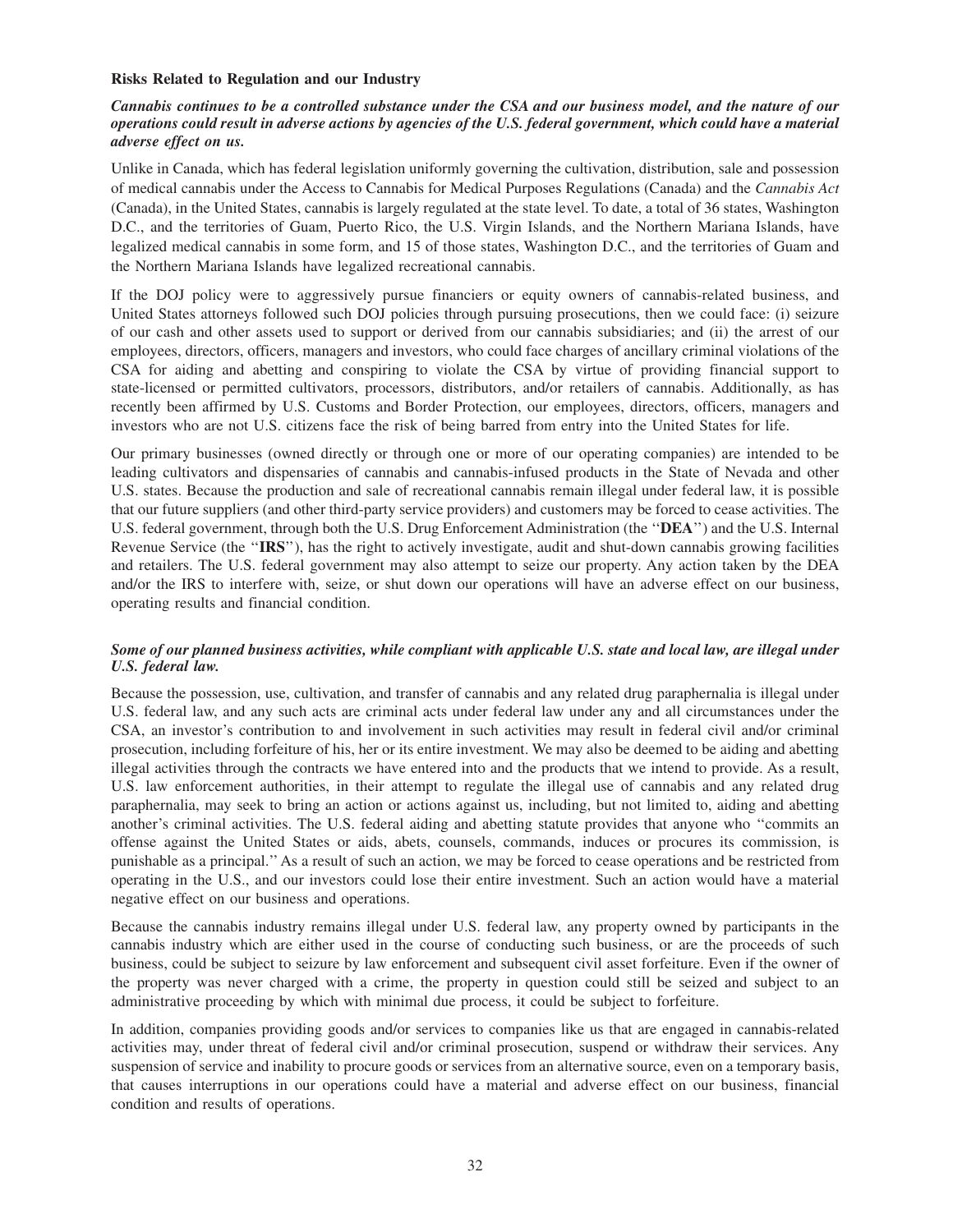#### *There is uncertainty surrounding the U.S. federal government and Attorney General Merrick B. Garland and their influence and policies in opposition to the cannabis industry as a whole, and their actions could result in significant fines penalties, convictions or criminal charges, which could have a material adverse effect on us.*

As a result of the conflicting views between state legislatures and the federal government regarding cannabis, investments in cannabis business in the United States are subject to inconsistent legislation and regulation. The response to this inconsistency was addressed in the Cole Memorandum. The Cole Memorandum was addressed to all United States district attorneys acknowledging that notwithstanding the designation of cannabis as a controlled substance at the federal level in the United States, several U.S. states have enacted laws relating to cannabis for medical purposes. The Cole Memorandum outlined certain priorities for the DOJ relating to the prosecution of cannabis offenses. In particular, the Cole Memorandum noted that in jurisdictions that have enacted laws legalizing cannabis in some form and that have also implemented strong and effective regulatory and enforcement systems to control the cultivation, distribution, sale and possession of cannabis, conduct in compliance with those laws and regulations is less likely to be a priority at the federal level. Notably, however, the DOJ has never provided specific guidelines for what regulatory and enforcement systems it deems sufficient under the Cole Memorandum standard.

In light of limited investigative and prosecutorial resources, the Cole Memorandum concluded that the DOJ should be focused on addressing only the most significant threats related to cannabis. States where medical cannabis had been legalized were not characterized as a high priority. On January 4, 2018, former U.S. Attorney General Jeff Sessions issued a memorandum to U.S. district attorneys which rescinded the Cole Memorandum. With the Cole Memorandum rescinded, U.S. federal prosecutors can exercise their discretion in determining whether to prosecute compliant state law cannabis-related operations as violations of U.S. federal law throughout the United States. The potential impact of the decision to rescind the Cole Memorandum is unknown and may have a material adverse effect on our business and results of operations. Through September 30, 2021, DOJ appropriations prohibit use of funds for enforcement actions against medical cannabis. Merrick B. Garland was sworn in on March 11, 2021 as the 86th U.S. Attorney General, and it remains unknown what position he or President Biden's administration will take regarding federal enforcement actions against the cannabis industry.

With the repeal of the Cole Memorandum by former Attorney General Jeff Sessions, the Department of Justice could allege that we and our Board and, potentially our shareholders, ''aided and abetted'' violations of federal law by providing finances and services to our portfolio cannabis companies. Under these circumstances, it is possible that the federal prosecutor would seek to seize our assets and to recover the ''illicit profits'' previously distributed to shareholders resulting from any of the foregoing financing or services. In these circumstances, our operations would cease, shareholders may lose their entire investment and our directors, officers and/or shareholders may be left to defend any criminal charges against them at their own expense and, if convicted, be sent to federal prison.

Violations of any federal laws and regulations could result in significant fines, penalties, administrative sanctions, convictions or settlements arising from civil proceedings conducted by either the federal government or private citizens, or criminal charges, including, but not limited to, disgorgement of profits, cessation of business activities or divestiture. This could have a material adverse effect on us, including our reputation and ability to conduct business, our holding (directly or indirectly) of cannabis licenses in the United States, the listing of our securities on stock exchanges, our financial position, operating results, profitability or liquidity or the market price of our publicly traded Common Shares. In addition, it is difficult to estimate the time or resources that would be needed for the investigation of any such matters or its final resolution because, in part, the time and resources that may be needed are dependent on the nature and extent of any information requested by the applicable authorities involved, and such time or resources could be substantial.

Our business interests in the United States include the cultivation and provision of cannabis and cannabis-infused products. We are not aware of any non-compliance with the applicable licensing requirements or regulatory framework enacted by the states in which any of our customers or partners are operating.

#### *The industry in which we operate is still developing and subject to extensive regulation.*

The cannabis industry is a new industry that may not succeed. Should the federal government in the U.S. change course and decide to prosecute those dealing in medical or other cannabis under applicable law, there may not be any market for our products and services in the U.S. Cannabis is a new industry subject to extensive regulation, and there can be no assurance that it will grow, flourish or continue to the extent necessary to permit us to succeed. We are treating the cannabis industry as a deregulating industry with significant unsatisfied demand for our proposed products and will adjust our future operations, product mix and market strategy as the industry develops and matures.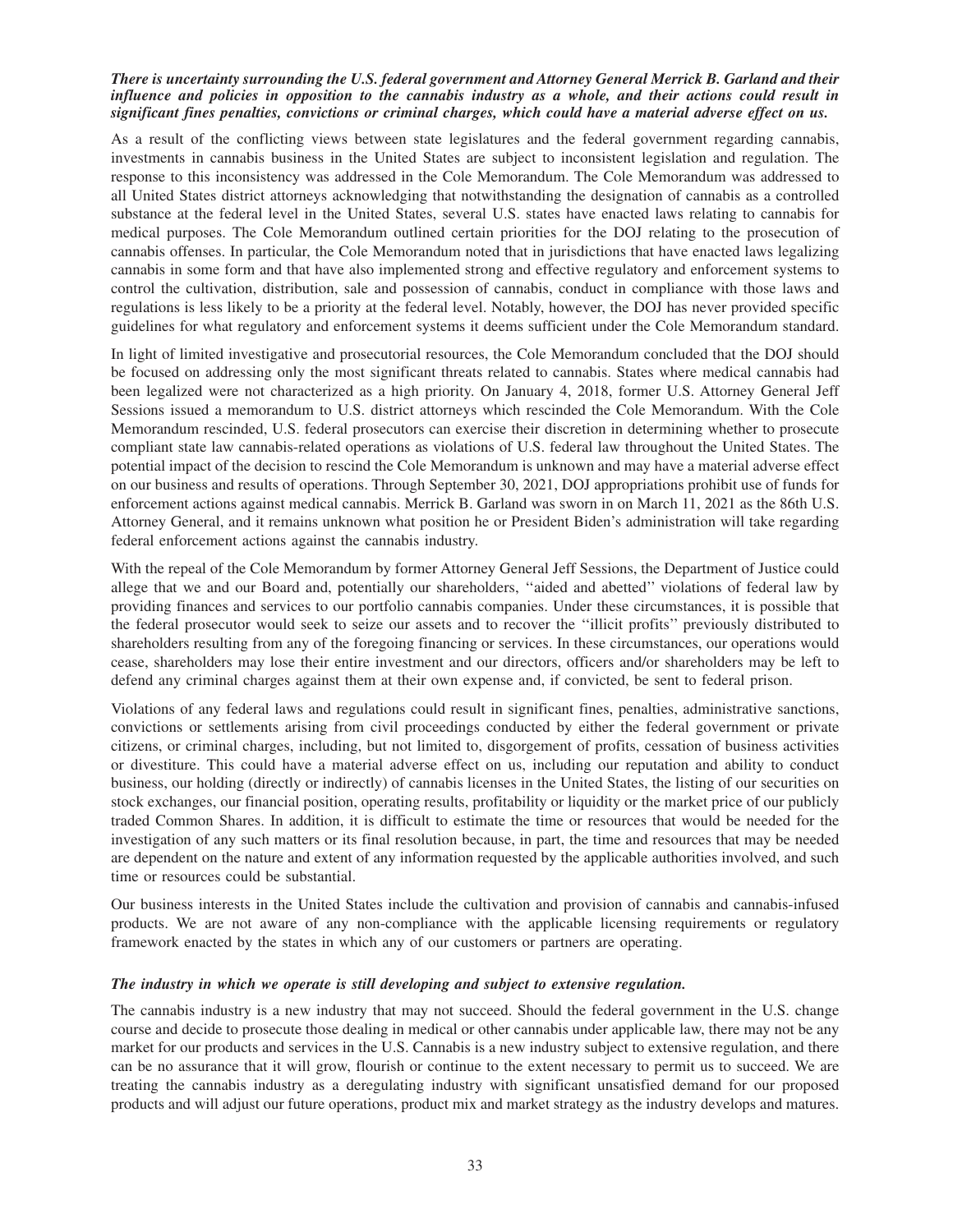Further, few clinical trials on the benefits of cannabis or isolated cannabinoids have been conducted. Future research and clinical trials may draw opposing conclusions to statements contained in the articles, reports and studies currently favored, or could reach different or negative conclusions regarding the medical benefits, viability, safety, efficacy, dosing or other facts and perceptions related to medical cannabis, which could adversely affect social acceptance of cannabis and the demand for our products and dispensary services.

Accordingly, there is no assurance that the cannabis industry and the market for medicinal and/or adult-use cannabis will continue to exist and grow as currently anticipated or function and evolve in a manner consistent with management's expectations and assumptions. Any event or circumstance that adversely affects the cannabis industry, such as the imposition of further restrictions on sales and marketing or further restrictions on sales in certain areas and markets could have a material adverse effect on our business, financial condition and results of operations.

### *We face risks due to industry immaturity or limited comparable, competitive or established industry best practices.*

As a relatively new industry, there are not many established operators in the medical and adult use cannabis industries whose business models we can follow or build upon. Similarly, there is no or limited information about comparable companies available for potential investors to review in making a decision about whether to invest in us.

Shareholders and investors should consider, among other factors, our prospects for success in light of the risks and uncertainties encountered by companies, like us, that are in their early stages. For example, unanticipated expenses and problems or technical difficulties may occur, which may result in material delays in the operation of our business. We may fail to successfully address these risks and uncertainties or successfully implement our operating strategies. If we fail to do so, it could materially harm our business to the point of having to cease operations and could impair the value of the Common Shares to the extent that investors may lose their entire investments.

# *The size of our target market is difficult to quantify and investors will be reliant on their own estimates on the accuracy of market data.*

Because the cannabis industry is in an early stage with uncertain boundaries, there is a lack of information about comparable companies available for potential investors to review in deciding about whether to invest in us and, few, if any, established companies whose business model we can follow or upon whose success we can build. Accordingly, investors will have to rely on their own estimates in deciding about whether to invest in us. There can be no assurance that our estimates are accurate or that the market size is sufficiently large for our business to grow as projected, which may negatively impact our financial results.

# *Our sales and marketing activities and enforcement of contracts may be hindered by regulatory restrictions.*

The development of our business and operating results may be hindered by applicable restrictions on sales and marketing activities imposed by government regulatory bodies. The regulatory environment in the United States limits our ability to compete for market share in a manner similar to other industries. If we are unable to effectively market our products and compete for market share, or if the costs of compliance with government legislation and regulation cannot be absorbed through increased selling prices for our products, our sales and operating results could be adversely affected. In addition, because our contracts involve cannabis and other activities that are not legal under U.S. federal law and in some jurisdictions, we may face difficulties in enforcing our contracts in U.S. federal and certain state courts.

# *We expect to incur significant ongoing costs and obligations related to our investment in infrastructure, growth, regulatory compliance and operations, and uncertainty regarding legal and regulatory status and changes may have a material adverse effect on our business.*

We expect to incur significant ongoing costs and obligations related to our investment in infrastructure and growth and for regulatory compliance, which could have a material adverse effect on our results of operations, financial condition and cash flows. In addition, future changes in regulations, more vigorous enforcement thereof or other unanticipated events could require extensive changes to our operations, increased compliance costs or give rise to material liabilities, which could have a material adverse effect on our business, results of operations and financial condition. Our efforts to grow our business may be costlier than management expects, and we may not be able to increase our revenue enough to offset higher operating expenses. We may incur significant losses in the future for a number of reasons, and unforeseen expenses, difficulties, complications and delays, and other unknown events. If we are unable to achieve and sustain profitability, the market price of the Common Shares may significantly decrease*.*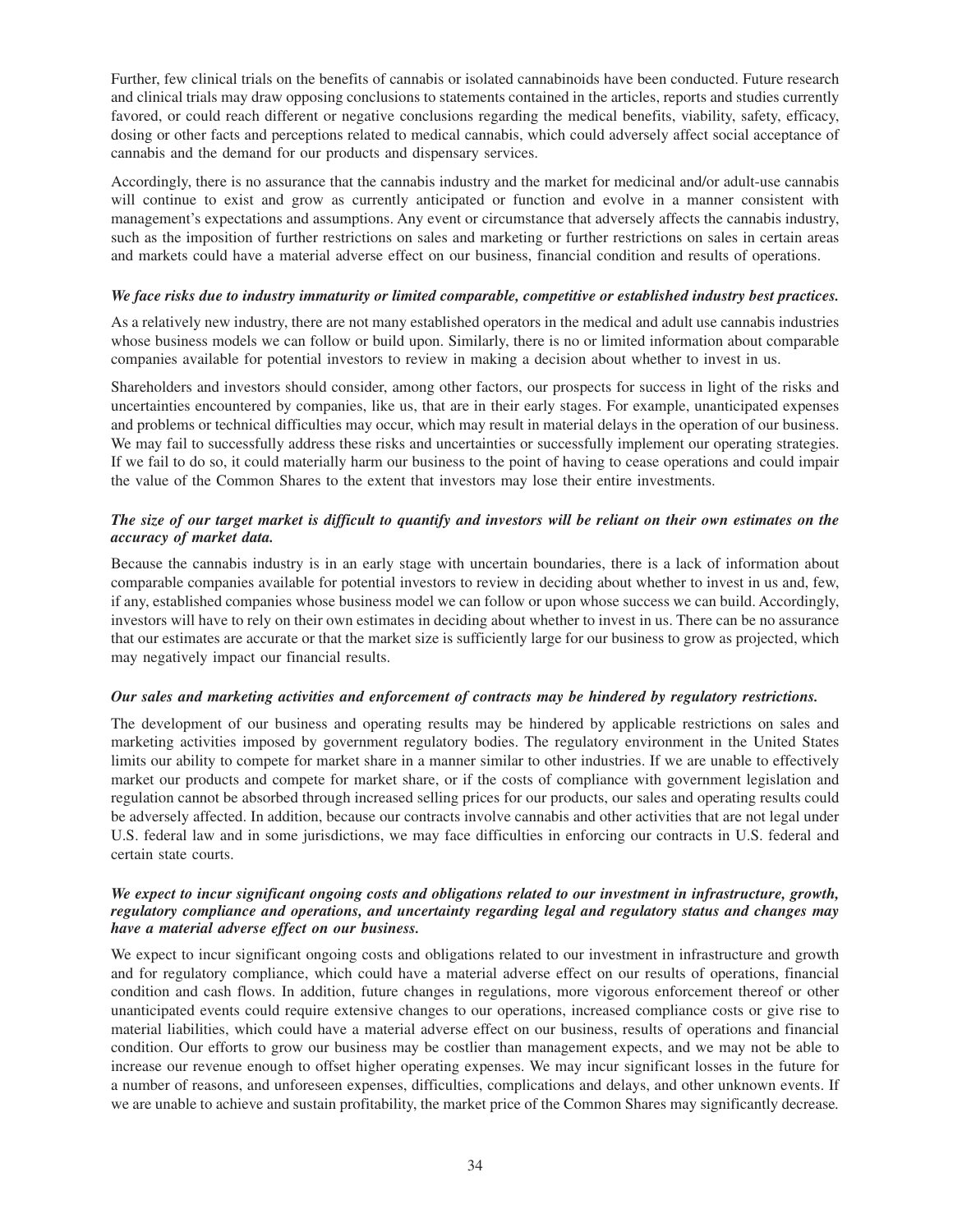Achievement of our business objectives is also contingent, in part, upon compliance with regulatory requirements enacted by governmental authorities and obtaining other required regulatory approvals. The regulatory regime applicable to the cannabis industry in Canada and the United States is currently undergoing significant proposed changes and we cannot predict the impact of the regime on our business once the structure of the regime is finalized. Similarly, we cannot predict the timeline required to secure all appropriate regulatory approvals for our products, or the extent of testing and documentation that may be required by governmental authorities. Any delays in obtaining, or failing to obtain, required regulatory approvals may significantly delay or impact the development of our markets, products and sales initiatives and could have a material adverse effect on our business, results of operations and financial condition. We will incur ongoing costs and obligations related to regulatory compliance. Failure to comply with regulations may result in additional costs for corrective measures, penalties or in restrictions on our operations.

### *Our investors, directors, officers and employees may be subject to entry bans into the United States.*

Because cannabis remains illegal under United States federal law, those employed at or investing in legal and licensed Canadian cannabis companies could face detention, denial of entry or lifetime bans from the United States for their business associations with cannabis businesses. Entry happens at the sole discretion of the U.S. Customs and Border Protection ("**CBP**") officers on duty, and these officers have wide latitude to ask questions to determine the admissibility of a foreign national. The government of Canada has started warning travelers on its website that previous use of cannabis, or any substance prohibited by United States federal laws, could mean denial of entry to the United States. Business or financial involvement in the legal cannabis industry in Canada or in the United States could also be reason enough for United States border guards to deny entry.

On September 21, 2018, CBP released a statement outlining its current position with respect to enforcement of the laws of the United States. It stated that Canada's legalization of cannabis will not change CBP enforcement of United States laws regarding controlled substances, and because cannabis continues to be a controlled substance under United States law, working in or facilitating the proliferation of the legal cannabis industry in U.S. states where it is deemed legal or Canada may affect admissibility to the United States. As a result, CBP has affirmed that, employees, directors, officers, managers and investors of companies involved in business activities related to cannabis in the United States or Canada, like us, who are not United States citizens face the risk of being barred from entry into the United States for life. As described above, on October 9, 2018, CBP released an additional statement regarding the admissibility of Canadian citizens working in the legal cannabis industry. CBP stated that a Canadian citizen working in or facilitating the proliferation of the legal cannabis industry in Canada coming into the United States for reasons unrelated to the cannabis industry will generally be admissible to the United States; however, if such person is found to be coming into the United States for reasons related to the cannabis industry, such person may be deemed inadmissible. Any entry bans against our investors, directors, officers and employees may have a material adverse effect on us.

# *Our operations may become the subject of heightened scrutiny, which may lead to the imposition of additional restrictions on our operations.*

Currently, our Common Shares trade on the CSE and are quoted on the OTCQX in the United States. Our business, operations and investments in the United States, and any future business, operations or investments, may become the subject of heightened scrutiny by regulators, stock exchanges and other authorities in Canada and the United States. As a result, we may be subject to significant direct and indirect interaction with public officials. There can be no assurance that this heightened scrutiny will not in turn lead to the imposition of certain restrictions on our ability to operate or invest in the United States or any other jurisdiction, in addition to those described herein.

It had been reported in Canada that the Canadian Depository for Securities Limited is considering a policy shift that would see its subsidiary, CDS Clearing and Depository Services Inc. ("**CDS**"), refuse to settle trades for cannabis issuers that have investments in the United States. CDS is Canada's central securities depository, clearing and settling trades in the Canadian equity, fixed income and money markets.

On February 8, 2018, following discussions with the Canadian Securities Administrators and recognized Canadian securities exchanges, the TMX Group announced the signing of a Memorandum of Understanding (''**MOU**'') with Aequitas NEO Exchange Inc., the CSE, the Toronto Stock Exchange, and the TSX Venture Exchange. The MOU outlines the parties' understanding of Canada's regulatory framework applicable to the rules, procedures, and regulatory oversight of the exchanges and CDS as it relates to issuers with cannabis-related activities in the United States. The MOU confirms, with respect to the clearing of listed securities, that CDS relies on the exchanges to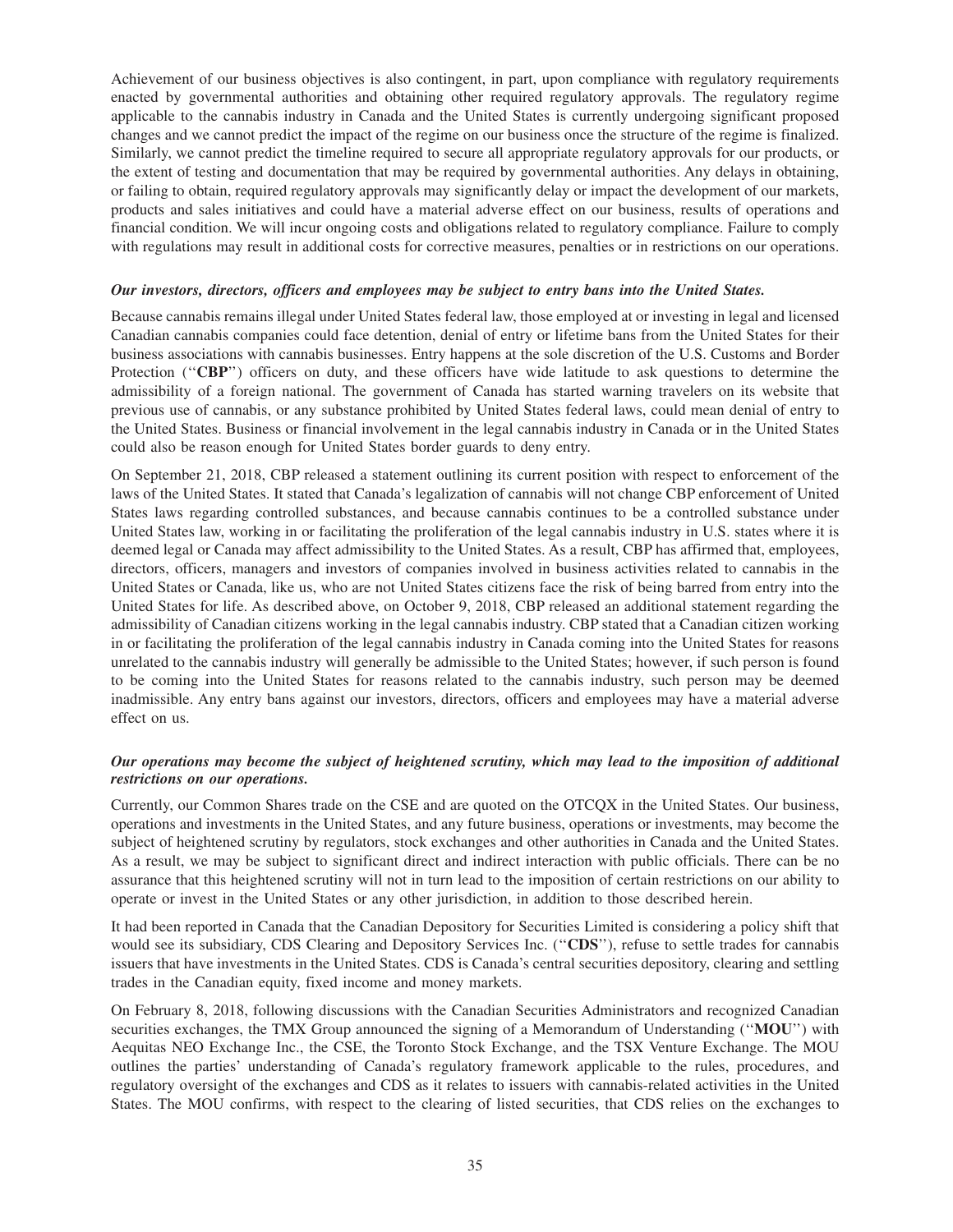review the conduct of listed issuers. As a result, there is no CDS ban on the clearing of securities of issuers with cannabis-related activities in the United States. However, there can be no guarantee that this approach to regulation will continue in the future. If such a ban were to be implemented at a time when the Common Shares are listed on a stock exchange, it would have a material adverse effect on the ability of holders of the Common Shares to make and settle trades. In particular, the Common Shares would become highly illiquid until an alternative was implemented, investors would have no ability to effect a trade of the Common Shares through the facilities of the applicable stock exchange.

# *Regulatory scrutiny of the industry in which we operate may negatively impact our ability to raise additional capital.*

Our business activities rely on newly established and developing laws and regulations in the states in which we operate or intend to operate. These laws and regulations are rapidly evolving and subject to change with minimal notice. Regulatory changes, including changes in the interpretation and/or administration of applicable regulatory requirements may adversely affect our profitability or cause us to cease operations entirely. Any determination that our business fails to comply with applicable cannabis regulations would require us either to significantly change or terminate our business activities, which would have a material adverse effect on our business.

The cannabis industry may come under the scrutiny or further scrutiny by the U.S. Food and Drug Administration, Securities and Exchange Commission, the DOJ, the Financial Industry Regulatory Advisory or other federal, state or nongovernmental regulatory authorities or self-regulatory organizations that supervise or regulate the production, distribution, sale or use of cannabis for medical or nonmedical purposes in the United States. It is impossible to determine the extent of the impact of any new laws, regulations or initiatives that may be proposed, or whether any proposals will become law. The regulatory uncertainty surrounding our industry may adversely affect the business and our operations, including, without limitation, the costs to remain compliant with applicable laws and the impairment of our ability to raise additional capital, which could reduce, delay or eliminate any return on investment in us.

# *Due to the classification of cannabis as a Schedule I controlled substance under the CSA, banks and other financial institutions which service the cannabis industry are at risk of violating certain financial laws, including anti-money laundering statutes.*

Because the manufacture, distribution, and dispensation of cannabis remains illegal under the CSA, banks and other financial institutions providing services to cannabis-related businesses risk violation of federal anti-money laundering statutes, the unlicensed money-remitter statute and the Bank Secrecy Act. These statutes can impose criminal liability for engaging in certain financial and monetary transactions with the proceeds of a ''specified unlawful activity'' such as distributing controlled substances which are illegal under federal law, including cannabis, and for failing to identify or report financial transactions that involve the proceeds of cannabis-related violations of the CSA. In the event that any of our investments, or any proceeds thereof, any dividends or distributions therefrom, or any profits or revenues accruing from such investments in the United States are found to be in violation of money laundering legislation or otherwise, such transactions may be viewed as proceeds of crime under one or more of the statutes noted above or any other applicable legislation. This finding could restrict or otherwise jeopardize our ability to declare or pay dividends, effect other distributions or subsequently repatriate such funds back to Canada.

Furthermore, while we have no current intention to declare or pay dividends in the foreseeable future, in the event that a determination is made that any such investments in the United States could reasonably be shown to constitute proceeds of crime, we may decide or be required to suspend declaring or paying dividends without advance notice and for an indefinite period of time.

# *The re-classification of cannabis or changes in U.S. controlled substance laws and regulations could have a material adverse effect on our business.*

If cannabis is re-classified as a Schedule II or lower controlled substance under the CSA, the ability to conduct research on the medical benefits of cannabis would most likely be more accessible; however, if cannabis is re-categorized as a Schedule II or lower controlled substance, the resulting re-classification would result in the need for approval by the FDA if medical claims are made about our medical cannabis products. As a result of such a re-classification, the manufacture, importation, exportation, domestic distribution, storage, sale and use of such products could become subject to a significant degree of regulation by the DEA. In that case, we may be required to be registered to perform these activities and have the security, control, recordkeeping, reporting and inventory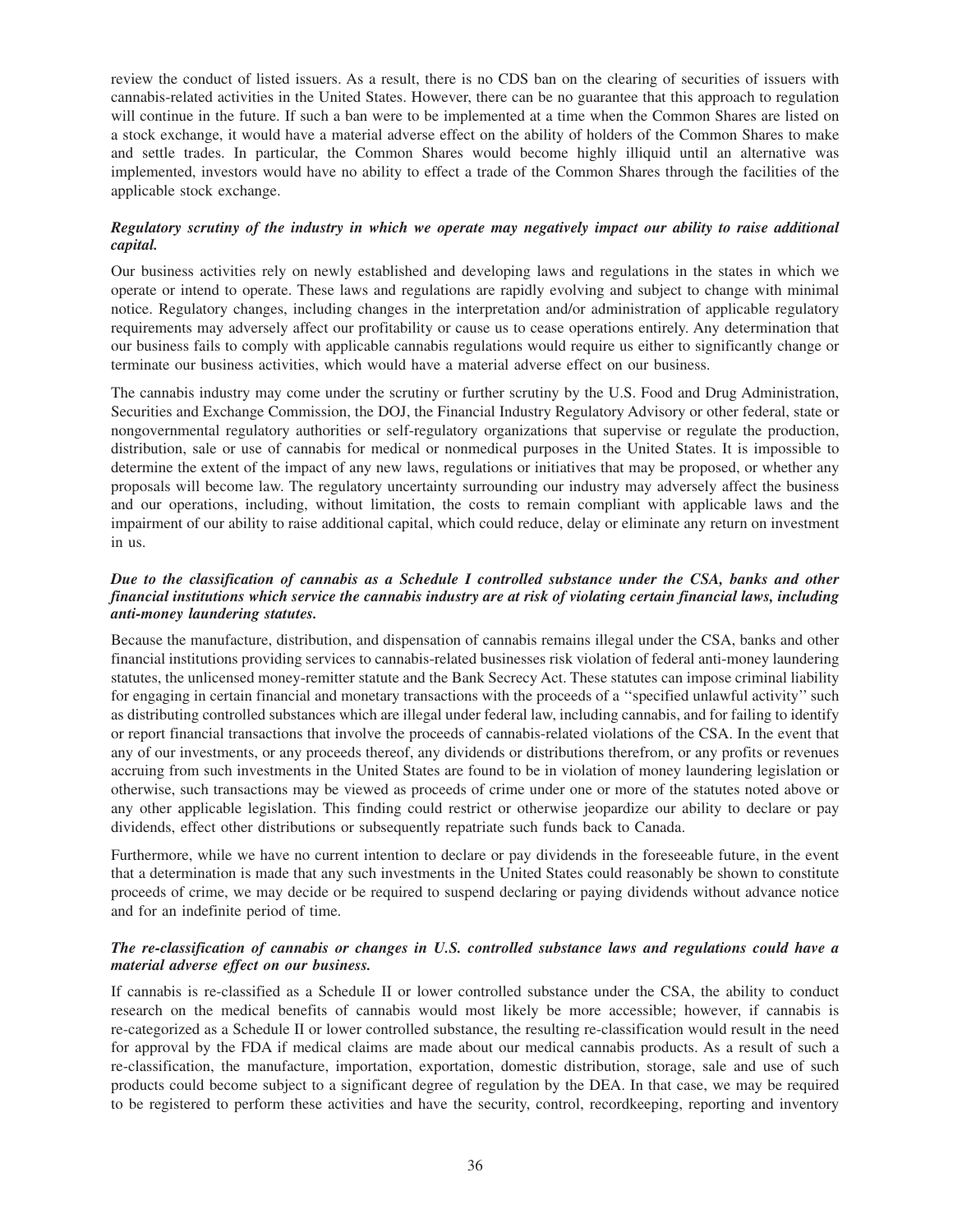mechanisms required by the DEA to prevent drug loss and diversion. Obtaining the necessary registrations may result in delay of the manufacturing or distribution of our products. The DEA conducts periodic inspections of registered establishments that handle controlled substances. Failure to maintain compliance could have a material adverse effect on our business, financial condition and results of operations. The DEA may seek civil penalties, refuse to renew necessary registrations, or initiate proceedings to restrict, suspend or revoke those registrations. In certain circumstances, violations could lead to criminal proceedings.

## *We, and/or contract counterparties that are directly engaged in the trafficking of cannabis, may incur significant tax liabilities due to limitations on tax deductions and credits under section 280E of the Code.*

Section 280E of the Code prohibits businesses from taking deductions or credits in carrying on any trade or business consisting of trafficking in certain controlled substances that are prohibited by federal law. The IRS has invoked Section 280E in tax audits against various cannabis businesses in the U.S. that are authorized under state laws, seeking substantial sums in tax liabilities, interest and penalties resulting from underpayment of taxes due to the application of Section 280E. Under a number of cases, the United States Supreme Court has held that income means gross income (not gross receipts). Under this reasoning, the cost of goods sold (''**COGS**'') is permitted as a reduction in determining gross income, notwithstanding Section 280E. Although proper reductions for COGS are generally allowed to determine gross income, the scope of such items has been the subject of debate, and deductions for significant costs may not be permitted. While there are currently several pending cases before various administrative and federal courts challenging these restrictions, there is no guarantee that these courts will issue an interpretation of Section 280E favorable to cannabis businesses. Thus, we, to the extent of our ''trafficking'' activities, and/or key contract counterparties directly engaged in trafficking in cannabis, have incurred significant tax liabilities from the application of Section 280E. Our income tax obligations under Section 280E of the Code are typically substantially higher as compared to companies to which Section 280E does not apply. Section 280E essentially requires us to pay federal, and as applicable, state income taxes on gross profit, which presents a significant financial burden that increases our net loss and may make it more difficult for us to generate net profit and cash flow from operations in future periods. In addition, to the extent that the application of Section 280E creates a financial burden on contract counterparties, such burdens may impact the ability of such counterparties to make full or timely payment to us, which would also have a material adverse effect on our business.

### *State and local laws and regulations may heavily regulate brands and forms of cannabis products, and there is no guarantee that our proposed products and brands will be approved for sale and distribution in any state.*

States generally only allow the manufacture, sale and distribution of cannabis products that are grown in that state and may require advance approval of such products. Certain states and local jurisdictions have promulgated certain requirements for approved cannabis products based on the form of the product and the concentration of the various cannabinoids in the product. While we intend to follow the guidelines and regulations of each applicable state and local jurisdiction in preparing products for sale and distribution, there is no guarantee that such products will be approved to the extent necessary. If the products are approved, there is a risk that any state or local jurisdiction may revoke its approval for such products based on changes in laws or regulations or based on its discretion or otherwise. As we expand into other U.S. jurisdictions, we plan to undertake no cross-border cannabis commerce between states until the federal regulatory environment permits such commerce to occur.

## *We may have difficulty accessing the service of banks and processing credit card payments in the future, which may make it difficult for us to operate.*

In February 2014, the FinCEN issued guidance (which is not law) with respect to financial institutions providing banking services to cannabis businesses, including burdensome due diligence expectations and reporting requirements. This guidance does not provide any safe harbors or legal defenses from examination or regulatory or criminal enforcement actions by the DOJ, FinCEN or other federal regulators. Thus, most banks and other financial institutions do not appear to be comfortable providing banking services to cannabis-related businesses, or relying on this guidance, which can be amended or revoked at any time by the Biden administration. In addition to the foregoing, banks may refuse to process debit card payments and credit card companies generally refuse to process credit card payments for cannabis-related businesses. As a result, we may have limited or no access to banking or other financial services in the United States and may have to operate our business on an all-cash basis. The inability or limitation in our ability to open or maintain bank accounts, obtain other banking services and/or accept credit card and debit card payments may make it difficult for us to operate and conduct our business as planned.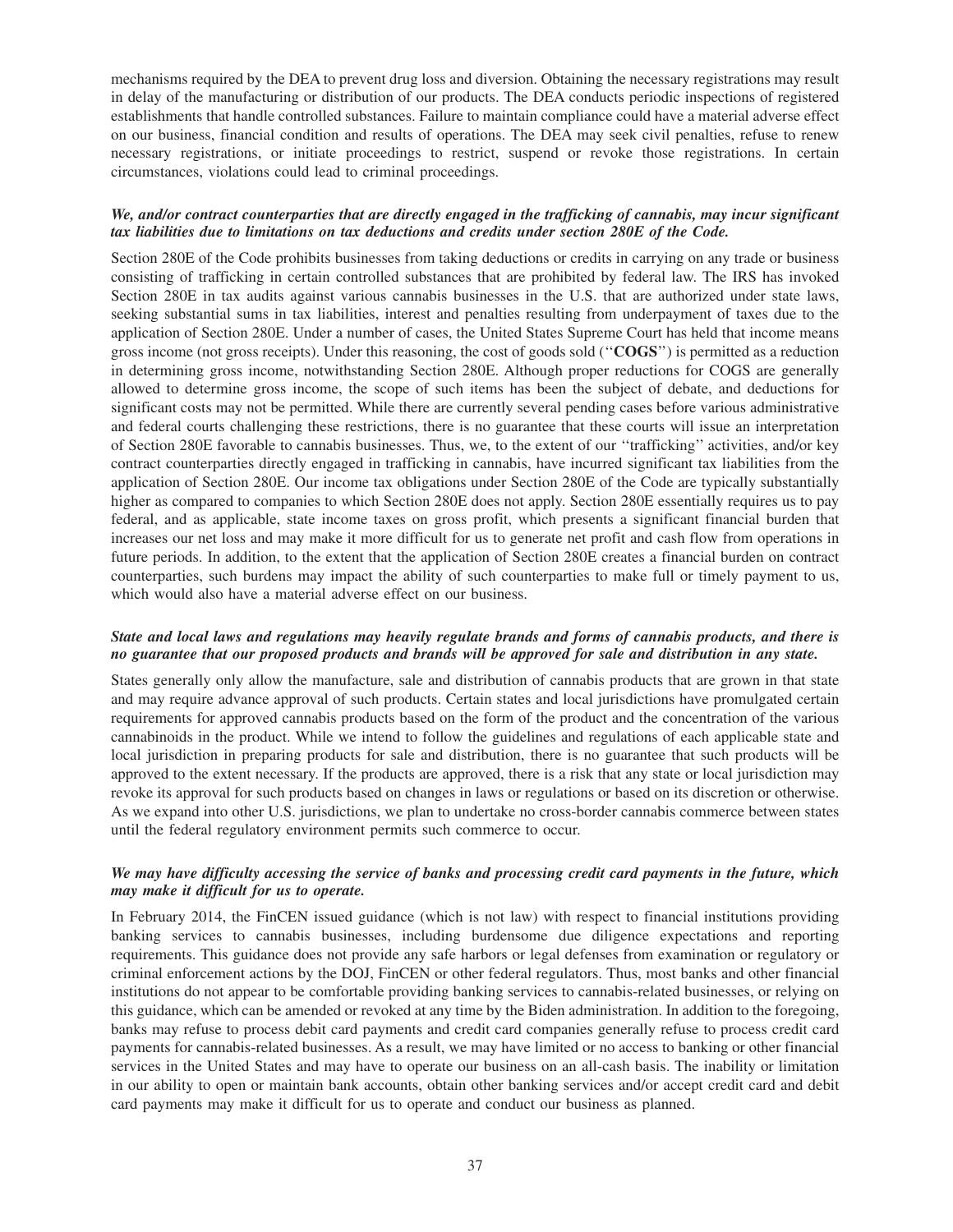## *Failure to comply with applicable environmental laws, regulations and permitting requirements may result in enforcement actions.*

Our operations are subject to environmental regulation in the various jurisdictions in which we operate. These regulations mandate, among other things, the maintenance of air and water quality standards. They also set forth limitations on the generation, transportation, storage and disposal of solid and hazardous waste. Environmental legislation is evolving in a manner that will require stricter standards and enforcement, increased fines and penalties for non-compliance, more stringent environmental assessments of proposed projects and a heightened degree of responsibility for companies and their officers, directors (or the equivalent thereof) and employees. There is no assurance that future changes in environmental regulation, if any, will not adversely affect our operations.

Government approvals and permits are currently, and may in the future, be required in connection with our operations. To the extent such approvals are required and not obtained, we may be curtailed or prohibited from our current or proposed production, manufacturing or sale of marijuana or marijuana products or from proceeding with the development of our operations as currently proposed.

Failure to comply with applicable laws, regulations and permitting requirements may result in enforcement actions thereunder, including orders issued by regulatory or judicial authorities causing operations to cease or be curtailed, and may include corrective measures requiring capital expenditures, installation of additional equipment, or remedial actions. We may be required to compensate those suffering loss or damage by reason of its operations and may have civil or criminal fines or penalties imposed for violations of applicable laws or regulations.

Amendments to current laws, regulations and permits governing the production, manufacturing or sale of marijuana or marijuana products, or more stringent implementation thereof, could have a material adverse impact on us and cause increases in expenses, capital expenditures or production or manufacturing costs or reduction in levels of production, manufacturing or sale or require abandonment or delays in development.

# *Failure to obtain or maintain the necessary licenses, permits, authorizations or accreditations could have a material adverse effect on our business.*

We may not be able to obtain or maintain the necessary licenses, permits, authorizations or accreditations, or may only be able to do so at great cost, to operate our businesses. In addition, we may not be able to comply fully with the wide variety of laws and regulations applicable to the cannabis industry. Failure to comply with or to obtain the necessary licenses, permits, authorizations or accreditations could result in restrictions on our ability to operate in the cannabis industry, which could have a material adverse effect on our business.

If obtained, any state licenses in the U.S. are expected to be subject to ongoing compliance and reporting requirements. In certain states, such as Nevada, regulators have the ability to impose a background check, a requirement which may or may not be waivable at the discretion of the regulator, on any individual holding an ownership interest in the licenses, with failure to provide such background check potentially resulting penalties including civil fines and penalties up to suspension or revocation of the underlying license(s). A state regulator may or may not act upon a waiver request, and receipt of an approved waiver request does not preclude a state regulator from revisiting the determination and requiring a background check be conducted on any shareholder. In addition, under Nevada cannabis laws, any beneficial holder of any of our securities, regardless of the number of shares, may be required to file an application, be investigated, and have his or her suitability as a beneficial holder of the voting securities determined if the CCB has reason to believe that such ownership would otherwise be inconsistent with the declared policies of the State of Nevada.

State-license applications or state-regulator license award announcements, including state-run license lotteries, may not result in issuance of a license to us, conditional or otherwise. For example, as of the date of this Annual Report on Form 10-K, IDFPR has not issued us a conditional license in Illinois and there can be no assurance that such a license will be issued.

Additionally, conditional licenses we hold or we may receive may not pass final inspections or requirements imposed by regulators, and would expire. Should any state in which a license is necessary to operate our business, extend or renew such license or should it renew such license on different terms, or should it decide to grant more than the anticipated number of licenses, our business, financial condition and results of the operation could be materially adversely affected.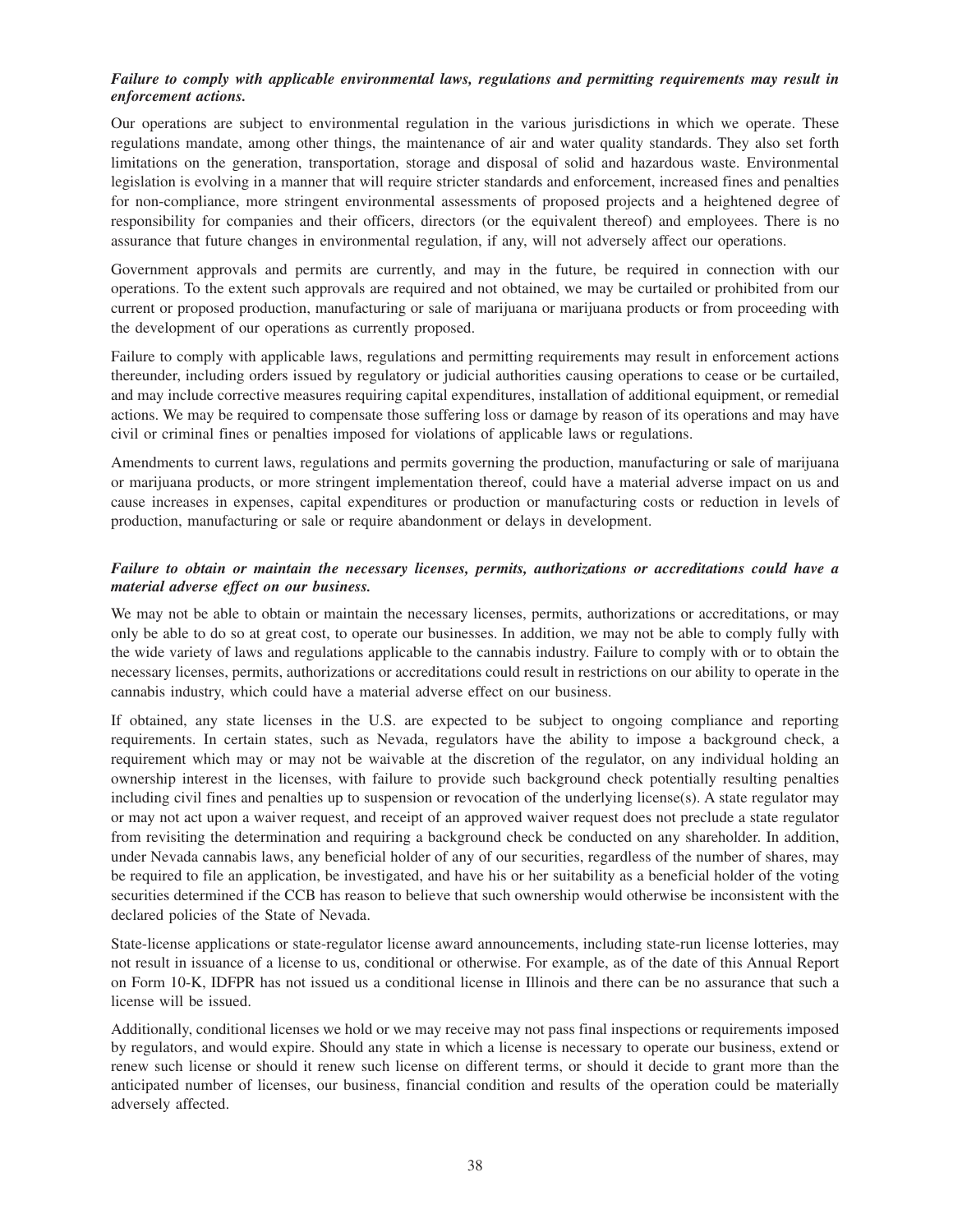## *U.S. state laws legalizing and regulating the sale and use of cannabis could be repealed or overturned, and local governmental authorities will not limit the applicability of state laws within their respective jurisdictions.*

There is no assurance that state laws legalizing and regulating the sale and use of cannabis will not be repealed or overturned, or that local governmental authorities will not limit the applicability of state laws within their respective jurisdictions. If the U.S. federal government begins to enforce U.S. federal laws relating to cannabis in states where the sale and use of cannabis is currently legal, or if existing state laws are repealed or curtailed, our business or operations in those states or under those laws would be materially and adversely affected. Federal actions against any individual or entity engaged in the cannabis industry or a substantial repeal of cannabis related legislation could adversely affect us, our business and our assets or investments.

The rulemaking process at the state level that applies to cannabis operators in any state will be ongoing and result in frequent changes. As a result, a compliance program is essential to manage regulatory risk. All operating policies and procedures we have implemented are compliance-based and are derived from the state regulatory structure governing ancillary cannabis businesses and their relationships to state-licensed or permitted cannabis operators, if any. Notwithstanding our efforts and diligence, regulatory compliance and the process of obtaining regulatory approvals can be costly and time-consuming. No assurance can be given that we will receive the requisite licenses, permits or cards to continue operating our businesses.

In addition, local laws and ordinances could restrict our business activity. Although our operations are legal under the laws of the states in which our business operates, local governments have the ability to limit, restrict and ban cannabis businesses from operating within their jurisdiction. Land use, zoning, local ordinances and similar laws could be adopted or changed and have a material adverse effect on our business.

Multiple states where medical and/or adult use cannabis is legal have or are considering special taxes or fees on businesses in the cannabis industry. It is uncertain at this time whether other states are in the process of reviewing such additional taxes and fees. The implementation of special taxes or fees could have a material adverse effect on our business, prospects, revenue, results of operation and financial condition.

## *We may face limitations on ownership of cannabis licenses, which may restrict our ability to grow.*

In certain states, the cannabis laws and regulations limit not only the number of cannabis licenses issued, but also the number of cannabis licenses that one person or entity may own. Such limitations on the ownership of additional licenses within certain states may limit our ability to grow in such states. We employ joint ventures from time to time to ensure continued compliance with the applicable regulatory guidelines. Currently, we have a joint venture with a third party in Illinois. We intend to structure our joint ventures on a case-by-case basis but generally intend to maintain operational control over the joint venture business and a variable economic interest through the applicable governing documents.

## *We may become subject to FDA or ATF regulation that may have an adverse effect on our business, and we may be subject to negative clinical trials.*

Cannabis remains a Schedule I controlled substance under U.S. federal law. If the federal government reclassifies cannabis to a Schedule II controlled substance, it is possible that the FDA would seek to regulate cannabis under the Food, Drug and Cosmetics Act of 1938. Additionally, the FDA may issue rules and regulations, including good manufacturing practices, related to the growth, cultivation, harvesting and processing of medical cannabis. Clinical trials may be needed to verify the efficacy and safety of cannabis. It is also possible that the FDA would require facilities where medical use cannabis is grown to register with the FDA and comply with certain federally prescribed regulations. In the event that some or all of these regulations are imposed, the impact they would have on the cannabis industry is unknown, including the costs, requirements and possible prohibitions that may be enforced. If we are unable to comply with the potential regulations or registration requirements prescribed by the FDA, it may have an adverse effect on our business, prospects, revenue, results of operation and financial condition.

It is also possible that the federal government could seek to regulate cannabis under the U.S. Bureau of Alcohol, Tobacco, Firearms and Explosives (the ''**ATF**''). The ATF may issue rules and regulations related to the use, transporting, sale and advertising of cannabis or cannabis products, including smokeless cannabis products.

From time to time, studies or clinical trials on cannabis products may be conducted by academics or others, including government agencies. The publication of negative results of studies or clinical trials related to our proposed products or the therapeutic areas in which our proposed products will compete could have a material adverse effect on our sales.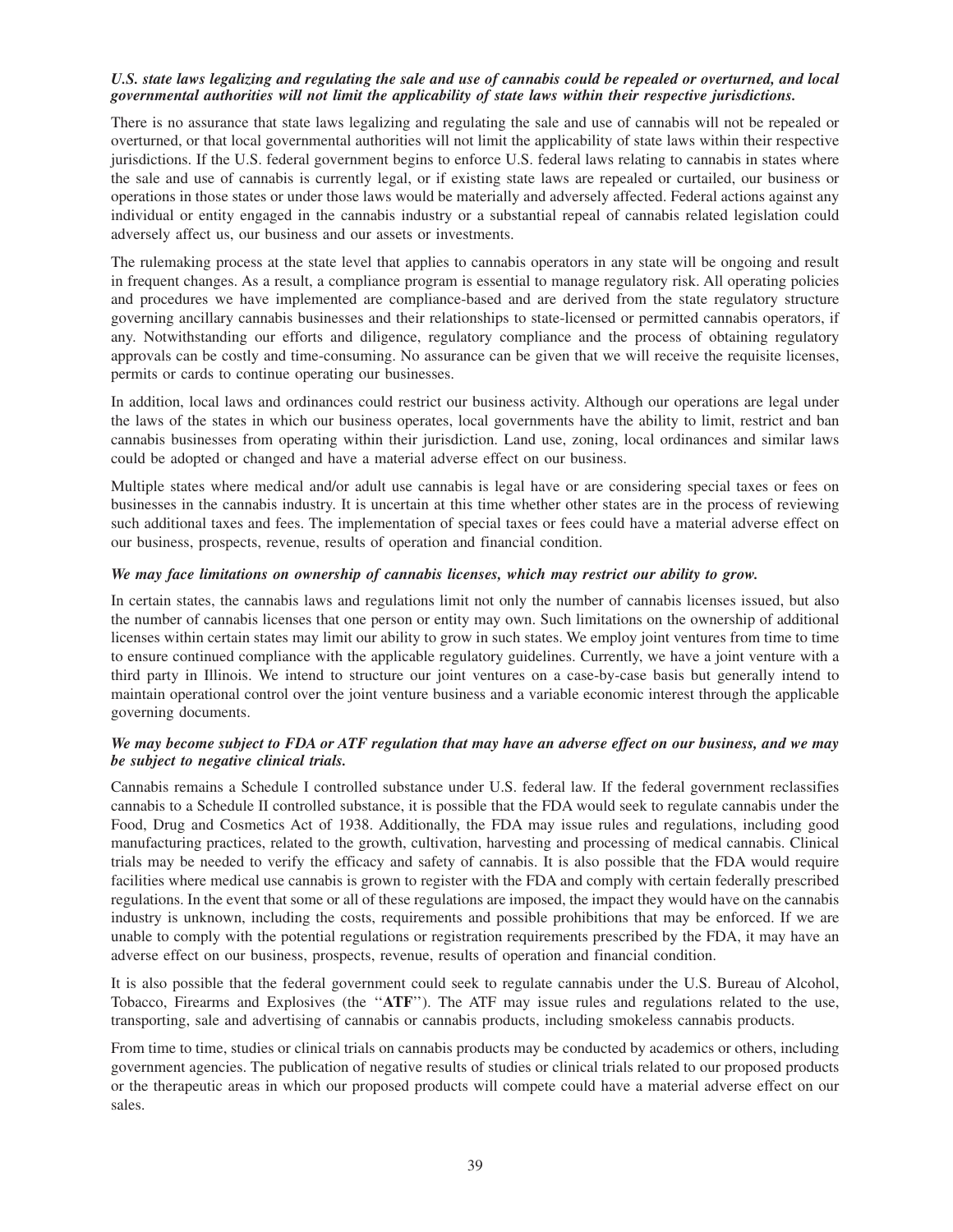## *Some of our planned business activities are contingent upon the enactment of adoption of new regulations in the State of Nevada.*

Our objective is to build out a portion of the Planet 13 Las Vegas Superstore for use as an on-site cannabis consumption lounge as part of its phased expansion plans. In order to operate a consumption lounge, we are reliant on the CCB passing the required regulations to enable on-site consumption lounges. There is no guarantee that the CCB will pass the required regulations, and there is no guarantee that if the regulations are passed that we will be awarded the necessary license(s) to operate a consumption lounge. Should we not be awarded the necessary licenses, we may be unable to position the reserved space at the Planet 13 Las Vegas Superstore to its highest and best intended use.

# *California is considering a revised statutory framework for agency consolidation and tax simplification in 2022.*

We, through our subsidiary Newtonian, hold the California Licenses issued under the MAUCRSA statutory framework in California. California's Department of Cannabis Control under the administration of Governor Gavin Newsom (the ''**Newsom Administration**'') consolidated the California Licensing Agencies into a single department and approved consolidated emergency regulations which are now in effect. The regulations create consistent standards for cannabis licenses across all license types, which may impact the processes, procedures, administration, and generally the operations of commercial cannabis licenses in California. The Newsom Administration is also considering tax simplification in 2022, which would shift the responsibilities of tax collection from the final distributor to the first for cultivation, and for the retail excise tax from the distributor to the retailer. While we are closely following the Newsom Administration's budget proposals and revisions and will provide public comment, the enacted form of the uniform licensing protocols and regulatory clean-up as part of a short-term and longer-term strategy are unknown and the regulations and regulatory impact on the licenses and operations therefrom is not currently known.

## *We could be subject to criminal prosecution or civil liabilities under RICO.*

The Racketeer Influenced Corrupt Organizations Act (''**RICO**'') criminalizes the use of any profits from certain defined ''racketeering'' activities in interstate commerce. While intended to provide an additional cause of action against organized crime, due to the fact that cannabis is illegal under U.S. federal law, the production and sale of cannabis qualifies cannabis related businesses as ''racketeering'' as defined by RICO. As such, all officers, managers and owners in a cannabis related business could be subject to criminal prosecution under RICO, which carries substantial criminal penalties.

RICO can create civil liability as well: persons harmed in their business or property by actions which would constitute racketeering under RICO often have a civil cause of action against such ''racketeers,'' and can claim triple their amount of estimated damages in attendant court proceedings. We, as well as our officers, managers and owners, could all be subject to civil claims under RICO.

# *We lack access to U.S. bankruptcy protections.*

Many courts have denied cannabis businesses bankruptcy protections because the use of cannabis is illegal under federal law. In the event of a company's bankruptcy, it may be very difficult for lenders to recoup their investments in the cannabis industry. If we experience a bankruptcy, there is no guarantee that U.S. federal bankruptcy protections would be available, which would have a material adverse effect on us.

# *Our internal controls over financial reporting may not be effective, which could have a significant and adverse effect on our business.*

We are subject to various SEC reporting and other regulatory requirements. We have incurred and will continue to incur expenses and, to a lesser extent, diversion of our management's time in our efforts to comply with Section 404 of the Sarbanes-Oxley Act regarding internal controls over financial reporting. Effective internal controls over financial reporting are necessary for us to provide reliable financial reports and, together with adequate disclosure controls and procedures, are designed to prevent fraud. Any failure to implement required new or improved controls, or difficulties encountered in their implementation could cause us to fail to meet our reporting obligations. In addition, any testing we conduct in connection with Section 404 of the Sarbanes-Oxley Act, or the subsequent testing by our independent registered public accounting firm when required, may reveal deficiencies in our internal controls over financial reporting that are deemed to be material weaknesses or that may require prospective or retrospective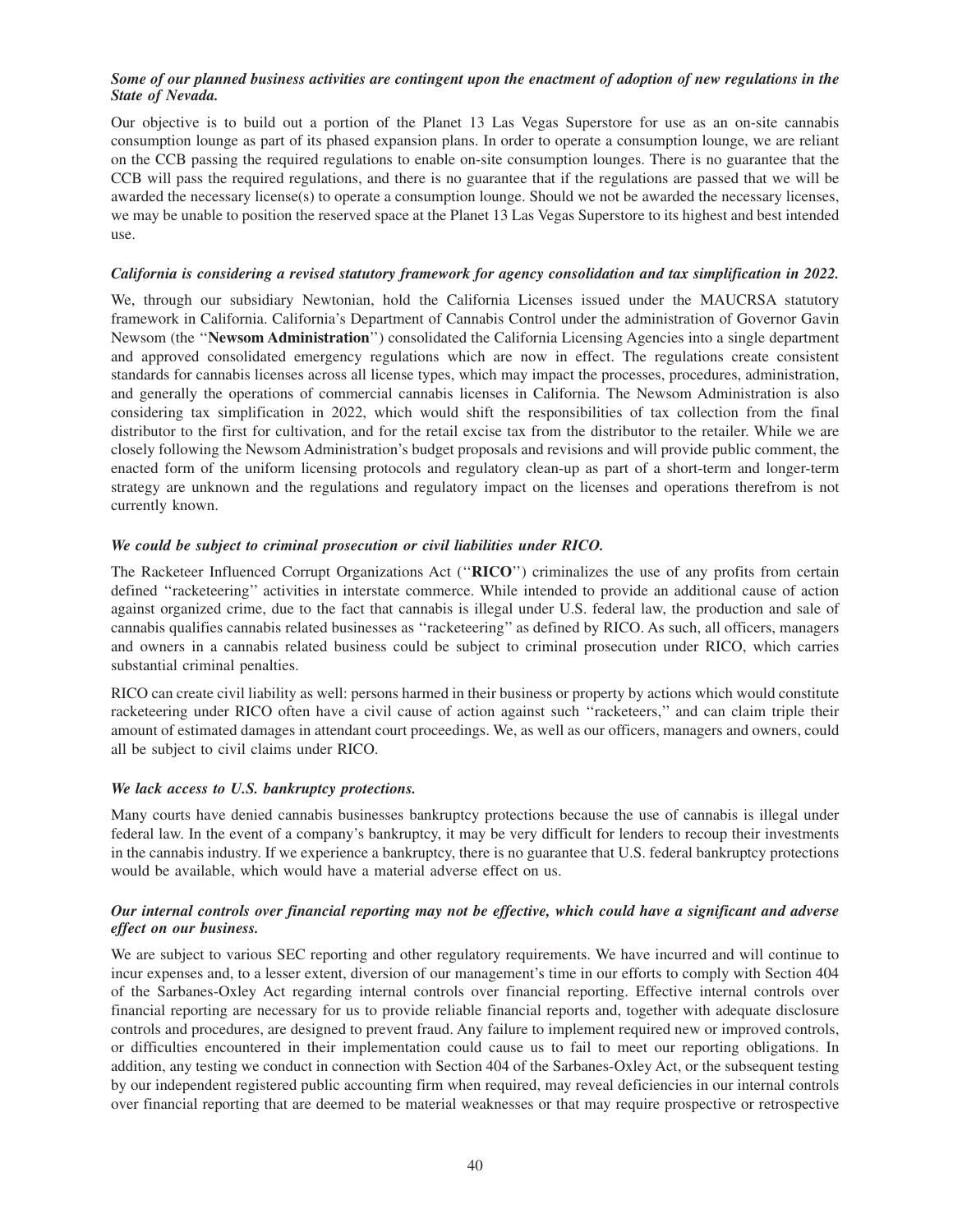changes to our consolidated financial statements or identify other areas for further attention or improvement. Inferior internal controls could also cause investors to lose confidence in our reported financial information, which could have a negative effect on the trading price of the Common Shares.

## **Risks Related to our Business and Operations**

# *The full effect of the COVID-19 pandemic on our operations is unknown at this time, and it may continue to have a significant negative effect on us in the future.*

As reflected in the Management's Discussion & Analysis, the COVID-19 pandemic has had a negative effect on our business. While the continued impact of COVID-19 on us remains unknown, continued spread of COVID-19 or its variants may have a material adverse effect on global economic activity, and can result in volatility and disruption to global supply chains, labor productivity, operations, mobility of people as a result of travel restrictions and border closures and the financial markets, which could affect interest rates, credit ratings, credit risk, inflation, business, financial conditions, results of operations and expected timelines and other factors relevant to us. The current global uncertainty with respect to the spread of COVID-19 or its variants and its effect on the broader global economy may have a significant negative effect on us.

Management is committed to keeping our retail stores open to customers but continues to monitor the situation on a daily basis and is prepared to take necessary actions in response to directives of government and public health authorities, and any actions that are in the best interests of our team members, customers, and other stakeholders. We have already taken and will continue to take actions to mitigate the effects of COVID-19 on our operations, such as the expansion of our fleet of delivery vehicles, while protecting the health and safety of our team members, customers and other stakeholders.

Uncertain economic conditions resulting from the COVID-19 pandemic may, in the short or long term, adversely impact demand for our products. We rely on consumers' demand for the cannabis products we sell in our retail stores. Consumer spending may decline across cannabis retail. Such a situation could adversely affect our business, financial condition, liquidity and results of operations. A limited or general decline in consumption of cannabis products could occur in the future due to a variety of factors related to the COVID-19 pandemic, including: (i) a continued decline in economic or geopolitical conditions, including increased or prolonged unemployment, resulting in reduced consumer disposable income; (ii) concern about the health consequences of consuming cannabis products given the increased awareness of health concerns during this time; and (iii) a general decline in consumers leaving their homes and favoring online shopping, resulting in less foot traffic in our retail stores.

Many of the third-party statistics or data presented herein predate the COVID-19 pandemic, and forecasts or estimates may be impacted by economic or regulatory changes resulting from the pandemic. Although we have yet to experience a material decline in consumer spending, the ultimate impact is currently unknown and may become significant as consumers continue to experience financial hardship from prolonged unemployment.

# *We face increasing competition that may materially and adversely affect our business, financial condition and results of operations.*

The cannabis industry and businesses ancillary to and directly involved with cannabis businesses are undergoing rapid growth and substantial change, which has resulted in an increase in competitors, consolidation and formation of strategic relationships. As such, we face competition from companies that may have greater capitalization, access to public equity markets, more experienced management or more maturity as a business. The vast majority of both manufacturing and retail competitors in the cannabis market consist of localized businesses (those doing business in a single state), although there are multistate operators with which we compete directly. Aside from this direct competition, out-of-state operators that are capitalized well enough to enter markets through acquisitive growth are also part of the competitive landscape. Similarly, as we execute our growth strategy, operators in our future state markets will inevitably become direct competitors. We are likely to continue to face increasing and intense competition from these companies. Increased competition by larger and better financed competitors could materially and adversely affect our business, financial condition and results of operations.

If the number of users of adult-use and medical marijuana in the United States increases, the demand for products will increase. Consequently, we expect that competition will become more intense as current and future competitors begin to offer an increasing number of diversified products to respond to such increased demand. To remain competitive, we will require a continued investment in research and development, marketing, sales and client support.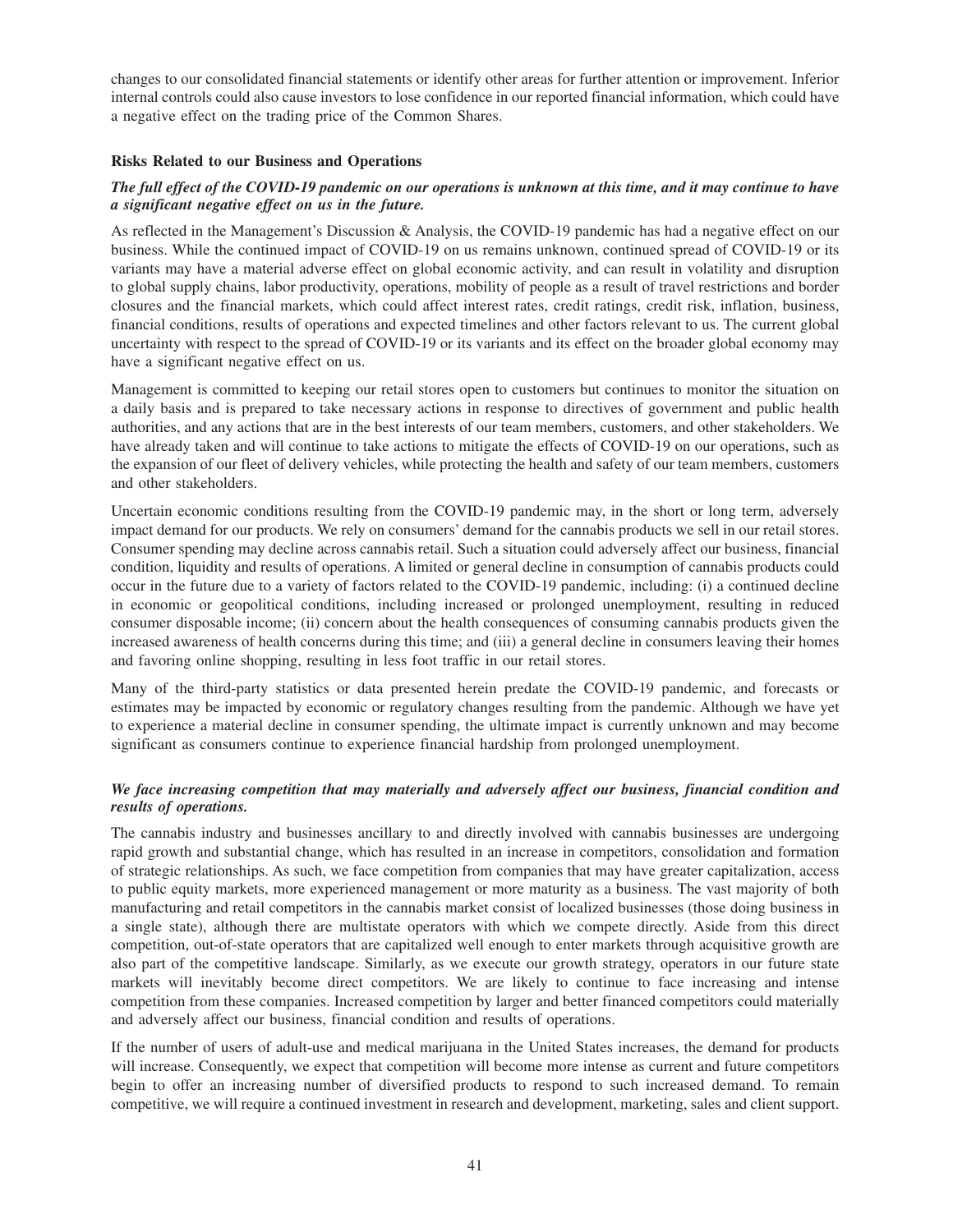We may not have sufficient resources to maintain sufficient levels of investment in research and development, marketing, sales and client support efforts to remain competitive, which could materially and adversely affect our business, financial condition and results of operations.

Acquisitions or other consolidating transactions in the cannabis industry could harm us in a number of ways, including losing customers, revenue and market share, or forcing us to expend greater resources to meet new or additional competitive threats, all of which could harm our operating results. As competitors enter the market and become increasingly sophisticated, competition in our industry may intensify and place downward pressure on retail prices for our products and services, which could negatively impact our profitability.

# *Our reliance on our operations in limited jurisdictions means that adverse changes or developments could have a material adverse effect on our business.*

To date, our activities and resources have been primarily focused within the States of Nevada and California, and we have acquired or announced award of licenses in the States of Florida and Illinois in 2021. We expect to continue the focus on these states as we continue to review further expansion opportunities into other jurisdictions in the United States. Adverse changes or developments within California, Florida, Illinois, or Nevada could have a material adverse effect on our ability to continue producing cannabis, and our business, financial condition and prospects.

# *Our probable lack of business diversification could have a material adverse effect on our business.*

Because we are initially focused solely on developing our cannabis business, the prospects for our success will depend upon the future performance and market acceptance of our intended facilities, products, processes, and services. Unlike certain entities that have the resources to develop and explore numerous product lines, operating in multiple industries or multiple areas of a single industry, we do not anticipate the ability to immediately diversify or benefit from the possible spreading of risks or offsetting of losses.

## *There is no assurance that we will be profitable or pay dividends.*

There is no assurance as to whether we will achieve profitability or pay dividends. We have incurred and anticipate that we will continue to incur substantial expenses relating to the development and initial operations of our business. The payment and amount of any future dividends, if any, will depend upon, among other things, our results of operations, cash flow, financial condition, and operating and capital requirements. There is no assurance that future dividends will be paid, and, if dividends are paid, there is no assurance with respect to the amount of any such dividends. In the event that any of our investments, or any proceeds thereof, any dividends or distributions therefrom, or any profits or revenues accruing from such investments in the United States were found to be in violation of money laundering legislation or otherwise, such transactions may be viewed as proceeds of crime under one or more of the statutes noted above or any other applicable legislation. This could restrict or otherwise jeopardize our ability to declare or pay dividends, effect other distributions or subsequently repatriate such funds back to Canada.

## *Increased prices and inflation could negatively impact our margin performance and our financial results.*

Increased inflation, including rising prices for raw materials and components, labor and energy increases, the costs to manufacture and distribute our products, and we may be unable to pass these costs on to our customers. Additionally, we are exposed to fluctuations in other costs such as labor and energy prices. If inflation in these costs increases beyond our ability to control for them through measures such as implementing operating efficiencies, we may not be able to increase prices to sufficiently offset the effect of various cost increases without negatively impacting customer demand, thereby negatively impacting our margin performance and results of operations.

# *We are a developing company and have only recently begun to generate positive cash flow.*

We have only recently begun to generate positive cash flow and opened the Planet 13 Las Vegas Superstore on November 1, 2018, and the Planet 13 OC Superstore on July 1, 2021. It is extremely difficult to make accurate predictions and forecasts of our finances. This is compounded by the fact that we operate in the cannabis industry, which is rapidly transforming. There is no guarantee that our products or services will continue to be attractive to current and potential consumers.

# *Our business is exposed to risks inherent in an agricultural business, which may have a material adverse effect on us.*

Our business involves the growing of cannabis, an agricultural product. As such, there are many similar risks as with any agricultural commodity, such as fluctuations in pricing. We will be subject to other risks inherent in the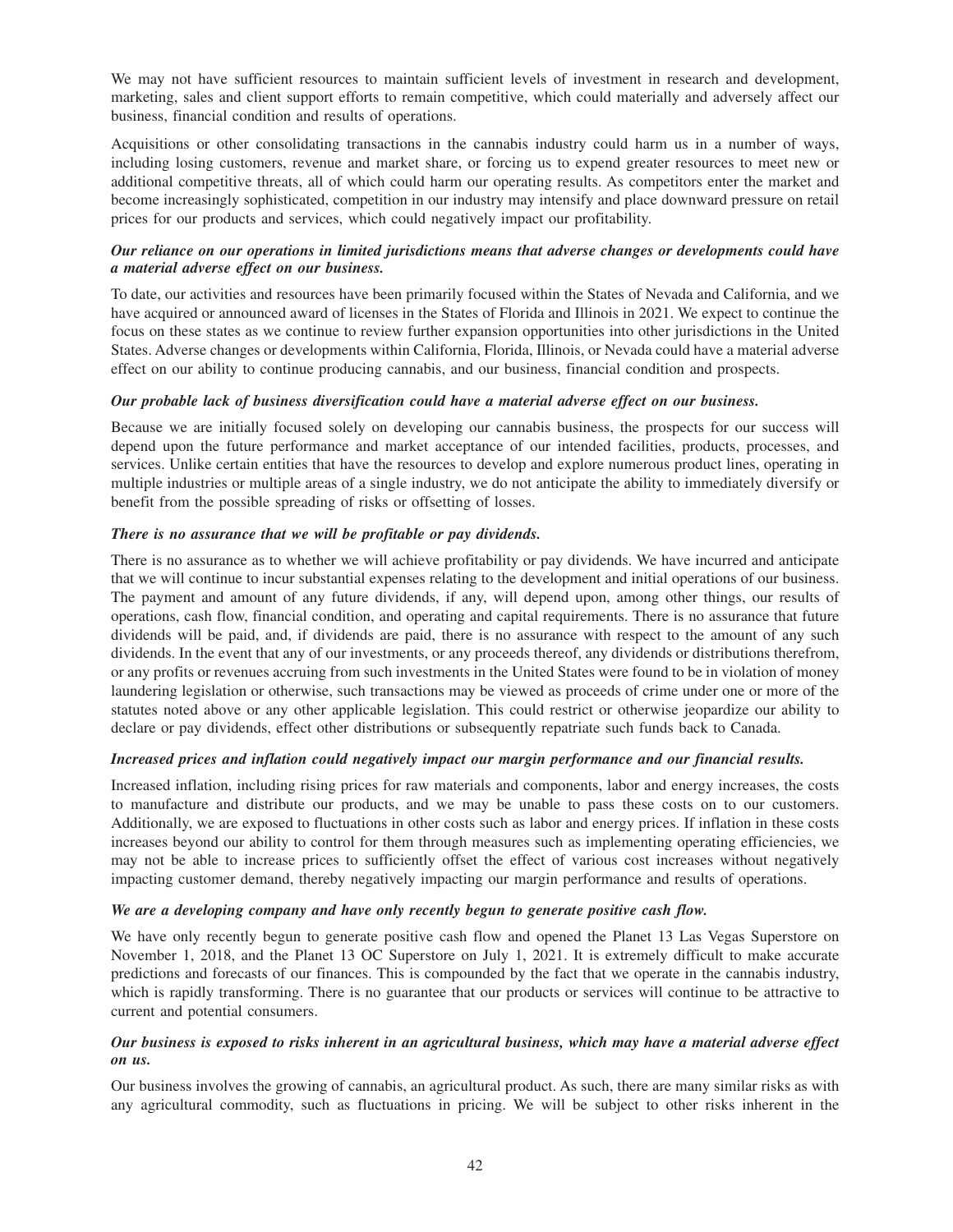agricultural business, such as insects, plant diseases, drought, and similar cultivation risks. Although we expect that any such growing will be completed under climate-controlled conditions, there can be no assurance that natural elements will not have a material adverse effect on any such future production.

### *We are dependent on the popularity of consumer acceptance of our brand portfolio to generate revenues.*

Our ability to generate revenue and be successful in the implementation of our business plan is dependent on consumer acceptance of and demand for our products. Acceptance of our products depends on several factors, including availability, cost, ease of use, familiarity of use, convenience, effectiveness, consistency of product quality and reliability. If these customers do not accept our products, or if such products fail to adequately meet customers' needs and expectations, our ability to continue generating revenues could be reduced.

# *We may be adversely impacted by rising or volatile energy costs.*

Our cannabis growing operations consume considerable energy, which makes us vulnerable to rising energy costs. Accordingly, rising or volatile energy costs may adversely affect our business and our ability to operate profitably.

## *We may encounter unknown environmental risks that may delay the development of our businesses.*

There can be no assurance that we will not encounter hazardous conditions, such as asbestos or lead, at the sites of the real estate used to operate our businesses, which may delay the development of our businesses. Upon encountering a hazardous condition, work at our facilities may be suspended. If we receive notice of a hazardous condition, we may be required to correct the condition prior to continuing construction. If additional hazardous conditions were present, it would likely delay construction and may require significant expenditure of our resources to correct the conditions. Such conditions could have a material impact on our investment returns.

# *Threats to our information technology systems and potential cyber-attacks and security breaches could have a material adverse effect on our business, reputation and financial condition.*

Our operations depend, in part, on how well we and our suppliers protect networks, equipment, information technology (''**IT**'') systems and software against damage and threats, including, but not limited to, cable cuts, damage to physical plants, natural disasters, intentional damage and destruction, fire, power loss, hacking, computer viruses, vandalism and theft. Our operations also depend on the timely maintenance and replacement of network equipment, IT systems and software, as well as pre-emptive expenses to mitigate associated risks. Given the nature of our products and the lack of legal availability outside of channels approved by the federal government, as well as the concentration of inventory in our facilities, there remains a risk of shrinkage, as well as theft. A security breach at one of our facilities could expose us to additional liability and to potentially costly litigation, increase expenses relating to the resolution and future prevention of these breaches and may deter potential consumers from choosing our products. If there were a breach in security and we fell victim to theft or robbery, the loss of cannabis plants, cannabis oils, cannabis flowers and cultivations and processing equipment, or if there were a failure in information systems, it could adversely affect our reputation and business continuity.

Additionally, we may store and collect personal information about customers and are responsible for protecting that information from privacy breaches that may occur through procedural or process failure, IT malfunction or deliberate unauthorized intrusions. Theft of data for competitive purposes, particularly consumer lists and preferences, is an ongoing risk whether perpetrated via employee collusion or negligence or through deliberate cyber-attack. Any such theft or privacy breach would have a material adverse effect on our business, prospects, revenue, results of operation and financial condition.

We have not experienced any material losses to date relating to cyber-attacks or other information security breaches, but there can be no assurance that we will not incur such losses in the future. Our risk and exposure to these matters cannot be fully mitigated because of, among other things, the evolving nature of these threats. As a result, cyber security and the continued development and enhancement of controls, processes and practices designed to protect systems, computers, software, data and networks from attack, damage or unauthorized access is a priority. As cyber threats continue to evolve, we may be required to expend additional resources to continue to modify or enhance protective measures or to investigate and remediate any security vulnerabilities.

We are subject to laws, rules and regulations in the United States (such as the California Consumer Privacy Act (''**CCPA**'')) and other jurisdictions relating to the collection, processing, storage, transfer and use of personal data.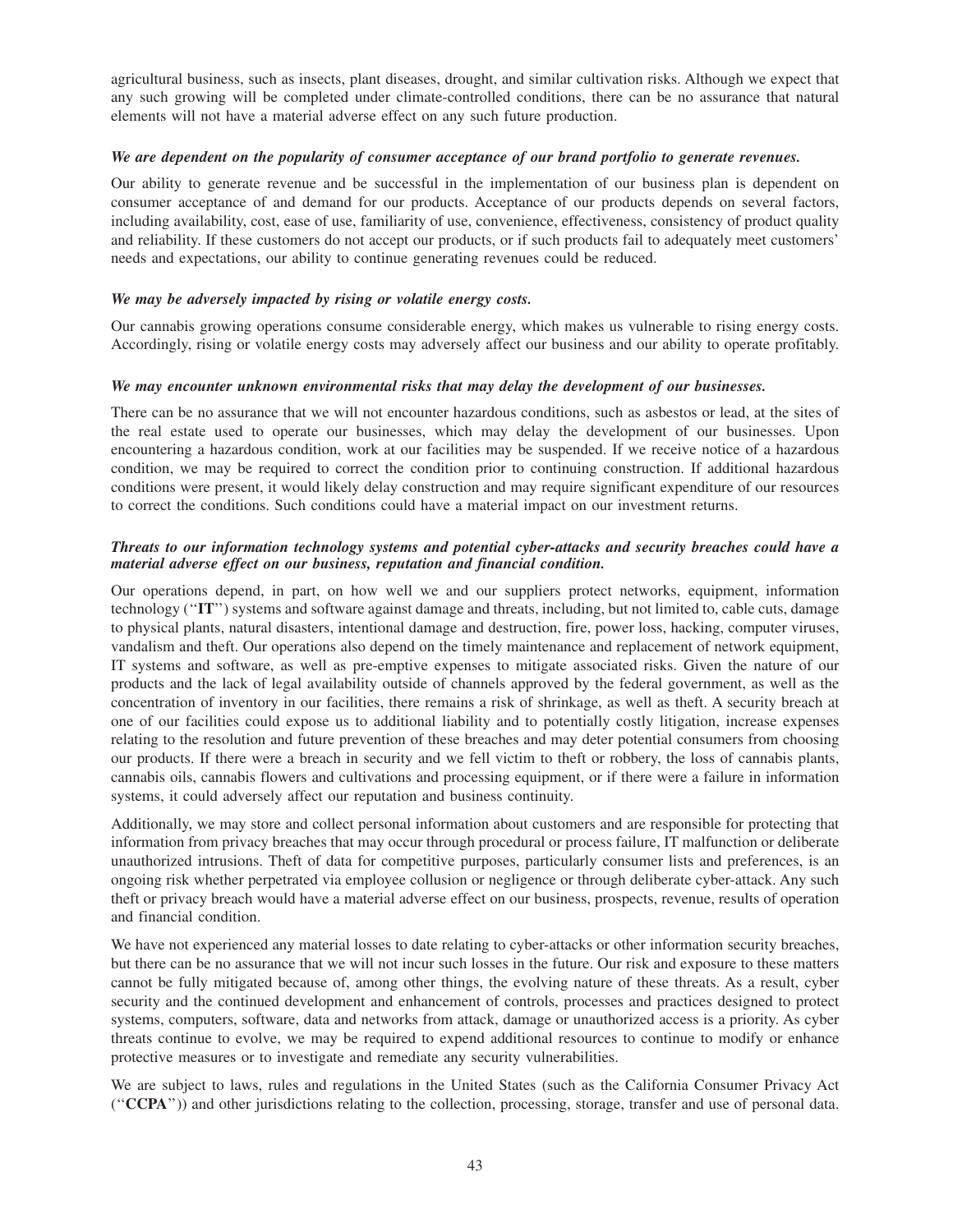Our ability to execute transactions and to possess and use personal information and data in conducting our business subjects us to legislative and regulatory burdens that may require us to notify regulators and customers, employees and other individuals of a data security breach. Evolving compliance and operational requirements under the CCPA and the privacy laws, rules and regulations of other jurisdictions in which we operate impose significant costs that are likely to increase over time. In addition, non-compliance could result in proceedings against us by governmental entities and/or significant fines, could negatively impact our reputation and may otherwise adversely impact our business, financial condition and operating results.

# *Our business is subject to a number of risks and hazards for which we may not be able to obtain any or adequate insurance coverage.*

Our business is subject to a number of risks and hazards generally, including adverse environmental conditions, accidents, labor disputes and changes in the regulatory environment. Such occurrences could result in damage to assets, personal injury or death, environmental damage, delays in operations, monetary losses and possible legal liability.

Although we intend to continue to maintain insurance to protect against certain risks in such amounts as we consider to be reasonable, our insurance will not cover all the potential risks associated with our operations. We may also be unable to maintain insurance to cover these risks at economically feasible premiums. Insurance coverage may not continue to be available or may not be adequate to cover any resulting liability. Moreover, insurance against risks such as environmental pollution or other hazards encountered in our operations is not generally available on acceptable terms. We might also become subject to liability for pollution or other hazards which we may not be insured against or which we may elect not to insure against because of premium costs or other reasons. Losses from these events may cause us to incur significant costs that could have a material adverse effect on our financial performance and results of operations.

# *Our business faces risks of exposure to product liability claims, regulatory action, complaints, enforcement action and litigation that could prevent or inhibit the commercialization of our potential products and have a material adverse effect on us.*

As a distributor of products designed to be ingested by humans, we face an inherent risk of exposure to product liability claims, regulatory action and litigation if our products are alleged to have caused significant loss or injury. In addition, the sale of our products involves the risk of injury to consumers due to tampering by unauthorized third parties or product contamination. Previously unknown adverse reactions resulting from human consumption of our products alone or in combination with other medications or substances could occur. We may be subject to various product liability claims, including, among others, that our products caused injury, illness or death, include inadequate instructions for use or include inadequate warnings concerning possible side effects or interactions with other substances. A product liability claim or regulatory action against us could result in increased costs, could adversely affect our reputation with our clients and consumers generally and could have a material adverse effect on our business, results of operations and financial condition. There can be no assurances that we will be able to obtain or maintain product liability insurance on acceptable terms or with adequate coverage against potential liabilities. Such insurance is expensive and may not be available in the future on acceptable terms, or at all. The inability to obtain sufficient insurance coverage on reasonable terms or to otherwise protect against potential product liability claims could prevent or inhibit the commercialization of our potential products.

In general, our participation in the cannabis industry may lead to litigation, formal or informal complaints, enforcement actions, and inquiries by various federal, state, or local governmental authorities against us. Adverse outcomes in some or all of these actions may result in significant monetary damages or injunctive relief that could result in material liability or adversely affect our ability to conduct our business. Litigation, complaints, and enforcement actions involving either us and/or our subsidiaries, regardless of the outcome, could consume considerable amounts of financial and other corporate resources, adversely impact our reputation and have a material adverse effect on the market price of our Common Shares and our future cash flows, earnings, results of operations and financial condition.

## *We may become party to litigation from time to time in the ordinary course of business which could have a material adverse effect on us.*

We or our subsidiaries may also be party to litigation or subject to claims from time to time in the ordinary course of business. Monitoring and defending against legal actions, whether or not meritorious, can be time-consuming, divert management's attention and resources and cause us to incur significant expenses. Adverse outcomes in some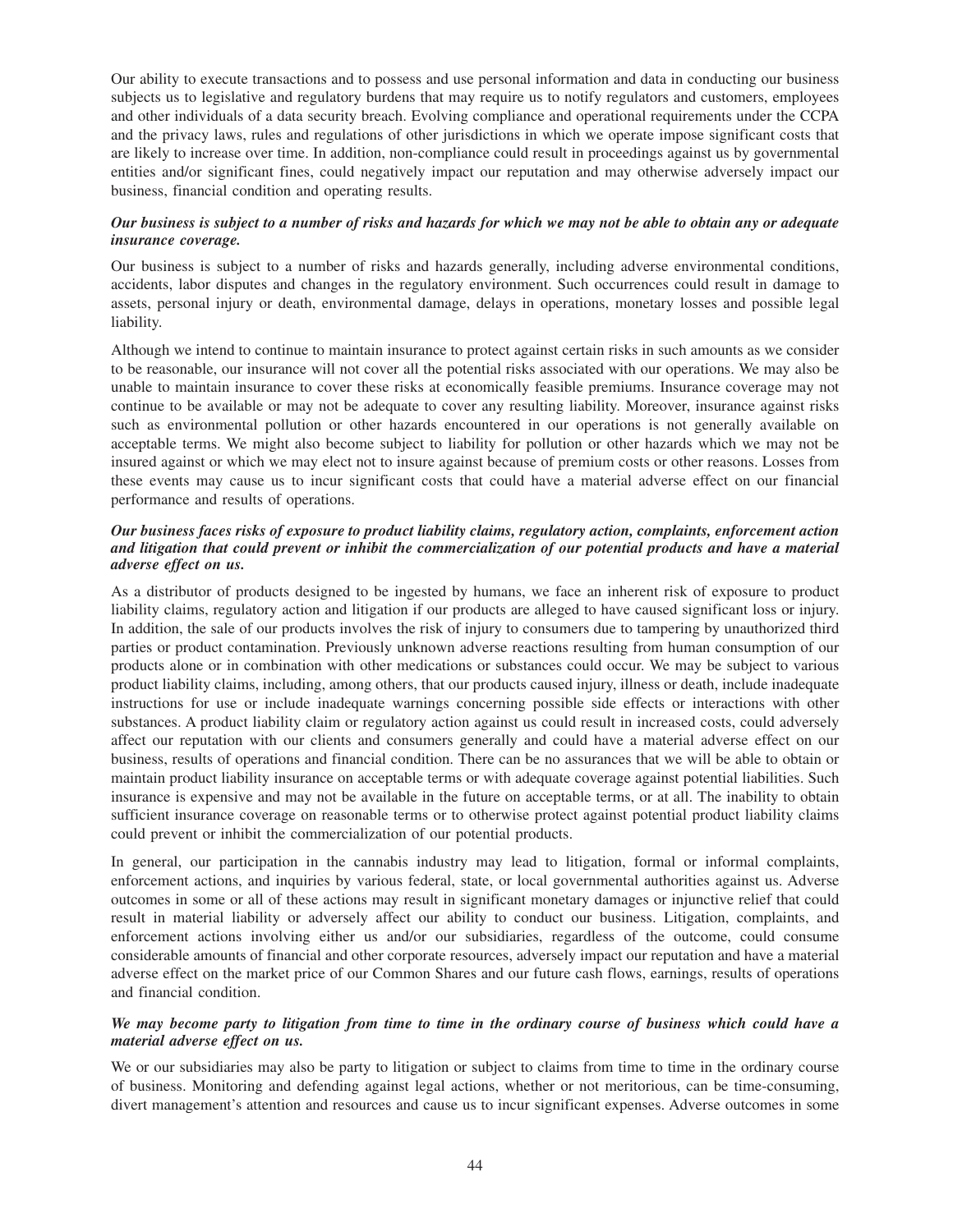or all of these actions may result in significant monetary damages or injunctive relief that could result in material liability or adversely affect our ability to conduct our business. Litigation and other claims are subject to inherent uncertainties and management's view of these matters may change in the future. Litigation, complaints, and actions involving either us and/or our subsidiaries, regardless of the outcome, could consume considerable amounts of financial and other corporate resources, adversely impact our reputation and have a material adverse effect on the market price of our Common Shares and our future cash flows, earnings, results of operations and financial condition.

# *Product recalls could lead to decreased demand for our products and could have a material adverse effect on our results of operations and financial condition.*

Manufacturers and distributors of products are sometimes subject to the recall or return of their products for a variety of reasons, including product defects, such as contamination, unintended harmful side effects or interactions with other substances, packaging safety and inadequate or inaccurate labelling disclosure. If any of our products are recalled due to an alleged product defect or for any other reason, we could be required to incur the unexpected expense of the recall and any legal proceedings that might arise in connection with the recall. We may lose a significant amount of sales and may not be able to replace those sales at an acceptable margin or at all. In addition, a product recall may require significant management attention. Although we have detailed procedures in place for testing our products, there can be no assurance that any quality, potency or contamination problems will be detected in time to avoid unforeseen product recalls, regulatory action or lawsuits. Additionally, if one of our brands were subject to recall, the image of that brand and of us could be harmed. A recall for any of the foregoing reasons could lead to decreased demand for our products and could have a material adverse effect on our results of operations and financial condition.

Additionally, product recalls may lead to increased scrutiny of our operations by regulatory agencies, requiring further management attention and potential legal fees and other expenses.

## *Our research and development activities may not prove profitable, and we may not be able to accurately forecast our operating results and plan our operations due to uncertainties in the cannabis industry.*

Although we are committed to researching and developing new markets and products and improving existing products, there can be no assurances that such research and market development activities will prove profitable or that the resulting markets and/or products, if any, will be commercially viable or successfully produced and marketed.

We are operating our business in a relatively new medical and adult-use cannabis industry and market. We must rely largely on our own market research to forecast sales as detailed forecasts are not generally obtainable from other sources at this early stage of the medical and adult-use cannabis industry in the States of California, Florida, Illinois, or Nevada. Further, because U.S. federal and state laws prevent widespread participation in and otherwise hinder market research in the medical and adult-use cannabis industry as a whole, the third-party market data available to us is limited and unreliable. Our market research and projections of estimated total retail sales, demographics, demand, and similar consumer research, are based on assumptions from limited and unreliable market data, and generally represent the personal opinions of our management team. Due to the early stage of the regulated cannabis industry, forecasts regarding the size of the industry and the sales of products by us are inherently difficult to prepare with a high degree of accuracy and reliability. Any event or circumstance that affects the recreational or medical cannabis industry or market could have a material adverse effect on our business, financial condition and results of operations. No assurances can be given that this industry and market will continue to exist or grow as currently estimated or anticipated, or function and evolve in a manner consistent with management's expectations and assumptions. A failure in the demand for products to materialize as a result of competition, technological change or other factors could have a material adverse effect on our business, results of operations and financial condition.

## *We rely on our executive officers, our key research and development personnel and our key growth and extraction personnel for our future success, and if any such persons were unable to continue in their present positions, we might not be able to replace them.*

Our success has depended, and continues to depend, upon our ability to attract and retain key management, including our Co-CEOs, Chief Financial Officer, Vice-President of Finance, Vice-President of Operations, Vice-President of Sales and Marketing, General Counsel and technical experts. We will attempt to enhance our management and technical expertise by continuing to recruit qualified individuals who possess desired skills and experience in certain targeted areas. Our inability to retain employees and attract and retain sufficient additional employees or engineering and technical support resources could have a material adverse effect on our business, results of operations, sales, cash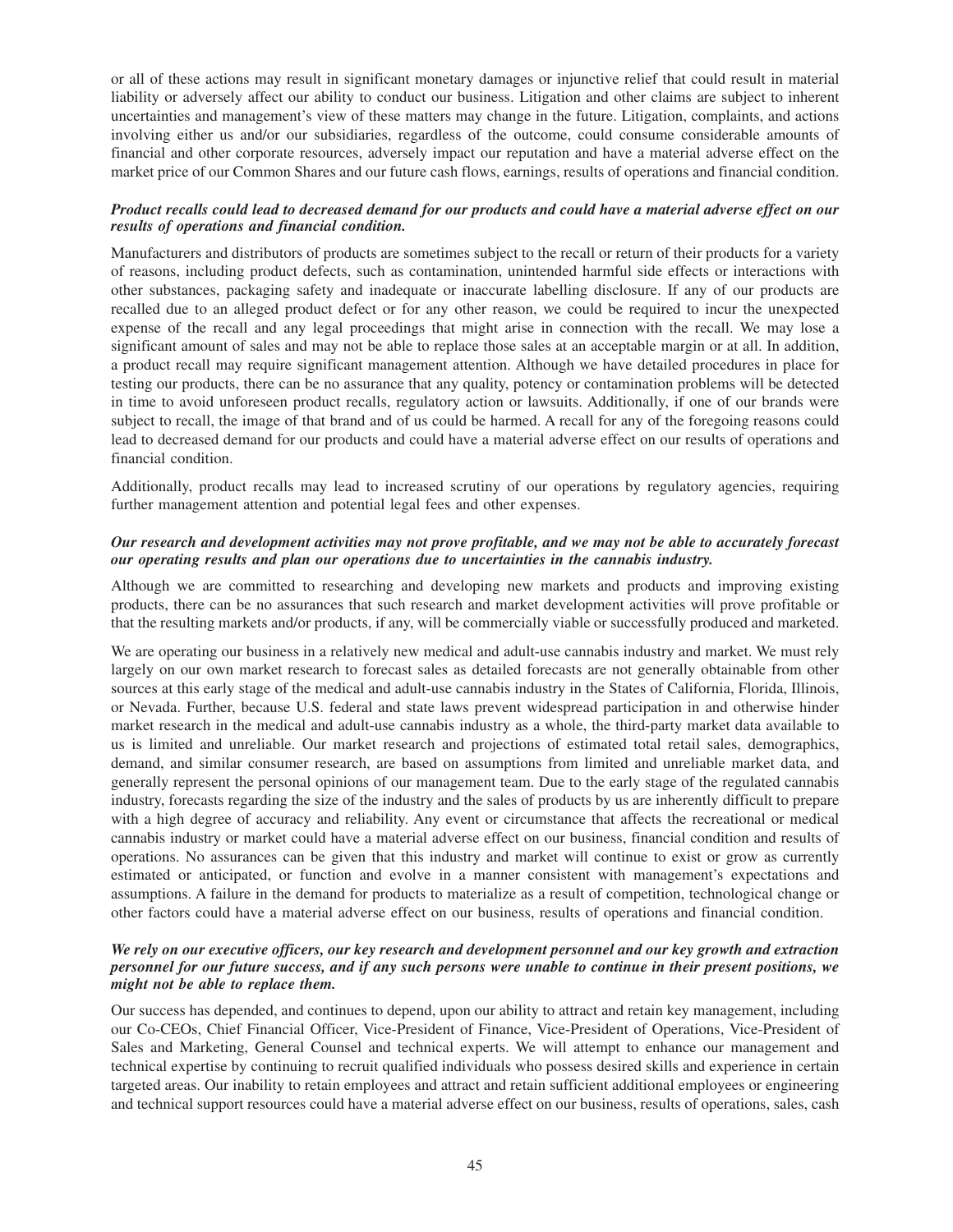flow or financial condition. Shortages in qualified personnel or the loss of key personnel could adversely affect our financial condition, results of operations of the business and could limit our ability to develop and market our cannabis-related products. Qualified individuals are in high demand, and we may incur significant costs to attract and retain them.

Our future success depends substantially on the continued services of our executive officers, our key research and development personnel and our key growth and extraction personnel. If one or more of our executive officers or key personnel were unable or unwilling to continue in their present positions, we might not be able to replace them easily or at all. In addition, if any of our executive officers or key employees join a competitor or form a competing company, we may lose know-how, key professionals and staff members. These executive officers and key employees could compete with and take customers away. The loss of any of our senior management or key employees could materially adversely affect our ability to execute our business plan and strategy, and we may not be able to find adequate replacements on a timely basis, or at all. We do not maintain key person life insurance policies on any of our employees.

# *We could be liable for fraudulent or illegal activity by our employees, contractors and consultants resulting in significant financial losses and claims against us.*

We are exposed to the risk that our employees, independent contractors and consultants may engage in fraudulent or other illegal activity. Misconduct by these parties could include intentional, reckless and/or negligent conduct or disclosure of unauthorized activities to us that violate government regulations. It is not always possible for us to identify and deter misconduct by our employees and other third parties, and the precautions we take to detect and prevent this activity may not be effective in controlling unknown or unmanaged risks or losses or in protecting us from governmental investigations or other actions or lawsuits stemming from a failure to be in compliance with such laws or regulations. If any such actions are instituted against us, and we are not successful in defending ourselves or asserting our rights, those actions could have a significant impact on our business, including the imposition of civil, criminal and administrative penalties, damages, monetary fines, contractual damages, reputational harm, diminished profits and future earnings, and curtailment of our operations, any of which could have a material adverse effect on our business, financial condition and results of operations.

### *In certain circumstances, our reputation could be damaged, resulting in a material adverse effect to our business.*

Damage to our reputation can be the result of the actual or perceived occurrence of any number of events and could include any negative publicity, whether true or not. The increased usage of social media and other web-based tools used to generate, publish and discuss user-generated content and to connect with other users has made it increasingly easy for individuals and groups to communicate and share opinions and views regarding us and our activities, whether true or not. Although we believe that we operate in a manner that is respectful to all stakeholders and that we take care in protecting our image and reputation, we do not ultimately have direct control over how we are perceived by others. Reputation loss may result in decreased investor confidence, increased challenges in developing and maintaining community relations and an impediment to our overall ability to advance our projects, thereby having a material adverse impact on our financial performance, financial condition, cash flows and growth prospects.

## *Unfavorable publicity or consumer perception could lead to a material adverse effect on the demand for our products and our business, results of operations, financial condition and cash flows.*

We believe the medical and recreational cannabis industries are highly dependent upon consumer perception regarding the safety, efficacy and quality of cannabis distributed to such consumers. Consumer perception of our products may be significantly influenced by scientific research or findings, regulatory investigations, litigation, media attention and other publicity regarding the consumption of cannabis or derivative products. There can be no assurance that future scientific research, findings, regulatory proceedings, litigation, media attention or other research findings or publicity will be favorable to the medical or recreational cannabis market or any particular product, or consistent with earlier publicity. Future research reports, findings, regulatory proceedings, litigation, media attention or other publicity that are perceived as less favorable than, or that question, earlier research reports, findings or publicity could have a material adverse effect on the demand for our products and our business, results of operations, financial condition and cash flows. Our dependence on consumer perceptions means that adverse scientific research reports, findings, regulatory proceedings, litigation, media attention or other publicity, whether or not accurate or with merit, could have a material adverse effect on us, the demand for our products, and our business, results of operations, financial condition and cash flows. Further, adverse publicity reports or other media attention regarding the safety,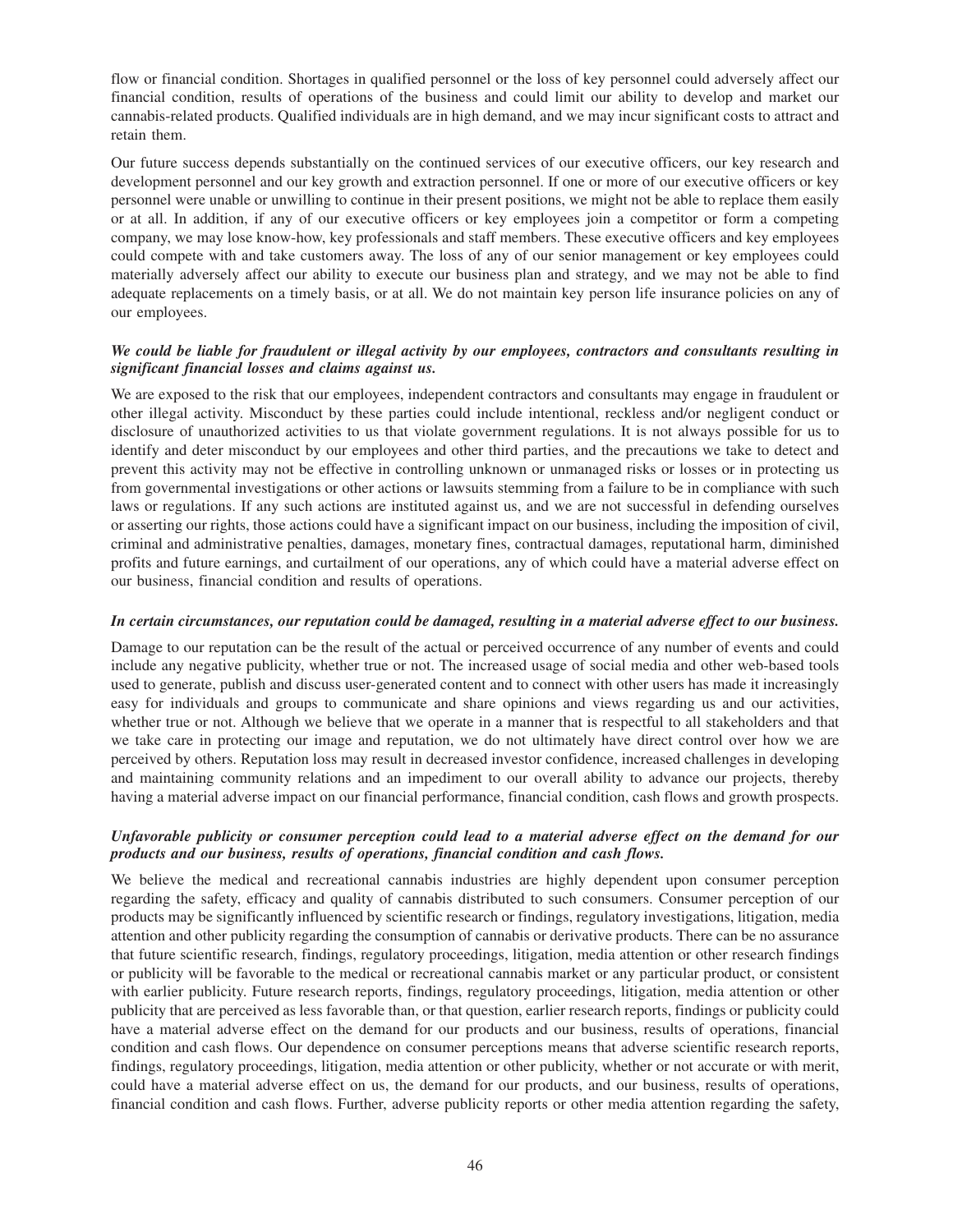efficacy and quality of cannabis in general, or our products specifically, or associating the consumption of cannabis with illness or other negative effects or events, could have such a material adverse effect. Such adverse publicity reports or other media attention could arise even if the adverse effects associated with such products resulted from consumers' failure to consume such products appropriately or as directed. Public opinion and support for medical and recreational cannabis has traditionally been inconsistent and varies from jurisdiction to jurisdiction. While public opinion and support appears to be rising for legalizing medical and adult-use cannabis, it remains a controversial issue subject to differing opinions surrounding the level of legalization (for example, medical cannabis as opposed to legalization in general).

## *Because of our reliance on key inputs and their related costs, any significant interruption or negative change in the availability or economics of our supply chain could have a materially adverse impact on our business, financial condition and operating results.*

The cultivation, extraction and processing of cannabis and derivative products is dependent on a number of key inputs and their related costs, including raw materials, electricity, water and other local utilities. Any significant interruption or negative change in the availability or economics of the supply chain for key inputs could materially impact our business, financial condition and operating results. Some of these inputs may only be available from a single supplier or a limited group of suppliers. If a sole source supplier were to go out of business, the relevant investment entity might be unable to find a replacement for such source in a timely manner or at all. Any inability to secure required supplies and services or to do so on appropriate terms could have a materially adverse impact on our business, financial condition and operating results.

Our ability to compete and grow will also be dependent on having access, at a reasonable cost and in a timely manner, to equipment, parts and components. No assurances can be given that we will be successful in maintaining our required supply of equipment, parts and components. This could have an adverse effect on our financial results.

## *We are a holding company and are dependent on the earnings and distributions by our subsidiary, MMDC.*

We are a holding company and the vast majority of our assets are the capital stock of MMDC. As a result, our investors are subject to the risks attributable to MMDC. As a holding company, we conduct substantially all of our business through MMDC, which generates substantially all of our revenues. Consequently, our cash flows and ability to complete current or desirable future enhancement opportunities are dependent on the earnings of MMDC and the distribution of those earnings to us. The ability of MMDC to pay dividends and other distributions will depend on its operating results and will be subject to applicable laws and regulations which require that solvency and capital standards be maintained by MMDC and contractual restrictions contained in the instruments governing its debt. In the event of a bankruptcy, liquidation or reorganization of MMDC, holders of indebtedness and trade creditors may be entitled to payment of their claims from the assets of MMDC before us.

# *The termination of any of our leases may have a material adverse effect on our business, financial condition and prospects.*

We currently lease our production and cultivation facility, the Planet 13 Las Vegas Superstore, the Medizin dispensary in Las Vegas, Nevada, and the Planet 13 OC Superstore. Each of the leases specifically contemplates carrying on licensed cannabis activities pursued by us and through our subsidiaries at those locations. While we currently have a good relationship with each of our landlords, a termination of any of the leases by any of our respective landlords could have a material adverse effect on our business, financial condition and prospects.

## *Competition for the acquisition and leasing of properties suitable for the cultivation, production and sale of medical and adult use cannabis may impede our ability to make acquisitions or increase the cost of these acquisitions, which could adversely affect our operating results and financial condition.*

We compete for the acquisition of properties suitable for the cultivation, production and sale of medical and adult use cannabis with entities engaged in agriculture and real estate investment activities, including corporate agriculture companies, cultivators, producers and sellers of cannabis. These competitors may prevent us from acquiring and leasing desirable properties, may cause an increase in the price we must pay for properties or may result in us having to lease our properties on less favorable terms than we expect. Our competitors may have greater financial and operational resources than we do and may be willing to pay more for certain assets or may be willing to accept more risk than we believe can be prudently managed. In particular, larger companies may enjoy significant competitive advantages that result from, among other things, a lower cost of capital and enhanced operating efficiencies. Our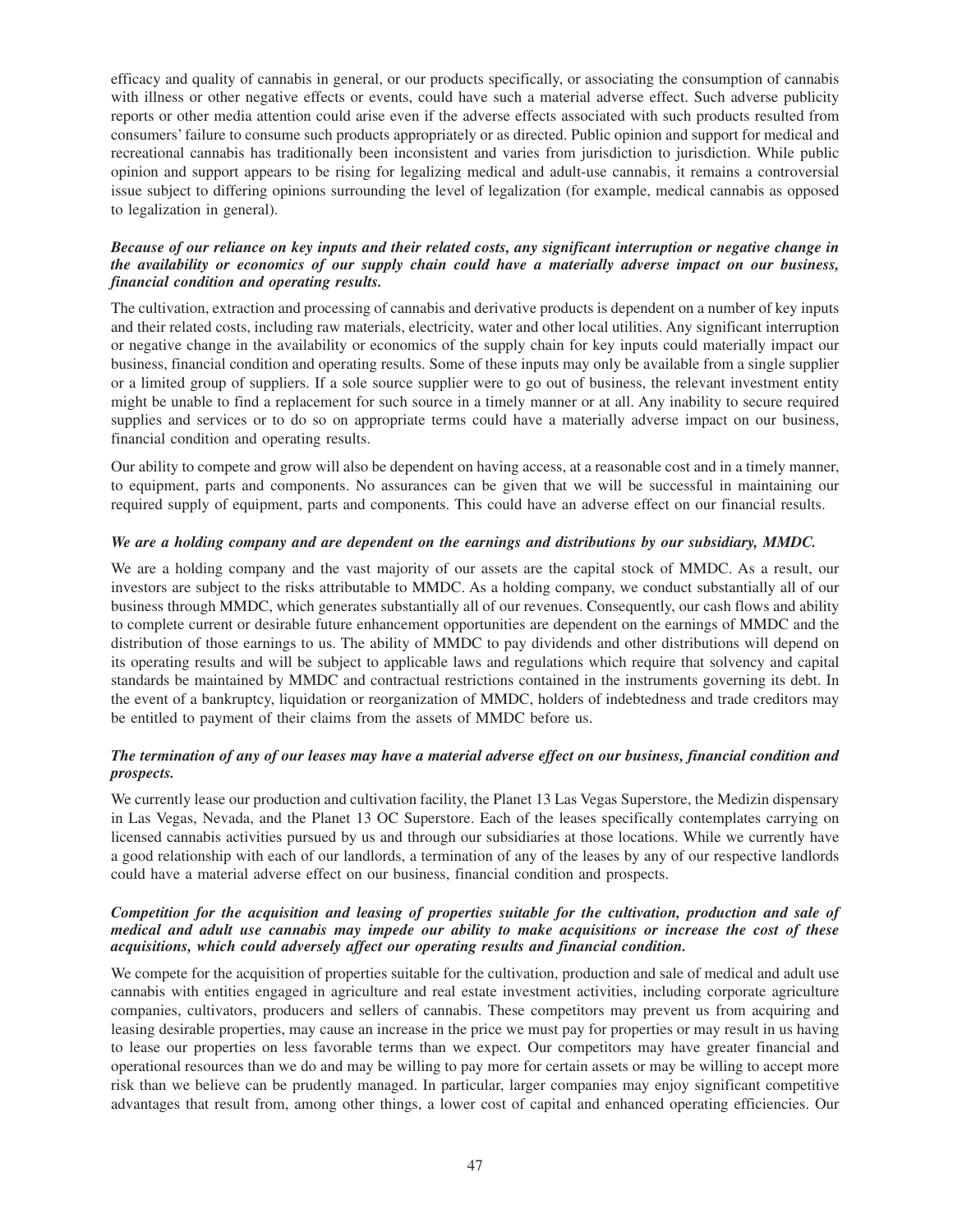competitors may also adopt transaction structures similar to ours, which would decrease our competitive advantage in offering flexible transaction terms. In addition, due to a number of factors, including but not limited to potential greater clarity of the laws and regulations governing medical use cannabis by state and federal governments, the number of entities and the amount of funds competing for suitable investment properties may increase, resulting in increased demand and increased prices paid for these properties. If we pay higher prices for properties or enter into leases for such properties on less favorable terms than we expect, our profitability and ability to generate cash flow and make distributions to our stockholders may decrease. Increased competition for properties may also preclude us from acquiring those properties that would generate attractive returns to us.

# *We face costs of maintaining a public listing and reporting requirements which could adversely affect our business, financial condition and results of operations.*

As a public company with securities listed on the CSE, there are costs associated with legal, accounting and other expenses related to regulatory compliance. Securities legislation and the rules and policies of the CSE require listed companies to, among other things, adopt corporate governance and related practices, and to continuously prepare and disclose material information, all of which add to a company's legal and financial compliance costs. We may also elect to devote greater resources than we otherwise would have on communication and other activities typically considered important by publicly traded companies.

In addition we are subject to the reporting requirements, rules and regulations under applicable Canadian and U.S. securities laws. The requirements of existing and potential future rules and regulations will increase our legal, accounting and financial compliance costs, make some activities more difficult, time-consuming or costly and may place undue strain on our personnel, systems and resources, which could adversely affect our business, financial condition and results of operations.

# *Currency fluctuations could expose us to exchange risk, which may have a material adverse effect on our business.*

Our revenues and expenses are expected to be primarily denominated in U.S. dollars, while funding may occur in Canadian dollars or other non-U.S. currencies, therefore exposing us to currency exchange fluctuations. Recent events in the global financial markets have been coupled with increased volatility in the currency markets. Fluctuations in the exchange rate between the U.S. dollar and the Canadian dollar may have a material adverse effect on our business, financial condition and operating results. We may, in the future, establish a program to hedge a portion of our foreign currency exposure with the objective of minimizing the impact of adverse foreign currency exchange movements. However, even if we develop a hedging program, there can be no assurance that it will effectively mitigate currency risks.

# *We may face difficulties acquiring additional financing to fund our growth, and we can provide no guarantee on the use of available funds.*

The development of our business and our ability to execute on expansion opportunities will depend, in part, upon the amount of additional financing available. Failure to obtain sufficient financing may result in delaying, scaling back, eliminating or indefinitely postponing our expansion opportunities and our current or future operations. There can be no assurance that additional capital or other types of financing will be available if needed or that, if available, the terms of such financing will be acceptable. In addition, there can be no assurance that future financing can be obtained without substantial dilution to existing shareholders. Our inability to raise financing through traditional banking to fund ongoing operations, capital expenditures or acquisitions could limit our growth and may have a material adverse effect on our business, prospects, revenue, results of operation and financial condition.

We expect to continue to have access to equity and debt financing from the public and prospectus exempt (private placement) markets in Canada. If such equity and/or debt financing is no longer available in the public markets in Canada due to changes in applicable law, then we expect that we would have access to raise equity and/or debt financing privately. However, we can provide no assurances that access to such sources of capital will be available in the future.

Commercial banks, private equity firms and venture capital firms have approached the cannabis industry cautiously to date. However, there are increasing numbers of high net worth individuals and family offices that have made meaningful investments in companies and projects similar to our projects. Although there has been an increase in the amount of private financing available over the last several years, there is neither a broad nor deep pool of institutional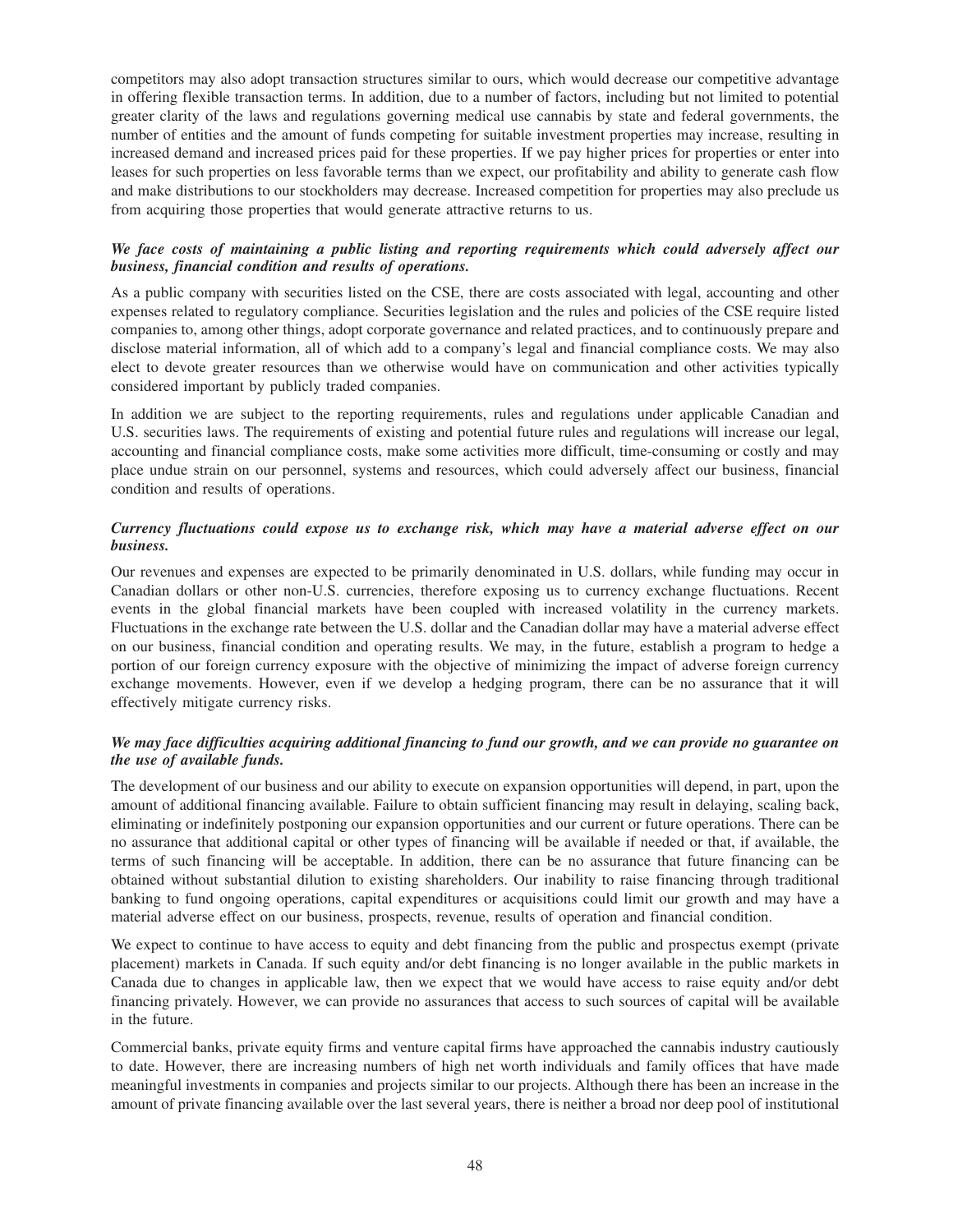capital that is available to cannabis license holders and license applicants. There can be no assurance that additional financing, if raised privately, will be available to us when needed or on terms that are acceptable, particularly if the U.S. federal authorities change their position toward enforcing the CSA. Further, access to funding from U.S. residents may be limited due their unwillingness to be associated with activities which violate U.S. federal laws. Any inability by us to raise financing, if, as, or when required, to fund capital expenditures or acquisitions could limit our growth and may have a material adverse effect upon future profitability.

Further, we cannot specify with certainty the particular uses of our available funds. Management has broad discretion in the application of our available funds. Accordingly, shareholders of the Common Shares will have to rely upon the judgment of management with respect to the use of available funds, with only limited information concerning management's specific intentions. Our management may spend a portion or all of the available funds in ways that our shareholders might not desire, that might not yield a favorable return and that might not increase the value of a shareholder's investment. The failure by management to apply these funds effectively could harm our business. Pending use of such funds, we might invest available funds in a manner that does not produce income or that loses value.

## *Our officers and directors may be engaged in a range of business activities resulting in conflicts of interest.*

Although certain of our officers are bound by non-competition agreements limiting their ability to enter into competing and/or conflicting ventures or businesses during, and for a period of 12 months after, their employment with us, we may be subject to various potential conflicts of interest because some of our officers and directors may be engaged in a range of business activities. In addition, our executive officers and directors may devote time to their outside business interests, so long as such activities do not materially or adversely interfere with their duties to us. In some cases, our executive officers and directors may have fiduciary obligations associated with these business interests that interfere with their ability to devote time to our business and affairs and that could adversely affect our operations. These business interests could require significant time and attention of our executive officers and directors.

In addition, we may also become involved in other transactions which conflict with the interests of our directors and the officers who may from time to time deal with persons, firms, institutions or companies with which we may be dealing, or which may be seeking investments similar to those desired by us. The interests of these persons could conflict with ours. In addition, from time to time, these persons may be competing with us for available investment opportunities. Conflicts of interest, if any, will be subject to the procedures and remedies provided under applicable laws. In particular, if such a conflict of interest arises at a meeting of our directors, a director who has such a conflict will abstain from voting for or against the approval of such participation or such terms. In accordance with applicable laws, our directors are required to act honestly, in good faith and in our best interests.

# *Our actual financial position and results of operations may differ materially from the expectations of management.*

Our actual financial position and results of operations may differ materially from management's expectations. As a result, our revenue, net income and cash flow may differ materially from our projected revenue, net income and cash flow. The process for estimating our revenue, net income and cash flow requires the use of judgment in determining the appropriate assumptions and estimates. These estimates and assumptions may be revised as additional information becomes available and as additional analyses are performed. In addition, the assumptions used in planning may not prove to be accurate, and other factors may affect our financial condition or results of operations.

# *Our business, financial condition, results of operations, and cash flow may be negatively impacted by challenging global economic conditions.*

Disruptions and volatility in global financial markets and declining consumer and business confidence, including as a result of the COVID-19 pandemic, could lead to decreased levels of consumer spending. Our operations could be affected by the economic context should the unemployment level, interest rates or inflation reach levels that influence consumer spending and, consequently, impact our sales and profitability. These macroeconomic developments could negatively impact our business, which depends on the general economic environment and levels of consumer spending. As a result, we may not be able to maintain our existing customers or attract new customers, or we may be forced to reduce the price of our products. We are unable to predict the likelihood of the occurrence, duration, or severity of such disruptions in the credit and financial markets and adverse global economic conditions. Any general or market-specific economic downturn could have a material, adverse effect on our business, financial condition, results of operations, and cashflow.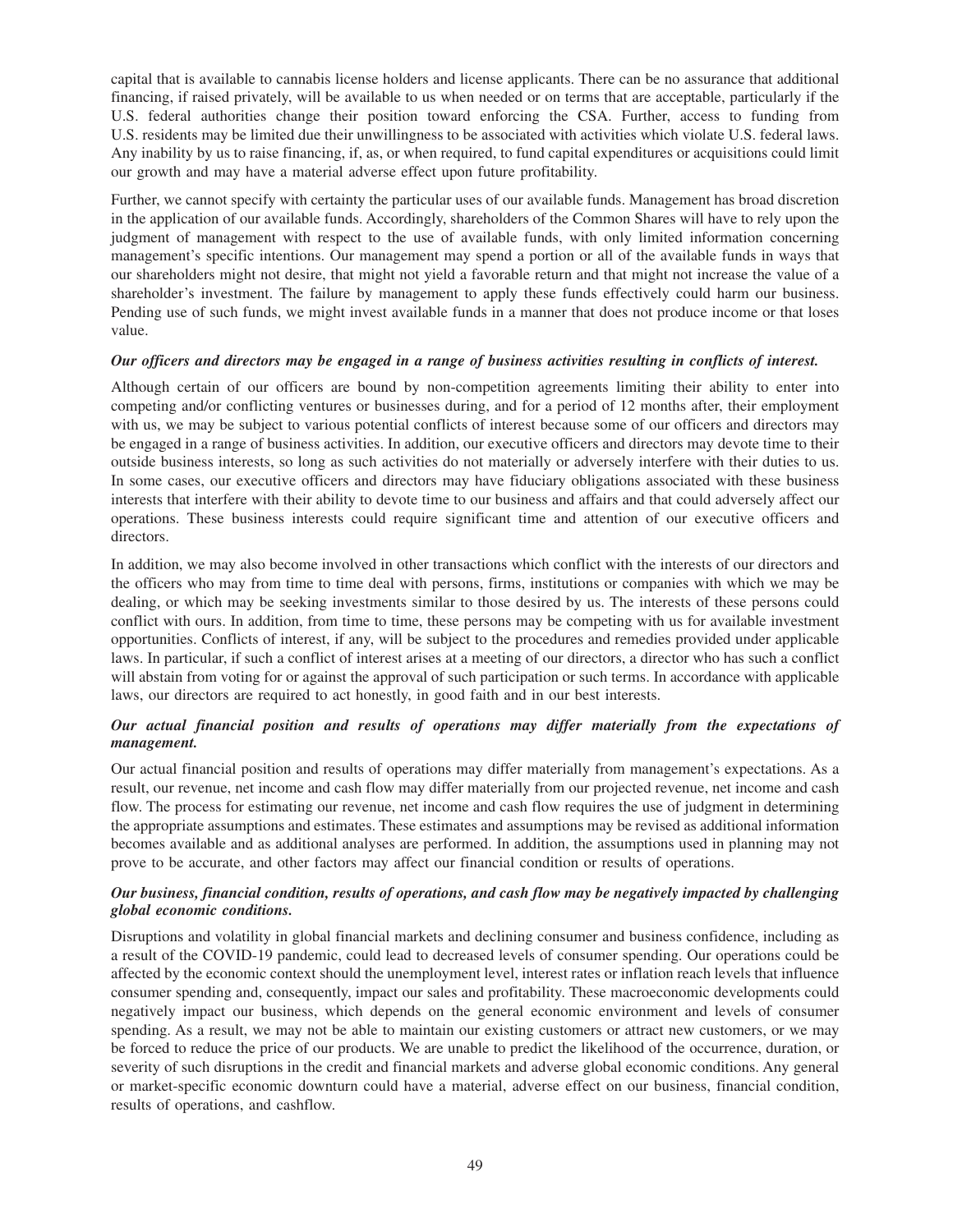## **Risks Related to our Acquisitions and Growth Strategy**

# *Our failure to successfully integrate acquired businesses, including NGW, their products and other assets, or if integrated, failure to further our business strategy, may result in our inability to realize any benefit from such acquisition.*

We may grow by acquiring other businesses. For example, on March 2, 2022, we acquired NGW in the Arrangement, as previously described in this report. The consummation and integration of any acquired business, product or other assets may be complex and time consuming and, if such businesses and assets are not successfully integrated, we may not achieve the anticipated benefits, cost-savings or growth opportunities. Furthermore, these acquisitions and other arrangements, even if successfully integrated, may fail to further our business strategy as anticipated, expose us to increased competition or other challenges with respect to our products or geographic markets, and expose us to additional liabilities associated with an acquired business, technology or other asset or arrangement. If integration is not managed successfully by our management, we may experience interruptions in our business activities, deterioration in our employee, customer or other relationships, increased costs of integration and harm to our reputation, all of which could have a material adverse effect on our business, prospects, financial condition, results of operations and cash flows.

If and when we acquire cannabis businesses, we may obtain the rights to applications for licenses as well as licenses; however, the procurement of such applications for licenses and licenses generally will be subject to governmental and regulatory approval. There are no guarantees that we will successfully consummate such acquisitions, and even if we consummate such acquisitions, the procurement of applications for licenses may never result in the grant of a license by any state or local governmental or regulatory agency and the transfer of any rights to licenses may never be approved by the applicable state and/or local governmental or regulatory agency.

While we intend to conduct reasonable due diligence in connection with our acquisitions, there are risks inherent in any acquisition. Specifically, there could be unknown or undisclosed risks or liabilities of such entities or assets for which we are not sufficiently indemnified. Any such unknown or undisclosed risks or liabilities could materially and adversely affect our financial performance and results of operations. We could encounter additional transaction and integration related costs or other factors such as the failure to realize all of the benefits from the acquisition. All of these factors could cause dilution to our revenue per share or decrease or delay the anticipated accretive effect of the acquisition and cause a decrease in the market price of the Common Shares.

## *We may not be able to effectively manage our growth and operations, which could materially and adversely affect our business.*

If we implement our business plan as intended, we may in the future experience rapid growth and development in a relatively short period of time. The management of this growth will require, among other things, continued development of our financial and management controls and management information systems, stringent control of costs, the ability to attract and retain qualified management personnel and the training of new personnel. We intend to utilize outsourced resources and hire additional personnel to manage our expected growth and expansion. Failure to successfully manage our possible growth and development could have a material adverse effect on our business and the value of the Common Shares.

There is a risk that some or all of the anticipated strategic and financial benefits may fail to materialize, may not continue on their existing terms, or may not occur within the time period anticipated. Although we have conducted due diligence with respect to material aspects of the development of our business, there is no certainty that our due diligence procedures will reveal all of the risks and liabilities associated with our current plans. Although we are not aware of any specific liabilities, such liabilities may be unknown and, accordingly, the potential monetary cost of such liability is also unknown.

## *The issuance of a significant number of our Common Shares in connection with the Arrangement could adversely affect the market price of our Common Shares.*

The Arrangement closed on March 2, 2022 and resulted in a significant number of additional Common Shares being issued and available for trading in the public market. The increase in the number of our Common Shares may lead to sales of such shares or the perception that such sales may occur, either of which may adversely affect the market for, and the market price of, our Common Shares.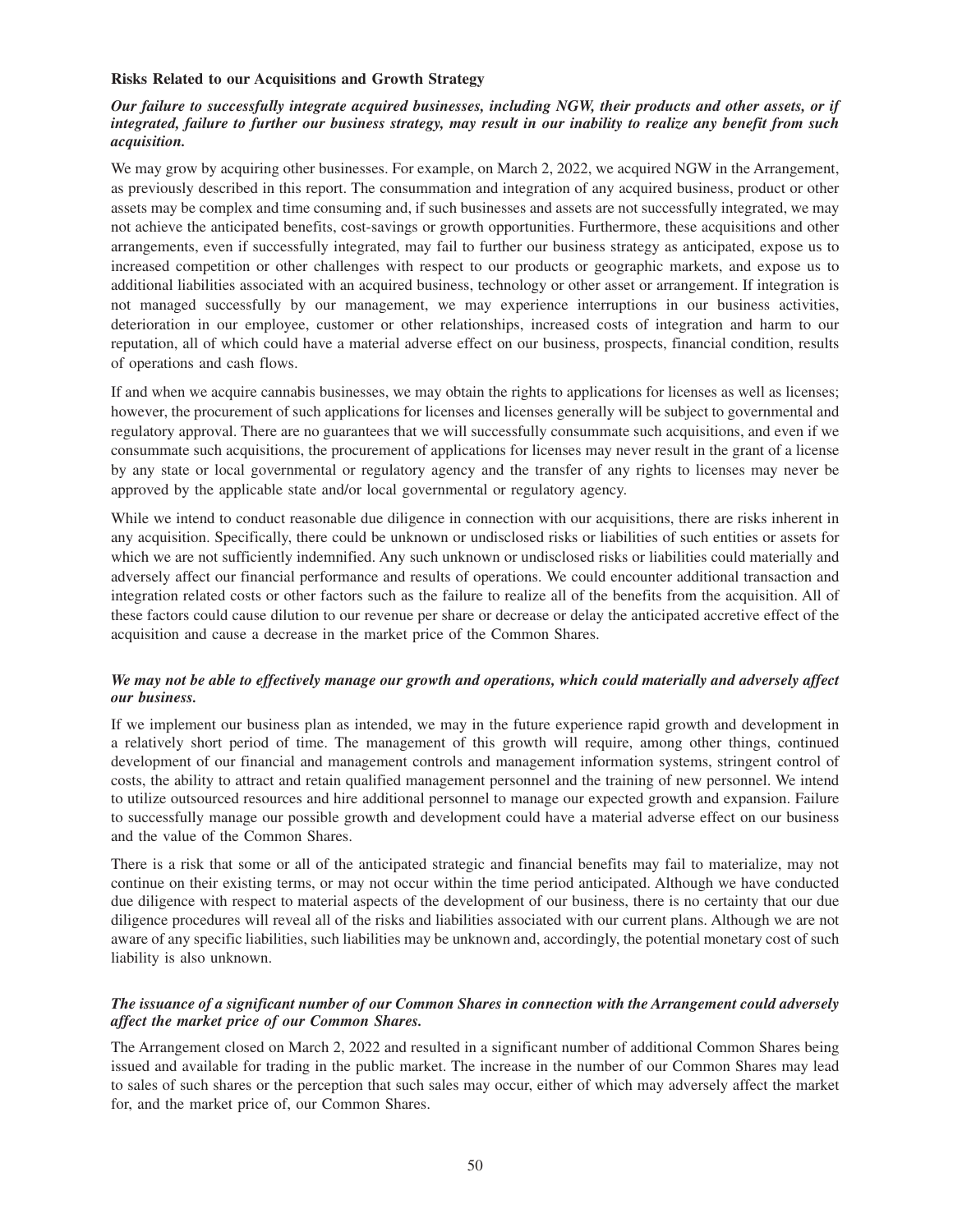## **Risks Related to Intellectual Property**

# *We may be forced to litigate to defend our intellectual property rights, or to defend against claims by third parties against us relating to intellectual property rights.*

We may be forced to litigate to enforce or defend our intellectual property rights, to protect our trade secrets or to determine the validity and scope of other parties' proprietary rights. Any such litigation could be very costly and could distract management from focusing on operating our business. The existence and/or outcome of any such litigation could harm our business. Further, because the content of much of our intellectual property concerns cannabis and other activities that are not legal in some state jurisdictions or under federal law, we may face additional difficulties in defending our intellectual property rights.

# *U.S. federal trademark and patent protection may not be available for our intellectual property due to the current classification of cannabis as a Schedule I controlled substance, and we may be unable to adequately protect our proprietary and intellectual property rights, particularly in the U.S., even if available.*

Our ability to compete may depend on the superiority, uniqueness and value of any intellectual property and technology that we may develop. To the extent we are able to do so, to protect any proprietary rights, we intend to rely on a combination of patent, trademark, copyright and trade secret laws, confidentiality agreements with our employees and third parties, and protective contractual provisions. Despite these efforts, any of the following occurrences may reduce the value of any of our intellectual property:

The market for our products and services may depend to a significant extent upon the goodwill associated with our trademarks and trade names, and our ability to register certain of our intellectual property under U.S. federal and state law is impaired by the illegality of cannabis under U.S. federal law;

- The market for our products and services may depend to a significant extent upon the goodwill associated with our trademarks and trade names, and our ability to register certain of our intellectual property under U.S. federal and state law is impaired by the illegality of cannabis under U.S. federal law;
- Patents in the cannabis industry involve complex legal and scientific questions and patent protection may not be available for some or any products;
- Our applications for trademarks and copyrights relating to our business may not be granted and, if granted, may be challenged or invalidated;
- Issued patents, trademarks and registered copyrights may not provide us with competitive advantages;
- Our efforts to protect our intellectual property rights may not be effective in preventing misappropriation of any of our products or intellectual property;
- Our efforts may not prevent the development and design by others of products or marketing strategies similar to or competitive with, or superior to those we develop;
- Another party may assert a blocking patent and we would need to either obtain a license or design around the patent in order to continue to offer the contested feature or service in our products; or
- The expiration of patent or other intellectual property protections for any assets we own could result in significant competition, potentially at any time and without notice, resulting in a significant reduction in sales.

The effect of the loss of these protections on us and our financial results will depend, among other things, upon the nature of the market and the position of our products in the market from time to time, the growth of the market, the complexities and economics of manufacturing a competitive product and regulatory approval requirements, but the impact could be material and adverse.

Further, as long as cannabis remains illegal under U.S. federal law as a Schedule I controlled substance pursuant to the CSA, the benefit of certain federal laws and protections which may be available to most businesses, such as a federal trademark regarding the intellectual property of a business, may not be available to us. As a result, our intellectual property may never be adequately or sufficiently protected against the use or misappropriation by third parties. In addition, because the regulatory framework of the cannabis industry is in a constant state of flux, we can provide no assurance that we will ever obtain any protection of our intellectual property, whether on a federal, state or local level.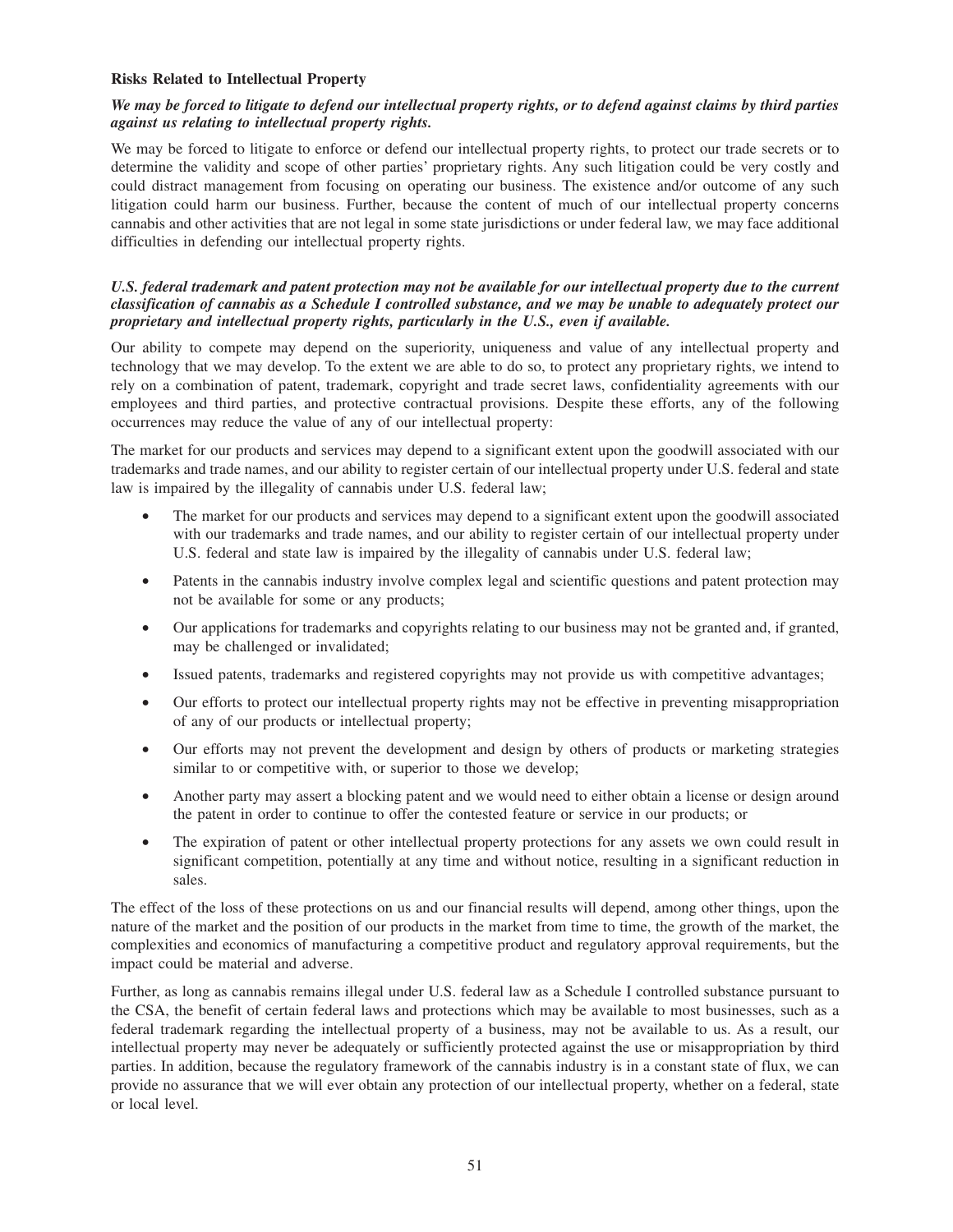### **Risks Related to our Common Shares**

### *Our Co-CEOs are able to exert significant influence over all matters requiring shareholder approval.*

Robert Groesbeck and Larry Scheffler, the Co-CEOs, co-Chairmen and each a director of the Company, are promoters of the Company. As of March 25, 2022: (i) Mr. Groesbeck owns, or controls or directs, directly or indirectly, a total of 38,818,935 Common Shares, and 562,511 restricted share units (''**Restricted Share Units**'' or ''**RSUs**''), representing in the aggregate approximately 16.92% of the equity of the Company on a fully diluted basis; and (ii) Mr. Scheffler owns, or controls or directs, directly or indirectly, a total of 39,470,205 Common Shares and 562,511 RSUs, representing in the aggregate approximately 17.20% of the equity of the Company on a fully diluted basis. By virtue of their status as our principal shareholders, and by each being a director and/or our executive officer, each of Messrs. Groesbeck and Scheffler have the power to exercise significant influence over all matters requiring shareholder approval, including the election of directors, amendments to our articles, mergers, business combinations and the sale of substantially all of our assets. As a result, we could be prevented from entering into transactions that could be beneficial to us or our other shareholders. Also, third parties could be discouraged from making a takeover bid. Further, sales by either Messrs. Groesbeck and Scheffler of a substantial number of Common Shares could cause the market price of the Common Shares to decline.

## *We are a U.S. domestic company for U.S. federal income tax purposes, and we and our shareholders are subject to U.S. tax law.*

We are treated as a U.S. domestic corporation for U.S. federal income tax purposes under Section 7874(b) of the Code. As a result, we are subject to U.S. income tax on our worldwide income, and any dividends paid by us to holders of our shares not domiciled in the U.S. (''**Non-U.S. Holders**'') are generally subject to U.S. federal income tax withholding at a 30% rate or such lower rate as provided in an applicable treaty. We expect to continue to be treated as a U.S. domestic corporation for U.S. federal tax purposes.

In addition, Section 382 of the Code contains rules that limit for U.S. federal income tax purposes the ability of a corporation that undergoes an ''ownership change'' to utilize its net operating losses (and certain other tax attributes) existing as of the date of such ownership change. Under these rules, a corporation generally is treated as having had an ''ownership change'' if there is more than a 50% increase in stock ownership by one or more ''five percent shareholders,'' within the meaning of Section 382 of the Code, during a rolling three-year period. We do not have any net operating loss carry forwards or research and development credit carry forwards as of December 31, 2017 that would be subject to Section 382 of the Code.

Furthermore, we will be subject to Canadian income tax on our worldwide income. Consequently, it is anticipated that we may be liable for both U.S. and Canadian income tax, which could have a material adverse effect on our financial condition and results of operations.

Because the Common Shares are treated as shares of a U.S. domestic corporation, the U.S. gift, estate and generation-skipping transfer tax rules may apply to a Non-U.S. Holder of Common Shares.

### *Dividends received by Canadian holders of Common Shares are subject to U.S. withholdings tax.*

Dividends received by holders of Common Shares who are residents of Canada for purposes of the Income Tax Act (Canada) (the ''**Tax Act**'') will be subject to U.S. withholding tax. A foreign tax credit under the Tax Act in respect of such U.S. withholding taxes may not be available to such holder.

Dividends received by non-resident holders of Common Shares who are U.S. holders will not be subject to U.S. withholding tax but will be subject to Canadian withholding tax. Because we will be considered to be a U.S. domestic company for U.S. federal income tax purposes, dividends paid by us will be characterized as U.S. source income for purposes of the foreign tax credit rules under the Code.

## *The market price for the Common Shares may be volatile and subject to wide fluctuations in response to numerous factors, many of which are beyond our control.*

The market price for the Common Shares may be volatile and subject to wide fluctuations in response to numerous factors, many of which are beyond our control, including the following: (i) actual or anticipated fluctuations in our quarterly results of operations; (ii) recommendations by securities research analysts; (iii) changes in the economic performance or market valuations of companies in the industry in which we operate; (iv) addition or departure of our executive officers and other key personnel; (v) release or expiration of lock-up or other transfer restrictions on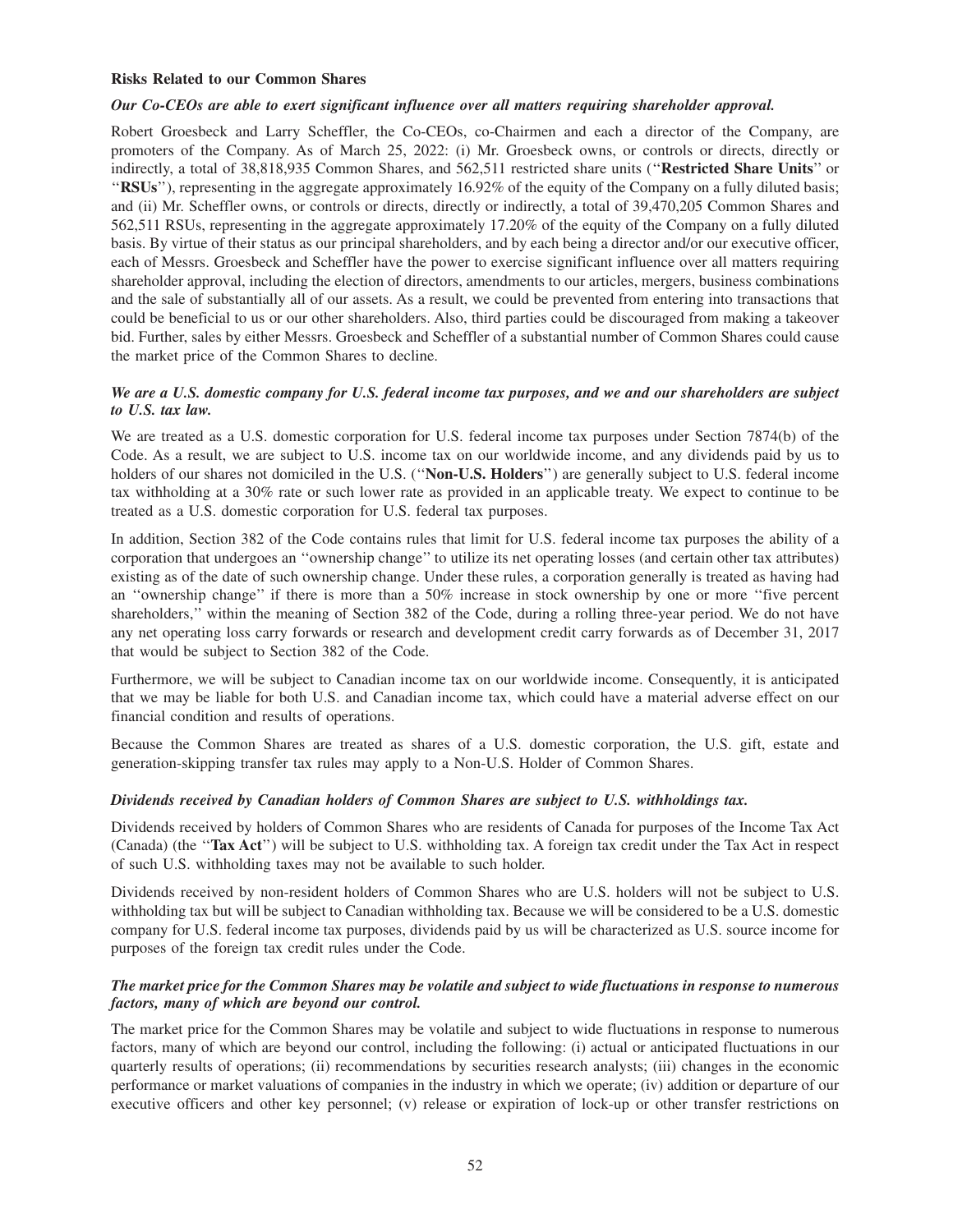outstanding Common Shares; (vi) sales or perceived sales of additional Common Shares; (vii) significant acquisitions or business combinations, strategic partnerships, joint ventures or capital commitments by or involving us or our competitors; (viii) fluctuations to the costs of vital production materials and services; (ix) changes in global financial markets and global economies and general market conditions, such as interest rates and pharmaceutical product price volatility; (x) operating and share price performance of other companies that investors deem comparable to us or from a lack of market comparable companies; (xi) news reports relating to trends, concerns, technological or competitive developments, regulatory changes and other related issues in our industry or target markets; and (xii) regulatory changes in the industry.

Financial markets have at times historically experienced significant price and volume fluctuations that have particularly affected the market prices of equity securities of companies and that have often been unrelated to the operating performance, underlying asset values or prospects of such companies. Accordingly, the market price of the Common Shares may decline even if our operating results, underlying asset values or prospects have not changed. Additionally, these factors, as well as other related factors, may cause decreases in asset values that are deemed to be other than temporary, which might result in impairment losses. There can be no assurance that continuing fluctuations in price and volume will not occur. If such increased levels of volatility and market turmoil continue, our operations could be adversely affected and the trading price of the Common Shares might be materially adversely affected.

# *It may be difficult, if not impossible, for U.S. holders of the Common Shares to resell them over the CSE or at all.*

It has come to management's attention that all major securities clearing firms in the U.S. have ceased participating in transactions related to securities of Canadian public companies involved in the medical and adult use cannabis industry in the US. This appears to be due to the fact that cannabis continues to be listed as a controlled substance under U.S. federal law, with the result that cannabis-related practices or activities, including the cultivation, possession or distribution of cannabis, are illegal under U.S. federal law. Accordingly, U.S. residents who acquire the Common Shares as ''restricted securities'' may find it difficult - if not impossible - to resell such shares over the facilities of any Canadian stock exchange on which the shares may then be listed including the CSE. It remains unclear what impact, if any, this and any future actions among market participants in the U.S. will have on the ability of U.S. residents to resell any of the Common Shares that they may acquire in open market transactions.

Generally, given the heightened risk profile associated with cannabis in the United States, capital markets participants may be unwilling to assist with the settlement of trades for U.S. resident securityholders of companies with operations in the U.S. cannabis industry, which may prohibit or significantly impair the ability of securityholders in the United States to trade our securities. If residents of the United States are unable to settle trades of our securities, this may affect the pricing of such securities in the secondary market, the transparency and availability of trading prices and the liquidity of these securities.

# *Future sales of the Common Shares by existing shareholders could reduce the market price of the Common Shares.*

Sales of a substantial number of the Common Shares in the public market could occur at any time. These sales, or the market perception that the holders of a large number of the Common Shares intend to sell the Common Shares, could reduce the market price of the Common Shares. Additional Common Shares may be available for sale into the public market, subject to applicable securities laws, which could reduce the market price for the Common Shares. Holders of our incentive stock options may have an immediate income inclusion for tax purposes when they exercise their options (that is, tax is not deferred until they sell the underlying Common Shares). As a result, these holders may need to sell the Common Shares purchased on the exercise of options in the same year that they exercise their options. This might result in a greater number of Common Shares being sold in the public market, and fewer long-term holds of Common Shares by our management and employees.

# **Item 1B. Unresolved Staff Comments.**

None.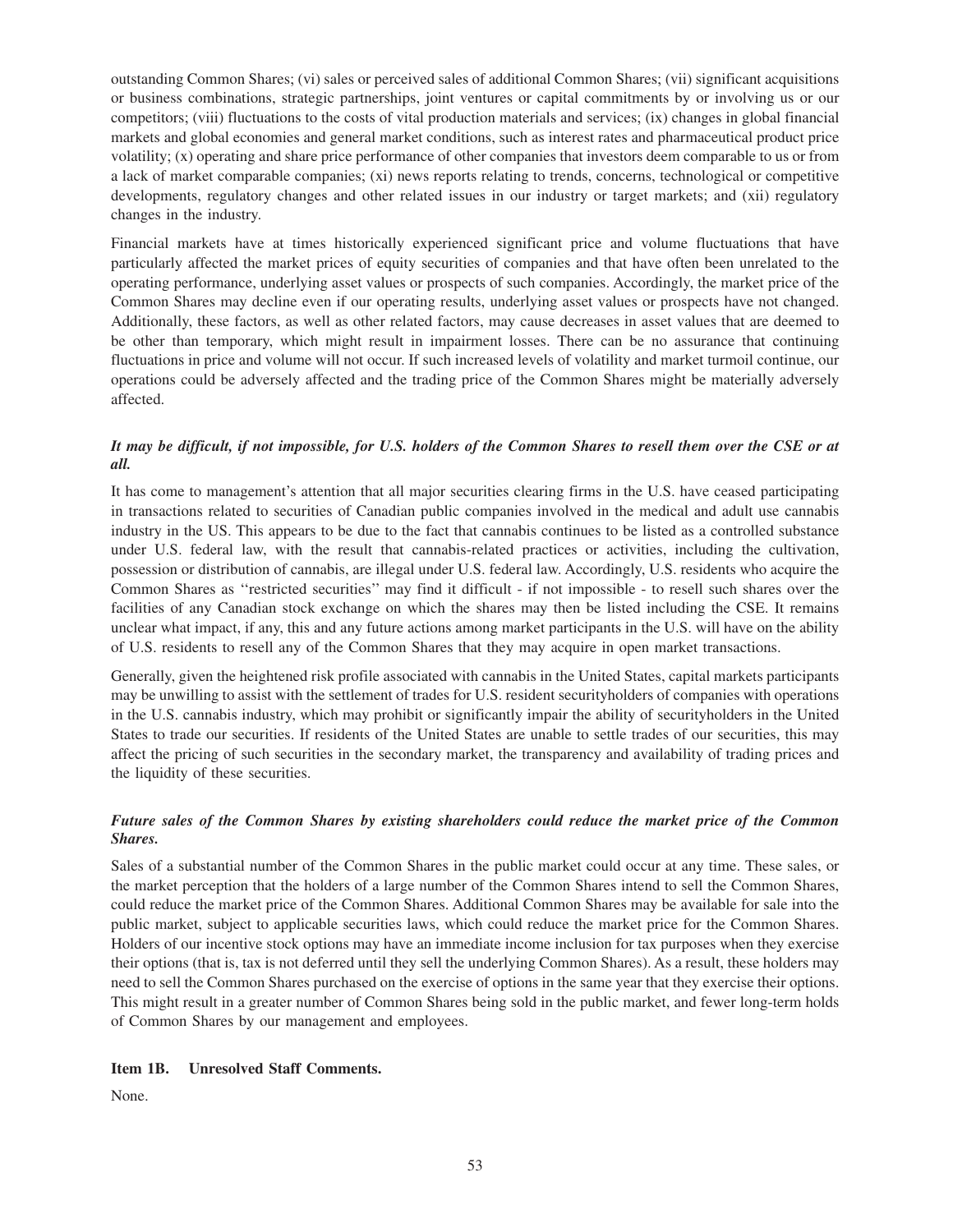## **Item 2. Properties.**

The following tables set forth our principal physical properties. We believe our existing properties and equipment are in good operating condition and are suitable for the conduct of our business.

| <b>Type</b>                                                             | Location          | Leased/owned |  |
|-------------------------------------------------------------------------|-------------------|--------------|--|
| <b>Corporate Properties</b>                                             |                   |              |  |
| Headquarters, U.S.                                                      | Las Vegas, NV     | Leased       |  |
| <b>Business Operation Properties</b>                                    |                   |              |  |
| Cultivation & Production Facility                                       | Clark County, NV  | Leased       |  |
| Cultivation & Distribution Facility                                     | Clark County, NV  | Leased       |  |
| Cultivation & Production Facility                                       | Nye County, NV    | Owned        |  |
| Dispensary & Production Facility                                        | Clark County, NV  | Leased       |  |
| Dispensary Facility                                                     | Clark County, NV  | Leased       |  |
| Dispensary & Distribution Facility                                      | Orange County, CA | Leased       |  |
| Cultivation & Production Facility                                       | Marion County, FL | Leased       |  |
| <b>Additional Business Operation Properties following March 2, 2022</b> |                   |              |  |
| <b>NGW Acquisition</b>                                                  |                   |              |  |
| Cultivation Facility A                                                  | Coalinga, CA      | Owned        |  |
| Manufacturing Facility C                                                | Coalinga, CA      | Owned        |  |
| Cultivation Expansion Development Parcel, 2.09 Acres                    | Coalinga, CA      | Owned        |  |
| Cultivation Expansion Development Parcel, 7.81 Acres                    | Coalinga, CA      | Owned        |  |
|                                                                         |                   |              |  |

*Properties Subject to an Encumbrance.* There is a mortgage on one property owned by us in Nye County, Nevada.

### **Leases**

We currently have rights and obligations under the following significant leases:

- **1. Lease 1**: MMDC signed a five-year, triple net lease dated July 22, 2015 for our 4,750 square foot Clark County dispensary location with a rate of US\$1.75 per square foot, per month, with the right to extend for two additional terms of five years each.
- **2. Lease 2:** MMDC signed a lease starting on August 30, 2014 and ending on December 31, 2034 for the Clark County cultivation and production location, with a monthly rent of US\$9,667.67, with the right to extend for two additional terms of five years each. MMDC also entered into a sub-lease at that facility for an additional, approximately 2,000 square feet from the neighboring tenant, with a termination date of December 31, 2034. The landlord was initially an entity owned by Mr. Scheffler, our Co-CEO. That entity subsequently sold the building effective September 26, 2018 and the new owner, an arm's length party, has assumed all the obligations of the former landlord under the terms of the lease.
- **3. Lease 3**: MMDC signed a lease dated April 23, 2018 in respect of the Planet 13 Las Vegas Superstore location (the ''**Planet 13 Las Vegas Superstore Lease**'') for approximately 112,663 square feet of office and warehouse space located at 2548 West Desert Inn Road, Las Vegas, Nevada, on a 9.14 acre parcel for a term of seven years, starting at a base rent of US\$0.20 per square foot, per month, and rising to US\$0.824 per square foot, per month for the last year of the initial seven year term. MMDC has the right to extend the lease for two additional terms of seven years each.
- **4. Lease 4**: MMDC signed a lease dated April 1, 2019, with respect to certain premises located next to the Planet 13 Las Vegas Superstore consisting of a 3,378 square foot building (''**Building 2**''), 32,400 square feet of land immediately adjacent to such building and a license for use of approximately 4.17 acres of land situated immediately adjacent and north of Building 2. The lease is for a term of six years and five months, starting with a base rent of US\$8,000 per month for months one to three and US\$12,000 per month for months four to 17. MMDC has the right to extend the lease for two additional terms of seven years each. MMDC intends to use Building 2 for general office, warehouse and services use, and the remaining land as parking space that it expects it will need to accommodate our growth plans with respect to the Planet 13 Las Vegas Superstore.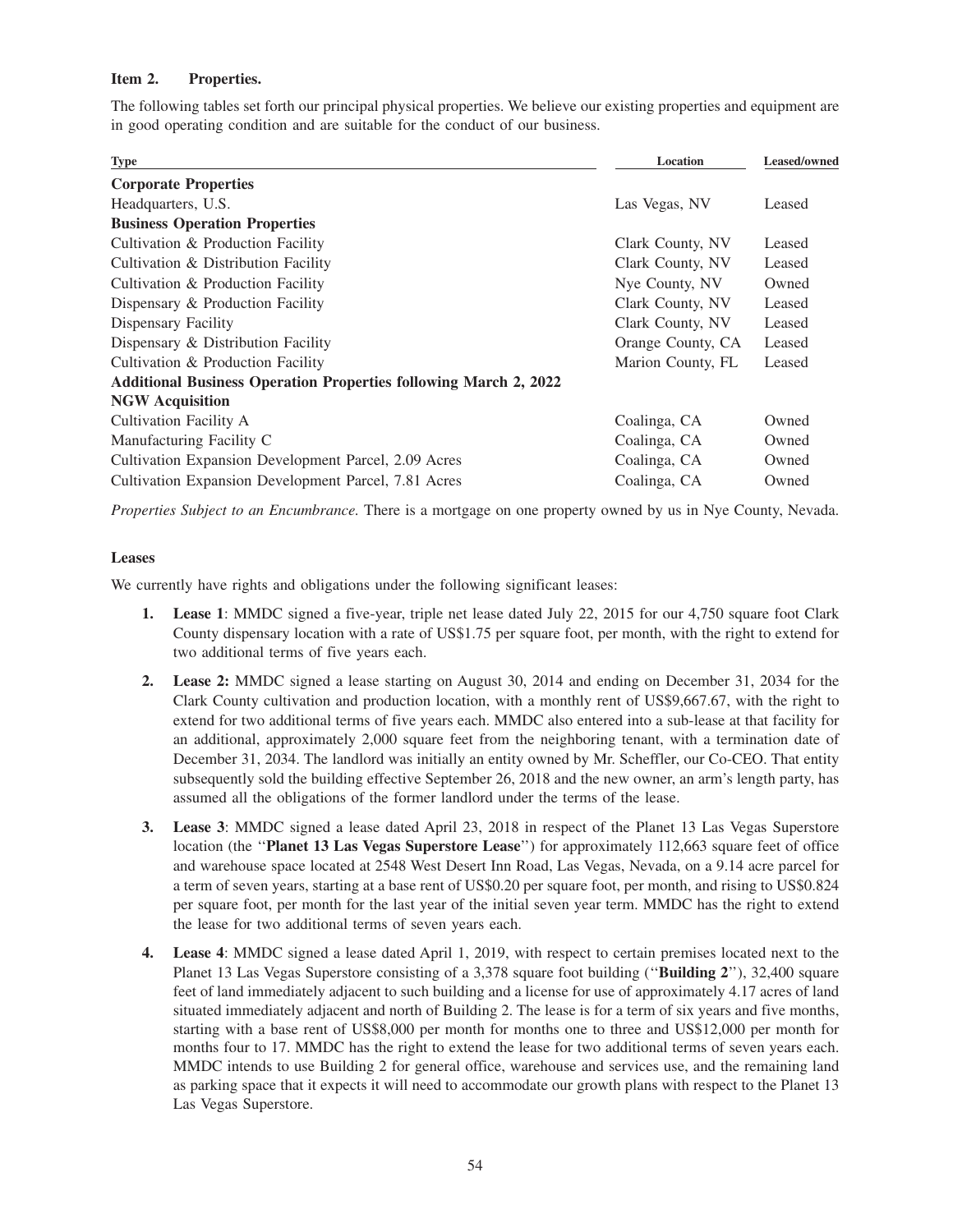- **5. Lease 5**: BLC Management Company, LLC assumed a lease from Warner Management Company at the closing of the Santa Ana Acquisition on May 20, 2020, for 16,263 square feet of office and warehouse space located at 3400 Warner Ave., Units, F, F-2, G and H, commencing December 1, 2018. The lease is for a term of eleven years and six months with a base rent of US\$2.00 per square foot, and includes four five-year options to renew. That lease has been subsequently amended to include Units A through H for the retail facility under construction and Units K-M for the distribution facility currently under construction, for a total of 30,001 square feet of office and warehouse space. The lease includes a tenant improvement allowance at US\$25.00 per square foot of improvement, and a roof repair/replacement contribution allowance capped at US\$112,000.
- **6. Lease 6**: On November 25, 2020, MMDC entered into an assignment and assumption agreement with WCDN and RX Land pursuant to which WCDN assigned to MMDC all of WCDN's right, title and interest under the Initial West Bell Lease, which lease agreement was subsequently amended pursuant to an amendment to lease entered into between MMDC and RX Land on November 27, 2020 (the ''**Amended West Bell Lease**'' and, together with the Initial West Bell Lease, the ''**West Bell Lease**''). The West Bell Lease is for a term of 15 years, at a base rent of US\$1.66 per square foot, subject to further annual rate increases of 3%, with MMDC having the right to extend the lease for two additional terms of five years each. MMDC is using the space for licensed cultivation and production operations.
- **7. Lease 7**: On September 7, 2021, Planet 13 Florida entered into a lease for approximately 9,000 square feet of nursery and warehouse space located in Marion County, Florida. The lease is for a term of one year, with two options to extend the lease for additional terms of one year each, and has a base rent of \$6,000.00 per month for the first three months, and \$8,500 per month for the remaining term. Planet 13 Florida will maintain this space as the licensed Florida cultivation and production facility until such time as it identifies a more permanent installation to support its expansion plans in Florida. The lease was amended on March 1, 2022, to include the surrounding parcel of 36.96 acres, with no other changes to the terms.

# **Item 3. Legal Proceedings.**

There are no actual or to our knowledge contemplated legal proceedings material to us or our subsidiaries or to which any of our or any of our subsidiaries' property is the subject matter.

# **Item 4. Mine Safety Disclosures.**

Not applicable.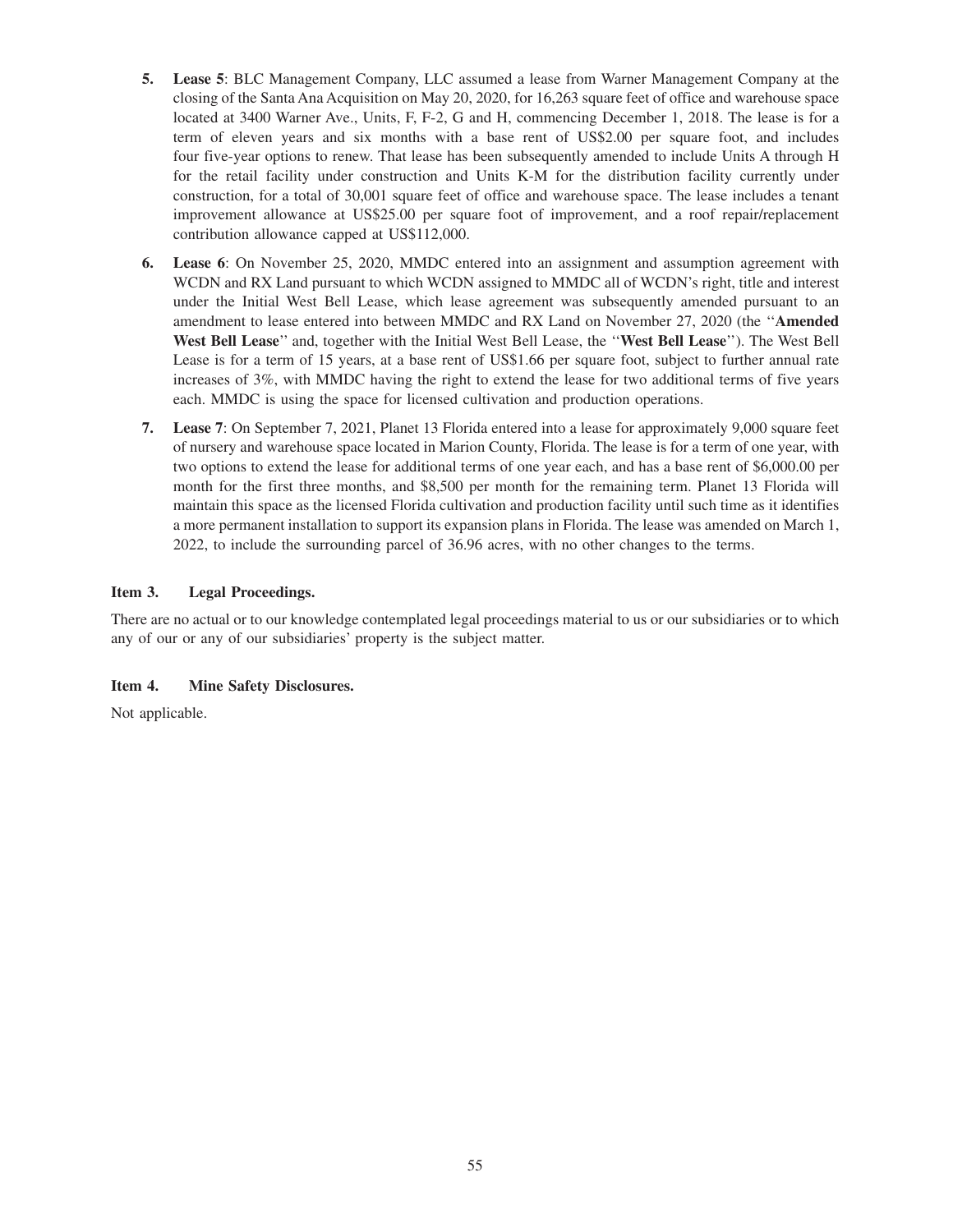# **Item 5. Market for Registrant's Common Equity, Related Stockholder Matters and Issuer Purchases of Equity Securities.**

## **Market Information**

The Common Shares are listed and posted for trading on the CSE under the symbol ''PLTH'' and quoted on the OTCQX under the symbol ''PLNHF.'' The Common Shares commenced trading on the CSE effective June 21, 2018.

The following table indicates the high and low values with respect to trading activity for the Common Shares on the CSE for the periods indicated below (source: www.thecse.com and www.finance.yahoo.com).

| <b>Period Ended</b> | Low<br>Trading<br>Price $(Cs)$ | High<br><b>Trading</b><br>Price<br>(C\$) |
|---------------------|--------------------------------|------------------------------------------|
|                     | 3.70                           | 6.12                                     |
|                     | 5.36                           | 8.78                                     |
|                     | 7.19                           | 9.29                                     |
|                     | 6.54                           | 10.88                                    |
|                     | 3.57                           | 8.20                                     |
|                     | 1.96                           | 5.51                                     |
|                     | 1.26                           | 2.69                                     |
|                     | 0.99                           | 2.62                                     |
|                     | 1.72                           | 2.48                                     |
|                     | 2.12                           | 2.86                                     |
|                     | 2.15                           | 3.60                                     |
|                     | 1.44                           | 2.26                                     |

The following table indicates the high and low values with respect to trading activity for the Common Shares on the OTCQX for the periods indicated below (source: www.otcmarkets.com). Any over-the-counter market quotations reflect inter-dealer prices, without retail mark-up, mark-down, or commission and may not necessarily represent actual transactions.

| <b>Period Ended</b> | Low<br><b>Trading</b><br>Price<br>(US\$) | High<br><b>Trading</b><br>Price<br>(US\$) |
|---------------------|------------------------------------------|-------------------------------------------|
|                     | 2.89                                     | 4.84                                      |
|                     | 4.21                                     | 7.14                                      |
|                     | 5.72                                     | 7.37                                      |
|                     | 5.10                                     | 8.67                                      |
|                     | 2.67                                     | 6.40                                      |
|                     | 1.57                                     | 4.19                                      |
|                     | 0.88                                     | 1.99                                      |
|                     | 0.63                                     | 2.02                                      |
|                     | 1.26                                     | 2.00                                      |
|                     | 1.60                                     | 2.18                                      |
|                     | 1.61                                     | 2.70                                      |

# **Shareholders**

As of March 25, 2022, there were 262 holders of record of Common Shares and no holders of record of Restricted Voting Shares.

# **Dividends**

We have not paid dividends since the completion of the Business Combination and currently intend to reinvest all future earnings to finance the development and growth of our business. As a result, we do not intend to pay dividends on the Common Shares or any Restricted Voting Shares in the foreseeable future. Any future determination to pay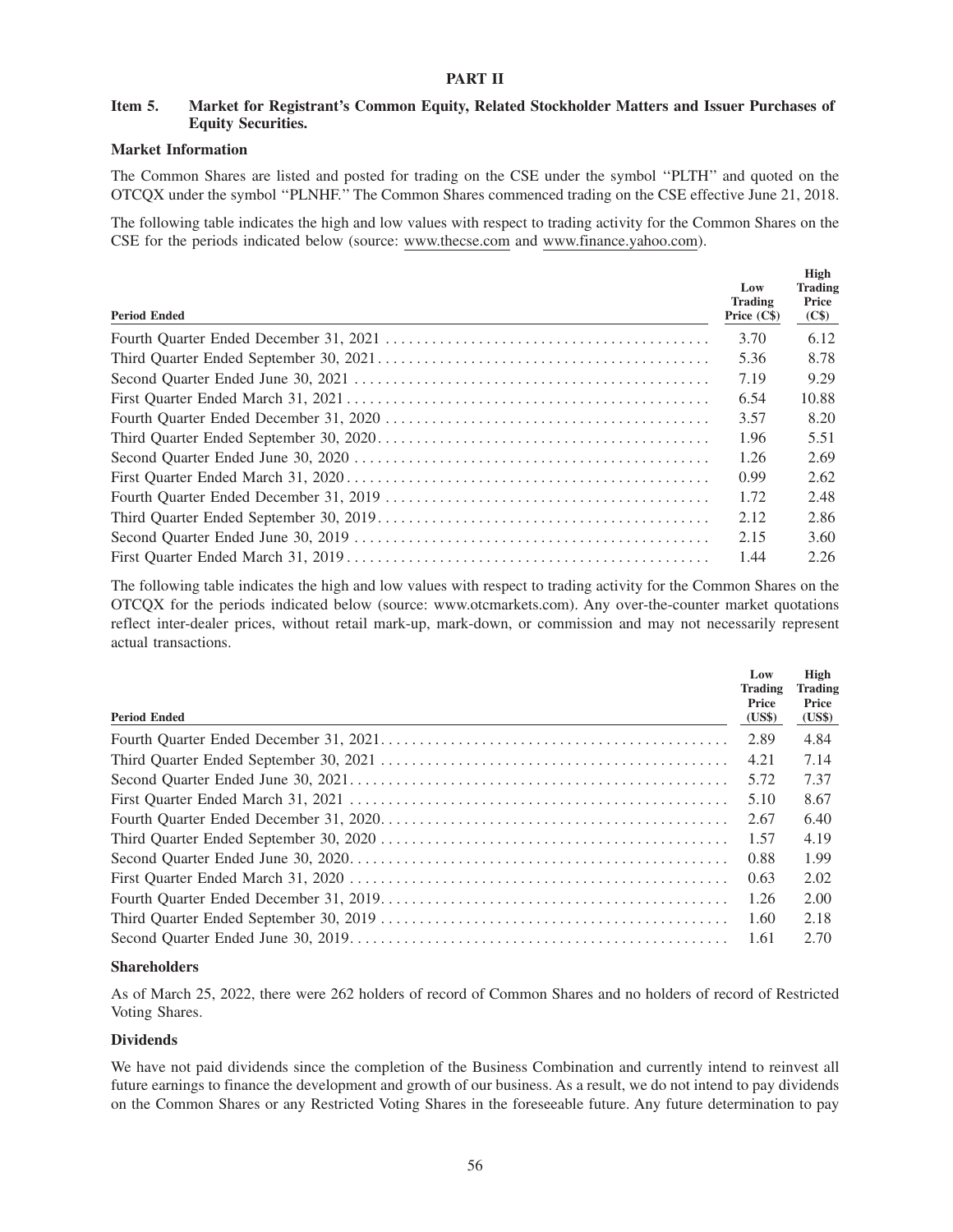distributions will be at the discretion of the Board and will depend on the financial condition, business environment, operating results, capital requirements, any contractual restrictions on the payment of distributions and any other factors that the Board deems relevant. We are not bound or limited in any way to pay dividends in the event that the Board determined that a dividend was in the best interest of our shareholders.

# **Recent Sales of Unregistered Securities**

The following information represents securities sold by us for the period covered by this Annual Report on Form 10-K which were not registered under the Securities Act. Included are new issuances of Common Shares and Restricted Voting Shares and issuances of securities convertible into or exchangeable, redeemable or exercisable for Common Shares. We sold all of the securities listed below pursuant to the exemption from registration provided by Section 3(a)(9) and Section 4(a)(2) of the Securities Act, and Rule 144A, Regulation D, Regulation S or Rule 701 promulgated thereunder.

During the year ended December 31, 2021, we had the following issuances of unregistered securities:

- On January 4, 2021, we issued 852,154 Common Shares to holders of RSUs that had vested. We did not receive any cash proceeds from the issuance.
- On February 2, 2021, we completed the February 2021 Bought Deal for aggregate gross proceeds of \$53,852,980 (C\$69,028,750) at a price of C\$7.00 per unit. The principal underwriters were Beacon Securities Limited (''Beacon'') and Canaccord Genuity Corp (''Canaccord''). We issued 9,861,250 units of the Company. Each unit was comprised of one Common Share in the capital of the Company and one-half of one Common Share purchase warrant. Each whole warrant entitles the holder to acquire one Common Share at an exercise price of C\$9.00 per Common Share for a period of 24 months. We also issued 591,676 broker warrants that entitle the holder to purchase one Common Share for a period of 24 months from the closing of the offering at a price of C\$7.00 per Common Share.
- On June 10, 2021, we issued 3,704 Common Shares to holders of RSUs that vested. We did not receive any cash proceeds from the issuance.
- On July 9, 2021, we issued 59,945 Common Shares to holders of RSUs that had vested. We did not receive any cash proceeds from the issuance.
- On December 13, 2021, we issued 2,210,731 Common Shares to holders of RSUs that had vested. We did not receive any cash proceeds from the issuance.
- During the year ended December 31, 2021, we issued 121,336 common shares on the exercise of options that had strike prices in the range of CAD\$0.75 to CAD\$1.55 per common share resulting in cash proceeds of USD\$86,216.
- During the year ended December 31, 2021, we issued 3,772,640 Common Shares to warrant holders who exercised warrants during the period. We received \$14,093,793 in cash proceeds from the exercises.
- We issued 55,232,940 Common Shares to holders of Restricted Voting Shares who exercised their right to exchange Restricted Voting Shares into Common Shares. We did not receive any cash proceeds from the issuance.

**Item 6. [Reserved].**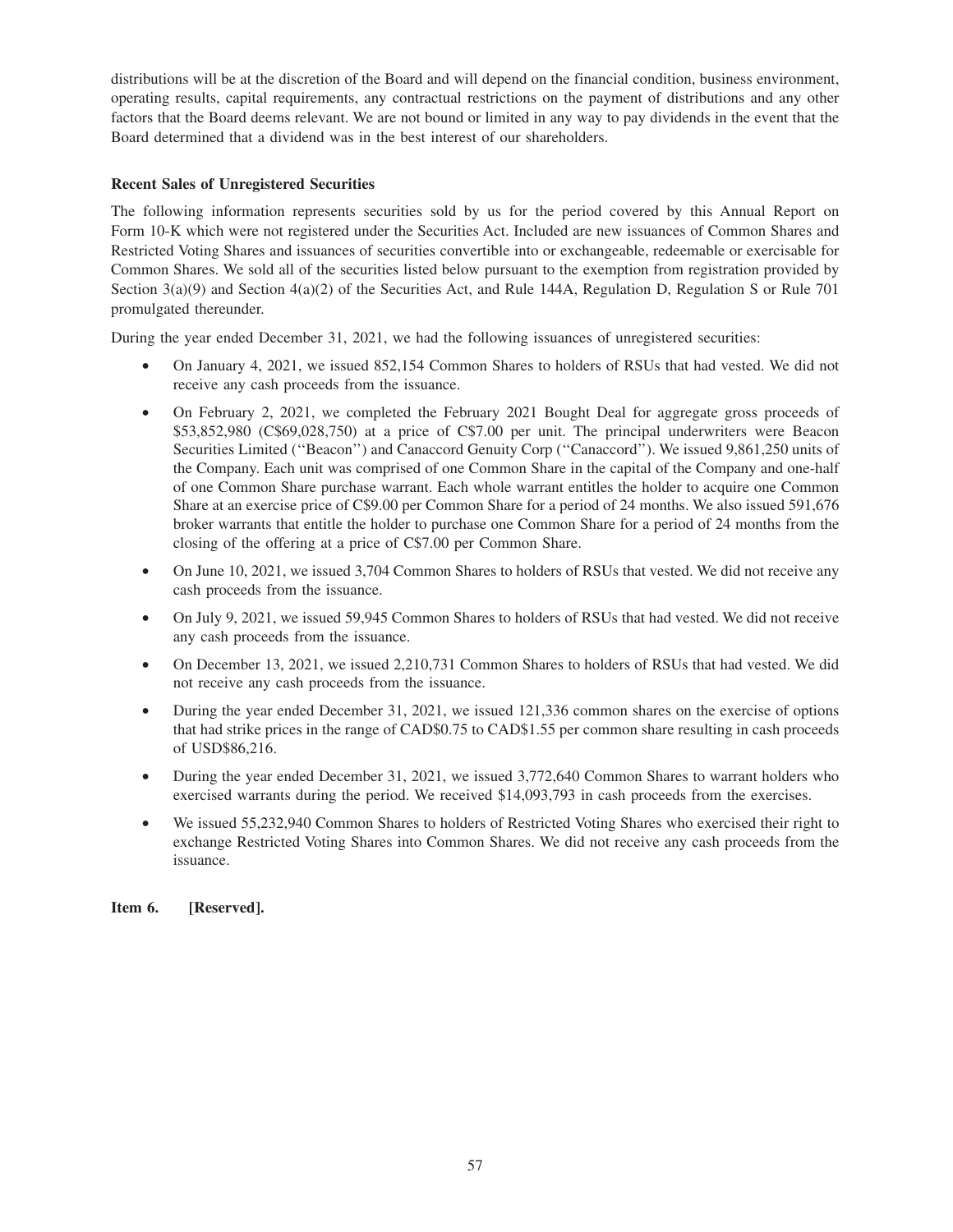## **Item 7. Management's Discussion and Analysis of Financial Condition and Results of Operations.**

This management's discussion and analysis (''**MD&A**'') of the financial condition and results of operations of Planet 13 is for the years ended December 31, 2021, 2020 and 2019. It is supplemental to, and should be read in conjunction with, our audited annual consolidated financial statements for the years ended December 31, 2021, 2020 and 2019 and the accompanying notes for each respective periods. Our financial statements are prepared in accordance with accounting principles generally accepted in the United States of America (''**GAAP**''). Financial information presented in this MD&A is presented in United States dollars (''\$'' or ''US\$''), unless otherwise indicated.

This MD&A contains certain ''forward-looking statements'' and certain ''forward-looking information'' as defined under applicable United States securities laws. Please refer to the discussion of forward-looking statements and information set out under the heading ''Disclosure Regarding Forward-Looking Statements,'' identified in this Annual Report on Form 10-K. As a result of many factors, our actual results may differ materially from those anticipated in these forward-looking statements and information.

# **Overview of the Company**

Our predecessor, MMDC, was incorporated on March 20, 2014, as a Nevada limited liability company. On March 14, 2018, MMDC underwent a statutory conversion to a Nevada domestic corporation named MM Development Company, Inc. On June 11, 2018, MMDC then completed a reverse-take-over of Carpincho, and the resulting entity was renamed Planet 13 Holdings Inc.

We continued on June 26, 2019, under the jurisdiction and laws of British Columbia and hold 100% ownership in MMDC, a vertically integrated US subsidiary corporation active in the cultivation, production, distribution, and retail sale of both medical and recreational cannabis which at the date of this Annual Report on Form 10-K is restricted to the State of Nevada. For purposes of this Annual Report on Form 10-K, reference to the Company may also include MMDC as a wholly owned and controlled subsidiary of Company. We hold six cultivation licenses operating at three licensed cultivation facilities, each location operating jointly under a medical and adult-use cultivation license. One cultivation license is located in Clark County, Nevada (Las Vegas) in an approximately 16,100 square foot facility with indoor cultivation and a perpetual harvest cycle. The second cultivation license is located in Nye County, Nevada (Beatty). The facility currently houses approximately 500 square feet of research and development and genetics testing. The Beatty site has the potential for over 2,300,000 square feet of greenhouse production capacity on 80 acres of owned land with municipal water and abundant electrical power already at the edge of the property. The third cultivation license is located in Clark County, Nevada (Las Vegas) in a 25,000 square foot facility with indoor cultivation and a perpetual harvest cycle in Las Vegas, Nevada. This facility is in the process of being expanded to 45,000 square feet.

We also have six production licenses operating at three licensed production facilities, each location operating jointly under a medical and adult-use cultivation license, four of which are located in Clark County, Nevada. Two of the four were previously co-located within the 16,100 square foot cultivation facility and were approximately 2,300 square feet. These two licenses were relocated to the 18,500 square foot customer facing production facility that opened inside the Planet 13 Las Vegas Superstore cannabis entertainment complex in November 2019. This facility incorporates butane hash oil extraction (BHO extraction), distillation equipment and microwave assisted extraction equipment as well as a state-of-the-art bottling and infused beverage line and an edibles line able to produce infused chocolates, infused gummies and other edible products and was expanded to 18,500 square feet in September 2021. The second production facility is co-located at the Beatty facility and the third facility is co-located in the 25,000 square foot cultivation facility (currently undergoing an expansion to 45,000 square feet) but is not active at present.

We also have three dispensary licenses. Two licenses are operating at one licensed dispensary facility, one license is medical and the other is for adult-use retail sales. The licenses operate out of the same joint location and presently occupy approximately 24,000 square feet of retail space (expanded from 16,000 square feet in September 2021) located adjacent to the Las Vegas Strip where we opened, on November 1, 2018, the Planet 13 Las Vegas Superstore. Prior to November 1, 2018, the licenses operated out of the 2,300 square feet Medizin Facility located approximately six miles off the Las Vegas Strip. The licenses were transferred to the Planet 13 Las Vegas Superstore location on October 31, 2018.

We were successful in our litigation (for additional discussion regarding this litigation refer to the heading *Medizin Re-opening*) and were awarded an additional Clark County recreational license and have transferred the license to our Medizin dispensary that was closed when the licenses were transferred to the Planet 13 Las Vegas Superstore. We reopened the Medizin dispensary on November 20, 2020. We have also been granted a distribution license and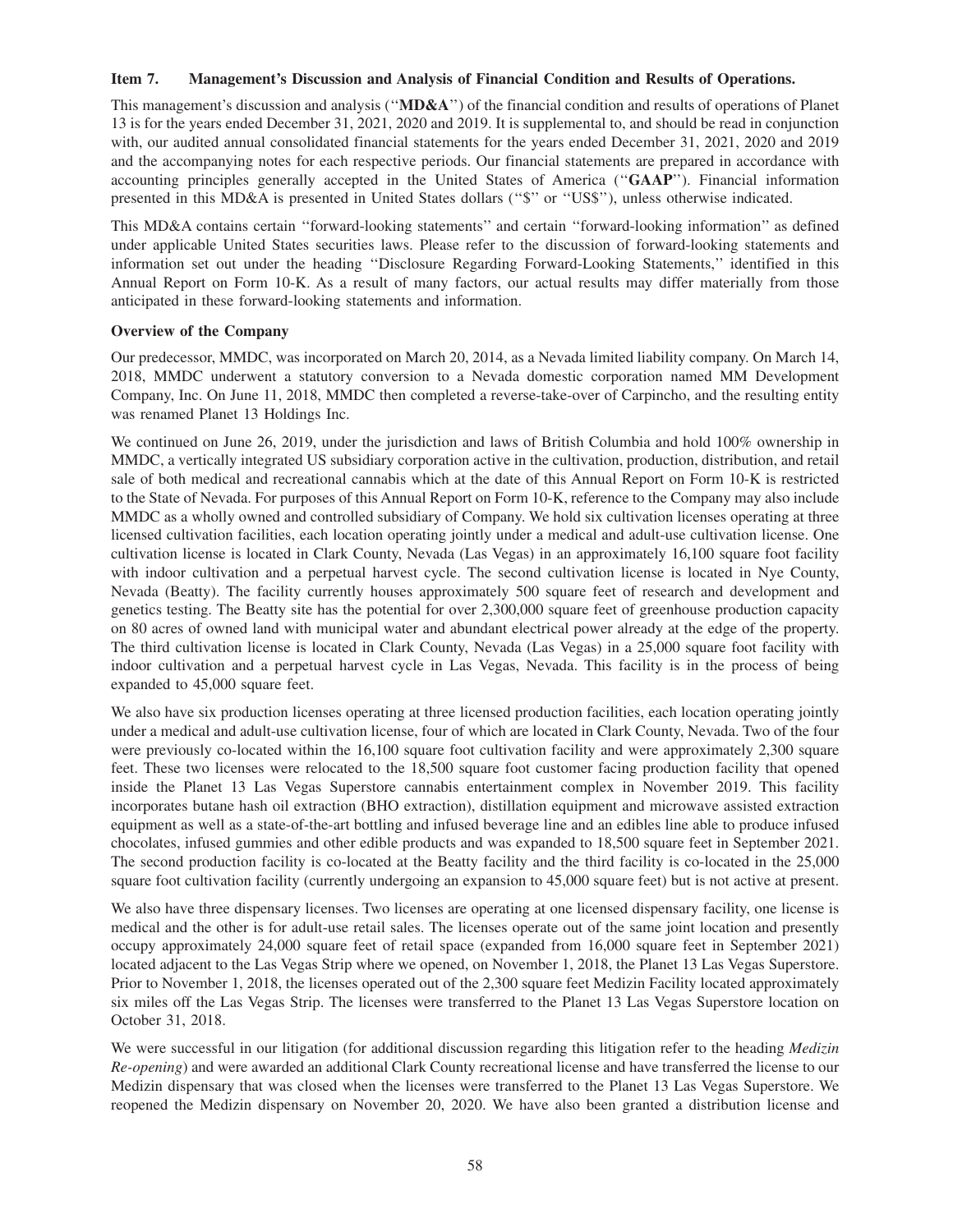launched a distribution and delivery service in Nevada to augment our retail locations and be able to deliver product to both wholesale customers and local Nevada state residents throughout the State of Nevada.

We opened the second phase of the Planet 13 Las Vegas Superstore location with ancillary offerings that include a coffee shop, restaurant and event space in November 2019. The build out of a merchandise store and CBD store selling our Planet M branded CBD products inside the Planet 13 Las Vegas Superstore entertainment complex was completed in September 2021. The recent expansion of the Planet 13 Las Vegas Superstore dispensary floor space to 24,000 square added new entertainment features, a second entrance and an additional 40 point-of-sale terminals, all designed to reduce wait times for customers and improve on the already fantastic customer experience was completed in September 2021 We also plan to build a potential cannabis lounge in a segregated area of the facility where patrons will be able to consume products that have been purchased at the dispensary. The state and county have passed the necessary legislation that legalizes consumption lounges, and we are scheduled to obtain a license for such an activity and are waiting on final approval of local regulations prior to determining the final design of the planned lounge. The Planet 13 Las Vegas Superstore also houses our corporate offices. In addition, the production facility housed within the superstore complex, described above, has enabled us to expand our vertical integration and increase the amount of our own branded products that are sold in the Planet 13 Las Vegas Superstore as well as re-entering the wholesale market selling concentrates, edibles and infused beverages.

On July 17, 2020, we expanded our premium indoor cultivation capacity and added additional production and distribution capabilities with the purchase of the inventory, equipment and tenant improvements and cannabis cultivation, production and distribution licenses located in a 25,000 square foot facility with indoor cultivation and a perpetual harvest cycle in Las Vegas, Nevada, which is currently being expanded to 45,000 square feet (the ''**WCDN Acquisition** ''). The WCDN Acquisition has allowed us to expand our vertically integrated product offerings in Nevada.

The Santa Ana Acquisition occurred on May 20, 2020, whereby we acquired all of the issued and outstanding common stock of Newtonian, resulting in our acquiring the California License and the Santa Ana Permit, which were both held by Newtonian, and a 30-year lease for the Santa Ana Premises along with the Warner Assets. Newtonian had no operations at the time of the Santa Ana Acquisition. On July 1, 2021, we opened the Planet 13 OC Superstore dispensary to the public. Upon application made, on September 25, 2020, our subsidiary Newtonian received a City of Santa Ana Regulatory Safety Permit Phase 1 for distribution at the Santa Ana Premise, and plans to open a distribution facility upon completion of construction and receipt of the Regulatory Safety Permit Phase 2 from the City of Santa Ana. The construction budget for the 33,000 square foot adult-use retail facility and distribution at the Santa Ana Premise was US\$7.5 to \$8.5 million. Although there have been minor delays due to temporary staffing shutdowns at the City of Santa Ana related primarily to COVID-19, and the City of Santa Ana not allowing in-person plan submissions, we managed to open the facility on time and within budget. Total buildout costs, including the costs associated with the buildout of our wholesale distribution license was \$9.2 million.

The focus of activity during the year ended December 31, 2021 was to continue to grow and provide cannabis and cannabis related products to our medical cannabis and adult recreational customers as well as selling branded recreational and medical cannabis products and related cannabis products to our growing wholesale customer base in the State of Nevada. In addition, in the State of California, we were focused on the opening of the Planet 13 OC Superstore on July 1, 2021 and growing revenue from the sale of recreational cannabis through both the retail store and home delivery, and on continuing the integration and optimization of the WCDN Acquisition.

On March 19, 2020, we announced that we would continue to provide core dispensary services during the COVID-19 pandemic and encouraged all local Nevada resident customers to utilize our express pick-up and/or delivery services so as to limit personal interactions and practice social distancing as recommended by the Centre for Disease Control. On March 17, 2020, Nevada State Governor Steve Sisolak announced the closure of all non-essential business starting at noon on March 18, 2020, for 30 days as part of the State's response to curb the threat of the spread of the COVID-19 virus. This shutdown was extended until June 1, 2020. On April 30, 2020, all retail cannabis dispensaries in Nevada were allowed to offer online ordering with curbside pick-up in addition to delivery and on May 7, 2020, as part of the State of Nevada's COVID 19 reopening plan, all dispensaries were allowed to reopen to the general public at significantly reduced number of customers allowed in the facility at the same time. All dispensaries are allowed to have a maximum of 50% of the dispensary location's fire rated occupancy level. The shutdown due to COVID-19 during the months of April, May and June 2020 had a material impact on our business in Q2 2020 from the business closures and lack of tourist traffic in Las Vegas coupled with the reduction in allowed customer traffic during the shutdown period. The partial reopening of resorts, hotels and casinos resulted in increased tourist traffic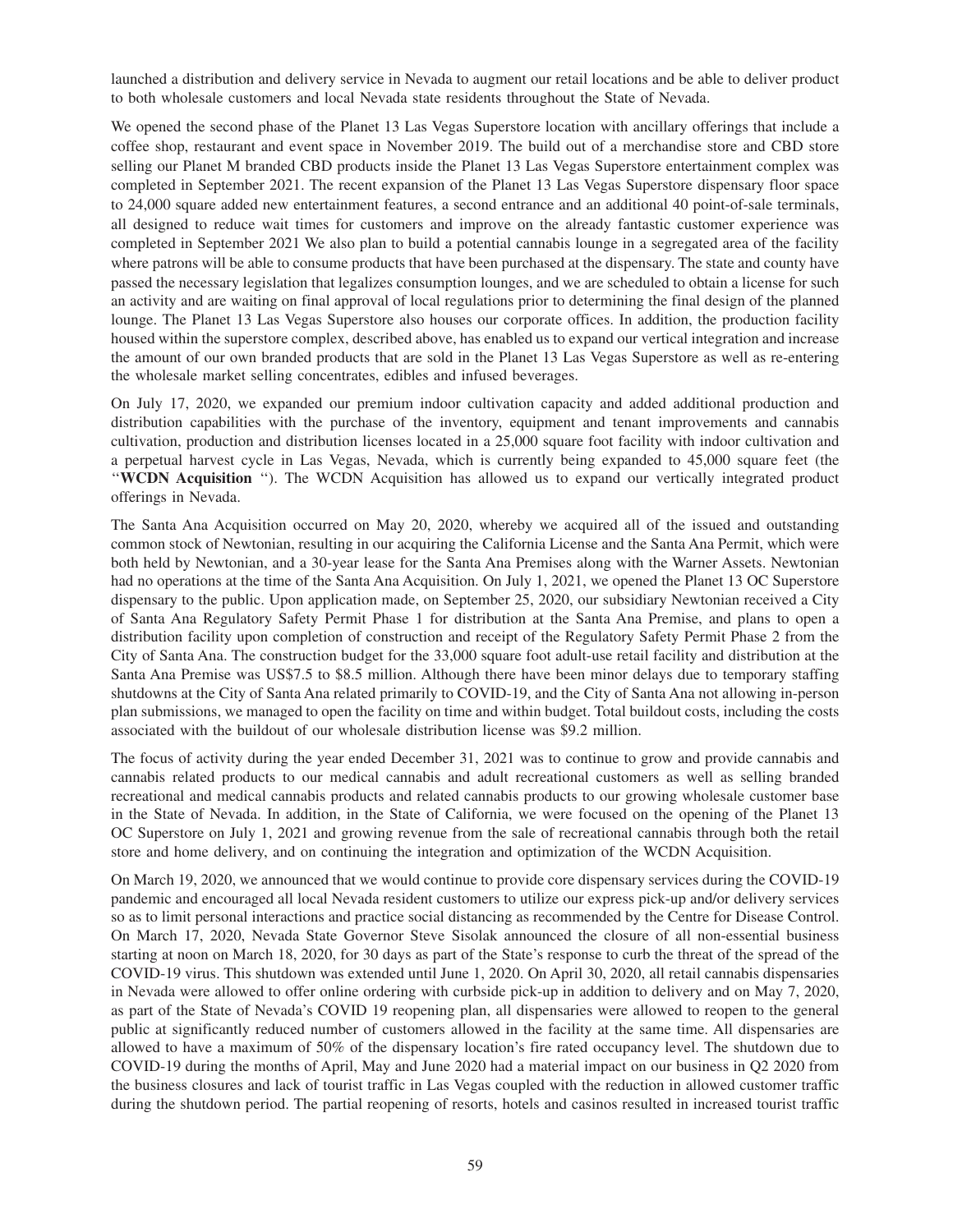to Las Vegas and an increase of customers to the Planet 13 Las Vegas Superstore in July to October 2020 and coincided with a return of in-store retail sales, with the store operating at 50% capacity under COVID-19 social distancing safety measure and protocols, coupled with continued online ordering with home delivery and curbside pick-up. This saw operations return to, and surpass, pre-COVID-19 revenue in the months of July to October 2020. The State of Nevada initiated renewed COVID-19 restrictions in November 2020, and, coupled with the lockdowns in California that drastically reduced the amount of tourist traffic to Las Vegas during November and December 2020, caused a significant reduction in tourist traffic to the Planet 13 Las Vegas Superstore during the final two months of 2020 and through to the end of February 2021. The easing of restrictions in Nevada and surrounding states in January 2021 and the move to further open the State of Nevada on February 15, 2021, resulted in an increase in tourist traffic to the Planet 13 Las Vegas Superstore during the first three months of 2021, with us reporting record revenues for the months of March and April 2021. On May 1, 2021, the State of Nevada allowed businesses to operate at 80% of their fire rated occupancy limits and on June 1, 2021, further eased its COVID-19 restrictions to allow all businesses to fully open. Starting on February 10, 2022, COVID--19 protocols in Nevada no longer include mask mandates in Clark and Nye County, where we have operations, for all individuals within public indoor settings.

On March 1, 2022, the State of California changed mask requirements arising under the general industry safety order by Cal/OSHA, with a strong recommendation that masks were required statewide for unvaccinated individuals in indoor public settings and workplaces, as opposed to the previous requirement for mask use by unvaccinated individuals.

We caution that current global uncertainty with respect to the spread of COVID-19 or its variants and its effect on the broader global economy may have a significant negative effect on us. While the precise impact of COVID-19 on us remains unknown, rapid spread of COVID-19 or its variants may have a material adverse effect on global economic activity and can result in volatility and disruption to global supply chains, operations, mobility of people and the financial markets, which could affect interest rates, credit ratings, credit risk, inflation, business, financial conditions, results of operations and other factors relevant to us.

We are also subject to Section 280E of the Code, which prohibits businesses from taking deductions or credits in carrying on any trade or business consisting of trafficking in certain controlled substances that are prohibited by federal law. We, to the extent of our ''trafficking'' activities, and/or key contract counterparties directly engaged in trafficking in cannabis, have incurred significant tax liabilities from the application of Section 280E. Our income tax obligations under Section 280E of the Code are typically substantially higher as compared to companies to which Section 280E does not apply. Section 280E essentially requires us to pay federal, and as applicable, state income taxes on gross profit, which presents a significant financial burden that increases our net loss and may make it more difficult for us to generate net profit and cash flow from operations in future periods. In addition, to the extent that the application of Section 280E creates a financial burden on contract counterparties, such burdens may impact the ability of such counterparties to make full or timely payment to us, which would also have a material adverse effect on our business.

On August 5, 2021, our subsidiary, Planet 13 Illinois won a Conditional Adult Use Dispensing Organization License in the Chicago-Naperville-Elgin region from the Illinois Department of Financial and Professional Regulation. We are evaluating potential locations for a dispensary. We own 49% of Planet 13 Illinois and 51% is owned by Frank Cowan.

On October 1, 2021, we, through our wholly owned subsidiary, Planet 13 Florida Inc., completed the purchase of a license issued by the Florida Department of Health to operate as a MMTC in the state of Florida for \$55.0 million in cash. Licensed MMTCs are vertically integrated and the only businesses in Florida authorized to dispense medical marijuana cannabis to qualified patients and caregivers. MMTCs are authorized to cultivate, process, transport and dispense medical marijuana. As of December 31, 2021, there were 22 companies with MMTC licenses with 370 dispensing locations across Florida. License holders are not subject to restrictions on the number of dispensaries that may be opened or on the number or size of cultivation and processing facilities they may operate.

### **Recent Developments**

The following are recent developments after the year ended December 31, 2021:

On March 2, 2022 (the ''**Closing Date**''), we completed our acquisition of NGW. We entered into an arrangement agreement (the ''**Arrangement Agreement**'') with NGW on December 20, 2021 pursuant to which we agreed to acquire (the ''**Arrangement**'') all of the issued and outstanding common shares of NGW (the ''**NGW Shares**'')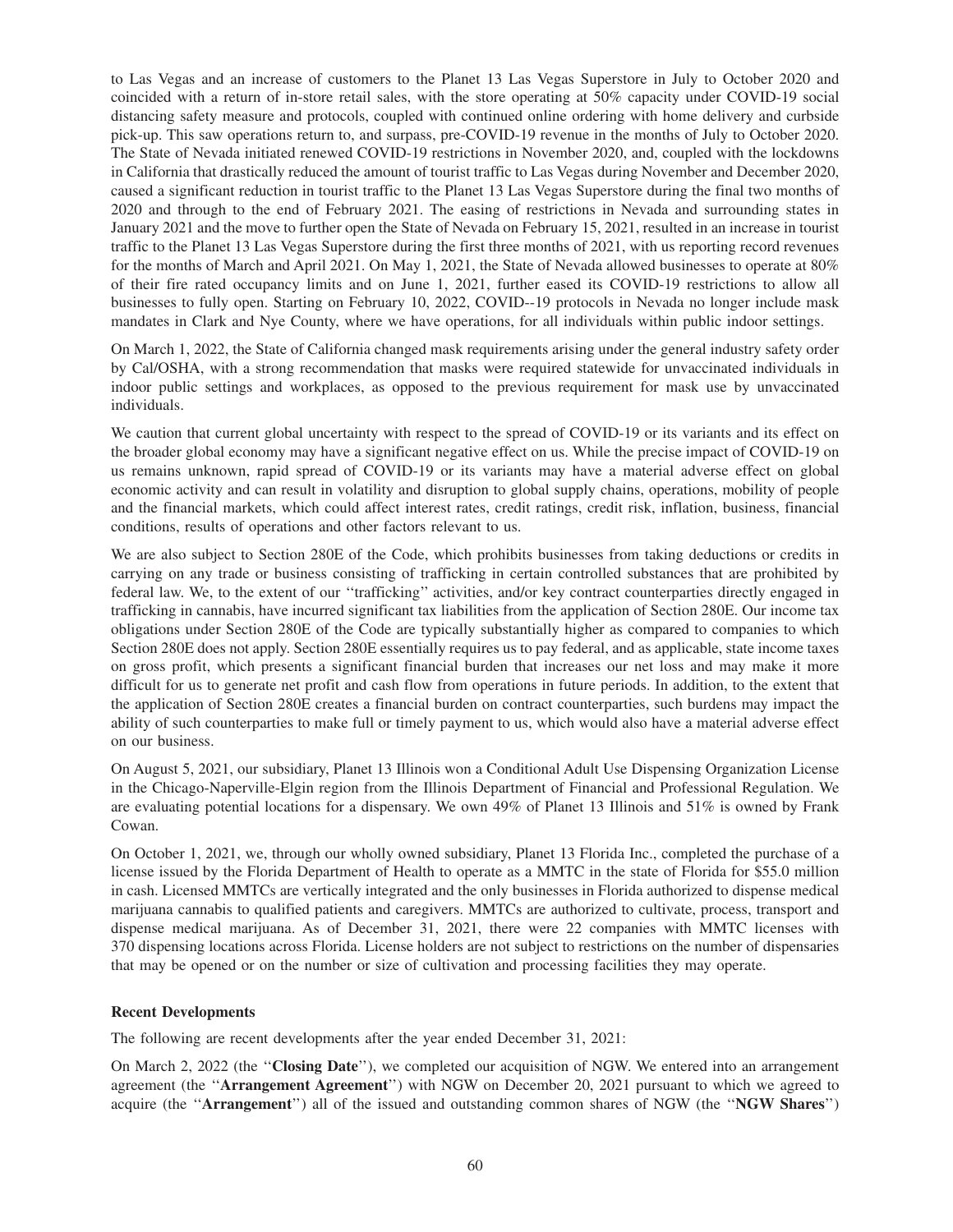pursuant to a plan of arrangement (the ''**Plan of Arrangement**'') under the Business Corporations Act (British Columbia). The Arrangement was approved by the holders of NGW Shares (the ''**NGW Shareholders**'') at a special meeting of NGW Shareholders held on February 25, 2022 and approved by the Supreme Court of British Columbia on March 1, 2022.

Pursuant to the Plan of Arrangement, at 12:01 a.m. (Vancouver time) (the ''**Effective Time**'') on the Closing Date, we acquired all of the NGW Shares for a total consideration of approximately C\$71,791,700 (based on the closing price of our Common Shares (the ''**Planet 13 Shares**'') on the Canadian Securities Exchange on February 28, 2022), and NGW then amalgamated with us. The NGW Shareholders received 0.1145 of one Planet 13 Share (the ''**Exchange Ratio**'') and a nominal cash payment of C\$0.0001 for each NGW Share held immediately prior to the Effective Time. As a result, 21,361,002 Planet 13 Shares and C\$18,656 in cash were issued in exchange for the NGW Shares. In addition, the number of Planet 13 Shares issued to any person pursuant to the Arrangement was rounded down to the nearest whole Planet 13 Share, with a cash consideration paid in lieu of the issuance of such fractional Planet 13 Share of C\$3.379 per share, resulting in an aggregate cash-in-lieu consideration of C\$77.61.

Based upon the Exchange Ratio, all NGW options to acquire NGW Shares that were outstanding immediately prior to the Effective Time were also exchanged for our options that will entitle the holders to receive, upon exercise thereof, Planet 13 Shares. As a result, we issued 1,106,925 options in exchange for the NGW options.

We, since the closing of the Arrangement on March 2, 2022, through our wholly-owned subsidiary, NGW, LLC, are licensed by the State of California to produce, distribute and sell cannabis products throughout the State. We currently cultivate cannabis in Facility A our 35,000 square foot facility on one of the four properties owned by us and zoned for cannabis production in the City of Coalinga, California. Facility A enables us to cultivate medicinal and recreational cannabis and distribute cannabis products in accordance with the requirements under the Medicinal and Adult Use Cannabis Regulation and Safety Act in the State of California.

We, since the closing of the Arrangement on March 2, 2022, through our wholly-owned subsidiary, NGW, LLC, are licensed by the State of California to produce, distribute and sell cannabis products throughout the State. We currently cultivate cannabis in Facility A, our 35,000 square foot facility on one of the four properties owned by us and zoned for cannabis production in the City of Coalinga, California. Facility A enables us to cultivate medicinal and recreational cannabis and distribute cannabis products in accordance with the requirements under the Medicinal and Adult Use Cannabis Regulation and Safety Act in the State of California.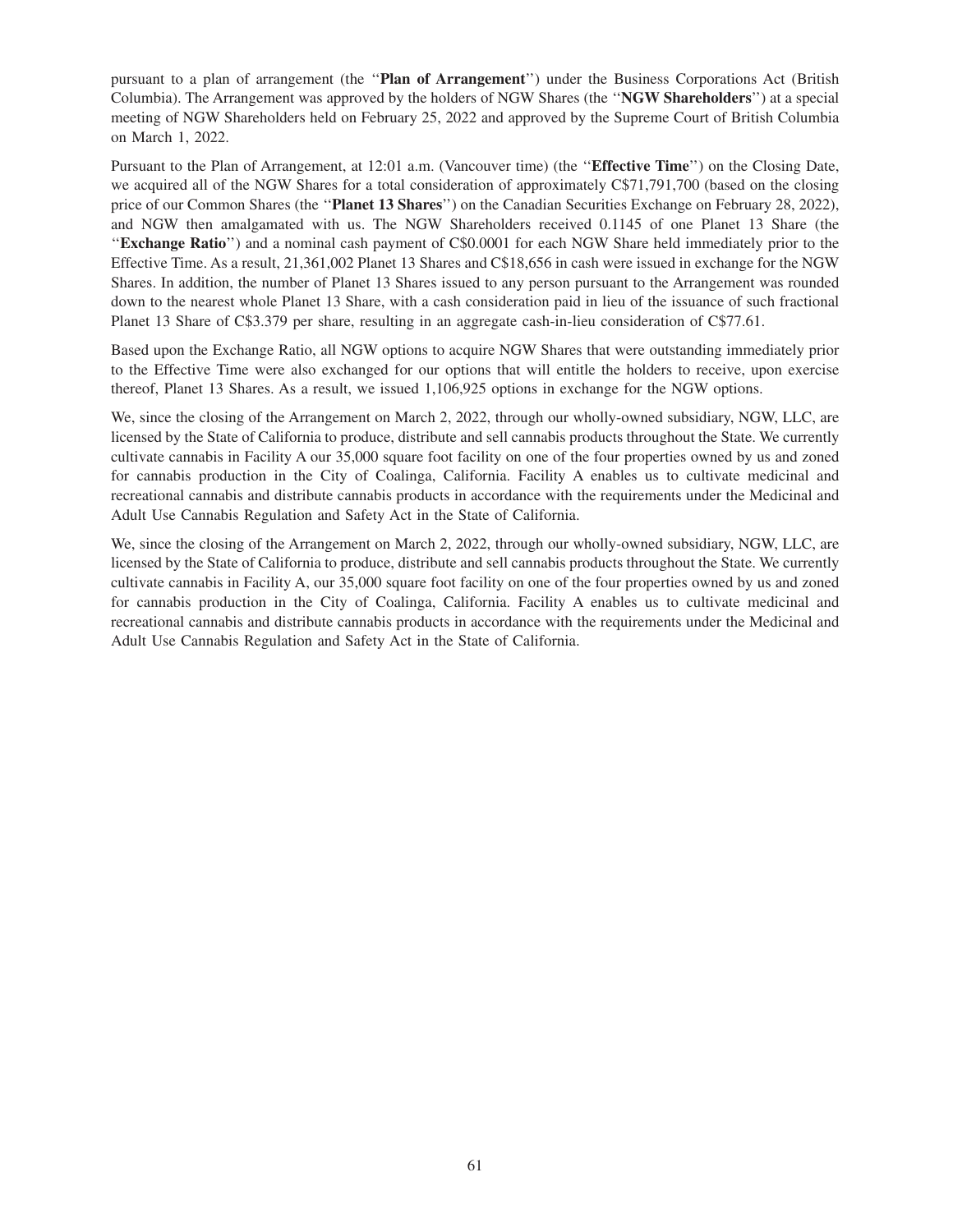See ''Item 1 – Business'' of this Form 10-K for updates to our business, including our licenses, after the Closing Date of the Arrangement.

### *Results of Operations*

| <b>Expressed in USD\$</b>                       | <b>Year Ended</b><br>Dec-31-2021 | <b>Year Ended</b><br>Dec-31-2020 | Percentage<br>Change |
|-------------------------------------------------|----------------------------------|----------------------------------|----------------------|
| <b>Revenue</b>                                  |                                  |                                  |                      |
|                                                 | 119,493,435                      | 70,491,280                       | 69.5%                |
|                                                 | (53, 485, 458)                   | (35,394,019)                     | 51.1%                |
|                                                 | 66,007,977                       | 35,097,261                       | 88.1%                |
|                                                 | 55.2%                            | 49.8%                            |                      |
| <b>Expenses</b>                                 |                                  |                                  |                      |
|                                                 | 59,928,356                       | 27,416,166                       | 118.6%               |
|                                                 | 5,969,792                        | 3,305,639                        | 80.6%                |
|                                                 | 2,608,016                        | 2,114,743                        | 23.3%                |
|                                                 | 5,335,055                        | 3,674,907                        | 45.2%                |
|                                                 | 73,841,219                       | 36,511,455                       | 102.2%               |
|                                                 | (7,833,242)                      | (1,414,194)                      | 453.9%               |
| <b>Other Income (Expense):</b>                  |                                  |                                  |                      |
|                                                 | (16,984)                         | (22,202)                         | $(23.5)\%$           |
|                                                 | 1,662,679                        | 398,525                          | 317.2%               |
|                                                 | (256, 667)                       | (275, 250)                       | (6.8)%               |
|                                                 | 7,520                            | (16,805,941)                     | $(100.0)\%$          |
|                                                 | 454,300                          | 216,850                          | 109.5%               |
|                                                 | 1,850,848                        | (16, 488, 019)                   | $(111.2)\%$          |
|                                                 | (5,982,394)                      | (17,902,213)                     | $(66.6)\%$           |
| Provision for income tax (current and deferred) | 13,478,558                       | 7,106,516                        | 89.7%                |
|                                                 | (19,460,952)                     | (25,008,729)                     | $(22.2)\%$           |
| Loss per share for the period                   |                                  |                                  |                      |
|                                                 | $(0.10)$ \$<br>$\mathcal{S}$     | (0.16)                           |                      |
| Weighted Average Number of Shares Outstanding   |                                  |                                  |                      |
|                                                 | 195,126,972                      | 151,825,439                      |                      |

We experienced a 69.5% increase in net revenue during the year ended December 31, 2021, when compared to the year ended December 31, 2020. The increase is directly attributable to an increase in the number of customers and an increase in average spend per customer at our Planet 13 Las Vegas Superstore dispensary during the year ended December 31, 2021 when compared to the year ended December 31, 2020. The increase in wholesale transactions during the period, the re-opening of the Medizin Dispensary in late November 2020 and the addition of revenue from the recently opened Planet 13 OC Superstore in Santa Ana, also contributed to the increase in overall revenue when compared to the year ended December 31, 2020 that was negatively impacted by the COVID-19-related shutdowns. The Medizin dispensary was effectively open for one month (December 2020) and the Planet 13 OC Superstore was not open during the year ended December 31, 2020, and, and we had limited wholesale business during the prior year. Curb-side pick-up and home delivery revenue decreased in the year ended December 31, 2021, when compared to the year ended December 31, 2020 because of the easing of COVID-19 operating protocols during 2021 that lead to more customers opting for an in-person shopping experience. While the COVID-19 shutdown impacted our tourist customer base due to the partial shutdown of hotels and resorts in the State of Nevada during April 2021, the increase in average spend per customer in 2021 more than off-set the decline in curb-side pick-up and home delivery revenue.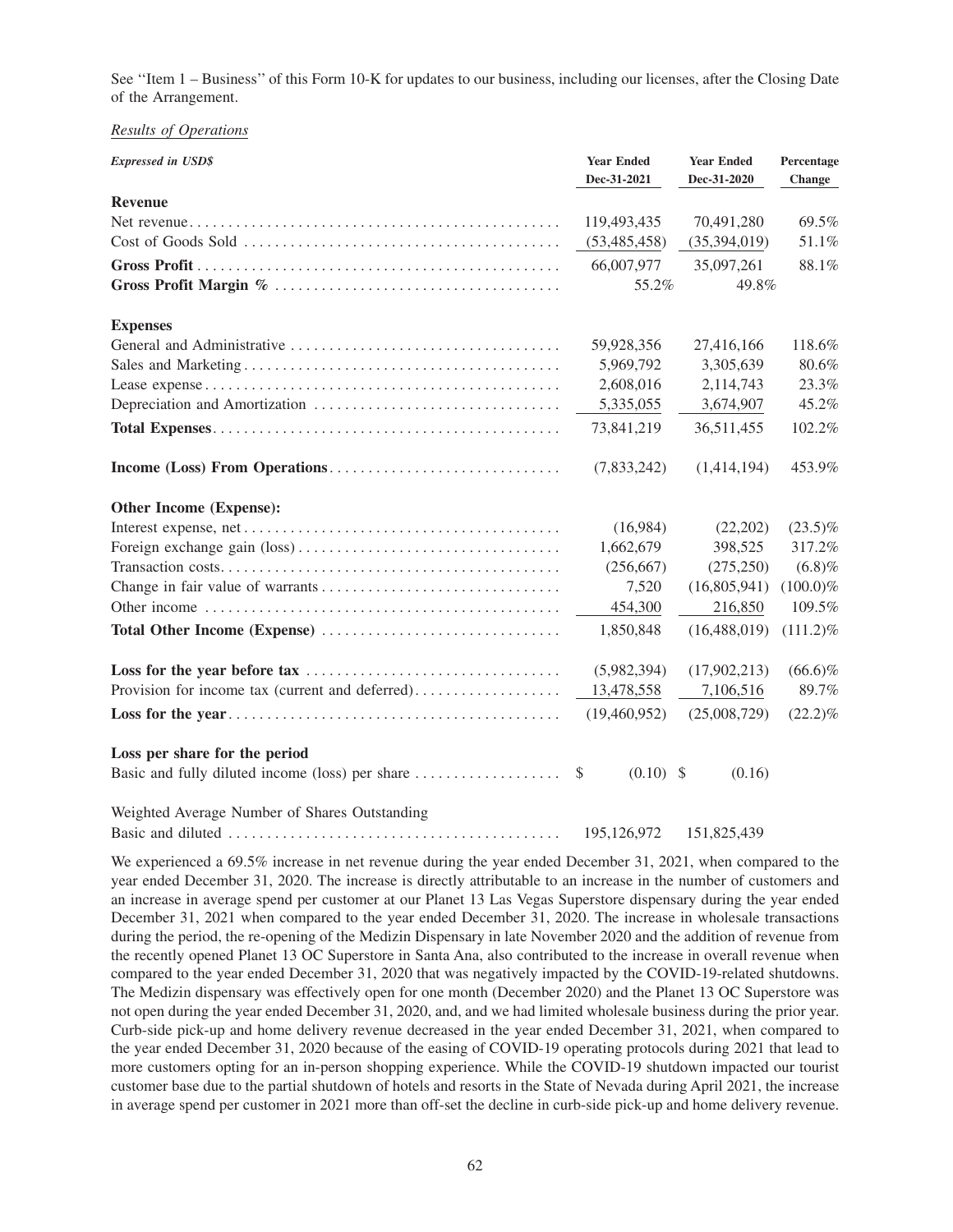The reopening of the Medizin dispensary and the addition of a robust wholesale business and the opening of the Planet 13 OC Superstore drove an overall 69.5% increase in revenue during the year ended December 31, 2021, when compared to revenue during the year ended December 31, 2020.

The easing of restrictions in Nevada and surrounding states in January 2021 and the move to further open the State of Nevada on February 15, 2021, resulted in an increase in tourist traffic to the Planet 13 Las Vegas Superstore during the first three months of 2021, with us reporting record revenues for the months of March and April 2021. On May 1, 2021, the State of Nevada allowed businesses to operate at 80% of their fire rated occupancy limits and on June 1, 2021, the State further eased its COVID-19 restrictions and allowed all businesses to fully open. Starting on February 10, 2022, COVID--19 protocols in Nevada no longer include mask mandates in Clark and Nye County, where we have operations, for all individuals within public indoor settings.

Details of net revenue by product category are as follows:

| <b>Year Ended</b><br>31-Dec-21 | <b>Year Ended</b><br>31-Dec-20 | Percentage<br><b>Change</b> |
|--------------------------------|--------------------------------|-----------------------------|
| \$59,018,342                   | \$38,628,628                   | 52.8%                       |
| 30.967.288                     | 15.315.769                     | 102.2%                      |
| 17.810.736                     | 11.019.130                     | 61.6%                       |
| 7.024.496                      | 3.812.053                      | 84.6%                       |
|                                | 1.715.059                      | 154.4%                      |
|                                |                                | 69.5%                       |

Gross Profit margin for the year ended December 31, 2021 increased to 55.2% from 49.8% when compared to the year ended December 31, 2020. The increase in gross profit for the year ended December 31, 2021 was a result of greater revenue contribution from in-store sales at the Planet 13 Las Vegas Superstore when compared to the prior year. Revenue from the Medizin dispensary, the Santa Ana dispensary, wholesale revenue and revenue from curb side pick-up and home delivery all have lower gross margin profitability when compared to in-store retail sales at our Planet 13 Las Vegas Superstore.

The costs of internal cultivation have continued to trend down as we continue to improve our yields and cultivation efficiency across all of our cultivation facilities. In addition, margin enhancement through the creation of internally generated brands, such as TRENDI, Leaf & Vine, HaHa Gummies, Dreamland Chocolate, HaHa Beverages and Medizin, continue to have a positive impact on gross margins during the year ended December 30, 2021, helping offset the lower margins received on the sale of wholesale product and the sales to local customers in the State of Nevada. We anticipate that margins will trend upward as tourist customers return to Las Vegas and the Planet 13 Las Vegas Superstore in greater numbers.

Our premium cultivation facilities were operating near capacity during the year ended December 31, 2021, and 2020, respectively. The amount of cannabis grown during the year increased significantly when compared to the prior year due to the addition of the 25,000 square feet of cultivation capacity that was added as part of the WVapes acquisition that closed in November 2020.

Overall gross margin was \$66,007,977 and \$35,097,261 for the years ended December 31, 2021 and 2020 respectively, an increase of 88.1%.

General and Administrative (''**G&A**'') expenses (which includes non-cash share-based compensation expenses, sales and marketing expenses and depreciation and amortization expenses) increased by 118.6% in 2021 when compared to 2020. The large increase in G&A expenses incurred during the year ended December 31, 2021, was a result of increased costs incurred as a result of COVID-19 operating procedures, Medizin dispensary G&A expense for the full year period, pre-operating labor and expenses for the Planet 13 OC Superstore location as well as operating costs post-opening July 1, 2021, and the expansion of our wholesale and delivery sales channels, and increased expenditures related to corporate initiatives (registration of the class of our Common Shares through filing a Form 10 registration statement with the SEC and merger and acquisition related fees) during the year ended December 31, 2021 when compared to the prior year. Overall, excluding non-cash share-based compensation expenses, G&A expenses as a percentage of revenue equaled 37.1% for the year ended December 31, 2021, compared to 35.3% for the year ended December 31, 2020.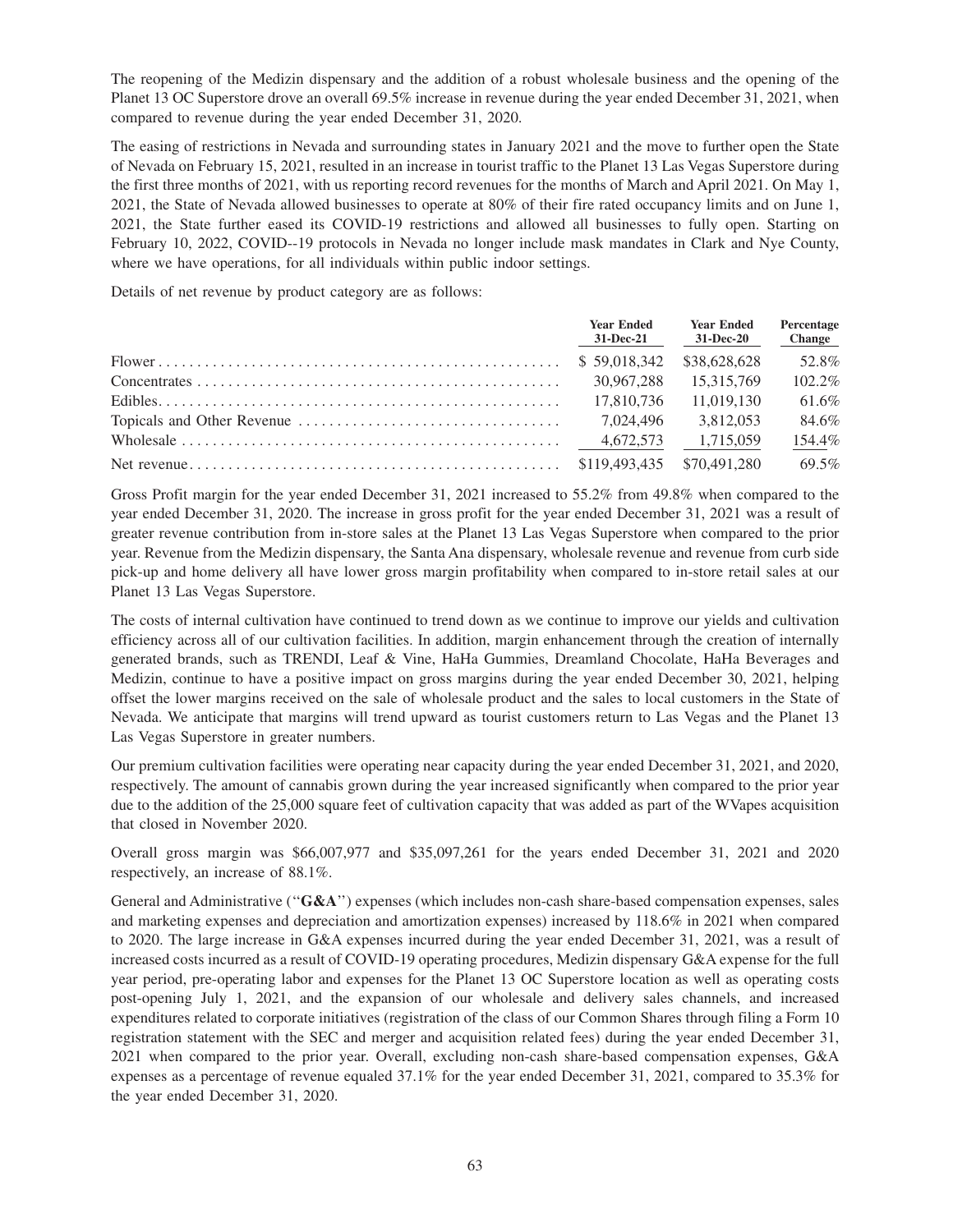A detailed breakdown of G&A expenses is as follows:

| For the year ended<br>December 31. |              | Percentage |
|------------------------------------|--------------|------------|
| 2021                               | <b>2020</b>  | change     |
| \$21,902,505                       | \$9.611,047  | 127.9%     |
| 2.039.174                          | 1.204.925    | 69.2%      |
| 3.217.834                          | 1.957.183    | 64.4%      |
| 3.953.034                          | 1.971.215    | $100.5\%$  |
| 3,638,097                          | 960,456      | 278.8%     |
| 3.500.330                          | 1.569.921    | 123.0%     |
| 5.015.903                          | 2.944.706    | 70.3%      |
| 1.084.836                          | 4.684.145    | $(76.8)\%$ |
| 15,576,643                         | 2,512,568    | 520.0%     |
| \$59,928,356                       | \$27,416,166 | 118.6%     |

Non-cash, share based compensation of \$15,576,643 was recognized during the year ended December 31, 2021, increasing from \$2,512,568 incurred in the year ended December 31, 2020. The increase can be attributable to the vesting schedule for both RSUs and incentive stock options that were previously granted, particularly the net 3,954,213 RSUs that were granted on April 18, 2021, that vest 1/3 on December 1, 2021, and 1/3 on the first and second anniversary of the first vesting date. During the year ended December 31, 2020, we also granted 50,000 RSUs to an employee on January 1, 2020, that vest 1/3 on the grant date and 1/3 on the first and second anniversary of the grant date. These amounts are non-cash, and the expense is recognized in accordance with the vesting schedule of the underlying stock options and RSUs. (See Note 12 in our audited consolidated financial statements for the year ended December 31, 2021, for additional details on the assumptions used to calculate fair value as well as information regarding the vesting of the various components of the non-cash share-based compensation).

Sales and marketing expenses increased by 80.6% during the year ended December 31, 2021, when compared to the prior year. The large increase was a result of the State of Nevada easing COVID-19 operating restrictions resulting in a return of the tourist customer to Las Vegas with sales and marketing expenditures ramping up to promote the Planet 13 Las Vegas Superstore location to potential tourist customers. We continue to refine our marketing efforts to optimize marketing spend on initiatives that drive increased customer traffic to the Superstore complex. In addition, we ramped up our sales and marketing spend at the Planet 13 OC Superstore location, which opened on July 1, 2021, in order to drive awareness and traffic to the new location.

Lease expense increased by 23.3% during the year ended December 31, 2021, when compared to the prior year because of our recording lease expense on the Planet 13 OC retail dispensary during the year resulting from the Planet 13 OC Superstore location that opened July 1, 2021.

Depreciation and Amortization increased 45.2% during the year ended December 31, 2021, when compared to the prior year because of our recording depreciation on the WCDN cultivation facility during the period as well as additional depreciation resulting from the Planet 13 OC Superstore location that opened July 1, 2021.

Interest expense recorded of \$16,984 during the year ended December 31, 2021, and \$22,202 during the year ended December 31, 2020, relates to accrued interest on our long-term debt that is due and payable on demand. The balance of long-term debt as of December 31, 2021, was \$884,000 compared to \$884,000 as of December 31, 2020.

We conduct our operations in both the United States and Canada holding financial assets in both currencies and incurs expenses in both USD and CAD. On December 31, 2020, the value of the USD was USD\$1.00=CAD\$1.2732 compared to the value of the USD of USD\$1.00=CAD\$1.2678 as at December 31, 2021 and averaged USD\$1.00=CAD\$1.2535 during the year, resulting in our realizing a foreign exchange gain of \$1,662,679 during the year compared to a foreign exchange gain of \$398,524 during the prior year. It is our policy to not hedge our CAD\$ exposure.

Warrants are accounted for in accordance with the applicable authoritative accounting guidance in ASC Topic 815, Derivatives and Hedging - Contracts in Entity's Own Equity (''**ASC 815**''), as derivative liabilities based on the specific terms of the warrant agreements. Liability-classified instruments are recorded at fair value at each reporting period with any change in fair value recognized as a component of change in fair value of derivative liabilities in the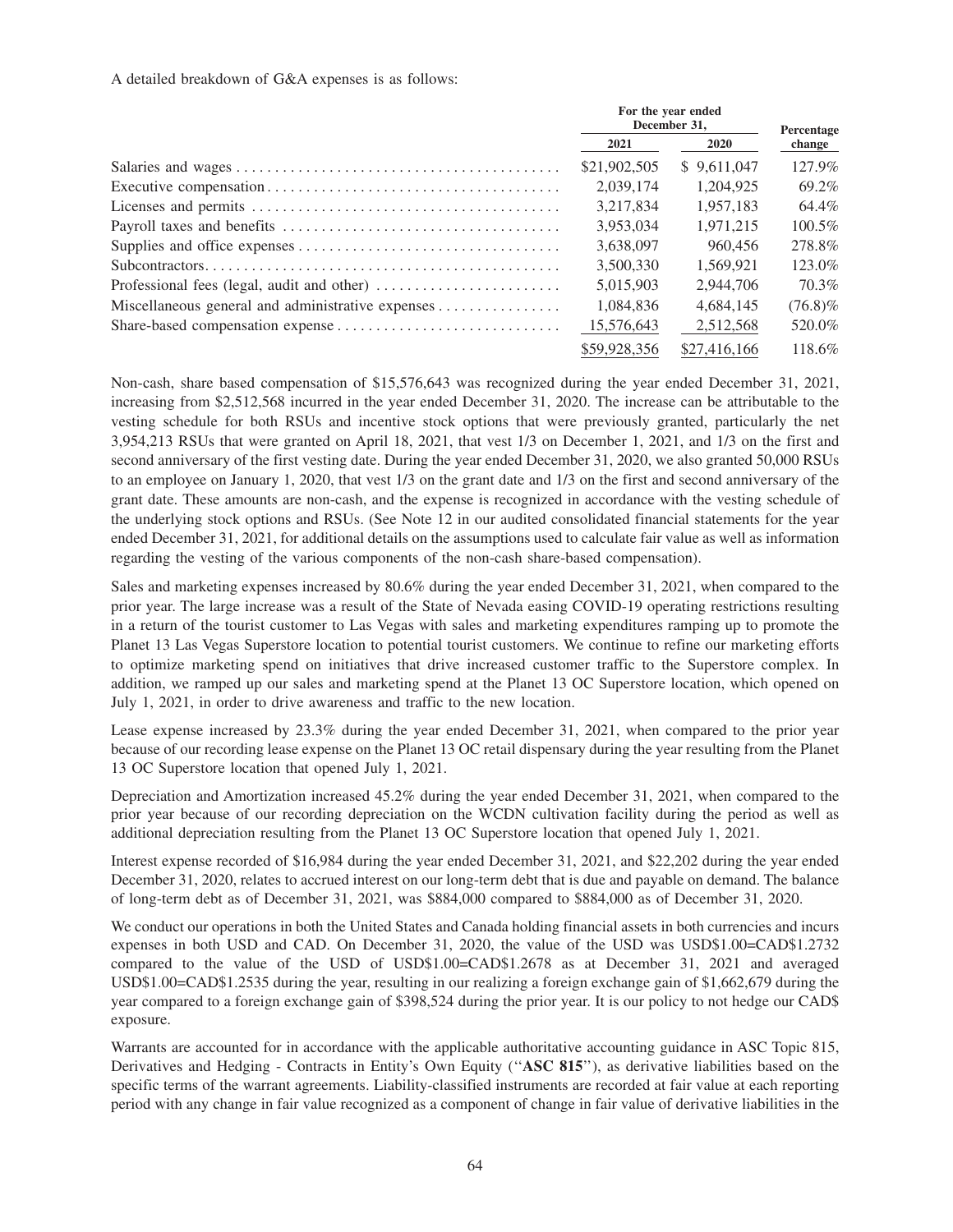consolidated statements of operations and comprehensive loss. Transaction costs allocated to warrants that are presented as a liability are expensed immediately within other expenses (income) in the statements of net loss and comprehensive loss. During the year ended December 31, 2021 the change in fair value of the warrants resulted in a gain of \$7,520 compared to a loss of (\$16,805,941) during the prior year.

Other income, consisting of Automated Teller Machine (''**ATM**'') fees, interest and other miscellaneous income was \$454,300 for the year ended December 31, 2021, compared to \$216,850 for the year ended December 31, 2020.

Transaction costs related to the issuance of warrants of \$256,667 for the year ended December 31, 2021, compared to transaction costs on the issuance of warrants during the year ended December 31, 2020 of \$275, 250. The transaction costs represent a portion of the issuance costs that were allocated to the issuance of warrants as part of the bought deal equity financings that were completed during the years ended December 31, 2021 and 2020.

The income tax expense for the year ended December 31, 2021, was \$13,478,558 compared to \$7,106,516 for the prior year. The tax expense increased due to the increase in taxable profitability during the year. We are subject to US Federal tax legislation that denies the deduction of certain expenditures for tax purposes that would otherwise be available to non-cannabis-based businesses that results in our being subject to a higher overall tax rate on net income.

The overall net loss for the year ended December 31, 2021, was \$19,460,952 ((\$0.10) per share) compared to an overall net loss of \$25,008,729 ((\$0.16) per share) for the year ended December 31, 2020.

*Year Ended December 31, 2020 Compared to Year Ended December 31, 2019*

#### *Expressed in USD\$*

|                                                 | Dec-31-2020            | Dec-31-2019                   | <b>Change</b> |
|-------------------------------------------------|------------------------|-------------------------------|---------------|
| <b>Revenue</b>                                  |                        |                               |               |
|                                                 | 70,491,280             | 63,595,036                    | 10.8%         |
|                                                 | (35,394,019)           | (27,086,453)                  | 30.7%         |
|                                                 | 35,097,261             | 36,508,583                    | $(3.9)\%$     |
|                                                 | 49.8%                  | 57.4%                         |               |
| <b>Expenses</b>                                 |                        |                               |               |
|                                                 | 27,416,166             | 25,230,274                    | 8.7%          |
|                                                 | 3,305,639              | 6,539,483                     | $(49.5)\%$    |
|                                                 | 2,114,743              | 1,912,984                     | 10.5%         |
|                                                 | 3,674,907              | 2,287,249                     | 60.7%         |
|                                                 | 36,511,455             | 35,969,990                    | 1.5%          |
|                                                 | (1,414,194)            | 538,593                       | $(362.6)\%$   |
| Other Income (Expense):                         |                        |                               |               |
|                                                 | (22,202)               | (27,073)                      | $(18.0)\%$    |
|                                                 | 398,525                | (271,240)                     | $(246.9)\%$   |
|                                                 | (275, 250)             | $\overbrace{\phantom{aaaaa}}$ | na            |
|                                                 | (16,805,941)           | (5,541,590)                   | 203.3%        |
|                                                 | 216,850                | 350,775                       | $(38.2)\%$    |
|                                                 | (16, 488, 019)         | (5,489,128)                   | 200.4%        |
|                                                 | (17,902,213)           | (4,950,535)                   | 261.6%        |
| Provision for income tax (current and deferred) | (7,106,516)            | (7,352,808)                   | $(3.3)\%$     |
|                                                 | (25,008,729)           | (12,303,343)                  | 103.3%        |
| Loss per share for the year                     |                        |                               |               |
|                                                 | $\mathbb{S}$<br>(0.16) | \$<br>(0.09)                  |               |
| Weighted Average Number of Shares Outstanding   |                        |                               |               |
|                                                 | 151,825,439            | 134,074,476                   |               |

We experienced a 10.8% increase in net revenue during the year ended December 31, 2020, when compared to the year ended December 31, 2019. The increase is directly attributable to an increase in average spend per customer at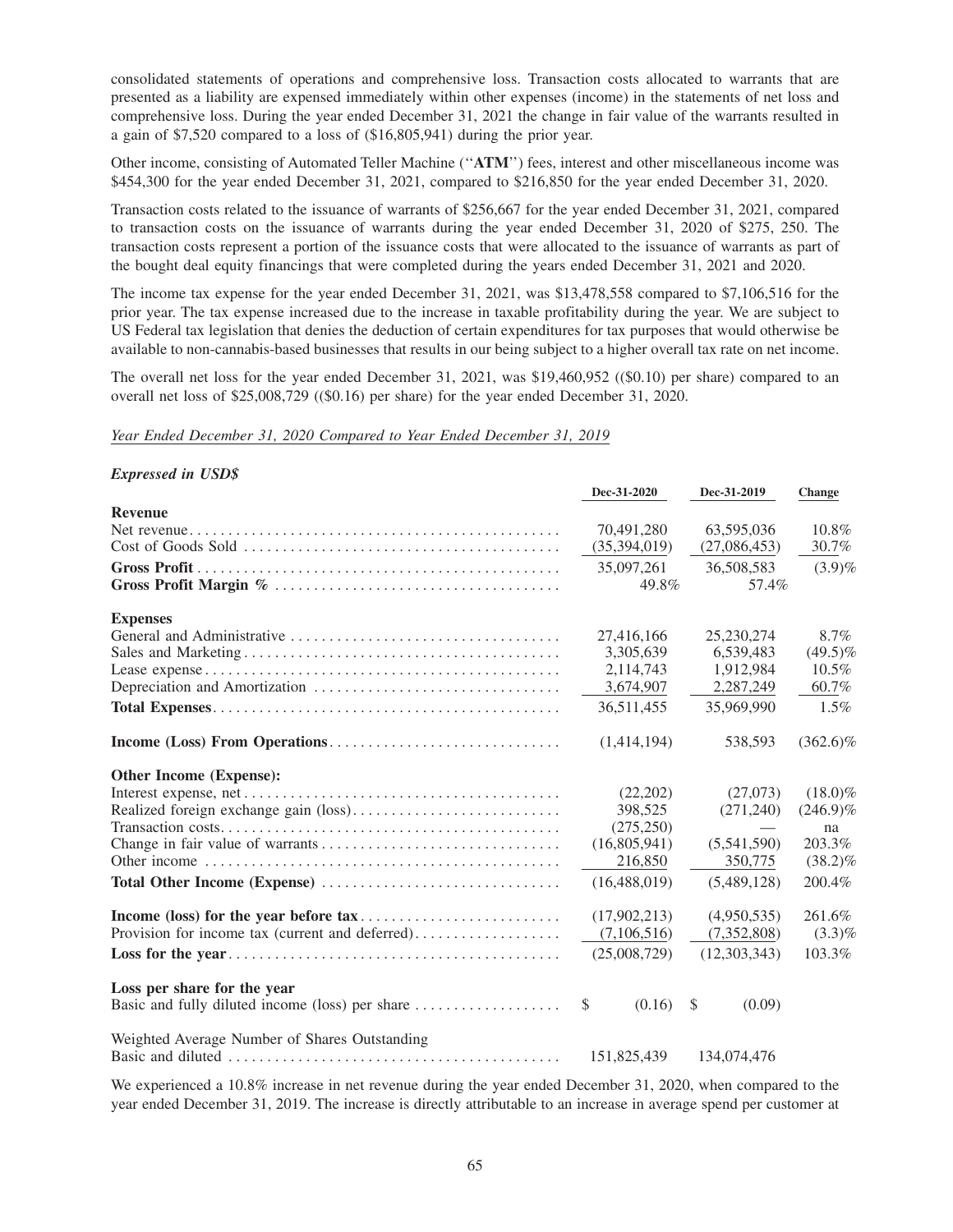our Planet 13 Las Vegas Superstore dispensary as well as the addition of curb-side pickup and home delivery transactions during the period offset by the impact of COVID-19 on revenue and customer traffic during Q2 2020 when a full lock-down was in place in Nevada, and we were only able to offer on-line ordering/home delivery followed by a partial reopening towards the end of Q2 2020. Curb-side pick-up was not available during the prior year period and home delivery volumes represented an immaterial amount of our revenue during the year ended December 31, 2019. The large increase in both home delivery and curb-side pick-up during the period was the result of the impact of the COVID-19 pandemic and the change in consumer buying habits that it has caused. While the COVID-19 shutdown impacted our tourist customer base due to the full lock-down and partial reopening of hotels and resorts in the State of Nevada during the year ended December 31, 2020, the increase in average spend per customer during the period, coupled with the addition of increased home delivery volume and curb-side pick-up volumes and revenue from our wholesale business and recently opened Medizin dispensary in November 2020 more than offset the reduction in customer traffic when compared to the year ended December 31, 2019.

Details of net revenue by product category are as follows:

|  | <b>Year Ended</b><br>31-Dec-20 | Ended<br>31-Dec-19 | Percentage<br><b>Change</b> |
|--|--------------------------------|--------------------|-----------------------------|
|  |                                |                    |                             |
|  | \$38,628,628                   | \$26,145,413       | $47.7\%$                    |
|  | 15.315.769                     | 19.018.607         | $(19.5)\%$                  |
|  | 11.019.130                     | 13.470.082         | $(18.2)\%$                  |
|  | 3.812.053                      | 4.960.934          | $(23.2)\%$                  |
|  | 1,715,059                      |                    | n/a                         |
|  |                                | \$63,595,036       | $10.8\%$                    |

Gross Profit margin decreased to 49.8% for the year ended December 31, 2020, when compared to the Gross Profit margin of 57.4% experienced during the ended December 31, 2019. Gross profit margin for the year ended December 31, 2020, was affected by the revenue mix and the addition of lower margin home delivery and wholesale revenue during the year when compared to the year ended December 31, 2019. Wholesale revenue has lower gross margin profitability while the home delivery and curb-side pick-up revenue is heavily skewed to the local Nevada customer that receives a set discount from the listed price for being a Nevada state resident. The costs of internal cultivation have continued to trend down as we continue to improve our yields and cultivation efficiency. In addition, margin enhancement through the creation of internally generated brands, such as TRENDI, Leaf & Vine, HaHa Gummies, Dreamland Chocolate, HaHa Beverages and Medizin, continue to have a positive impact on gross margins during the three months and year ended December 31, 2020, helping offset the lower margins received on the sale of wholesale product and the sales to local customers.

Overall gross margin was \$35,097,261 for the year ended December 31, 2020, compared to \$36,508,583 for the year ended December 30, 2019, a decrease of 3.9% for the year ended December 31, 2020.

G&A expenses (which includes non-cash share-based compensation expenses) increased by 8.7% in the year ended December 31, 2020 when compared to the year ended December 31, 2019. The large increase in G&A expenses was a result of increased costs incurred as a result of COVID-19 operating procedures and the expansion of our wholesale and delivery sales channels.

|                                                   | For the Years ended |              | Percentage    |
|---------------------------------------------------|---------------------|--------------|---------------|
|                                                   | December 31.        |              |               |
|                                                   | 2020                | 2019         | <b>Change</b> |
|                                                   | \$9.611,047         | \$ 6.941,111 | 38.5%         |
|                                                   | 1.204.925           | 874.598      | 37.8%         |
|                                                   | 1.957.183           | 1.704.755    | 14.8%         |
|                                                   | 1.971.215           | 1.531.261    | 28.7%         |
|                                                   | 960,456             | 1.184.401    | $(18.9)\%$    |
|                                                   | 1.569.921           | 1.272.414    | 23.4%         |
|                                                   | 2.944.706           | 2.723.555    | $8.1\%$       |
| Miscellaneous general and administrative expenses | 4.684.145           | 4.175.392    | $12.2\%$      |
|                                                   | 2,512,568           | 4.822.787    | $(47.9)\%$    |
|                                                   | \$27,416,166        | \$25,230,274 | 8.7%          |

Non-cash, share based payments of \$2,512,568 were recognized during the year ended December 31, 2020, a decrease from the \$4,822,787 for the year ended December 31, 2019. The decrease can be attributable to the vesting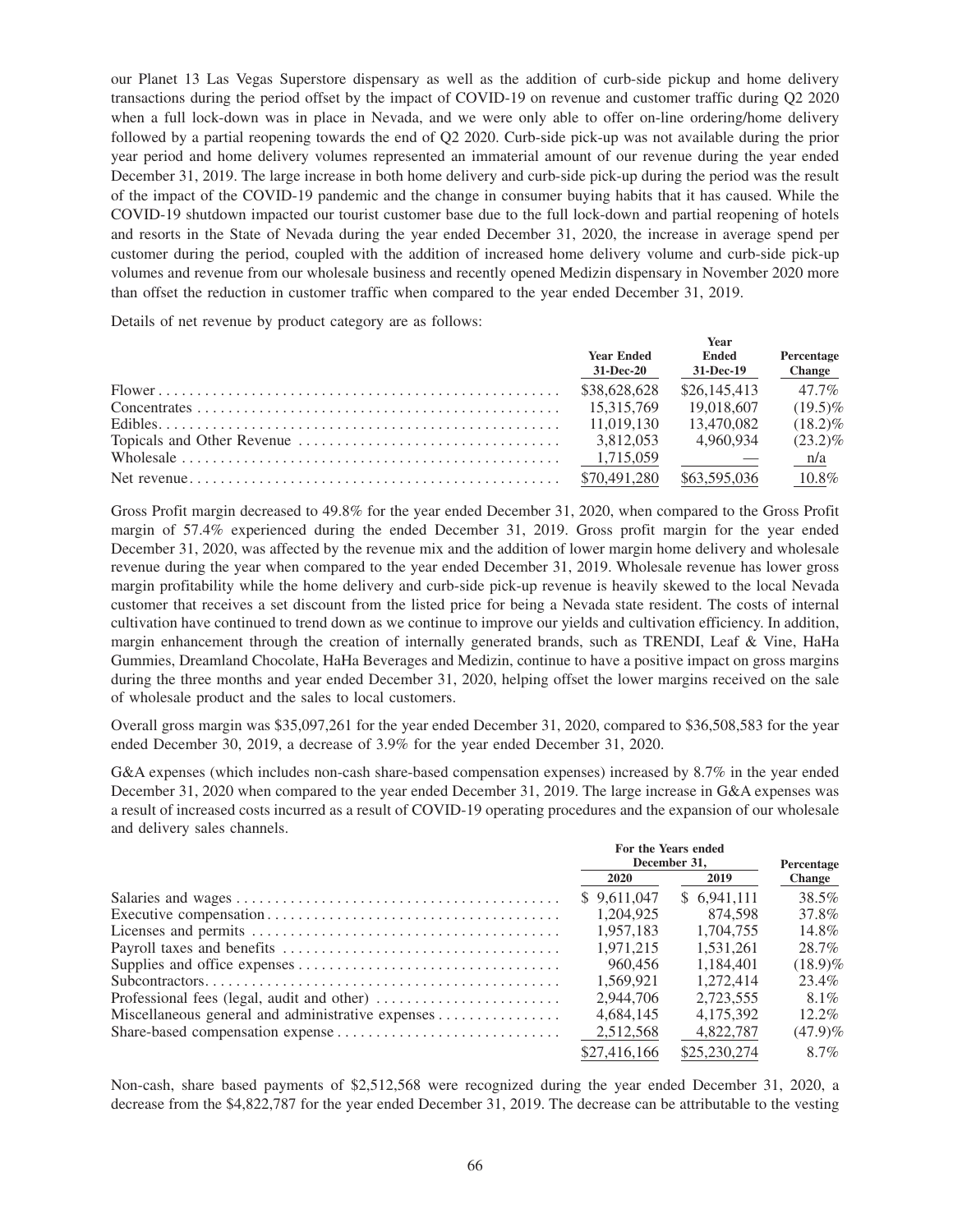schedule for both RSUs and incentive stock options granted on June 11, 2018 and on June 30, 2019 that vested 1/3 on January 1, 2020 and 1/3 on the first and second anniversary of the grant date. We also granted 50,000 RSUs to an employee on January 1, 2020 that vest 1/3 on the grant date and 1/3 on the first and second anniversary of the grant date. We granted 100,000 options to employees on January 7, 2019, and 22,500 on June 30, 2019, that vest 1/3 on the grant date and 1/3 on the first and second anniversaries of the grant date. We granted 100,000 options to one of our consultants on July 4, 2019, that vested 1/4 on the grant date and 1/4 every three months from the grant date to April 4, 2020 and granted 50,518 RSUs to a consultant on July 3, 2020 for services rendered that vested immediately. The expense represents the recognition over time of the fair market value of incentive options and RSUs that were granted to our employees, consultants, officers and directors. These amounts are non-cash and the expense is recognized in accordance with the vesting schedule of the underlying stock options and RSUs.

Sales and marketing expenses decreased by 49.5% during the year ended December 31, 2020, when compared to the year ended December 31, 2019. The large decrease was a result of the COVID-19 shutdown of the Las Vegas strip resulting in the curtailment of our sales and marketing activities geared towards the tourist customer and a switch to less costly sales and marketing activity that focused on the local customer when compared to the prior year periods. We continued to refine our marketing efforts to optimize marketing spend on initiatives that drive increased customer traffic to the Planet 13 Las Vegas Superstore complex, in light of the phased reopening of the Las Vegas Strip and the Planet 13 Las Vegas Superstore since June 1, 2020, the reopening of the Medizin dispensary in November 2020 and the opening of the Santa Ana dispensary in July 2021.

Lease expense increased by \$201,759 or 10.5% for the year ended December 31, 2020, when compared to the prior year as a result of the additional lease expense associated with the acquired WCDN cultivation facility during the in July 2020.

Depreciation and Amortization increased by \$1,387,658 or 60.7% for the year ended December 31, 2020, when compared to the prior year as a result of our completing the buildout of Phase II of the Planet 13 Las Vegas Superstore entertainment complex during Q4 2019 and the recording depreciation on the Phase II assets during the year ended December 31, 2020. In addition, we also began recording depreciation on the acquired WCDN cultivation facility during the three months and year ended December 31, 2020.

We conduct our operations in both the United States and Canada holding financial assets in both currencies and incurs expenses in both USD and CAD. On December 31, 2019, the value of the USD was USD\$1.00=CAD\$1.2998 compared to the value of the USD of USD\$1.00=CAD\$1.2732 as at December 31, 2020, resulting in our recording realized foreign exchange gains of \$398,525 for the year ended December 31, 2020 and a realized foreign exchange loss of \$271,240 for the year ended December 31, 2019. It is our policy to not hedge our CAD\$ or USD\$ exposure.

The large swing in the CAD\$/USD\$ exchange rate during the year combined with changes in volatility and the trading prices of the listed warrants had a significant impact on the fair market value of the warrant liability recognized by us. The change in the fair market value of the warrants resulted in our recognizing a loss of \$16,805,941 during the year ended December 31, 2020, when compared to the loss of \$5,541,590 recognized in the year ended December 31, 2019.

We incurred transaction costs of \$275,250 during the year ended December 31, 2020, that relates to the issuance of warrants as part of unit financings that were completed during the year. There were no transaction costs incurred during the year ended December 31, 2019.

The income tax provision (combined current and deferred tax provisions) for the year ended December 31, 2020, was \$7,106,516 compared to \$7,352,808 for the year ended December 31, 2019. The tax provision decreased due to the decrease in taxable profitability during the year. We are subject to U.S. Federal tax legislation that denies the deduction of certain expenditures for tax purposes that would otherwise be available to non-cannabis-based businesses that results in our being subject to a higher overall tax rate on net income.

Overall net loss after tax for the year ended December 31, 2020, was \$25,008,729 compared to a net loss of \$12,303,343 for the year ended December 30, 2019.

# *Segmented Disclosure*

We operate in a single reportable operating segment as a vertically integrated cannabis company with cultivation, production and distribution operations in Nevada, and retail dispensary and distribution operations in California since July 2021.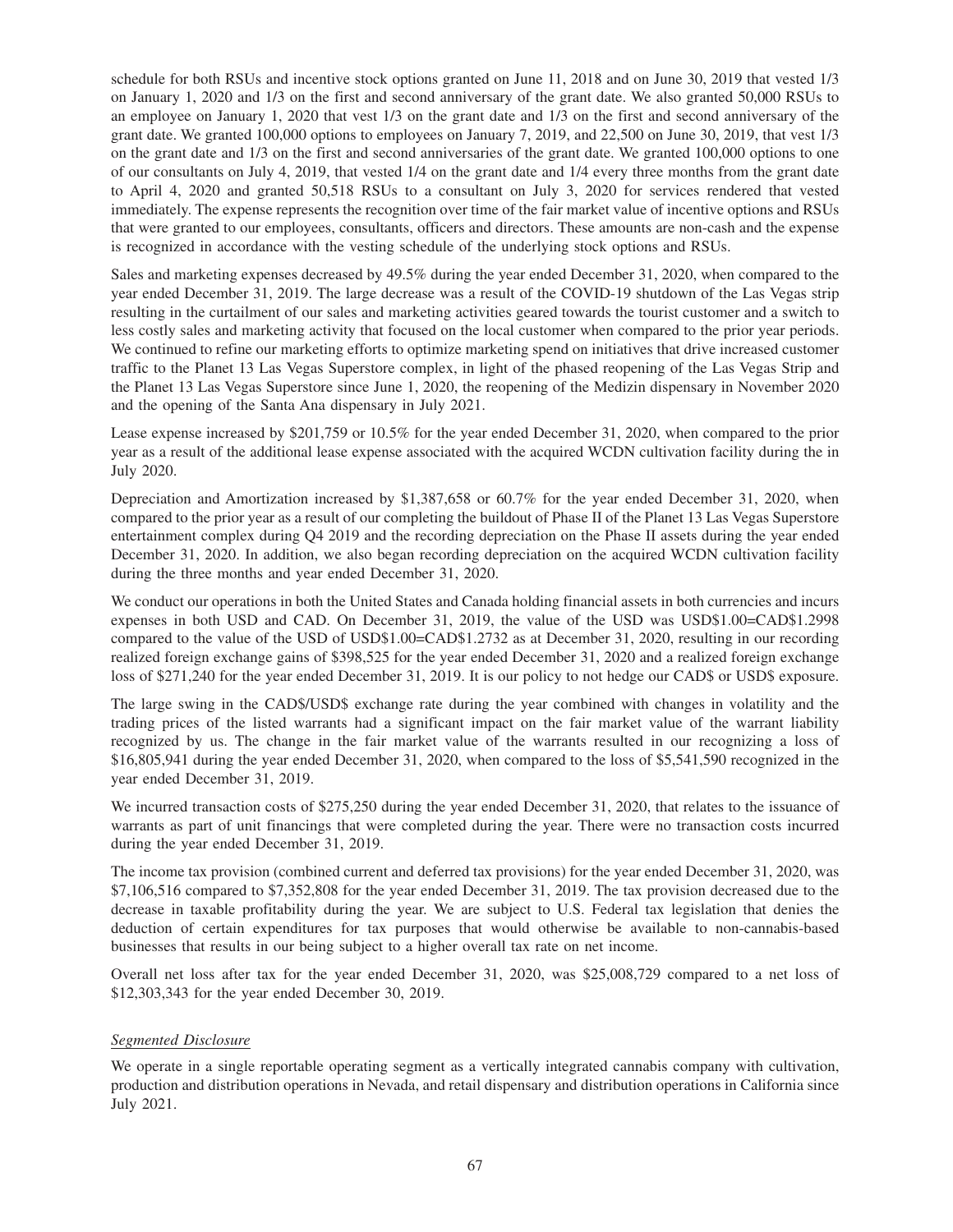## **Financial Position and Liquidity**

As at December 31, 2021, our financial instruments consist of cash, deposits, accounts payable and accrued liabilities, and note payable. We have no speculative financial instruments, derivatives, forward contracts, or hedges.

As at December 31, 2021, we had working capital of \$68,274,639 compared to working capital of \$81,492,200 as at December 31, 2020.

The following table relates to the years ended December 31, 2021, 2020 and 2019:

| <b>Years Ended December 31,</b> |                                       |           |
|---------------------------------|---------------------------------------|-----------|
| 2021                            | <b>2020</b>                           | 2019      |
|                                 | $(379,883)$ $(3,688,853)$ $4,701,020$ |           |
|                                 |                                       |           |
| 64.538.059 77.335.979           |                                       | 5,030,185 |

## *Cash Flow from Operating Activities*

Net cash provided by (used in) operating activities was (\$379,883) for the year ended December 31, 2021, compared to cash used in operating activities of (\$3,688,853) for the year ended December 31, 2020. The increase is primarily due to the net changes in non-cash working capital items, included income tax liability, that decreased as a result of cash payments for income taxes during the year ended December 31, 2021, when compared to the year ended December 31, 2020.

Net cash provided by (used in) operating activities was (\$3,688,853) for the year ended December 31, 2020, a decrease of \$8,389,873 compared to cash provided by operating activities of \$4,701,020 for the year ended December 31, 2019. This is primarily due to changes in non-cash working capital during the period, including a growth in inventory levels, as we ramped the business to support the revenue growth experienced during the year.

Net cash provided by operating activities was \$4,701,020 for the year ended December 31, 2019, an increase of \$10,890,576, compared to (\$6,189,556) used in operations during the year ended December 31, 2018. This is primarily due to the impact of changes in inventory and accounts payable and accrued liabilities related to our growth and expanded product mix, partially offset by our increase in gross profit from operations as a result of the increase in organic growth from a large increase in customers served.

# *Cash Flow from Investing Activities*

Net cash used in investing activities was \$81,756,746 for the year ended December 31, 2021, compared to net cash used in investing activities of \$8,031,458 for the year ended December 31, 2020. The increase is due to the build-out of the Planet 13 OC Superstore location and the expansion of the Planet 13 Las Vegas Superstore dispensary floor space and production facility during the year ended December 31, 2021.

Net cash used in investing activities was \$8,031,458 for the year ended December 31, 2020, a decrease of \$8,030,124, compared to the \$16,061,582 net cash used in investing activities for the year ended December31, 2019. The decrease is due a smaller number of expansion projects undertaken during the year ended December 31, 2020, when compared to the prior year.

Net cash used in investing activities was \$16,061,582 for the year ended December 31, 2019, an increase of \$2,748,181, compared to the \$13,313,401 net cash used in investing activities for the year ended December 31, 2018. The increase is due to the additional enhancements made to the Planet 13 Las Vegas Superstore location during the Phase II and III buildouts compared to the Phase I buildout that occurred in the year ended December 31, 2018.

### *Cash Flow from Financing Activities*

Net cash provided by financing activities was \$64,538,059 for the year ended December 31, 2021, compared to net cash provided by financing activities of \$77,335,979 for the year ended December 31, 2020. The decrease was primarily related to a decrease in proceeds for the issuance of units (each unit comprised of one common share and one half of a common share purchase warrant) offerings that occurred in the year ended December 31, 2021, as well as a decrease in cash proceeds received from the exercise of common share purchase warrants during the period, when compared to the year ended December 31, 2020.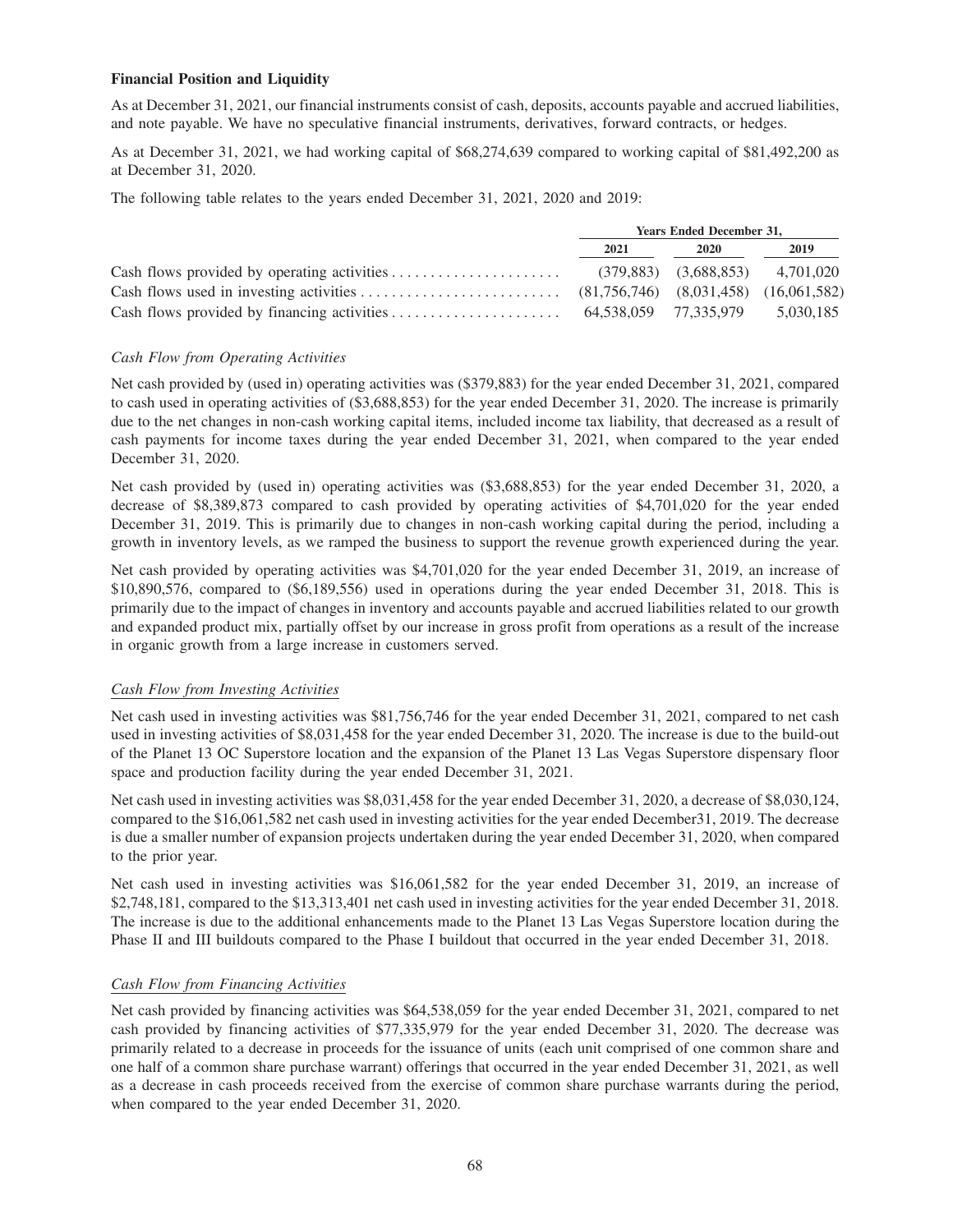Net cash provided by financing activities was \$77,335,979 for the year ended December 31, 2020, an increase of \$72,305,794, compared to the \$5,030,185 net cash provided by financing activities for the year ended December 31, 2019. The increase was primarily related to \$48,125,129 in gross proceeds from the issuance of units (each unit comprised of one common share and one half of a common share purchase warrant) that occurred for the year ended December 31, 2020, compared to \$0 during the year ended December 31, 2019. In addition, we received cash proceeds of \$32,871,439 from the exercise of common share purchase warrants during the year ended December 31, 2020, compared to cash proceeds of \$5,030,185 during the year ended December 31, 2019, an increase of \$27,841,254.

Net cash provided by financing activities was \$5,030,185 for the year ended December 31, 2019, a decrease of \$33,693,064 compared to the \$38,723,249 net cash provided by financing activities for the year ended December 31, 2018. The decrease was primarily related to the \$40,381,022 net proceeds received from the issuance of units (each unit comprised of one common share and one half of a common share purchase warrant) that occurred in the year ended December 31, 2018, compared to \$0 during the year ended December 31, 2019. This was partially offset by the \$5,030,185 in cash proceeds received from the exercise of common share purchase warrants during the year ended December 31, 2019, compared to cash proceeds of \$2,374,253 during the year ended December 31, 2019, an increase of \$2,655,932.

## **Capital Resources**

We have a recent history of operating losses. It may be necessary for us to arrange for additional financing to meet our on-going growth initiatives.

Management believes it will be able to raise equity capital as required in the long term, but recognizes the risks attached thereto. There can be no assurance that it will be able to obtain adequate financing in the future or that the terms of such financing may be favorable.

## **Capital Management**

Our capital consists of shareholders' equity. Our objective when managing capital is to maintain adequate levels of funding to support the development of our businesses and maintain the necessary corporate and administrative functions to facilitate these activities. This is done primarily through equity financing and incurring debt. Future financings are dependent on market conditions and there can be no assurance we will be able to raise funds in the future. We invest all capital that is surplus to our immediate operational needs in short-term, highly liquid, high-grade financial instruments. There were no changes to our approach to capital management during the year. We are not subject to externally imposed capital requirements.

### **Off-Balance Sheet Arrangements**

We have no off-balance sheet arrangements as of December 31, 2021, and 2020, respectively, or as of the date hereof.

### **Critical Accounting Estimates**

The preparation of consolidated financial statements in conformity with GAAP requires our management to make judgements, estimates and assumptions about future events that affect the amounts reported in the consolidated financial statements. Although these estimates are based on management's best knowledge of the amount, event or actions, actual results may differ from those estimates. Estimates and judgements are continuously evaluated and are based on management's experience and other factors, including expectations of future events that are believed to be reasonable.

Revisions to accounting estimates are recognized in the period in which the estimates are revised and in any future periods affected.

### *Leases*

We apply judgement in determining whether a contract contains a lease and if a lease is classified as an operating lease or a finance lease.

We determine the lease term as the non-cancellable term of the lease, which may include options to extend or terminate the lease when it is reasonably certain that we will exercise that option. The lease term is used in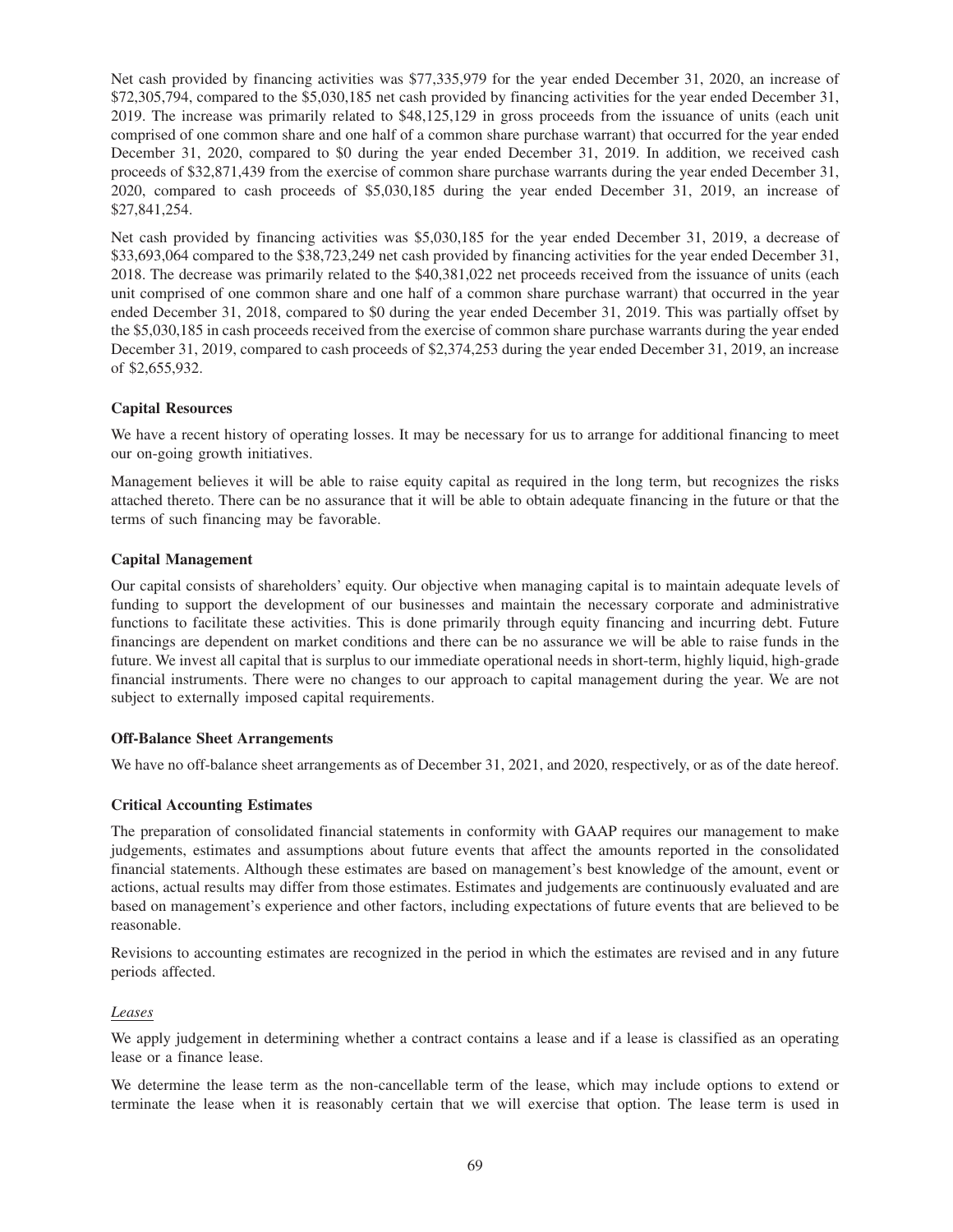determining classification between operating lease and finance lease, calculating the lease liability and determining the incremental borrowing rate. We have several lease contracts that include extension and termination options. We apply judgement in evaluating whether it is reasonably certain to exercise the option to renew or terminate the lease. That is, it considers all relevant factors that create an economic incentive for it to exercise either the renewal or termination. After the commencement date of the lease, we reassess the lease term if there is a significant event or change in circumstances that is within its control and affects its ability to exercise or not to exercise the option to renew or to terminate (e.g., construction of significant leasehold improvements or significant customization to the leased asset).

We are required to discount lease payments using the rate implicit in the lease if that rate is readily available. If that rate cannot be readily determined, the lessee is required to use its incremental borrowing rate. We generally use the incremental borrowing rate when initially recording real estate leases. Information from the lessor regarding the fair value of underlying assets and initial direct costs incurred by the lessor related to the leased assets is not available. We determine the incremental borrowing rate as the interest rate we would pay to borrow over a similar term the funds necessary to obtain an asset of a similar value to the right-of-use asset in a similar economic environment.

## *Share-based compensation*

We use the Black-Scholes valuation model to determine the fair value of options and warrants granted to employees and non-employees under share-based payment arrangements, where appropriate. In instances where equity awards have performance or market conditions, we utilize the Monte Carlo valuation model to simulate the various outcomes that affect the value of the award. In estimating fair value, management is required to make certain assumptions and estimates such as the expected term of the instrument, volatility of our future share price, risk free rates, future dividend yields and estimated forfeitures at the initial grant date, by reference to the underlying terms of the instrument, and our experience with similar instruments. Changes in assumptions used to estimate fair value could result in materially different results. Refer to Note 12 in our audited consolidated annual financial statements for the year ended December 31, 2021, for further information.

# *Estimated useful lives and depreciation and amortization of property and equipment, right-of-use asset and intangible assets*

Depreciation and amortization of property and equipment, right-of-use assets and intangible assets are dependent upon estimates of useful lives, which are determined through the exercise of judgment. The assessment of any impairment of these assets is dependent upon estimates of recoverable amounts that consider factors such as economic and market conditions and the useful lives of assets. Refer to Notes 6, 7 and 8 for further information.

# *Fair value measurement*

We use valuation techniques to determine the fair value of financial instruments (where active market quotes are not available) and non-financial assets. This involves developing estimates and assumptions consistent with how market participants would price the instrument. We base our assumptions on observable data as far as possible, but this is not always available. In that case, we use the best information available. Estimated fair values may vary from the actual prices that would be achieved in an arm's length transaction at the reporting date.

### *Deferred tax assets and uncertain tax positions*

We recognize deferred tax assets and liabilities based on the differences between the consolidated financial statement carrying amounts and the respective tax bases of our assets and liabilities. We measure deferred tax assets and liabilities using current enacted tax rates expected to apply to taxable income in the years in which the temporary differences are expected to reverse. We routinely evaluate the likelihood of realizing the benefit of our deferred tax assets and may record a valuation allowance if, based on all available evidence, we determine that some portion of the tax benefit will not be realized.

In evaluating the ability to recover deferred tax assets within the jurisdiction from which they arise, we consider all available positive and negative evidence, including scheduled reversals of deferred tax liabilities, projected future taxable income, tax-planning strategies and results of operations. In projecting future taxable income, we consider historical results and incorporate assumptions about the amount of future pretax operating income adjusted for items that do not have tax consequences. Our assumptions regarding future taxable income are consistent with the plans and estimates that are used to manage our underlying businesses. In evaluating the objective evidence that historical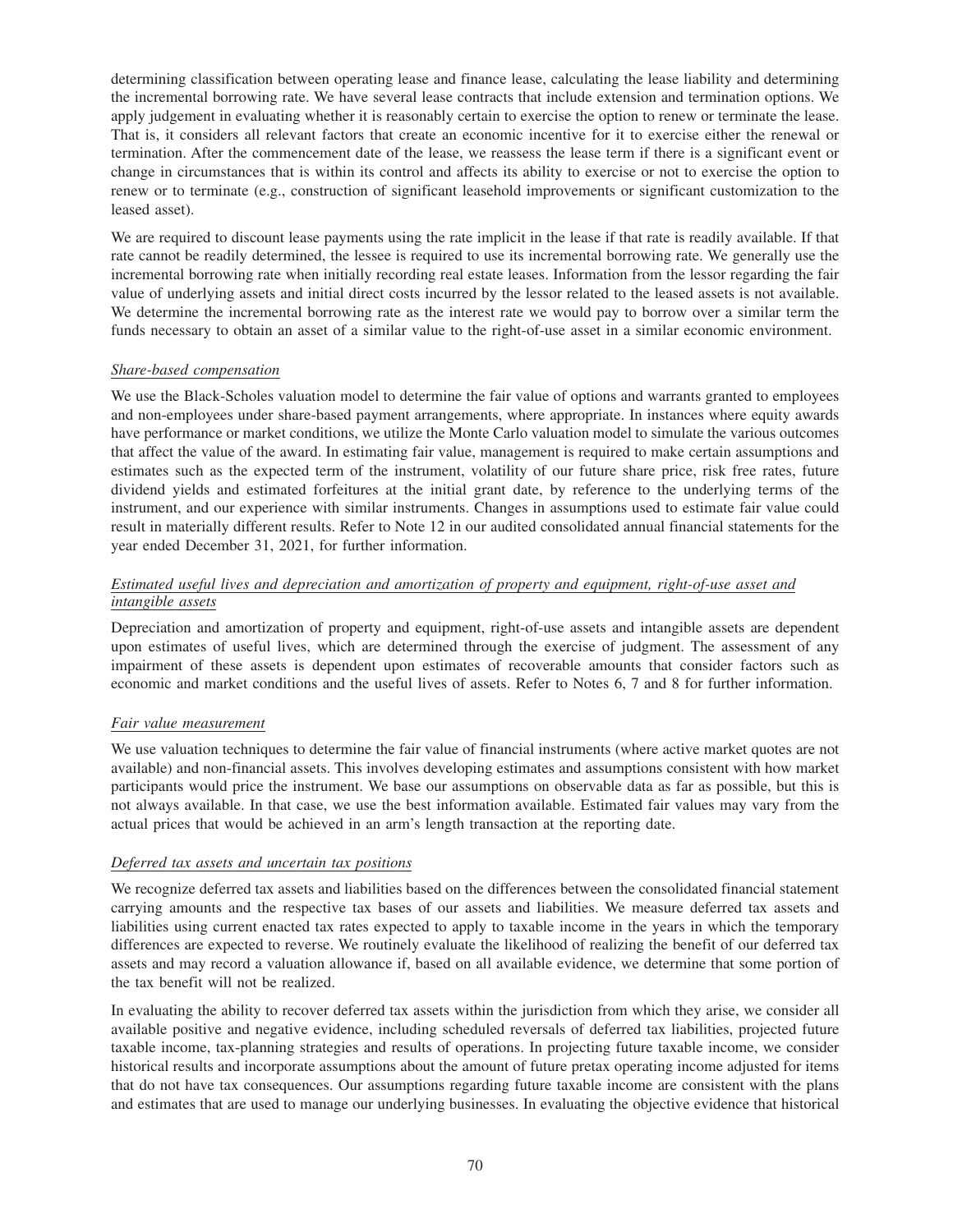results provide, we consider three years of cumulative operating income/(loss). The income tax expense, deferred tax assets and liabilities and liabilities for unrecognized tax benefits reflect our best assessment of estimated current and future taxes to be paid. Deferred tax asset valuation allowances and liabilities for unrecognized tax benefits require significant judgment regarding applicable statutes and their related interpretation, the status of various income tax audits and our particular facts and circumstances. Although we believe that the judgments and estimates discussed herein are reasonable, actual results, including forecasted COVID-19 business recovery, could differ, and we may be exposed to losses or gains that could be material. To the extent we prevail in matters for which a liability has been established or is required to pay amounts in excess of the established liability, the effective income tax rate in a given financial statement period could be materially affected.

## *Estimated useful lives and depreciation of property and equipment, right-of-use assets*

Depreciation and amortization of property and equipment, right-of-use assets and intangible assets are dependent upon estimates of useful lives, which are determined through the exercise of judgment. Impairment of definite long-lived assets is influenced by judgment in defining a reporting unit and determining the indicators of impairment, and estimates used to measure impairment losses. Refer to Notes 7 and 8 for further information.

## *Impairment of indefinite life intangible assets*

Indefinite life intangible assets are tested for impairment annually, or more frequently when events or circumstances indicate that impairment may have occurred. As part of the impairment evaluation, the Company may elect to perform an assessment of qualitative factors. If this qualitative assessment indicates that it is more likely than not that the fair value of the indefinite-lived intangible asset or the reporting unit is less than its carrying value, a quantitative impairment test is required to compare the fair value of the asset to its' carrying value. An impairment charge is recorded if the carrying value exceeds the fair value. The assessment of whether an indication of impairment exists is performed at the end of each reporting period and requires the application of judgment, historical experience, and external and internal sources of information. The Company makes estimates in determining the future cash flows and discount rates in the quantitative impairment test to compare the fair value to the carrying value.

## *Valuation of Inventory*

Inventory is comprised of raw materials, work-in-progress and finished goods. Cannabis and hemp costs include expenditures directly related to the manufacturing process as well as suitable portions of related production overheads, based on normal operating capacity. At the end of each reporting period, the Company performs an assessment of inventory and record inventory valuation adjustments for excess and obsolete inventories based on the estimated forecast of product demand, production requirements, market conditions, regulatory environment, and spoilage. A reserve is estimated to ensure the inventory balance at the end of the year reflects the estimates of product the Company expect to sell in the next year. Changes in the regulatory structure, lack of retail distribution locations or lack of consumer demand could result in future inventory reserves.

### *Warrant Liability*

Warrants are accounted for in accordance with the applicable authoritative accounting guidance in ASC 815 as either derivative liabilities or as equity instruments depending on the specific terms of the warrant agreements. Liability-classified instruments are recorded at fair value at each reporting period with any change in fair value recognized as a component of the change in fair value of derivative liabilities in the consolidated statements of operations and comprehensive loss. Transaction costs allocated to warrants that are presented as a liability are expensed immediately within other expenses (income) in the consolidated statements of operations and comprehensive loss. Refer to Note 12 for a discussion on the change in the warrant liability value.

#### *Deferred tax assets and uncertain tax positions*

The Company recognizes deferred tax assets and liabilities based on the differences between the consolidated financial statement carrying amounts and the respective tax bases of its assets and liabilities. The Company measures deferred tax assets and liabilities using current enacted tax rates expected to apply to taxable income in the years in which the temporary differences are expected to reverse. The Company routinely evaluates the likelihood of realizing the benefit of its deferred tax assets and may record a valuation allowance if, based on all available evidence, it determines that some portion of the tax benefit will not be realized.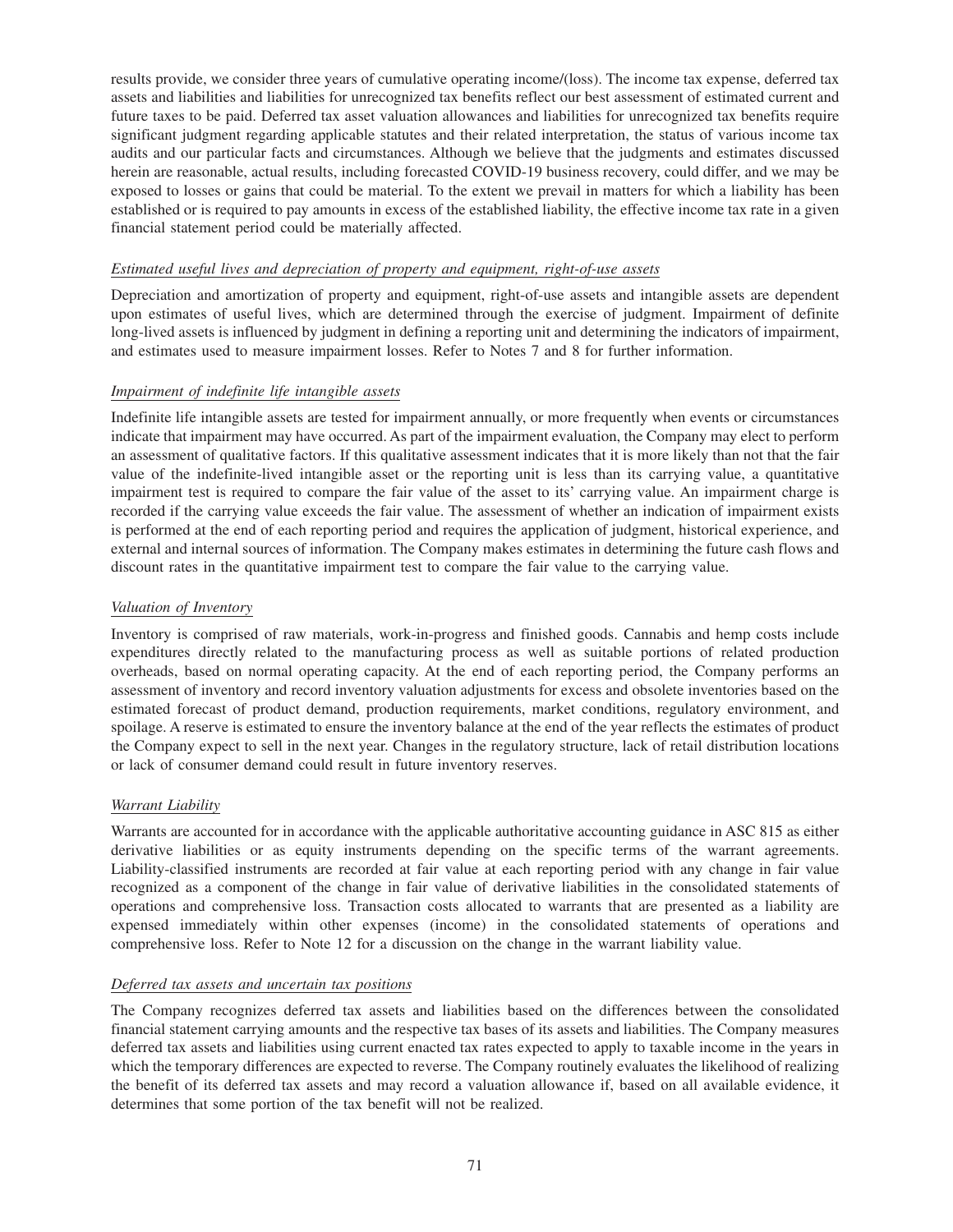In evaluating the ability to recover deferred tax assets within the jurisdiction from which they arise, the Company considers all available positive and negative evidence, including scheduled reversals of deferred tax liabilities, projected future taxable income, tax-planning strategies and results of operations. In projecting future taxable income, the Company considers historical results and incorporates assumptions about the amount of future pretax operating income adjusted for items that do not have tax consequences. The Company's assumptions regarding future taxable income are consistent with the plans and estimates that are used to manage its underlying businesses. In evaluating the objective evidence that historical results provide, the Company considers three years of cumulative operating income (loss). The income tax expense, deferred tax assets and liabilities and liabilities for unrecognized tax benefits reflect the Company's best assessment of estimated current and future taxes to be paid. Deferred tax asset valuation allowances and liabilities for unrecognized tax benefits require significant judgment regarding applicable statutes and their related interpretation, the status of various income tax audits and the Company's particular facts and circumstances. Although the Company believes that the judgments and estimates discussed herein are reasonable, actual results, including forecasted COVID-19 business recovery, could differ, and the Company may be exposed to losses or gains that could be material. To the extent the Company prevails in matters for which a liability has been established or is required to pay amounts in excess of the established liability, the effective income tax rate in a given financial statement period could be materially affected.

# **Item 7A. Quantitative and Qualitative Disclosures About Market Risk.**

#### **Financial instrument classification and measurement**

Our financial instruments carried on the annual audited consolidated statement of financial position are carried at amortized cost with the exception of cash, which is carried at fair value. There are no significant differences between the carrying value of financial instruments and their estimated fair values as of December 31, 2021, or December 31, 2020 due to the immediate or short-term maturities of the financial instruments.

#### **Fair values of financial assets and liabilities**

Our financial instruments include cash, deposits, accounts payable and accrued expenses and note payable. At December 31, 2021, the carrying value of cash is fair value. Financial instruments classified as loans and receivables and other financial liabilities are carried at amortized cost using the effective interest method. Transaction costs are included in the amount initially recognized. Accounts payable and other liabilities, notes payable, and notes payable related parties have been classified as other financial liabilities.

# **Credit Risk**

Credit risk is the risk that one party to a financial instrument will fail to discharge an obligation and cause the other party to incur a financial loss. It is management's opinion that we are not exposed to significant credit risk arising from these financial instruments. A portion of our revenue utilizes third-party payment platforms. These platforms batch process several days' worth of activity before funds are remitted to us. A failure of such platforms, or the inability of the platform provider to remit funds in a timely manner to us could have a material impact on our financial position. We limit credit risk by entering into business arrangements with high credit-quality counterparties. Thus, the credit risk associated with other receivables is also considered to be negligible.

#### **Interest Rate Risk**

Interest rate risk is the risk of losses that arise as a result of changes in contracted interest rates. We are not exposed to significant interest rate risk.

# **Currency Risk**

We are exposed to foreign exchange risk arising from various currency exposures. We primarily operate in Canada and the United States and incur certain expenditures and obtain financing in both Canadian and US dollars. Foreign exchange risk arises from future commercial transactions and recognized assets and liabilities denominated in a currency that is not the functional currency of the Company or the subsidiary that holds the financial asset or liability. Our risk management policy is to review our exposure to non-US dollar forecast operating costs on a case-by-case basis. The majority of our forecast operating costs are in US dollars and Canadian dollars. The risk is measured using sensitivity analysis and cash flow forecasting.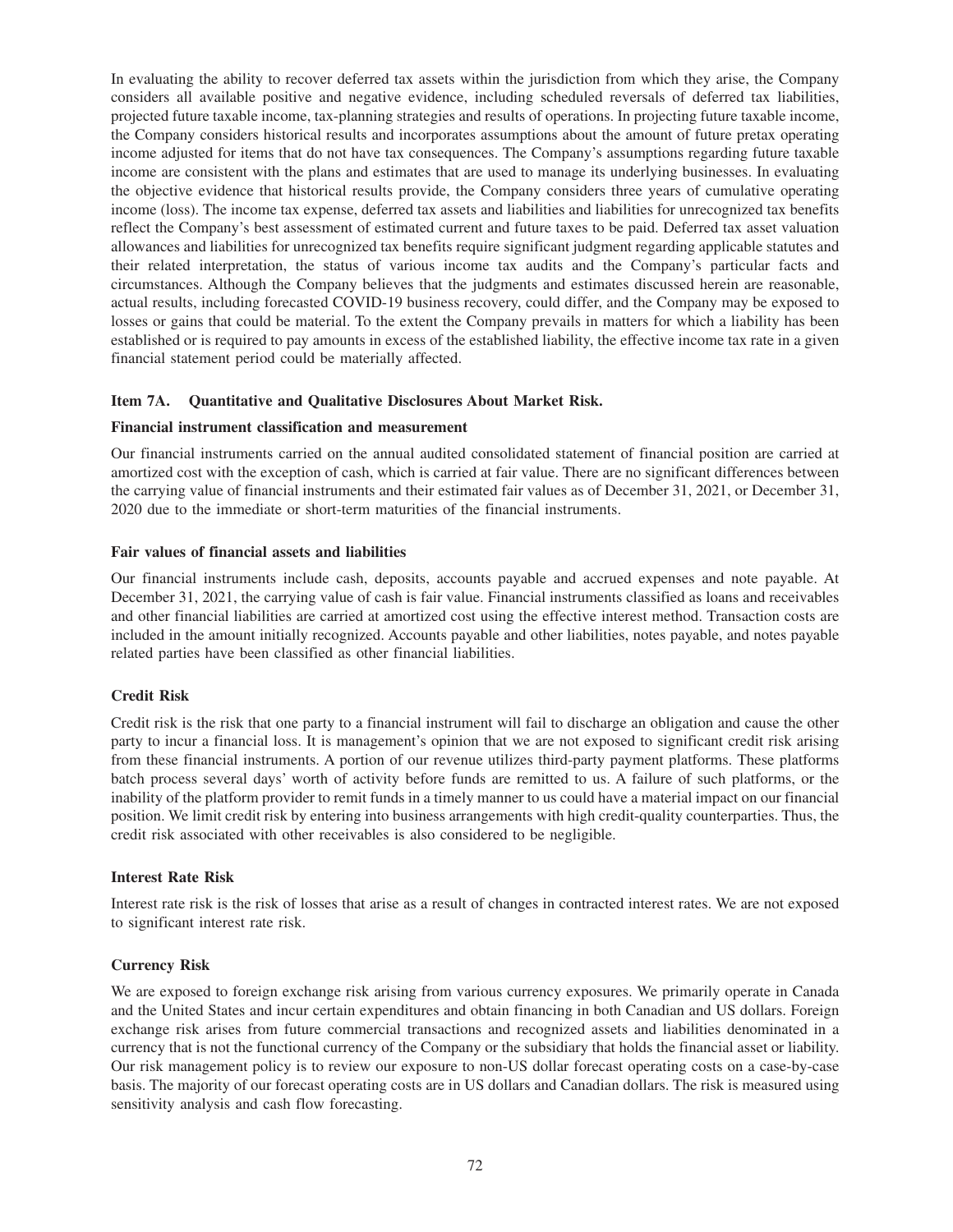The carrying amount of foreign currency financial assets and liabilities in US dollars as at December 31, 2021, is as follows:

| US Dollar amounts of foreign currency assets and liabilities |           |                    |
|--------------------------------------------------------------|-----------|--------------------|
|                                                              | Assets    | <b>Liabilities</b> |
|                                                              | \$355,170 | \$801,335          |

Based on the financial instruments held as at December 31, 2021, we would have recognized an additional unrealized foreign exchange loss of \$56,565 had the US dollar shifted by 10% as a result of foreign exchange effect on translation of non-US dollar denominated financial instruments. As at December 31, 2021, we have no hedging agreements in place with respect to foreign exchange rates. We have not entered into any agreements or purchased any instruments to hedge possible currency risks at this time.

# **Liquidity Risk**

Prudent liquidity risk management implies maintaining at all times sufficient cash and liquid investments to meet our commitments as they arise. We manage liquidity risk by maintaining adequate cash reserves and by continuously monitoring forecast and actual cash flows. Where insufficient liquidity may exist, we may pursue various debt and equity instruments for short or long-term financing of our operations.

As at December 31, 2021, we had working capital of \$68,274,639 (December 31, 2020 - \$81,492,200) and anticipate that revenue from operations will provide sufficient funds to cover all our operating expenditures for the next 12 months and available cash on hand will be sufficient to fund any and all capital expenditure requirements for the build-out of operations in the State of Florida and carry out other corporate initiatives over the next 12 months.

Planned expansion of our cultivation facilities, production and manufacturing facilities and retail distribution facilities will require us to raise additional capital from outside sources. We will consider financing alternatives while contemplating minimal shareholder dilution.

Our potential sources of cash flow in the upcoming year will be from the proceeds of the sale of cannabis and cannabis related products and possible equity financings, loans, lease financing and entering into joint venture agreements, or any combination thereof.

# **Pricing Risk**

Price risk is the risk of variability in fair value due to movements in equity or market prices.

# **Concentration Risk**

We currently operate exclusively in Southern Nevada and Southern California. Should economic conditions deteriorate within those regions, our results of operations and financial position would be negatively impacted.

# **Item 8. Financial Statements and Supplementary Data.**

The financial information required by Item 8 is located beginning on page F-1 of this report.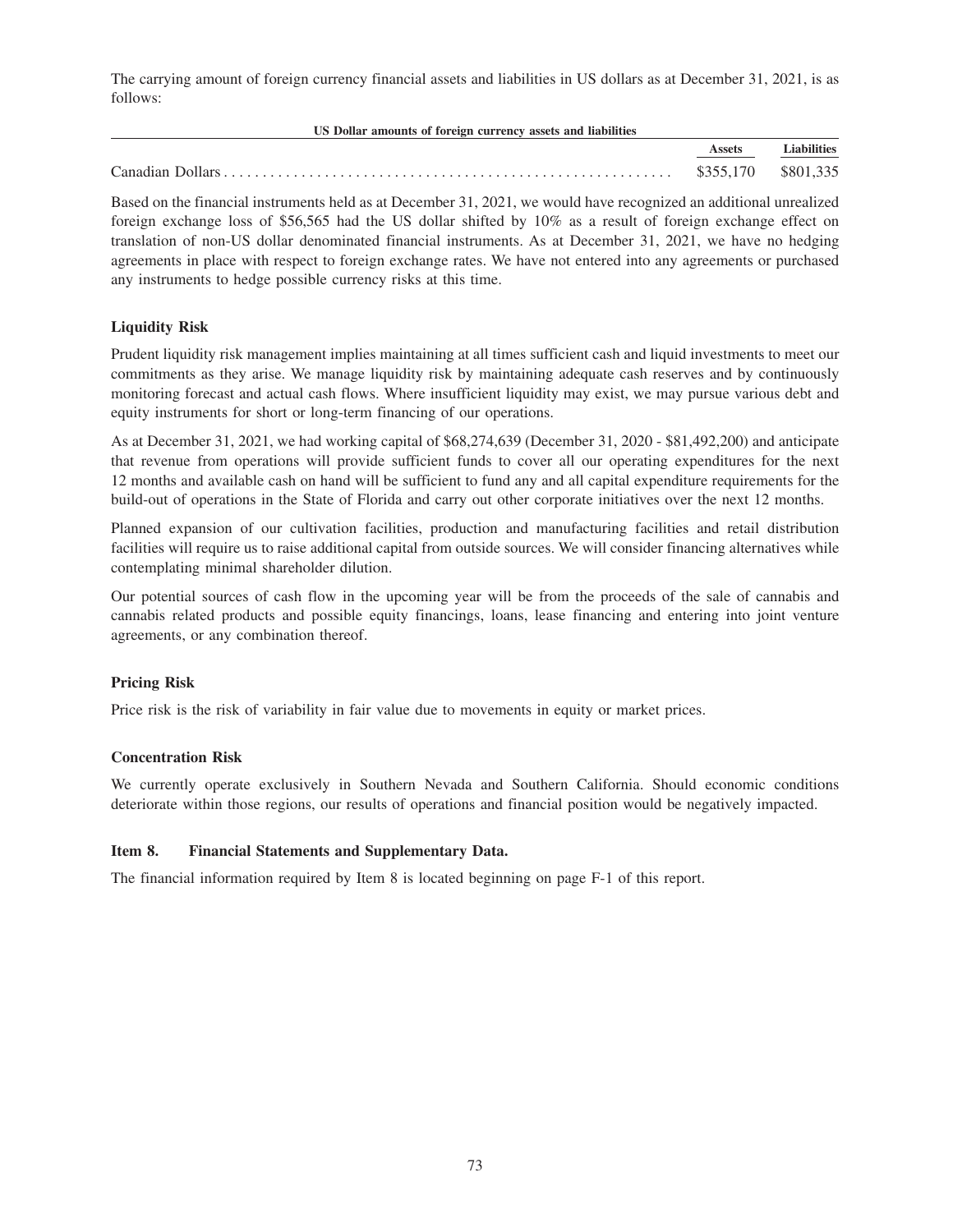## **Item 9. Changes in and Disagreements with Accountants on Accounting and Financial Disclosure.**

None

## **Item 9A. Controls and Procedures.**

## **Conclusion Regarding the Effectiveness of Disclosure Controls and Procedures**

We maintain disclosure controls and procedures that are designed to ensure that information required to be disclosed in our reports under the Securities Exchange Act of 1934, as amended (the ''**Exchange Act**''), is recorded, processed, summarized and reported within the time periods specified in the SEC's rules and forms, and that such information is accumulated and communicated to management, including our co-CEOs and Chief Financial Officer (CFO), as appropriate, to allow timely decisions regarding required disclosure. In designing and evaluating the disclosure controls and procedures, management recognized that any controls and procedures, no matter how well designed and operated, can provide only reasonable assurance of achieving the desired control objectives, as ours are designed to do, and management necessarily was required to apply its judgment in evaluating the risk related to controls and procedures.

In connection with the preparation of this Form 10-K, as of December 31, 2021, an evaluation was performed under the supervision and with the participation of our management, including the co-CEOs and CFO, of the effectiveness of the design and operation of our disclosure controls and procedures (as defined in Rules 13a-15(e) and 15d-15(e) under the Exchange Act). Based on that evaluation, our management concluded that our disclosure controls and procedures were effective at a reasonable assurance level as of December 31, 2021.

# **Management's Report on Internal Control Over Financial Reporting**

This Annual Report on Form 10-K does not include a report of management's assessment regarding internal control over financial reporting or an attestation report of our independent registered public accounting firm due to a transition period established by rules of the SEC for newly public companies. In addition, as an emerging growth company, as defined under the terms of the JOBS Act of 2012, our independent registered accounting firm is not required to issue a report on the internal control over financial reporting.

# **Item 9B. Other Information.**

None.

# **Item 9C. Disclosure Regarding Foreign Jurisdictions that Prevent Inspections.**

Not applicable.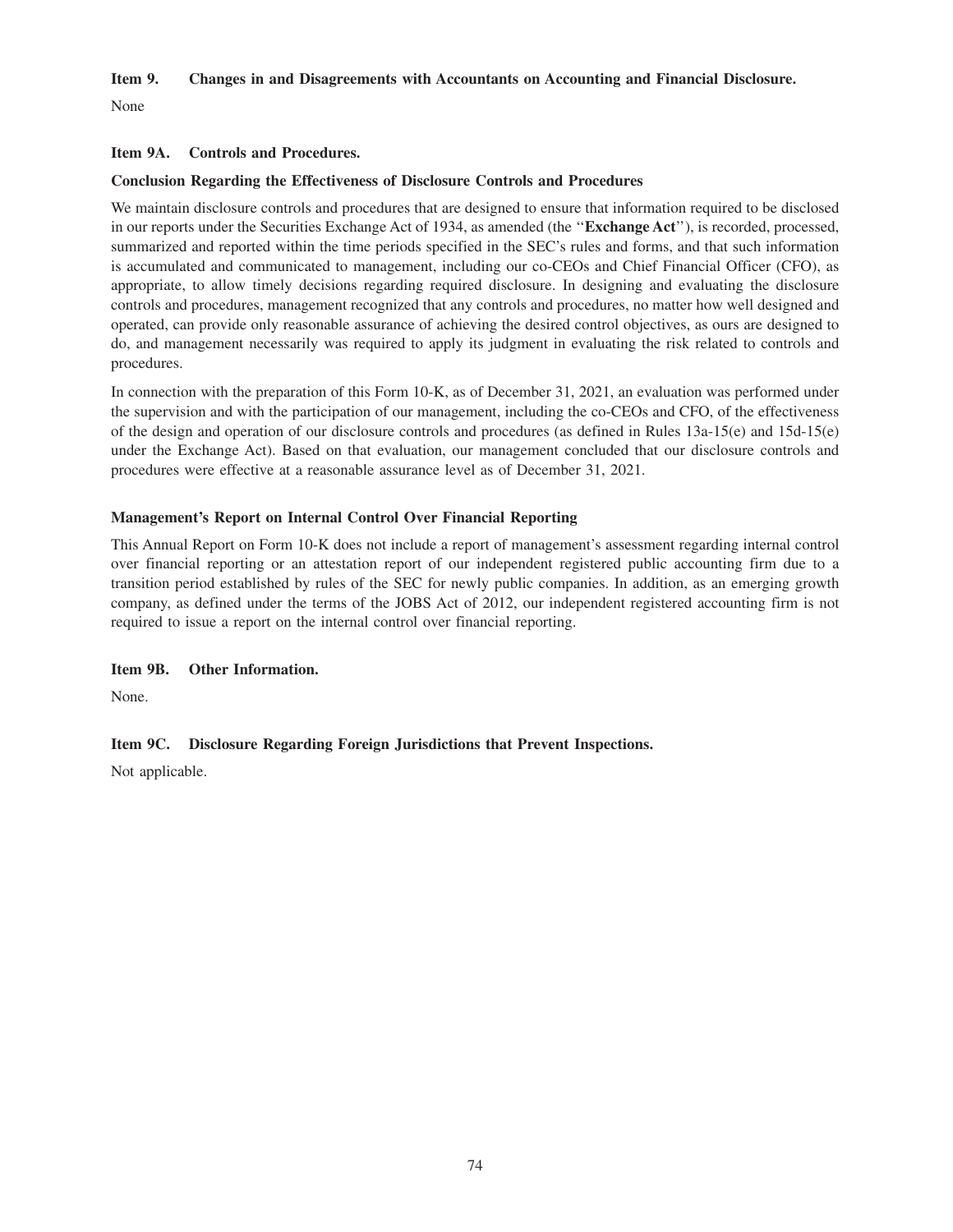## **PART III**

#### **Item 10. Directors, Executive Officers and Corporate Governance.**

The articles of the Company (the ''**Articles**'') provide that the number of directors should not be fewer than three directors. Each director shall hold office until the close of our next annual general meeting, or until his or her successor is duly elected or appointed, unless his or her office is earlier vacated. Our Board currently consists of four directors.

The following table sets forth our directors and executive officers and their respective positions:

| Name             | Age | <b>Position</b>                         |
|------------------|-----|-----------------------------------------|
| Robert Groesbeck | 61  | Director, Co-Chairman and Co-CEO        |
|                  |     | Director, Co-Chairman and Co-CEO        |
| Michael Harman   | 49  | Director                                |
| Adrienne O'Neal  | 62  | Director                                |
|                  | 54  | Chief Financial Officer                 |
| Leighton Koehler | 43  | General Counsel                         |
|                  |     | 39 Vice President Operations            |
| William Vargas   | 62  | Vice President Finance                  |
| David Farris     | 28  | Vice President Sales and Marketing      |
| Michael Jennings | 47  | President of East Coast Operations      |
|                  | 42  | Vice President of Midwestern Operations |

#### **Director and Executive Officer Biographies**

*Robert Groesbeck* has served as Co-CEO and a director of the Company since June 2018. Prior to that, Mr. Groesbeck served as Co-President of MMDC, a subsidiary of the Company, from 2014 to June 2018. Mr. Groesbeck also serves as General Counsel and Advisor to C&S Waste Solutions, a provider of comprehensive solid waste and recycling services, since 2013. He has practiced law for over 25 years and has also served as the mayor of the City of Henderson, Nevada from 1993 to 1997. Mr. Groesbeck earned his B.S. in Criminal Justice from the University of Nevada, a M.B.A. from National University and a J.D. from Western Michigan University.

We believe that Mr. Groesbeck's experience as a long-time entrepreneur, starting and/or assisting in the creation of a number of businesses, qualifies him to serve on the Board.

*Larry Scheffler* has served as Co-CEO and a director of the Company since June 2018. Prior to that, Mr. Scheffler served as Co-President of MMDC, a subsidiary of the Company, from 2014 to June 2018. He is also the Chairman and Founder of Las Vegas Color Graphics, Inc., a privately owned commercial printing company, where he has served since 1978. Mr. Scheffler has also served as a councilman for the city of Henderson, Nevada from 1990 to 1995. Mr. Scheffler has also served as a commissioner on six major commissions in Southern Nevada government and has an extensive background in real estate. He has founded and is managing director of entities controlling over 1,000 acres in three states that are under some form of development.

We believe that Mr. Scheffler's broad management experience and past success with guiding the growth of the Company qualifies him to serve on the Board.

*Michael Harman, CPA*, has been a director of the Company since June 2018. He is the Managing Partner and senior audit partner with HRP CPAs, a certified public accounting and consulting firm, since July 2016. Prior to that, Mr. Harman was a Partner at LLB CPAs from 1998 to June 2016. He holds FINRA series 27 and 63 licenses, serves as Financial Operations Principal for a Broker Dealer in Las Vegas, is a member of the American Institute of Certified Public Accountants, the Turnaround Management Association and the Nevada Society of Certified Public Accountants and is a CPA licensed in the State of Nevada.

We believe that Mr. Harman is qualified to serve on the Board due to his extensive accounting experience and his familiarity in working with management of a variety of companies in his role as a CPA.

*Adrienne O'Neal* has been a director of the Company since June 2019. She has been the owner of Las Vegas Counselor LLC since 2004, where she provides marriage and family therapy services, and she is also the co-owner of Red Rock Counseling, a private practice agency which includes licensed therapists and training for pre-licensed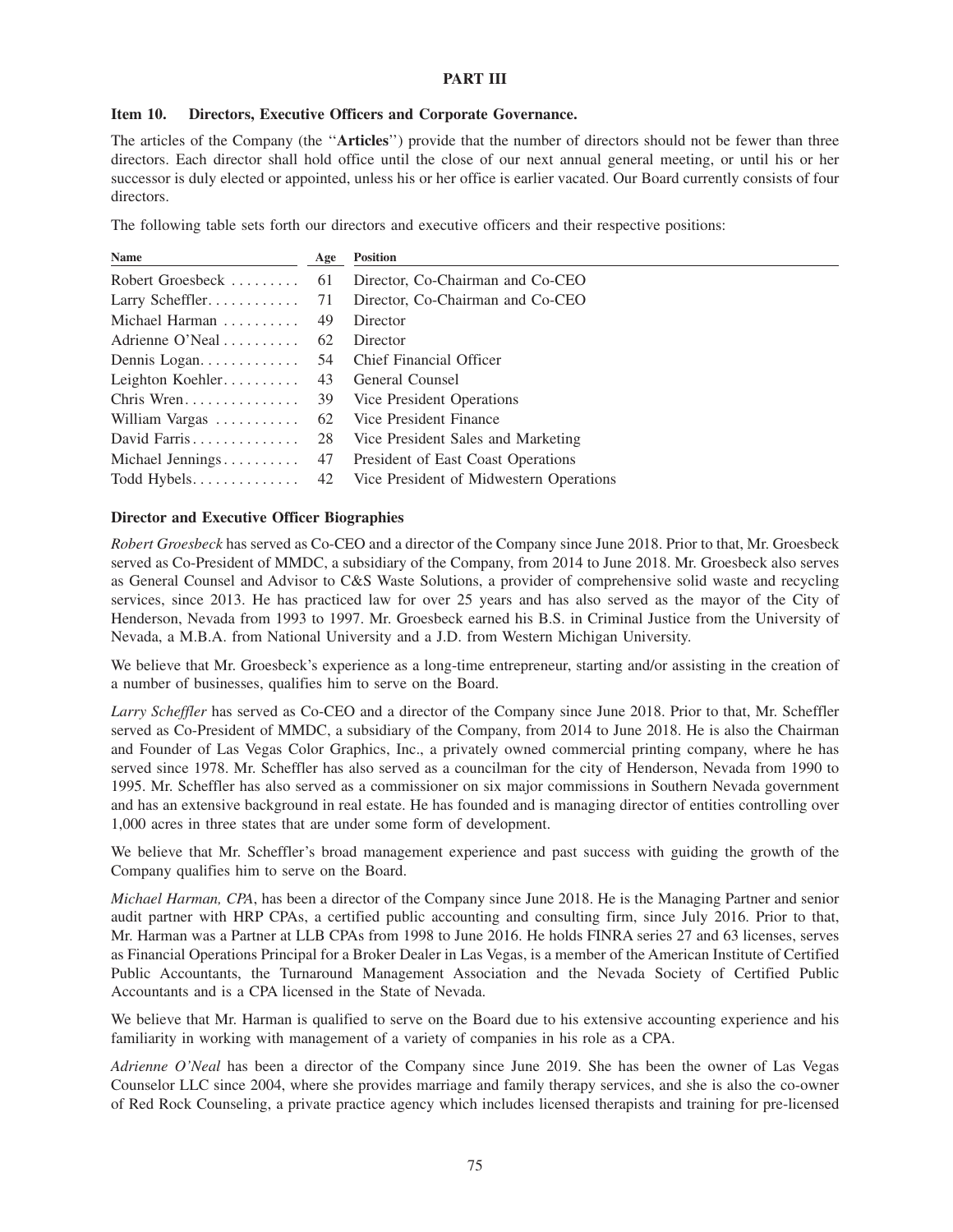graduate students since December 2018. Prior to 2004, Ms. O'Neal was an Account Manager at R&R Partners, an advertising, marketing, public relations, and public affairs firm, for 13 years between 1984 to 2004. From June 2017 to February 2021, Ms. O'Neal was appointed by former State of Nevada Governor Brian Sandoval and served on the Nevada State Board of Marriage & Family Therapy and Clinical Professional Counselors. Ms. O'Neal has also served as a part-time instructor at the University of Nevada, Las Vegas School of Medicine's Marriage and Family Therapy Graduate Program, where she has served since January 2017. Ms. O'Neal has passed the Series 7 exam, which measures the degree to which a candidate possesses the knowledge needed to perform the critical functions of a general securities representative, including sales of corporate securities, municipal securities, investment company securities, variable annuities, direct participation programs, options and government securities, administered by the Financial Industry Regulatory Authority. She holds a B.S. in Marketing and a M.S. in Marriage and Family Therapy degree from the University of Nevada.

We believe that Ms. O'Neal's expertise in securities matters and her background in a variety of types of business qualifies her to serve on the Board.

*Dennis Logan* has served as Chief Financial Officer of the Company since June 2018. He is currently the part-time Chief Financial Officer of BTU Metals Corp. (TSX-V: BTU), a junior exploration company, since August 2017, and is the part-time Chief Financial Officer or Sterling Metals Corp. (TSX-V: SAG), a mineral exploration company, since September 2017. Previously, Mr. Logan was the Chief Financial Officer, Director and Corporate Secretary of Almonty Industries Inc., a publicly traded tungsten mining and processing company (TSX-V: AII), from September 2011 until March 2017. Mr. Logan was also the Chair of the Audit Committee of Magna Terra Minerals Inc. (TSX-V: MTT), a precious metals focused exploration company, from September 2017 until May 2021. From June 2015 until April 2018, he served as the Chairman of the Audit Committee of Eurocontrol Technics Group Ltd. (TSX-V: EUO), a detection and marking systems developer. Mr. Logan started his career in finance and accounting at Ernst & Young LLP in 1992.

*Leighton Koehler* has been the General Counsel of the Company since June 2018. Mr. Koehler is a licensed attorney and CPA, whose previous experience includes working at Dickinson Wright, a U.S.-Canada law firm, as a transactional and tax attorney from October 2016 to May 2018, regional and local law firms Fabian VanCott and Gerrard Cox Larsen from 2013 through October 2016, the Internal Revenue Service as a senior revenue agent from 2007 to 2013, and at Ernst & Young in both the audit and tax divisions from 2004 to 2007. He holds a B.A. and M.A. in Accounting from Southern Utah University, a J.D. from the Boyd School of Law, and he is a U.S. Army veteran. Prior to joining the Company, Mr. Koehler successfully represented his Fortune 500 company clients and other clients before federal, state, and local regulators, and served as Nevada counsel for the Company's reverse take- over transaction.

*Chris Wren* has been the Vice President Operations of the Company since March 2014 and is responsible for the oversight of all production and cultivation operations. He possesses more than 16 years of cannabis industry cultivation and extraction experience. Mr. Wren also managed the construction of the Company's dispensary, the Clark County cultivation facility and the Beatty complex, as well as design and implementation of the Company processes at those facilities. Mr. Wren is an internationally recognized cannabis horticulturist and has won several awards for his cultivation efforts, including first place in the 2015 International Cannagraphic Growers Cup.

*William Vargas* has been the Vice President Finance of the Company since June 2018. He currently serves as Chief Financial Officer and Senior Vice President of Las Vegas Color Graphics, Inc., a privately owned commercial printing company, since July 2000. Previously, Mr. Vargas served as Vice President Finance, Chief Financial Officer and Corporate Secretary of LEC Technologies, Inc., a publicly-traded computer leasing company, from 1995 to 2000. Mr. Vargas started his career in finance and accounting as audit manager with Arthur Andersen & Co. in 1995.

*David Farris* has been Vice President Sales & Marketing of the Company since December 2019. Prior to that, he was the Company's Director of Sales and Marketing from June 2018 through December 2019, MMDC's Director of Sales and Marketing from October 2017 through June 2018, MMDC's General Manager from June 2017 through October 2017, and MMDC's Marketing and Sales Coordinator from January 2016 through June 2017. Mr. Farris has established branding and advertising initiatives in the cannabis marketplace focused on creating an unparalleled experience and patient education. Mr. Farris oversees a multidisciplinary sales and marketing team responsible for advertising, events, promotions, product packaging, design, and web development/design. In addition to creative efforts, he currently oversees the operations at three dispensaries in Nevada and California, including adult-use and medical sales, and wholesale sales in Nevada. Mr. Farris holds a B.S. in Business Administration - Marketing from University of Nevada.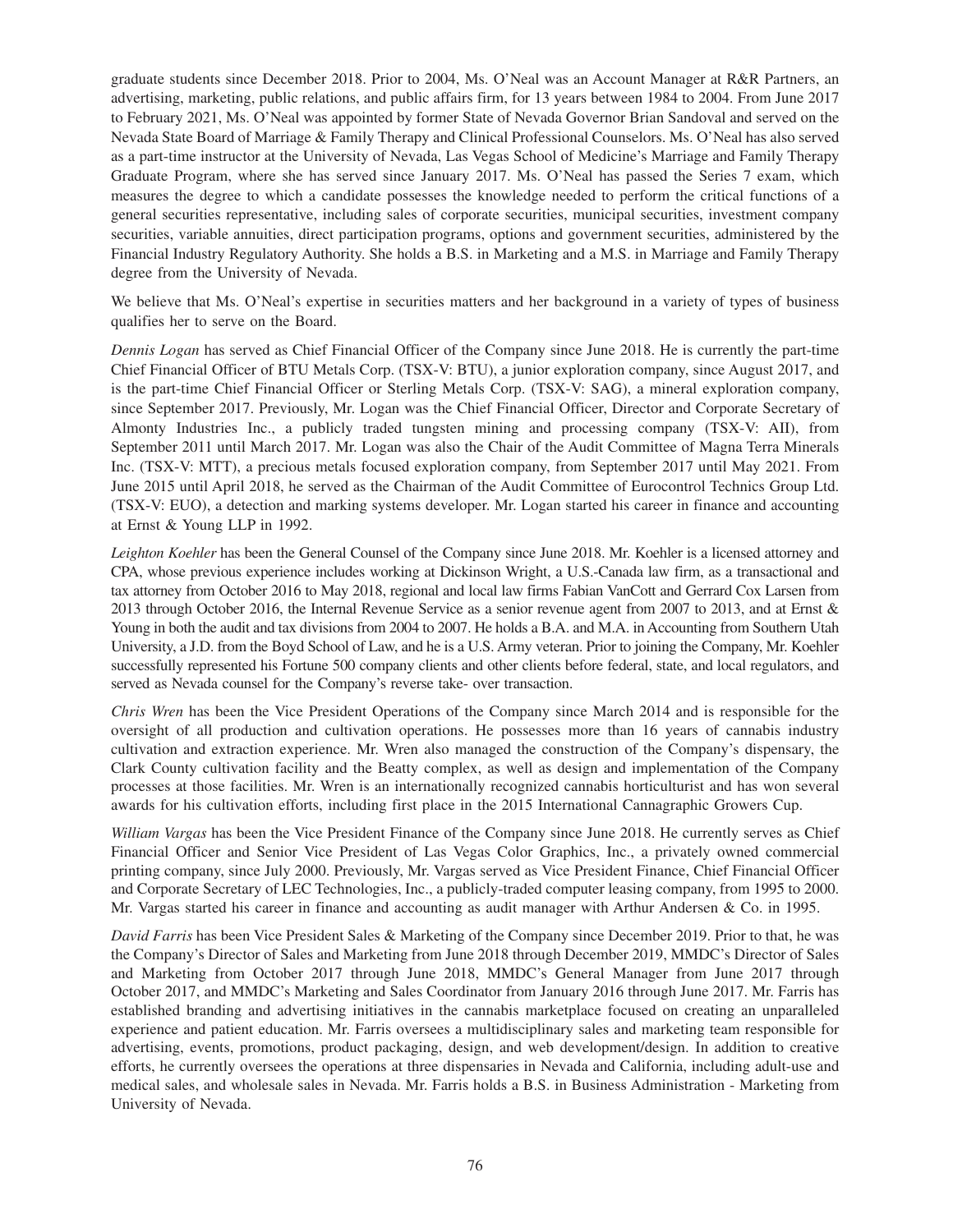*Michael Jennings* has served as President of East Coast Operations of the Company since March 2022, where he is primarily focused on the immediate utilization and growth initiatives of the Company's MMTC license in Florida. Prior to that, Mr. Jennings served as the Chief Executive Officer of NGW (which was acquired by the Company on March 2, 2022) from August 2019 to March 2022. From August 2016 through August 2019, Mr. Jennings managed the predecessor entities for NGW's cultivation and processing operations and prepared that company to go public as its founder, including raising capital, branding, design and development, and overseeing operations. Mr. Jennings oversaw retail and branding of several dispensaries and large cultivation projects in California during the California Compassionate Use Act era arising in 1996 and continuing through a more robust statutory and regulatory framework available under the California Medicinal and Adult Use Cannabis Regulation and Safety Act starting in January 2018.

*Todd Hybels* has served as Vice President of Midwestern Operations of the Company since March 2022. Prior to that, Mr. Hybels was the Chief Operating Officer of NGW (which was acquired by the Company on March 2, 2022) from January 2021 to March 2022. Mr. Hybels was the Director of Development and Construction at NGW from October 2019 to January 2021 and a construction consultant to NGW from March 2019 to October 2019. Mr. Hybels' insight and initiative were integral in scaling NGW operations to a fully operational premium cultivation facility. Prior to his time at NGW, Mr. Hybels provided executive leadership for multi-million dollar construction projects both domestically and internationally, provided strategic leadership to both for-profit and non-profit organizations, and envisioned and built the thriving teams and effective systems necessary to achieve profitable outcomes in each fast-paced, growth-oriented opportunity. Mr. Hybels has a financial background, with a focus on calculated, high-risk commodities.

## **Board Committees**

We currently have an audit committee, compensation committee and a corporate governance and nominating committee. A brief description of each committee is set out below. See also ''*Director Independence*.''

#### *Audit Committee*

The audit committee of the Board (the ''**Audit Committee**'') assists the Board in fulfilling its responsibilities for oversight of financial, audit and accounting matters. The Board has adopted a written charter for the Audit Committee, which sets out the Audit Committee's responsibilities. The Audit Committee reviews the financial reports and other financial information provided by us to regulatory authorities and our shareholders, as well as reviews our system of internal controls regarding finance and accounting, including auditing, accounting and financial reporting processes. The current members of the Audit Committee include the following directors: Michael Harman (Chair), Adrienne O'Neal and Larry Scheffler. Mr. Harman is an audit committee financial expert within the meaning of Item 407(d) of Regulation S-K under the Securities Act.

#### *Compensation Committee*

The compensation committee of the Board (the ''**Compensation Committee**'') assists the Board in fulfilling its responsibilities for compensation philosophy and guidelines. The Compensation Committee also has responsibility for fixing compensation levels for our executive officers. In addition, the Compensation Committee is charged with reviewing our incentive plans and proposing changes thereto, approving any awards of options under our incentive plans and recommending any other employee benefit plans, incentive awards and perquisites with respect to our executive officers. The Compensation Committee is also responsible for reviewing, approving and reporting to the Board annually (or more frequently as required) on our succession plans for our executive officers. The current members of the Compensation Committee include the following directors: Michael Harman and Adrienne O'Neal (Chair).

#### *Corporate Governance and Nominating Committee*

The corporate governance and nominating committee (the ''**CG&N Committee**'') assists us in fulfilling our corporate governance responsibilities under applicable law and is responsible for reviewing and assessing the effectiveness of the Board, evaluating the Board and its directors and making policy recommendations aimed at enhancing Board effectiveness. In addition to assisting us with the recruitment and education of new and current directors, the CG&N Committee reports to the Board to assist us in identifying and recommending individuals qualified to become members of the Board and evaluating the Board and its directors. The current members of the CG&N Committee include the following directors: Michael Harman and Adrienne O'Neal (Chair).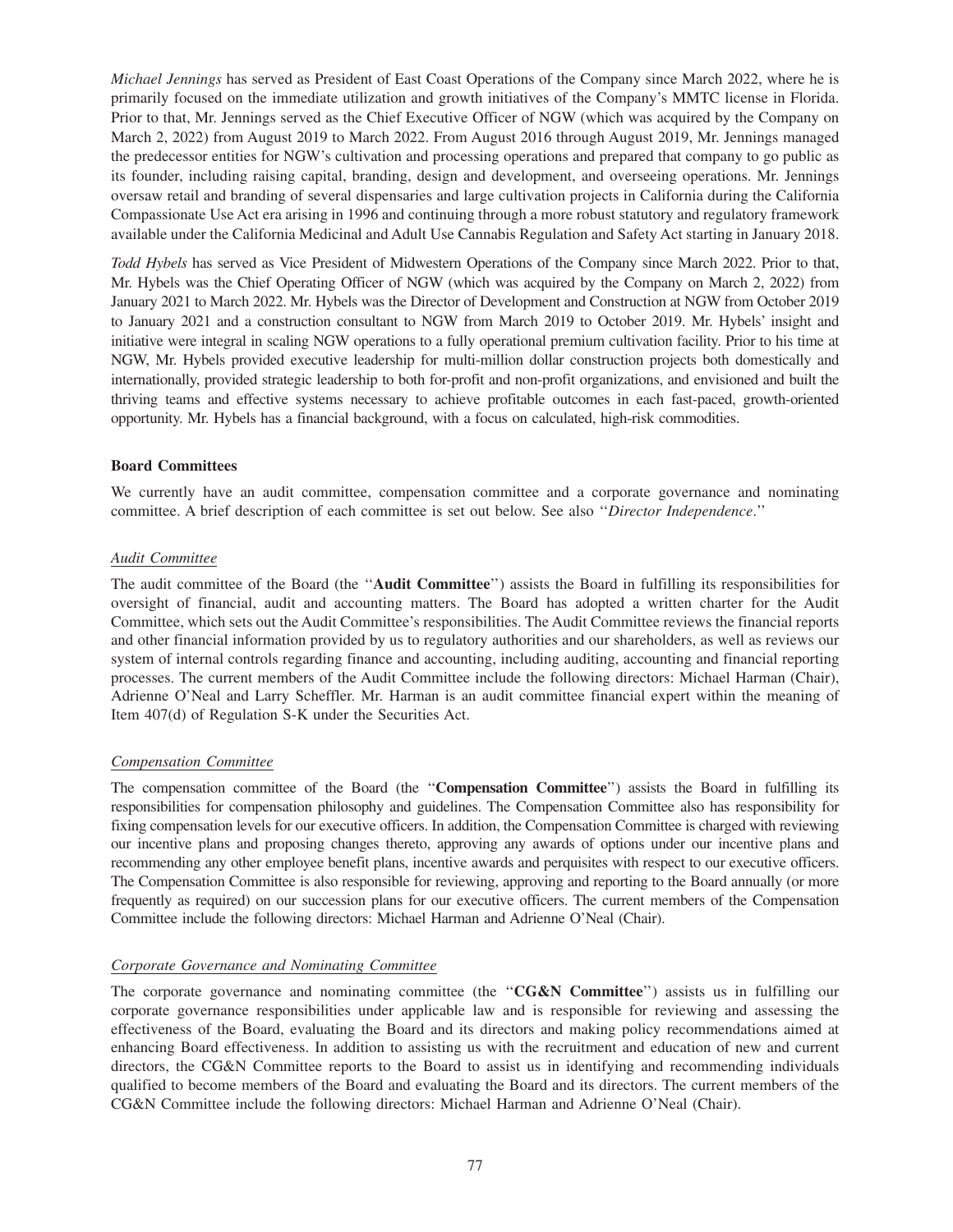## **Item 11. Executive Compensation.**

In accordance with reduced disclosure rules applicable to emerging growth companies as set forth in Item 402 of Regulation S-K, this section explains how our compensation program is structured for the Co-CEOs and NEOs, as defined below.

# *Compensation Committee*

The Board as a whole determines the level of compensation in respect of our senior executives. The Compensation Committee is appointed by and reports to the Board. The Compensation Committee, on behalf of the Board, establishes policies with respect to the compensation of our Co-CEOs, CFO and other senior executive officers. The Compensation Committee assists the Board in discharging the Board's oversight responsibilities relating to the attraction, compensation, evaluation and retention of key senior management employees, and in particular the Co-CEOs, with the skills and expertise needed to enable us to achieve our goals and strategies at fair and competitive compensation and appropriate performance incentives.

The Compensation Committee is responsible to review and approve corporate goals and objectives relevant to the Co-CEOs and other senior executive officers' compensation, evaluate the performance of the Co-CEOs and each senior executive officer's performance in light of those goals and objectives, and recommend to the Board for approval the compensation level each senior executive officer based on this evaluation. The Compensation Committee is also responsible for the review of our compensation systems in order to ensure the fairness and appropriateness of the compensation of senior executive officers that may participate, including incentive compensation plans and equity-based plans.

## *Named Executive Officers*

For the purpose of this Annual Report on Form 10-K, a named executive officer (''**NEO**'') of the Company means each of the following individuals:

- each Co-CEO of the Company;
- the two most highly compensated executive officers other than the Co-CEOs who were serving as executive officers at the end of the last completed fiscal year; and
- up to two additional individuals for whom disclosure would have been provided under the above but for the fact that the individual was not serving as an executive officer at the end of the last completed fiscal year.

For the year ended December 31, 2021, we had four NEOs: Robert Groesbeck, Co-CEO; Larry Scheffler, Co-CEO; Dennis Logan, Chief Financial Officer; and Chris Wren, Vice President, Operations.

### *Elements of Compensation*

In determining such compensation, the Compensation Committee will consider our performance and relative shareholder return and the compensation of CEOs and other senior executive officers at comparable companies. Additionally, the Compensation Committee may consider input from the Co-CEOs on senior executive compensation, but the Co-CEOs may not provide input with respect to their own compensation.

A combination of fixed and variable compensation is used to motivate executives to achieve overall company goals. The basic components of the executive compensation program are:

- 1. *Base Salary.*Base salary is the fixed portion of each executive officer's total compensation. It is designed to provide income certainty and retain executives. In determining the base level of compensation for the executive officers, weight is placed on the following objective factors: the particular responsibilities related to the position; salaries or fees paid by companies of similar size in the industry; level of experience and expertise; and subjective factors such as leadership, commitment and attitude.
- 2. *Short-Term Incentive Compensation*. The short-term incentive compensation is intended to reward an executive officer for his or her yearly individual contribution and performance of personal objectives in the context of our overall annual performance. The short-term incentive compensation is designed to motivate executives annually to achieve their predetermined objectives. In determining compensation and, in particular, short-term incentive compensation, the Compensation Committee and the Board consider factors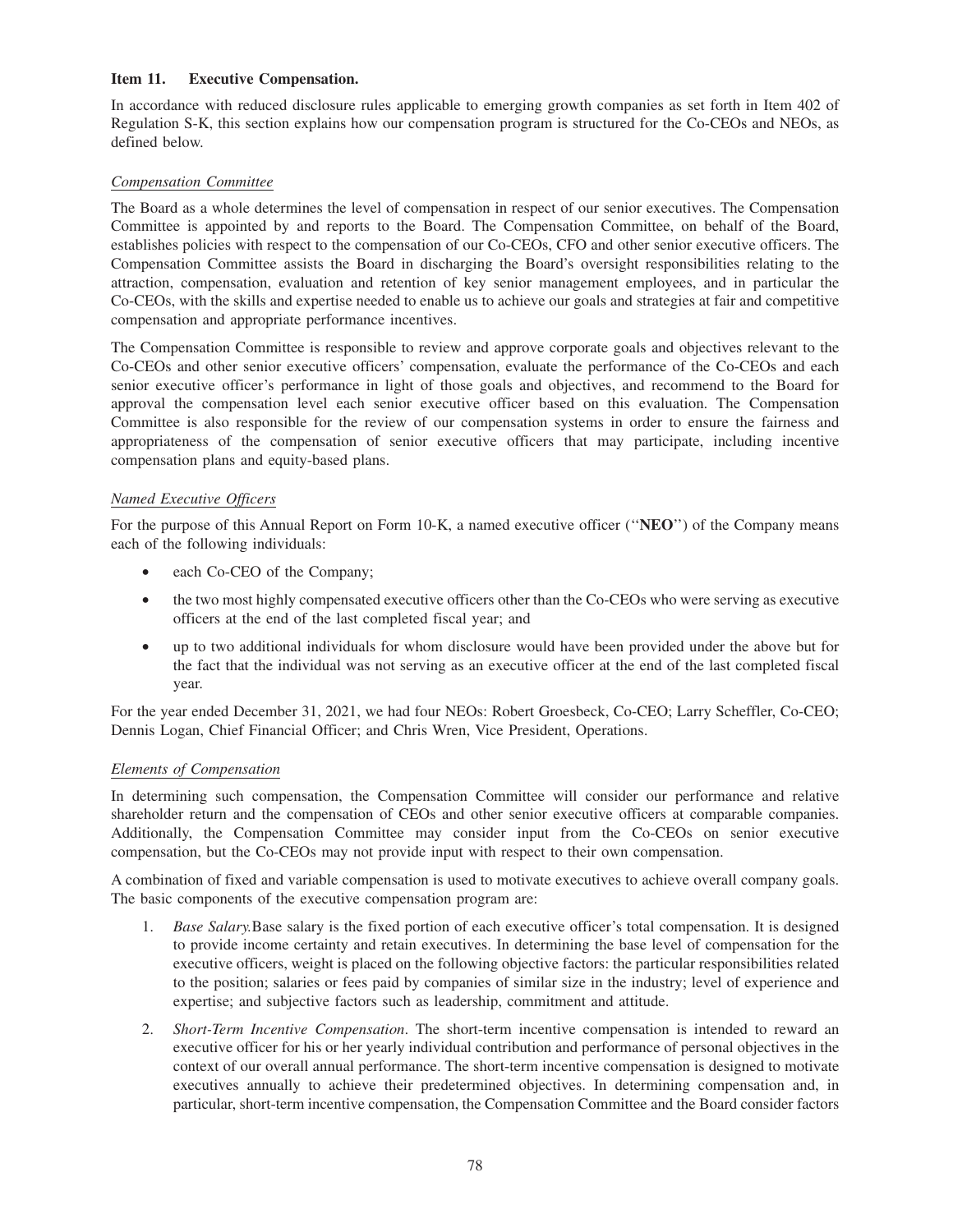over which the executive officer can exercise control, such as their role in identifying and completing acquisitions and integrating such acquisitions into our business, meeting any budget targets established by controlling costs, taking successful advantage of business opportunities and enhancing our competitive and business prospects.

- 3. *Stock Options*. Stock options are a form of long-term equity incentive compensation granted from time to time to align executives' interests with those of the Company and its shareholders and reward executives for their contribution to the creation of shareholder value. Participants benefit only if the market value of our Common Shares at the time of the stock option exercise is greater than the exercise price of the stock options at the time of grant. In establishing the number of stock options that may be granted, reference is made to the recommendations made by the Compensation Committee as well as, from time to time, the number of similar awards granted to officers and directors of other publicly-traded companies of similar size in the same business as us. The Compensation Committee and the Board also consider previous grants of stock options and the overall number of stock options that are outstanding relative to the number of outstanding securities in determining whether to make any new grants and the size and terms of any such grants. With respect to executive officers, the Compensation Committee and the Board also consider the level of effort, time, responsibility, ability, experience and level of commitment of the executive officer in determining the level of long-term equity incentive awards. With respect to directors, the Compensation Committee and the Board also consider committee assignments and committee chair responsibilities, as well as the overall time requirements of the Board members in determining the level of long-term equity incentive awards.
- 4. *Restricted Share Units*. Restricted Share Units are a form of long-term equity incentive compensation granted from time to time to align executives' interests with those of the Company and its shareholders and to attract and retain executives. Restricted Share Units are notional shares that have the same value as Common Shares and earn dividend equivalents as additional units, at the same rate as dividends paid on Common Shares. No dividend equivalents will vest unless the associated Restricted Share Units also vest. In determining new grants of Restricted Share Units, the Compensation Committee and the Board consider factors similar to those contemplated when making new grants of stock options.

It is expected that stock options and Restricted Share Units held by management will be taken into consideration by the Compensation Committee at the time of any subsequent grants under the compensation plan in determining the amount or terms of any such subsequent award grants. The Compensation Committee will further consider the base salary, bonuses and competitive market factors. The size of a grant of an award is anticipated to be proportionate to the deemed ability of the individual to make an impact on our success, as determined by the Board.

We do not have a defined benefits plan, defined contribution plan, deferred compensation or pension or retirement plan applicable to our NEOs and no plans are currently in place in respect of change of control or termination.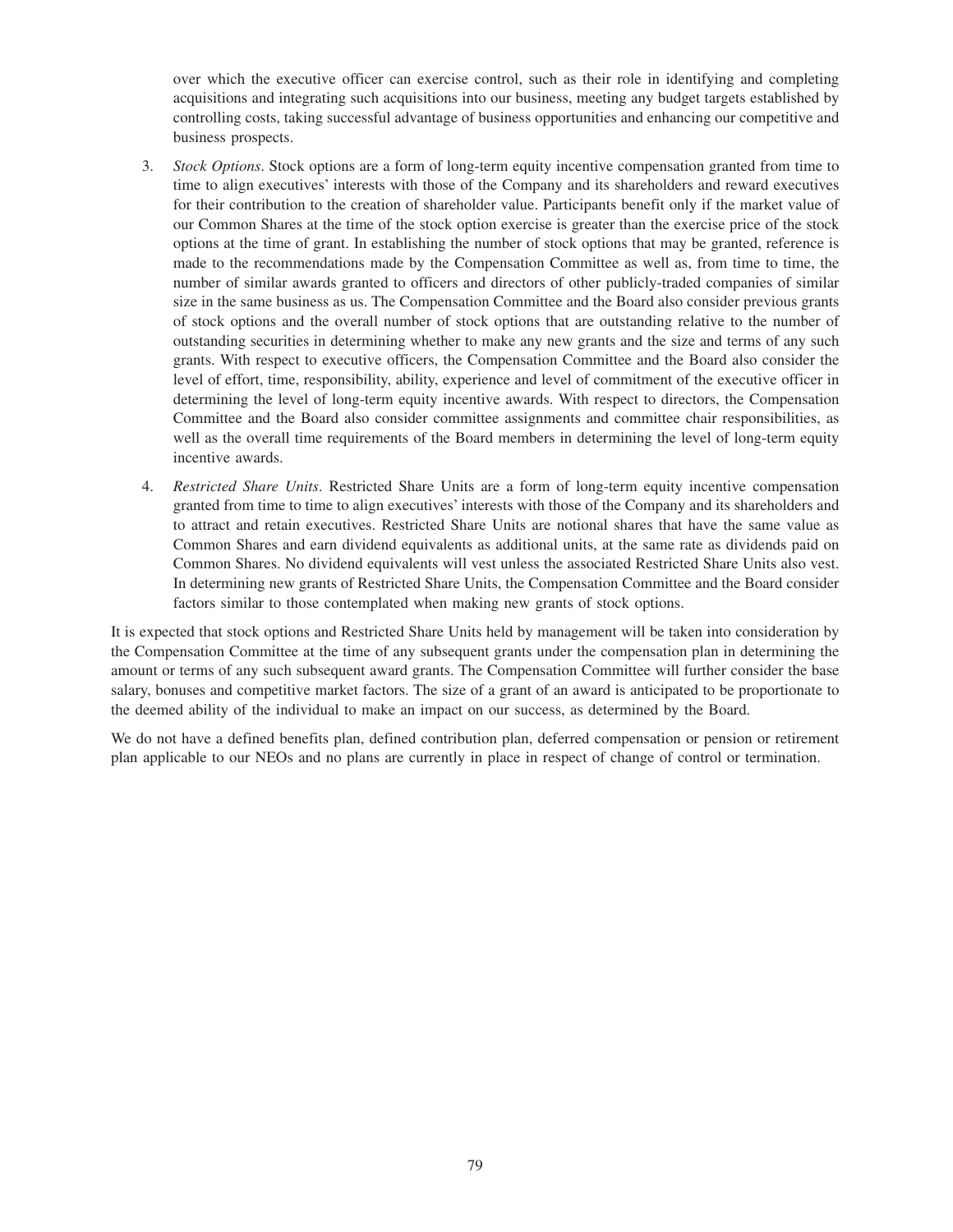# *Summary Compensation Table*

The following table is a summary of annual compensation paid, or recognized as an expense in accordance with Accounting Standards Codification (''**ASC**'') Topic 718 (Compensation - Stock Compensation), to the NEOs for our two most recently completed fiscal years, December 31, 2021 and December 31, 2020. All amounts are expressed in US Dollars:

| Name and<br><b>Principal Position</b>                 | Year | <b>Salary</b><br>$(\$)$ | <b>Bonus</b><br>$(\$)$ | <b>Stock</b><br>awards<br>$({\$})^{(1)}$ | Option<br>$(\$)$         | Non-equity<br>incentive<br>plan<br>awards compensation<br>$\left( \mathbf{\$}\right)$ | Non-<br>qualified<br>deferred<br>compensation<br>earnings<br>$(\$)$ | All other<br>compensation<br>$({\bf \$})^{(2)}$ | <b>Total</b><br>\$)      |
|-------------------------------------------------------|------|-------------------------|------------------------|------------------------------------------|--------------------------|---------------------------------------------------------------------------------------|---------------------------------------------------------------------|-------------------------------------------------|--------------------------|
| Larry Scheffler 2021 $492,918^{(3)} - 5,472,785$      |      |                         |                        |                                          | $\overline{\phantom{a}}$ | $492,000^{(4)}$                                                                       | $\frac{1}{2}$                                                       | $29,162^{(5)}$                                  | 6,486,865                |
| $Co-Chief Executive 2020 280,062 -$<br><i>Officer</i> |      |                         |                        |                                          |                          | 28,800                                                                                |                                                                     | $16,985^{(5)}$                                  | 333,785                  |
| Robert Groesbeck 2021 $492,918^{(3)} - 5,472,785$     |      |                         |                        |                                          |                          | $492,000^{(4)}$                                                                       |                                                                     | $37,698^{(6)}$                                  | 6,495,401                |
| $Co-Chief Executive 2020 288,000 -$<br><i>Officer</i> |      |                         |                        |                                          |                          | 28,800                                                                                |                                                                     | $17,106^{(6)}$                                  | 333,906                  |
| Dennis Logan 2021 300,000 —                           |      |                         |                        | 2,030,402                                |                          | $155,520^{(4)}$                                                                       |                                                                     |                                                 | $22,496^{(7)}$ 2,508,418 |
| Chief Financial<br><i>Officer</i>                     |      | $2020$ $200,000$ -      |                        |                                          |                          | 20,000                                                                                |                                                                     | $12,523^{(7)}$                                  | 232,523                  |
| Chris Wren $\dots \dots$                              |      |                         |                        | $2021 \t409, 154^{(3)} - 3, 045, 606$    |                          | $241,032^{(4)}$                                                                       |                                                                     |                                                 | $37,164^{(8)}$ 3,732,956 |
| Vice President,<br><i><b>Operations</b></i>           |      | $2020$ 240,000 -        |                        |                                          |                          | 24,000                                                                                |                                                                     | $35,492^{(8)}$                                  | 299,492                  |

Notes:

(2) The values provided for Mr. Logan in this column are converted to US Dollars using the average exchange rate for the year indicated as provided by the Bank of Canada. For 2020 USD\$1.00=CAD\$1.3415 and for 2021 USD\$1.00=CAD\$1.2535.

(3) Reflects actual base salary earnings for 2021 due to payroll timing.

(4) The amounts listed for 2021 non-equity incentive compensation plan are amounts accrued for 2021.

(5) The amounts consist of car allowance (\$23,296 for 2021 and \$16,985 for 2020) and health benefits (\$5,866 for 2021 and \$0 for 2020).

(8) The amounts consist of car allowance (\$15,170 for each of 2021 and 2020) and health benefits (\$21,994 for 2021 and \$20,322 for 2020).

<sup>(1)</sup> The amounts reported in the Stock Awards column reflects the aggregate grant date fair value computed in accordance with ASC Topic 718 (Compensation - Stock Compensation). These amounts reflect our calculation of the value of these awards at the grant date and do not necessarily correspond to the actual value that may ultimately be realized by the named executive officer. Assumptions used in the calculation of these amounts are included in Note 12 to our audited consolidated financial statements for the fiscal year ended December 31, 2021. The values provided in this column are calculated based on the closing price of our Common Shares on the CSE on the date of grant. For 2020, a share price of CAD\$8.12 converted to USD using the exchange rate provided by the Bank of Canada on the grant date of USD\$1.00 =CAD\$1.2519.

<sup>(6)</sup> The amounts consist of car allowance (\$15,704 for 2021 and \$1,800 for 2020) and health benefits (\$21,994 for 2021 and \$15,306 for 2020).

<sup>(7)</sup> The amounts consist of car allowance (\$14,880 for 2021 and \$5,367 for 2020) and health benefits (\$7,616 for 2021 and \$7,156 for 2020).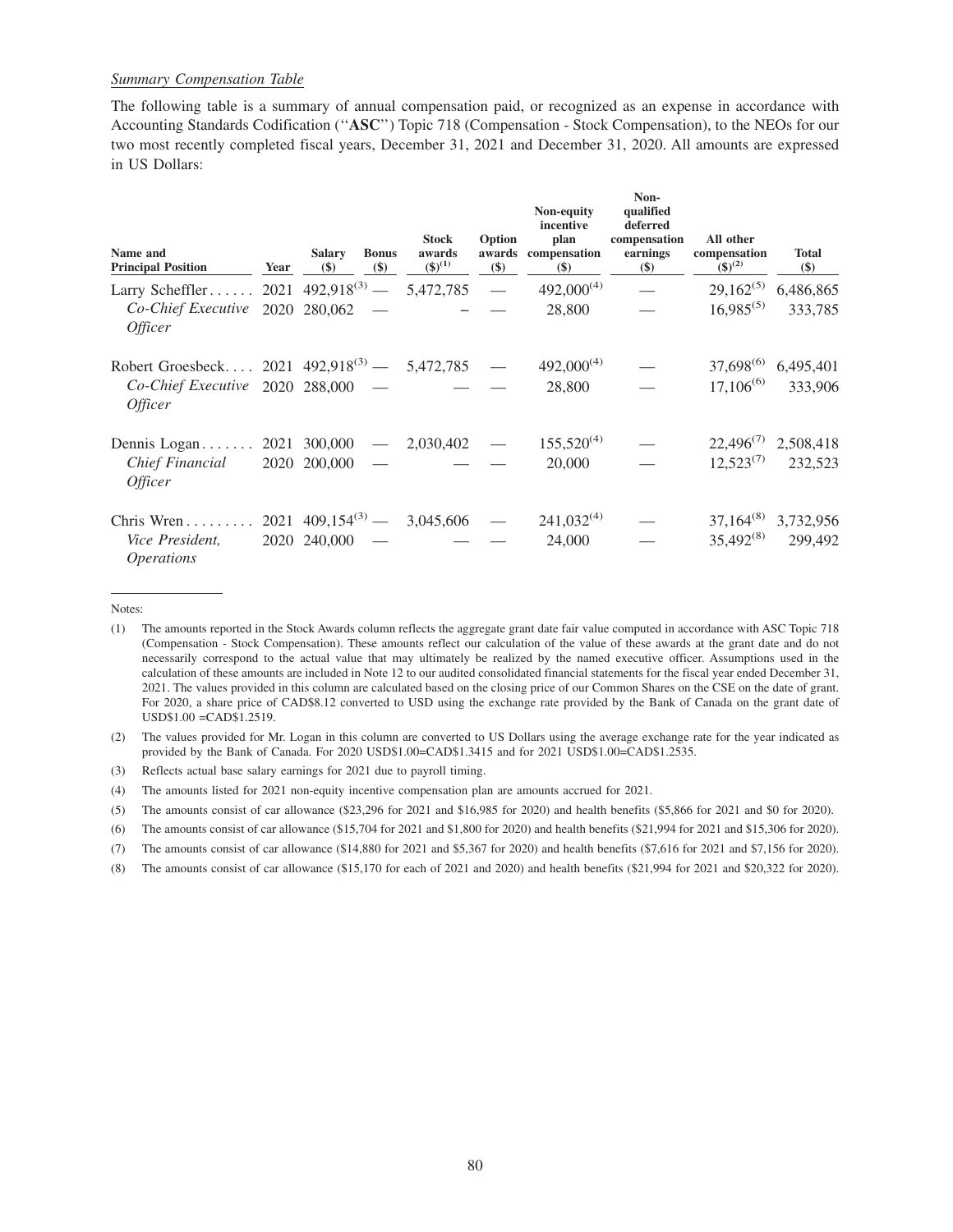### *Narrative Discussion*

For a summary of the significant terms of each NEO's employment agreement or arrangement, please see below under the heading ''*Employment Agreements and Termination and Change of Control Benefits*''.

## *Outstanding Equity Awards at Fiscal Year-End Table*

The following table sets forth outstanding equity awards for the NEOs at December 31, 2021. All amounts are expressed in US Dollars:

**Equity**

|                      |                                                                                                  | <b>Option Awards</b>                                                                    |                                                                                                                      |                                                          |                              | <b>Stock Awards</b>                                                                      | <b>Market</b>                                                                   | <b>Equity</b><br>incentive<br>plan<br>awards:                                                          | $\mathbf{u}$<br>incentive<br>plan<br>awards:<br><b>Market</b>                                                  |
|----------------------|--------------------------------------------------------------------------------------------------|-----------------------------------------------------------------------------------------|----------------------------------------------------------------------------------------------------------------------|----------------------------------------------------------|------------------------------|------------------------------------------------------------------------------------------|---------------------------------------------------------------------------------|--------------------------------------------------------------------------------------------------------|----------------------------------------------------------------------------------------------------------------|
|                      |                                                                                                  |                                                                                         | <b>Equity</b><br>incentive                                                                                           |                                                          |                              | <b>Number</b><br>of                                                                      | value<br>of                                                                     | <b>Number</b><br>of                                                                                    | <sub>or</sub><br>payout                                                                                        |
| Name                 | <b>Number</b><br>of<br>securities<br>underlying<br>unexercised<br>options<br>(# )<br>exercisable | Number of<br>securities<br>underlying<br>unexercised<br>option<br>(# )<br>unexercisable | plan<br>awards:<br><b>Number</b><br>of<br>securities<br>underlying<br>unexercised<br>unearned<br>options<br>$^{(#)}$ | Option<br>exercise<br>price<br>$\left( \text{\$}\right)$ | Option<br>expiration<br>date | shares<br><sub>or</sub><br>units<br>of<br>stock<br>that<br>have<br>not<br>vested<br>(# ) | shares<br>of<br>units<br>of<br>stock<br>that<br>have<br>not<br>vested<br>$(\$)$ | unearned<br>shares,<br>units or<br>other<br>rights<br>that<br>have<br>not<br>vested<br>$(4^{n})^{(1)}$ | value of<br>unearned<br>shares,<br>units or<br>other<br>rights<br>that<br>have not<br>vested<br>$({\S})^{(2)}$ |
| Robert Groesbeck     |                                                                                                  |                                                                                         |                                                                                                                      |                                                          |                              |                                                                                          |                                                                                 | 562,511                                                                                                | 1,659,407                                                                                                      |
| Larry Scheffler      |                                                                                                  |                                                                                         |                                                                                                                      |                                                          |                              |                                                                                          |                                                                                 | 562,511                                                                                                | 1,659,407                                                                                                      |
| Dennis Logan $\dots$ |                                                                                                  |                                                                                         |                                                                                                                      |                                                          |                              |                                                                                          |                                                                                 | 208,691                                                                                                | 615,638                                                                                                        |
| Chris Wren           |                                                                                                  |                                                                                         |                                                                                                                      |                                                          |                              |                                                                                          |                                                                                 | 313,037                                                                                                | 923,459                                                                                                        |

Notes:

(1) For each named executive officer 50% of the listed incentive awards will vest on December 1, 2022, and 50% will vest on December 1, 2023.

(2) Based on the closing share price of the Common Shares as traded on the CSE on December 31, 2021 of CAD\$3.74 at an exchange rate of USD\$1.00=CAD\$1.2678.

#### **Employment Agreements and Termination and Change of Control Benefits**

*Summary of Employment Agreements*

#### *Larry Scheffler*

In June 2018, we entered into an employment agreement with Larry Scheffler, our Co-CEO, for an initial term of five years. The agreement provides for payment of an annual base salary to Mr. Scheffler, which for the fiscal year ended December 31, 2021 was USD\$500,000 (subject to any further increases as may be approved by the Compensation Committee). Mr. Scheffler is also entitled to receive other benefits and perquisites, including participation in our benefit plans, an annual bonus, performance bonuses and participation in our stock option plan, approved by the Board on May 22, 2018 (the "**Stock Option Plan**") and other equity plans in effect from time to time. If Mr. Scheffler's employment is terminated by us with ''cause'' or by Mr. Scheffler without ''good reason'' (as such terms are defined in the agreement), we will pay Mr. Scheffler any accrued but unpaid base salary, accrued but unused vacation and any earned but unpaid annual bonus with respect to any completed calendar year immediately preceding the date of termination, except in the event Mr. Scheffler's employment is terminated by us for cause in which case any such accrued but unpaid annual bonus shall be forfeited. If Mr. Scheffler's employment is terminated by us without cause or by Mr. Scheffler for good reason, including upon the change of control of the Company, we will, for the duration of the remaining term of the agreement, continue to pay Mr. Scheffler his base salary and continue to provide him with health care benefits at a substantially similar level to the benefits provided to him while he was employed by us. In addition, Mr. Scheffler shall be paid any earned but unpaid annual bonus with respect to any completed calendar year immediately preceding the date of termination and all outstanding equity incentive awards granted to him would fully vest on the date of such termination of employment. The employment agreement also provides for, among other things, confidentiality, non- solicitation and non-competition covenants in favor of the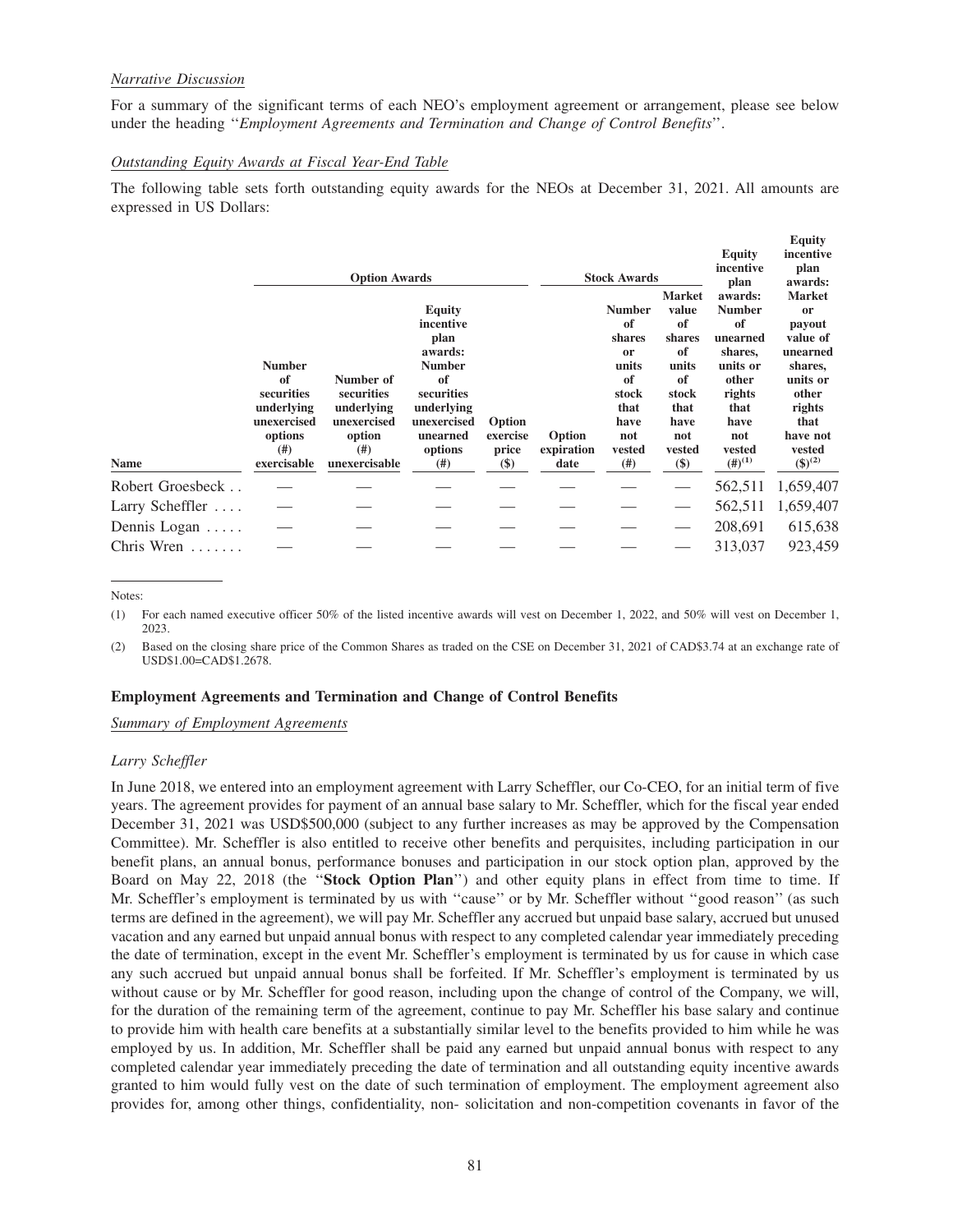Company. The non-solicitation and non-competition covenants apply during the term of employment and for 12 months following resignation or the termination of Mr. Scheffler's employment. In March 2021, we entered into an amendment to the employment agreement with Mr. Scheffler extending the term through December 31, 2025.

### *Robert Groesbeck*

In June 2018, we entered into an employment agreement with Robert Groesbeck, our Co-CEO, for an initial term of five years. The agreement provides for payment of an annual base salary to Mr. Groesbeck, which for the fiscal year ended December 31, 2021 was USD\$500,000 (subject to any further increases as may be approved by the Compensation Committee). Mr. Groesbeck is also entitled to receive other benefits and perquisites, including participation in our benefit plans, an annual bonus, performance bonuses and participation in the Stock Option Plan and other equity plans in effect from time to time. If Mr. Groesbeck's employment is terminated by us with ''cause'' or by Mr. Groesbeck without ''good reason'' (as such terms are defined in the agreement), we will pay Mr. Groesbeck any accrued but unpaid base salary, accrued but unused vacation and any earned but unpaid annual bonus with respect to any completed calendar year immediately preceding the date of termination, except in the event Mr. Groesbeck's employment is terminated by us for cause in which case any such accrued but unpaid annual bonus shall be forfeited. If Mr. Groesbeck's employment is terminated by us without cause or by Mr. Groesbeck for good reason, including upon the change of control of the Company, we will, for the duration of the remaining term of the agreement, continue to pay Mr. Groesbeck his base salary and continue to provide him with health care benefits at a substantially similar level to the benefits provided to him while he was employed by us. In addition, Mr. Groesbeck shall be paid any earned but unpaid annual bonus with respect to any completed calendar year immediately preceding the date of termination and all outstanding equity incentive awards granted to him would fully vest on the date of such termination of employment. The employment agreement also provides for, among other things, confidentiality, non-solicitation and non-competition covenants in favor of the Company. The non-solicitation and non-competition covenants apply during the term of employment and for 12 months following resignation or the termination of Mr. Groesbeck's employment. In March 2021, we entered into an amendment to the employment agreement with Mr. Groesbeck extending the term through December 31, 2025.

# *Dennis Logan*

In June 2018, we entered into an employment agreement with Dennis Logan, our Chief Financial Officer, which agreement was amended in January 2019, for an initial term of five years. The amended agreement provides for payment of an annual base salary to Mr. Logan, which for the fiscal year ended December 31, 2021 was USD\$300,000 (subject to any further increases as may be approved by the Compensation Committee). Mr. Logan is also entitled to receive other benefits and perquisites, including participation in our benefit plans, an annual bonus, performance bonuses and participation in the Stock Option Plan and other equity plans in effect from time to time. If Mr. Logan's employment is terminated by us with ''cause'' or by Mr. Logan without ''good reason'' (as such terms are defined in the agreement), we will pay Mr. Logan any accrued but unpaid base salary, accrued but unused vacation and any earned but unpaid annual bonus with respect to any completed calendar year immediately preceding the date of termination, except in the event Mr. Logan's employment is terminated by us for cause in which case any such accrued but unpaid annual bonus shall be forfeited. If Mr. Logan's employment is terminated by us without cause or by Mr. Logan for good reason, including upon the change of control of the Company, we will, for a period of 18 months from the date of termination, continue to pay Mr. Logan his base salary and continue to provide him with health care benefits at a substantially similar level to the benefits provided to him while he was employed by us. In addition, Mr. Logan shall be paid any earned but unpaid annual bonus with respect to any completed calendar year immediately preceding the date of termination and all outstanding equity incentive awards granted to him would fully vest on the date of such termination of employment. The employment agreement also provides for, among other things, confidentiality, non-solicitation and non-competition covenants in favor of the Company. The non-solicitation and non-competition covenants apply during the term of employment and for 12 months following resignation or the termination of Mr. Logan's employment.

# *Chris Wren*

In June 2018, we entered into an employment agreement with Chris Wren, our Vice President, Operations, for an initial term of five years. The agreement provides for payment of an annual base salary to Mr. Wren, which for the fiscal year ended December 31, 2021 was USD\$415,000 (subject to any further increases as may be approved by the Compensation Committee). Mr. Wren is also entitled to receive other benefits and perquisites, including participation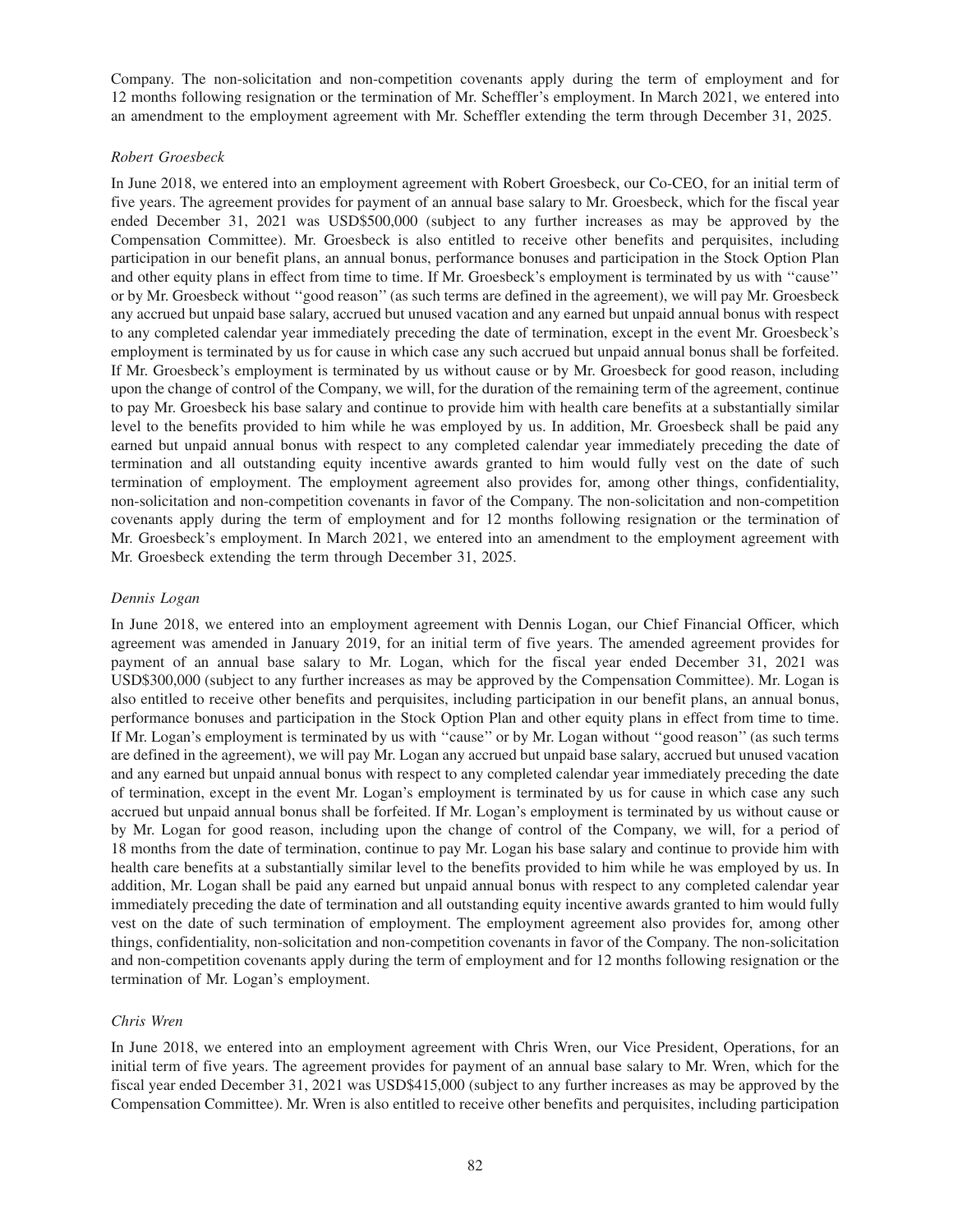in our benefit plans, an annual bonus, performance bonuses and participation in the Stock Option Plan and other equity plans in effect from time to time. If Mr. Wren's employment is terminated by us with ''cause'' or by Mr. Wren without "good reason" (as such terms are defined in the agreement), we will pay Mr. Wren any accrued but unpaid base salary, accrued but unused vacation and any earned but unpaid annual bonus with respect to any completed calendar year immediately preceding the date of termination, except in the event Mr. Wren's employment is terminated by us for cause in which case any such accrued but unpaid annual bonus shall be forfeited. If Mr. Wren's employment is terminated by us without cause or by Mr. Wren for good reason, including upon the change of control of the Company, we will, for the duration of the remaining term of the agreement, continue to pay Mr. Wren his base salary and continue to provide him with health care benefits at a substantially similar level to the benefits provided to him while he was employed by us. In addition, Mr. Wren shall be paid any earned but unpaid annual bonus with respect to any completed calendar year immediately preceding the date of termination and all outstanding equity incentive awards granted to him would fully vest on the date of such termination of employment. The employment agreement also provides for, among other things, confidentiality, non-solicitation and non-competition covenants in favor of the Company. The non-solicitation and non-competition covenants apply during the term of employment and for 12 months following resignation or the termination of Mr. Wren's employment. In March 2021, we entered into an amendment to the employment agreement with Mr. Wren extending the term through December 31, 2025.

#### *Director Compensation Table*

We do not provide separate or additional compensation to directors who are also executives in connection with their services as a director. We adopted a director compensation plan effective January 1, 2021 which provides for the payment of annual base fees to non-employee directors of \$100,000 each that is payable quarterly in arears. Other than as set out in the table below and prior to January 1, 2021, no non-employee director has received compensation pursuant to:

- (a) any standard arrangement for the compensation of directors for their services in their capacity as directors, including any additional amounts payable for committee participation or special assignments;
- (b) any other arrangement, in addition to, or in lieu of, any standard arrangement, for the compensation of directors in their capacity as directors; or
- (c) any arrangement for the compensation of directors for services as consultants or experts.

The following table sets forth all compensation paid to or earned, or recognized as an expense in accordance ASC Topic 718, by each non-employee director during our fiscal year ended December 31, 2021. All amounts are expressed in US Dollars:

| <b>Name</b>                        | Fees<br>earned<br>or paid<br>in<br>$\cosh(\frac{\theta}{2})$ | <b>Stock</b><br>awards<br>$(5)^{(1)}$ | Option<br>$(\$)$ | <b>Non-equity</b><br>incentive<br>plan<br>awards compensation<br>(S) | Non qualified<br>deferred<br>compensation<br>earnings<br><b>(\$)</b> | All other<br>compensation<br><b>(\$)</b> | <b>Total</b><br>$(\$)$ |
|------------------------------------|--------------------------------------------------------------|---------------------------------------|------------------|----------------------------------------------------------------------|----------------------------------------------------------------------|------------------------------------------|------------------------|
| Michael Harman 100,000 $1,352,250$ |                                                              |                                       |                  |                                                                      |                                                                      |                                          | 1.452.250              |
|                                    |                                                              |                                       |                  |                                                                      |                                                                      | $\hspace{1.0cm} \overline{\phantom{0}}$  | 1.452.250              |

Notes:

#### **Compensation Committee Interlocks and Insider Participation**

During 2021, our Compensation Committee members were Adrienne O'Neal (Chair) and Michael Harman, neither of whom currently is, or formerly was, an officer or employee of the Company. None of our executive officers served as a member of the Board or Compensation Committee of any other company that had one or more executive officers serving as a member of our board of directors or Compensation Committee.

<sup>(1)</sup> The values provided in this column are calculated based on the closing price of our Common Shares on the CSE on the date of grant converted to US Dollars using the exchange rate provided by the Bank of Canada on the grant date. As of December 31, 2021 (a) Mr. Harman had an aggregate of 226,602 Common Shares and 138,989 RSUs outstanding, and (b) Ms. O'Neal had an aggregate of 137,216 Common Shares and 138,989 RSUs outstanding.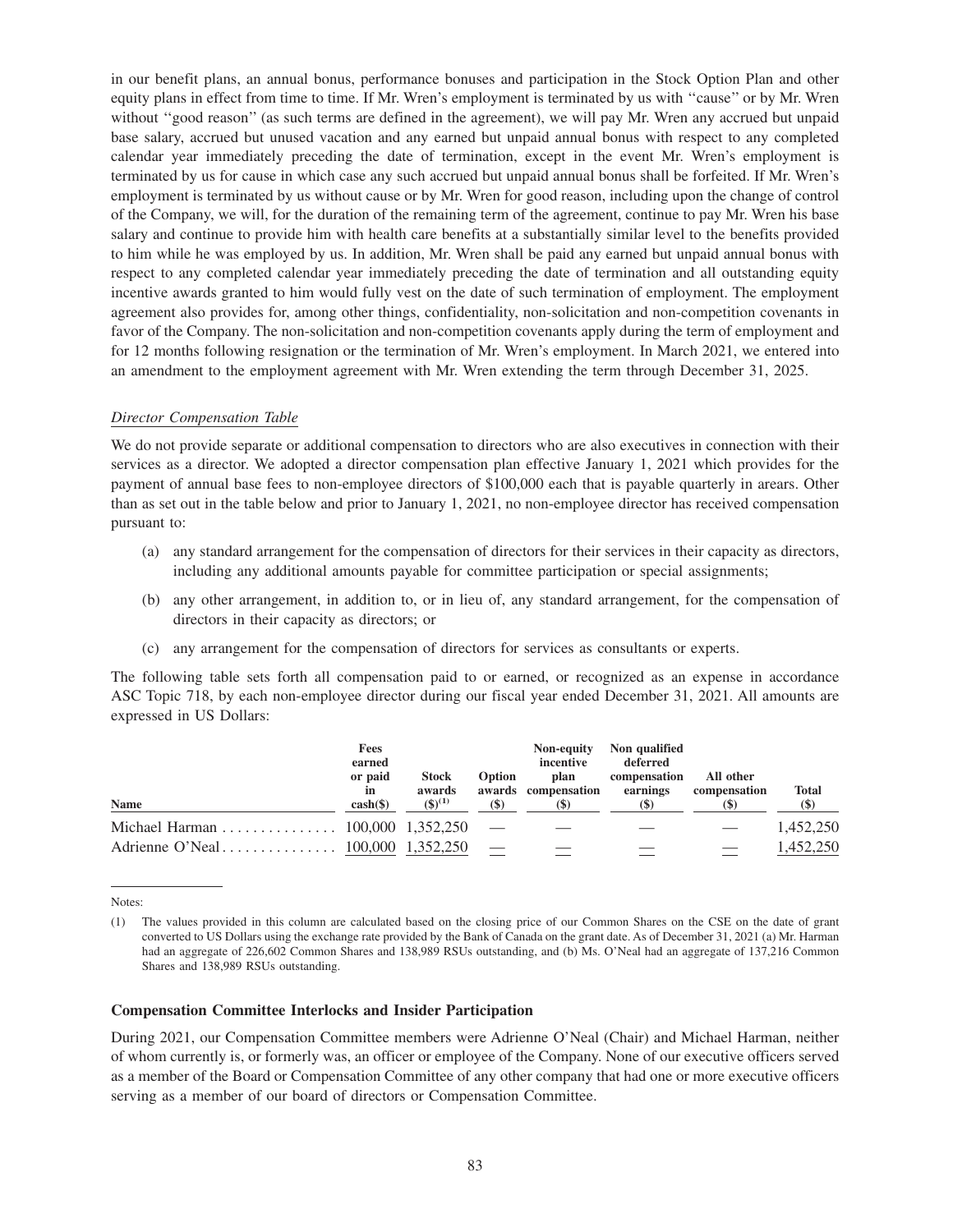## **Item 12. Security Ownership of Certain Beneficial Owners and Management and Related Stockholder Matters.**

The following table sets forth the beneficial ownership of our voting securities as of March 15, 2022 for (i) each member of the Board, (ii) each named executive officer (as defined herein), (iii) each person known to us to be the beneficial owner of more than 5% of our voting securities and (iv) the members of the Board and our executive officers as a group. Beneficial ownership is determined according to the rules of the SEC. Generally, a person has beneficial ownership of a security if the person possesses sole or shared voting or investment power of that security, including any securities that a person has the right to acquire beneficial ownership within 60 days. Except as indicated, all shares of our securities will be owned directly, and the person or entity listed as the beneficial owner has sole voting and investment power. The percentage ownership in the below table is based on 220,048,952 Common Shares outstanding as of March 15, 2022. On May 7, 2021, all of the outstanding Restricted Voting Shares were converted to Common Shares. As a result, there are no Restricted Voting Shares outstanding and we have only one class of outstanding shares, the Common Shares. To our knowledge, except as noted below, no person or entity is the beneficial owner of more than 5% of the Common Shares. The address for each director and executive officer is c/o Planet 13 Holdings Inc., 2548 West Desert Inn Road, Suite 100, Las Vegas, Nevada 89109.

|                                 | <b>Common Shares</b>                          |                                                       |  |
|---------------------------------|-----------------------------------------------|-------------------------------------------------------|--|
| <b>Name of Beneficial Owner</b> | <b>Number</b><br><b>Beneficially</b><br>Owned | Percent<br>of Total<br><b>Common</b><br><b>Shares</b> |  |
|                                 | $39,470,205^{(1)}$                            | 17.94%                                                |  |
|                                 | $38,818,935^{(2)}$                            | 17.64%                                                |  |
|                                 | $183,258^{(3)}$                               | $*$                                                   |  |
|                                 | $4,256,926^{(4)}$                             | 1.93%                                                 |  |
|                                 | 226,602                                       | $\ast$                                                |  |
|                                 | 137,216                                       | $\ast$                                                |  |
|                                 | 86,474,043                                    | 39.3%                                                 |  |

Less than one percent.

#### **Equity Compensation Plans**

The shareholders and the Board approved the Stock Option Plan on May 22, 2018, and approved the Amended and Restated Share Unit Plan (''**Unit Plan**'' and together with the Stock Option Plan, collectively the ''**Compensation Plans**'') on May 22, 2018, as amended on July 11, 2018. The granting of awards under the Compensation Plans is intended to promote the interests of the Company and its shareholders by aiding us in attracting and retaining persons capable of assuring our future success, to offer such persons incentives to put forth maximum efforts for the success of our business and to compensate such persons through various stock based arrangements and provide them with opportunities for stock ownership in the Company, thereby aligning the interests of such persons with our shareholders. Eligible participants under the Compensation Plans include non-employee directors, officers (including the named executive officers), employees, consultants and advisors of the Company and its subsidiaries.

<sup>(1)</sup> Beneficial ownership includes 562,500 Common Shares owned by the Scheffler Family Limited Partnership (the ''**Partnership**'') and 5,000,000 Common Shares owned by Thirteen, LLC (''**Thirteen**'') and 33,016,470 Common Shares owned by Scheffler RX LLC. The Partnership, Scheffler RX LLC and Thirteen are entities owned and controlled by Mr. Scheffler. Mr. Scheffler has the sole voting power over 39,470,205 Common Shares, shared voting power over no Common Shares, sole dispositive power over 39,470,205 Common Shares and shared dispositive power over no Common Shares.

<sup>(2)</sup> Beneficial ownership includes 30,413,176 Common Shares owned by RAG Holdings LLC (''**RAG**'') and 7,603,294 Common Shares owned by PRMN Investments, LLC (''**PRMN**''). RAG and PRMN are entities owned and controlled by Mr. Groesbeck. Mr. Groesbeck has the sole voting power over 38,818,935 Common Shares, shared voting power over no Common Shares, sole dispositive power over 38,818,935 Common Shares and shared dispositive power over no Common Shares.

<sup>(3)</sup> Beneficial ownership includes 56,887 Common Shares owned securities through his registered retirement savings plan. Mr. Logan has the sole voting power over 183,528 Common Shares, shared voting power over no Common Shares, sole dispositive power over 183,528 Common Shares and shared dispositive power over no Common Shares.

<sup>(4)</sup> Beneficial ownership includes 4,037,000 Common Shares owned by 4 Degrees Higher LLC (''**4 Degrees**''). 4 Degrees is an entity owned and controlled by Mr. Wren. Mr. Wren has the sole voting power over 4,256,926 Common Shares, shared voting power over no Common Shares, sole dispositive power over 4,256,926 Common Shares and shared dispositive power over no Common Shares.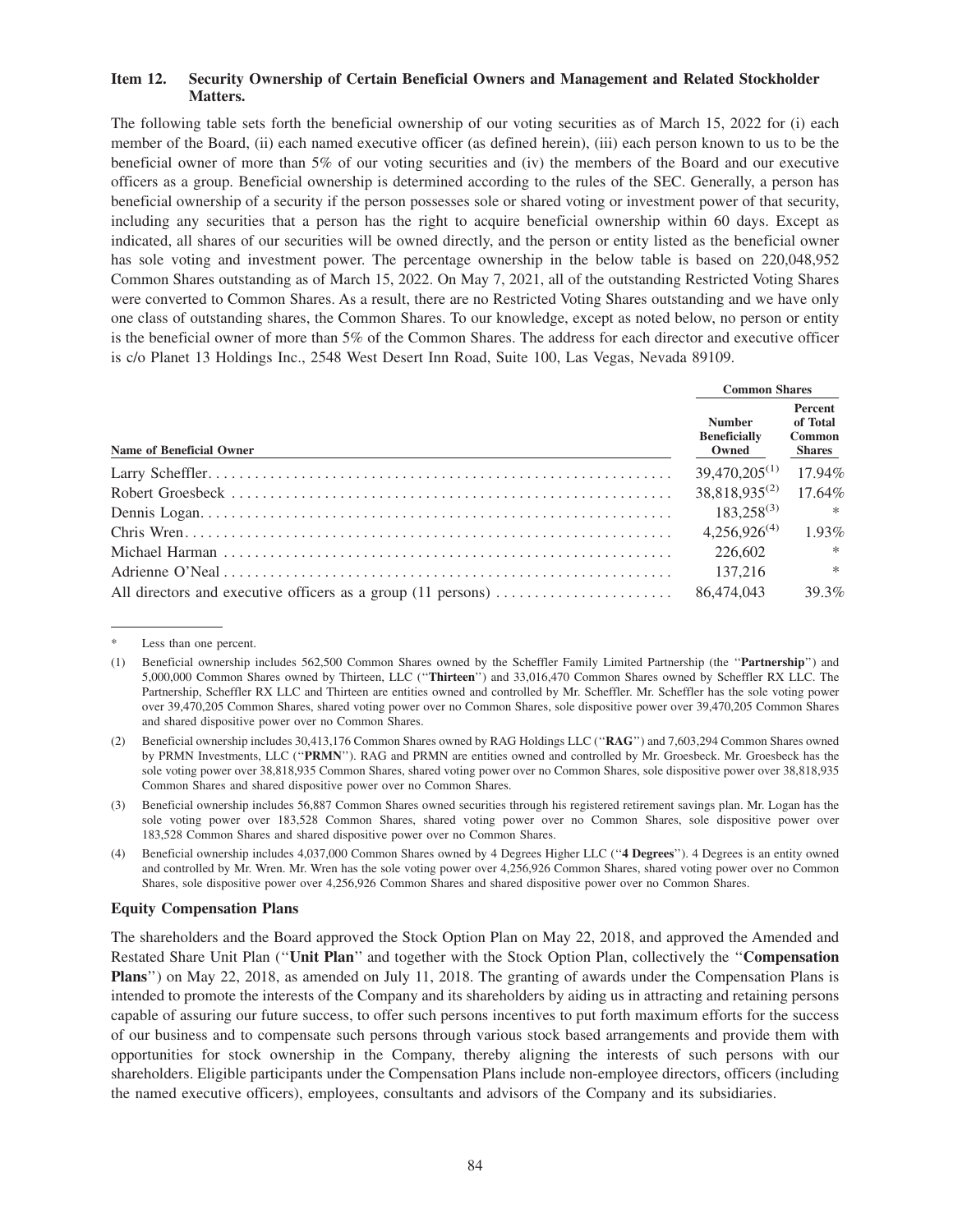As of December 31, 2021: (i) options to purchase an aggregate of 169,168 Common Shares were outstanding, representing approximately 0.085% of the issued and outstanding Common Shares on such date; (ii) Restricted Share Units to acquire an aggregate of 2,591,936 Common Shares were outstanding, representing approximately 1.39% of the issued and outstanding Common Shares on such date, for a total of 2,761,100 Common Shares issuable pursuant to outstanding awards. As a result, Stock Options/ Restricted Share Units under our equity compensation plans to purchase/receive a total of 17,107,695 Common Shares, representing approximately 8.61% of the total issued and outstanding Common Shares, were available for grant as of December 31, 2021.

The following table provides information regarding compensation plans, previously approved by shareholders, under which securities of the Company are authorized for issuance in effect as of December 31, 2021:

| <b>Plan Category</b>                 | Number of<br>securities to be<br>issued upon<br>exercise of<br>outstanding<br>options and<br>rights $(a)$ | Weighted-<br>average exercise<br>price of<br>outstanding<br>options and<br>rights $(b)$ | Number of<br>securities<br>remaining<br>available for<br>future issuance<br>under equity<br>compensation<br>plans (excluding<br>securities<br>reflected in<br>column $(a)(c)$ |
|--------------------------------------|-----------------------------------------------------------------------------------------------------------|-----------------------------------------------------------------------------------------|-------------------------------------------------------------------------------------------------------------------------------------------------------------------------------|
|                                      | 169,168                                                                                                   | CAD\$1.52                                                                               | 17, 107, 691                                                                                                                                                                  |
| Amended and Restated Share Unit Plan | 2,591,936                                                                                                 |                                                                                         | 17,107,691                                                                                                                                                                    |
| <b>Total</b>                         | 2,761,104                                                                                                 |                                                                                         | 17,107,691                                                                                                                                                                    |
|                                      |                                                                                                           |                                                                                         |                                                                                                                                                                               |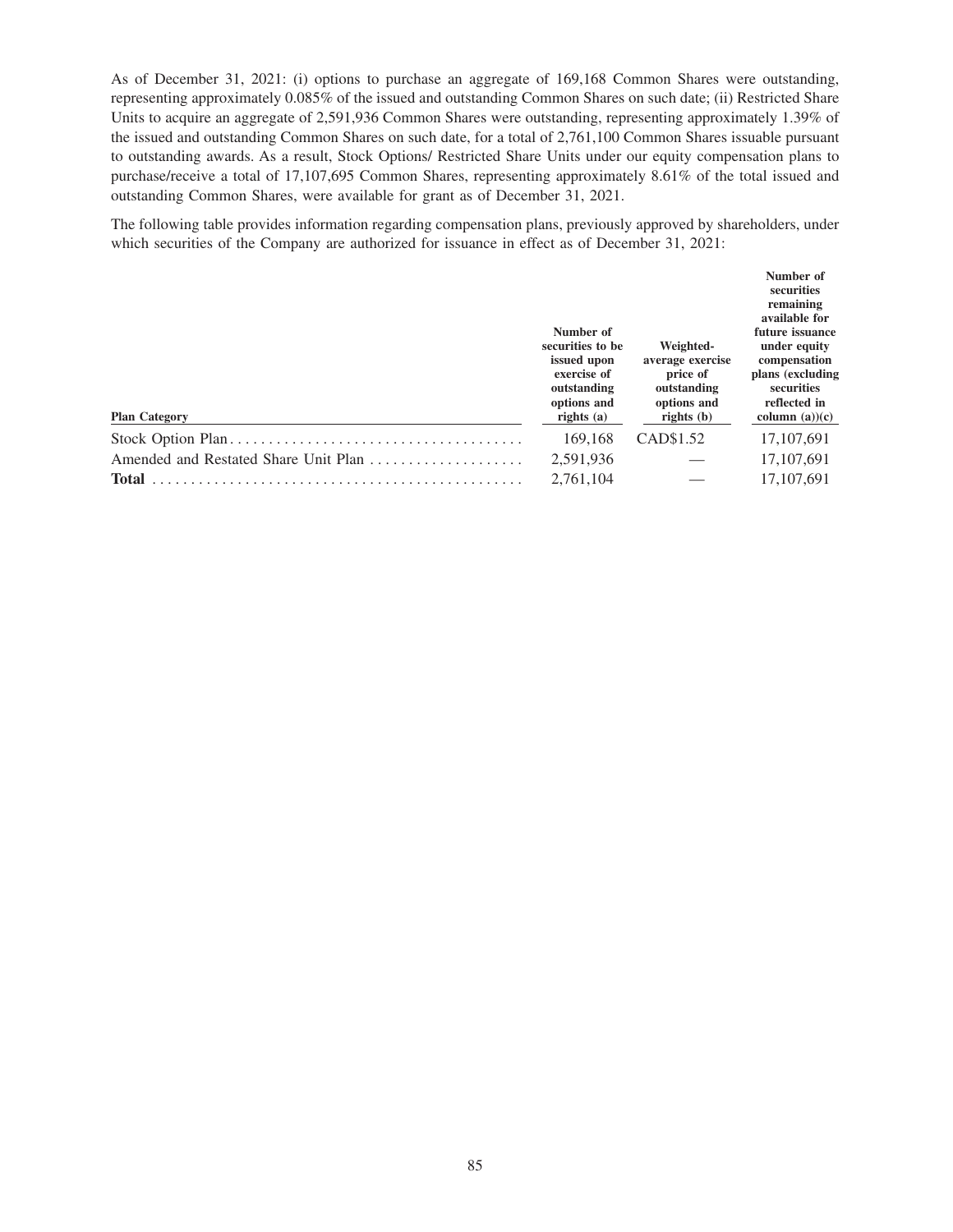## **Item 13. Certain Relationships and Related Transactions, and Director Independence.**

### **Transactions with Related Persons**

The following is a description of each transaction since January 1, 2020 and each currently proposed transaction in which:

- we have been or are to be a participant;
- the amounts involved exceeded or will exceed the lesser of \$120,000 or 1% of the average of the Company's total assets at year end for the last two completed fiscal years; and
- any of our directors, executive officers or holders of more than 5% of our capital stock, or an affiliate or immediate family member of the foregoing persons, had or will have a direct or indirect material interest.

Other than as described below, there have not been, nor are there any currently proposed, transactions or series of similar transactions to which we have been or will be a party other than compensation arrangements, which are described where required under the section entitled ''Executive Compensation'' and ''Director Compensation Table.''

#### *Office Space Sublease and Storage Space*

We sub-let approximately 2,000 square feet of office space and purchase certain printed marketing collateral and stationery items from a company owned by Larry Scheffler, one of our Co-CEOs. Amounts paid by us for rent for the years ended December 31, 2021 and December 31, 2020 equaled \$16,027, and \$24,040, respectively. Amounts paid by us for printed marketing collateral and stationery items for the years ended December 31, 2021 and December 31, 2020 equaled \$450,692, and \$170,009, respectively. As at December 31, 2021, there was \$133,560 included in accounts payable that was owed to this related party.

From November 2020 to April 2021, we leased a 25,000 square foot cultivation facility from an entity owned by both our Co-CEOs. Rents paid by us for this facility for the years ended December 31, 2021 and December 31, 2020 equaled \$301,894 and \$339,688, respectively. On April 30, 2021, our Co-CEOs sold this building to an arm's length third party who assumed the lease.

A company owned by Mr. Scheffler, one of our Co-CEOs, leases storage space from us. Amounts paid to us for the storage space were \$171,895 and \$62,720 for the years ended December 31, 2021 and December 31, 2020, respectively.

# *WCDN Acquisition*

Concurrent with the first closing of the WCDN Acquisition previously described herein, RX Land, an entity that was owned by our Co-CEOs, acquired the WCDN Acquisition Facility for US\$3.3 million and entered into Initial West Bell Lease. In accordance with the terms of the WCDN Asset Acquisition Agreement and approvals by our independent directors, WCDN assigned the Initial West Bell Lease to MMDC on November 25, 2020, and MMDC subsequently entered into an amending agreement with RX Land on November 27, 2020, to amend certain terms of such lease agreement including increasing the lease payments, extending the duration of the lease and, if desired, allowing for second floor installation by MMDC without a corresponding lease rate increase due to an increase in facility size. In April 2021, RX Land was sold to an arm's length third party.

# **Related Person Transaction Policy**

We have adopted a written related person transactions policy that provides that our executive officers, directors, nominees for election as a director, beneficial owners of more than 5% of any class of our voting securities, and any members of the immediate family of the foregoing persons, are not permitted to enter into a material related person transaction with us without the review and approval of our Audit Committee. The policy provides that any request for us to enter into a transaction with an executive officer, director, nominee for election as a director, beneficial owner of more than 5% of our common stock or with any of their immediate family members or affiliates in which the amount involved exceeds \$120,000 will be presented to our Audit Committee for review, consideration and approval, subject to exceptions for certain transaction for which there is standing pre-approval as described in the policy, including for employment of executive officers and director compensation. In approving or rejecting any such proposal, our Audit Committee shall take into account, among other factors it deems appropriate, (i) whether the transaction was undertaken in our ordinary course of business, (ii) whether the transaction was initiated by us, a subsidiary of us, or the related person, (iii) whether the transaction is proposed to be, or was, entered into on terms no less favorable to us than terms that could have been reached with an unrelated third party, (iv) the purpose of, and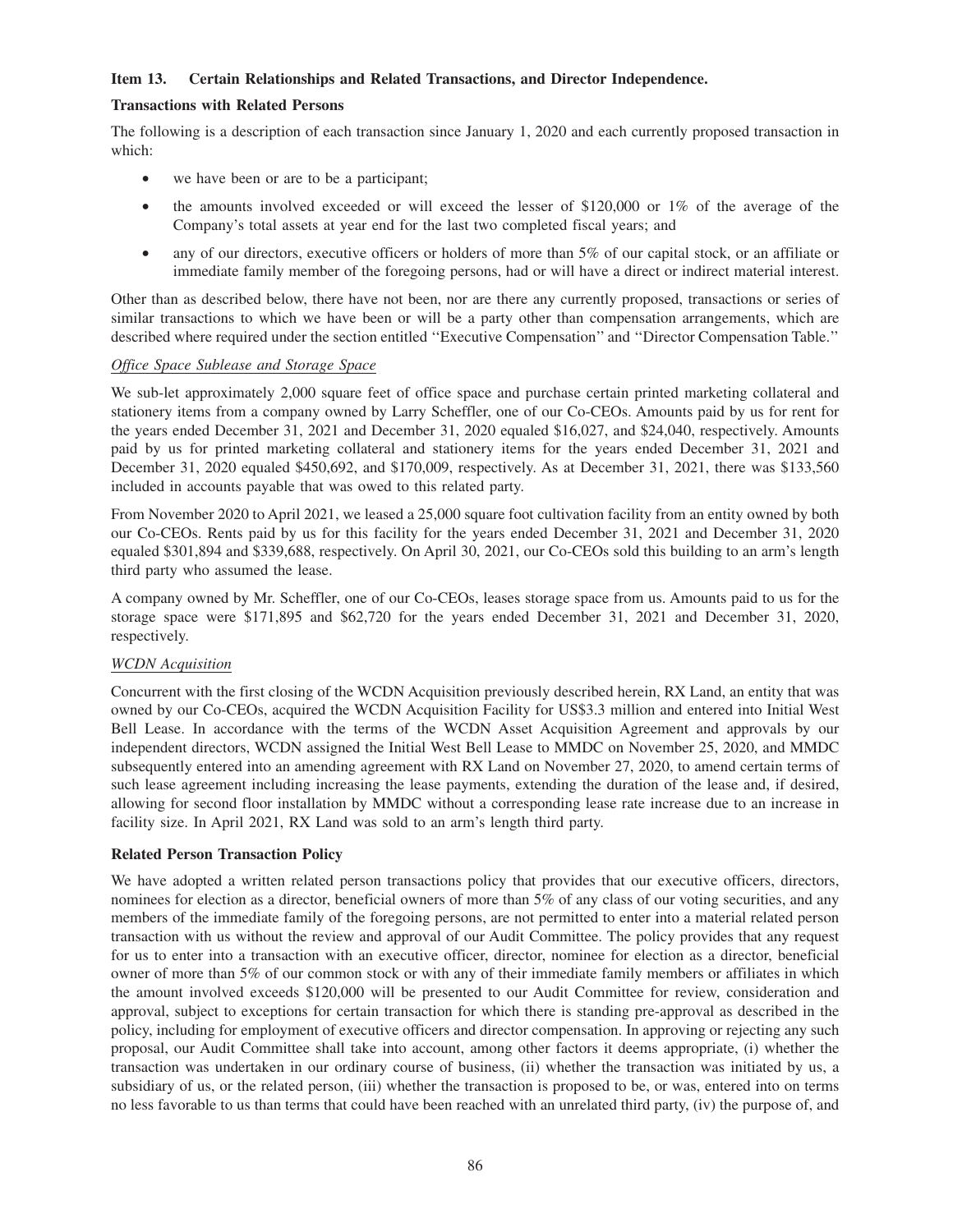the potential benefits to us of, the transaction, (v) the approximate dollar value of the amount involved in the transaction, particularly as it relates to the related person, (vi) the related person's interest in the transaction and (vii) any other information regarding the transaction or the related person that would be material to investors in light of the circumstances of the particular transaction.

# **Promoters**

Robert Groesbeck and Larry Scheffler, the co-CEOs, co-Chairmen and each a director of the Company, are promoters of the Company. As of March 25, 2022: (i) Mr. Groesbeck owns, or controls or directs, directly or indirectly, a total of 38,818,935 Common Shares, and 562,511 RSUs, representing in the aggregate 16.92% of the equity of the Company on a fully diluted basis; and (ii) Mr. Scheffler owns, or controls or directs, directly or indirectly, a total of 39,470,205 Common Shares and 562,511 RSUs, representing in the aggregate 17.20% of the equity of the Company on a fully diluted basis.

# **Director Independence**

Our board of directors is composed of two ''independent directors'' as defined under the rules of Nasdaq (''**Nasdaq Rules**''). We use the definition of ''independence'' of Nasdaq to make this determination. Nasdaq Rule 5605(a)(2) provides that an ''independent director'' is a person other than an officer or employee of the Company or any other individual having a relationship which, in the opinion of the Board, would interfere with the exercise of independent judgment in carrying out the responsibilities of a director. Nasdaq Rule  $5605(a)(2)$  provides that a director cannot be considered independent if:

- $\bullet$  the director is, or at any time during the past three (3) years was, an employee of the company;
- the director or a family member of the director accepted any compensation from the company in excess of \$120,000 during any period of twelve (12) consecutive months within the three (3) years preceding the independence determination (subject to certain exemptions, including, among other things, compensation for board or board committee service);
- the director or a family member of the director is a partner in, controlling shareholder of, or an executive officer of an entity to which the company made, or from which the company received, payments in the current or any of the past three fiscal years that exceed 5% of the recipient's consolidated gross revenue for that year or \$200,000, whichever is greater (subject to certain exemptions);
- the director or a family member of the director is employed as an executive officer of an entity where, at any time during the past three (3) years, any of the executive officers of the company served on the compensation committee of such other entity; or
- the director or a family member of the director is a current partner of the company's outside auditor, or at any time during the past three (3) years was a partner or employee of the company's outside auditor, and who worked on the company's audit.

Under such definitions, Adrienne O'Neal and Michael Harman are each independent directors. Ms. O'Neal and Mr. Harman are also considered independent and meet the other requirements under Nasdaq Rule  $5605(c)(A)(2)(i), (ii), (iii)$  and (iv) applicable to audit committee members and under Nasdaq Rule  $5605(2)(A)$ applicable to compensation committee members. We also meet the director independence requirements for our listing with the OTCQX Best Market, being a minimum of two independent directors and a majority of the audit committee being comprised of independent directors. However, our shares are not currently quoted or listed on any U.S. national exchange or interdealer quotation system that has a requirement that a majority of our Board be independent.

# **Code of Ethics**

We have adopted the Code of Business Conduct and Ethics of Planet 13 Holdings Inc. (the ''**Code of Ethics**'') to assist all directors, officers, employees, and where practical key consultants of the Company and its subsidiaries to maintain the highest standards of ethical conduct in business affairs.

A copy of the Code of Ethics can be found in the investors section of our website at www.planet13holdings.com/investors/. We intend to satisfy the disclosure requirements of the SEC regarding amendments to, or waivers from, the Code of Ethics, by posting such information on the same website.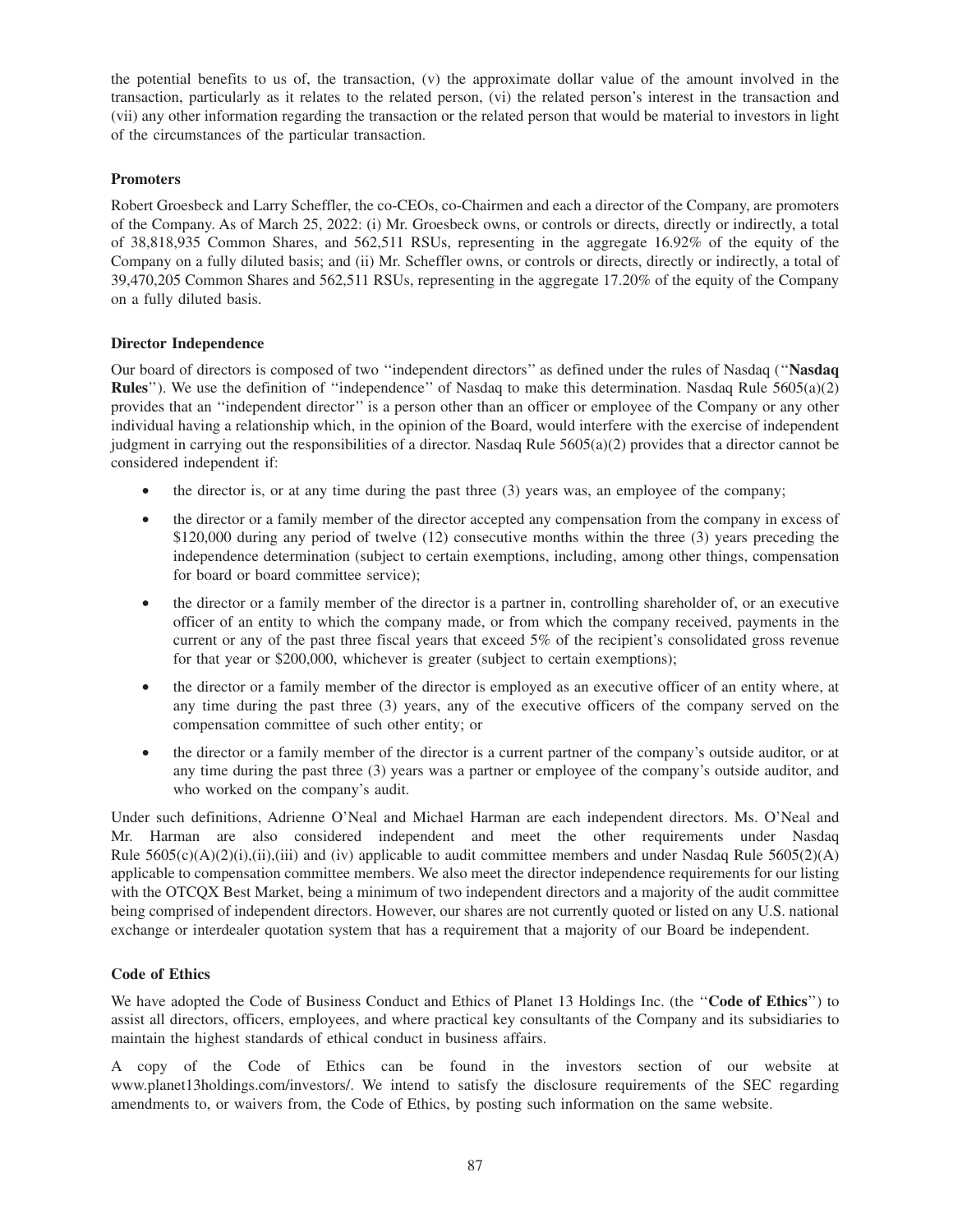#### **Item 14. Principal Accounting Fees and Services.**

The following table provides information regarding the fees billed to us by Davidson & Company in the fiscal years ended December 31, 2021 and December 31, 2020:

|                                                                                                                                                                                                                                                                                                                                            | For the fiscal years              | ended       |
|--------------------------------------------------------------------------------------------------------------------------------------------------------------------------------------------------------------------------------------------------------------------------------------------------------------------------------------------|-----------------------------------|-------------|
|                                                                                                                                                                                                                                                                                                                                            | December 31, December 31,<br>2021 | <b>2020</b> |
|                                                                                                                                                                                                                                                                                                                                            |                                   | \$593.375   |
|                                                                                                                                                                                                                                                                                                                                            |                                   |             |
|                                                                                                                                                                                                                                                                                                                                            |                                   | 17.338      |
| <b>Total Fees:</b> $\ldots$ $\ldots$ $\ldots$ $\ldots$ $\ldots$ $\ldots$ $\ldots$ $\ldots$ $\ldots$ $\ldots$ $\ldots$ $\ldots$ $\ldots$ $\ldots$ $\ldots$ $\ldots$ $\ldots$ $\ldots$ $\ldots$ $\ldots$ $\ldots$ $\ldots$ $\ldots$ $\ldots$ $\ldots$ $\ldots$ $\ldots$ $\ldots$ $\ldots$ $\ldots$ $\ldots$ $\ldots$ $\ldots$ $\ldots$ $\ld$ |                                   | \$687,473   |

(1) Audit Fees consist of audit of annual financial statements and review of financial statements.

(2) Audit Related Fees consist of the review and consents associated with prospectus offerings.

(3) Tax Fees consist of preparation fees associated with preparing Corporate federal income tax returns.

### **Pre-Approval Policies and Procedures**

The Audit Committee charter sets out procedures regarding the provision of non-audit services by the Company's independent chartered professional accountants. This policy encourages consideration of whether the provision of services other than audit services is compatible with maintaining the auditor's independence and requires Audit Committee pre-approval of permitted non-audit and non-audit related services.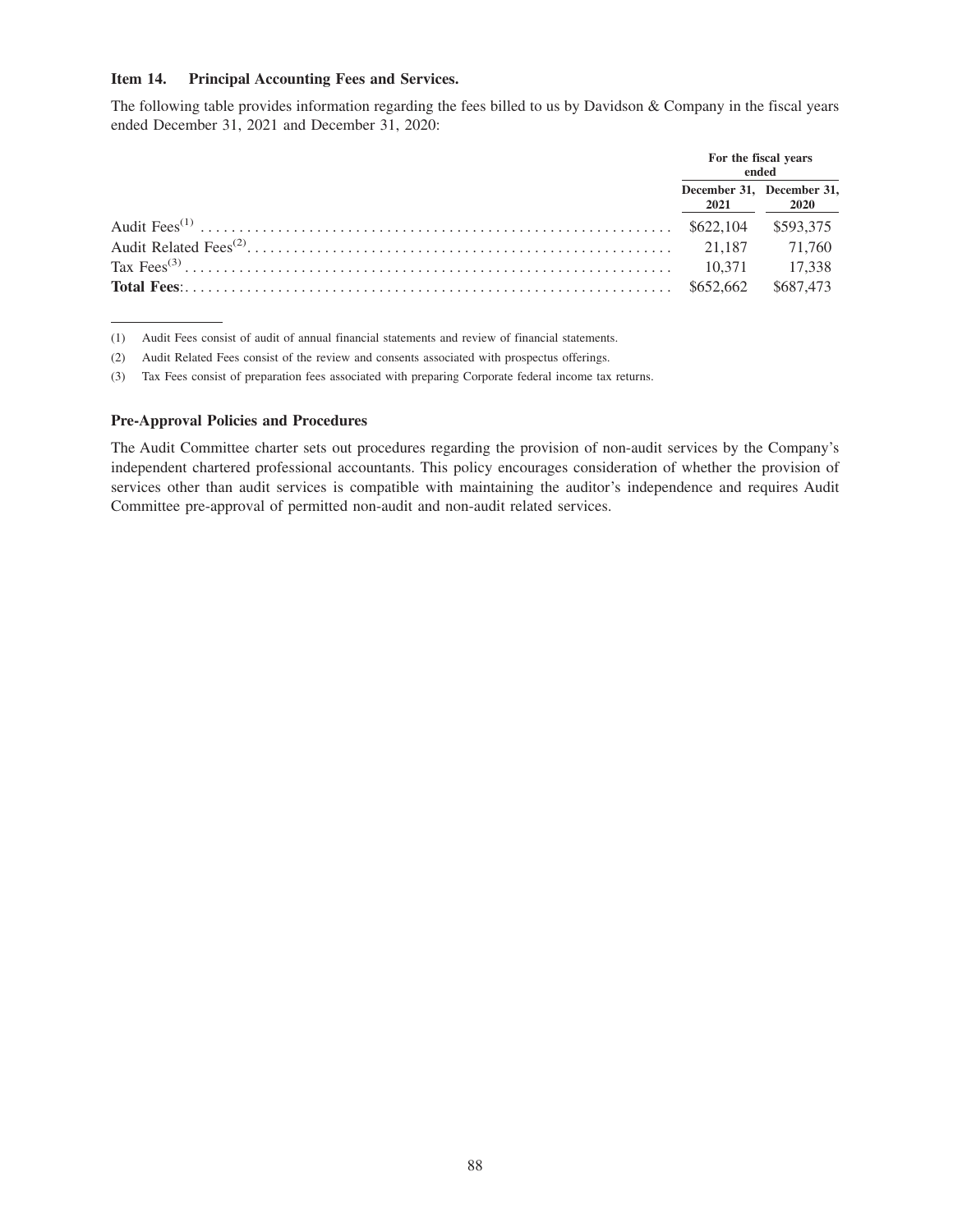# **PART IV**

# **Item 15. Exhibits, Financial Statement Schedules.**

The financial statements required to be included in this Annual Report on Form 10-K appear immediately following the signature page to this Annual Report on Form 10-K beginning on page F-1.

## **EXHIBIT INDEX**

| Exhibit No. | <b>Description</b>                                                                                                                                                                                                                                                                                                                                                                                                                                                         |
|-------------|----------------------------------------------------------------------------------------------------------------------------------------------------------------------------------------------------------------------------------------------------------------------------------------------------------------------------------------------------------------------------------------------------------------------------------------------------------------------------|
| $2.1*$ §    | Acquisition Agreement, dated December 20, 2019, among BLC Management Company, LLC, Planet 13<br>Holdings Inc., Kyle Desmet, Newtonian Principles, Inc., Warner Management Group, LLC and Sarah<br>Sibia, as amended by Amendment No. 1 to Acquisition Agreement, dated April 16, 2020, and<br>Amendment No. 2 to Acquisition Agreement, dated May 20, 2020 (incorporated by reference to<br>Exhibit 2.1 to the Company's Form 10 filed with the SEC on December 13, 2021). |
| $2.2$ §     | Asset Purchase Agreement, dated July 17, 2020, among Planet 13 Holdings Inc., MM Development<br>Company, Inc., W the Brand, LLC, West Coast Development Nevada, LLC and R. Scott Coffman<br>(incorporated by reference to Exhibit 2.2 to the Company's Form 10 filed with the SEC on<br>December 13, 2021).                                                                                                                                                                |
| $2.3*$      | Share Exchange Agreement, dated April 26, 2018, among MM Development Company, Inc., Carpincho<br>Capital Corp., PRMN Investments Ltd., Thirteen, LLC and 4 Degrees Higher, LLC (incorporated by<br>reference to Exhibit 2.3 to the Company's Form 10 filed with the SEC on December 13, 2021).                                                                                                                                                                             |
| 2.4         | Master Agreement, dated April 26, 2018, among Carpincho Capital Corp., 10713791 Canada Inc. and<br>10653918 Canada Inc. (incorporated by reference to Exhibit 2.4 to the Company's Form 10 filed with<br>the SEC on December 13, 2021).                                                                                                                                                                                                                                    |
| $2.5*$      | License Purchase Agreement, dated August 31, 2021, among Buyer, Planet 13 Holdings Inc., Seller and<br>Harvest Health & Recreation Inc. (incorporated by reference to Exhibit 2.5 to the Company's Form 10<br>filed with the SEC on December 13, 2021)                                                                                                                                                                                                                     |
| $2.6*$      | Arrangement Agreement, dated December 20, 2021, between Planet 13 Holdings Inc. and Next Green<br>Wave Holdings Inc. (incorporated by reference to Exhibit 2.6 to the Company's Form 10-A filed with<br>the SEC on January 26, 2022).                                                                                                                                                                                                                                      |
| 3.1         | Certificate of Amalgamation (incorporated by reference to Exhibit 3.1 to the Company's Form 8-K filed<br>with the SEC on March 8, 2022).                                                                                                                                                                                                                                                                                                                                   |
| 3.2         | Notice of Articles (incorporated by reference to Exhibit 3.2 to the Company's Form 8-K filed with the<br>SEC on March 8, 2022).                                                                                                                                                                                                                                                                                                                                            |
| 3.3         | Articles of Planet 13 Holdings Inc. (incorporated by reference to Exhibit 3.3 to the Company's<br>Form 8-K filed with the SEC on March 8, 2022).                                                                                                                                                                                                                                                                                                                           |
| 4.1         | Warrant Indenture, dated July 3, 2020, between Planet 13 Holdings Inc. and Odyssey Trust Company<br>(incorporated by reference to Exhibit 4.1 to the Company's Form 10 filed with the SEC on<br>December 13, 2021).                                                                                                                                                                                                                                                        |
| 4.2         | Warrant Indenture, dated September 10, 2020, between Planet 13 Holdings Inc. and Odyssey Trust<br>Company (incorporated by reference to Exhibit 4.2 to the Company's Form 10 filed with the SEC on<br>December 13, 2021).                                                                                                                                                                                                                                                  |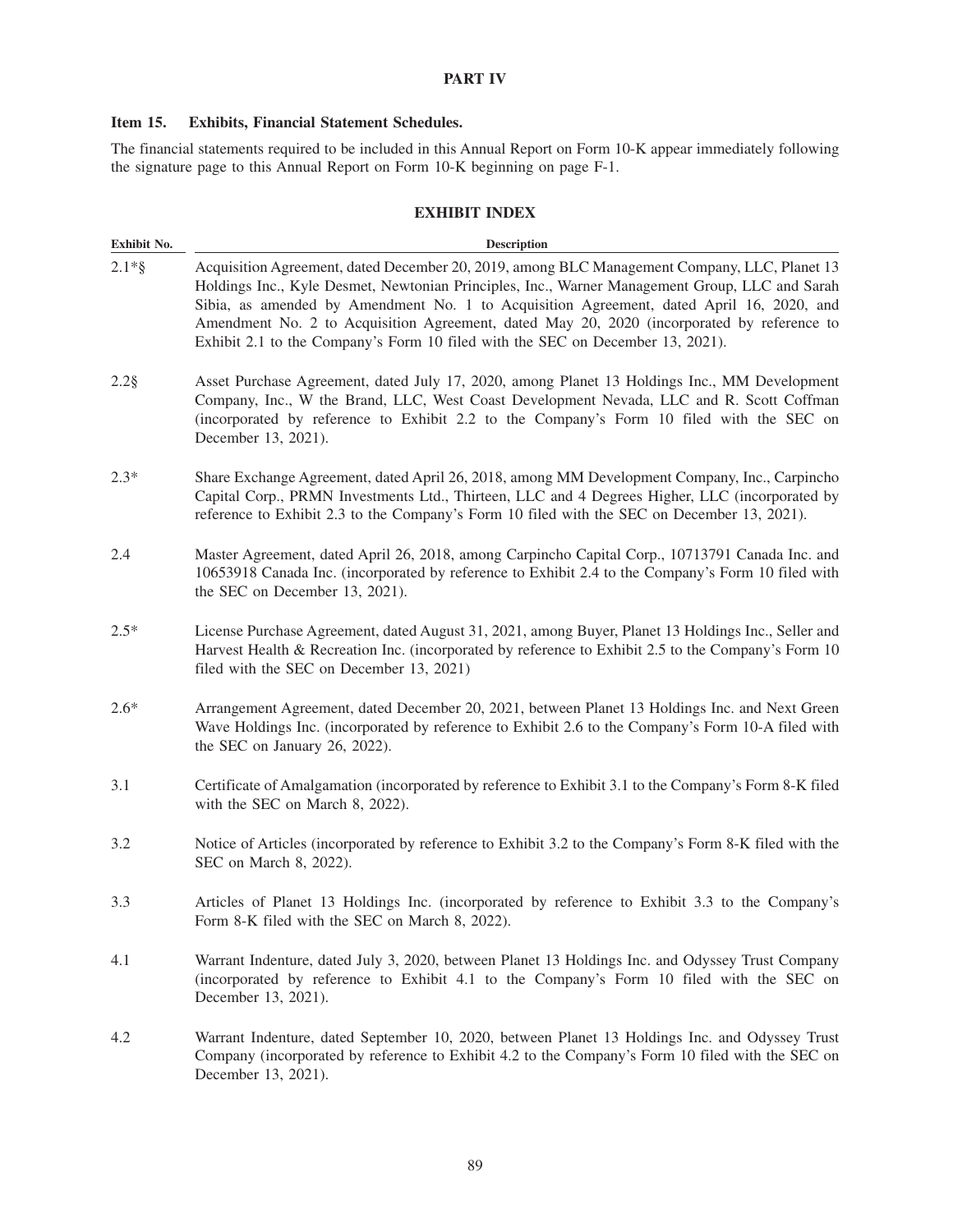| Exhibit No. | <b>Description</b>                                                                                                                                                                                                                                                                                                                                                                                                                                                                                                                                                                           |  |  |  |  |  |
|-------------|----------------------------------------------------------------------------------------------------------------------------------------------------------------------------------------------------------------------------------------------------------------------------------------------------------------------------------------------------------------------------------------------------------------------------------------------------------------------------------------------------------------------------------------------------------------------------------------------|--|--|--|--|--|
| 4.3         | Warrant Indenture, dated November 5, 2020, between Planet 13 Holdings Inc. and Odyssey Trust<br>Company (incorporated by reference to Exhibit 4.3 to the Company's Form 10 filed with the SEC on<br>December 13, 2021).                                                                                                                                                                                                                                                                                                                                                                      |  |  |  |  |  |
| 4.4         | Warrant Indenture, dated February 2, 2021, between Planet 13 Holdings Inc. and Odyssey Trust<br>Company (incorporated by reference to Exhibit 4.4 to the Company's Form 10 filed with the SEC on<br>December 13, 2021).                                                                                                                                                                                                                                                                                                                                                                      |  |  |  |  |  |
| 4.5         | Warrant Indenture, dated December 4, 2018, between Planet 13 Holdings Inc. and Odyssey Trust<br>Company(incorporated by reference to Exhibit 4.5 to the Company's Form 10 filed with the SEC on<br>December 13, 2021).                                                                                                                                                                                                                                                                                                                                                                       |  |  |  |  |  |
| 4.6         | Warrant Indenture, dated April 26, 2018, among 10653918 Canada Inc., Odyssey Trust Company and<br>Carpincho Capital Corp (incorporated by reference to Exhibit 4.6 to the Company's Form 10 filed with<br>the SEC on December 13, 2021).                                                                                                                                                                                                                                                                                                                                                     |  |  |  |  |  |
| 4.7         | Description of Securities Registered Pursuant to Section 12 of the Securities Exchange Act of 1934<br>(filed herewith)                                                                                                                                                                                                                                                                                                                                                                                                                                                                       |  |  |  |  |  |
| $10.1*$     | Industrial Real Estate Lease, dated April 23, 2018, between MM Development Company, Inc. and<br>Lessor (incorporated by reference to Exhibit 10.1 to the Company's Form 10 filed with the SEC on<br>December 13, 2021).                                                                                                                                                                                                                                                                                                                                                                      |  |  |  |  |  |
| $10.2$ §    | Lease Agreement, dated August 30, 2014, between Fargo District Holdings, LLC and MM Development<br>Company, Inc., as amended by Amendment to Lease, dated January 1, 2018, and Second Amendment<br>to Lease Agreement, dated September 14, 2018 (incorporated by reference to Exhibit 10.2 to the<br>Company's Form 10 filed with the SEC on December 13, 2021).                                                                                                                                                                                                                             |  |  |  |  |  |
| 10.3        | Lease Agreement, dated July 17, 2020, between RX Land, LLC and MM Development Company, Inc.,<br>as amended by Amendment to Lease, dated November 27, 2020 (incorporated by reference to<br>Exhibit 10.3 to the Company's Form 10 filed with the SEC on December 13, 2021).                                                                                                                                                                                                                                                                                                                   |  |  |  |  |  |
| $10.4*$     | Standard Industrial/Commercial Multi-Tenant Lease - Net, dated May 1, 2018, between Lessor and<br>BLC Management Company, LLC, as amended by First Amendment to Standard Industrial/Commercial<br>Multi-Tenant Lease - Net, dated November 8, 2019, and Second Amendment to Standard<br>Industrial/Commercial Multi-Tenant Lease - Net, dated April 17, 2020, and by Third Amendment to<br>Standard Industrial/Commercial Multi-Tenant Lease - Net, dated September 8, 2020 (incorporated by<br>reference to Exhibit 10.4 to the Company's Form 10 filed with the SEC on December 13, 2021). |  |  |  |  |  |
| 10.5        | Agreement Regarding Release of Leasehold Estate, dated August 31, 2020, between LaBarre Chastang,<br>Inc. and BLC Management Company, LLC (incorporated by reference to Exhibit 10.5 to the Company's<br>Form 10 filed with the SEC on December 13, 2021).                                                                                                                                                                                                                                                                                                                                   |  |  |  |  |  |
| $10.6+$     | Planet 13 Holdings Inc. 2018 Stock Option Plan (incorporated by reference to Exhibit 10.6 to the<br>Company's Form 10 filed with the SEC on December 13, 2021).                                                                                                                                                                                                                                                                                                                                                                                                                              |  |  |  |  |  |
| $10.7+$     | Planet 13 Holdings Inc. 2018 Share Unit Plan, as amended on July 11, 2018 and May 20, 2020<br>(incorporated by reference to Exhibit 2.1 to the Company's Form 10 filed with the SEC on<br>December 13, 2021).                                                                                                                                                                                                                                                                                                                                                                                |  |  |  |  |  |
| $10.8+$     | Form of Stock Option Award Agreement (incorporated by reference to Exhibit 10.8 to the Company's<br>Form 10 filed with the SEC on December 13, 2021).                                                                                                                                                                                                                                                                                                                                                                                                                                        |  |  |  |  |  |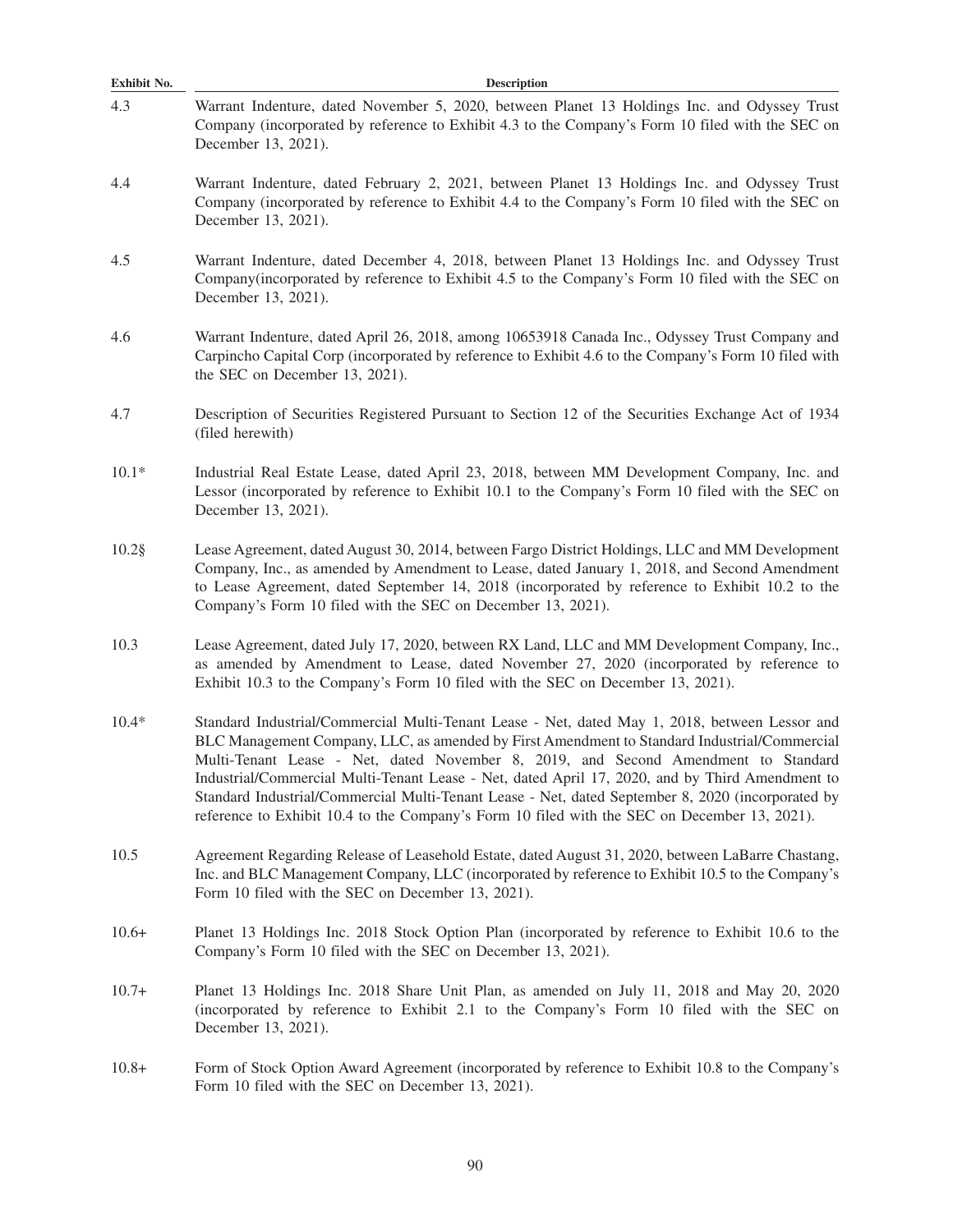| Exhibit No. | <b>Description</b>                                                                                                                                                                                                                                                                                |  |  |  |  |
|-------------|---------------------------------------------------------------------------------------------------------------------------------------------------------------------------------------------------------------------------------------------------------------------------------------------------|--|--|--|--|
| $10.9+$     | Form of Share Unit Plan Award Agreement (incorporated by reference to Exhibit 10.9 to the Company's<br>Form 10 filed with the SEC on December 13, 2021).                                                                                                                                          |  |  |  |  |
| $10.10+$    | Employment Agreement, dated June 1, 2018, between Christopher Wren and MM Development<br>Company, Inc., as amended by Amendment to Employment Agreement, dated March 10,<br>2021(incorporated by reference to Exhibit 10.10 to the Company's Form 10 filed with the SEC on<br>December 13, 2021). |  |  |  |  |
| $10.11+$    | Employment Agreement, dated June 1, 2018, between Larry Scheffler and MM Development Company,<br>Inc., as amended by Amendment to Employment Agreement, dated March 10, 2021 (incorporated by<br>reference to Exhibit 10.11 to the Company's Form 10 filed with the SEC on December 13, 2021).    |  |  |  |  |
| $10.12+$    | Employment Agreement, dated June 1, 2018, between Robert Groesbeck and MM Development<br>Company, Inc., as amended by Amendment to Employment Agreement, dated March 10,<br>2021(incorporated by reference to Exhibit 10.12 to the Company's Form 10 filed with the SEC on<br>December 13, 2021). |  |  |  |  |
| $10.13+$    | Employment Agreement, dated June 1, 2018, between Dennis Logan and Planet 13 Holdings Inc.<br>(incorporated by reference to Exhibit 2.1 to the Company's Form 10 filed with the SEC on<br>December 13, 2021).                                                                                     |  |  |  |  |
| 21          | List of Subsidiaries of Planet 13 Holdings Inc. (filed herewith).                                                                                                                                                                                                                                 |  |  |  |  |
| 31.1        | Certification of Principal Executive Officer (Robert Groesbeck) Pursuant to Rules 13a-14(a) and<br>15d-14(a) under the Securities Exchange Act of 1934, as Adopted Pursuant to Section 302 of the<br>Sarbanes-Oxley Act of 2002 (filed herewith).                                                 |  |  |  |  |
| 31.2        | Certification of Principal Executive Officer (Larry Scheffler) Pursuant to Rules 13a-14(a) and 15d-14(a)<br>under the Securities Exchange Act of 1934, as Adopted Pursuant to Section 302 of the Sarbanes-Oxley<br>Act of 2002 (filed herewith).                                                  |  |  |  |  |
| 31.3        | Certification of Principal Financial Officer Pursuant to Rules 13a-14(a) and 15d-14(a) under the<br>Securities Exchange Act of 1934, as Adopted Pursuant to Section 302 of the Sarbanes-Oxley Act of<br>2002 (filed herewith).                                                                    |  |  |  |  |
| 32.1        | Certification of Principal Executive Officers and Principal Financial Officer pursuant to 18 U.S.C.<br>Section 1350, as adopted pursuant to Section 906 of the Sarbanes-Oxley Act of 2002 (furnished<br>herewith).                                                                                |  |  |  |  |

# **Item 16. Form 10-K Summary**

None.

<sup>104</sup> Cover Page Interactive Data File - the cover page XBRL tags are embedded within the inline XBRL documents (filed herewith).

<sup>\*</sup> Certain information has been excluded from this exhibit because it is both (i) not material and (ii) private or confidential.

<sup>§</sup> This filing omits exhibits and/or schedules pursuant to Item 601(a)(5) of Regulation S-K.

<sup>+</sup> Indicates a management contract or compensatory plan, contract or arrangement in which directors or executive officers participate.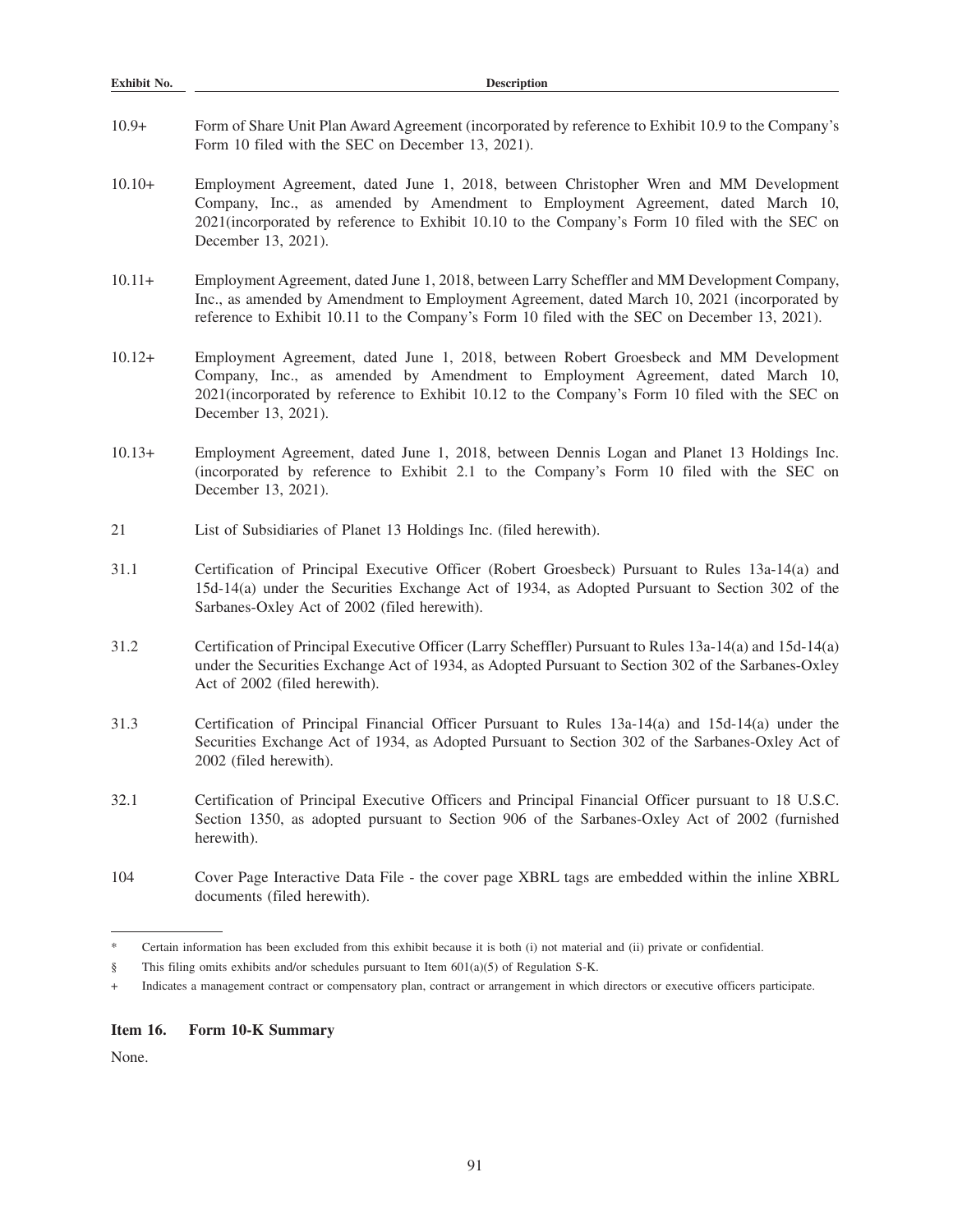### **SIGNATURES**

Pursuant to the requirements of Section 13 or 15(d) of the Securities Exchange Act of 1934, as amended, the Registrant has duly caused this Report to be signed on its behalf by the undersigned, thereunto duly authorized.

# **PLANET 13 HOLDINGS INC.**

Date: March 28, 2022 By: /s/ Robert Groesbeck Robert Groesbeck Co-Chief Executive Officer

> By: /s/ Larry Scheffler Larry Scheffler Co-Chief Executive Officer

Pursuant to the requirements of the Securities Exchange Act of 1934, as amended, this Report has been signed below by the following persons on behalf of the Registrant in the capacities and on the dates indicated.

| <b>Name</b>                              | Title                                                                     | Date           |
|------------------------------------------|---------------------------------------------------------------------------|----------------|
| /s/ Robert Groesbeck<br>Robert Groesbeck | Co-Chief Executive Officer and Director,<br>(Principal Executive Officer) | March 28, 2022 |
| /s/ Larry Scheffler<br>Larry Scheffler   | Co-Chief Executive Officer and Director,<br>(Principal Executive Officer) | March 28, 2022 |
| /s/ Dennis Logan<br>Dennis Logan         | Chief Financial Officer (Principal Financial<br>and Accounting Officer)   | March 28, 2022 |
| /s/ Michael Harman<br>Michael Harman     | Director                                                                  | March 28, 2022 |
| /s/ Adrienne O'Neal<br>Adrienne O'Neal   | Director                                                                  | March 28, 2022 |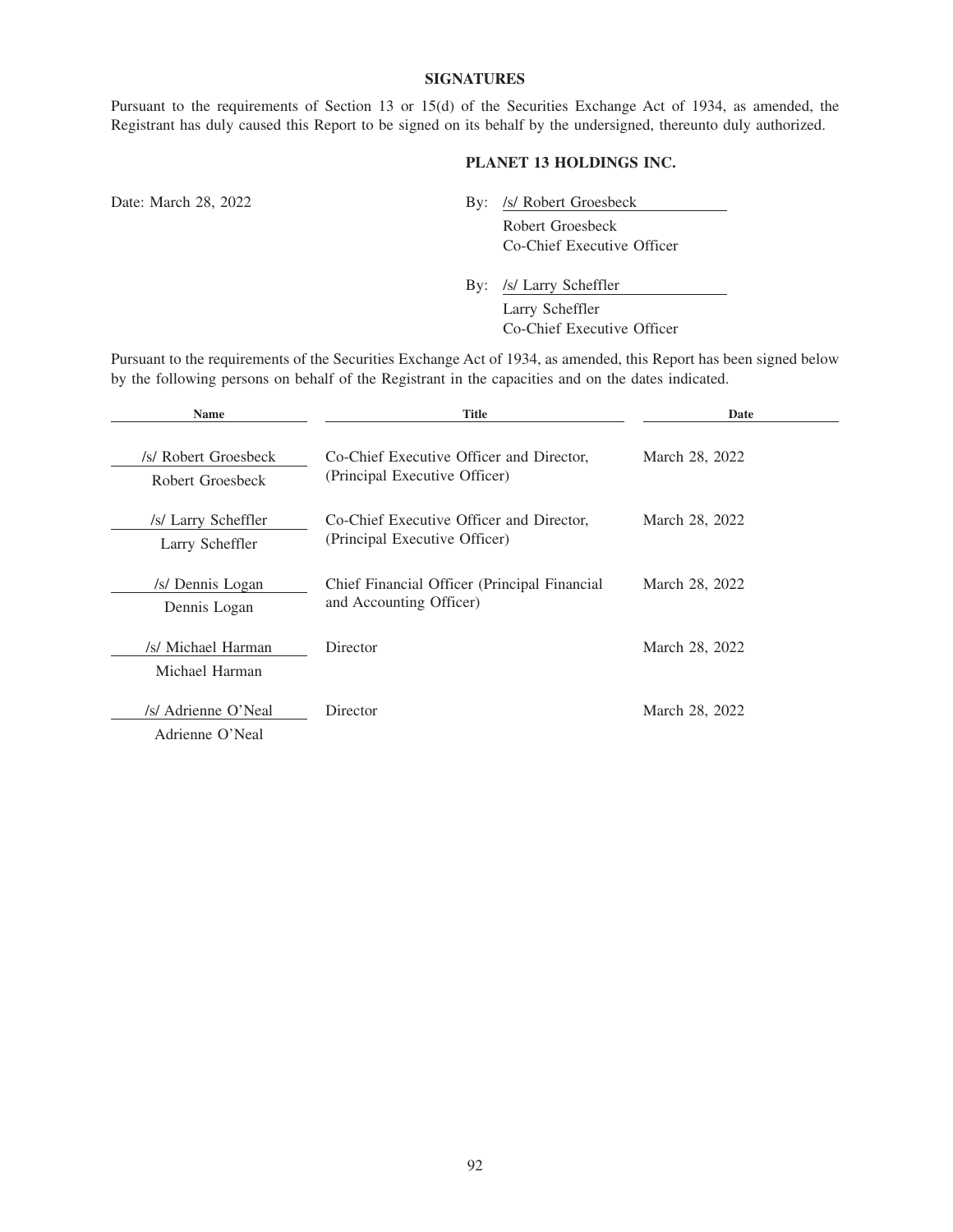|                       | Page(s)<br>$F-2$ |
|-----------------------|------------------|
| FINANCIAL STATEMENTS: |                  |
|                       | $F-3$            |
|                       | $F-4$            |
|                       | $F-5$            |
|                       | $F-6$            |
|                       | $F-7$            |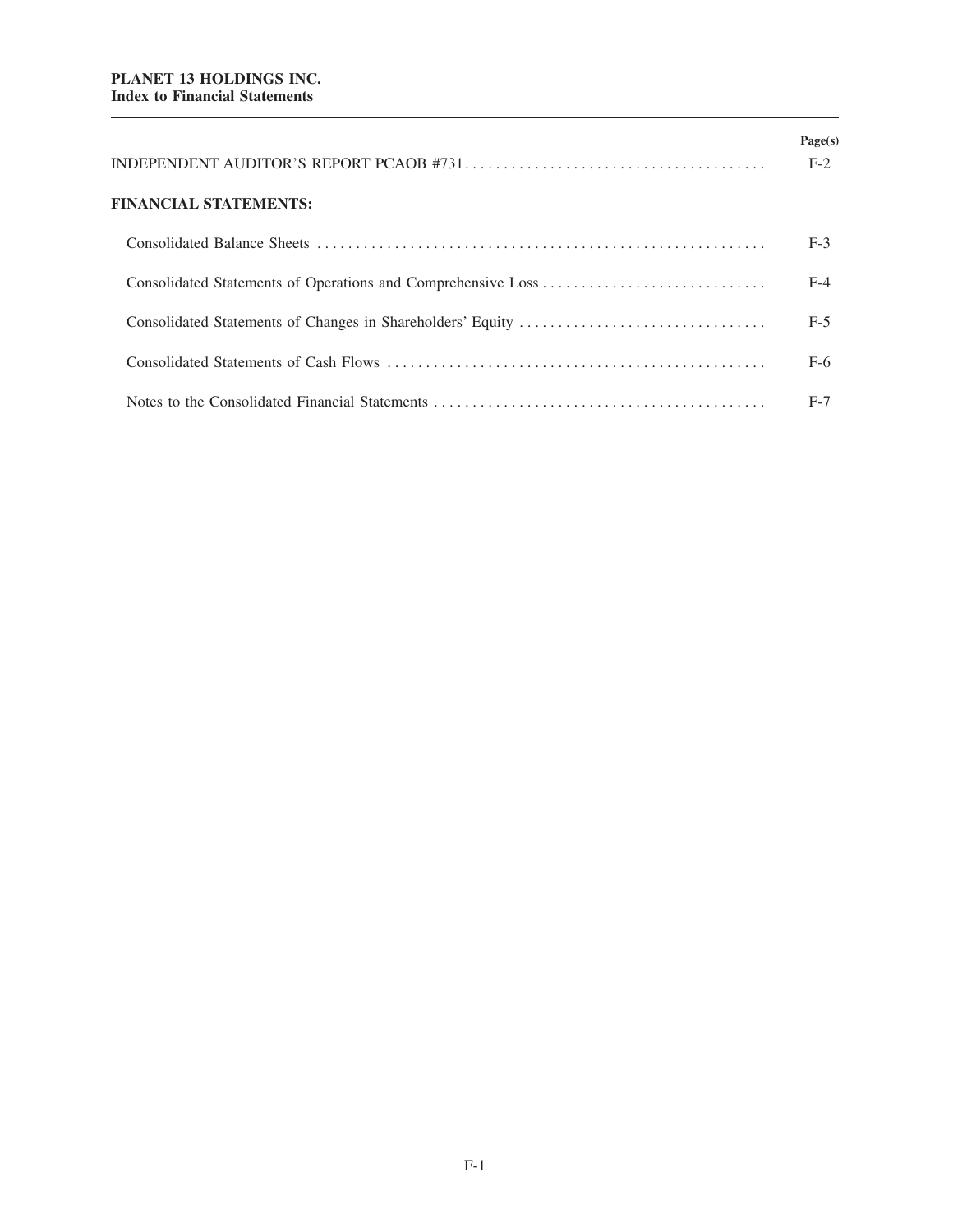#### **Report of Independent Registered Public Accounting Firm**

To the Shareholders and Directors of Planet 13 Holdings Inc.

## *Opinion on the Consolidated Financial Statements*

We have audited the accompanying consolidated balance sheets of Planet 13 Holdings Inc. (the "Company") as of December 31, 2021 and 2020, and the related consolidated statements of operations and comprehensive loss, changes in shareholder' equity, and cash flows for the years ended December 31, 2021, 2020 and 2019, and the related notes (collectively referred to as the ''financial statements''). In our opinion, the financial statements present fairly, in all material respects, the financial position of the Company as of December 31, 2021 and 2020, and the results of its operations and its cash flows for the years ended December 31, 2021, 2020 and 2019, in conformity with accounting principles generally accepted in the United States of America.

## *Basis for Opinion*

These financial statements are the responsibility of the Company's management. Our responsibility is to express an opinion on these financial statements based on our audits. We are a public accounting firm registered with the Public Company Accounting Oversight Board (United States) (''PCAOB'') and are required to be independent with respect to the Company in accordance with the U.S. federal securities laws and the applicable rules and regulations of the Securities and Exchange Commission and the PCAOB.

We conducted our audits in accordance with the standards of the PCAOB. Those standards require that we plan and perform the audit to obtain reasonable assurance about whether the financial statements are free of material misstatement, whether due to error or fraud. The Company is not required to have, nor were we engaged to perform, an audit of its internal control over financial reporting. As part of our audits we are required to obtain an understanding of internal control over financial reporting but not for the purpose of expressing an opinion on the effectiveness of the entity's internal control over financial reporting. Accordingly, we express no such opinion.

Our audits included performing procedures to assess the risks of material misstatement of the financial statements, whether due to error or fraud, and performing procedures that respond to those risks. Such procedures included examining, on a test basis, evidence regarding the amounts and disclosures in the financial statements. Our audits also included evaluating the accounting principles used and significant estimates made by management, as well as evaluating the overall presentation of the financial statements. We believe that our audits provide a reasonable basis for our opinion.

We have served as the Company's auditor since 2019.

# **/s/ DAVIDSON & COMPANY LLP**

Vancouver, Canada Chartered Professional Accountants

March 28, 2022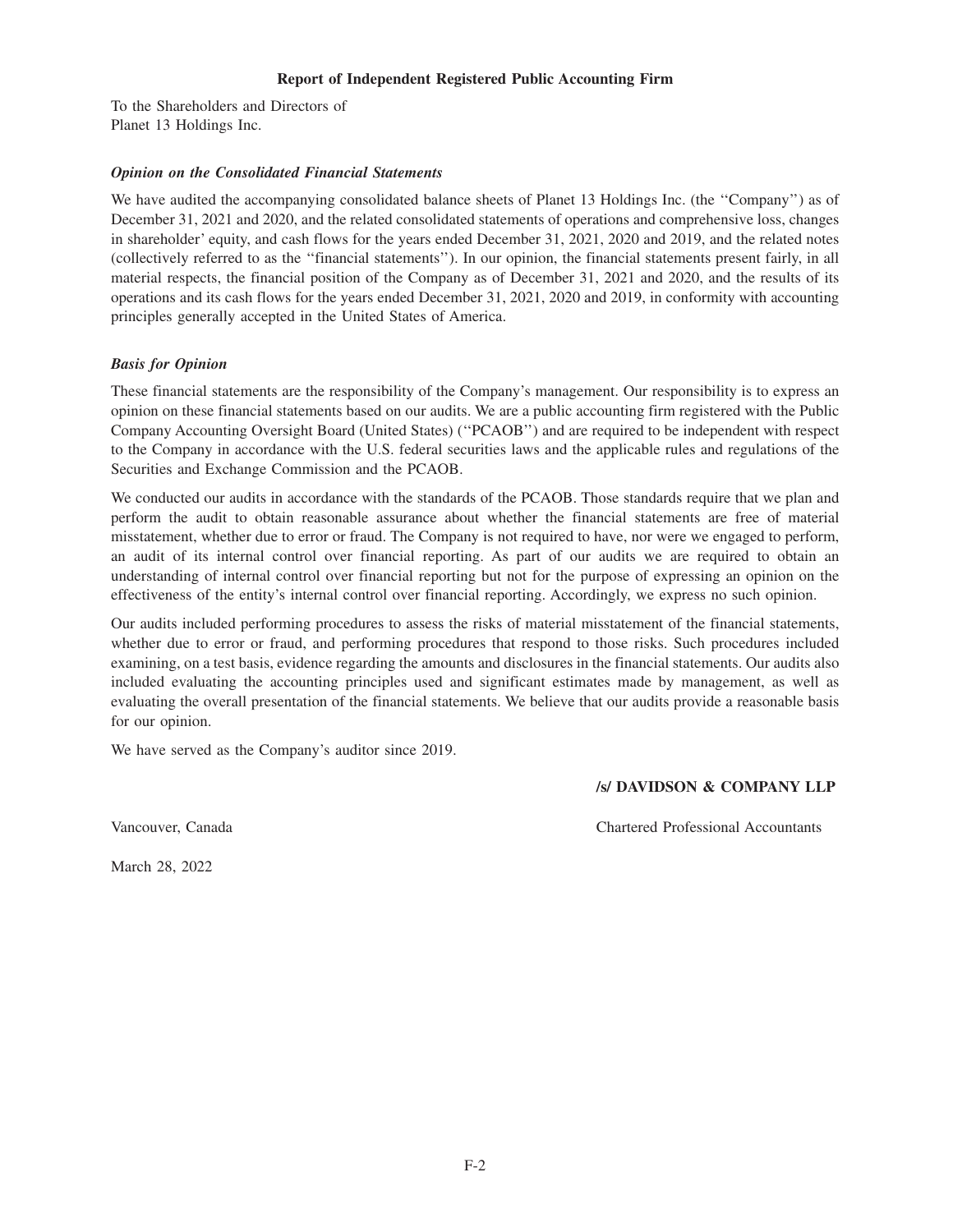# **PLANET 13 HOLDINGS INC. Consolidated Balance Sheets (In United States Dollars)**

|                                                                              | December 31,<br>2021   | December 31,<br>2020   |
|------------------------------------------------------------------------------|------------------------|------------------------|
| <b>ASSETS</b>                                                                |                        |                        |
| <b>Current Assets:</b>                                                       | \$61,588,843           | \$79,000,850           |
|                                                                              | 1,216,128              | 436,874                |
|                                                                              | 14,225,369             | 6,919,840              |
|                                                                              | 3,977,524              | 2,198,005              |
|                                                                              | 81,007,864             | 88,555,569             |
|                                                                              | 50,778,277             | 32,073,925             |
|                                                                              | 63,398,007             | 7,551,141              |
|                                                                              | 20,399,965             | 20,497,895             |
|                                                                              |                        | 44,672                 |
|                                                                              | 1,061,879<br>162,804   | 1,054,443              |
| <b>TOTAL ASSETS</b>                                                          | \$216,808,796          | \$149,777,645          |
| LIABILITIES AND SHAREHOLDERS' EQUITY                                         |                        |                        |
| <b>LIABILITIES</b>                                                           |                        |                        |
| Current:                                                                     |                        |                        |
|                                                                              | 3,266,783              | 1,681,027<br>S         |
|                                                                              | 7,032,620<br>1,126,249 | 2,844,714<br>1,446,235 |
|                                                                              | 884,000                | 884,000                |
|                                                                              | 423,573                | 161,021                |
|                                                                              |                        | 46,372                 |
|                                                                              | 12,733,225             | 7,063,369              |
| Long-Term Liabilities:                                                       |                        |                        |
|                                                                              | 23, 134, 012           | 22,365,892             |
|                                                                              | 7,206,049              | 13,204,211             |
|                                                                              | 28,000                 | 28,000                 |
|                                                                              |                        | 410,359                |
|                                                                              | 43,101,286             | 43,071,831             |
| Shareholders' Equity                                                         |                        |                        |
| Common Shares, no par value, unlimited Common Shares authorized,             |                        |                        |
| 198,687,950 issued and outstanding at December 31, 2021 and 126,573,250 at   |                        |                        |
|                                                                              |                        |                        |
| Class A Restricted Shares, no par value, unlimited Class A Restricted Shares |                        |                        |
| authorized, 0 issued and outstanding at December 31, 2021 and 55,232,940 at  |                        |                        |
|                                                                              |                        |                        |
|                                                                              | 245,861,704            | 159,399,056            |
|                                                                              | (72, 154, 194)         | (52, 693, 242)         |
|                                                                              | 173,707,510            | 106,705,814            |
| TOTAL LIABILITIES AND SHAREHOLDERS' EQUITY                                   | \$216,808,796          | \$149,777,645          |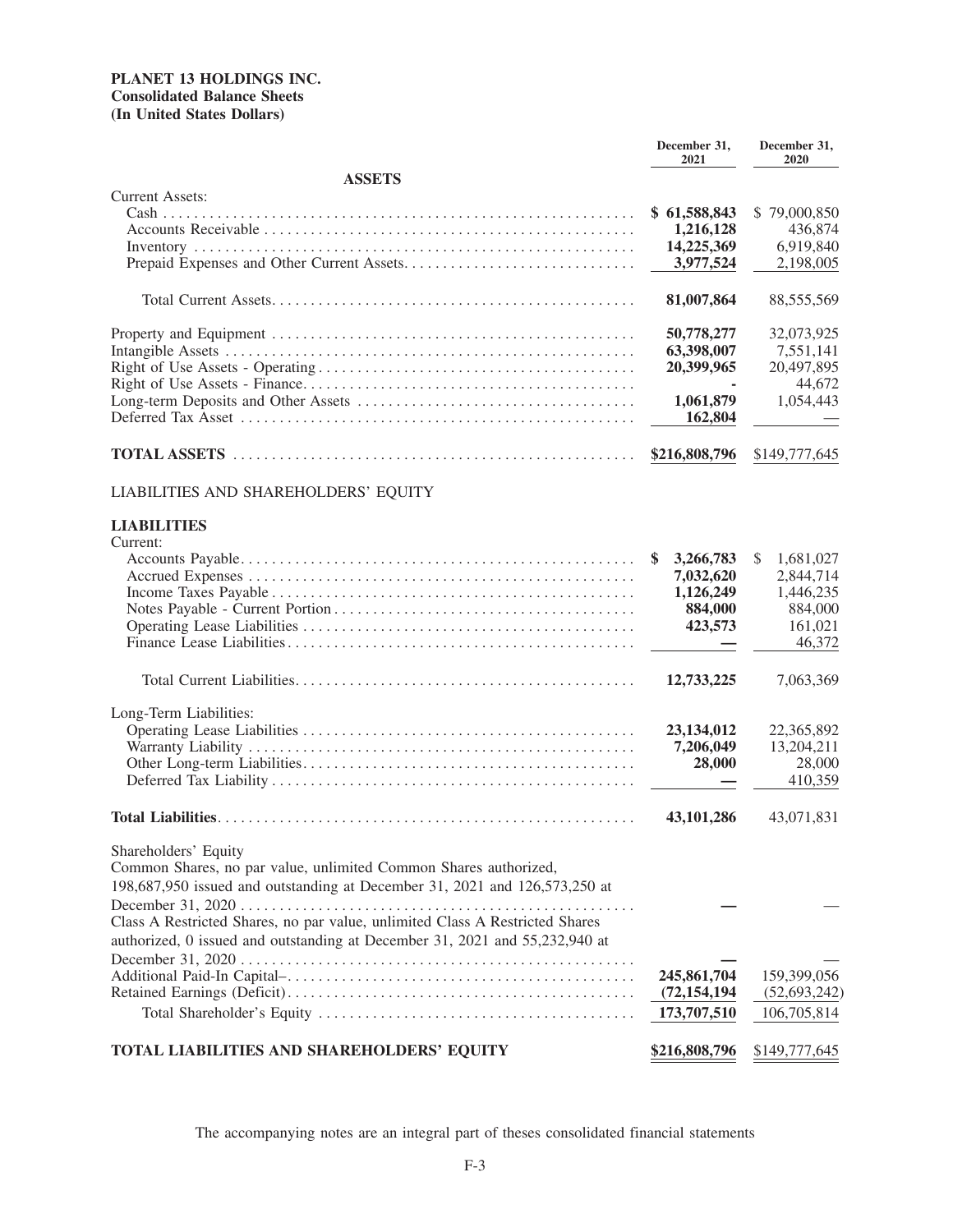# **PLANET 13 HOLDINGS INC.**

**Consolidated Statements of Operations and Comprehensive Loss (In United States Dollars, except share amounts)**

|                                                 | December 31,   |                 |                |
|-------------------------------------------------|----------------|-----------------|----------------|
|                                                 | 2021           | 2020            | 2019           |
|                                                 | \$119,493,435  | \$70,491,280    | \$63,595,036   |
|                                                 | (53, 485, 458) | (35,394,019)    | (27,086,453)   |
|                                                 | 66,007,977     | 35,097,261      | 36,508,583     |
| <b>Expenses:</b>                                |                |                 |                |
| General and Administrative                      | 59,928,356     | 27,416,166      | 25,230,274     |
|                                                 | 5,969,792      | 3,305,639       | 6,539,483      |
|                                                 | 2,608,016      | 2,114,743       | 1,912,984      |
| Depreciation and Amortization                   | 5,335,055      | 3,674,907       | 2,287,249      |
|                                                 | 73,841,219     | 36,511,455      | 35,969,990     |
|                                                 | (7, 833, 242)  | (1,414,194)     | 538,593        |
| Other Income (Expense):                         |                |                 |                |
|                                                 | (16,984)       | (22, 202)       | (27,073)       |
|                                                 | 1,662,679      | 398,524         | (271, 240)     |
|                                                 | (256, 667)     | (275, 250)      |                |
| Change in fair value of warrant liability       | 7,520          | (16,805,941)    | (5,541,590)    |
|                                                 | 454,300        | 216,850         | 350,775        |
|                                                 | 1,850,848      | (16, 488, 019)  | (5,489,128)    |
| Loss Before Provision for Income Taxes          | (5,982,394)    | (17,902,213)    | (4,950,535)    |
| <b>Provision For Income Taxes</b>               |                |                 |                |
|                                                 | (13,954,784)   | (7,239,936)     | (7,352,808)    |
| Deferred Tax Recovery                           | 476,226        | 133,420         |                |
|                                                 | (13, 478, 558) | (7,106,516)     | (7, 352, 808)  |
|                                                 | \$(19,460,952) | \$ (25,008,729) | \$(12,303,343) |
| <b>Loss per Share</b>                           |                |                 |                |
|                                                 | \$<br>(0.10)   | \$<br>(0.16)    | \$<br>(0.09)   |
| <b>Weighted Average Number of Common Shares</b> |                |                 |                |
|                                                 | 195,126,972    | 151,825,439     | 134,074,476    |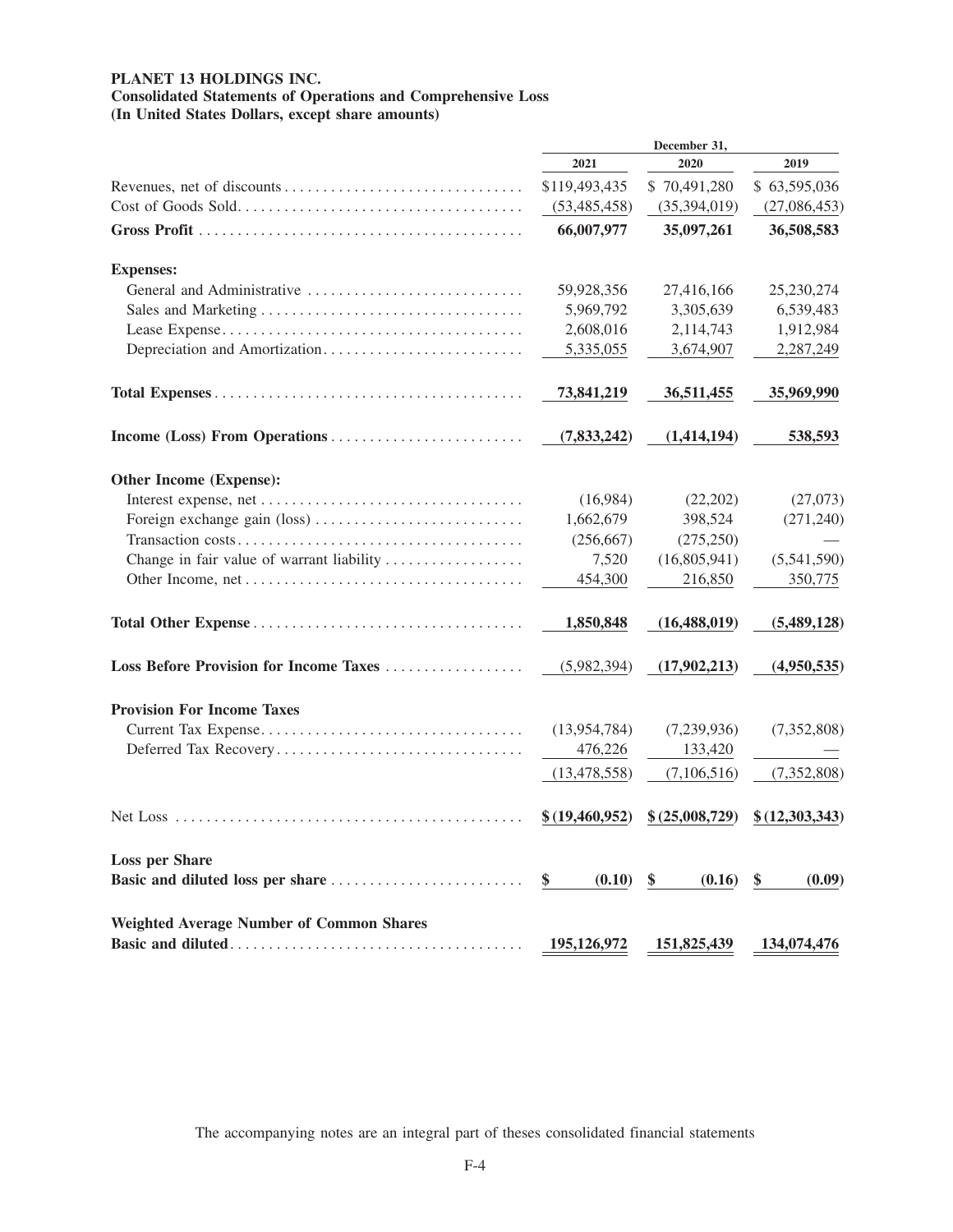# **PLANET 13 HOLDINGS INC. Consolidated Statements of Changes in Shareholders' Equity (In U.S. Dollars, except share amounts)**

|                                                                        | Number of               |                                                      |                 |                                                    |                               |                                         |
|------------------------------------------------------------------------|-------------------------|------------------------------------------------------|-----------------|----------------------------------------------------|-------------------------------|-----------------------------------------|
|                                                                        | Common<br><b>Shares</b> | <b>Class A</b><br><b>Restricted</b><br><b>Shares</b> | <b>Warrants</b> | <b>Additional</b><br><b>Paid-in</b><br>Capital     | <b>Accumulated</b><br>Deficit | Total<br>Shareholders'<br><b>Equity</b> |
| Balance, January 1, 2019.                                              | 73,324,460              | 55,232,940                                           |                 | 1,195,825 \$43,471,739 \$(15,808,678) \$27,663,061 |                               |                                         |
| Impact of Adoption of ASC 842                                          |                         |                                                      |                 |                                                    | 427,508                       | 427,508                                 |
| Shares Issued on Settlement of RSUs                                    | 3,954,518               |                                                      |                 |                                                    |                               |                                         |
| Share based Compensation - RSUs<br>Shares Issued on Exercise of Broker |                         |                                                      |                 | 4,564,167                                          |                               | 4,564,167                               |
| Shares Issued on Exercise of Other                                     | 608,110                 |                                                      | (608, 110)      | 368,310                                            |                               | 368,310                                 |
|                                                                        | 4,281,537               |                                                      |                 | 9,909,541                                          |                               | 9,909,541                               |
| Shares Issued on Exercise of Options                                   | 258,994                 |                                                      |                 | 175,474                                            |                               | 175,474                                 |
| Share Based Compensation - Options                                     |                         |                                                      |                 | 258,620                                            |                               | 258,620                                 |
| Net Loss for the Year                                                  |                         |                                                      |                 |                                                    | (12,303,343)                  | (12,303,343)                            |
| <b>Balance, December 31, 2019</b> 82,427,619                           |                         | 55,232,940                                           |                 | 587,715 \$ 58,747,851                              | $$(27,684,513)$ \; 31,063,338 |                                         |
| Balance, January 1, 2020.                                              | 82,427,619              | 55,232,940                                           | 587,715         | 58,747,851                                         | (27, 684, 513)                | 31,063,338                              |
| Shares Issued upon Conversion                                          | 3,940,932               | (3,940,932)                                          |                 | 4,453,831                                          |                               | 4,453,831                               |
| Shares Issued for Acquisition                                          | 1,374,833               | 3,940,932                                            |                 | 2,918,277                                          |                               | 2,918,277                               |
| Shares Issued on Settlement of RSUs                                    | 2,685,344               |                                                      |                 |                                                    |                               |                                         |
| Share based Compensation - RSUs                                        |                         |                                                      |                 | 2,456,018                                          |                               | 2,456,018                               |
| Shares Issued on Exercise of Broker                                    | 1,533,507               |                                                      | (1,533,507)     | 3,220,099                                          |                               | 3,220,099                               |
| Shares Issued on Exercise of Other                                     |                         |                                                      |                 |                                                    |                               |                                         |
| Warrants                                                               | 15,998,764              |                                                      |                 | 45, 155, 719                                       |                               | 45,155,719                              |
| Shares Issued on Exercise of Options                                   | 333,001                 |                                                      |                 | 217,990                                            |                               | 217,990                                 |
| Share Based Compensation - Options<br>Shares Issued on Bought Deal     |                         |                                                      |                 | 56,550                                             |                               | 56,550                                  |
|                                                                        | 18,279,250              |                                                      | 1,096,755       | 42,172,721                                         |                               | 42,172,721                              |
| Net Loss for the Year $\dots\dots\dots\dots\dots$                      |                         |                                                      |                 |                                                    | (25,008,729)                  | (25,008,729)                            |
| Balance, December 31, 2020 126,573,250                                 |                         | 55,232,940                                           | 150,963         | \$159,399,056                                      | \$(52,693,242) \$106,705,814  |                                         |
| Balance, January 1, 2021. 126,573,250                                  |                         | 55,232,940                                           | 150,963         | 159,399,056                                        | (52, 693, 242)                | 106,705,814                             |
| Shares Issued on Settlement of RSUs                                    | 3,126,534               |                                                      |                 |                                                    |                               |                                         |
| Share based Compensation - RSUs                                        |                         |                                                      |                 | 15,573,539                                         |                               | 15,573,539                              |
| Shares Issued on Exercise of Broker                                    | 446,801                 |                                                      | (446, 801)      | 2,163,065                                          |                               | 2,163,065                               |
| Shares Issued on Exercise of Other                                     | 3,325,839               |                                                      |                 | 20,906,989                                         |                               | 20,906,989                              |
| Shares Issued on Exercise of Options                                   | 121,336                 |                                                      |                 | 86,216                                             |                               | 86,216                                  |
| Share Based Compensation - Options                                     |                         |                                                      |                 | 3,104                                              |                               | 3,104                                   |
| Shares Issued on Bought Deal<br>Financings, net                        | 9,861,250               |                                                      | 591,676         | 47,729,735                                         |                               | 47,729,735                              |
| Shares Issued on Conversion of Class A                                 |                         |                                                      |                 |                                                    |                               |                                         |
|                                                                        |                         | 55,232,940 (55,232,940)                              |                 |                                                    |                               |                                         |
| Net Loss for the Year                                                  |                         |                                                      |                 |                                                    | (19,460,952)                  | (19,460,952)                            |
| Balance, December 31, 2021 198,687,950                                 |                         |                                                      |                 | 295,838 \$245,861,704 \$(72,154,194) \$173,707,510 |                               |                                         |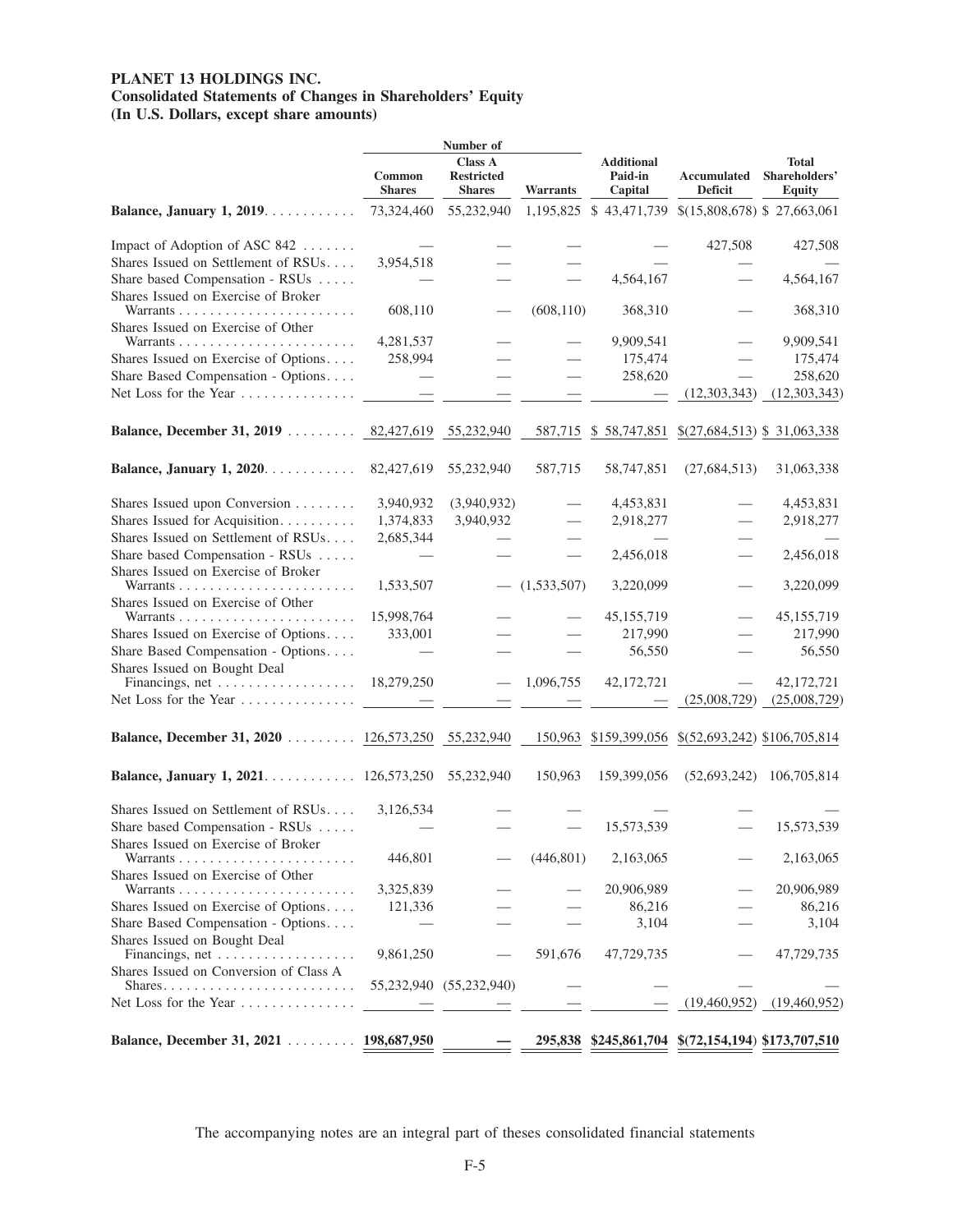# **PLANET 13 HOLDINGS INC. Consolidated Statements of Cash Flows (In United States Dollars)**

|                                                           | December 31,<br>2021 | December 31,<br>2020 | December 31,<br>2019 |
|-----------------------------------------------------------|----------------------|----------------------|----------------------|
| CASH PROVIDED BY (USED IN) OPERATING<br><b>ACTIVITIES</b> |                      |                      |                      |
| Adjustments for items not involving cash:                 | \$(19,460,952)       | \$(25,008,729)       | \$(12,303,343)       |
| Shared based compensation expense                         | 15,576,643           | 2,512,568            | 4,822,787            |
|                                                           | 4,485,919            | 3,539,018            | 2,145,541            |
|                                                           | 7,213,096            | 5,269,627            | 2,971,894            |
|                                                           |                      |                      | 82,882               |
| Change in fair value of warrant liability                 | (7,520)              | 16,805,941           | 5,541,590            |
| (Gain) loss on translation of warrant liability           | 100,637              | (293, 450)           | 468,740              |
|                                                           | 256,667              | 275,250              |                      |
|                                                           | (410,359)            | (133, 470)           |                      |
| Unrealized (gain) loss on foreign currency exchange       | (185, 916)           | (542,000)            | 211,097              |
|                                                           | 7,568,215            | 2,558,225            | 3,941,188            |
| Net Changes in Non-cash Working Capital Items             | (4,589,077)          | (3,910,072)          | 2,007,378            |
| Repayment of lease liabilities                            | (3,359,021)          | (2,337,006)          | (1,247,546)          |
|                                                           | (379, 883)           | (3,688,853)          | 4,701,020            |
| <b>FINANCING ACTIVITIES</b>                               |                      |                      |                      |
| Proceeds from private placements                          | 53,852,980           | 48,125,129           |                      |
| Proceeds from exercise of warrants and options            | 14,180,009           | 32,871,439           | 5,030,185            |
| Financing issuance expenses                               | (3,494,930)          | (3,660,589)          |                      |
| Total Financing                                           | 64,538,059           | 77,335,979           | 5,030,185            |
| <b>INVESTING ACTIVITIES</b>                               |                      |                      |                      |
| Purchase of property, plant and equipment                 | (25,909,880)         | (4,481,058)          | (16,061,582)         |
|                                                           | (55,846,866)         | (3,550,400)          |                      |
|                                                           | (81,756,746)         | (8,031,458)          | (16,061,582)         |
| Effect of foreign exchange on cash                        | 186,563              | 570,470              | (218,997)            |
| NET CHANGE IN CASH DURING THE YEAR                        | (17,598,570)         | 66,186,138           | (6,549,374)          |
| <b>CASH</b>                                               |                      |                      |                      |
| Beginning of Year                                         | 79,000,850           | 12,814,712           | 19,364,086           |
|                                                           | \$61,588,843         | \$79,000,850         | \$12,814,712         |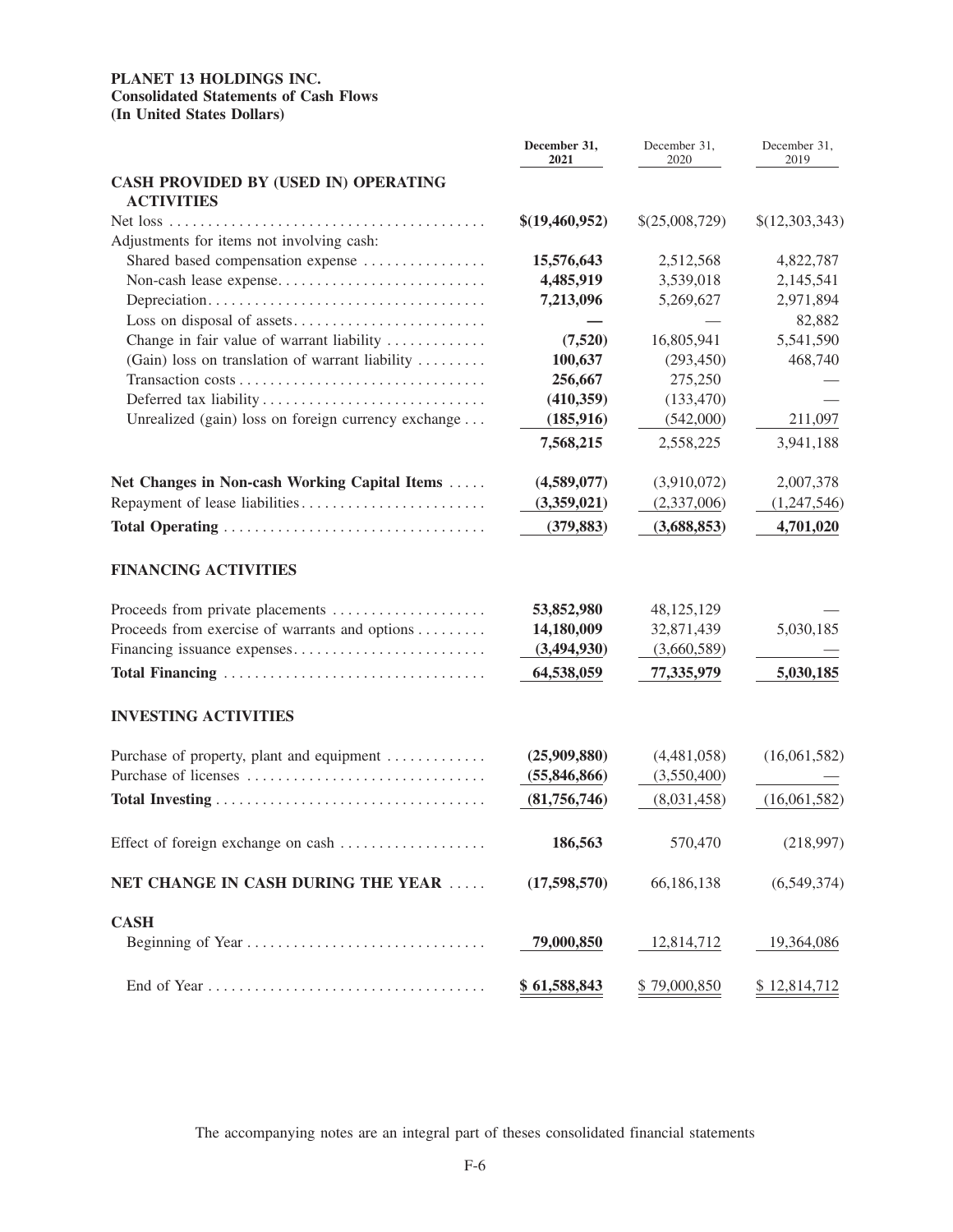# **1. NATURE OF OPERATIONS**

Planet 13 Holdings Inc. ("P13" or the "Company") was incorporated under the Canada Business Corporations Act on April 26, 2002 and continued under the British Columbia Business Corporations Act on September 24, 2019.

The Company is a vertically integrated cultivator and provider of cannabis and cannabis-infused products that is licensed under the laws of the States of Nevada, California, and Florida with a license lottery win-result in Illinois. We are licensed in these jurisdictions as follows: six Nevada licenses for cultivation (three medical and three adult-use), six Nevada licenses for production (three medical and three adult-use), three Nevada dispensary licenses (one medical and two adult-use), two Nevada licenses for distribution (one active, one conditional), one adult-use dispensary license in California, one distribution license in California, one Medical Marijuana Treatment Center license in Florida (unlimited medical dispensaries, cultivation and processing) and one lottery win for an adult-use dispensary license in Illinois. As of March 2, 2022, by way of acquisition and in addition to the licenses listed above, we added three California cultivation licenses (one medical and two adult-use), one California cultivation nursery license, one California distribution license, one California license for adult-use manufacture, and one pending California license for cultivation packaging.

P13 is a public company which is listed on the Canadian Securities Exchange ("CSE") under the symbol PLTH and on the OTCQX exchange under the symbol ''PLNHF''.

The Company's registered office is located at 595 Howe Street, 10<sup>th</sup> Floor, Vancouver, BC V6C 2T5 and the head office address is 2548 W. Desert Inn Road, Las Vegas, NV 89109.

While cannabis and CBD-infused products are legal under the laws of several U.S. states (with varying restrictions applicable), the United States Federal Controlled Substances Act classifies all ''marijuana'' as a Schedule I drug, whether for medical or recreational use. Under U.S. federal law, a Schedule I drug or substance has a high potential for abuse, no accepted medical use in the United States, and a lack of safety for use under medical supervision.

The federal government currently is prohibited from prosecuting businesses that operate in compliance with applicable state and local medical cannabis laws and regulations; however, this does not protect adult use cannabis. In addition, if the federal government changes this position, it would be financially detrimental to the Company.

# **2. BASIS OF PRESENTATION**

These consolidated financial statements reflect the accounts of the Company and have been prepared in accordance with generally accepted accounting principles in the United States of America ("GAAP") and pursuant to the rules and regulation of the U.S. Securities and Exchange Commission (''SEC'') for all periods presented. These consolidated financial statements have been prepared on a going concern basis, which assumes that the Company will continue in operation for the foreseeable future and, accordingly, will be able to realize its assets and discharge its liabilities in the normal course of operations as they come due, under the historical cost convention except for certain financial instruments that are measured at fair value, as detailed in the Company's accounting policies.

Failure to arrange adequate financing on acceptable terms and/or achieve profitability may have an adverse effect on the financial position, results of operations, cash flows and prospects of the Company. These consolidated financial statements do not give effect to adjustments to assets or liabilities that would be necessary should the Company be unable to continue as a going concern. Such adjustments could be material. These consolidated financial statements are presented in U.S. dollars, which is also the Company's and its subsidiaries' functional currency.

These consolidated financial statements were authorized for issuance by the Board of Directors of the Company on March 28, 2022.

i) Basis of consolidation

The accompanying consolidated financial statements include the accounts of the Company and all subsidiaries. Subsidiaries are entities in which the Company has a controlling voting interest or is the primary beneficiary of a variable interest entity. Subsidiaries are fully consolidated from the date control is transferred to the Company and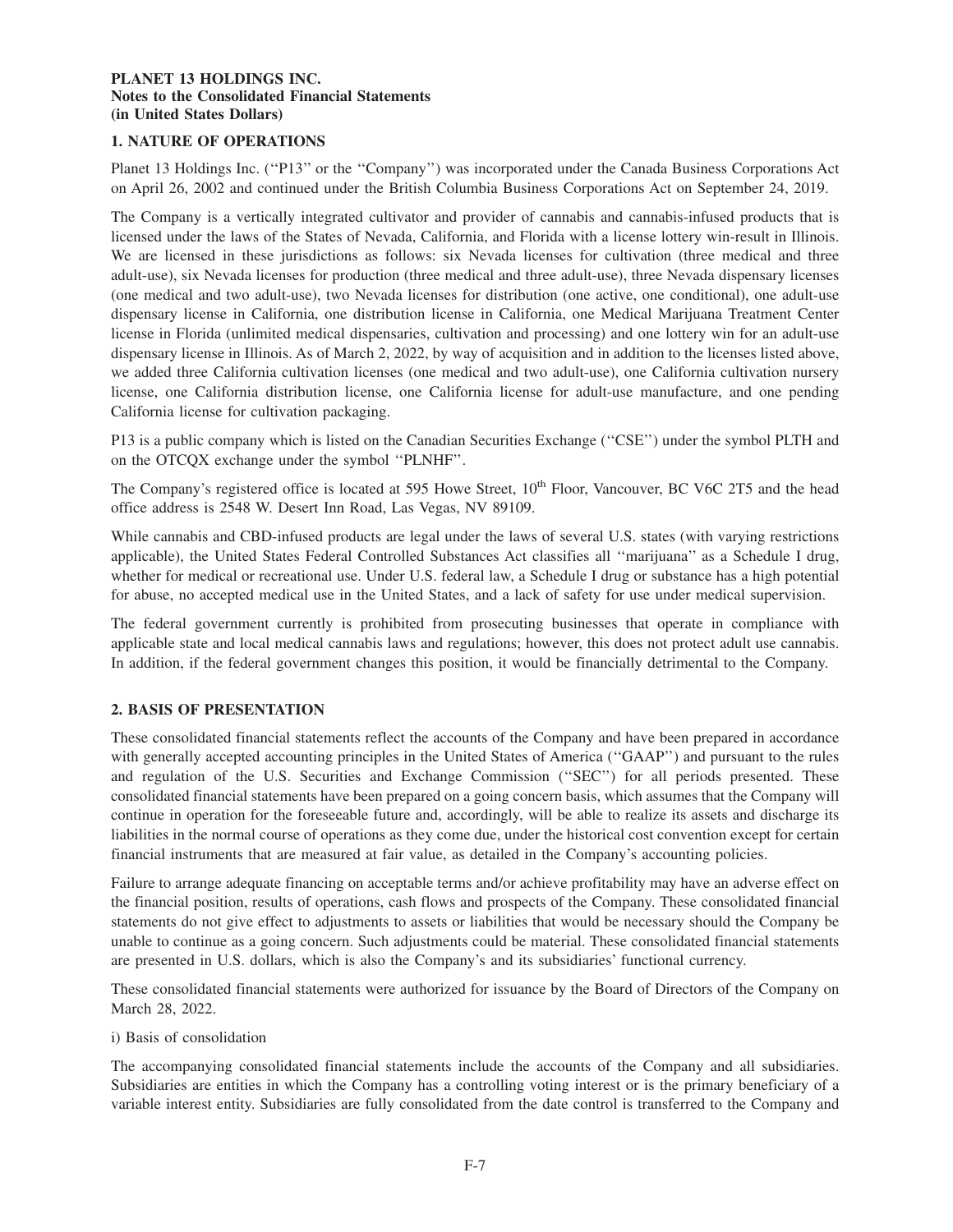are deconsolidated from the date control ceases. All intercompany accounts and transactions have been eliminated upon consolidation. The consolidated financial statements include all the assets, liabilities, revenues, expenses and cash flows of the Company and its subsidiaries after eliminating intercompany balances and transactions.

These consolidated financial statements include the accounts of the Company and the following entities which are subsidiaries of the Company:

| Subsidiaries as at December 31, 2021                 | <b>Jurisdiction</b><br>of<br>Incorporation | Ownership<br><b>Interest</b><br>2021 | Ownership<br><b>Interest</b><br><b>2020</b> | <b>Nature of Business</b>                 |
|------------------------------------------------------|--------------------------------------------|--------------------------------------|---------------------------------------------|-------------------------------------------|
| MM Development Company, Inc.                         |                                            |                                      |                                             |                                           |
| $("MMDC") \ldots \ldots \ldots \ldots \ldots \ldots$ | <b>USA</b>                                 | $100\%$                              | $100\%$                                     | Vertically integrated cannabis operations |
| BLC Management Company LLC                           | <b>USA</b>                                 | $100\%$                              | $100\%$                                     | Holding company                           |
| LBC CBD LLC $("LBC")$                                | <b>USA</b>                                 | $100\%$                              | $100\%$                                     | CBD retail sales and marketing            |
| Newtonian Principles Inc.                            | <b>USA</b>                                 | $100\%$                              | $100\%$                                     | Cannabis retail sales                     |
| MM Development MI, Inc.                              | <b>USA</b>                                 | $100\%$                              | $100\%$                                     | Holding company                           |
| MM Development CA, Inc                               | <b>USA</b>                                 | $100\%$                              | $100\%$                                     | Holding company                           |
| Planet 13 Illinois, LLC                              | <b>USA</b>                                 | 49%                                  | 49%                                         | Holding company                           |
| BLC NV Food, LLC                                     | <b>USA</b>                                 | $100\%$                              | $100\%$                                     | Food retailing                            |
| Planet 13 Florida, Inc.                              | <b>USA</b>                                 | $100\%$                              | $\hspace{0.05cm}$                           | Holding company                           |
|                                                      | <b>USA</b>                                 | $100\%$                              | $100\%$                                     | Food retailing                            |

ii) Variable interest entities

A variable interest entity (''VIE'') is an entity that does not have sufficient equity at risk to finance its activities without additional subordinated financial support or is structured such that equity investors lack the ability to control the entity's activities or do not substantially participate in the gains and losses of the entity. Upon inception of a contractual agreement, and thereafter, if a reconsideration event occurs, the Company performs an assessment to determine whether the arrangement contains a variable interest in an entity and whether that entity is a VIE. The primary beneficiary of a VIE is the party that has both the power to direct the activities that most significantly impact the VIE's economic performance and the obligation to absorb losses or the right to receive benefits from the VIE that could potentially be significant to the VIE. Where the Company concludes that it is the primary beneficiary of a VIE, the Company consolidates the accounts of that VIE.

iii) Functional currency

These consolidated financial statements are presented in U.S. dollars (''USD''), which is the Company's and its subsidiaries functional currency.

Foreign currency transactions are remeasured to the respective functional currencies of the Company's entities at the exchange rates in effect on the date of the transactions. Monetary assets and liabilities denominated in foreign currencies are remeasured to functional currency at the foreign exchange rate applicable at the statement of balance sheets date. Non-monetary items carried at historical cost denominated in foreign currencies are remeasured to the functional currency at the date of the transactions. Non-monetary items carried at fair value denominated in foreign currencies are remeasured to the functional currency at the date when the fair value was determined. Realized and unrealized foreign exchange gains and losses are recognized through profit and loss.

iv) Emerging growth company

The Company is an ''Emerging Growth Company'', as defined in Section 2(a) of the Securities Act of 1933, as amended (the ''Securities Act''), as modified by the Jumpstart Our Business Startups Act of 2012 (the ''JOBS Act''), and it has taken advantage of certain exemptions that are not applicable to other public companies that are not emerging growth companies including, but not limited to, not being required to comply with the independent registered public accounting firm attestation requirements of Section 404 of the Sarbanes-Oxley Act, reduced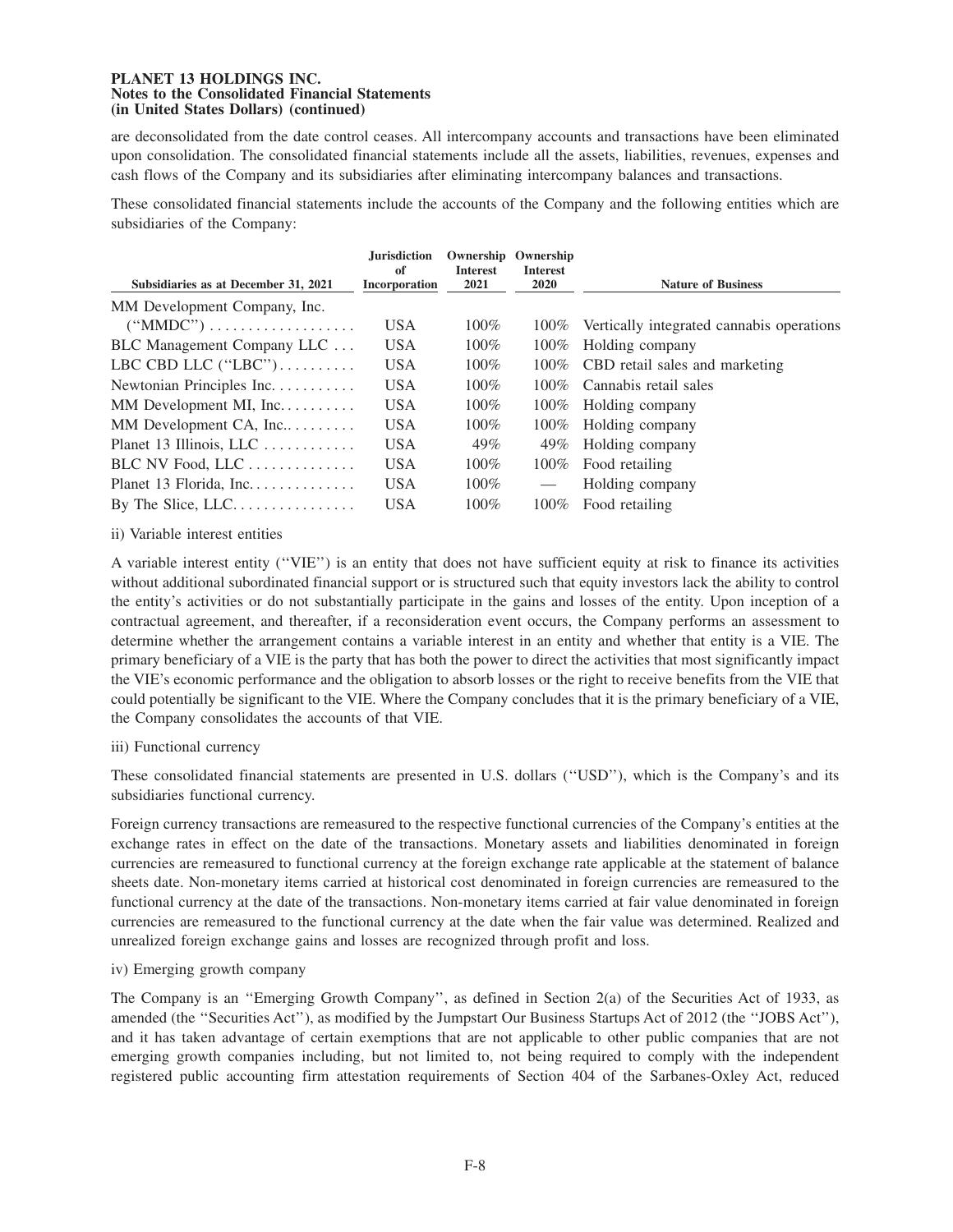disclosure obligations regarding executive compensation in its periodic reports and proxy statements, and exemptions from the requirements of holding a nonbinding advisory vote on executive compensation and shareholder approval of any golden parachute payments not previously approved.

Further, Section 102(b) (1) of the JOBS Act exempts emerging growth companies from being required to comply with new or revised financial accounting standards until private companies (that is, those that have not has a Securities Act registration statement declared effective or do not have a class of securities registered under the Exchange Act) are required to comply with the new or revised financial reporting standards. The JOBS Act provides that a company can elect to opt out of the extended transition period and comply with the requirements that apply to non-emerging growth companies but any such election to opt out is irrevocable. The Company has elected not to opt out of such extended transition period which means that when a standard is issued or revised and it has different application dates for public and private companies, the Company, as an emerging growth company, can adopt the new or revised standard at the time private companies adopt the new or revised standard.

# **3. SIGNIFICANT ACCOUNTING POLICIES**

## **(a) Cash**

Cash is comprised of cash deposits in financial institutions plus cash held at its retail locations and other deposits that are readily convertible to cash.

## **(b) Inventory**

Inventory is comprised of raw materials, finished goods and work-in-progress. Cost includes expenditures directly related to the cultivation and manufacturing process as well as suitable portions or related production overheads, based on normal operating capacity. Cannabis: Inventory cost includes pre-harvest, post-harvest and shipment and fulfillment, as well as related accessories. Pre-harvest costs include labor and direct materials to grow cannabis, which includes water, electricity, nutrients, integrated pest management, growing supplies and allocated overhead. Post-harvest costs include costs associated with drying, trimming, blending, extraction, purification, quality testing and allocated overhead. Shipment and fulfillment costs include the costs of packaging, labeling, courier services and allocated overhead. Inventory is stated at the lower of cost or net realizable value, determined using weighted average cost. Net realizable value is defined as the estimated selling price in the ordinary course of business, less reasonably predictable costs of completion, disposal and transportation. At the end of each reporting period, the Company performs an assessment of inventory and records write-downs for excess and obsolete inventories based on the Company's estimated forecast of product demand, production requirements, market conditions, regulatory environment, and spoilage. Actual inventory losses may differ from management's estimates and such differences could be material to the Company's balance sheets, statements of net loss and comprehensive loss and statements of cash flows.

# **(c) Property and equipment**

Property and equipment are stated at cost, net of accumulated depreciation and impairment losses, if any. Additions and improvements that materially increase the life of the assets are capitalized while maintenance and repairs are expensed as incurred. Significant expenditures, which extend the useful lives of assets or increase productivity are capitalized. When significant parts of one of our property and equipment have different useful lives, they are accounted for as separate items or components of property and equipment. When assets are retired or disposed of, the cost and accumulated depreciation are removed from the respective accounts and any related gain or loss is recognized in the consolidated statements of operations.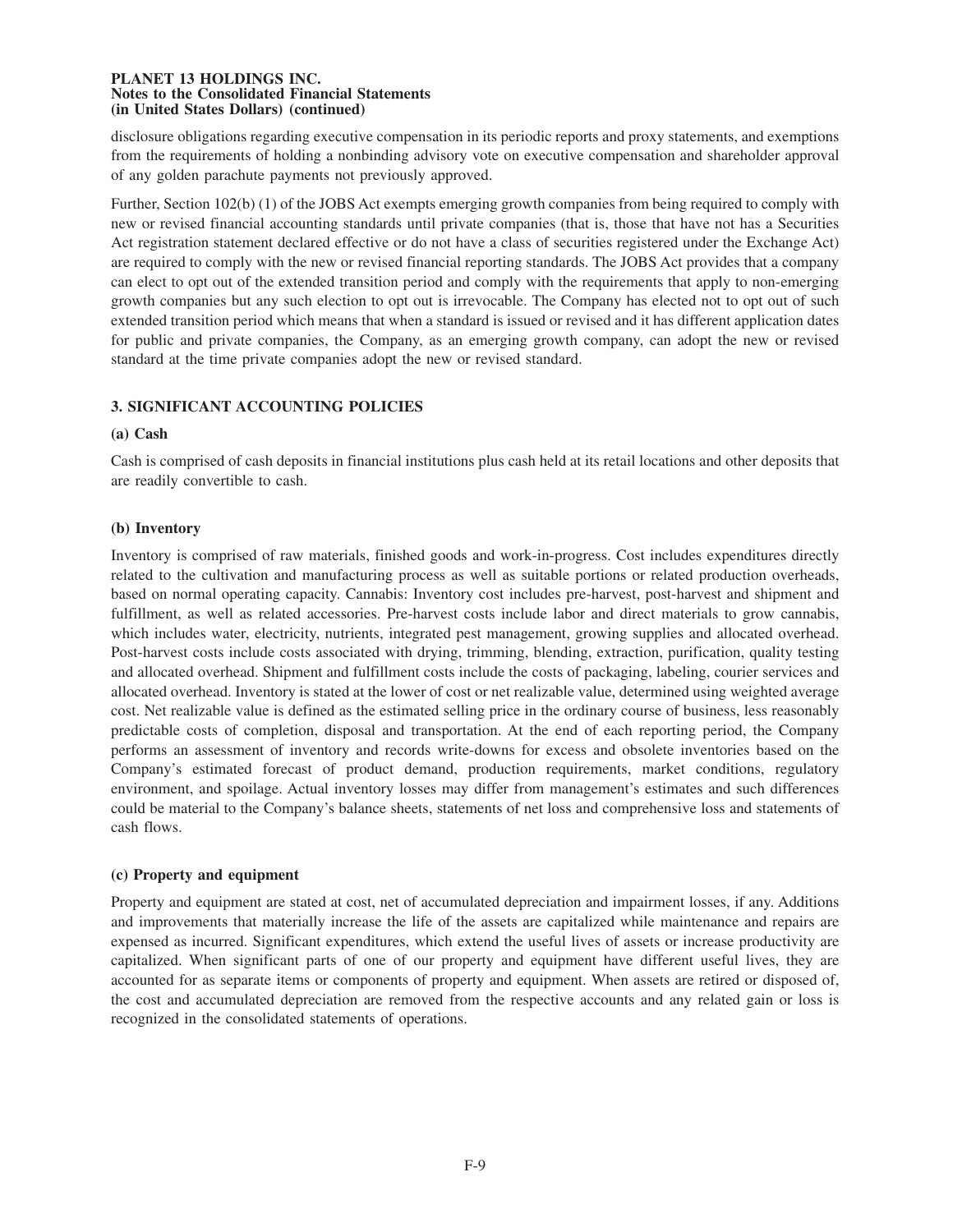Depreciation is calculated on a straight-line basis over the following expected useful lives:

| Land                     | Not depreciated                                          |
|--------------------------|----------------------------------------------------------|
| Land improvements        | 5 years                                                  |
| <b>Building</b>          | $5 - 40$ years                                           |
| Equipment                | $5 - 7$ years                                            |
| Leasehold improvements   | Shorter of estimated useful life or remaining lease term |
| Construction in progress | Not depreciated                                          |

An assets residual value, useful life and depreciation method are reviewed at each reporting period with the effect of any changes in estimate accounted for on a prospective basis. Depreciation of property and equipment commences when the asset is available for use.

Construction in progress includes construction progress payments, deposits, engineering costs and other costs directly related to the construction of the facilities. Expenditures are capitalized during the construction period and construction in progress in transferred to the relevant class of property and equipment when the assets are available for use, at which point in time the depreciation of the asset commences.

Property and equipment acquired in a business combination is depreciated over the remaining useful life of the asset.

## **(d) Intangible assets**

Intangible assets include licenses acquired as part of business combinations and other business transactions.

When there is no foreseeable limit on the period of time over which an intangible asset is expected to contribute to the cash flows of the Company, an intangible asset is determined to have an indefinite life. Indefinite life intangible assets are tested for impairment annually, or more frequently when events or circumstances indicate that impairment may have occurred. As part of the impairment evaluation, the Company may elect to perform an assessment of qualitative factors. If this qualitative assessment indicates that it is more likely than not that the fair value of the indefinite-lived intangible asset is less than its carrying value, a quantitative impairment test is required to compare the fair value of the asset to its carrying value. An impairment charge is recorded if the carrying value exceeds the fair value. The Company elected to perform a qualitative assessment on November 1, 2021 and determined that it was more likely than not the fair value of the intangible assets was greater than the carrying value.

Licenses acquired in a business combination are measured at fair value at the acquisition date. The estimated useful life and amortization method are reviewed at the end of each reporting period, with the effect of any changes in estimate being accounted for on a prospective basis.

#### **(e) Impairment of long-lived assets**

The Company reviews long-lived assets, including property and equipment and definite life intangible assets, for impairment whenever events or changes in circumstances indicate that the carrying value of the asset may not be recoverable. In order to determine if assets have been impaired, assets are grouped and tested at the lowest level for which identifiable independent cash flows are available ("asset group"). When indicators of potential impairment are present the Company prepares a projected undiscounted cash flow analysis for the respective asset or asset group. If the sum of the undiscounted cash flows is less than the carrying value of the asset or asset group, an impairment loss is recognized equal to the excess of the carrying value over the fair value, if any. Fair value can be determined using a market approach, income approach or cost approach. The reversal of impairment losses is prohibited.

#### **(f) Share-based compensation**

The Company has an equity incentive plan which includes issuances of stock options and restricted share units (''RSUs''). From time to time, the Company also enters into share-based compensation agreements with non-employees. The accounting for these arrangements typically aligns with those of employees.

After adopting ASU 2018-07 which made amendments to ASC Topic 718, *Stock Compensation*, an acquirer measures share-based compensation to non-employees in exchange for goods and services in the same manner as share-based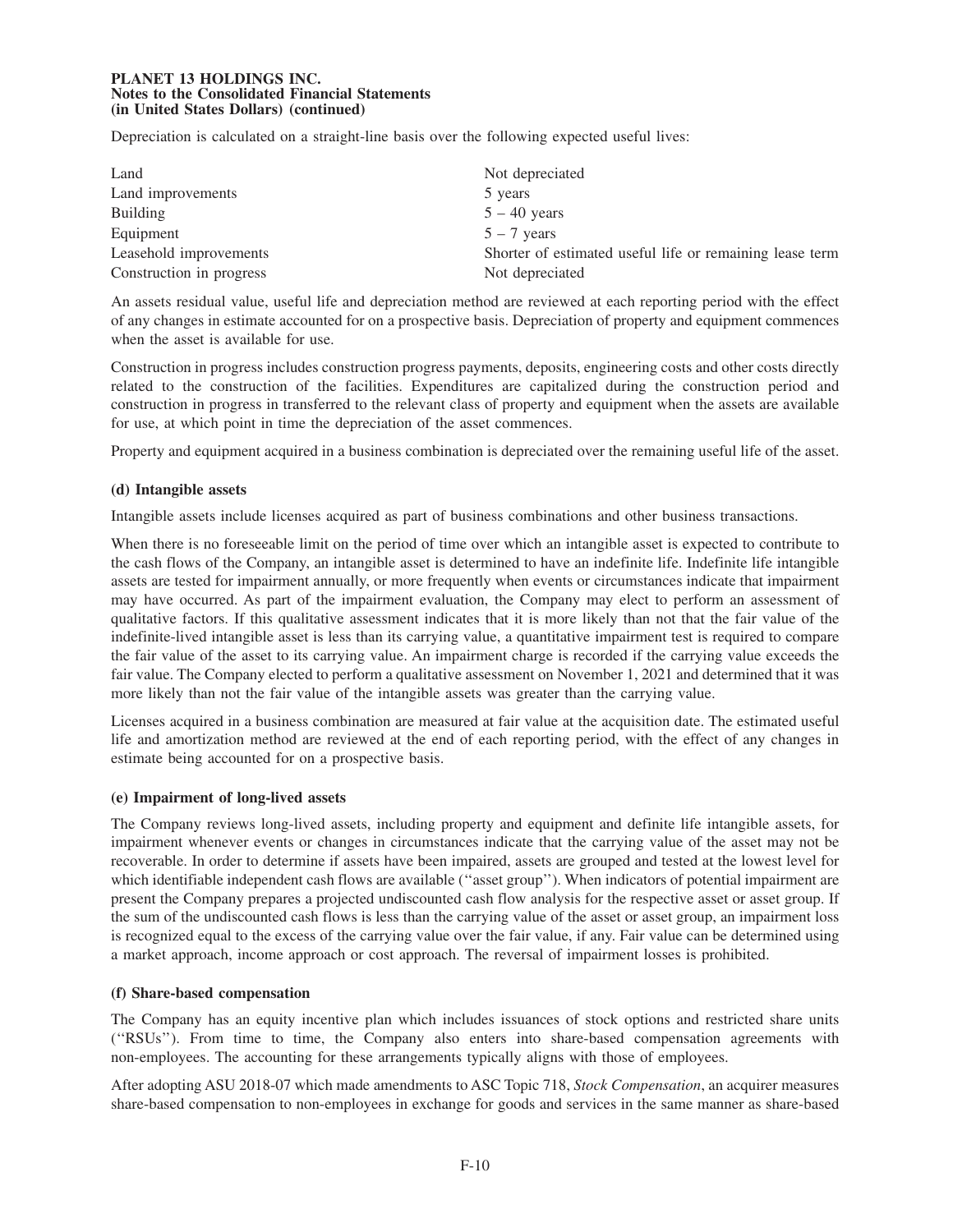payments to employees, using a fair-value based approach measured at the grant date. This guidance is followed if the acquirer considers the assets and goods to be used or consumed in its own operation. If not, the Company has elected to account for the equity interests issued in accordance with ASC 805, *Business Combinations*, based on the fair value of the equity interests issued. The fair value of share-based compensation to non-employees is periodically remeasured until counterparty performance is complete, and any change therein is recognized over the period and in the same manner as if the Company had paid cash instead of paying with or using equity instruments. The corresponding amount is recorded to the share-based payment reserve for options and to restricted share units for RSUs.

The Company measures equity settled share-based payments based on their fair value at the grant date and recognizes compensation expense on a straight-line basis over the vesting period. The amount recognized as expense is adjusted to reflect the number of awards for which the related service and non-market performance conditions are expected to be satisfied, such that the amount ultimately recognized is based on the number of awards that ultimately vest.

The fair value of the options granted is measured using the Black Scholes option pricing model, taking into account the terms and conditions upon which the share-based payments were granted.

The fair value of RSUs is determined using the closing price of the Company's shares on the day of grant. The number of RSUs expected to vest is reviewed and adjusted at the end of each reporting period such that the amount recognized for services received as consideration for the equity instruments granted shall be based on the number of equity instruments that eventually vest. Amounts recorded for forfeited or expired RSUs are transferred to deficit in the year of forfeiture or expiry.

# **(g) Warrant liability**

Warrants are accounted for in accordance with the authoritative accounting guidance in ASC Topic 815, *Derivatives and Hedging – Contracts in Entity's Own Equity* (''ASC 815''), as either derivative liabilities or as equity instruments depending on the specific terms of the warrant agreements. Liability-classified instruments are recorded at fair value at each reporting period with any change in fair value recognized as a component of change in fair value of derivative liabilities in the consolidated statements of operations and comprehensive loss. Transaction costs allocated to warrants that are presented as a liability are expensed immediately within other (expense) income in the consolidated statement of operations and comprehensive loss. Refer to paragraph (p) below as well as Note 11 for a discussion on the change in the warrant liability value.

#### **(h) Revenue recognition**

The Company earns revenue from the sale of cannabis to customers. The Company recognizes revenue to depict the transfer of promised goods or services to the customer in an amount that reflects the consideration to which the Company expects to be entitled in exchange for the performance obligations.

In order to recognize revenue, the Company applies the following five (5) steps:

- 1) Identify the contract with the customer
- 2) Identify the performance obligation(s)
- 3) Determine the transaction price
- 4) Allocate the transaction price to the performance obligation(s)
- 5) Recognize revenue when/as performance obligation(s) are satisfied

Revenue from the sale of cannabis is recognized at a point in time when control over the goods has transferred to the customer. This corresponds when the Company satisfies its performance obligation. Revenue is recorded net of any point-of-sale discounts provided to the customer. The Company's revenues are principally derived from arrangements with fixed consideration. Variable consideration, if any, is not material.

The majority of the Company's revenue is cash at point of sale. Payment is due upon transferring the goods or providing the services to the customer or within a specified time period permitted under the Company's credit policy.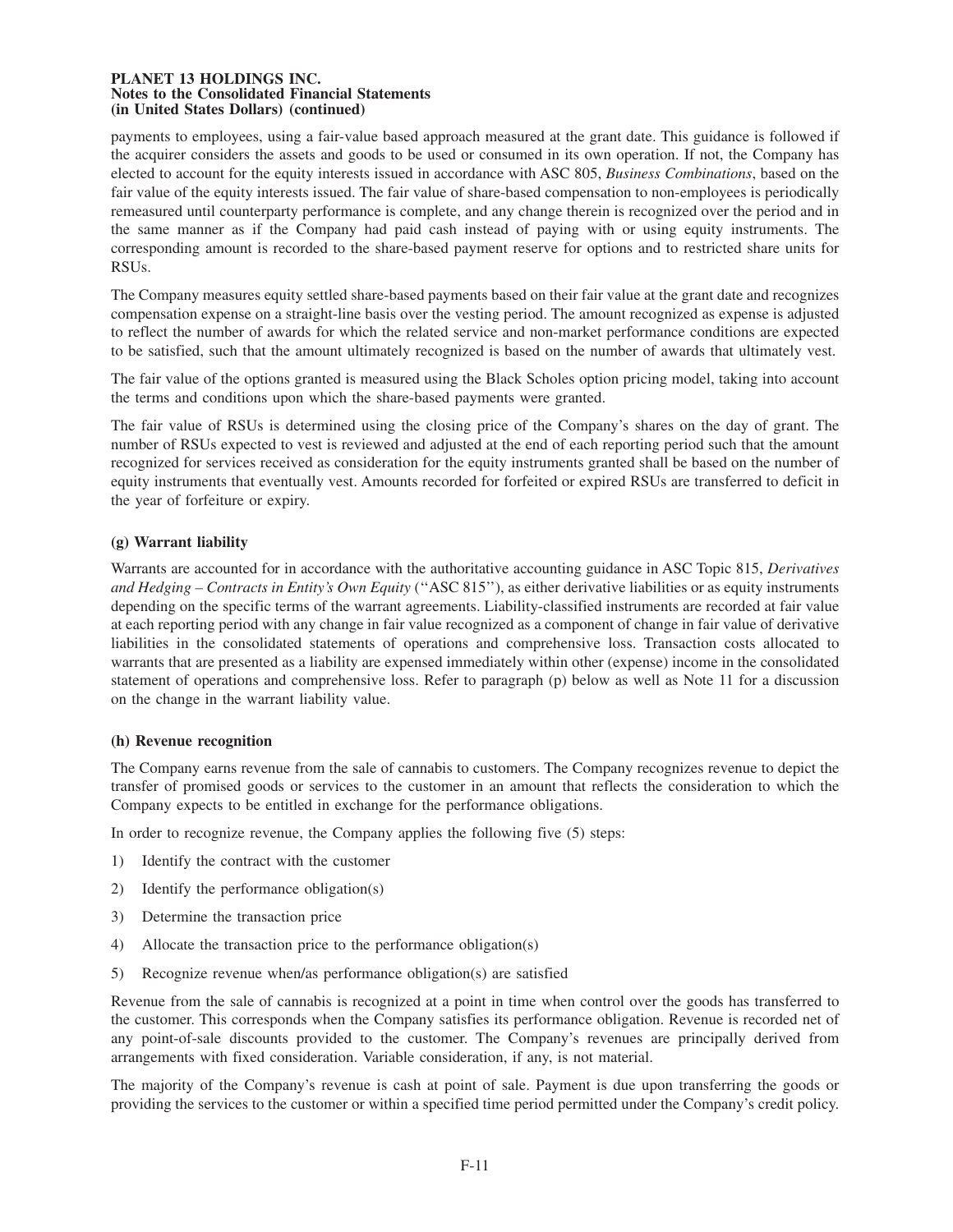In those cases where the Company provides goods or services on credit, the Company considers whether or not collection is probable in determining whether a contract exists under ASC 606, *Revenue from Contracts with Customers*. Costs associated with goods or services is expensed in the year that the performance obligations are satisfied.

## *Loyalty Points Reward Programs*

In certain of its markets, the Company offers a loyalty reward program to its dispensary customers that allows its customers to earn discounts on future purchases. Loyalty points are earned when a qualifying purchase is made. When a customer attains a certain number of points, the customer can redeem the credits on future in-store purchases. Loyalty points do not have an expiration date.

A portion of the revenue generated in a sale is allocated to the loyalty points earned. The amount allocated to the points earned is deferred until the loyalty points are redeemed.

## *Deferred Income*

Deferred income represents cash payments received in advance of the Company's transfer of control of products or services to its customers and generally consists of unearned revenue from the Company's loyalty programs. The Company's deferred income balances were \$759,060 and \$464,000 as of December 31, 2021 and 2020, respectively, and were recorded within accrued expenses in the consolidated balance sheets. During the years ended December 31, 2021, 2020 and 2019, the Company recognized \$1,136,135, \$180,056 and \$120,722, respectively, of net revenues from amounts recorded as deferred income. The deferred income balance as of December 31, 2021 is expected to be recognized as revenue within the next twelve to eighteen months.

The Company determined that no provision for returns or refunds was necessary as at December 31, 2021 or 2020. State taxes remitted to tax authorities are government-imposed excise taxes on cannabis. Excise taxes are recorded as a reduction of sales in net revenue in the consolidated statements of operations and comprehensive loss and recognized as a current liability within accrued expenses in the consolidated balance sheets, with the liability subsequently reduced when the taxes are remitted to the tax authority. In addition, amounts disclosed as net revenues are net of state taxes, sales tax, duty tax, allowances and discounts.

The following table represents the Company's disaggregated revenue by sales channel:

|  | December 31, December 31, December 31,<br>2021 2020 2019 |  |
|--|----------------------------------------------------------|--|
|  |                                                          |  |
|  |                                                          |  |

#### **(i) Leases**

The Company determines if an arrangement is a lease at inception. Operating leases are included in operating right-of-use (''ROU'') assets and operating lease liabilities are included in operating lease liability in the consolidated balance sheets. Finance lease ROU assets are included in finance ROU assets and finance lease liabilities are included in finance lease liability in the consolidated balance sheets.

ROU assets represent the Company's right to use an underlying asset for the lease term and lease liabilities represent the Company's obligation to make lease payments arising from the lease. ROU assets are classified as either a finance lease or an operating lease. A finance lease is a lease in which 1) ownership of the property transfers to the lessee by the end of the lease term; 2) the lease grants the lessee an option to purchase the underlying asset that the lessee is reasonably certain to exercise; 3) the lease is for a major part of the remaining economic life of the underlying asset; 4) the present value of the sum of the lease payments and any residual value guaranteed by the lessee that is not already included in the lease payments equals or exceeds substantially all of the fair value; or 5) the underlying asset is of such a specialized nature that it is expected to have no alternative use to the lessor at the end of the lease term. The Company classifies a lease as an operating lease when the lease does not meet any of these criteria.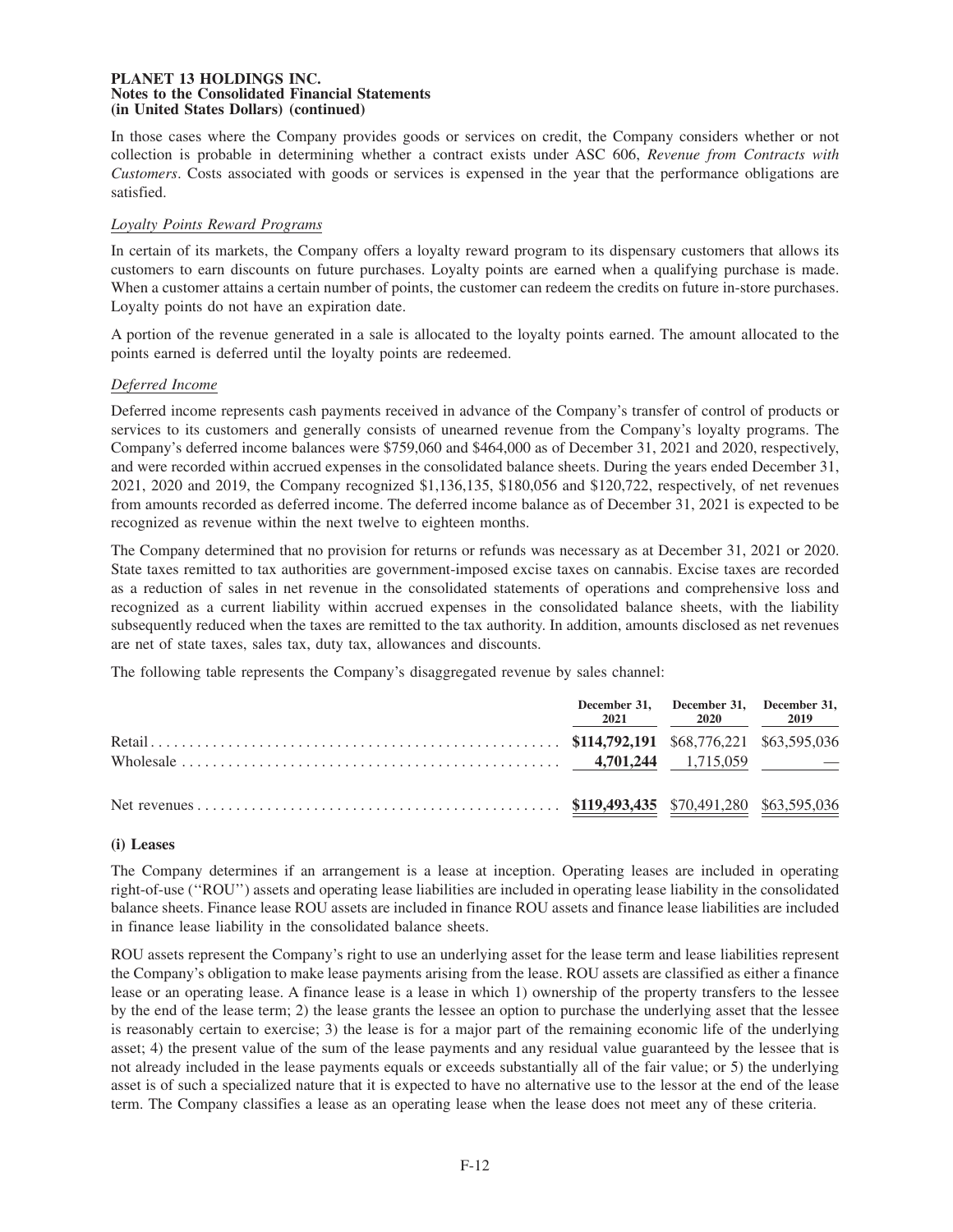ROU assets and liabilities are recognized at commencement date based on the present value of lease payments over the lease term. As most of the Company's leases do not provide an implicit rate, the incremental borrowing rate is used based on the information available at commencement date in determining the present value of lease payments. The Company uses the implicit rate when readily determinable. The ROU assets also include any lease payments made prior to the commencement date and excludes lease incentives. The lease terms may include options to extend or terminate the lease when it is reasonably certain that the Company will exercise that option.

For finance leases, lease expenses are the sum of interest on the lease obligations and amortization of the ROU assets. ROU assets are amortized based on the lesser of the lease term or the useful life of the leased asset according to the property and equipment accounting policy. If ownership of the ROU assets transfers to the Company at the end of the lease term or if the Company is reasonably certain to exercise a purchase option, amortization is calculated using the estimated useful life of the leased asset, according to the property and equipment accounting policy.

For operating leases, the lease expenses are generally recognized on a straight-line basis over the lease term and recorded to general and administrative expenses in the consolidated statements of operations and comprehensive loss.

The Company has elected to apply the practical expedient in ASC 842 *Leases*, for each class of underlying asset, except real estate leases, to not separate non-lease components from the associated lease components of the lessee's contract and account for both components as a single lease component. Additionally, for certain equipment leases, the Company applies a portfolio approach to effectively account for the operating lease ROU assets and liabilities.

The Company has elected not to recognize ROU assets and lease liabilities for short-term leases that have a lease term of 12 months or less that do not include an option to purchase the underlying asset that the Company is reasonably certain to exercise. Short-term leases include real estate and vehicles and are not significant in comparison to the Company's overall lease portfolio. The Company continues to recognize the lease payments associated with these leases as expenses on a straight-line basis over the lease term.

# **(j) Income taxes**

Income taxes are comprised of current and deferred taxes. These taxes are accounted for using the asset and liability method of accounting for income taxes under ASC 740 *Income Taxes*. Deferred tax is recognized on the difference between the carrying amount of an asset or a liability, as reflected in the consolidated financial statements, and the corresponding tax base used in the computation of income for tax purposes (''temporary difference'') and measured using the enacted tax rates and laws as at the balance sheet date that are expected to apply to taxable income in the years in which those temporary differences are expected to be recovered or settled. The effect of a change in tax rates on deferred tax assets and liabilities is recognized in income in the period that includes the enactment date. Management assesses the likelihood that a deferred tax asset will be realized, and a valuation allowance is provided to the extent that it is more likely than not that all or a portion of a deferred tax asset will not be realized. If it is subsequently determined that the Company will be able to realize deferred tax assets in excess of the net recorded amount, then the valuation allowance will be adjusted accordingly in the period in which this determination is made.

Current tax is recognized in connection with income for tax purposes, unrecognized tax benefits and the recovery of tax paid in a prior period and measured using the enacted tax rates and laws applicable to the taxation period during which the income for tax purposes arose. An unrecognized tax benefit may arise in connection with a period that has not yet been reviewed by the relevant tax authority. A change in the recognition or measurement of an unrecognized tax benefit is reflected in the period during which the change occurs.

The Company recognizes uncertain income tax positions at the largest amount that is more-likely-than-not to be sustained upon examination by the relevant taxing authority. An uncertain income tax position will not be recognized if it has less than a 50% likelihood of being sustained. Recognition or measurement is reflected in the period in which the likelihood changes.

Interest and penalties in respect of income taxes are not recognized in the consolidated statement of operations as a component of income taxes but as a component of interest expense.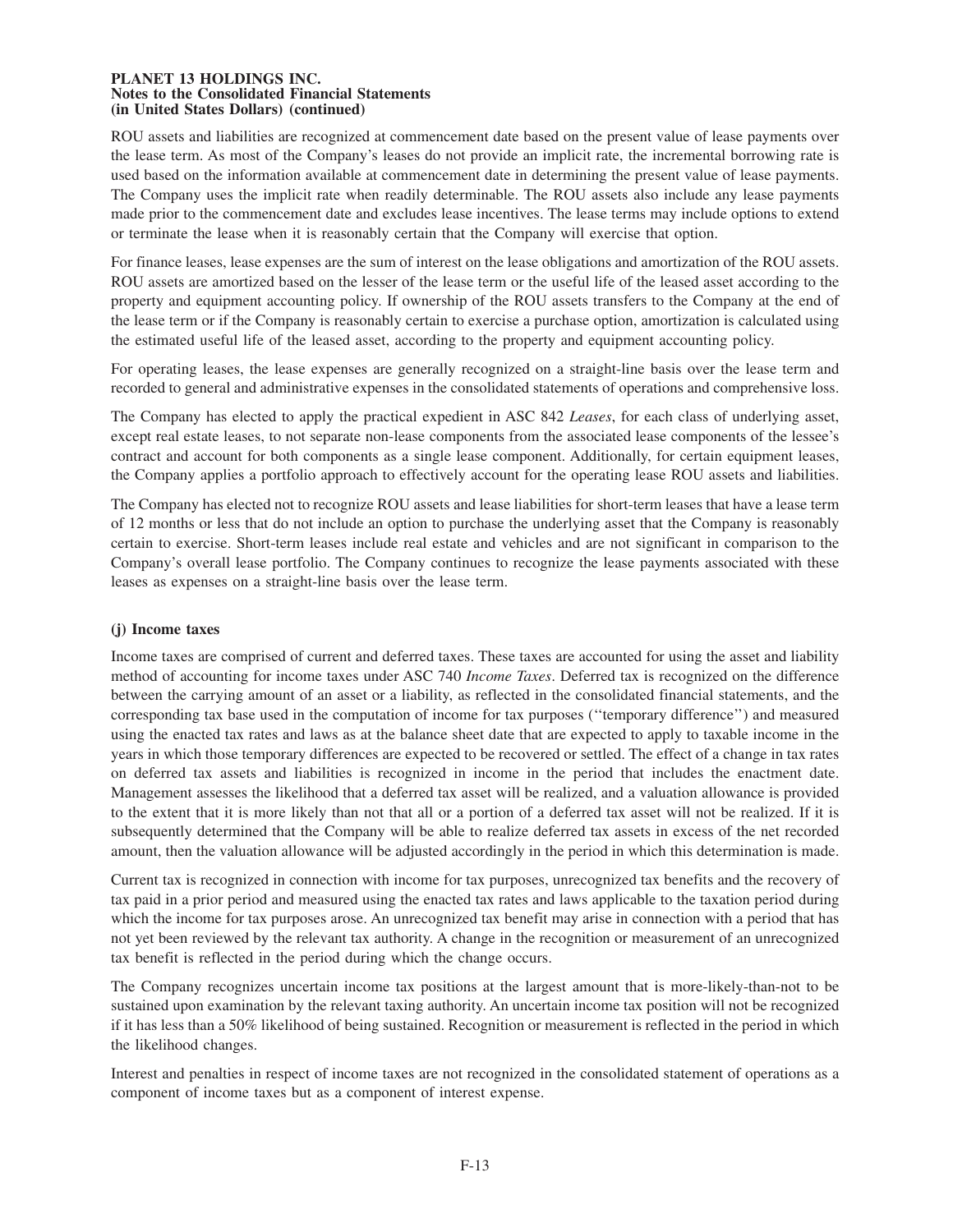As the Company operates in the cannabis industry, it is subject to the limits of U.S. Internal Revenue Code (''IRC'') Section 280E (''Section 280E'') under which the Company is only allowed to deduct expenses directly related to the cost of producing the products or cost of production.

## **(k) Sales and marketing**

The Company expenses sales and marketing costs when incurred. Sales and marketing expense was \$5,969,792 for the year ended December 31, 2021 (2020 - \$3,305,639; 2019 - \$6,539,483).

## **(l) Fair value**

Fair value is the price that would be received to sell an asset, or paid to transfer a liability, in an orderly transaction between market participants at the measurement date. Fair value measurement for invested assets are categorized into levels within a fair value hierarchy based on the nature of the valuation inputs (Levels 1, 2 or 3). The three levels are defined based on the observability of significant inputs to the measurement, as follows:

- Level 1: quoted prices (unadjusted) in active markets for identical or liabilities;
- Level 2: inputs other than quoted prices included within Level 1 that are observable for the asset or liability, either directly or indirectly; and
- Level 3: one or more significant inputs used in a valuation technique are unobservable in determining fair values of the asset or liability

Determination of fair value and the resulting hierarchy requires the use of observable market data whenever available. The classification of an asset or liability in the hierarchy is based upon the lowest level of input that is significant to the measurement of fair value. The carrying value of the Company's cash, accounts receivable, deposits, accounts payable, accrued expenses, and notes payable approximate their fair value due to their short-term nature. Warrant liability is measured based on level 1 inputs (Note 11).

The Company's prepaid and other current assets, long lived assets, including property and equipment, and intangible assets are measured at fair value when there is an indicator of impairment and are recorded at fair value only when an impairment charge is recognized.

# **(m) Cost of sales**

Cost of sales represents costs directly related to manufacturing and distribution of the Company's products. Primary costs include raw materials, packaging, direct labor, overhead, shipping and handling, the depreciation of certain property, plant and equipment, and tariffs. Manufacturing overhead and related expenses include salaries, wages, employee benefits, utilities, maintenance, and property taxes. Cost of sales also includes inventory valuation adjustments. The Company recognizes the cost of sales as the associated revenues are recognized.

#### **(n) Earnings (loss) per share**

Basic earnings per share (''Basic EPS'') is calculated by dividing the net earnings available to common shareholders by the weighted average number of common shares outstanding during the period. Diluted earnings per share (''Diluted EPS'') is calculated using the treasury method of calculating the weighted average number of common shares outstanding. The treasury method assumes that outstanding stock options with an average exercise price below the market price of the underlying shares are exercised and the assumed proceeds are used to repurchase common shares of the Company at the average price of the common shares for the period.

### **(o) Operating segments**

Operating segments are components of the Company that engage in business activities which generate revenues and incur expenses (including intercompany revenues and expenses related to transactions conducted with other components of the Company). The operations of an operating segment are distinct, and the operating results are regularly reviewed by the chief operating decision maker (''CODM'') for the purposes of resource allocation decisions and assessing its performance.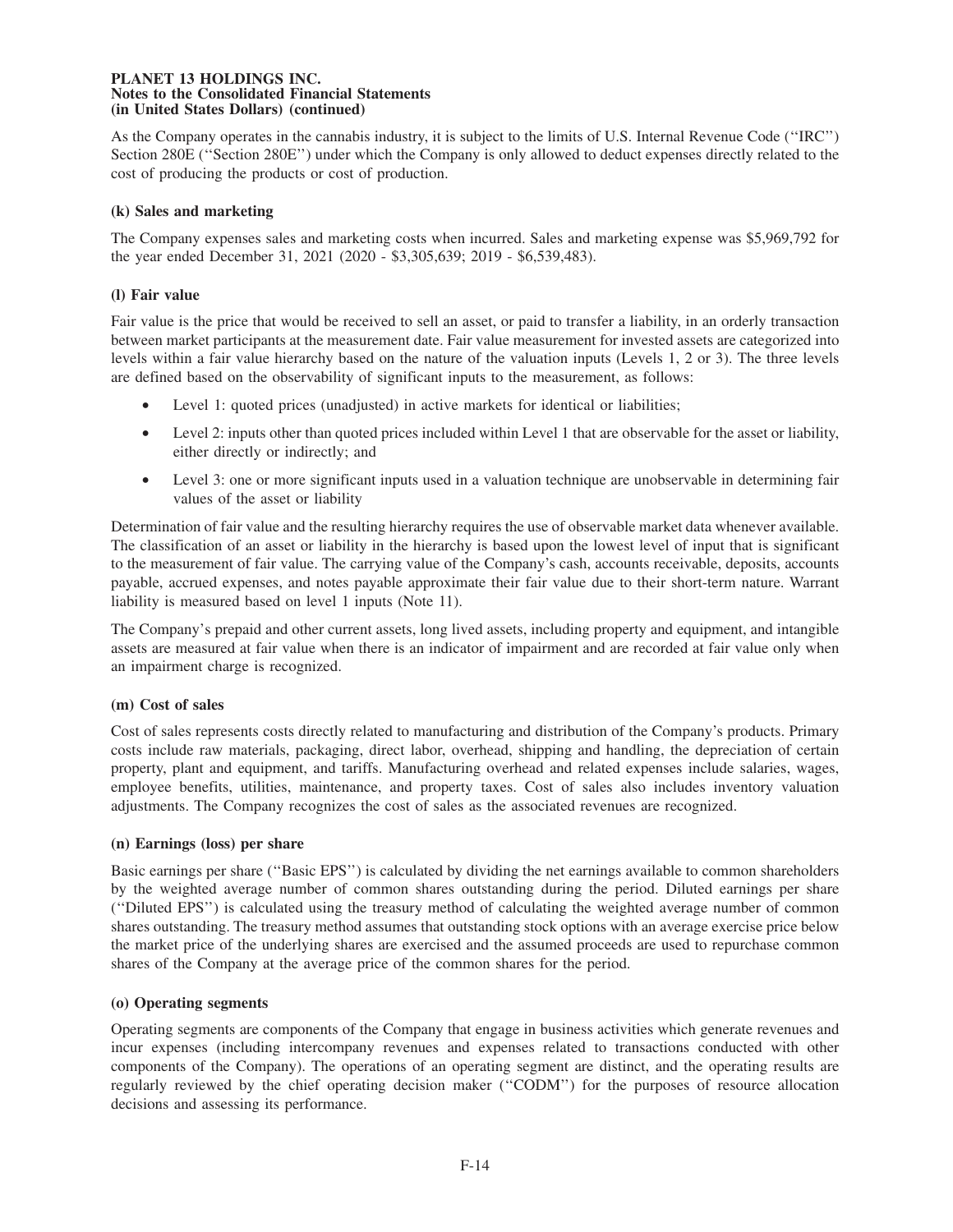The Company operates in a single reportable operating segment as a vertically integrated cannabis company with cultivation, production and distribution operations in the state of Nevada and dispensary operations in both the state of Nevada and the state of California.

As at December 31, 2021 and 2020, all the Company's non-current assets were located in the United States and 100% of the Company's revenue was generated in the United States.

## **(p) Critical accounting estimates and judgements**

The preparation of consolidated financial statements in conformity with GAAP requires the Company's management to make judgements, estimates and assumptions about future events that affect the amounts reported in the consolidated financial statements. Although these estimates are based on management's best knowledge of the amount, event or actions, actual results may differ from those estimates. Estimates and judgements are continuously evaluated and are based on management's experience and other factors, including expectations of future events that are believed to be reasonable.

Revisions to accounting estimates are recognized in the period in which the estimates are revised and in any future periods affected.

## *Leases*

The Company applies judgement in determining whether a contract contains a lease and if a lease is classified as an operating lease or a finance lease.

The Company determines the lease term as the non-cancellable term of the lease, which may include options to extend or terminate the lease when it is reasonably certain that the Company will exercise that option. The lease term is used in determining classification between operating lease and finance lease, calculating the lease liability and determining the incremental borrowing rate. The Company has several lease contracts that include extension and termination options. The Company applies judgement in evaluating whether it is reasonably certain to exercise the option to renew or terminate the lease. That is, it considers all relevant factors that create an economic incentive for it to exercise either the renewal or termination. After the commencement date of the lease, the Company reassesses the lease term if there is a significant event or change in circumstances that is within its control and affects its ability to exercise or not to exercise the option to renew or to terminate (e.g., construction of significant leasehold improvements or significant customization to the leased asset).

The Company is required to discount lease payments using the rate implicit in the lease if that rate is readily available. If that rate cannot be readily determined, the lessee is required to use its incremental borrowing rate. The Company generally uses the incremental borrowing rate when initially recording real estate leases. Information from the lessor regarding the fair value of underlying assets and initial direct costs incurred by the lessor related to the leased assets is not available. The Company determines the incremental borrowing rate as the interest rate the Company would pay to borrow over a similar term the funds necessary to obtain an asset of a similar value to the right-of-use asset in a similar economic environment.

### *Share-based compensation*

The Company uses the Black-Scholes valuation model to determine the fair value of options and warrants granted to employees and non-employees under share-based payment arrangements, where appropriate. In estimating fair value, management is required to make certain assumptions and estimates such as the expected term of the instrument, volatility of the Company's future share price, risk free rates, future dividend yields and estimated forfeitures at the initial grant date, by reference to the underlying terms of the instrument, and the Company's experience with similar instruments. Changes in assumptions used to estimate fair value could result in materially different results. Refer to Note 12 for further information.

# *Estimated useful lives and depreciation of property and equipment, right-of-use assets*

Depreciation and amortization of property and equipment, right-of-use assets and intangible assets are dependent upon estimates of useful lives, which are determined through the exercise of judgment. Impairment of definite long-lived assets is influenced by judgment in defining a reporting unit and determining the indicators of impairment, and estimates used to measure impairment losses. Refer to Notes 6, 7 and 8 for further information.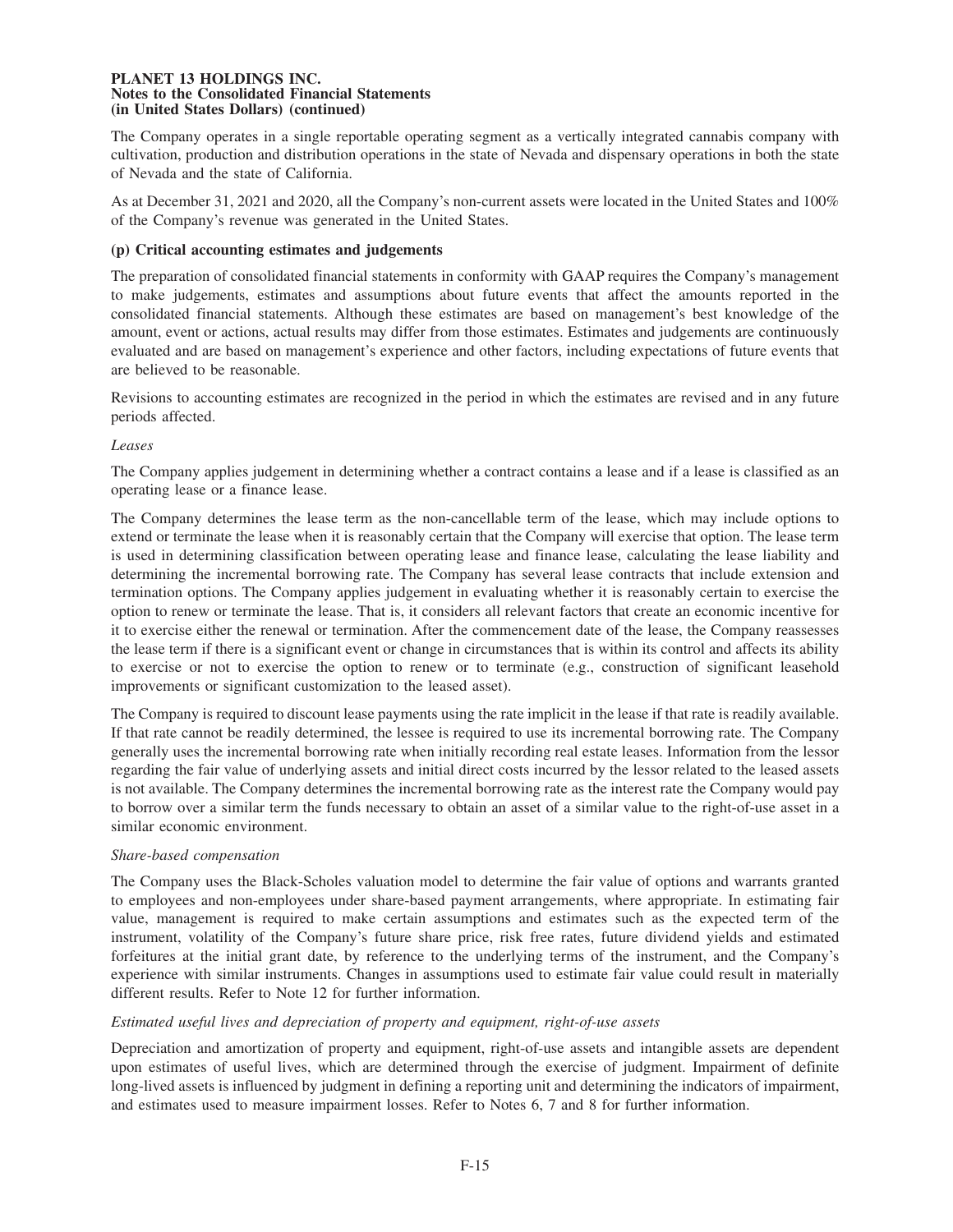## *Impairment of indefinite life intangible assets*

Indefinite life intangible assets are tested for impairment annually, or more frequently when events or circumstances indicate that impairment may have occurred. As part of the impairment evaluation, the Company may elect to perform an assessment of qualitative factors. If this qualitative assessment indicates that it is more likely than not that the fair value of the indefinite-lived intangible asset or the reporting unit is less than its carrying value, a quantitative impairment test is required to compare the fair value of the asset to its' carrying value. An impairment charge is recorded if the carrying value exceeds the fair value. The assessment of whether an indication of impairment exists is performed at the end of each reporting period and requires the application of judgment, historical experience, and external and internal sources of information. The Company makes estimates in determining the future cash flows and discount rates in the quantitative impairment test to compare the fair value to the carrying value.

### *Valuation of inventory*

Inventory is comprised of raw materials, work-in-progress and finished goods. Cannabis and hemp costs include expenditures directly related to the manufacturing process as well as suitable portions of related production overheads, based on normal operating capacity. At the end of each reporting period, the Company performs an assessment of inventory and record inventory valuation adjustments for excess and obsolete inventories based on the estimated forecast of product demand, production requirements, market conditions, regulatory environment, and spoilage. A reserve is estimated to ensure the inventory balance at the end of the year reflects the estimates of product the Company expect to sell in the next year. Changes in the regulatory structure, lack of retail distribution locations or lack of consumer demand could result in future inventory reserves.

## *Warrant liability*

Warrants are accounted for in accordance with the applicable authoritative accounting guidance in ASC Topic 815, Derivatives and Hedging - Contracts in Entity's Own Equity (''ASC 815''), as either derivative liabilities or as equity instruments depending on the specific terms of the warrant agreements. Liability-classified instruments are recorded at fair value at each reporting period with any change in fair value recognized as a component of the change in fair value of derivative liabilities in the consolidated statements of operations and comprehensive loss. Transaction costs allocated to warrants that are presented as a liability are expensed immediately within other expenses (income) in the consolidated statements of operations and comprehensive loss. Refer to paragraph (p) below as well as Note 11 for a discussion on the change in the warrant liability value.

# *Deferred tax assets and uncertain tax positions*

The Company recognizes deferred tax assets and liabilities based on the differences between the consolidated financial statement carrying amounts and the respective tax bases of its assets and liabilities. The Company measures deferred tax assets and liabilities using current enacted tax rates expected to apply to taxable income in the years in which the temporary differences are expected to reverse. The Company routinely evaluates the likelihood of realizing the benefit of its deferred tax assets and may record a valuation allowance if, based on all available evidence, it determines that some portion of the tax benefit will not be realized.

In evaluating the ability to recover deferred tax assets within the jurisdiction from which they arise, the Company considers all available positive and negative evidence, including scheduled reversals of deferred tax liabilities, projected future taxable income, tax-planning strategies and results of operations. In projecting future taxable income, the Company considers historical results and incorporates assumptions about the amount of future pretax operating income adjusted for items that do not have tax consequences. The Company's assumptions regarding future taxable income are consistent with the plans and estimates that are used to manage its underlying businesses. In evaluating the objective evidence that historical results provide, the Company considers three years of cumulative operating income (loss). The income tax expense, deferred tax assets and liabilities and liabilities for unrecognized tax benefits reflect the Company's best assessment of estimated current and future taxes to be paid. Deferred tax asset valuation allowances and liabilities for unrecognized tax benefits require significant judgment regarding applicable statutes and their related interpretation, the status of various income tax audits and the Company's particular facts and circumstances. Although the Company believes that the judgments and estimates discussed herein are reasonable,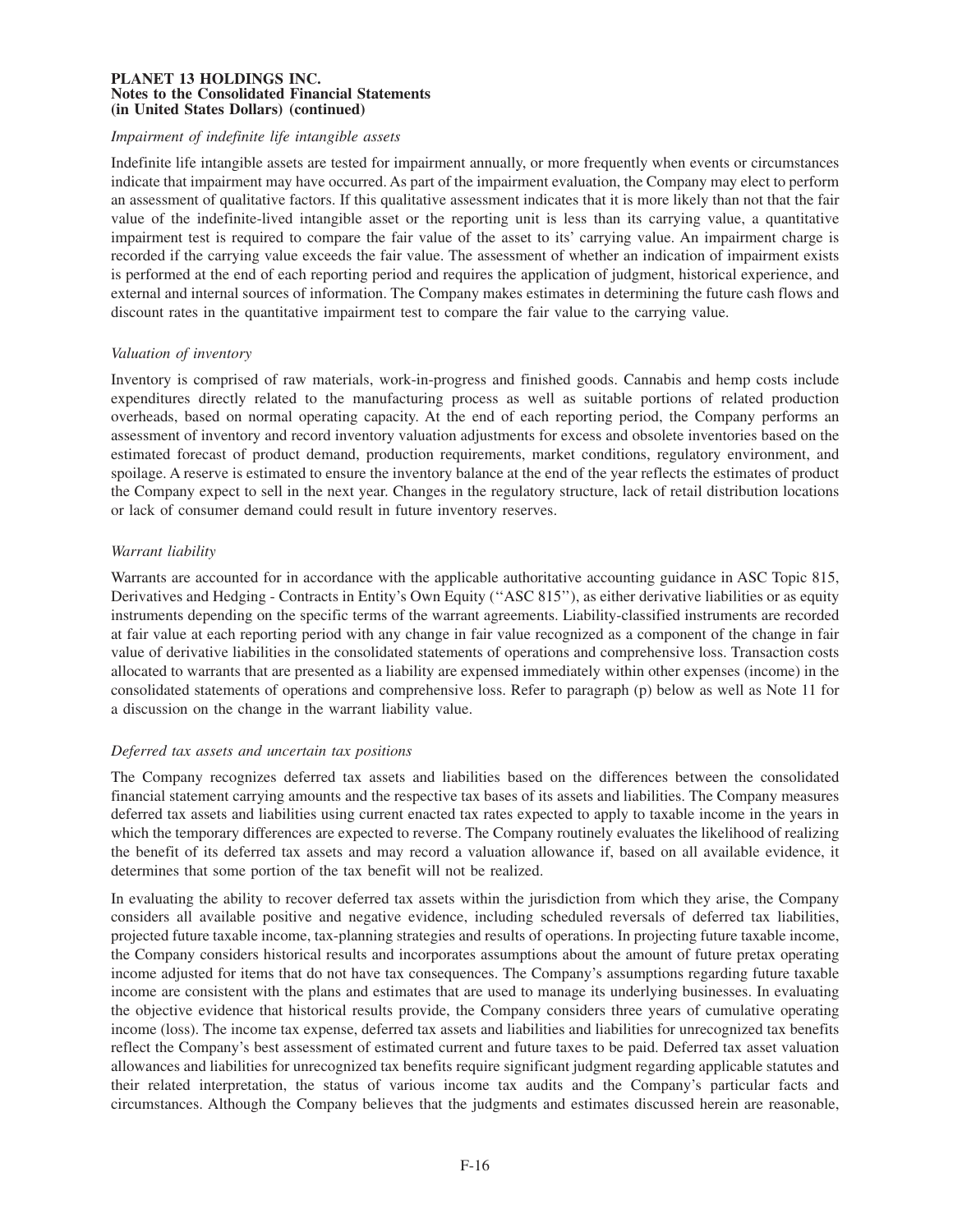actual results, including forecasted COVID-19 business recovery, could differ, and the Company may be exposed to losses or gains that could be material. To the extent the Company prevails in matters for which a liability has been established or is required to pay amounts in excess of the established liability, the effective income tax rate in a given financial statement period could be materially affected.

## **(q) Accounting standards issued but not yet effective**

## *Allowance for credit losses*

In June 2016, the FASB issued ASU 2016-13, Financial Instruments - Credit Losses (''ASC 326''): Measurement of Credit Losses on Financial Instruments. This guidance was subsequently amended by ASU 2018-19, Codification Improvements, ASU 2019-04, Codification Improvements, ASU 2019-05, Targeted Transition Relief, ASU 2019-10, Effective Dates, and ASU 2019-11, Codification Improvements. These ASUs are referred to collectively as the new guidance on current expected credit loss (''CECL''). The standard is effective for non-public business entities for fiscal years beginning after December 15, 2022, including interim periods within those fiscal years. Early adoption is permitted. The Company is currently evaluating the effect of adopting this ASU.

## *Income taxes*

In December 2019, the FASB issued ASU 2019-12, Income Taxes (''ASC 740'') - Simplifying the Accounting for Income Taxes (''ASU 2019-12''), which is intended to simplify various aspects related to accounting for income taxes. ASU 2019-12 removes certain exceptions to the general principles in ASC 740 and also clarifies and amends existing guidance to improve consistent application. The standard is effective for non-public business entities for annual reporting periods beginning after December 15, 2021 and including interim periods within those fiscal years, which means that it will be effective for the Company in the first quarter of our year beginning January 1, 2022. Early adoption is permitted. The Company is currently evaluating the effect of adopting this ASU.

# *Debt with conversion options and other options*

In August 2020, the FASB issued ASU 2020-06, Debt - Debt with Conversion and Other Options (''ASC 470-20'') and Derivatives and Hedging—Contracts in Entity's Own Equity (''ASC 815-40''): Accounting for Convertible Instruments and Contracts in an Entity's Own Equity (''ASU 2020-06''), which is intended to address issues identified as a result of the complexity associated with applying generally accepted accounting principles (GAAP) for certain financial instruments with characteristics of liabilities and equity. ASU 2020-06 is effective for public smaller reporting companies and non-public entities in fiscal years beginning after December 15, 2023. The Company is currently evaluating the effect of adopting this ASU.

# *Freestanding written call options*

In May 2021, the FASB issued ASU 2021-04, Earnings Per Share ("ASC 260"), Debt - Modifications and Extinguishments (''ASC 470-50''), Compensation – Stock Compensation (''ASC 718''), and Derivatives and Hedging - Contracts in Entity's Own Equity (''ASC 815-40''), which clarifies existing guidance for freestanding written call options which are equity classified and remain so after they are modified or exchanged in order to reduce diversity in practice. The standard is effective for all entities in fiscal years beginning after December 15, 2021, including interim periods within those fiscal years. Early adoption is permitted, including adoption in an interim period. The Company is currently evaluating the effect of adopting this ASU.

# *Business Combinations*

In October 2021, the FASB issued ASU 2021-08, Accounting for Contract Assets and Contact Liabilities from Contracts with Customers (''ASU 2021-08'') (''ASC 805''). ASU 2021-08 requires an acquirer in a business combination to recognize and measure contract assets and contract liabilities from acquired contracts using the revenue recognition guidance under ASC 606 in order to align the recognition of a contract liability with the definition of performance obligation. This approach differences from the current requirement to measure contract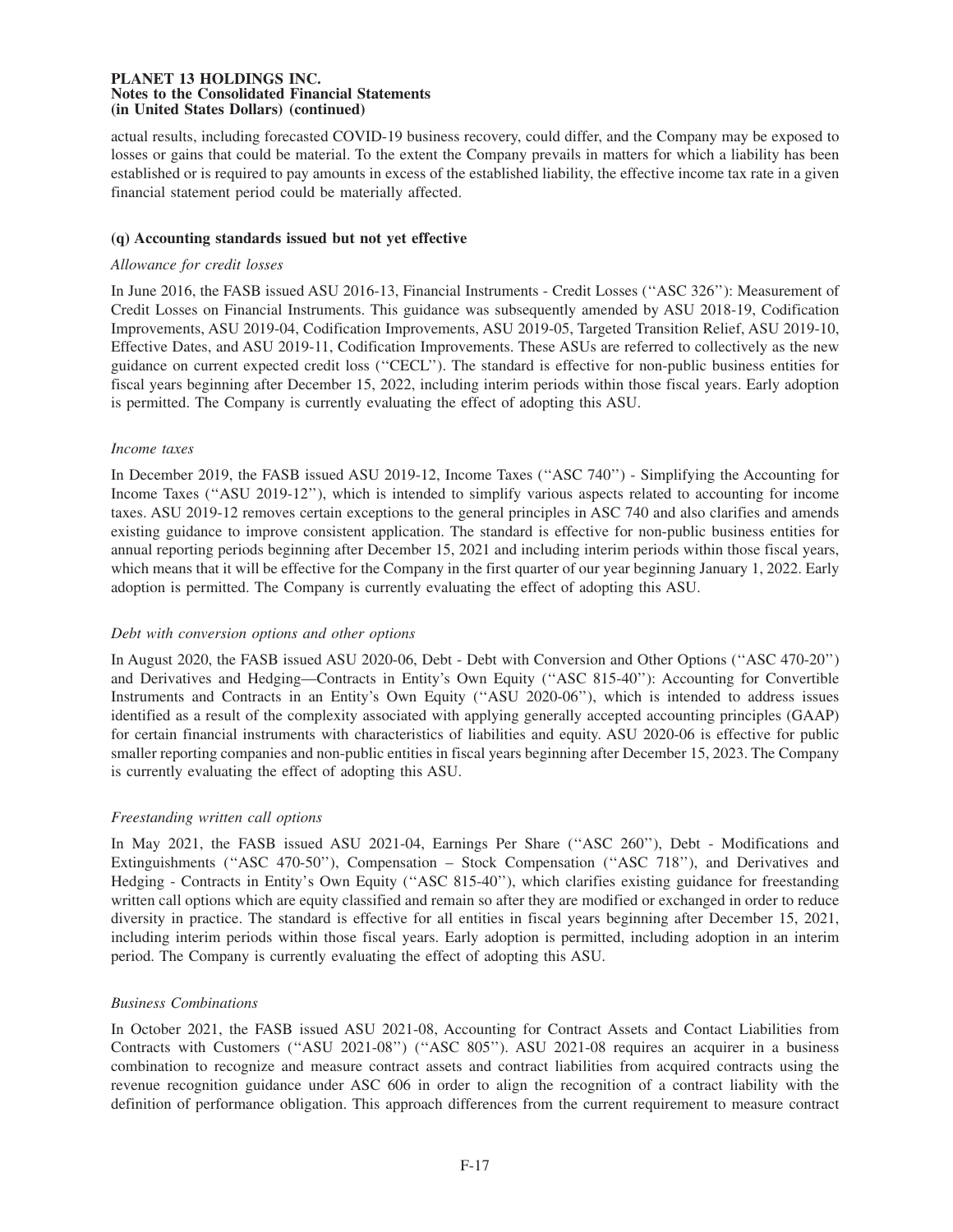assets and contract liabilities acquired in a business combination at fair value. ASU 2021-08 is effective for financial statements of non-public business entities issued for fiscal years beginning after December 15, 2023 and early adoption is permitted. The Company is currently evaluating the effect of adopting this ASU.

# **4. Inventory**

Finished goods inventory consists of dried cannabis, concentrates, edibles, and other products that are complete and available for sale (both internally generated inventory and third-party products purchased in the wholesale market). Work in process inventory consists of cannabis after harvest, in the processing stage. Packaging and miscellaneous consist of consumables for use in the transformation of biological assets and other inventory used in production of finished goods. The Company's inventory is comprised of:

| <b>December</b><br><b>31,</b><br>2021 | <b>December</b><br>31,<br>2020 |
|---------------------------------------|--------------------------------|
|                                       |                                |
|                                       |                                |
|                                       |                                |
|                                       |                                |
| \$14,225,369 \$6,919,840              |                                |

Cost of Inventory is recognized as an expense when sold and included in cost of goods sold. During the year ended December 31, 2021, the Company recognized \$53,485,458 (2020 - \$35,394,019; 2019 - \$27,086,453) of inventory expensed to cost of goods sold.

# **5. Prepaid expenses and other current assets**

| <b>December</b><br>31.<br>2021 | <b>December</b><br>31,<br><b>2020</b> |
|--------------------------------|---------------------------------------|
|                                |                                       |
| 306,415                        | 55,126                                |
| 218,599                        | 203,354                               |
| 804,608                        | 550,946                               |
| 36,008                         | 34,157                                |
| 324,298                        | 323,167                               |
| \$3,977,524                    | \$2,198,005                           |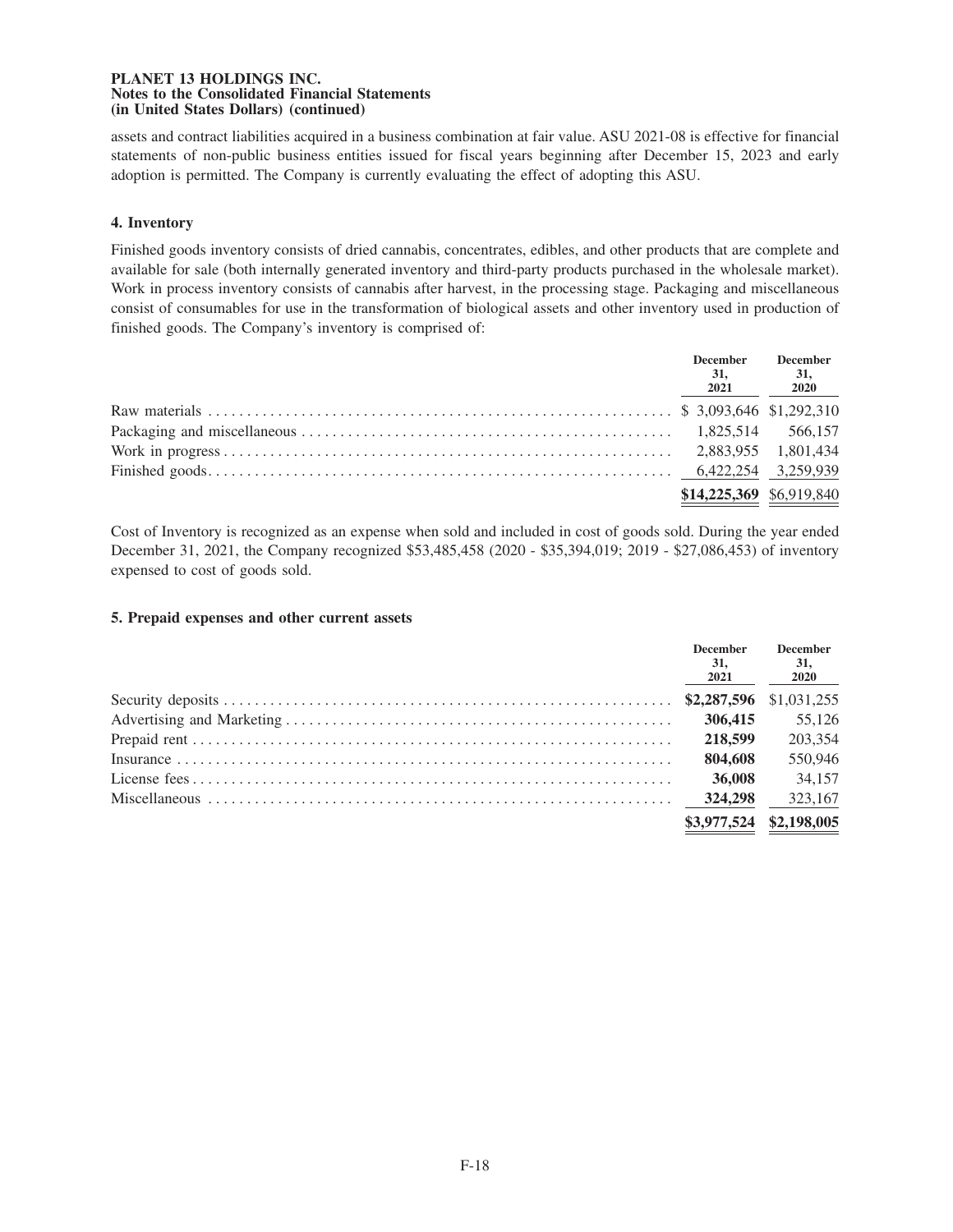## **6. Property and equipment**

|                        | <b>Land</b> and<br><b>Improvements</b> | <b>Buildings</b> | Equipment    | Leasehold<br><b>Improvements</b> | <b>Construction</b><br>in Progress | <b>Total</b><br><b>Property</b><br>and<br>Equipment |
|------------------------|----------------------------------------|------------------|--------------|----------------------------------|------------------------------------|-----------------------------------------------------|
| Gross carrying amount  |                                        |                  |              |                                  |                                    |                                                     |
| At December 31, 2019   | \$625,146                              | \$1,698,077      | \$4,075,085  | \$27,094,559                     | 1,778,283<br>S                     | \$35,271,150                                        |
| Additions              |                                        | 9,817            | 2,096,736    | 2,110,612                        | 3,174,371                          | 7,391,536                                           |
| Transfers              |                                        |                  | 65,435       | 1,242,871                        | (1,308,306)                        |                                                     |
|                        |                                        |                  |              | (277,093)                        | (277,093)                          |                                                     |
| At December 31, 2020   | 625,146                                | 1,707,894        | 6,237,256    | 30,448,042                       | 3,367,255                          | 42,385,593                                          |
| Additions              | 5,153                                  |                  | 3,057,631    | 10,663,811                       | 12,368,056                         | 26,094,651                                          |
| Transfers              |                                        |                  | 1,927,109    | 13,680,522                       | (15,607,631)                       |                                                     |
| $Disposals$            |                                        |                  | (116, 755)   | (74,004)                         |                                    | (190, 759)                                          |
| At December 31, 2021   | \$630,299                              | \$1,707,894      | \$11,105,241 | \$54,718,371                     | 127,680<br>\$                      | \$68,289,485                                        |
| <b>Depreciation</b>    |                                        |                  |              |                                  |                                    |                                                     |
| At December 31, 2019   | \$76,737                               | 161,258<br>\$    | \$1,242,945  | \$3,579,056                      | \$                                 | \$5,059,996                                         |
| Additions              | 51,194                                 | 42,492           | 1,034,935    | 4,141,006                        |                                    | 5,269,627                                           |
| Transfers & disposals  |                                        |                  | (17,955)     |                                  |                                    | (17, 955)                                           |
| At December 31, 2020   | 127,931                                | 203,750          | 2,259,925    | 7,720,062                        |                                    | 10,311,668                                          |
| Additions              | 51,366                                 | 42,697           | 1,542,438    | 5,576,595                        |                                    | 7,213,096                                           |
| Transfers & disposals  |                                        |                  | (1,197)      | (12,359)                         |                                    | (13,556)                                            |
| At December 31, 2021   | \$179,297                              | \$<br>246,447    | \$3,801,166  | \$13,284,298                     | \$                                 | \$17,511,208                                        |
| <b>Carrying amount</b> |                                        |                  |              |                                  |                                    |                                                     |
| At December 31, 2019   | \$548,409                              | \$1,536,819      | \$2,832,140  | \$23,515,503                     | 1,778,283<br>\$                    | \$30,211,154                                        |
| At December 31, 2020   | \$497,215                              | \$1,504,144      | \$3,977,331  | \$22,727,980                     | 3,367,255<br>\$                    | \$32,073,925                                        |
| At December 31, 2021   | \$451,002                              | \$1,461,447      | \$7,304,075  | \$41,434,073                     | 127,680                            | \$50,778,277                                        |

For the year ended December 31, 2021 depreciation expense was \$7,213,096 (2020 - \$5,269,628, 2019 - \$2,971,894) of which \$1,922,713 (2020 – \$1,637,415, 2019 - \$730,839) was included in cost of goods sold.

During the year ended December 31, 2021 the Company transferred \$13,680,522 (2020 - \$1,242,871, 2019 -\$5,146,366) and \$1,927,109 (2020 - \$65,435, 2019 - \$950,535) of costs from Construction in Progress to Leasehold Improvements and Equipment, respectively, upon completion of the related projects.

# **7. Intangible assets**

|                 | <b>Retail</b><br><b>Dispensary</b><br>Santa Ana | Retail<br><b>Dispensary</b><br><b>Clark</b><br>County | <b>Cultivation</b><br>and<br><b>Production</b><br><b>Clark</b><br>County | <b>Master</b><br>License<br>Florida | <b>Total</b> |
|-----------------|-------------------------------------------------|-------------------------------------------------------|--------------------------------------------------------------------------|-------------------------------------|--------------|
| Carrying amount |                                                 |                                                       |                                                                          |                                     |              |
|                 |                                                 |                                                       | $-$ \$                                                                   |                                     |              |
|                 |                                                 | 690,000                                               | 709,798                                                                  |                                     | 7,551,141    |
|                 |                                                 | 690.000                                               | 709.798                                                                  |                                     | 7,551,141    |
|                 |                                                 |                                                       |                                                                          | 55,846,866                          | 55,846,866   |
|                 |                                                 |                                                       |                                                                          |                                     |              |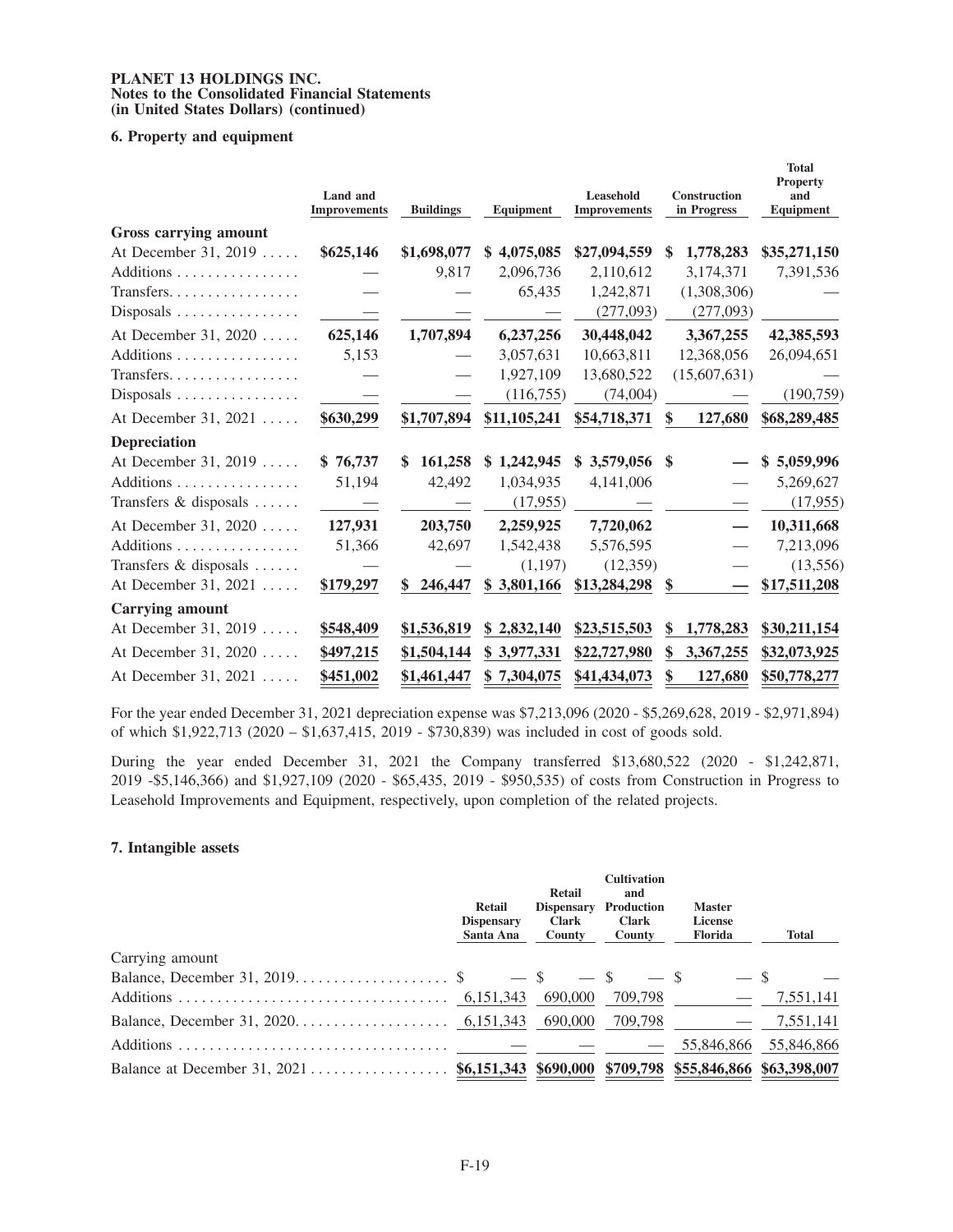## Santa Ana acquisition

On May 20, 2020, the Company closed on its acquisition of Newtonian Principles, Inc. resulting in the Company acquiring a California cannabis sales license held by Newtonian Principles, Inc. and a 30-year lease for a dispensary in Santa Ana, California. The acquisition was accounted for as an asset purchase acquisition as Newtonian Principles, Inc. was deemed to not be a business under ASC 805 Business Combinations. The facility became operational in July 2021.

The following table summarizes the allocation of consideration exchanged to the estimated fair value of identifiable intangible assets acquired assumed:

| Consideration paid: |  |
|---------------------|--|
|                     |  |

|                                    | 5,607,564   |
|------------------------------------|-------------|
| Fair value of net assets acquired: |             |
|                                    |             |
|                                    |             |
|                                    |             |
|                                    |             |
|                                    | \$5,607,564 |

# W Vapes acquisition

On July 17, 2020, the Company entered into an asset purchase agreement with West Coast Developments Nevada, LLC and W The Brand, LLC (together ''WCDN'') pursuant to which the Company acquired cannabis inventory, equipment and tenant improvements located in Las Vegas, Nevada. The acquisition was accounted for as an asset purchase acquisition as WCDN assets acquired was deemed to not be a business.

The following table summarizes the allocation of consideration exchanged to the estimated fair value of tangible and intangible assets acquired:

Consideration paid:

|                                    | 4,624,944   |
|------------------------------------|-------------|
| Fair value of net assets acquired: |             |
|                                    |             |
|                                    |             |
|                                    |             |
|                                    | \$4,624.944 |

The Company acquired two cultivation licenses (one medical and one recreational), two production licenses (one medical and one recreational) and one conditional distribution license. The transaction was scheduled to close in two parts, the first closing being cash transferred for the equipment and cannabis inventory which occurred on July 17, 2020, and the second closing (the ''Second Closing'') being contingent on the approval to transfer the license and receipt of the cultivation and production licenses from the State of Nevada's Cannabis Control Board (''CCB''). On August 25, 2020, the CCB conditionally approved the transfer of the cultivation and production licenses to MMDC, and on September 3, 2020 the Company received the cultivation and production licenses pursuant to a letter from the CCB.

On September 11, 2020, the Company mutually agreed with WCDN that the receipt by the Company of a business license issued by unincorporated Clark County which would permit the Company to conduct business in Clark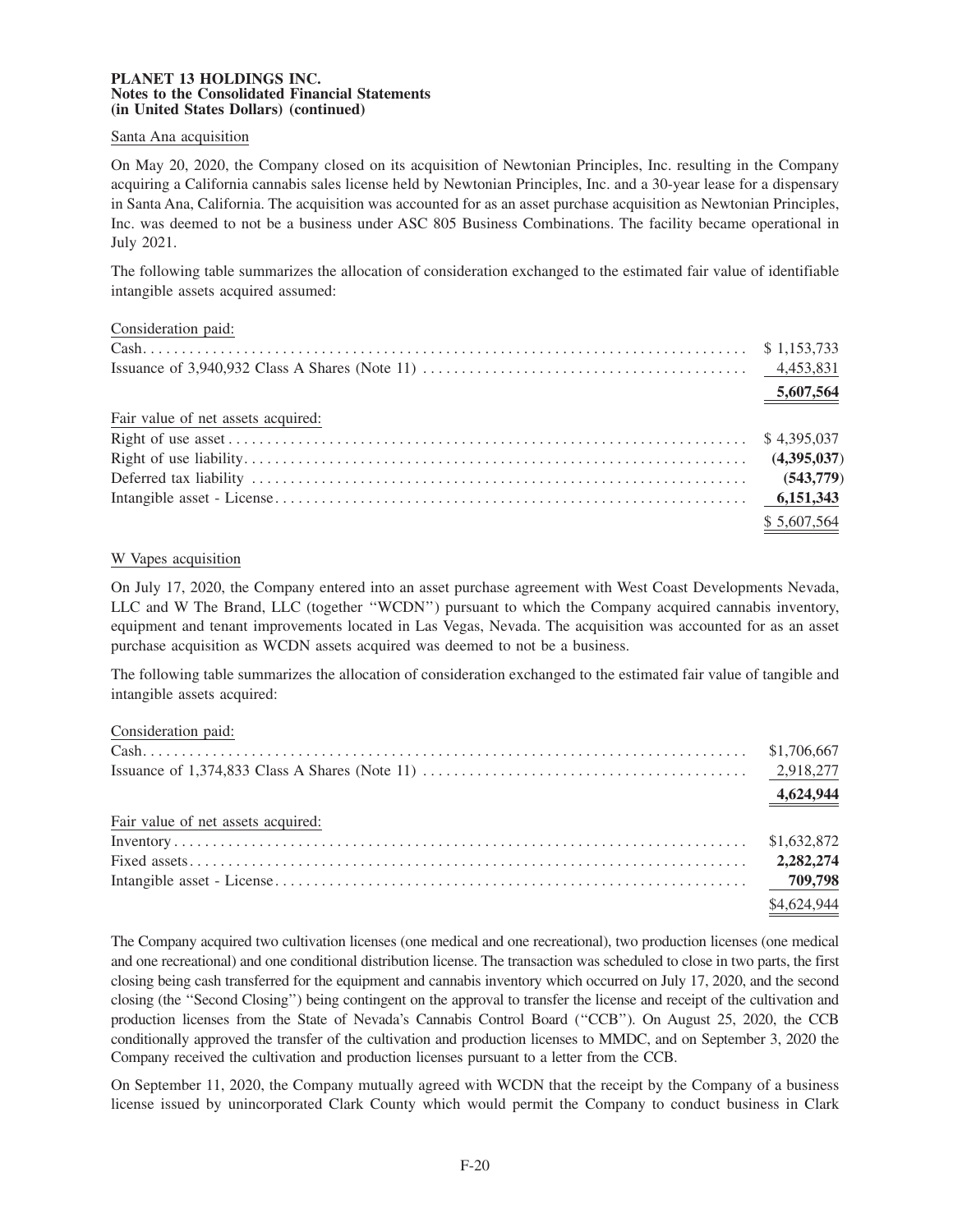County (the ''Clark County Business License'') was a necessary condition precedent to the Second Closing. As a result, the Second Closing occurred, and the 1,374,833 common shares in the Capital of the Company were released from escrow to WCDN, on November 27, 2020 upon receipt by the Company of the Clark County Business License.

Concurrent with the first closing of the WCDN assets acquired, RX Land, LLC (''RX Land''), an entity owned by the Corporation's co-CEOs, acquired the WCDN facility for US\$3.3 million and entered into a lease agreement with WCDN in respect of such facility (the ''Initial West Bell Lease''). In accordance with the terms of the WCDN asset acquisition and approvals by the independent directors of Planet 13, WCDN assigned the Initial West Bell Lease to MMDC on November 25, 2020, and MMDC subsequently entered into an amending agreement with RX Land on November 27, 2020, to amend certain terms of such lease agreement including increasing the lease payments, extending the duration of the lease and, if desired, allowing for second floor installation by MMDC without a corresponding lease rate increase due to an increase in facility size. The entering into by MMDC of the assignment agreement and the amending agreement with RX Land constitutes a ''related party transaction''.

By way of an October 10, 2020 letter from the CCB, the Company received a distribution license from WCDN.

# Medizin license acquisition

On July 31, 2020, the Nevada Tax Commission approved a settlement agreement between the Nevada Tax Commission, the Corporation and other plaintiffs, and intervening defendants (the ''Nevada License Settlement'') in connection with a lawsuit filed by the Company and other defendants after the defendants were notified in December 2018 that no licenses had been awarded to any of the defendants as part of a competitive application process that the Company and the other defendants had participated in for Nevada cannabis dispensary licenses in September 2018.

On August 7, 2020, the CCB convened and approved the Nevada License Settlement.

On September 3, 2020, the CCB transferred the Clark County dispensary license to MMDC.

On November 20, 2020, the Corporation opened the Medizin store location, having received CCB final inspection approvals and a Clark County business license. The Company has capitalized \$690,000 in costs incurred to secure the license under the Nevada License Settlement.

### Florida License Acquisition

On September 28, 2021, the Florida Department of Health's Office of Medical Marijuana Use (''OMMU'') approved the Company to acquire a license to operate a Medical Marijuana Treatment Center issued by the Florida Department of Health from a subsidiary of Harvest Health & Recreation Inc. The acquisition closed with an effective date of October 1, 2021, and the Company released \$55,000,000 of restricted cash that was being held in escrow to the seller in exchange for receipt of the Medical Marijuana Treatment Center license.

The Company has capitalized \$846,866 in costs incurred to secure the license pursuant to the license acquisition.

### **8. Leases**

On January 1, 2019, the Company adopted ASC 842, Leases ("ASC 842") using the modified retrospective transition method. Topic 842 requires the recognition of lease assets and liabilities for operating and finance leases. Beginning on January 1, 2019, the Company's consolidated financial statements are presented in accordance with the revised policies.

Management elected to utilize the practical expedients permitted under the transition guidance within Topic 842, which allowed the Company to carry forward prior conclusions about lease identification, classification and initial direct costs for leases entered prior to adoption of Topic 842. Additionally, management elected not to separate lease and non-lease components for all of the Company's leases. For leases with a term of 12 months or less, management elected the short-term lease exemption, which allowed the Company to not recognize right-of-use assets (''ROU'') or lease liabilities for qualifying leases existing at transition and new leases the Company may enter into in the future.

The Company's lease agreements are for cultivation, manufacturing, retail, and office premises and for vehicles. The property lease terms range between 7 years and 21 years depending on the facility and are subject to an average of 2 renewal periods of equal length as the original lease. Leases for vehicles are typically between 4 years and 6 years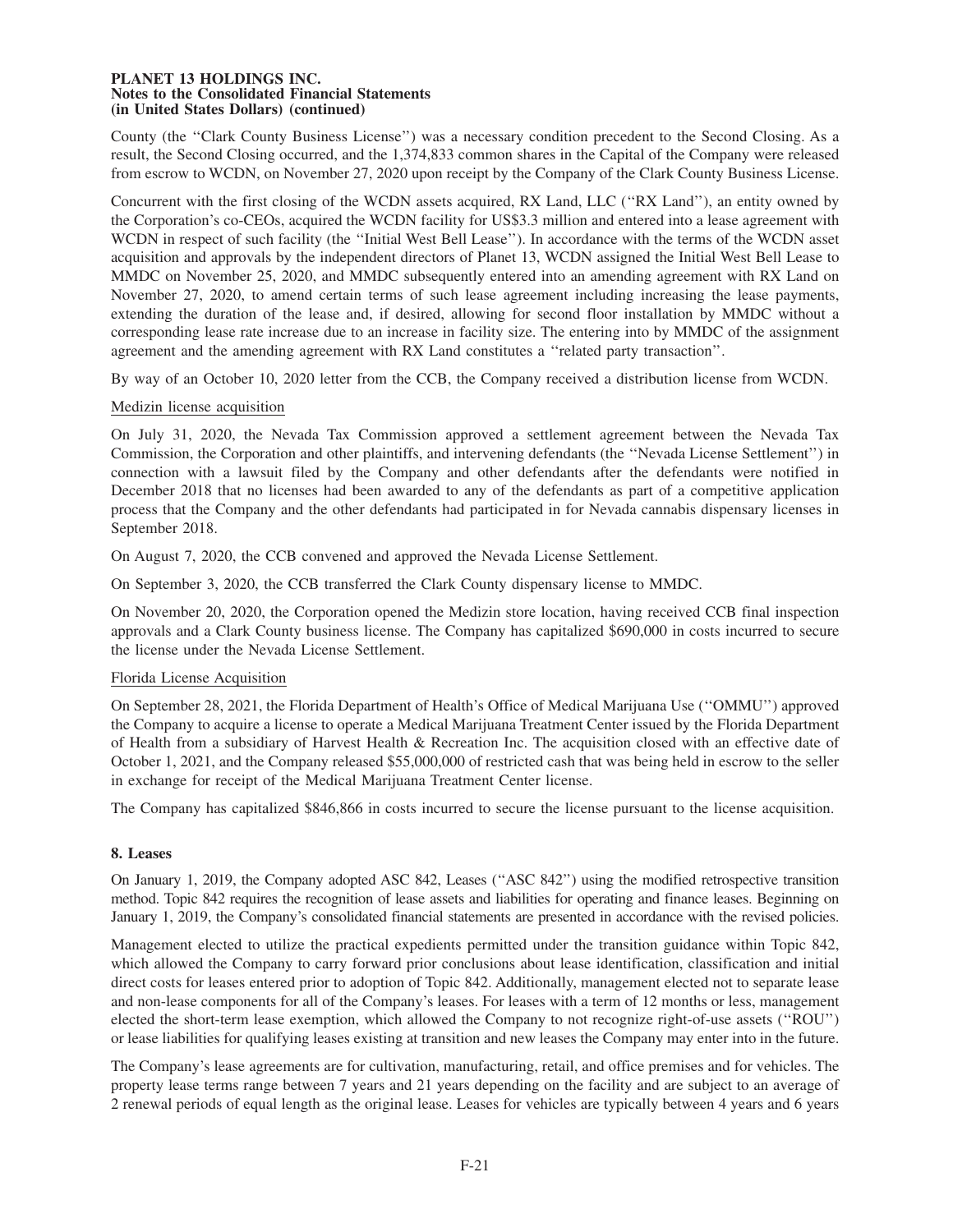with no renewal terms. Certain leases include escalation clauses or payment of executory costs such as property taxes, utilities, or insurance and maintenance. Rent expense for leases with escalation clauses is accounted for on a straight-line basis over the lease term. The Company's lease agreements do not contain any material residual value guarantees or material restrictive covenants.

On initial recognition, the Company recorded operating right-of-use assets of \$8,708,316, operating lease liabilities of \$8,639,028 and finance ROU assets and finance lease liabilities of \$133,561. On initial recognition, operating ROU assets were adjusted for prepaid rent and deferred rent was reversed which resulted in the Company recording \$427,508 to opening accumulated deficit. The Company's incremental borrowing rate was used in determining the present value of future payments at the commencement date of the lease.

The following table provides the components of lease cost recognized in the consolidated statement of operations and comprehensive loss for 2021 and 2020:

|                      | December 31, December 31, | 2021 2020 |
|----------------------|---------------------------|-----------|
|                      |                           |           |
| Finance lease costs: |                           |           |
|                      | 44,672                    | 46,194    |
|                      |                           | 10,774    |
|                      | 48,103                    | 56,968    |
|                      |                           | 17,154    |
|                      |                           |           |

Other information related to operating and finance leases as of and for the year end December 31, 2021 and 2020 are as follows:

|                                                                                                                                                                                                                                                                                                                           | December 31, 2021 December 31, 2020 |                                                                |  |  |
|---------------------------------------------------------------------------------------------------------------------------------------------------------------------------------------------------------------------------------------------------------------------------------------------------------------------------|-------------------------------------|----------------------------------------------------------------|--|--|
|                                                                                                                                                                                                                                                                                                                           |                                     | Finance Operating Finance Operating<br>Lease Lease Lease Lease |  |  |
|                                                                                                                                                                                                                                                                                                                           |                                     |                                                                |  |  |
| Weighted average remaining lease term $\ldots$ $\ldots$ $\ldots$ $\ldots$ $\ldots$ $\ldots$ $\ldots$ $\ldots$ $\ldots$ $\ldots$ $\ldots$ $\ldots$ $\ldots$ $\ldots$ $\ldots$ $\ldots$ $\ldots$ $\ldots$ $\ldots$ $\ldots$ $\ldots$ $\ldots$ $\ldots$ $\ldots$ $\ldots$ $\ldots$ $\ldots$ $\ldots$ $\ldots$ $\ldots$ $\ld$ |                                     |                                                                |  |  |

The maturity of the contractual undiscounted lease liabilities as of December 31, 2021 and 2020 are:

|                                               | December 31, 2021        |                    |                             | December 31, 2020         |
|-----------------------------------------------|--------------------------|--------------------|-----------------------------|---------------------------|
|                                               | <b>Finance</b><br>Lease  | Operating<br>Lease | <b>Finance</b><br>Lease     | <b>Operating</b><br>Lease |
|                                               | $S-$                     | <sup>\$</sup>      | \$49,803                    | 3,180,999<br>SS.          |
|                                               |                          | 3,595,030          |                             | 3,354,437                 |
|                                               |                          | 3,729,936          |                             | 3,482,126                 |
|                                               |                          | 3,870,217          |                             | 3.614.972                 |
|                                               |                          | 3,956,923          |                             | 3,694,021                 |
|                                               |                          | 3,880,082          |                             | 3,757,894                 |
|                                               |                          | 3,903,423          |                             |                           |
|                                               |                          | 50,234,732         |                             | 54, 138, 155              |
| Total undiscounted lease liabilities          |                          | 73,170,343         | 49,803                      | 75,222,604                |
|                                               | $\overline{\phantom{m}}$ | (49,612,758)       | (3,431)                     | (52,695,691)              |
| Total present value of minimum lease payments | $\overline{\phantom{m}}$ | 23,557,585         | 46,372                      | 22,526,913                |
| Lease liability - current portion             | $\hspace{0.1mm}$         | (423,573)          | (46,372)                    | (161, 021)                |
|                                               | $S-$                     | \$23,134,012       | $\frac{1}{2}$ $\frac{1}{2}$ | \$22,365,892              |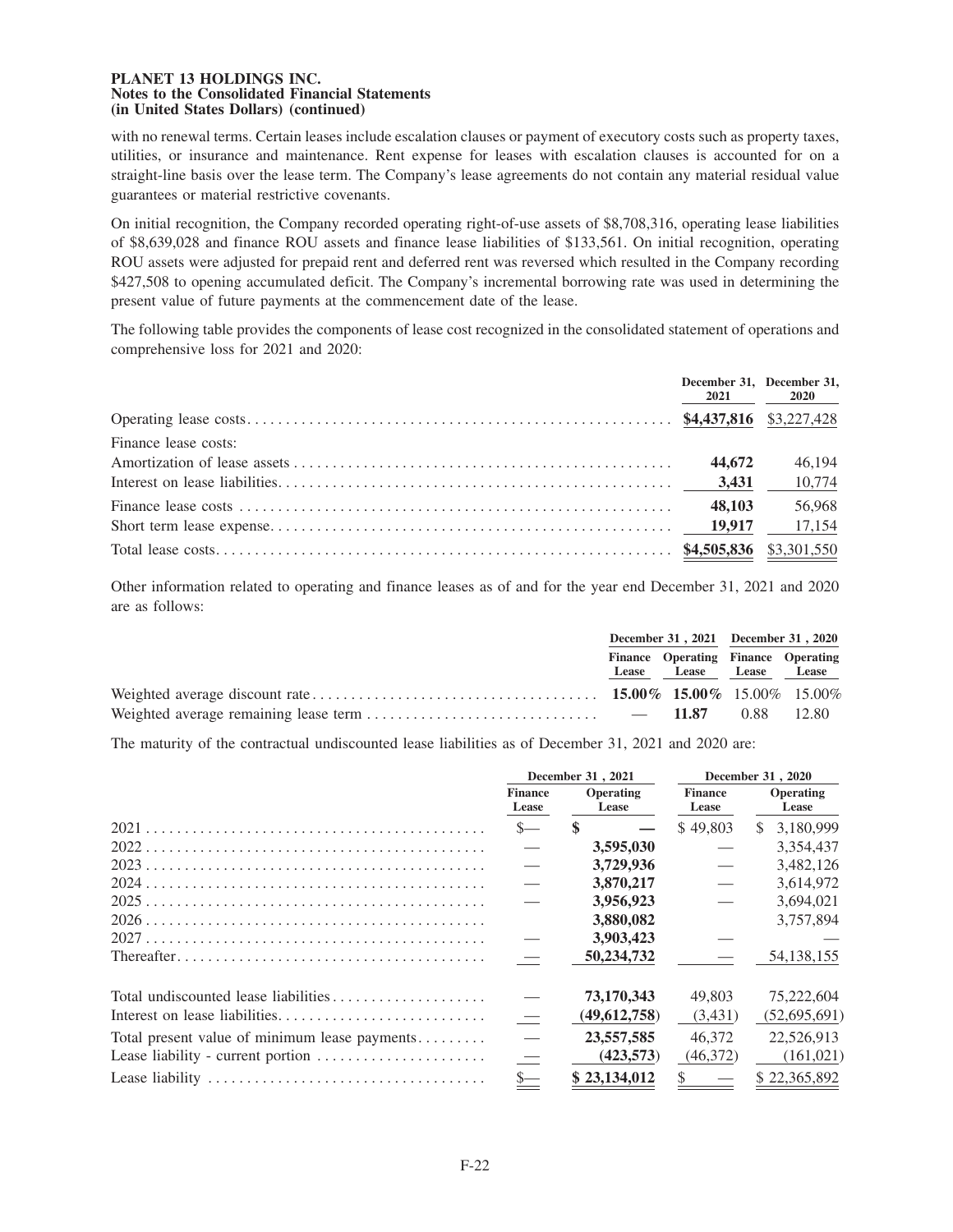Principally, all leases relate to real estate. Additional information on the right-of-use assets is as follows:

|                       | <b>Finance</b><br>Lease | Operating<br>Lease |
|-----------------------|-------------------------|--------------------|
| Gross carrying amount |                         |                    |
|                       | \$133,561               | \$10,733,087       |
|                       |                         | 335,798            |
|                       | $\sim$ $-$              | 10,893,679         |
|                       | 133,561                 | 21,962,564         |
|                       |                         | 867,559            |
|                       | \$133,561               | \$22,830,123       |
| <b>Depreciation</b>   |                         |                    |
|                       | \$42,695                | S.<br>615,550      |
|                       | 46,194                  | 849,119            |
|                       | 88,889                  | 1,464,669          |
|                       | 44,672                  | 965,489            |
|                       | \$133,561               | \$2,430,158        |
|                       | \$90,866                | \$10,117,537       |
|                       | \$44,672                | \$20,497,895       |
|                       | \$                      | \$20,399,965       |

For the year ended December 31, 2021 the Company incurred \$4,437,816 of operating lease costs (2020 -\$3,227,428; 2019 - \$2,019,931), of which \$1,829,800 (2020 - \$1,112,685; 2019 - \$106,947) was capitalized to inventory.

# **9. Notes payable**

Non-related parties

|                                                                                                                                  | December 31.<br>2021   | December 31,<br><b>2020</b> |
|----------------------------------------------------------------------------------------------------------------------------------|------------------------|-----------------------------|
| Promissory note dated November 4, 2015, with semi-annual interest at $5.0\%$ ,<br>secured by deed of trust, due December 1, 2019 | 884,000                | 884,000                     |
|                                                                                                                                  | \$884,000<br>(884,000) | \$884,000<br>(884,000)      |
| Stated maturities of debt obligations are as follow:                                                                             |                        |                             |
|                                                                                                                                  |                        | \$884,000                   |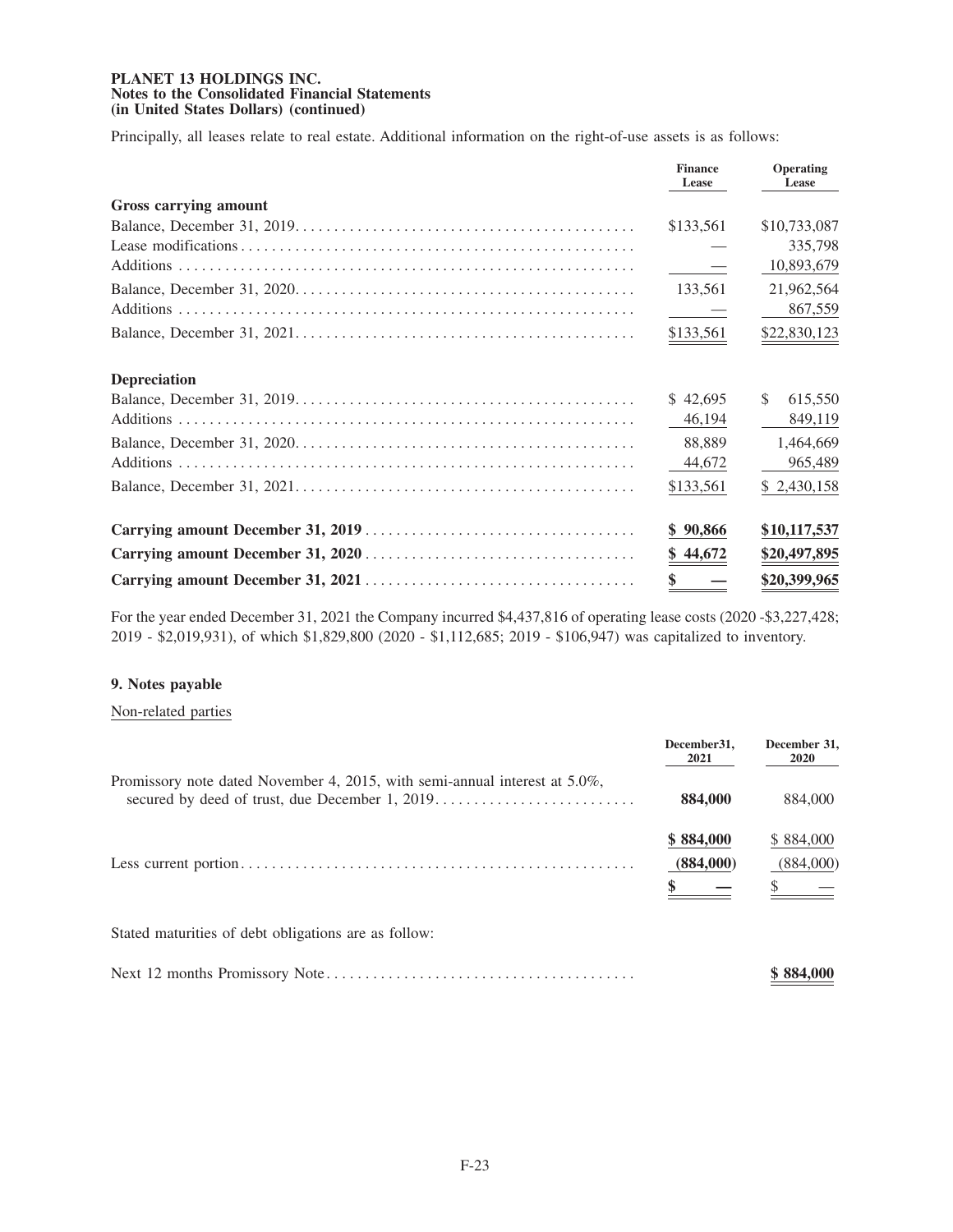## **10. Share capital**

The Company is authorized to issue an unlimited number of common shares and an unlimited number of Class A shares.

|                                                        |                   | <b>Number of Common Shares</b> |                             |                      |  |
|--------------------------------------------------------|-------------------|--------------------------------|-----------------------------|----------------------|--|
|                                                        |                   | December 31,<br>2021           | December 31,<br><b>2020</b> | December 31,<br>2019 |  |
| <b>Common Shares</b>                                   |                   |                                |                             |                      |  |
|                                                        |                   | 126,573,250                    | 82,427,619                  | 73,324,460           |  |
|                                                        | 1.                | 3,126,534                      | 2,685,344                   | 3,954,518            |  |
|                                                        | $\overline{11}$ . | 121,336                        | 333,001                     | 258,994              |  |
|                                                        | iii.              | 3,772,640                      | 17,532,271                  | 4,889,647            |  |
|                                                        | 1V <sub>1</sub>   |                                | 5,359,000                   |                      |  |
|                                                        | V.                |                                | 6,221,500                   |                      |  |
| Shares issued on financing - November $2020$           | V1.               |                                | 6,698,750                   |                      |  |
|                                                        | V11.              | 9,861,250                      |                             |                      |  |
| Shares issued on conversion of Class A shares (Note 7) | V111.             | 55,232,940                     | 3,940,932                   |                      |  |
|                                                        |                   |                                | 1,374,833                   |                      |  |
| Total common shares outstanding on December 31         |                   | 198,687,950                    | 126,573,250                 | 82,427,619           |  |

## i. Shares issued for Restricted Share Units

During the year ended December 31, 2021, the Company issued 3,126,534 common shares on the settlement of Restricted Share Units (''RSUs'') that had vested during the period. The Company did not receive any cash proceeds on the settlement.

During the year ended December 31, 2020, the Company issued 2,685,344 common shares on the settlement of Restricted Share Units (''RSUs'') that had vested during the period. The Company did not receive any cash proceeds on the settlement.

During the year ended December 31, 2019, the Company issued 3,954,518 common shares on the settlement of RSUs that had vested during the year. The Company did not receive any cash proceeds on the settlement.

### ii. Shares issued for Stock Options

During the year ended December 31, 2021, the Company issued 121,336 common shares on the exercise of options that had a strike price in the range of CAD\$0.75 to CAD\$1.55 per common share resulting in cash proceeds of \$86,216 (CAD\$108,987).

During the year ended December 31, 2020, the Company issued 333,001 common shares on the exercise of options that had a strike price in the range of CAD\$0.75 to CAD\$1.55 per common share resulting in cash proceeds of \$217,990 (CAD\$290,983).

During the year ended December 31, 2019, the Company issued 258,994 common shares on the exercise of options with a strike price in the range of CAD\$0.75 to CAD\$1.55 per common share resulting in cash proceeds of \$175,474 (CAD\$231,945).

### iii. Shares issued on the exercise of Warrants

During the year ended December 31, 2021, the Company issued 3,772,640 common shares to warrant holders who exercised 3,772,640 warrants resulting in cash proceeds of \$14,093,793 (CAD\$17,848,084).

During the year ended December 31, 2020, the Company issued 17,532,271 common shares to warrant holders who exercised 17,532,271 warrants resulting in cash proceeds of \$32,653,449 (CAD\$43,079,021).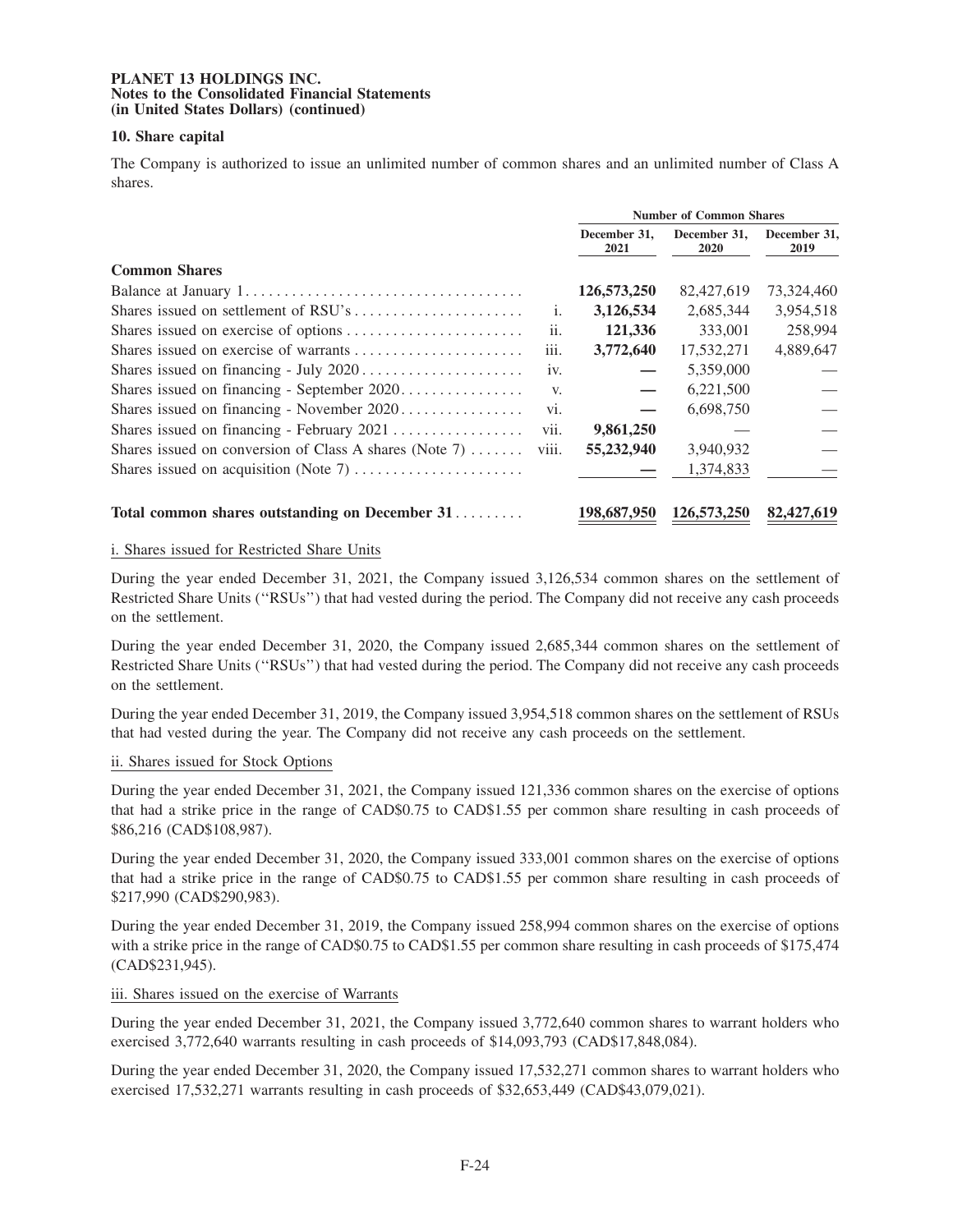During the year ended December 31, 2019, the Company issued 4,889,647 common shares to warrant holders who exercised 4,889,647 warrants resulting in cash proceeds of \$4,854,711 (CAD\$6,480,875).

## iv. Shares issued on Financing – July 2020

On July 3, 2020, the Company completed a bought deal financing for aggregate gross proceeds of \$8,493,808 (CAD\$11,521,850) at a price of CAD\$2.15 per unit. The Company issued 5,359,000 units of the Company. Each unit was comprised of one common share in the capital of the Company and one-half of one common share purchase warrant. Each whole warrant entitles the holder to acquire one common share at an exercise price of CAD\$2.85 per common share for a period of 24 months.

The Company also issued 321,540 broker warrants that entitle the holder to purchase one common share for a period of 24 months from the closing of the offering at a price of CAD\$2.15 per common share. The broker warrants were measured based on the fair value of the warrants using a Black Scholes valuation model.

The Company incurred \$825,359 in cash share issuance costs and \$222,398 in broker warrant costs. The warrants are initially measured at fair value (Note 11) with residual proceeds being allocated to the common shares. Issuance costs have been allocated in the same proportion, with costs allocated to the warrant liability being expensed as incurred. The net proceeds were allocated as follows

|                        | Gross<br><b>Proceeds</b> | <b>Issuance</b><br>Costs    |
|------------------------|--------------------------|-----------------------------|
| July 3, 2020 Financing |                          |                             |
|                        |                          | $$8,118,500$ $$(1,001,461)$ |
|                        | 375,308                  | (46,296)                    |
|                        | \$8,493,808              | \$(1,047,757)               |

### v. Shares issued on Financing – September 2020

On September 10, 2020, the Company completed a bought deal financing for aggregate gross proceeds of \$17,489,401 (CAD\$23,019,550) at a price of CAD\$3.70 per unit. The Company issued 6,221,500 units of the Company. Each unit was comprised of one common share in the capital of the Company and one-half of one common share purchase warrant. Each whole warrant entitles the holder to acquire one common share at an exercise price of CAD\$5.00 per common share for a period of 24 months.

The Company also issued 373,290 broker warrants that entitle the holder to purchase one common share for a period of 24 months from the closing of the offering at a price of CAD\$3.70 per common share. The broker warrants were measured based on the fair value of the warrants using a Black Scholes valuation model.

The Company incurred \$1,291,216 in cash share issuance costs and \$585,816 in broker warrant costs. The warrants are initially measured at fair value (Note 11) with residual proceeds being allocated to the common shares. Issuance costs have been allocated in the same proportion, with costs allocated to the warrant liability being expensed as incurred. The net proceeds were allocated as follows:

|                              | <b>Gross</b><br><b>Proceeds</b> | <b>Issuance</b><br>Costs |
|------------------------------|---------------------------------|--------------------------|
| September 10, 2020 Financing |                                 |                          |
|                              |                                 |                          |
|                              | 827.201                         | (88,779)                 |
|                              | \$17,489,401                    | \$(1,877,032)            |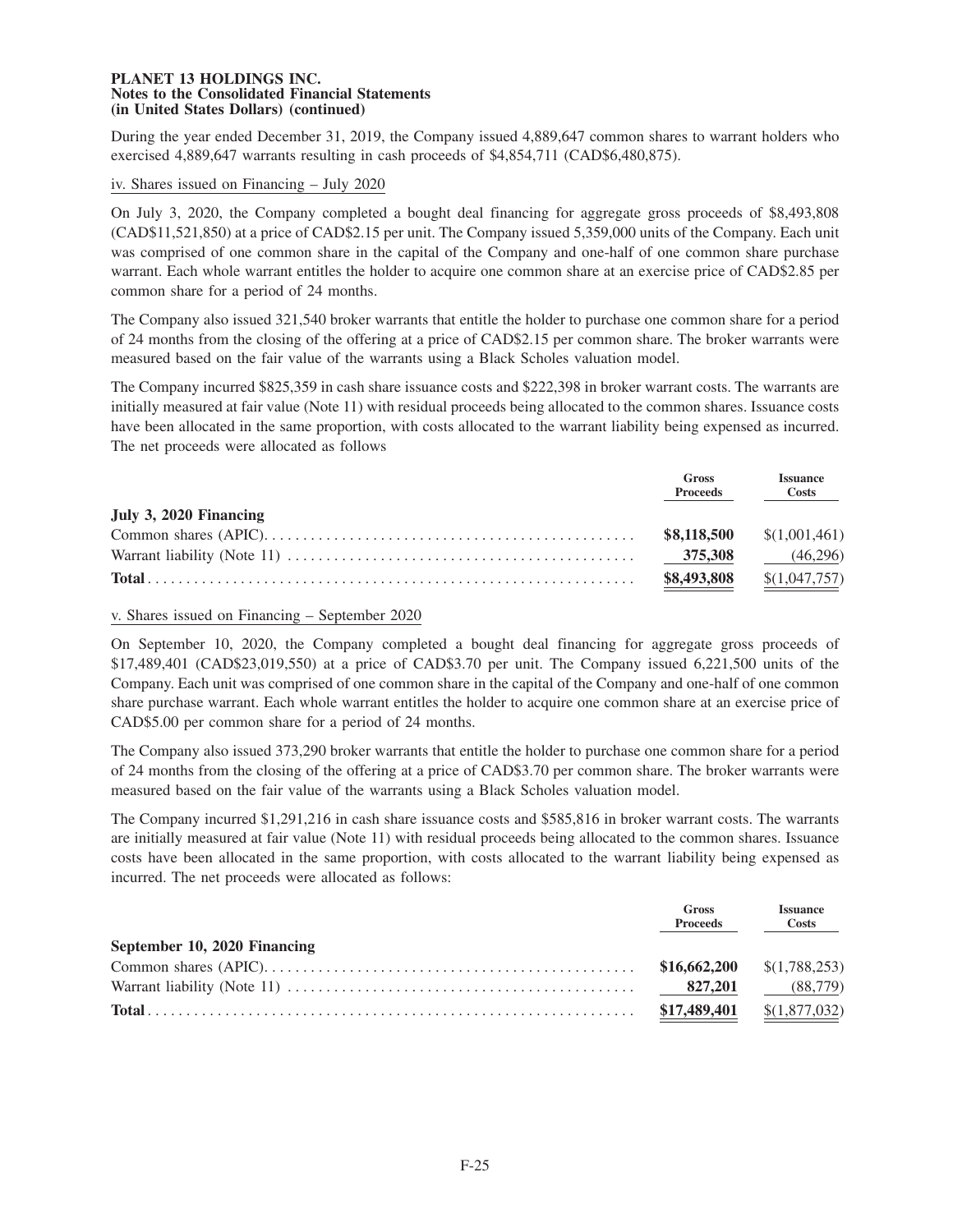# vi. Shares issued on Financing – November 2020

On November 5, 2020, the Company completed a bought deal financing for aggregate gross proceeds of \$22,141,920 (CAD\$28,804,625) at a price of CAD\$4.30 per unit. The Company issued 6,698,750 units of the Company. Each unit was comprised of one common share in the capital of the Company and one-half of one Common Share purchase warrant. Each whole warrant entitles the holder to acquire one common share at an exercise price of CAD\$5.80 per common share for a period of 24 months.

The Company also issued 401,925 broker warrants that entitle the holder to purchase one common share for a period of 24 months from the closing of the offering at a price of CAD\$4.30 per common share. The broker warrants were measured based on the fair market value of the warrants using a Black Scholes valuation model.

The Company incurred \$1,544,014 in cash share issuance costs and \$730,523 in broker warrant costs. The warrants are initially measured at fair value (Note 11) with residual proceeds being allocated to the common shares. Issuance costs have been allocated in the same proportion, with costs allocated to the warrant liability being expensed as incurred. The net proceeds were allocated as follows:

|                            | Gross<br><b>Proceeds</b>     | <b>Issuance</b><br>Costs |
|----------------------------|------------------------------|--------------------------|
| November 5, 2020 Financing |                              |                          |
|                            | $$20,777,360$ $$(2,134,362)$ |                          |
|                            |                              | (140, 175)               |
|                            | \$22,141,920                 | \$(2,274,537)            |

### vii. Shares issued on Financing – February 2021

On February 2, 2021, the Company completed a bought deal financing for aggregate gross proceeds of \$53,852,980 (CAD\$69,028,750) at a price of CAD\$7.00 per unit. The Company issued 9,861,250 units of the Company. Each unit was comprised of one common share in the capital of the Company and one-half of one Common Share purchase warrant. Each whole warrant entitles the holder to acquire one common share at an exercise price of CAD\$9.00 per common share for a period of 24 months.

The Company also issued 591,676 broker warrants that entitle the holder to purchase one common share for a period of 24 months from the closing of the offering at a price of CAD\$7.00 per common share. The broker warrants were measured based on the fair market value of the warrants using a Black Scholes valuation model.

The Company incurred \$3,494,930 in cash share issuance costs and \$1,296,170 in broker warrant costs. The warrants are initially measured at fair value (Note 11) with residual proceeds being allocated to the common shares. Issuance costs have been allocated in the same proportion, with costs allocated to the warrant liability being expensed as incurred. The net proceeds were allocated as follows:

|                            | <b>Gross</b><br><b>Proceeds</b> | <b>Issuance</b><br><b>Costs</b> |
|----------------------------|---------------------------------|---------------------------------|
| February 2, 2021 Financing |                                 |                                 |
|                            |                                 | $$50,967,999$ $$(4,534,434)$    |
|                            | 2,884,981                       | (256,666)                       |
|                            | \$53,852,980                    | \$(4,791,100)                   |

### viii. Shares issued on conversion of Class A Shares

The Class A restricted shares have equal ratable rights as the Company's common shares to dividends, all of the Company's assets that are available for distribution upon liquidation, dissolution or winding up of the Company's affairs, do not have pre-emptive rights, are entitled to receive notice and attend shareholders meetings and to exercise one vote for each Class A share held at all meetings of shareholders of the Company other than with respect to the vote for the election or removal of directors. Each Class A shareholder is able to convert each outstanding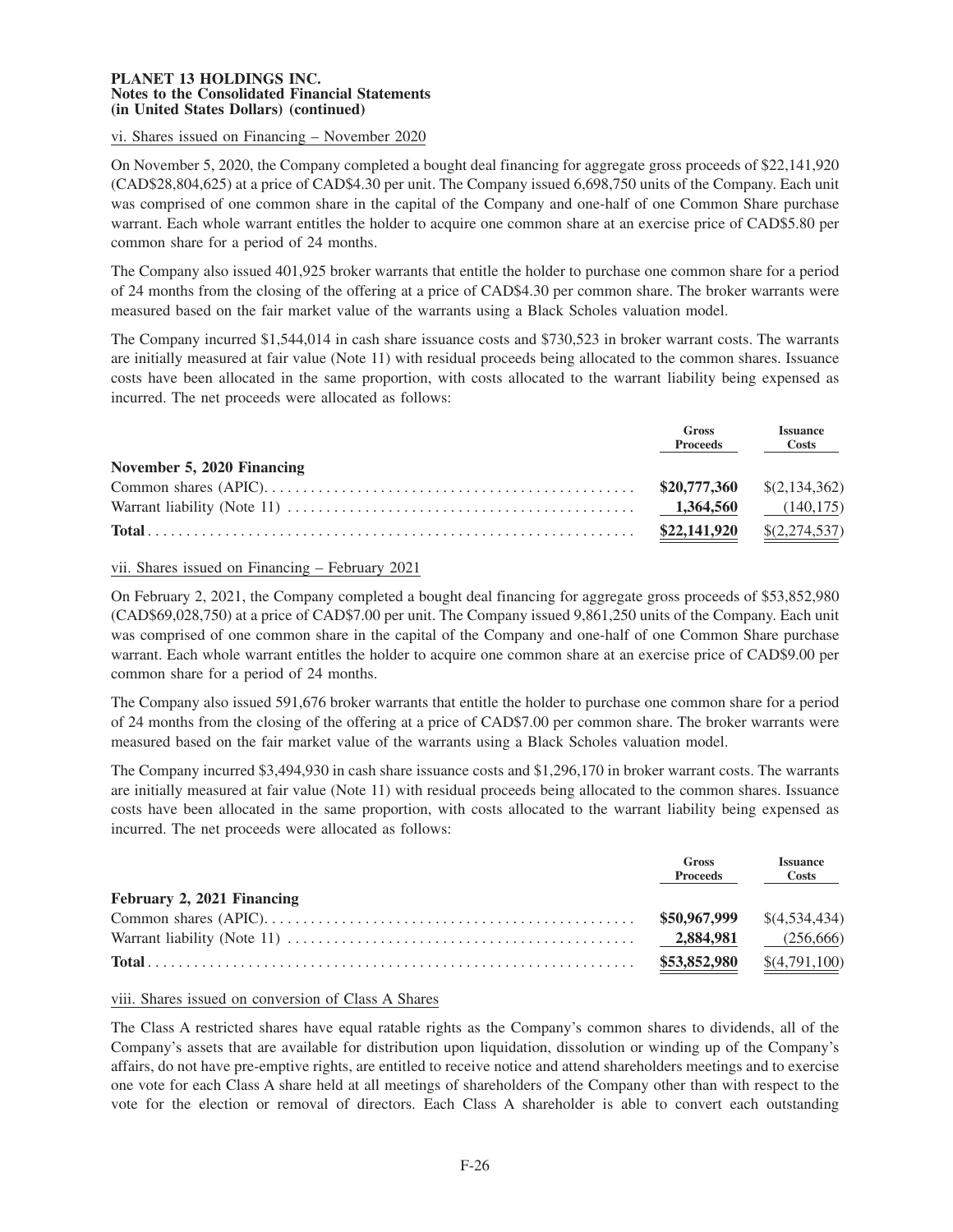Class A share at the option of the holder thereof into one common share at any time provided that such conversion would not cause the Company to become a US Domestic Issuer. The restriction on conversion of Class A shares are designed to prevent the Company from becoming a US Domestic Issuer. Generally, a company will be considered to be a US Domestic Issuer if:

(A) 50% or more of the holders of a company's common voting shares are U.S. Persons; and either (B) (i) the majority of the executive officers or directors of the Issuer are United States citizens or residents; (ii) the company has 50% or more of its assets located in the United States; or (iii) the business of the company is principally administered in the United States.

During fiscal 2021, the Company failed the foreign private issuer (''FPI'') test and became a US domestic issuer effective January 1, 2022 (Note 21).

On May 6, 2021, the Company issued 55,232,940 common shares on the conversion of 55,232,940 Class A Shares. As of December 31, 2021, there were no longer any Class A Shares outstanding.

|                       | <b>Number of Class</b><br><b>A</b> Shares |                             |  |
|-----------------------|-------------------------------------------|-----------------------------|--|
|                       | <b>December</b><br>31.<br>2021            | December 31,<br><b>2020</b> |  |
| <b>Class A Shares</b> |                                           |                             |  |
|                       | 55,232,940                                | 55,232,940                  |  |
|                       |                                           | 3.940.932                   |  |
|                       | (55, 232, 940)                            | (3,940,932)                 |  |
|                       |                                           | 55,232,940                  |  |

## **11. Warrants**

The following table summarizes the fair value of the warrant liability at December 31, 2021, 2020 and 2019:

|                                                                                                  | 2021    | 2020                 | 2019    |
|--------------------------------------------------------------------------------------------------|---------|----------------------|---------|
|                                                                                                  |         |                      |         |
|                                                                                                  |         |                      |         |
|                                                                                                  |         |                      |         |
|                                                                                                  | 100.635 | (293.450)            | 468.739 |
| Change in fair value $\dots \dots \dots \dots \dots \dots \dots \dots \dots \dots \dots$ (7,520) |         | 16,805,941 5,541,590 |         |
|                                                                                                  |         |                      |         |

The warrant liability is adjusted to fair value on the date the warrants are exercised and at the end of each reporting period. The amount that is reclassified to equity on the date of exercise is the fair value at that date.

The following table summarizes the number of warrants outstanding at December 31, 2021, 2020 and 2019:

|                             | <b>December</b><br>31, 2021 | Weighted<br>Average<br><b>Exercise</b><br>Price -<br><b>CAD</b> | <b>December</b><br>31, 2020 | Weighted<br>Average<br><b>Exercise</b><br>Price -<br>CAD | <b>December</b><br>31, 2019 | Weighted<br>Average<br><b>Exercise</b><br>Price -<br><b>CAD</b> |
|-----------------------------|-----------------------------|-----------------------------------------------------------------|-----------------------------|----------------------------------------------------------|-----------------------------|-----------------------------------------------------------------|
| Balance - beginning of year | 7,158,337                   | \$4.98                                                          | 15,061,078                  | \$2.20                                                   | 19.950.725                  | \$1.99                                                          |
|                             | 5,522,301                   | \$8.79                                                          | 10,236,380                  | \$4.53                                                   |                             |                                                                 |
|                             |                             | \$4.73                                                          | (17, 532, 271)              | \$2.46                                                   | (4,889,647)                 | \$1.33                                                          |
|                             |                             | \$3.75                                                          | (606, 850)                  | \$1.40                                                   |                             |                                                                 |
|                             |                             | \$7.46                                                          | 7,158,337                   | \$4.98                                                   | 15,061,078                  | \$2.20                                                          |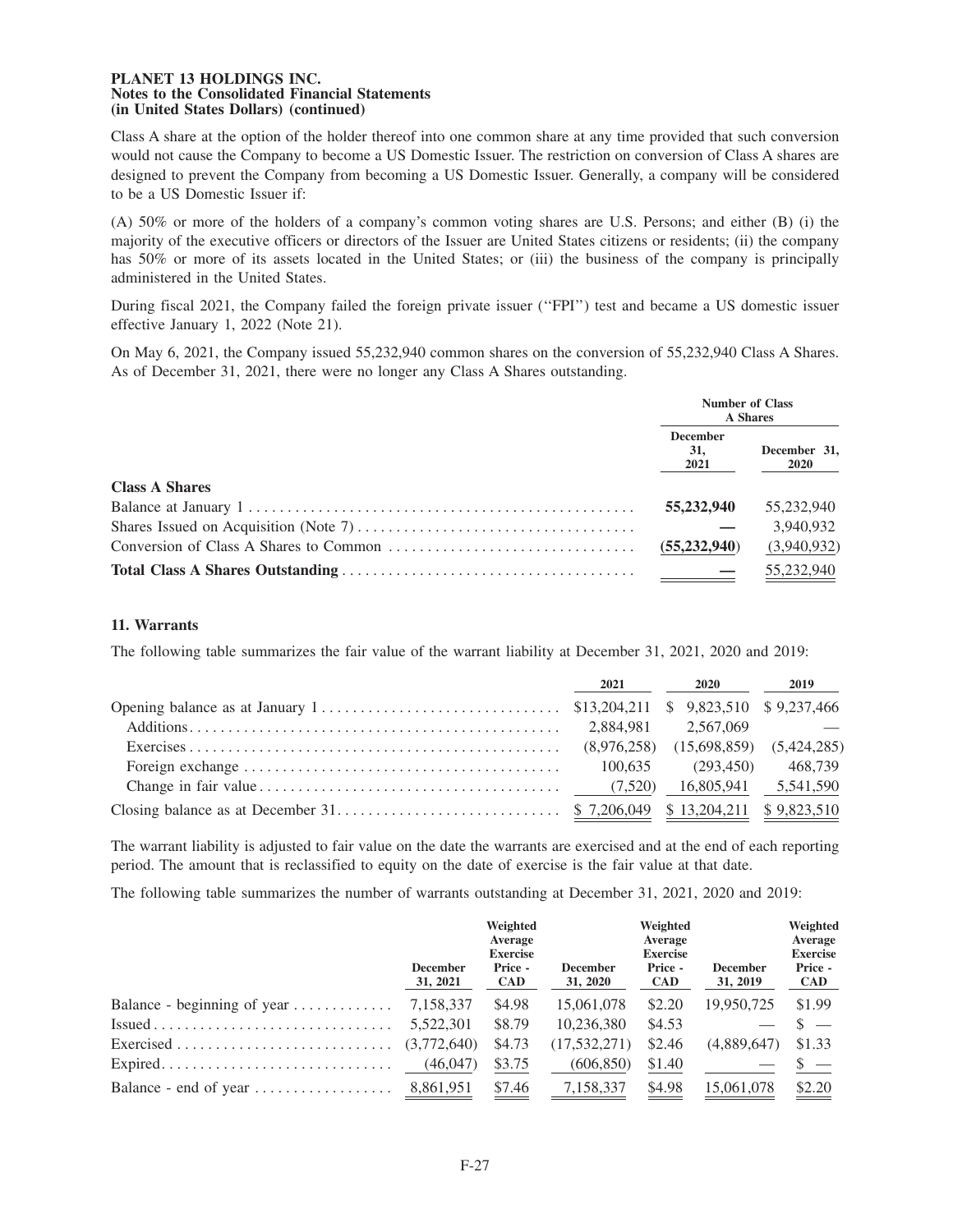The Company received cash proceeds of \$14,093,793 (CAD\$17,848,084) from the exercise of warrants (2020 - \$32,653,449 (CAD\$43,079,021), 2019 - \$4,854,711 (CAD\$6,480,875)).

## *Fair values*

The Company complies with ASC 820, Fair Value Measurement, for its financial assets and liabilities that are re-measured and reported at fair value at each reporting period, and non-financial assets and liabilities that are re-measured and reported at fair value at least annually. Financial instruments recorded at fair value in the consolidated balance sheet are classified using a fair value hierarchy that reflects the observability of significant inputs used in making the measurements. In general, fair values determined by Level 1 inputs utilize quoted prices (unadjusted) in active markets for identical assets or liabilities. Fair values determined by Level 2 inputs utilize data points that are observable such as quoted prices, interest rates and yield curves. Fair values determined by Level 3 inputs are unobservable data points for the asset or liability, and includes situations where there is little, if any, market activity for the asset or liability. The fair value hierarchy requires the use of observable market inputs whenever such inputs exist. A financial instrument is classified to the lowest level of the hierarchy for which a significant input has been considered in measuring fair value.

The following tables present information about the Company's assets and liabilities that are measured at fair value on a recurring basis as of December 31, 2021 and 2020:

|                          | <b>Ouoted</b><br>prices in<br>active<br>markets for<br>identical<br>asset (Level 1) | <b>Significant</b><br>unobservable<br>inputs (Level 3) | <b>Total</b>  |
|--------------------------|-------------------------------------------------------------------------------------|--------------------------------------------------------|---------------|
| <b>December 31, 2021</b> | \$(7,206,049)                                                                       | $S-$                                                   | \$(7,206,049) |
| <b>December 31, 2020</b> | (13,204,211)                                                                        |                                                        | (13,204,211)  |

### **12. Share based compensation**

### **(a) Stock options**

The Company has established an incentive stock option plan (the ''Plan'') for employees, management, directors, and consultants of the Company, as designated and administered by a committee of the Company's Board of Directors. Under the Plan, the Company may grant options for up to 10% of the issued and outstanding common shares of the Company. The maximum term of an option is five years and the related vesting period runs from immediate to the life of the grant.

### During the years ended December 31, 2021 and 2020

No incentive stock options were granted during the years ended December 31, 2021 and 2020.

### During the year ended December 31, 2019

On January 7, 2019, the Company granted 100,000 incentive stock options to employees of the Company. These options are exercisable at a price of CAD\$1.55 per common share for a period of 5 years from the grant date.

On June 30, 2019, the Company granted 22,500 incentive stock options to employees of the Company. These options are exercisable at a price of CAD\$2.60 per common share for a period of 5 years from the grant date.

On July 4, 2019, the Company granted 100,000 incentive stock options to consultants of the Company. The options are exercisable at a price of CAD\$2.65 per common share for a period of 3 years from the grant date.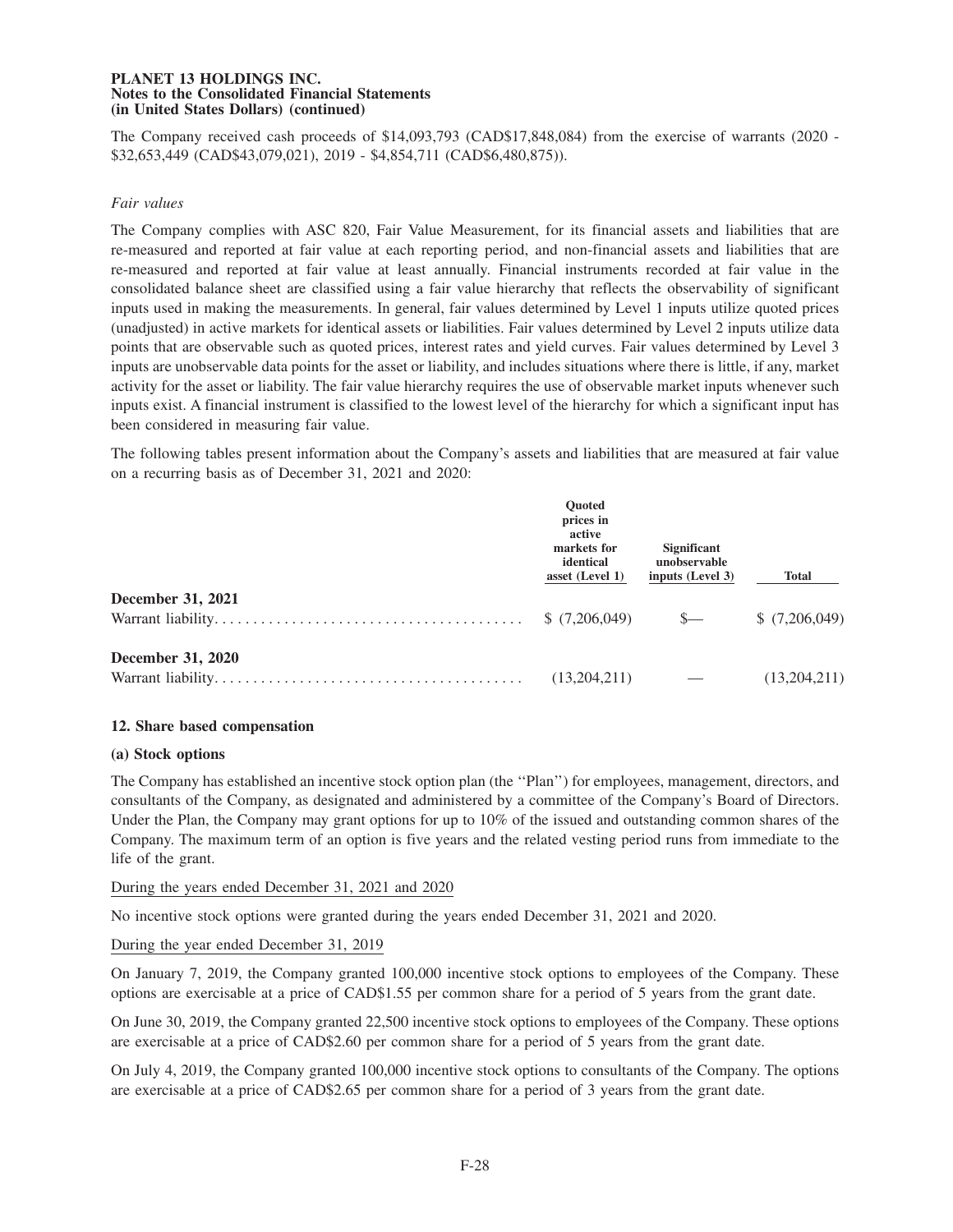The following table summarizes information about stock options outstanding at December 31, 2021, 2020 and 2019:

| <b>Expiry</b><br>Date | <b>Exercise</b><br>price<br>CAD\$ | <b>December</b><br>31,<br>2021<br>Outstanding | <b>December</b><br>31,<br>2021<br><b>Exercisable</b> | <b>December</b><br>31,<br>2020<br>Outstanding | <b>December</b><br>31,<br>2020<br><b>Exercisable</b> | <b>December</b><br>31,<br>2019<br>Outstanding | <b>December</b><br><b>31,</b><br>2019<br><b>Exercisable</b> |
|-----------------------|-----------------------------------|-----------------------------------------------|------------------------------------------------------|-----------------------------------------------|------------------------------------------------------|-----------------------------------------------|-------------------------------------------------------------|
| June 11, $2021$       | \$0.80                            |                                               |                                                      |                                               |                                                      | 175,000                                       | 175,000                                                     |
| July 4, $2022$        | \$2.65                            | 100,000                                       | 100,000                                              | 100,000                                       | 100,000                                              | 100,000                                       | 50,000                                                      |
| June 11, $2023$       | \$0.80                            | 61,668                                        | 61,668                                               | 158,004                                       | 158,004                                              | 282,674                                       | 139,332                                                     |
| July 31, $2023$       | \$0.75                            |                                               |                                                      | 11,667                                        | 11,667                                               | 20,000                                        | 11,667                                                      |
| January 7, $2024$     | \$1.55                            |                                               |                                                      | 16,667                                        |                                                      | 66,668                                        | 33,334                                                      |
| June 30, $2024$       | \$2.60                            | 7,500                                         | 7,500                                                | 7,500                                         |                                                      | 22,500                                        | 7,500                                                       |
| Total<br>.            |                                   | 169,168                                       | 169,168                                              | 293,838                                       | 269,671                                              | 666,842                                       | 416,833                                                     |

The employee options vest one third on the grant date and one third on the first and second anniversary of the grant date. The fair value ascribed to the options issued was  $\frac{1}{2020}$ :  $\frac{1}{2019}$ :  $\frac{1}{2019}$ :  $\frac{1}{205}$ ,  $\frac{1}{204}$  and is being recognized as non-cash compensation expense over the vesting period of the options. The following assumptions were used to arrive at the value ascribed to the options issued using a Black Scholes Option Pricing model:

|  | January<br>7, 2019 | June 30, July 4,<br>2019   | 2019 |
|--|--------------------|----------------------------|------|
|  |                    |                            |      |
|  |                    |                            |      |
|  |                    | $0.00\%$ $0.00\%$ $0.00\%$ |      |
|  |                    | 110.41\% 98.86\% 98.29\%   |      |
|  | 5.00               | 5.00                       | 3.00 |

Volatility was estimated by comparing the volatility of publicly traded companies that operate in the US cannabis market. The expected life in years represents the period of time that options granted are expected to be outstanding. The risk-free rate is based on the Government of Canada Bond yields on the date of the option grant with a remaining term equal to the expected life of the options.

Share based compensation expense attributable to employee options was \$3,104 for the year ended December 31, 2021, (2020: \$56,550; 2019: \$258,620).

|                                                                                              | <b>December</b><br>31, 2021 | Weighted<br>Average<br><b>Exercise</b><br>Price -<br><b>CAD</b> | <b>December</b><br>31, 2021 | Weighted<br>Average<br><b>Exercise</b><br>Price -<br><b>CAD</b> | <b>December</b><br>31, 2021 | Weighted<br>Average<br><b>Exercise</b><br>Price -<br><b>CAD</b> |
|----------------------------------------------------------------------------------------------|-----------------------------|-----------------------------------------------------------------|-----------------------------|-----------------------------------------------------------------|-----------------------------|-----------------------------------------------------------------|
|                                                                                              |                             | \$1.52                                                          | 666,842                     | \$1.22                                                          | 790,002                     | \$0.80                                                          |
| $Issued \ldots \ldots \ldots \ldots \ldots \ldots \ldots \ldots \ldots \ldots \ldots \ldots$ |                             |                                                                 |                             |                                                                 | 222,500                     | 2.15                                                            |
|                                                                                              |                             | 0.91                                                            | (333,001)                   | 0.87                                                            | (258.994)                   | 0.88                                                            |
|                                                                                              |                             | 0.80                                                            | (40,003)                    | 1.79                                                            |                             |                                                                 |
| $Forfeited \dots \dots \dots \dots \dots \dots \dots \dots \dots \dots \dots$                |                             |                                                                 |                             |                                                                 | (86,666)                    | 0.80                                                            |
|                                                                                              |                             | \$2.01                                                          | 293,838                     | \$1.52                                                          | 666,842                     | \$1.22                                                          |

|                                                                                               | December 31, 2021 |             |      |
|-----------------------------------------------------------------------------------------------|-------------------|-------------|------|
|                                                                                               | 2021              | <b>2020</b> | 2019 |
| The outstanding options have a weighted average CAD\$ exercise price of: \$2.01 \$1.52 \$1.22 |                   |             |      |
|                                                                                               | 0.94              | 2.19        | 2.88 |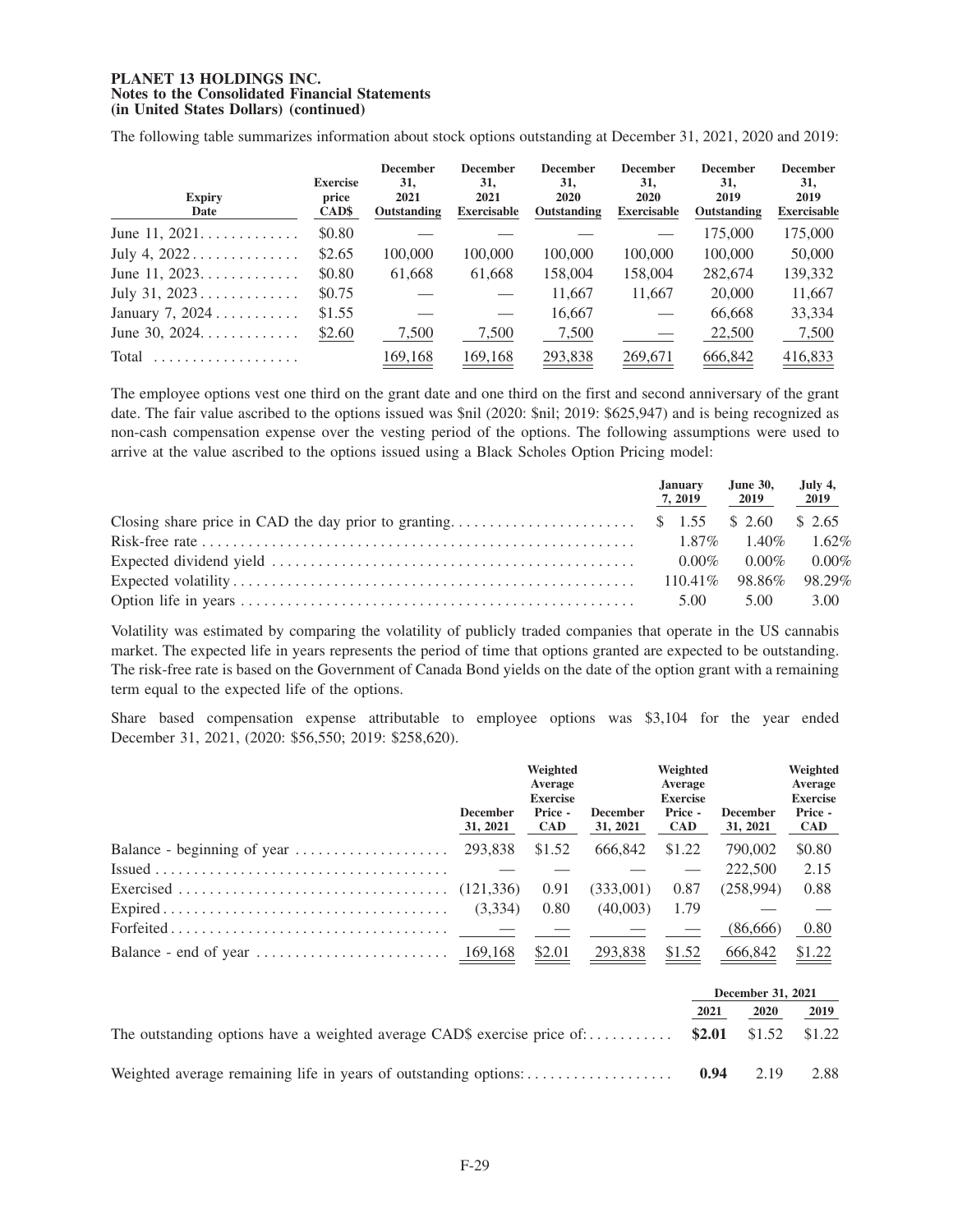The total intrinsic value of stock options exercised, outstanding and exercisable as of December 31, 2021, was \$274,611, \$238,010 and \$238,010, respectively.

The total intrinsic value of stock options exercised, outstanding and exercisable as of December 31, 2020, was \$1,544,421, \$1,221,981 and \$1,127,964, respectively.

The total intrinsic value of stock options exercised, outstanding and exercisable as of December 31, 2019, was \$326,857, \$460,965 and \$460,965, respectively.

## (b) Restricted Share Units

The Company has established a Restricted Share Unit incentive plan (the ''RSU Plan'') for employees, management, directors, and consultants of the Company, as designated and administered by a committee of the Company's Board of Directors. Under the RSU Plan, the Company may grant RSUs and/or options for up to 10% of the issued and outstanding common shares of the Company.

The following table summarizes the RSUs that are outstanding as at December 31, 2021, 2020 and 2019:

| 2021 | December 31, December 31, December 31, | 2020 2019 |
|------|----------------------------------------|-----------|
|      | 4.355.742                              | 5.367.691 |
|      |                                        | 3,259,624 |
|      |                                        |           |
|      |                                        | (317,055) |
|      |                                        |           |

The Company recognized \$15,573,539 in share-based compensation expense attributable to RSUs vesting during the year ended December 31, 2021 (\$2,456,018 for the year ended December 31, 2020; \$4,564,167 for the year ended December 31, 2019).

## During the year ended December 31, 2021

On April 19, 2021, the Company granted 4,082,474 RSUs to officers, directors, and employees pursuant to the Company's RSU Plan. The RSUs granted vest in three equal tranches on November 1, 2021, November 1, 2022, and November 1, 2023, unless otherwise varied pursuant to the terms of the plan. The value ascribed to the RSUs issued was CAD\$8.12.

On June 10, 2021, the Company granted 3,704 RSUs to a consultant of the Company pursuant to the Company's RSU Plan. The value ascribed to the RSUs issued was CAD\$8.51. The RSUs vested immediately and were exercised on June 10, 2021.

The Company issued 3,126,534 common shares on the exercise of 3,126,534 RSUs during the year ended December 31, 2021 (2,685,344 common shares on the exercise of 2,685,344 RSU's for the year ended December 31, 2020; 3,954,518 common shares on the exercise of 3,954,518 RSUs for the year ended December 31, 2019).

#### During the year ended December 31, 2020

On January 1, 2020, the Company issued 50,000 RSUs under the RSU plan. The value ascribed to the RSUs issued was CAD\$2.57 per share, the closing share price of the Company's common shares on December 31, 2019.

On June 30, 2020, 6,666 RSUs that were previously granted on June 11, 2018 were cancelled as a result of an employee resignation.

On July 3, 2020, the Company issued 50,518 RSUs under the RSU plan. The value ascribed to the RSUs issued was CAD\$2.04 per share, the closing share price of the Company's common shares on July 3, 2020.

## During the year ended December 31, 2019

On June 24, 2019, 82,362 RSUs that were previously granted on June 11, 2018 were cancelled as a result of a Director not standing for re-election.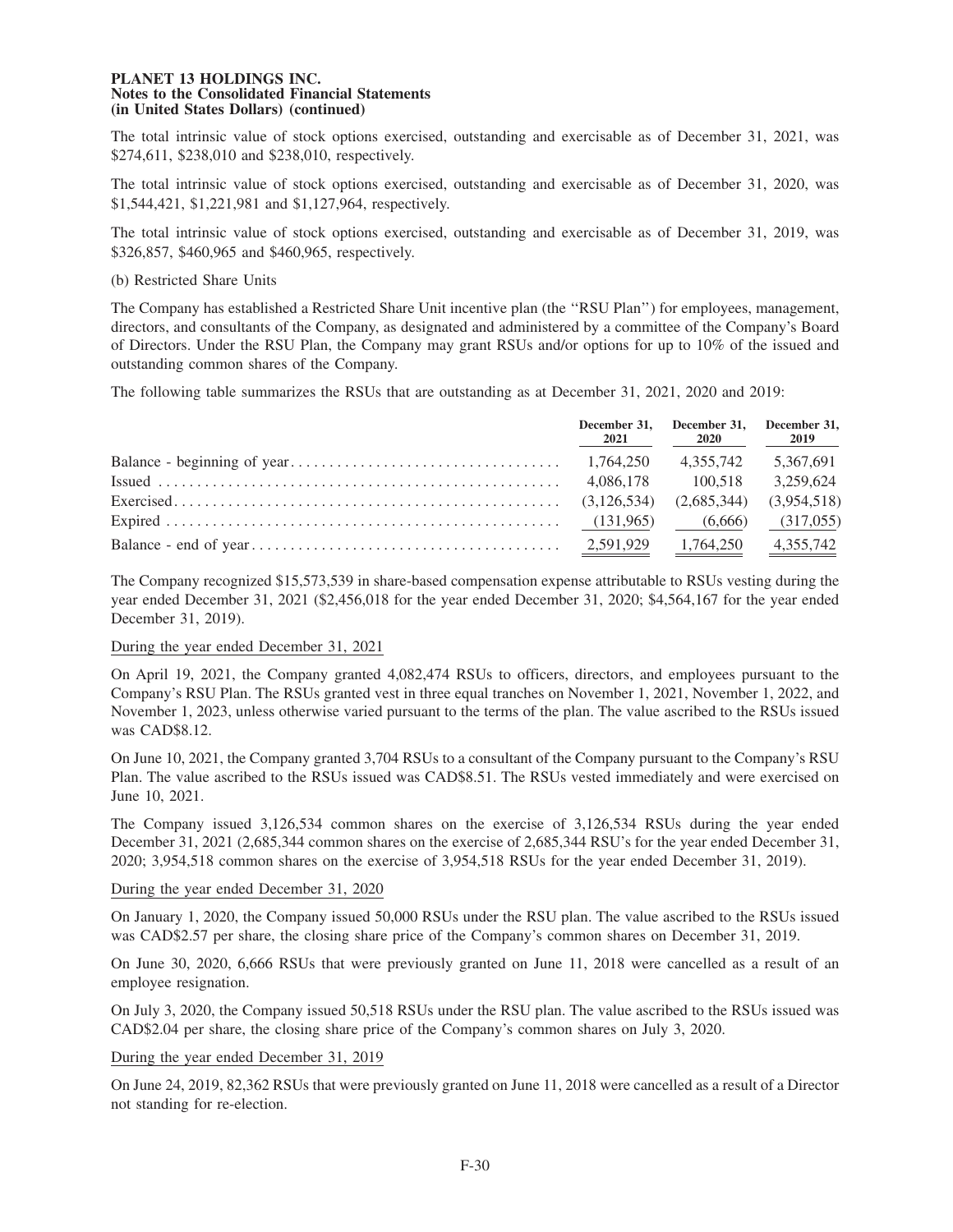On June 30, 2019 the Company issued 3,259,624 RSUs under the RSU plan. The value ascribed to the RSUs issued was CAD\$2.60 per share, the closing share price of the Company's common shares on June 28, 2019. 136,278 of the RSUs vested immediately and the balance of the RSUs vest 1/3 on January 1, 2020, 1/3 on January 1, 2021 and 1/3 on January 1, 2022.

On August 29, 2019, 82,362 RSUs that were previously granted on June 11, 2018 were cancelled and 152,331 RSUs that were previously granted on June 30, 2019 were cancelled as a result of a Director resignation.

## **13. Loss per share**

|                                                                     | <b>December</b><br>31, 2021 | December 31,<br><b>2020</b>                      | December 31.<br>2019 |
|---------------------------------------------------------------------|-----------------------------|--------------------------------------------------|----------------------|
| (Loss) available to common shareholders $\dots\dots\dots\dots\dots$ |                             | $$ (19,460,953) \$ (25,008,729) \$ (12,303,343)$ |                      |
| Weighted average number of shares outstanding, basic and            | 195,126,972                 | 151,825,439                                      | 134,074,476          |
|                                                                     | (0.10)                      | (0.16)                                           | (0.09)               |

Approximately 11,623,051, 9,216,425, and 20,083,662 of potentially dilutive securities for the years ended December 31, 2021, December 31, 2020 and December 31, 2019 respectively were excluded in the calculation of diluted EPS as their impact would have been anti-dilutive due to net loss in the year.

## **14. Income taxes**

The components of income tax expense (benefit) of the Company are summarized as follows:

|                                                | <b>December</b><br>31, 2021 | <b>December</b><br>31, 2020 | <b>December</b><br>31, 2019 |
|------------------------------------------------|-----------------------------|-----------------------------|-----------------------------|
| Current tax expense (recovery)                 |                             |                             |                             |
|                                                | \$13,954,784                | \$7,239,936                 | \$7,352,808                 |
| Deferred tax expense (recovery)                |                             |                             |                             |
| Origination and reversal of timing differences | (4,376,359)                 | (2,478,308)                 | (1,139,833)                 |
| Change in unrecognized temporary differences   | 3,900,133                   | 2,344,888                   | 1,139,833                   |
|                                                | \$13,478,558                | \$7,106,516                 | \$7,352,808                 |

The actual income tax provision differs from the expected amount calculated by applying the statutory income tax rate to the loss before tax. These differences result from the following:

|                                                      | <b>December</b><br>31, 2021 | <b>December</b><br>31, 2020 | <b>December</b><br>31, 2019 |
|------------------------------------------------------|-----------------------------|-----------------------------|-----------------------------|
|                                                      | \$ (5,982,395)              | \$(17,902,213)              | \$(4,950,535)               |
|                                                      | 21.0%                       | 21.0%                       | 21.0%                       |
|                                                      | (1,256,303)                 | (3,759,465)                 | (1,039,612)                 |
| Increase (reduction) in income taxes resulting from: |                             |                             |                             |
| Change in fair value of warrant liability            | (1,579)                     | 4.453.574                   | 1,468,521                   |
|                                                      | 12,019,720                  | 6.071.951                   | 6,921,569                   |
|                                                      | 3.900.133                   | 2.344.888                   | 1.083.292                   |
|                                                      |                             | (575, 595)                  | (327,920)                   |
|                                                      | (1,159,859)                 | (1.317.876)                 | (753, 552)                  |
|                                                      | (23, 554)                   | (110,961)                   | 510                         |
|                                                      | \$13,478,558                | 7.106.516<br>SS.            | \$7.352,808                 |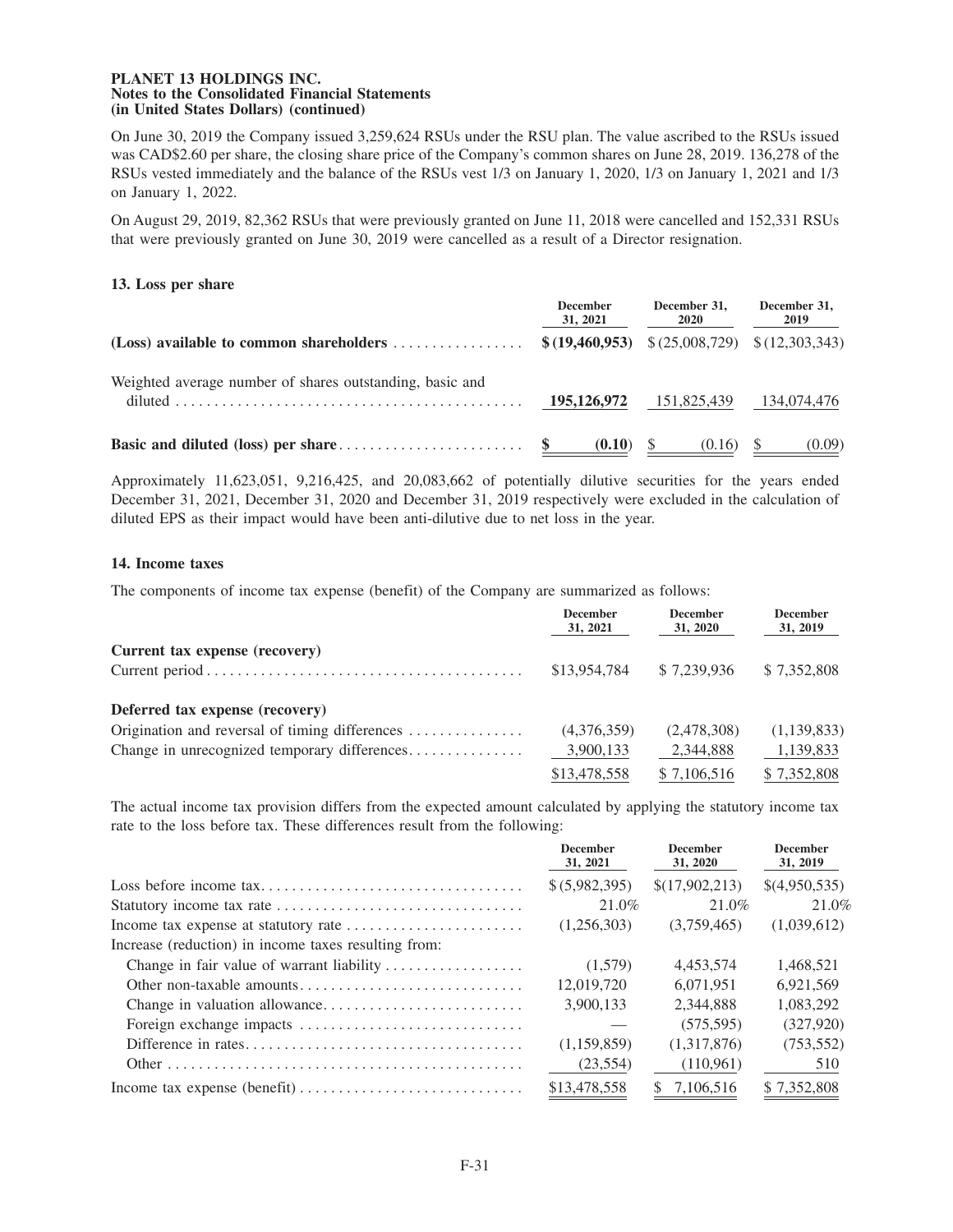Section 280E prohibits businesses engaged in the trafficking of Schedule I or Schedule II controlled substances from deducting normal business expenses, such as payroll and rent, from gross income (revenue less cost of goods sold). Section 280E was originally intended to penalize criminal market operators, but because cannabis remains a Schedule I controlled substance for Federal purposes, the Internal Revenue Service (''IRS'') has subsequently applied Section 280E to state-legal cannabis businesses. Cannabis businesses operating in states that align their tax codes with the IRC are also unable to deduct normal business expenses from taxable income subject to state taxes. The non-taxable amounts shown in the effective rate reconciliation above include the impact of applying IRC Section 280E to the Company's businesses that are involved in selling cannabis, along with other typical non-deductible expenses. As the application and IRS interpretations on Section 280E continue to evolve, the impact of this cannot be reliably estimated. Any changes to the application of Section 280E may have a material effect on the Company's consolidated financial statements.

Deferred tax assets and liabilities have been offset where they relate to income taxes levied by the same taxation authority and the Company has the legal right and intent to offset. Deferred tax assets (liabilities) are attributable to the following:

| <b>December</b><br>31, 2021 | <b>December</b><br>31, 2020 | <b>December</b><br>31, 2019 |
|-----------------------------|-----------------------------|-----------------------------|
| \$9,094,791                 | \$5,303,168                 | \$3,173,256                 |
| 1,489,956                   | 1.381.446                   | 795,041                     |
| 657,647                     |                             |                             |
| 715.299                     | 563,080                     | 125,520                     |
| 139,999                     | 49.128                      |                             |
| (1,578,803)                 | (1.251.229)                 | (1.424.886)                 |
| (543,779)                   | (543,779)                   |                             |
| 9.975.111                   | 5.501.814                   | 2.668.931                   |
| (9,812,307)                 | (5,912,173)                 | (2,668,931)                 |
| 162,804<br><sup>S</sup>     | (410.359)<br>S.             | S                           |

As at December 31, 2021, the Company has \$19,139,273 (December 31, 2020 - \$12,013,192) in Canadian non-capital loss carryforwards that expire between 2035 and 2040. In addition, as at December 31, 2021, the Company has U.S. federal Net Operating Losses of \$49,079,058 (December 31, 2020 - \$32,877,923). The U.S federal Net Operating Losses attributable to 2019 will expire in 2039 and the losses attributable to 2020 onward will have an indefinite carry forward. As at December 31, 2021, the Company has California State Net Operating Losses of \$6,529,220 (December 31, 2020 - \$953,517). The California state Net Operating will expire in 2040.

In March 2020, the U.S. enacted the Coronavirus Aid, Relief, and Economic Security Act (the "Act"). The Act, among other provisions, reinstates the ability of corporations to carry net operating losses back to the five preceding tax years, has increased the excess interest limitation on modified taxable income from 30 percent to 50 percent. The Company has made a reasonable estimate of the effects on existing deferred tax balances and has concluded that the Act has not had a significant on the deferred tax balances.

The Company believes that, pursuant to Section 7874 of the Code, even though it is organized as a Canadian corporation, the Company should be treated as a U.S. domestic corporation for U.S. federal income tax purposes. Because the Company is a taxable corporation in Canada, it is likely to be subject to income taxation in both the United States and Canada on the same income, which in turn, may reduce the amount of income available for distribution to shareholders. The balance of this discussion assumes the Company is a U.S. domestic corporation for U.S. federal income tax purposes. However, no tax opinion or ruling from the Internal Revenue Service (''IRS'') concerning the U.S. federal income tax characterization of the Company has been obtained and none will be requested. Thus, there can be no assurance that the IRS will not challenge the characterization of the Company as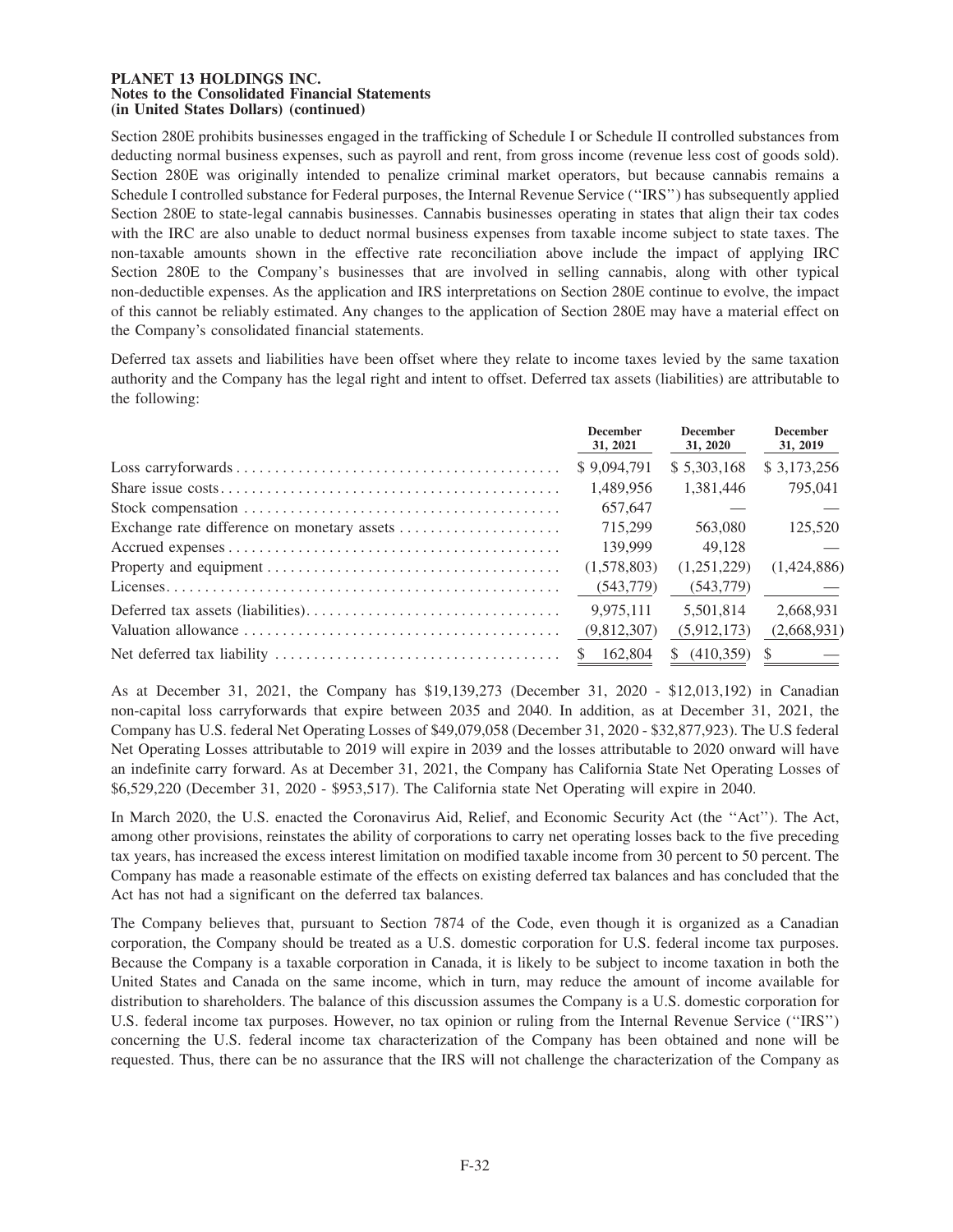a domestic corporation, or that if challenged, a U.S. court would not agree with the IRS. If the Company is not treated as a U.S. domestic corporation, then the acquisition, ownership and disposition of common shares, warrants and common shares received on the exercise of warrants may have materially different implications for Non-U.S. Holders.

## **15. General and administrative**

|                                                                                  | December 31. |              |              |
|----------------------------------------------------------------------------------|--------------|--------------|--------------|
|                                                                                  | 2021         | <b>2020</b>  | 2019         |
|                                                                                  | \$21,902,505 | \$9,611,047  | \$6,941,111  |
|                                                                                  | 15,576,643   | 2,512,568    | 4,822,787    |
|                                                                                  | 2,039,174    | 1,204,925    | 874,598      |
|                                                                                  | 3,217,834    | 1.957.183    | 1,704,755    |
|                                                                                  | 3,953,034    | 1.971.215    | 1.531.261    |
|                                                                                  | 3,638,097    | 960,456      | 1.184.401    |
|                                                                                  | 3,500,330    | 1.569.921    | 1.272.414    |
| Professional fees (legal, audit and other) $\dots \dots \dots \dots \dots \dots$ | 5,015,903    | 2.944.706    | 2,723,555    |
| Miscellaneous general and administrative expenses                                | 1,084,836    | 4.684.145    | 4,175,392    |
|                                                                                  | \$59,928,356 | \$27,416,166 | \$25,230,274 |

## **16. Supplemental cash flow information**

|                                                                                                                      |                 | December 31,                   |              |
|----------------------------------------------------------------------------------------------------------------------|-----------------|--------------------------------|--------------|
| <b>Change in Working Capital</b>                                                                                     | 2021            | 2020                           | 2019         |
| $\text{HST}\ \text{Receivable}\ \dots \dots \dots \dots \dots \dots \dots \dots \dots \dots \dots \dots \dots \dots$ | (56, 787)<br>\$ | $(91,533)$ \$<br><sup>S</sup>  | 85,287       |
|                                                                                                                      | (722, 467)      |                                |              |
|                                                                                                                      | (7,305,529)     | (159, 401)                     | (284, 626)   |
|                                                                                                                      | (1,780,041)     | 1,160,976                      | (2,357,578)  |
|                                                                                                                      | (7, 436)        | (359, 842)                     | (100, 262)   |
|                                                                                                                      | (162, 804)      |                                |              |
|                                                                                                                      | 1,578,349       | 451,998                        | (859, 267)   |
|                                                                                                                      | 4,187,906       | 934,668                        | 603,902      |
|                                                                                                                      | (319,986)       | (5,713,518)                    | 4,891,922    |
|                                                                                                                      |                 |                                | 28,000       |
|                                                                                                                      | \$(4,589,077)   | \$(3,776,652)                  | \$2,007,378  |
| <b>Cash Paid</b>                                                                                                     |                 |                                |              |
|                                                                                                                      | \$13,000,000    | \$12,953,454                   | \$           |
| <b>Non-cash Financing and Investing Activities</b>                                                                   |                 |                                |              |
| Acquisition of Licenses and Intangible Assets in Exchange for                                                        |                 |                                |              |
|                                                                                                                      | \$              | \$4,997,610                    | \$           |
| Initial Recognition of ROU Assets and Lease Liabilities                                                              | \$<br>867,559   | \$11,229,477                   | \$2,024,771  |
|                                                                                                                      | \$<br>363,077   | \$<br>369,066                  | \$           |
| Additions to Buildings and Structures on ASC 847 Adoption                                                            | \$              | \$<br>$\overline{\phantom{m}}$ | \$8,789,741  |
| Additions to Lease Liabilities on ASC 847 Adoption                                                                   | \$              | \$                             | \$8,307,650  |
| Reclassification of Prepaid Rent to Lease Liabilities on ASC 842                                                     |                 |                                |              |
|                                                                                                                      | \$              |                                | 54,584<br>S. |
| Warrant liability reclassified to APIC on settlement                                                                 | \$6,347,946     | \$15,708,309                   | \$5,684,960  |
|                                                                                                                      | \$<br>216,180   | \$                             | \$           |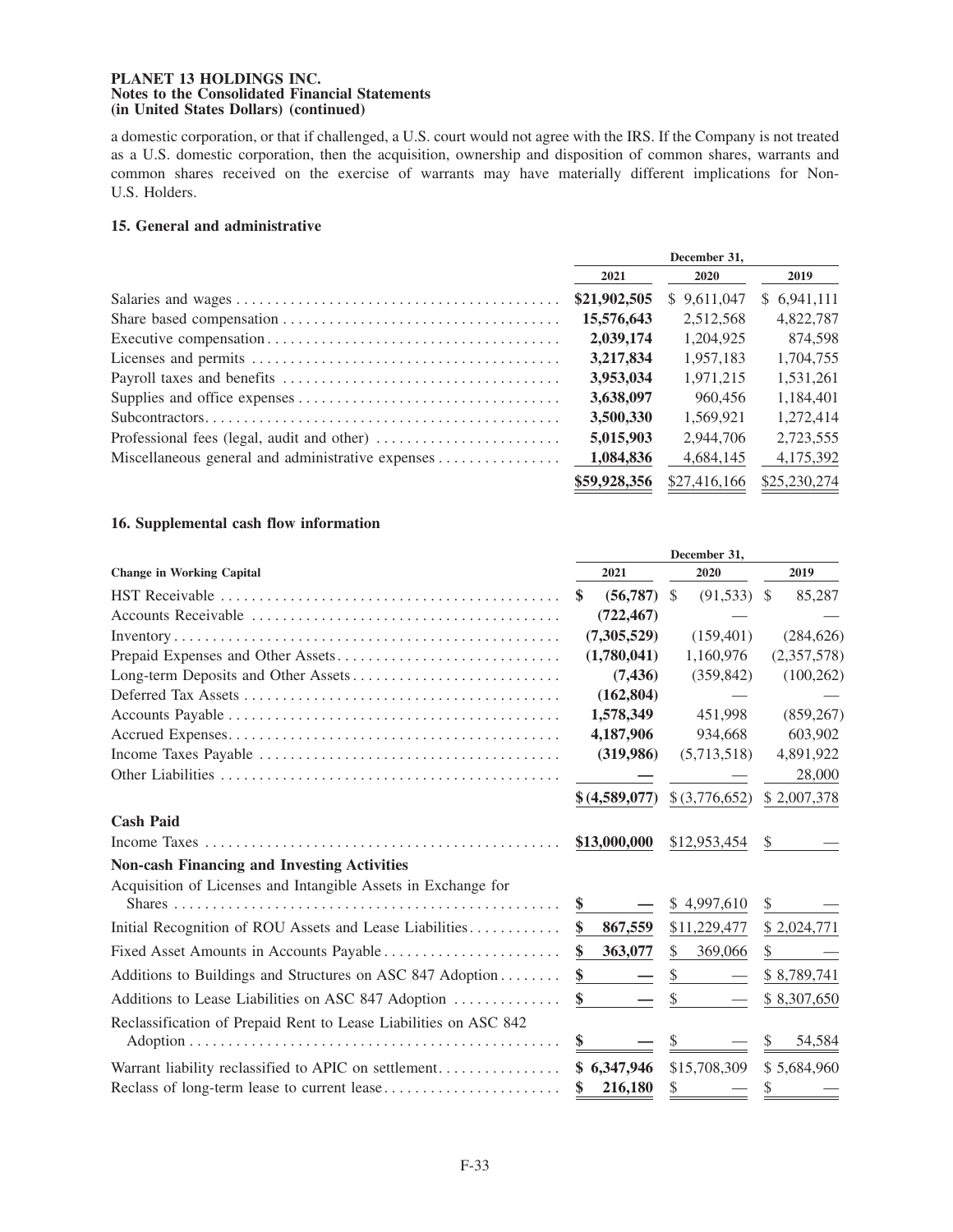# **17. Related Party Transactions and Balances**

Related party transactions are summarized as follows:

## **a) Building Lease**

The Company is the sub-lessee of approximately 2,000 square feet of office space and purchases certain printed marketing collateral and stationery items from a company owned by one of the Company's Co-CEOs. Amounts paid for rent for each of the years ended December 31, 2021, 2020 and 2019 was \$16,027, \$24,040 and \$24,040, respectively. Amounts paid for printed marketing collateral and stationery items to the same company were \$450,692, \$170,009, and \$279,457 for the years ended December 31, 2021, 2020 and 2019 respectively.

The Company leased a cultivation facility from an entity owned by the Company's co-CEOs. Rent paid for this facility for the years ended December 31, 2021, 2020 and 2019 was \$301,894, \$339,688, and \$nil. On April 30, 2021, the Company's Co-CEOs sold this building to an arm's length third party who assumed the lease.

## **(b) Other**

A company owned by one of the Company's executives pays the Company for storage space. Amounts paid to the Company for storage space were \$171,895, \$62,720 and \$nil for the years ended December 31, 2021, 2020 and 2019, respectively, and is recorded in Other Income.

## **18. Commitments and contingencies**

### **(a) Construction Commitments**

The Company had no outstanding construction commitments as of December 31, 2021.

### **(b) Contingencies**

The Company's operations are subject to a variety of local and state regulation. Failure to comply with one or more of those regulations could result in fines, restrictions on its operations, or losses of permits that could result in the Company ceasing operations. While management of the Company believes that the Company is in compliance with applicable local and state regulations at December 31, 2021, medical and adult use cannabis regulations continue to evolve and are subject to differing interpretations. As a result, the Company may be subject to regulatory fines, penalties, or restrictions in the future.

### **(c) Claims and Litigation**

From time to time, the Company may be involved in litigation relating to claims arising out of operations in the normal course of business. At December 31, 2021, 2020, and 2019, there were no pending or threatened lawsuits that could reasonably be expected to have a material effect on the results of the Company's operations. There are also no proceedings in which any of the Company's directors, officers or affiliates is an adverse party or has a material interest adverse to the Company's interest.

# **(d) Operating Licenses**

Although the possession, cultivation, and distribution of marijuana for medical and adult use is permitted in Nevada and California, marijuana is a Schedule-I controlled substance and its use remains a violation of federal law. Since federal law criminalizing the use of marijuana pre-empts state laws that legalize its use, strict enforcement of federal law regarding marijuana would likely result in the Company's inability to proceed with our business plans. In addition, the Company's assets, including real property, cash, equipment, and other goods, could be subject to asset forfeiture because marijuana is still federally illegal.

## **19. Risks**

### *Credit risk*

Credit risk is the risk that a third party might fail to discharge its obligations under the terms of a financial instrument. Credit risk arises from cash with banks and financial institutions. It is management's opinion that the Company is not exposed to significant credit risk arising from these financial instruments. The Company limits credit risk by entering into business arrangements with high credit-quality counterparties.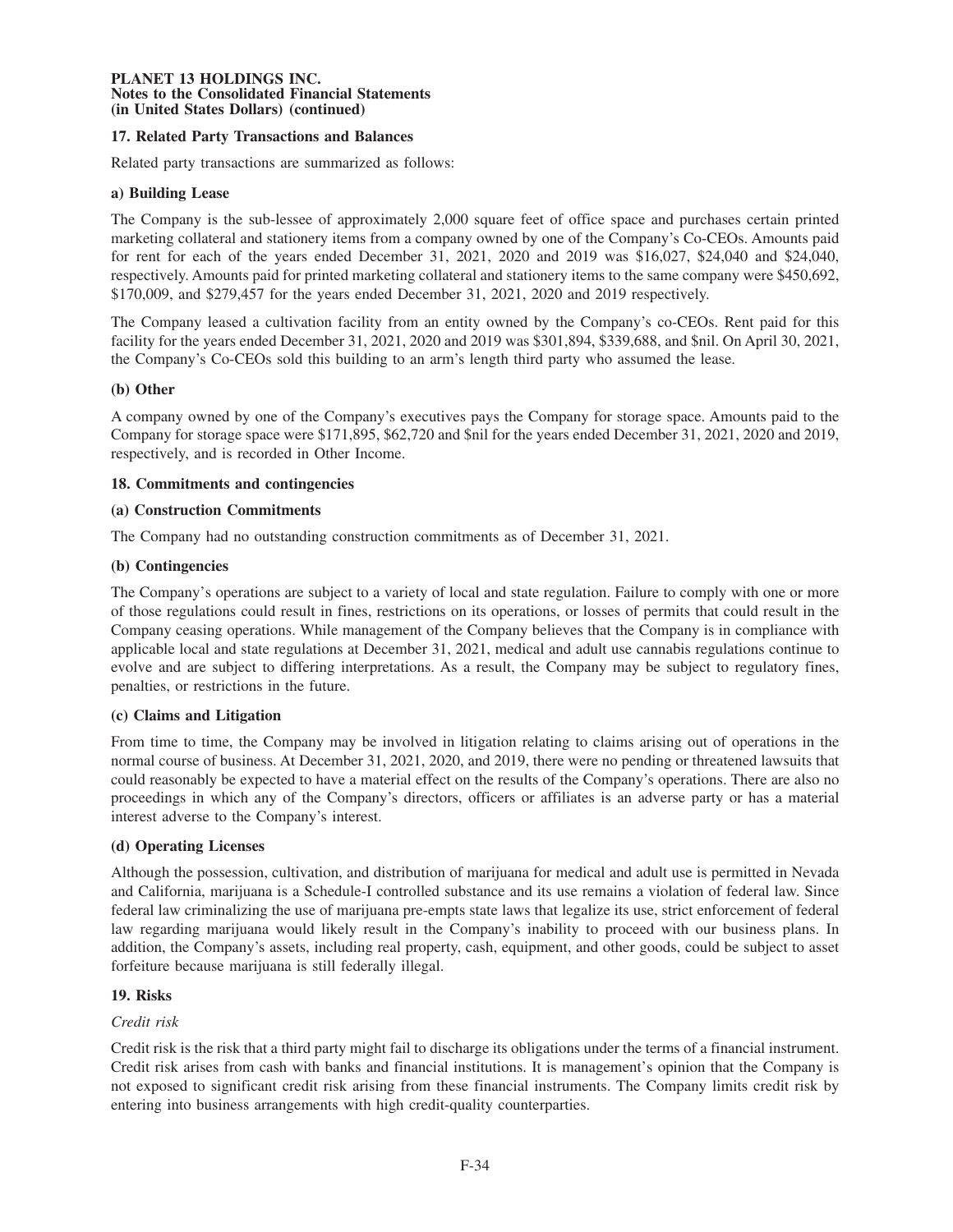The Company evaluates the collectability of its accounts receivable and maintains an allowance for credit losses at an amount sufficient to absorb losses inherent in the existing accounts receivable portfolio as of the reporting dates based on the estimate of expected net credit losses.

## *Concentration risk*

The Company operates exclusively in Southern Nevada and Southern California. Should economic conditions deteriorate within that region, its results of operations and financial position would be negatively impacted.

## *Banking Risk*

Notwithstanding that a majority of states have legalized medical marijuana, there has been no change in US federal banking laws related to the deposit and holding of funds derived from activities related to the marijuana industry. Given that US federal law provides that the production and possession of cannabis is illegal, there is a strong argument that banks cannot accept for deposit funds from businesses involved with the marijuana industry. Consequently, businesses involved in the marijuana industry often have difficulty accessing the US banking system and traditional financing sources. The inability to open bank accounts with certain institutions may make it difficult to operate the business of the Company and leaves their cash holdings vulnerable.

## *Asset Forfeiture Risk*

Because the cannabis industry remains illegal under US federal law, any property owned by participants in the cannabis industry which are either used in the course of conducting such business, or are the proceeds of such business, could be subject to seizure by law enforcement and subsequent civil asset forfeiture. Even if the owner of the property was never charged with a crime, the property in question could still be seized and subject to an administrative proceeding by which with minimal due process, it could be subject to forfeiture.

# *Currency rate risk*

As at December 31, 2021, a portion of the Company's financial assets and liabilities held in Canadian dollars consist of cash and cash equivalents of \$165,943 (2020 - \$21,771,531; 2019 - \$1,093,191). The Company's objective in managing its foreign currency risk is to minimize its net exposure to foreign currency cash flows by transacting, to the greatest extent possible, with third parties in the functional currency. The Company is exposed to currency rate risk in other comprehensive income, relating to foreign subsidiaries which operate in a foreign currency. The Company does not currently use foreign exchange contracts to hedge its exposure of its foreign currency cash flows as management has determined that this risk is not significant at this point in time.

# **20. COVID-19**

In March 2020, the World Health Organization declared coronavirus COVID-19 a global pandemic. The outbreak of this contagious disease, along with the related adverse public health developments, have negatively affected workforces, economies, and financial markets on a global scale. The Company incurred lower revenues, and additional expenditures related to COVID-19 during the first half of 2020. During the first half of 2020 the Company's operations in Nevada were mandated as an essential service but were restricted to delivery only, with no curb-side pickup or instore sales permitted until such delivery-only order was lifted on May 30, 2020. The Company's operating results were not materially impacted during the second half of 2020. Currently, the Company is closely monitoring the impact of the pandemic on all aspects of its business and it is not possible for the Company to predict the duration or magnitude of the adverse results of the outbreak and its effects on the Company's business or results of operations.

# **21. Subsequent events**

On March 2, 2022 (the ''**Closing Date**''), the Company completed a business combination of Next Green Wave Holdings Inc.(''**NGW**''). The Company entered into an arrangement agreement (the ''**Arrangement Agreement**'') with NGW on December 20, 2021 pursuant to which the Company agreed to acquire (the ''**Arrangement**'') all of the issued and outstanding common shares of NGW (the ''**NGW Shares**'') pursuant to a plan of arrangement (the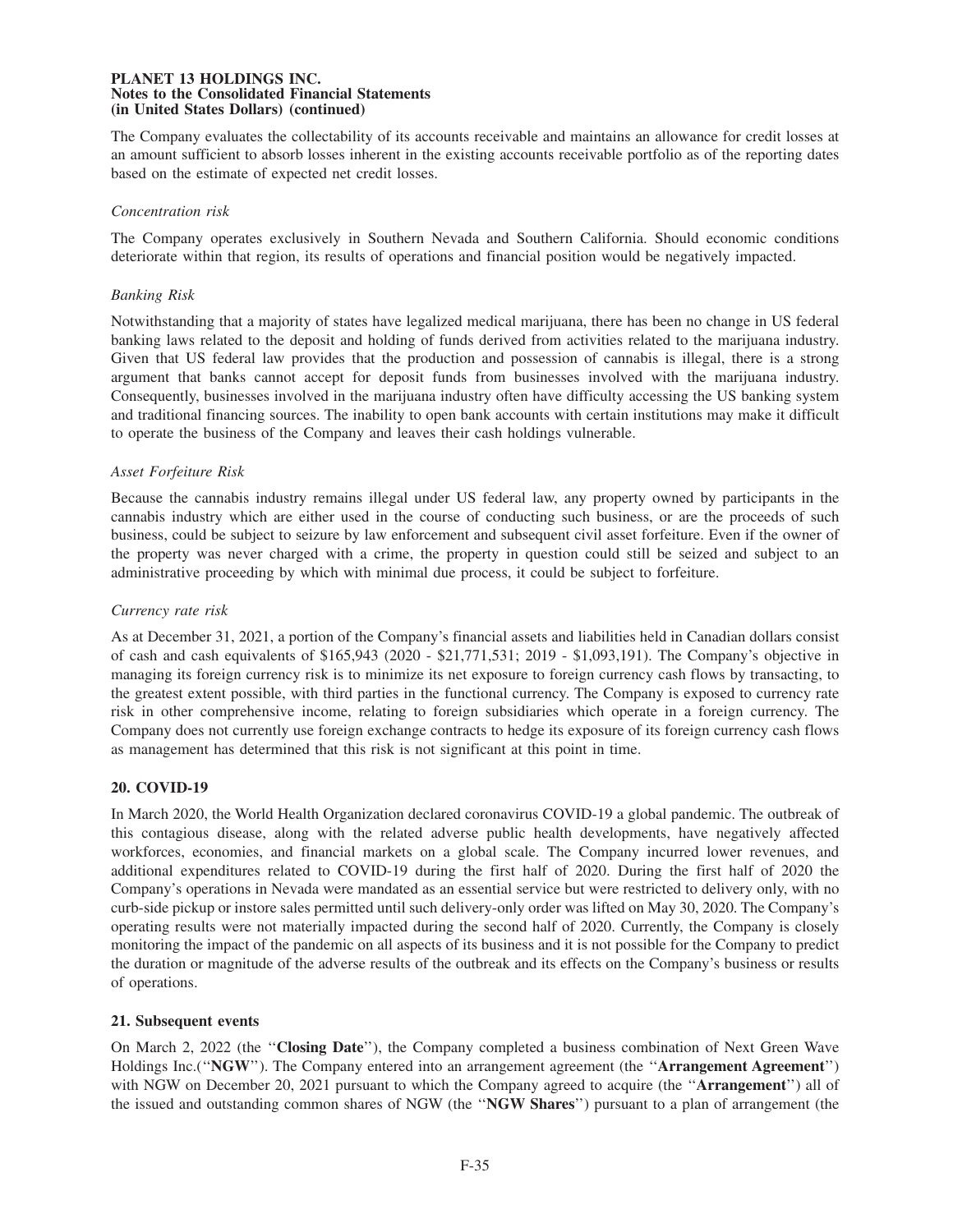''**Plan of Arrangement**'') under the Business Corporations Act (British Columbia). The Arrangement was approved by the holders of NGW Shares (the ''**NGW Shareholders**'') at a special meeting of NGW Shareholders held on February 25, 2022 and approved by the Supreme Court of British Columbia on March 1, 2022.

Pursuant to the Plan of Arrangement, on March 2, 2022, the Company acquired all of the NGW Shares. for a total consideration of 21,361,002 Planet 13 common shares (the ''**Planet 13 Shares**''), and NGW was then amalgamated with the Company. The NGW Shareholders received 0.1145 of one Planet 13 Share (the "**Exchange Ratio**") and a nominal cash payment of C\$0.0001 for each NGW Share held. As a result, 21,361,002 Planet 13 Shares and C\$18,656 in cash were issued in exchange for the NGW Shares. In addition, the number of Planet 13 Shares issued to any person pursuant to the Arrangement was rounded down to the nearest whole Planet 13 Share, with a cash consideration paid in lieu of the issuance of such fractional Planet 13 Share of C\$3.379 per share, resulting in an aggregate cash-in-lieu consideration of C\$78.

Based upon the Exchange Ratio, all NGW options to acquire NGW Shares that were outstanding immediately prior to the Effective Time were also exchanged for Planet 13 options that entitle the holders to receive, upon exercise thereof, Planet 13 Shares. 1,106,925 Planet 13 replacement options were issued in exchange for the NGW options.

The Company has not yet completed its initial accounting of its business combination with NGW due to the limited time from the acquisition date and the date of these financial statements. The Company is currently determining the fair values of net assets acquired and the preliminary purchase price allocation.